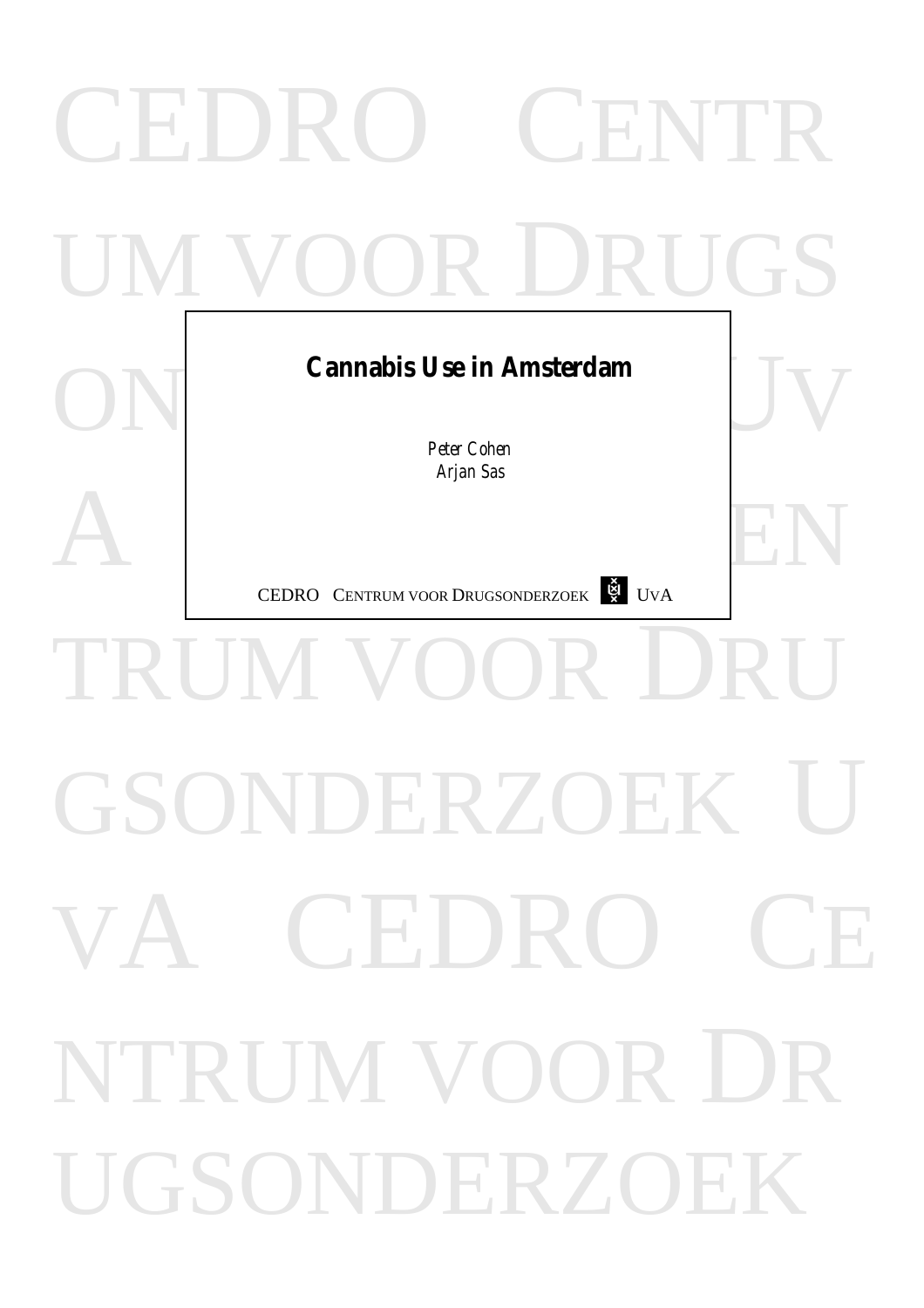Cohen, Peter, & Arjan Sas (1998), *Cannabis use in Amsterdam*. Amsterdam, Centrum voor Drugsonderzoek, Universiteit van Amsterdam. © 1998 Peter Cohen & Arjan Sas. All rights reserved. URL of this document: http://www.cedro- uva.org/lib/cohen.canasd.pdf





# **CANNABIS USE IN AMSTERDAM**

**Peter COHEN & Arjan SAS**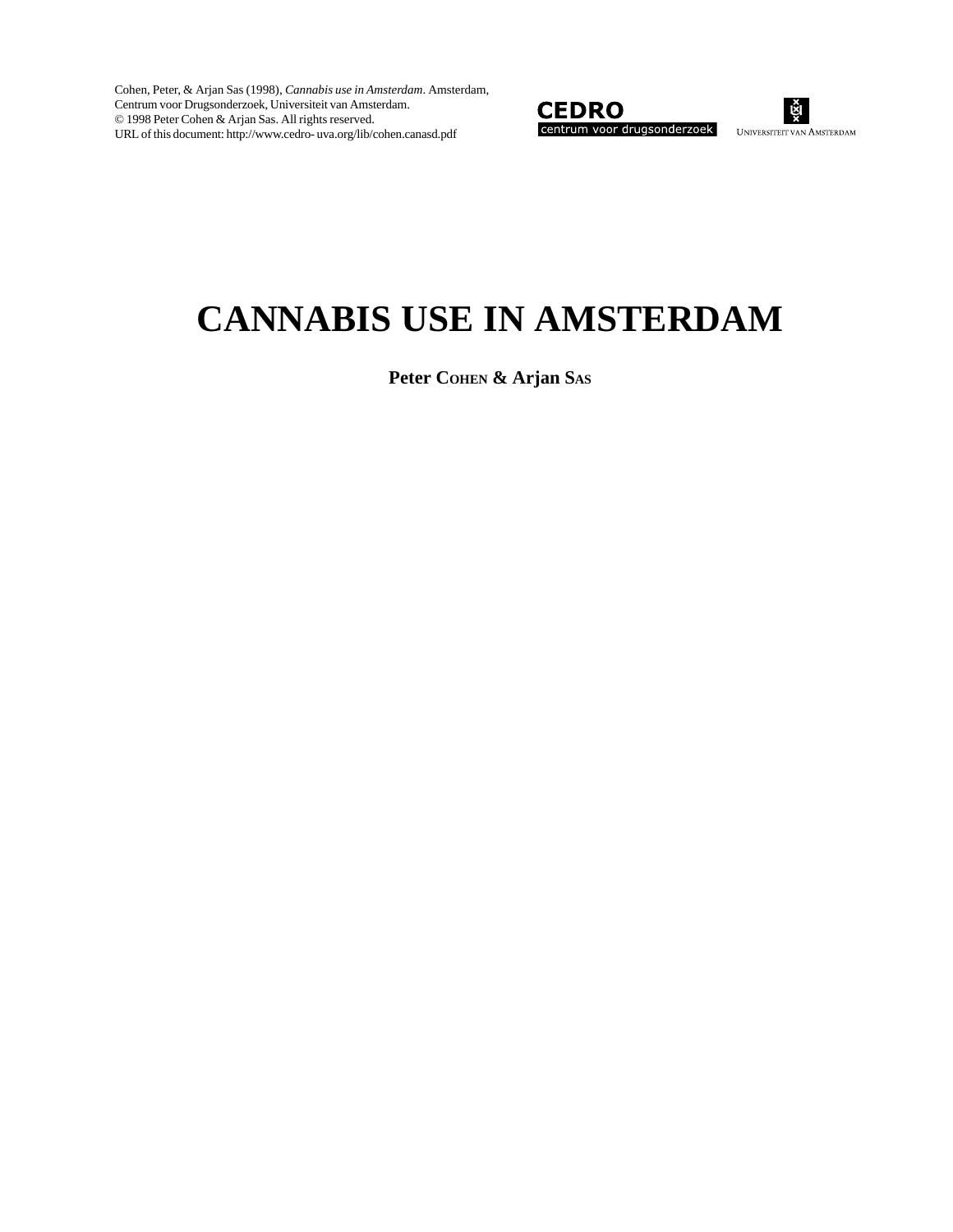# **TABLE OF CONTENTS**

| 2.5 Social, demographic, and economic characteristics of the sample14                  |    |
|----------------------------------------------------------------------------------------|----|
|                                                                                        |    |
|                                                                                        |    |
|                                                                                        |    |
|                                                                                        |    |
|                                                                                        |    |
|                                                                                        |    |
|                                                                                        |    |
|                                                                                        |    |
| 4.4 Parts of the day on which cannabis is used on a typical day of use 30              |    |
|                                                                                        |    |
|                                                                                        |    |
|                                                                                        |    |
|                                                                                        |    |
|                                                                                        |    |
|                                                                                        |    |
|                                                                                        |    |
|                                                                                        |    |
|                                                                                        |    |
| <b>6 RULES AROUND CANNABIS.</b>                                                        | 47 |
|                                                                                        |    |
|                                                                                        |    |
| 6.3 Other methods for finding 'self regulatory mechanisms' for cannabis consumption 48 |    |
|                                                                                        |    |
|                                                                                        |    |
| 6.6 Locations of use                                                                   |    |
|                                                                                        |    |
|                                                                                        |    |
|                                                                                        |    |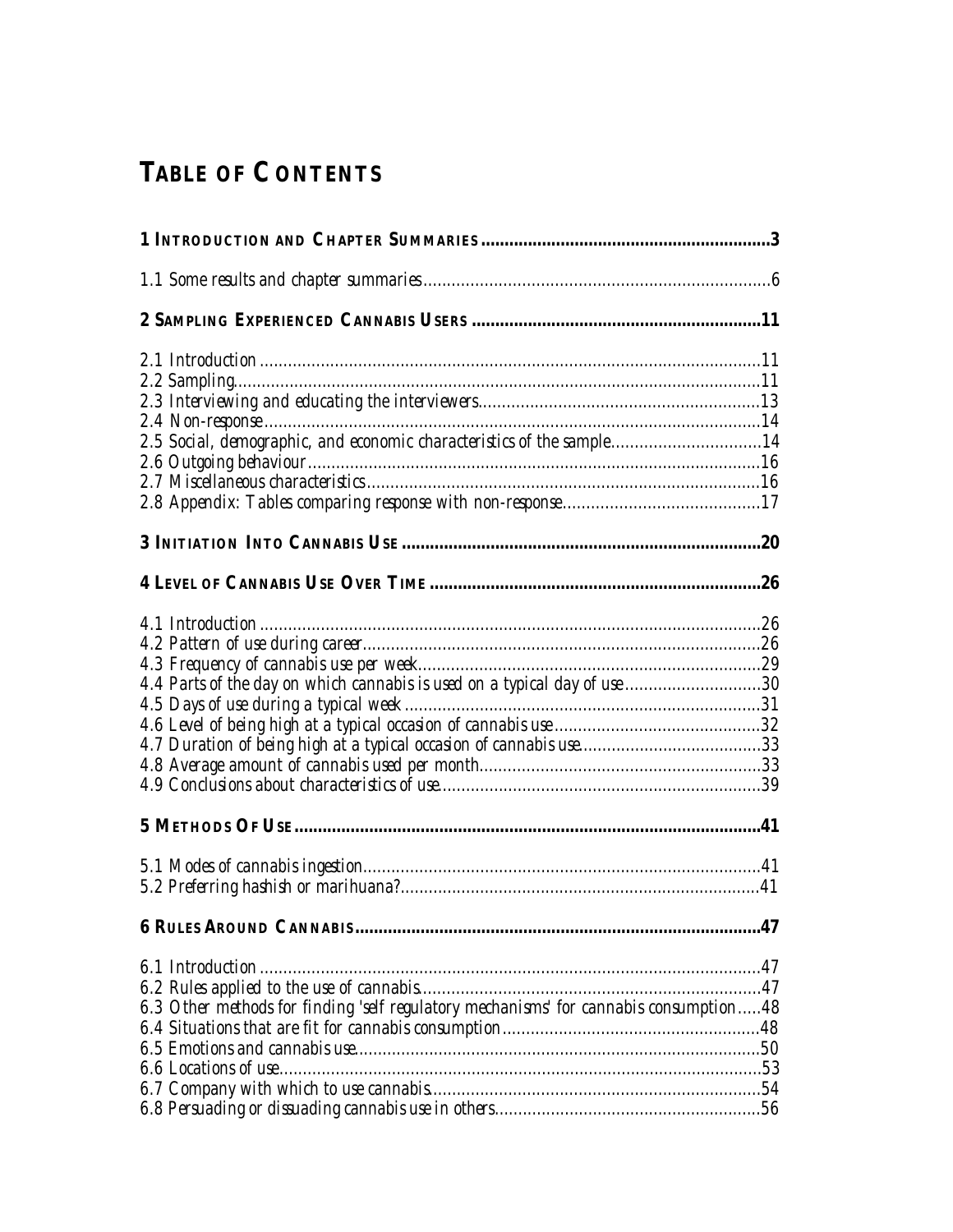| 10.6 Some other reflections and speculations on 'dependence' and the need for |  |
|-------------------------------------------------------------------------------|--|
|                                                                               |  |
|                                                                               |  |
|                                                                               |  |
|                                                                               |  |
|                                                                               |  |
|                                                                               |  |
|                                                                               |  |
|                                                                               |  |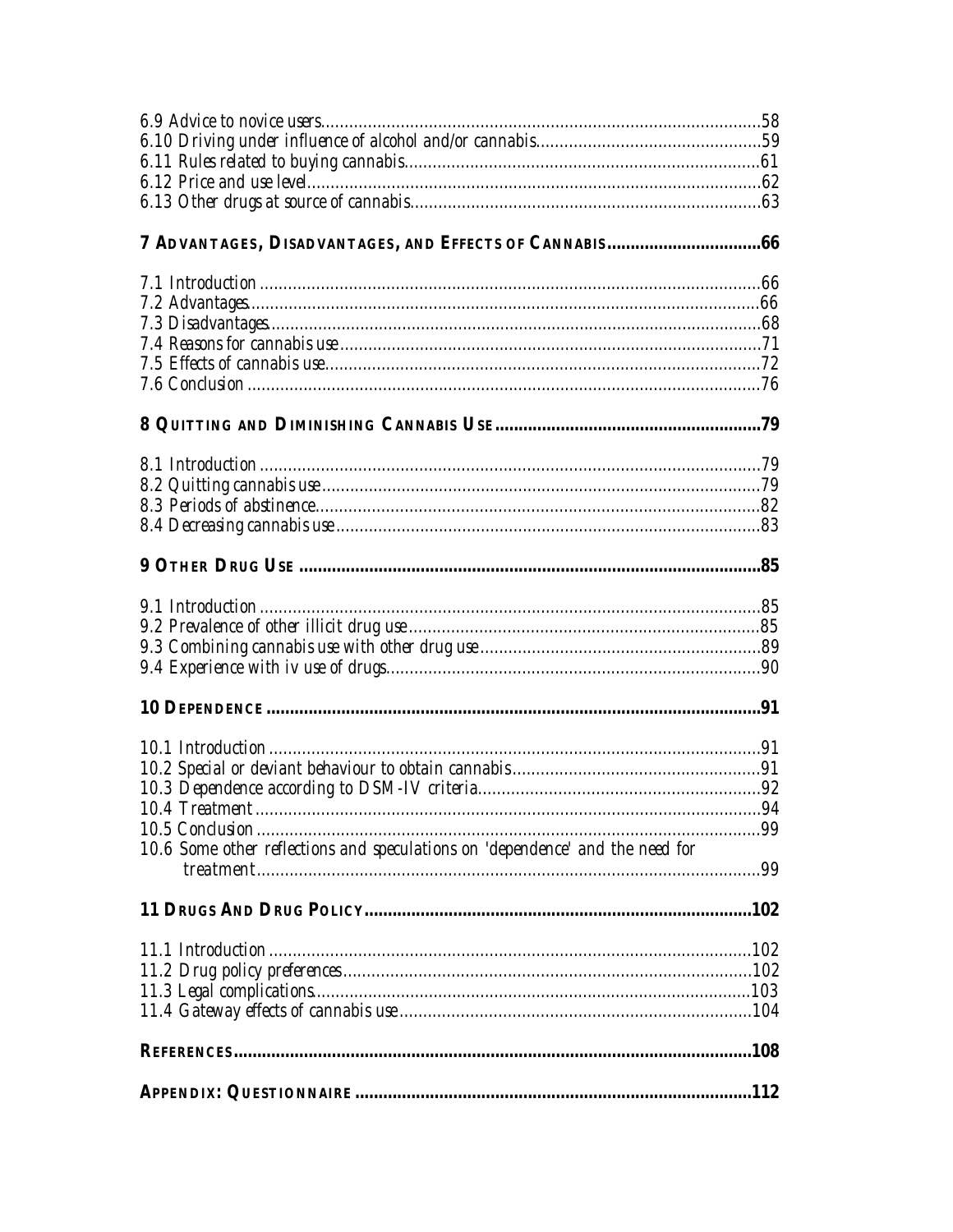### <span id="page-4-0"></span>**1 INTRODUCTION AND CH APTER SUMMARIES**

In his overview of cannabis policy debates in Australia, Hall states that the debate often boils down to a discussion of a false antithesis, that is the debate between the position that cannabis is harmless (ergo it should be legal) or harmful (ergo it should be banned) $^1$ . According to Hall, this reduction in the debate makes it difficult to reach a balanced appraisal between positive and negative effects of cannabis use and the positive and negative effects of its prohibition. He paraphrases Room by saying that one either engages in "problem inflation" or in "problem deflation" when discussing the pro's and con's of cannabis use, and their – allegedly – logical connections to policy.

Our investigation into positive and negative effects, consequences, disadvantages and advantages of cannabis consumption in Amsterdam may help to create a more balanced condition in the policy debate. Our aim is to present a wide and multi sided range of data on cannabis consumption from a large sample of experienced cannabis users who had had access to cannabis for a very long time.

We knew from our repeated series of household surveys in the municipality of Amsterdam $^2$ , that we would find a large number of experienced cannabis users in the population. Since social disapproval of cannabis use in the largest city of the Netherlands is declining for a fairly long time (since the beginning of the seventies) we would be in the position to tap information about cannabis use as it occurs in a context of non criminalisation or social marginalisation. We can not stress enough the importance of researching drug use outside the social context of marginalisation. If a society ostracises particular behaviour, like drug use or homosexuality, such behaviour will necessarily be constrained to hidden subcultures. Rules and regulations will develop that are for a part compensations for (and products of) the socially deviant status of that behaviour. In *Crack in America* Reinarman and Levine state that a "criminalized context has influenced how illicit drugs are used, by whom, what their effects are taken to mean, and to a significant degree even their behavioural consequences."<sup>3</sup>

We heartily agree with this remark, and it underscores the immense importance of getting information about cannabis use in a situation *in which consumption is not hidden and regulated by fairly normal social controls.*

Another reason why cannabis research in Amsterdam is important is, that through our series of household surveys, we would be able to reach a sample of experienced cannabis users that is just as representative for the whole population of experienced users, as the household survey sample is for the population of Amsterdam. By tapping the experienced cannabis users in the household sample, we would for the first time in the history of cannabis use create knowledge on a non biased sample. However careful one would make samples via other methods<sup>4</sup> one would never be able to fully discard intuitions of uncertain representativity. The only other study we know, of users that live in a context of low to zero social taboo about cannabis use, is the Rubin and Comitas study of Jamaican consumers.<sup>5</sup> Although this study is exemplary in its erudition and scope, it carries the disadvantage that the highly studied subjects live in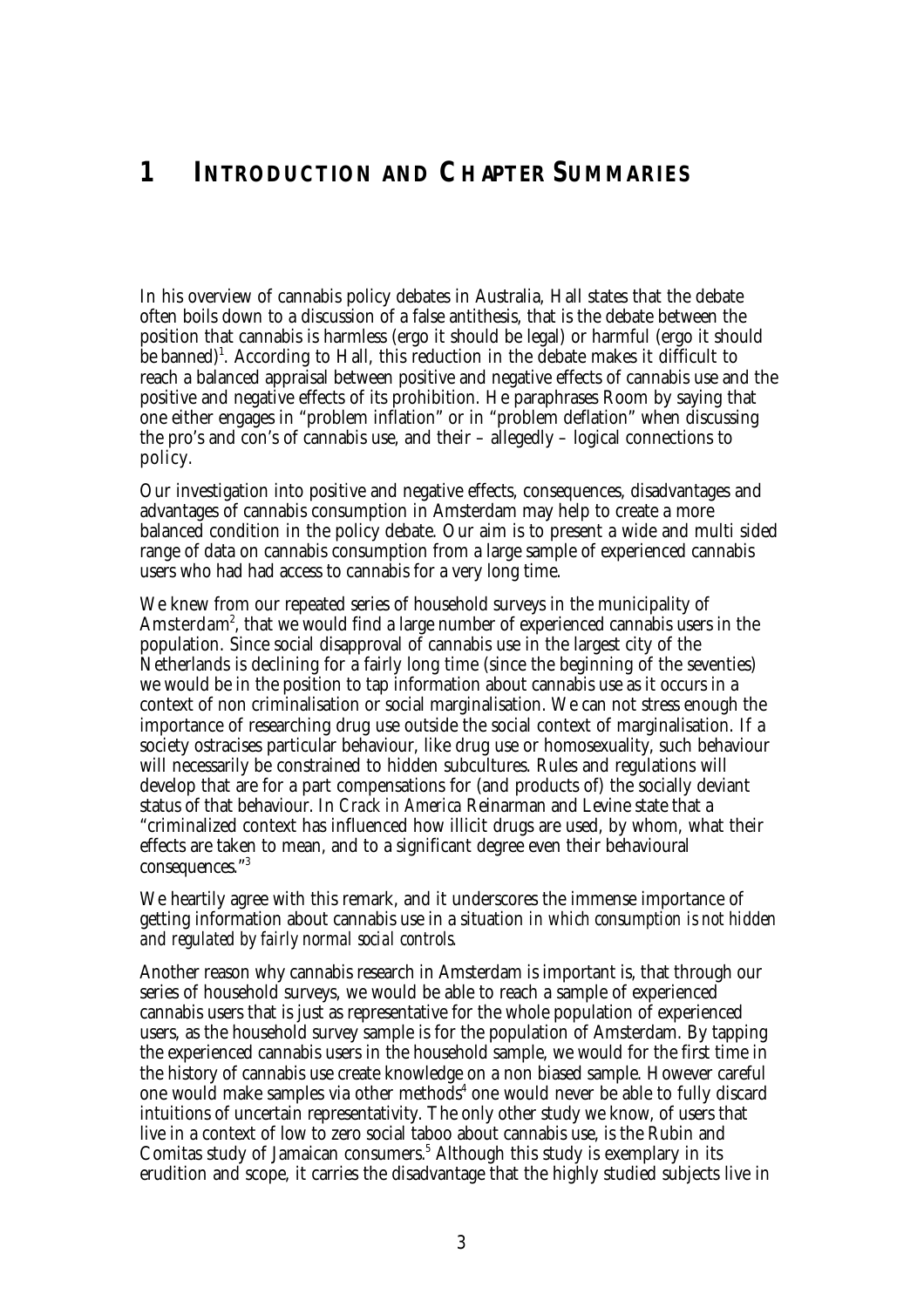a totally different culture than users living in the more industrialised parts of this world. Because so much of the policy debates about cannabis take place in western industrialised countries, this is an important disadvantage.

Therefor the three important advantages of studying cannabis users in Amsterdam via the household survey are:

- 1. sample representativity for experienced cannabis users,
- 2. the collection of data from users that developed their use over time in a non criminalizing context,
- 3. that is part of the western industrialised cosmopolitan culture and life style.

Experience with cannabis in Amsterdam is not higher than almost 30 percent of the adult population (12 years and older) of which only 43 percent has an experience of 25 times of use or over.<sup>6</sup> This means that experienced use is constrained to twelve percent of the Amsterdam adult population, or about 72,000 people. Our cannabis survey was directed at this pool of experienced users. In chapter two we will return to the topic of sampling.

We asked our sample of 216 experienced users 69 pages of questions, divided into twelve topics:

- 1. initiation of cannabis use,
- 2. level of use through time,
- 3. patterns of use through time,
- 4. quitting and diminishing of use,
- 5. the use of other drugs and combinations of drugs,
- 6. buying cannabis,
- 7. contexts of cannabis use,
- 8. advantages and disadvantages,
- 9. prevalence of effects of use (more than a hundred potential effects are mentioned),
- 10. attitudes about cannabis and other users,
- 11. cannabis dependence both from a subjective angle and according to DSM-IV, and
- 12. use of cannabis at work.

Of course, what the risks are of cannabis use, is not an objective problem. It is up till now a battleground for ideological positions around drug use in general, and cannabis use in particular. Risks are definable in terms of behaviour or social relations, but also as physical functioning, till the level of the human cell. Nowadays, with the recent advance made in understanding of how substances influence brain activity, risks are often formulated in terms of 'brain damage'. Each time some activity of an illicit drug is recognised in part of the brain, this activity is labelled as 'damage' under the current ideological climate. Hopefully this labelling will be a temporary matter, as knowledge will increase. As the neurologist and Parkinson disease specialist Wolters remarked during a small symposium on the risks of MDMA use, much activity in the brain that is labelled as 'damage' should be labelled as 'adaptive brain behaviour' because their is no evidence of this activity to be really damaging or irreversible.<sup>7</sup>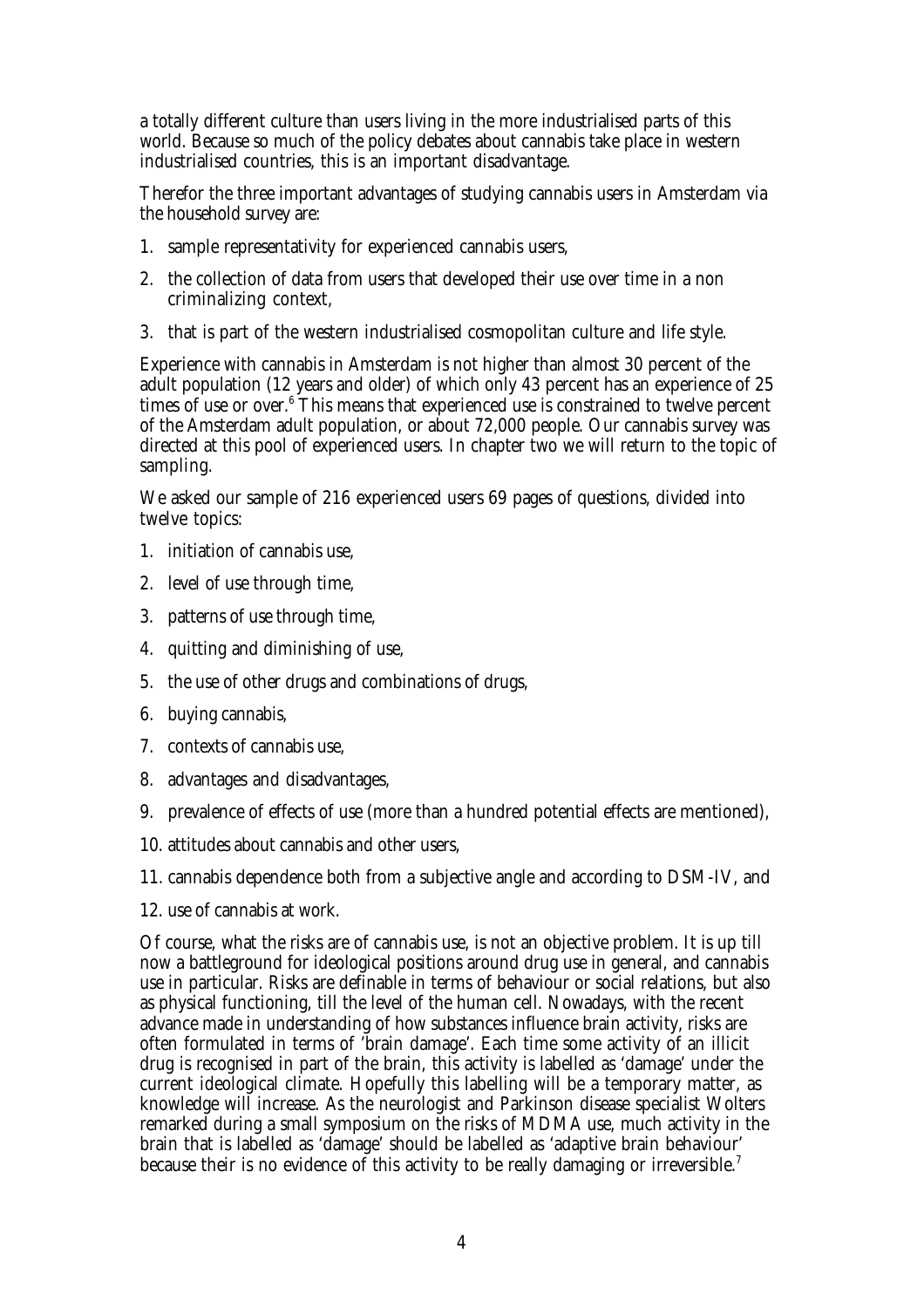In our cannabis survey we could not ask anything that relates to risks on the level of the human cell, or the level of organs within the human body. But, as the careers of experienced users in Amsterdam appeared to be ten years or longer, the structure and openness of our questionnaire would allow tapping information on at least some physiological risks if our respondents would have noticed them.

We have to take into account however, that users normally do not interpret their risk perceptions in terms of organ malfunctioning, unless such malfunctioning is highly perceivable.

Risks of substance use is easier seen in terms of one's own behaviour and in terms of effects on the micro cosmos of the user, which is more the type of risks we dealt with in the structured part of our survey. How to measure the prevalence and relevance of all possible health related phenomena is an unsolved problem, one of the reasons why scientific research is of limited value to international drug policy. It is more of value to national drug policies, where more restricted and homogeneous notions of health and of problems with health are defined. Research can clarify local impacts on predefined health risks by doing rigid and systematic comparative research between different cities or regions as we are now projecting in Bremen, Amsterdam and San Francisco. Of course, we are light years away from balanced multi-disciplinary calculations of the costs and benefits of drug use in different cultural contexts.

When speaking about the notion of risk, we have to measure the negative side of some behaviour against its positive yield or potential. The risk of breaking a leg during skiing is huge when compared to the risk of breaking ones leg during a walk in the park. But, we accept some high risks if the benefits of the behaviour are high as well. So, few skiers will, on the basis of risk assessment, exchange the excitement of their skiing for walking in the park. Risk is a rather complicated topic for research or for policy, because there is no immediate way of doing aggregate cost-benefit analyses on drug use or on the cost benefit calculations drug users make for themselves. We also have to deal with the dominant ideological climate around drug use in which the notion of drug use having benefits is far from accepted. And, when substance use does bring about some risks, just as skiing does, do these risks have to labelled as unacceptable?<sup>8</sup>

In our questionnaire we did not include questions that allow good insight into these processes of cost benefit comparison, as it goes on in experienced cannabis users. This topic lends itself much more to qualitative research until well quantifiable hypotheses can be formulated. However, we did collect information on reasons for use, for quitting cannabis, for diminishing use level and on how users control their use by applying many types of rules. This information allows some fairly detailed insight into what is seen as costs by users, and what as benefits.

Health is not an objective entity, so what we in Amsterdam consider healthy or unhealthy, may reflect in the wording of our questionnaire. It also reflects in the type of answers we get, so to a certain extent even our outcomes are determined by our local bias. This can not be prevented. Every questionnaire is a reflection of political or professional preoccupations.<sup>9</sup> Sociologists will ask completely different questions than psychologists, and again than psychiatrists. One can observe this very nicely in the enormous difference between the topics of the recent Kleiber et al study of cannabis users in Germany<sup>10</sup>, and our own. Kleiber lives in a political and professional world in which psychological and psychiatric questions are considered relevant (although Kleiber is critical of a 'deviance orientation' in this area<sup>11</sup>). This means that relevant questions about health are operationalised in terms of scores on psychological scales. We omitted such scales. In our user survey we opened the possibility for each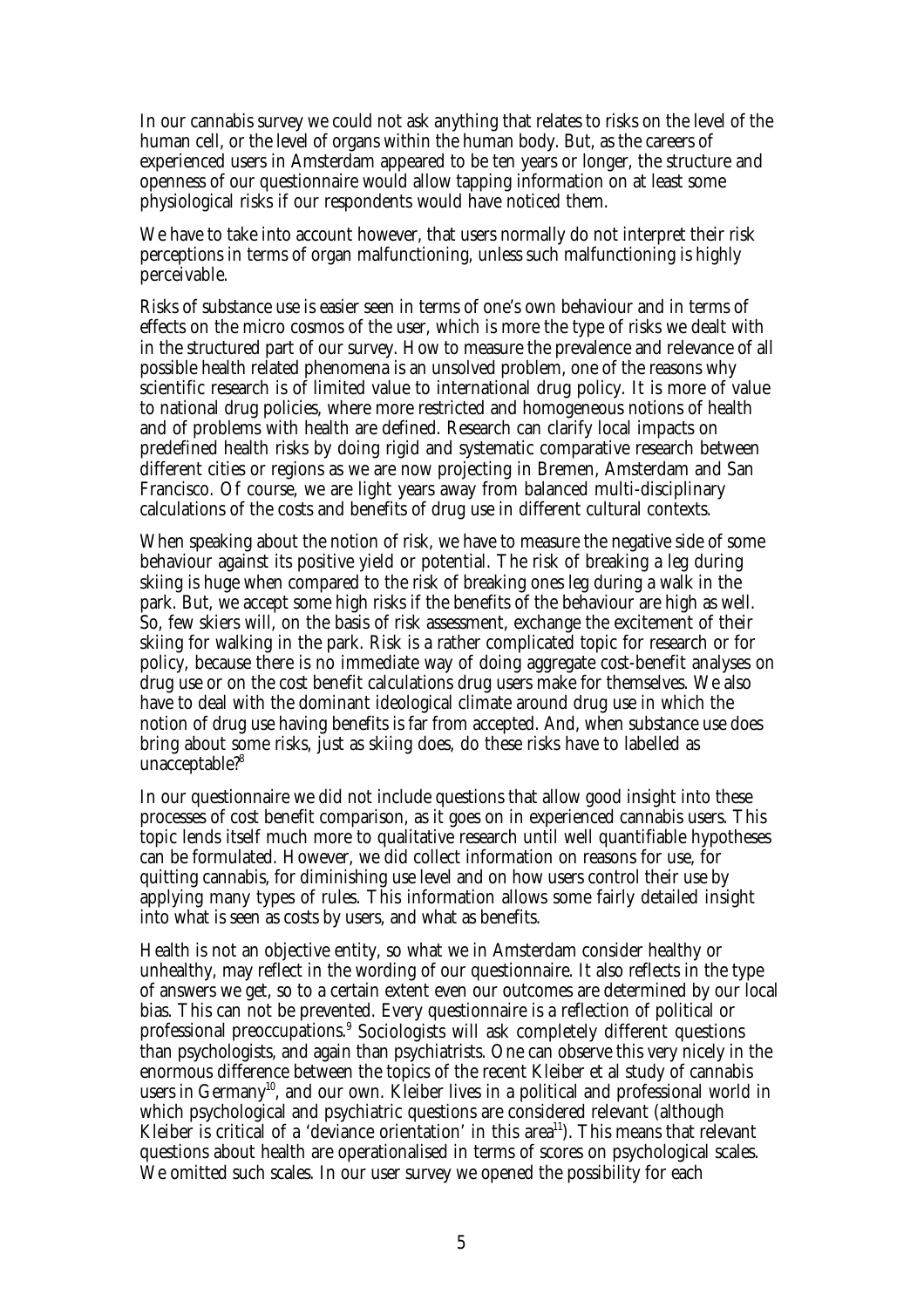<span id="page-7-0"></span>respondent to insert his or her own definition of problems and/or health around cannabis. We introduced many open questions in order to tap into the notions of users themselves. Just for the purpose of comparison we introduced some 'foreign' items, like the items inspired by DSM-IV.

By not introducing a pathology paradigm in many of the questions, and by trying to focus as much as possible on more neutral self- perceived "advantages and disadvantages" we have tried to steer free of introducing a particular labelling language in our questionnaire. Also, we freed ourselves that way from the necessity to collect the same data in a matched contrast group. Above all we tried to collect systematic descriptive information on many aspects of use (buying, prices, rules of use, quitting, risks related to driving or to the justice system, etc.). In this sense we have tried to at least approach something that according to Quensel et al. is impossible, to create a 'neutral research instrument<sup>'. 12</sup> As also we have shown earlier, a fully neutral research instrument is indeed impossible because every step in a survey, from sampling to item selection to question wording, is tied up to constructs about drug use and its ethical evaluation.<sup>13</sup>

#### *Some results and chapter summaries*

In chapter 2 we report some methodological issues relating to the sample of respondents. We found our experienced cannabis users (25 times of use or more during life time) via a household survey among a random sample (N=4,363) of those inhabitants in Amsterdam that were registered in the local register in 1994. In 1994 of the Amsterdam population of twelve years and older, 29.2 percent had life time experience with cannabis, of which 43 percent has used 25 times or more. Of the 536 respondents with the necessary level of experience, 216 participated in our cannabis survey. A comparison between these respondents and the non response  $(N= 319)$ revealed that of the eight variables we compared, the only significant difference was that among the respondents a higher proportion has higher education than among the non respondents (45 percent versus 36 percent). On gender, age, type of household, type of employment, income, prevalence of cannabis use (during last year and during last thirty days prior to interview), length of cannabis use career and prevalence of other drug use, respondents and non respondents did not differ.

The average age of our respondents was 34 years (range 18-66) and average length of cannabis consumption career is 14 years.

Many respondents (76 percent) in our cannabis survey report that at least half of their social environment has some experience with cannabis.

Chapter 3 deals with initiation into use of cannabis. Our respondents start on average at 17.0 years, versus an initiation age of 19.8 for all cannabis users in the Amsterdam population. Almost two third used hashish at their initiation which took place, for most (88 percent), in the company of one or more friends. A large proportion of 40 percent did not perceive any effect at their first use of cannabis.

In chapter 4 we report many data on the development of cannabis consumption over time. An important variable is 'level of use' and its development over time. Level of use is defined as a composite variable, constructed as frequency of use per month multiplied by typical amount of use per consumption. The result is expressed in grams of cannabis per month.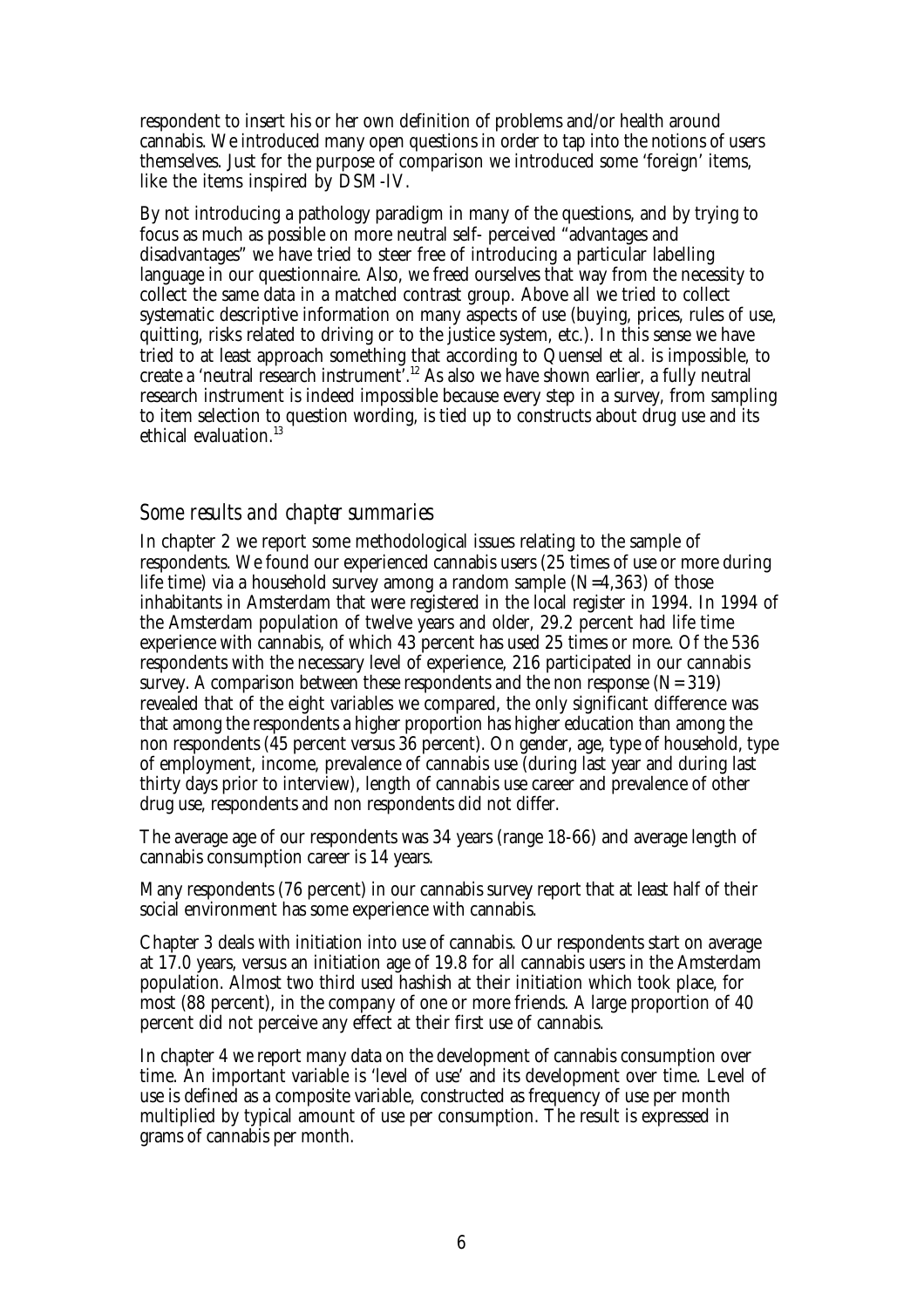We confronted our respondents with graphs of patterns of use. The largest single group (48 percent) said their use pattern over time was defined by a rise from beginning of use till it would reach a certain top level and then decline, to present use level or abstinence. This up-top-down level was also found for a large proportion of cocaine users in the 1987 cocaine study.<sup>14</sup>

The second most prevalent use pattern definition was 'varying' (24 percent) meaning that use levels had had many different heights during the course of the consumption career. A pattern that is usually associated to problems — 'slowly more' — was chosen by six percent as the pattern that best described their career.

The average age at which our respondents started their first year of regular use was 19, which is on average 15 years before interview. Average age at beginning of top period of use was 21.4 years. Top period, irrespective of the level of use during this period, would on average last 39 months. This is considerably longer than the average top period we measured for experienced cocaine users in 1987 and 1991 (19 months).

Daily cannabis use occurs for 49 percent at period of heaviest use, with 10 percent using daily during last three month before interview.

We tried to design a measure of level of use, as we did before in the cocaine studies. The methodological difficulties and potential bias of measuring quantities of cannabis used over a 14 year career are explained in chapter 4. We decided that all use of over 10 grams of cannabis a month would be labelled high level. Level of use is defined as low if 2.5 grams per month or less, and medium level is defined as between 2.5 and 10 grams per month.

The range between respondents of use level at top period is very large: between 0.2 grams and 300 grams a month.

High level use occurs for 33 percent of the sample, during period of heaviest use. Outside this particular period, the proportion of high level users is very constant at just over 10 percent of all non abstinent users.<sup>15</sup>

The duration of being high sharply diminishes from top period of use to last three months (from 41 percent reporting four hours or longer to 12 percent).

The advantage of not setting any inclusion criterion for our interview, except for a minimum experience of use of 25 times lifetime, is that we can draw some conclusions about quitting cannabis consumption. We found that 38 percent of the experienced users are abstinent during the twelve months before interview. Looking at last three months before interview this rises to 51 percent. This means, that a very large proportion of experienced users develop into abstinence or very infrequent use over an average consumption career of 14 years. The average length of the cannabis using career of respondents who had quit cannabis use at the time of the interview was 9.6 years.<sup>16</sup> Out of the 71 respondents who used more than 10 grams a month (high level) during their top period, 30 (or 42 percent) had not used any cannabis in the last three months before interview.

Chapter 4 on pattern of cannabis use over time shows very clearly that there are many differences between users, and within users over different phases during their career. We did find eight respondents (four percent) who consume quite constantly from early in their career to last three months prior to interview, at high levels, intoxicating themselves daily. The majority of users however shows an up-top-down pattern in quantities of use, frequency of use and levels of being high. After an average career of 14 years, for almost 50 percent this downward trend in use parameters ends in abstinence during last three month before interview. 29 percent of all experienced users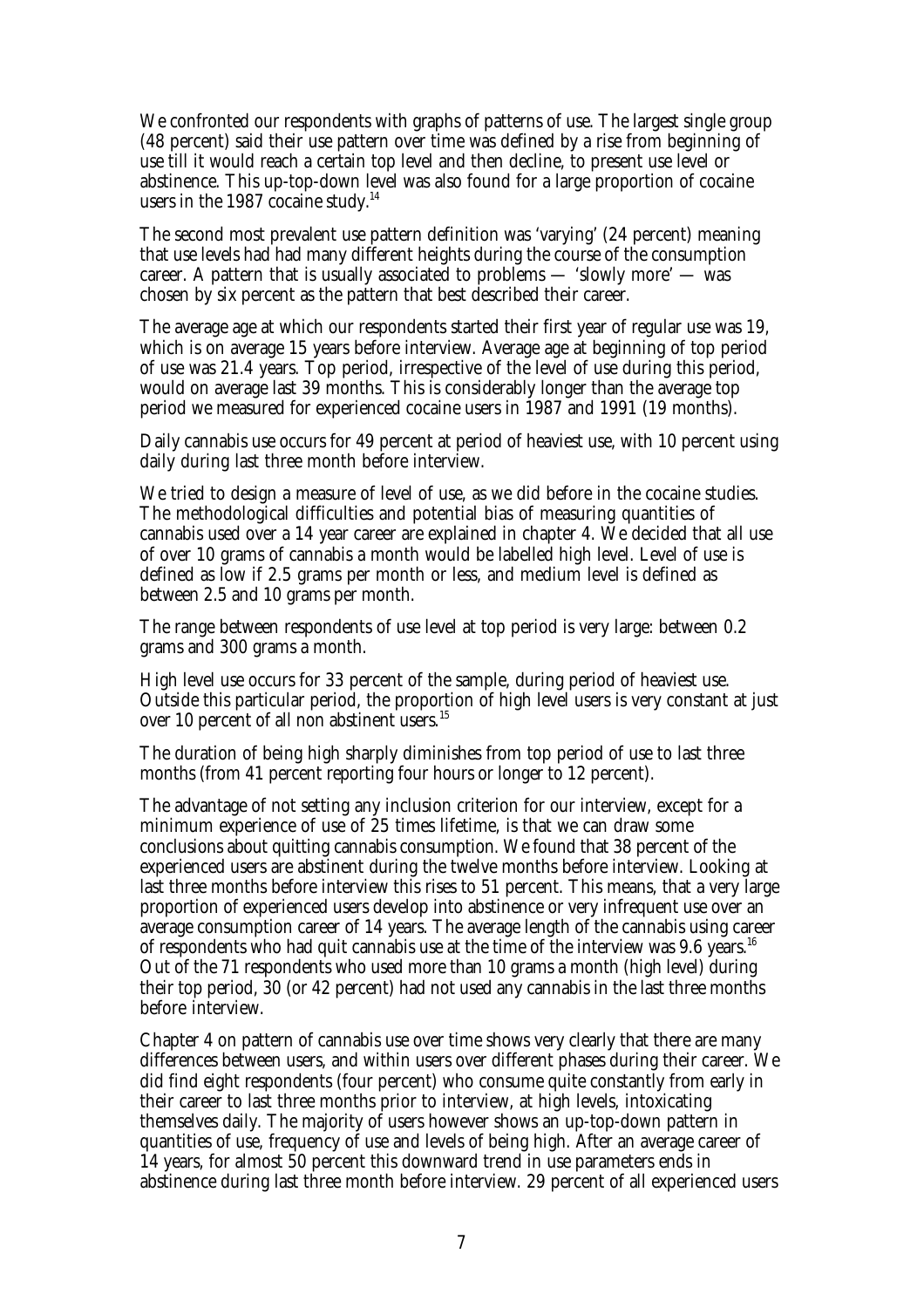are using at low level during last three month before interview, and just six percent at high level.

In chapter 5 on methods of use we report that a very large majority (over 90 percent) smokes cannabis in so called 'joints', in a mixture with tobacco. Almost two third of our respondents want their cannabis moderate to strong in strength. Only 30 percent wants it mild to very mild. In the hypothetical case that users would be confronted with unusually strong cannabis two third report they would use less. We concluded that many respondents have a particular level of intoxication they regard as preferable, and they titrate the dosage of consumed cannabis to reach just that level. In other words, for a large proportion of cannabis users consumption is only functional at a particular level of intoxication, not less, not more. High strength variants of cannabis are preferred by 33 percent and pose little risks to these experienced users because of dose adjustment.

Chapter 6 is dedicated to rules of control over cannabis use and to buying cannabis. We assumed that cannabis users do not use in arbitrary situations or company, or in indiscriminate locations or moods. Our questions were directed on finding out if this is true, and if so, what rules of cannabis use our respondents have developed. We asked questions about dissuasion of use or encouragement of others, and how this is steered. We also asked what advice users would give novices of cannabis consumption, as one of the many different ways in which we tried to tap users' notions on rules. Other topics, related to regulatory mechanisms in this chapter are driving under the influence of alcohol and cannabis, or cannabis alone, and the relation between price and amounts of use.

We show that users have many possibilities, 'sensory equipment', for controlling their use and that reliance on external controls too easily dismisses the capacity and the influence of a large battery of differentiated internal controls.

Chapter 7 is dedicated to advantages people associate with cannabis use, disadvantages and the prevalence of a large range of effects. Like other cannabis studies, we found as well that relaxation is an advantage of cannabis, perceived by many. It takes the first place among many advantages mentioned. However, very many disadvantages are mentioned by these users. We asked respondents to grade illicit drugs on a ten point scale between 'all advantages (10) and all disadvantages (1). Highest grade goes to marihuana, with an average of 6.5, and alcohol, with grade 6.1. Lowest grade goes to amphetamine, with 2.8 average. Although many negative effects of cannabis are mentioned, they are not mentioned by many. Positive effects clearly lead, and we explain this by the success of the rules that users have learned to apply, in order to prevent negative effects occurring and disadvantages becoming dominant. We postulate that the experience with advantages, disadvantages and effects are the most important regulatory mechanisms of drug use because they underlie individual rule systems.

In chapter 8 diminishing and quitting cannabis is discussed, together with some information on periods of abstinence. Users may intentionally quit cannabis and see themselves as having 'quitted'(36 persons in our sample) but it is also possible that no use is shown for some time, after which respondents may simply appear to have 'drifted' out of cannabis use. Looking at last twelve months prevalence we see that 83 respondents have not consumed any cannabis. A large part of them (57 percent) reports it will use in the future or is insecure about future use. Non use is most often explained by our respondents as 'no need for it' or 'don't feel like it'. Periods of abstinence of longer than one month occurred more than five times during the career for 59 percent of the sample. The longest period of abstinence lasts on average 18.8 months. Besides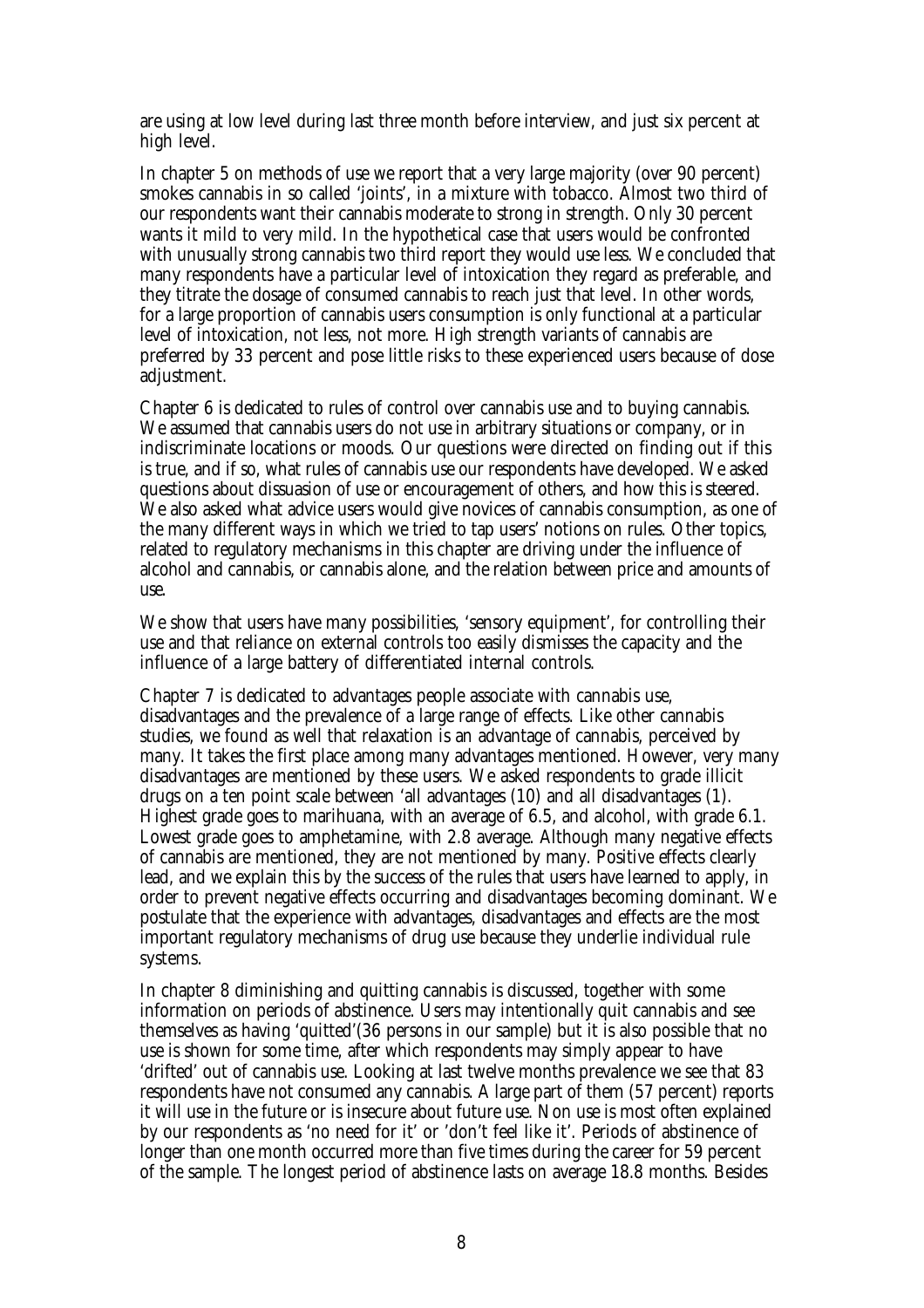quitting cannabis use, or being abstinent for a certain period, cannabis users may decide to cut back on their use. Of our respondents, 86 (40 percent of the sample) indicated that they deliberately decreased their cannabis use at some point during their cannabis using career. A minority (15 respondents) reports to have had problems with diminishing their use level, ranging from mood swings to drinking more alcohol.

In chapter 9 we discuss other drug use by experienced cannabis users. Other drugs are tried by at least 65 percent during life time. Frequent and recent other drug use is less prevalent. The number of experienced cannabis users in our sample that reports over 100 times of other illicit drug use, is small. Largest number of 100 times and more users is found with powder cocaine, 32 persons out of all 103 cocaine users (32 percent) or 15 percent of all experienced cannabis users in the sample. Hundred times of use or more for opiates during life time is reported by eight persons, four percent of the sample.

There is evidence that other drug use is largely experimental, in the sense that at relatively early age other substances are tried, but discontinued after a certain period of experimentation. Some cannabis users consume other illicit drug with cannabis. We found that 38 persons (18 percent) have experience with intravenous methods of drug use, of which 21 persons with multiple drugs. Most often mentioned are tranquillisers (11 respondents), morphine (10 respondents), cocaine (6 respondents) and heroin (3 respondents).

Chapter 10 deals with 'dependence'. A list of problem behaviours was read to respondents as an operationalisation of the strength of attraction that cannabis can have for users. We show that criminal and deviant behaviour which is attributed to cannabis use does occur, but not very frequent. Also, we asked about the prevalence of six criteria of 'dependence' taken from DSM-IV. No prevalence of any criterion is reported by 39 percent. One or two criteria are reported by 37 percent. Prevalence of three or more criteria during life time is reported by 24 percent.

Nineteen users report to have ever considered asking for some form of assistance to help them manage their cannabis use. These nineteen users are examined on a number of variables. They show remarkably high levels of use during top period. However, during last twelve months their use is not different from other users. In the conclusion some thoughts are offered about prudent use of diagnostic tools like DSM-IV.

In chapter 11 we offer some data regarding drug policy preferences of our respondents, about legal complications that users experienced, and some common 'gateway' functions of cannabis. We found that six percent of respondents prefer less liberal policies in the Netherlands for cannabis. Just over one third wants cannabis to be regulated like alcohol.

Of the 216 respondents, 212 (98 percent) had never been arrested in the Netherlands for the use or possession of cannabis. Looking only at respondents who actually have life time experience with other drugs, we still find that 93 percent of them had never been arrested or convicted in the Netherlands for use or possession of other drugs than cannabis.

Most respondents deny a role of cannabis in their use of other drugs in the sense that they want to acquaint themselves with 'stronger' substances or that cannabis made them curious for other drugs. However, cannabis use as a social activity occurs among drug users in general, and just over half of our respondents report to have learned to know other drug users via users of cannabis. Cannabis users are far more outgoing than non cannabis users, so their chance to see and meet other drug users is much larger than of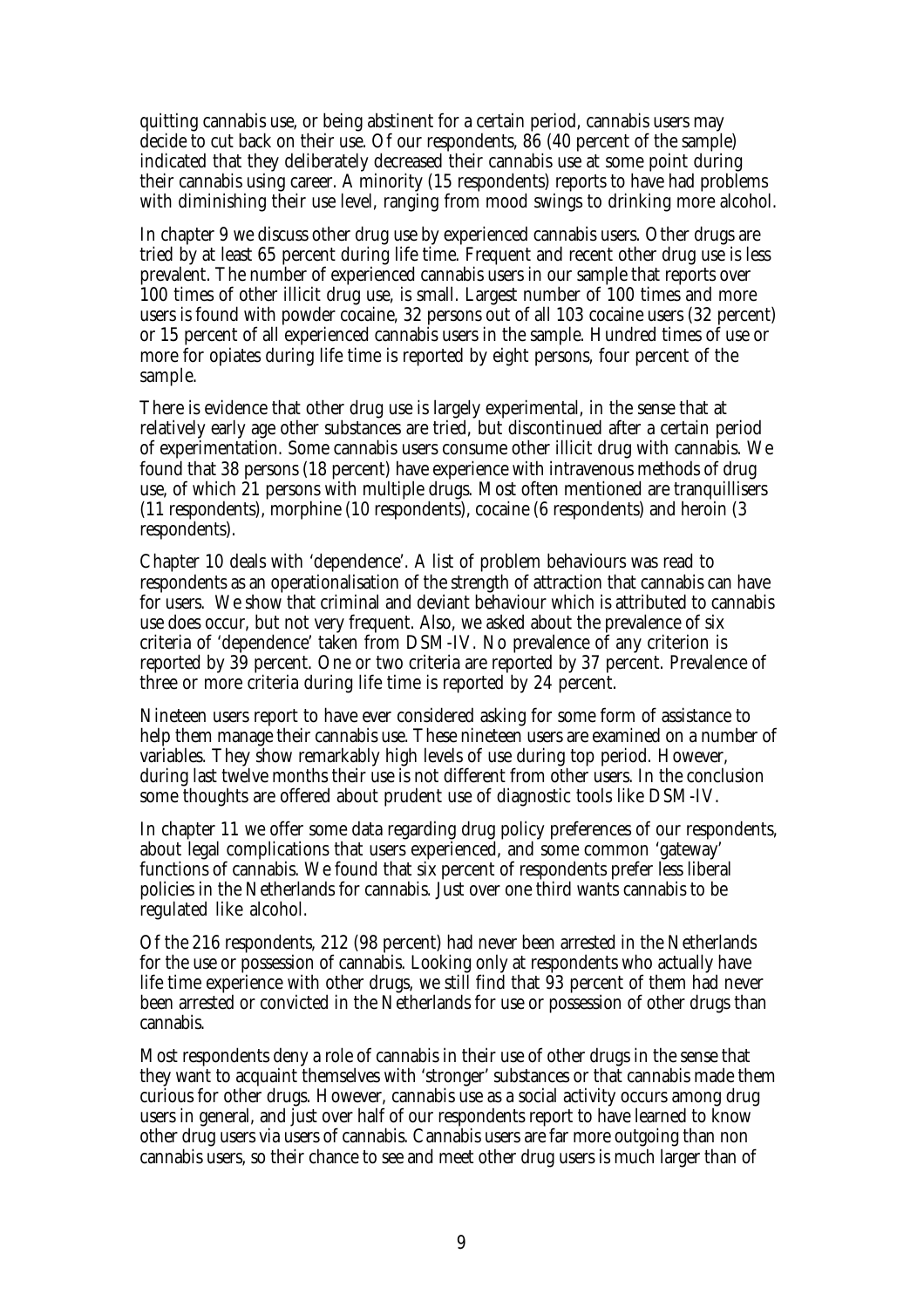non outgoing people. Outgoing behaviour may be a much stronger determinant of any drug use experience, than the use of cannabis itself.

#### *Notes*

- $1$  Wayne Hall (1997), The recent Australian debate about the prohibition on cannabis use. *Addiction*, 92(9), pp. 1109-1115.
- 2 Sandwijk et al., 1988, 1991, 1995.
- <sup>3</sup> Reinarman, Craig & Harry G. Levine (eds.) (1997), *Crack in America. Demon drugs and social justice*. Berkeley: University of California Press. p. 8.
- 4 Snowball sampling: Goode, 1970; Kleiber & Soellner, 1998; Didcott et al., 1997; referral studies: Stefanis et al., 1977, or 'reasoned' target sampling methods: Rubin & Comitas, 1975.
- 5 Rubin, Vera, & Lambros Comitas (1975), *Ganja in Jamaica. A medical anthropological study of chronic marihuana use.* The Hague: Mouton & Co.
- 6 Sandwijk, J.P., P.D.A. Cohen, S. Musterd & M.P.S. Langemeijer (1995*), Licit and illicit drug use in Amsterdam II: Report of a household survey in 1994 on the prevalence of drug use among the population of 12 years and over*. Amsterdam: Department of Human Geography, University of Amsterdam.
- 7 Eric Wolters, MD, at a symposium on risks of MDMA, Jellinek Centre October 29, 1997.
- <sup>8</sup> And if so, who is the one that does the labelling? And if such risks are seen as acceptable by the user but unacceptable by the State, under what definition of State power does such a conflict of view legitimise a State dominance in the construction of policy?
- $^{\circ}\,$  See for a discussion on the relation between types of data that are requested, and type of drug control system: Cohen, Peter (1997), The relation between drug use prevalence estimation and policy interests. In: European Monitoring Center for Drugs and Drug Addiction, *Estimating the prevalence of problem drug use in Europe.* Luxembourg: Office for Official Publications of the European Communities. pp. 27-34.
- <sup>10</sup> Kleiber, Dieter & Renate Soellner (1998)*, Cannabiskonsum. Entwicklungstendenzen, Konsummuster und Risiken*. Weinheim: Juventa Verlag.
- $11$  Ibid. p. 9.
- <sup>12</sup> Quensel, Stephan, Birgitta Kolte & Ingo Michels (1997), Monitoring cannabis use: A case study. In: *Invitational conference on monitoring illicit drugs and health. Final report.* Utrecht: Trimbos Instituut. pp. 95-105.
- <sup>13</sup> See "Introduction into the author's bias." In: Peter Cohen (1990), *Drugs as a social construct*. [Amsterdam: Department of Human Geography, University of Amsterdam. pp. 1-7. Online:](http://www.cedro-uva.org/lib/cohen.drugs.i.html) http://www.frw.uva.nl/cedro/library/dis/I.html
- 14 39 percent, cf Cohen, Peter (1989), *Cocaine use in Amsterdam in non deviant subcultures*. Amsterdam: Department of Human Geography, University of Amsterdam.
- 15 11.1 percent at first year of regular use, 10.4 percent at last year of use, and 10.9 percent at last three months of use.
- $16$  We regard a respondent as having quitted cannabis use if the respondent did not report any use of hashish or marijuana during the last twelve months prior to the interview, or if the respondent stated that he or she had totally quitted the use of marijuana or hashish.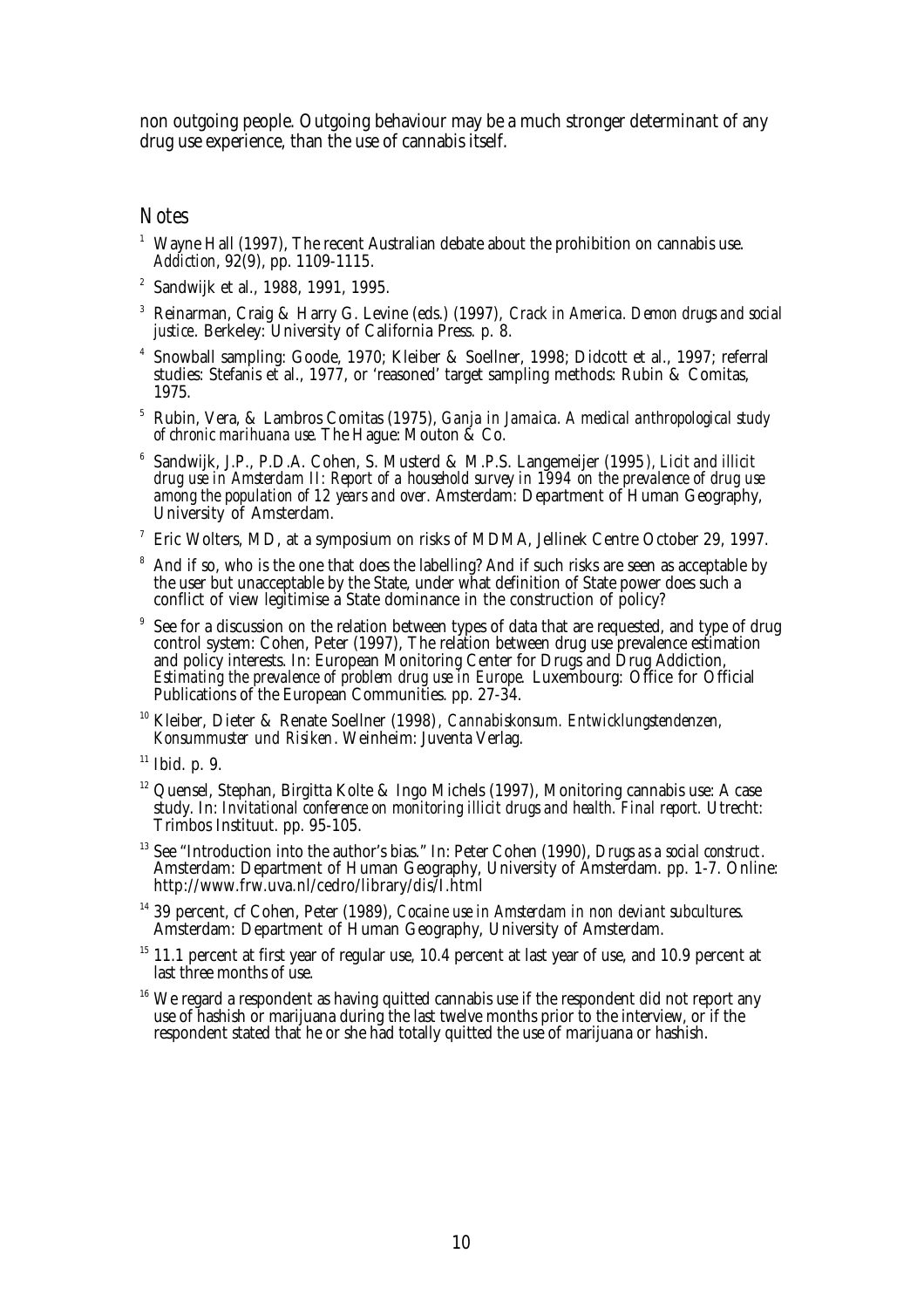## <span id="page-12-0"></span>**2 SAMPLING EXPERIENCED CANNABIS USERS**

#### *2.1 Introduction*

In 1995 and in 1996 we interviewed experienced cannabis users in Amsterdam, Utrecht and Tilburg. In this publication we will discuss results obtained from the Amsterdam sample.

We will describe cannabis use over time and other characteristics of the group of 216 experienced cannabis users of which most were interviewed in 1995. In our investigation we focused on the experienced user and not on 'any user' because we wanted to examine in depth many aspects of cannabis use, something that would be hard or impossible if we would interview users that had had only fleeting experience with the substance. We defined experienced users as those who reported to have had at least 25 occasions of use during life time. Of all cannabis users in the city of Amsterdam, 43.7 percent reaches a life time experience of 25 occasions of use. The majority (56.3 percent) of those who ever had tried hashish or marijuana in the Amsterdam population, used it less than 25 times.

We applied the same criterion of 'experience' with the first 160 cocaine users we had interviewed in 1987. $^1$  We found that by applying the criterion of 'at least 25 occasions of use' we sampled highly experienced users that were able to supply a wealth of information about their use over time. We did not work with any other inclusion criterion (like 'current use'), because we wanted to find out, as we did for experienced cocaine users, what proportion of experienced cannabis users are abstinent at the time of interview. Expressing valid observations about abstinence and other career characteristics over time would be made impossible or unclear if we had introduced criteria about current use or maximum periods since current use.

#### *2.2 Sampling*

Our aim was to interview in depth a number of experienced cannabis users, sampled in such a way that we would be able to generalise from the findings to the population of experienced cannabis users in the city of Amsterdam.

Some of the best studies on cannabis users still suffer from the fact that we do not exactly know how representative the samples are for what type of users. $^2$  Of course random sampling from populations that are not registered or structured in some accessible way is extremely difficult, if not impossible. Although very valuable, such studies are limited in relevance because no certainty can exist about the question if the findings from those studies are generalisable to groups of users outside the one observed.

Of course, studies of drug users not always have to be representative. Empirical studies of drug users will more or less describe the populations from which their respondents are drawn. Even if generalisability in the statistical sense is not possible, such studies can fill important gaps of explorative and even in depth knowledge. And, as long as is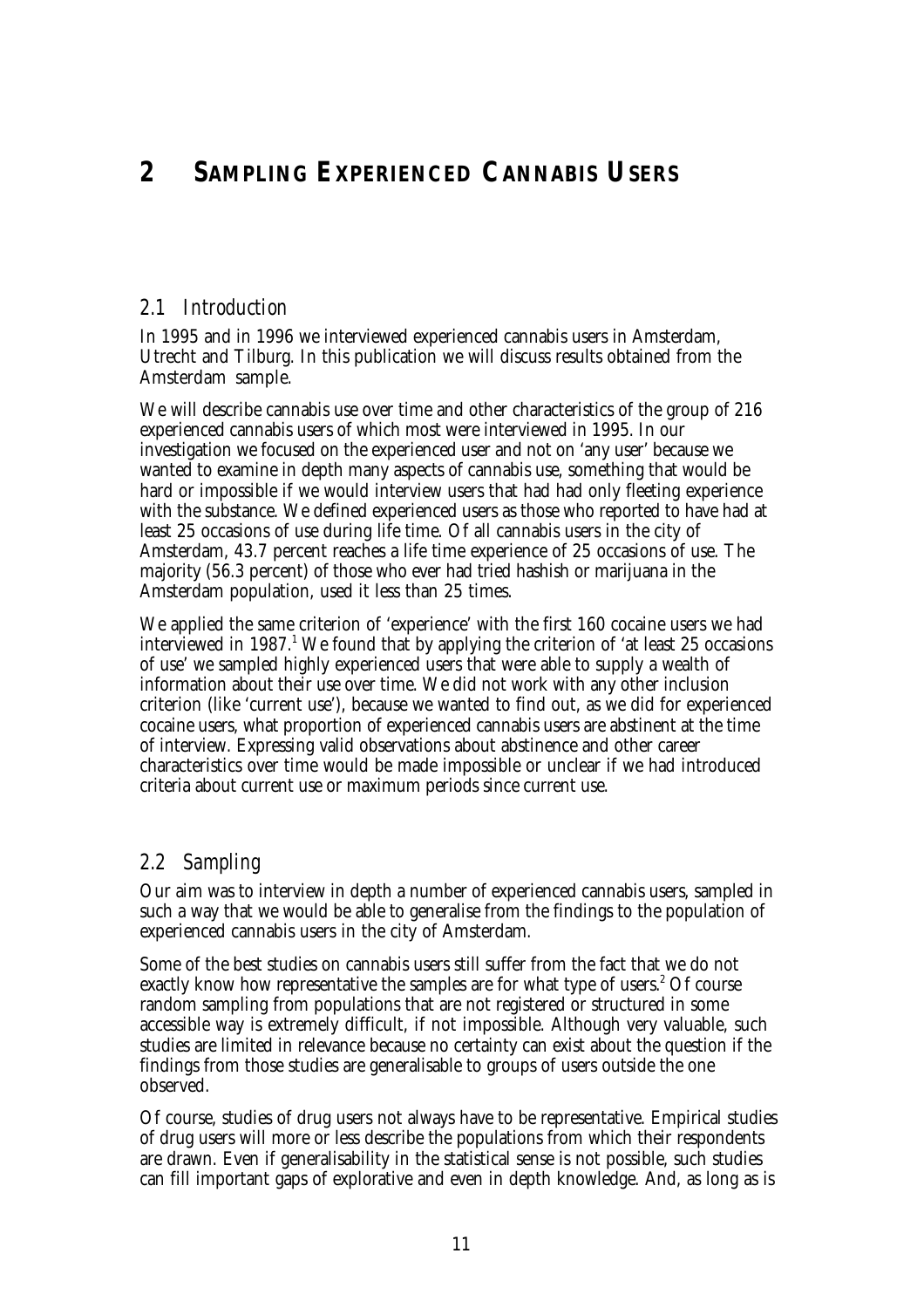understood well that these studies can not fulfil the desire for generalisable results, not much damage can be done.

However, in the case of all illicit drug use and certainly with relation to cannabis use, representativity still is very important for a number of reasons.

- 1. In Amsterdam cannabis is the most important illicit drug<sup>3</sup>, where experience with cannabis use is available with almost one third of the total adult population, and with 50 percent of the age group between 20 and 24 years old. $^4\,$  Under such circumstances, one would like to know in a generalisable way, what dominant cannabis use careers one can find and what they look like in a community based sample.
- 2. In Amsterdam cannabis is available from a number of semi legal outlets, numbering just a few in the early eighties, to about 400 in April 1996. From a drug political point of view, one should have reliable knowledge of how cannabis is used in the population under circumstances of full and non criminalised availability. A good, representative overview is needed in order to reach some certainty as to the 'effects' of this availability. Of course, the best way to reach relevant knowledge about the 'effects' of this availability, is to compare the Amsterdam patterns of cannabis use with those in other cities where such availability does not exist. Such a comparison is now under way.<sup>5</sup>
- 3. Much related to reason #2, is that once an illicit drug has outgrown small and hidden populations, and has accessed the general population as cannabis has done in most European cities, the study of hidden groups is no longer adequate. In many countries cannabis is the most important drug of pleasure after alcohol, tobacco and  $\rm{cofree.}^6$  The total lack of in-depth knowledge on patterns of cannabis use in the general population is a significant factor in the stubbornness of many fears around the use of this substance. Studies on cannabis use in representative groups may yield the knowledge to either firmly confirm these fears, or ease them.
- 4. If representativity, at least for a known group of specific characteristics, is not the aim of an investigation on drug use, it will remain unclear if some alleged effects of drug use are related to the sub group investigated or are more or less universal for all users of the particular substance.

We decided that we would use the popularity of cannabis to achieve a fully random sampling of our respondents by connecting the cannabis study to our population survey. $^7$  The 1995 Amsterdam sample of experienced cannabis users was created by using respondents from the population survey we had conducted in 1994 to measure drug use in the population of Amsterdam of 12 years and older. In order to measure drug use in the population we accessed a nett random sample of 4,363 persons that was taken from the Municipal Registry.<sup>8</sup>

Among the respondents in the 1994 population survey we found 1,272 persons who had used hashish or marihuana at least once in their lifetime. This is 29.2 percent of the response group of the population survey. Research into cannabis use is only possible if the respondents have a certain level of experience. We decided that an intake criterion of a life time prevalence of cannabis use of 25 occasions or more would suffice to participate in the survey. This meant that of the 1,272 persons with a life time prevalence of cannabis, 709 did not have enough experience to be recruited for our in depth survey. Another 28 persons with a life time prevalence of cannabis did not know or did not want to tell us how many times they used cannabis in their life, so they were also excluded from the cannabis survey. This left us with 535 potential respondents who satisfied the entry criterion.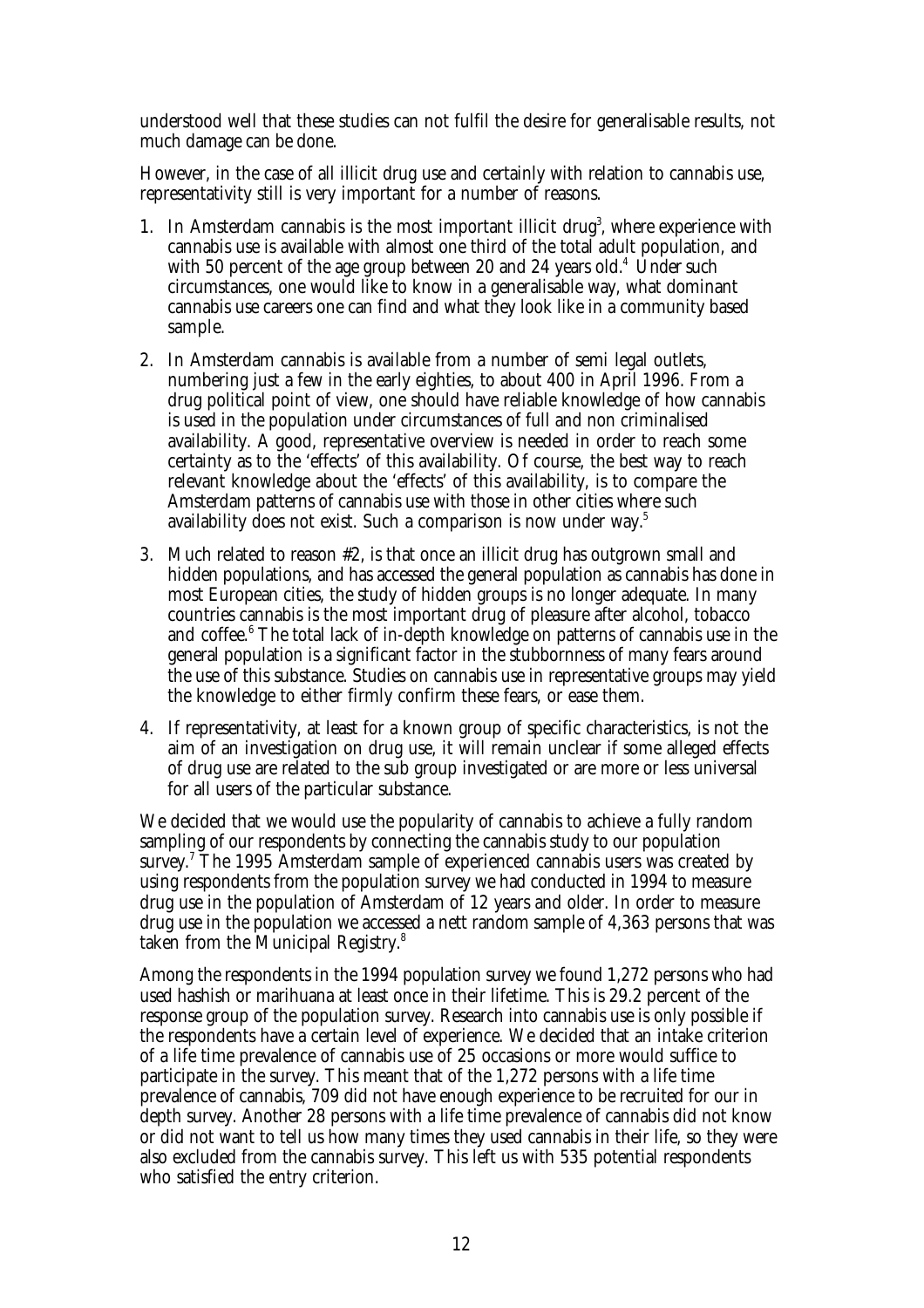<span id="page-14-0"></span>We had asked all users of cannabis that were found during the 1994 household survey in Amsterdam to sign a consent form that allowed us to keep the address and to invite the respondent for the cannabis follow up survey. Of the 535 cannabis users who reported life time prevalence of at least 25 occasions of cannabis use, 250 persons were willing to participate in the cannabis survey. In 1995 we sent all 250 potential respondents a letter, reminding them they had filled in a consent form for follow-up research. Moreover, the letter announced that an interviewer would contact them a week after receipt of the letter to make an appointment. In the letter we offered the respondents a voucher for a movie, a book, or a compact disc, and asked them to indicate to the interviewer which of the three they would choose.

**Figure 2.1** Response compared to the total number of respondents in the population survey who reported life time prevalence of cannabis use  $(N=1,272)$ .



Ultimately we managed to track down and interview during the years 1995 and 1996 a total of 216 persons. This gives us a response rate of 40.5 percent. We interviewed 205 respondents in 1995, and eleven in 1996. The remaining 34 persons could not be interviewed. They refused us an interview despite their earlier promise to participate (six persons), or could not be traced due to moving to an unknown address (16 persons) or a long stay abroad (five persons). Despite our efforts, four persons could not be reached for an interview. Furthermore, one person was suffering from AIDS and was too ill to be interviewed, and one person had died. In one case we decided not to interview a respondent because he indicated that he had never used cannabis in his life.

#### *2.3 Interviewing and educating the interviewers*

We employed 24 experienced interviewers, that were introduced into the research project and into the interview and its secrets in a one day course. The interviewers were not paid for attending the introduction class, but for Dutch standards they were very well paid for each completed interview ( $f100,$ - $^9$  per interview).

We discussed each question plenary, allowing the interviewers to ask questions on wording, order and routing. This discussion resulted in several last minute improvements to the questionnaire. We required of every interviewer that he or she interviewed one colleague interviewer, and one experienced cannabis user from her own circles. These test interviews were checked and discussed with the interviewer. This way we achieved that each interviewer knew the interview schedule quite well before they went into the field.

On average an interview took 1.5 hours to complete. Maximum number of interviews by one interviewer was 15, minimum was two. Two hundred interviews were done at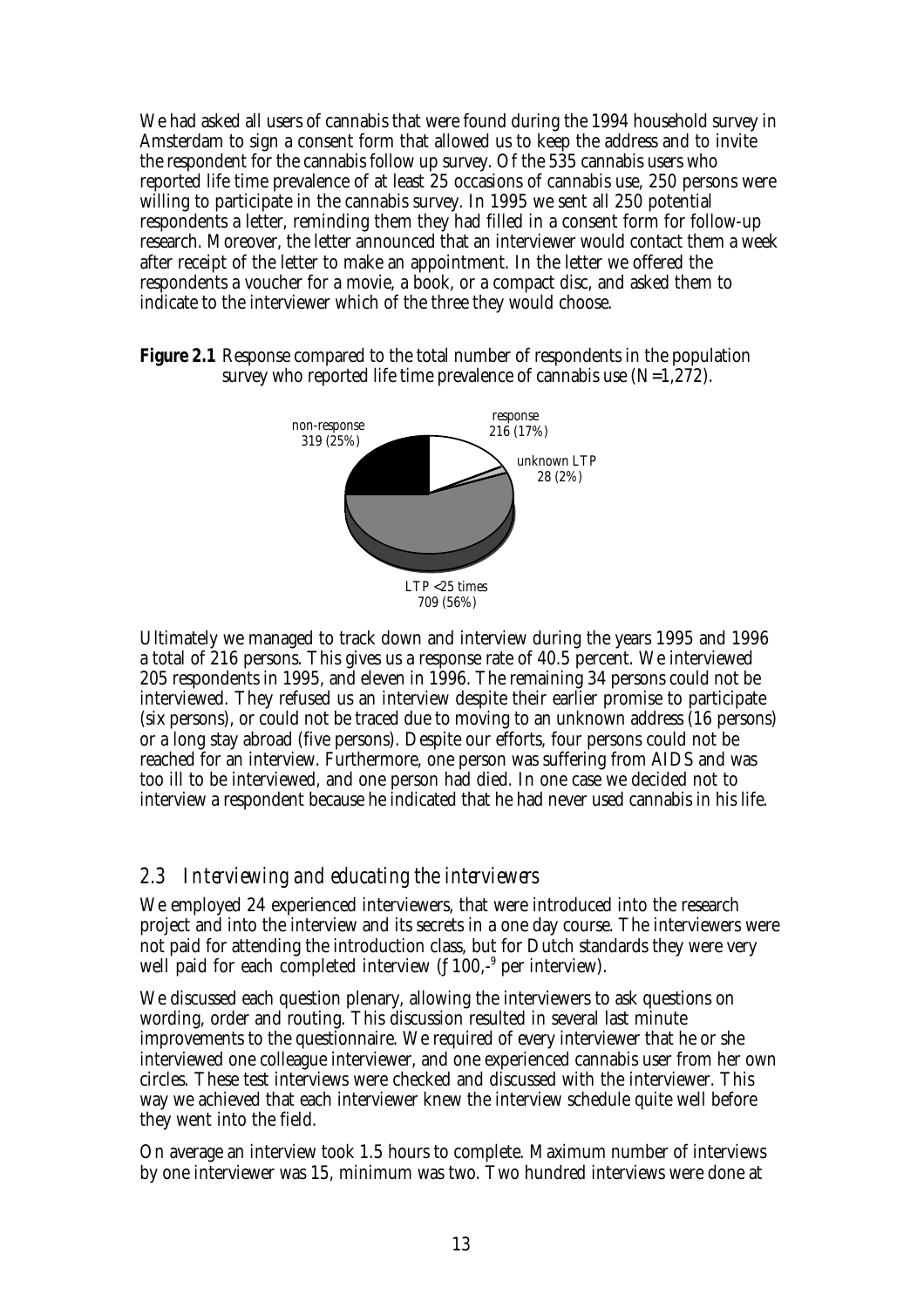<span id="page-15-0"></span>respondent's homes, seven were done at the interviewers home, one was done in a cannabis retail shop, six at the university, one at respondents employment, and two outside on a street bench. Four of all the respondents were under the influence of cannabis at the time of interview, and one under the influence of alcohol.<sup>10</sup>

#### *2.4 Non-response*

In order to know if our nett random sample of experienced cannabis users would be a non biased sub set of all experienced users we found in the population survey, we had to check the response against the non-response. We compared the 216 experienced cannabis users we interviewed with the 319 we did not, on eight variables. The tables and the statistical tests are added to the back of this chapter.<sup>11</sup>

This comparison showed that there were no statistically significant differences between the two groups on five demographic and socio-economic variables: gender, household composition, age, position on the labour market and average nett income per month. The response group, however, had a slight but statistically significant higher level of education than the non-response group. The proportion of respondents with a high level of education (university or higher professional schools) is 45 percent, versus 36 percent in the non-response group.

Although this difference might be relevant, in the light of the large and important similarities between response and non response this difference is insufficient to warrant the conclusion that the response group is not representative for experienced cannabis users in the population sample.

There are no statistical significant differences between the non-response group and the response group regarding the last year prevalence and last thirty days prevalence of cannabis use. Also the length of the cannabis use career differs not significantly between the two groups. The average length of the cannabis use career is 14 years in the response group, and 12 years in the non-response group. The prevalence of other drug use also does not show any differences between the response group and the non-response group.

The sample of 216 experienced cannabis users we have drawn from the general population is therefor one of the most, if not *the* most, representative samples ofcommunity based cannabis users found in the literature. We will describe this sample on a few background variables in the next section.

#### *2.5 Social, demographic, and economic characteristics of the sample*

Almost 90 percent of all our respondents had some form of employment or had income as students.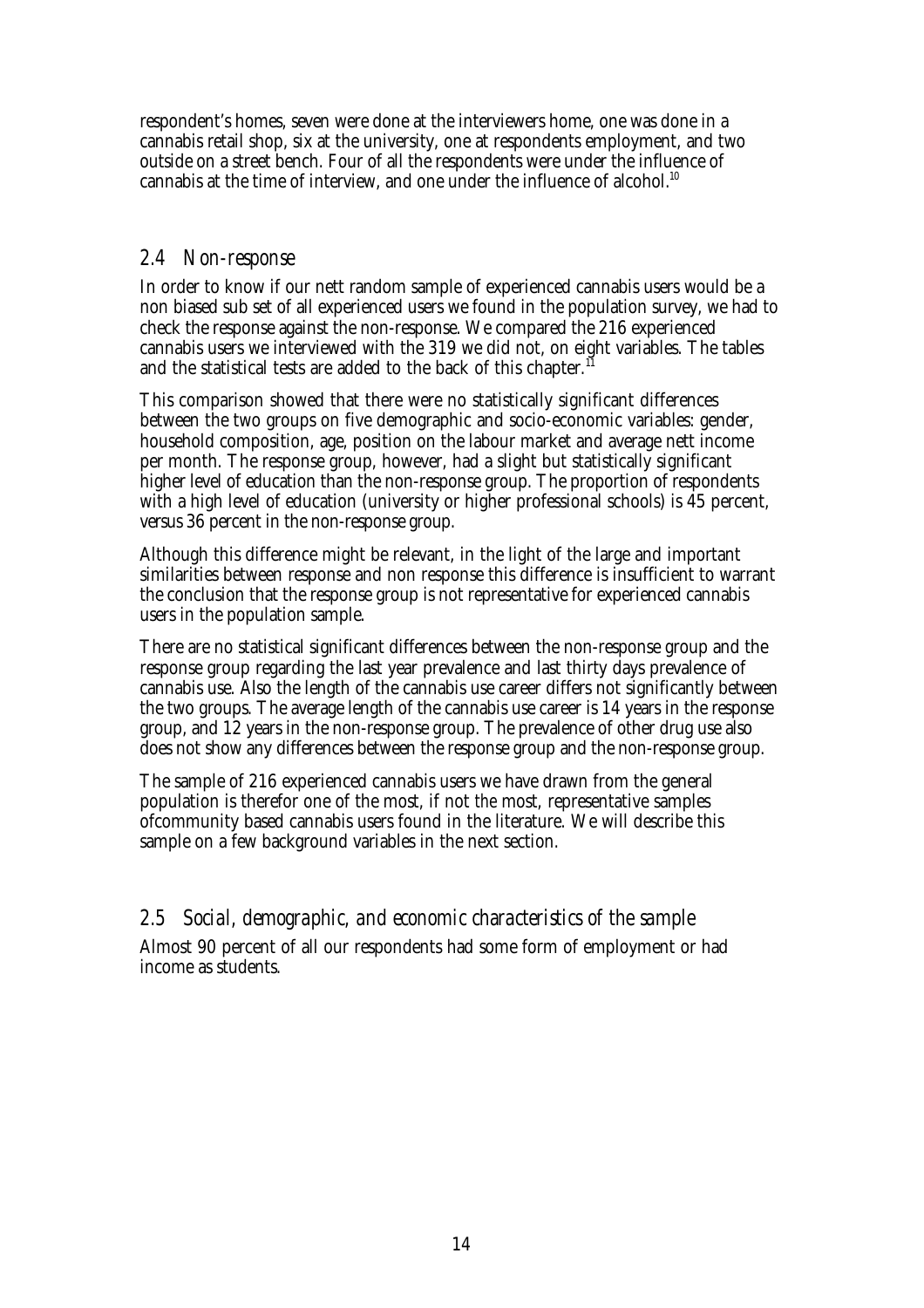**Table 2.1** Position on the labour market at time of the interview.

| Position on the labour market | n   | %   |
|-------------------------------|-----|-----|
| Fully employed                | 109 | 50  |
| Partly employed               | 45  | 21  |
| <b>Student</b>                | 32  | 15  |
| Unemployed                    | 23  | 11  |
| Other                         | 7   | 3   |
| Total                         | 216 | 100 |

We asked our respondents if they had ever been unemployed during the last 24 months, and if so, for what period. Sixty respondents had been unemployed for some period, at an average of just over one year (median ten months). Over half (56 percent) were employed in non managerial functions, and 31 percent had some form of management responsibility.

Income of our respondents was divided in the following way:

| Average nett monthly income | n   | %   |
|-----------------------------|-----|-----|
| Less than $f1,000$          | 29  | 13  |
| $f1,000 - f1,500$           | 41  | 19  |
| $f1,500 - f2,000$           | 34  | 16  |
| $f2,000 - f2,500$           | 31  | 14  |
| $f2,500 - f3,000$           | 32  | 15  |
| $f3,000 - f4,000$           | 31  | 14  |
| $f4,000 - f5,000$           | 10  | 5   |
| $f5,000 - f6,000$           | 3   |     |
| More than $f6,000$          | 5   | 2   |
| Total                       | 216 | 100 |

**Table 2.2** Average nett income per month in the year prior to the interview.

average nett monthly income: ƒ2,281

The average nett monthly income of our respondents was ƒ2,281. The average income in the same age cohort  $(18-66 \text{ years})$  in the Amsterdam population is higher with  $f2,970$ . This difference is statistically significant.<sup>12</sup>

At the moment of interview, 71 respondents (or 33 percent) were receiving some kind of social benefits or study grants.

Average age of our respondents was just over 34 years. Nineteen percent of our respondents were married at time of interview, 6.5 percent was divorced. Of all respondents, 42 percent was living together with a partner, and 44 percent was living alone. Just over five percent was living with parents, and eight percent was living with children or friends. Two thirds of the respondents had no children.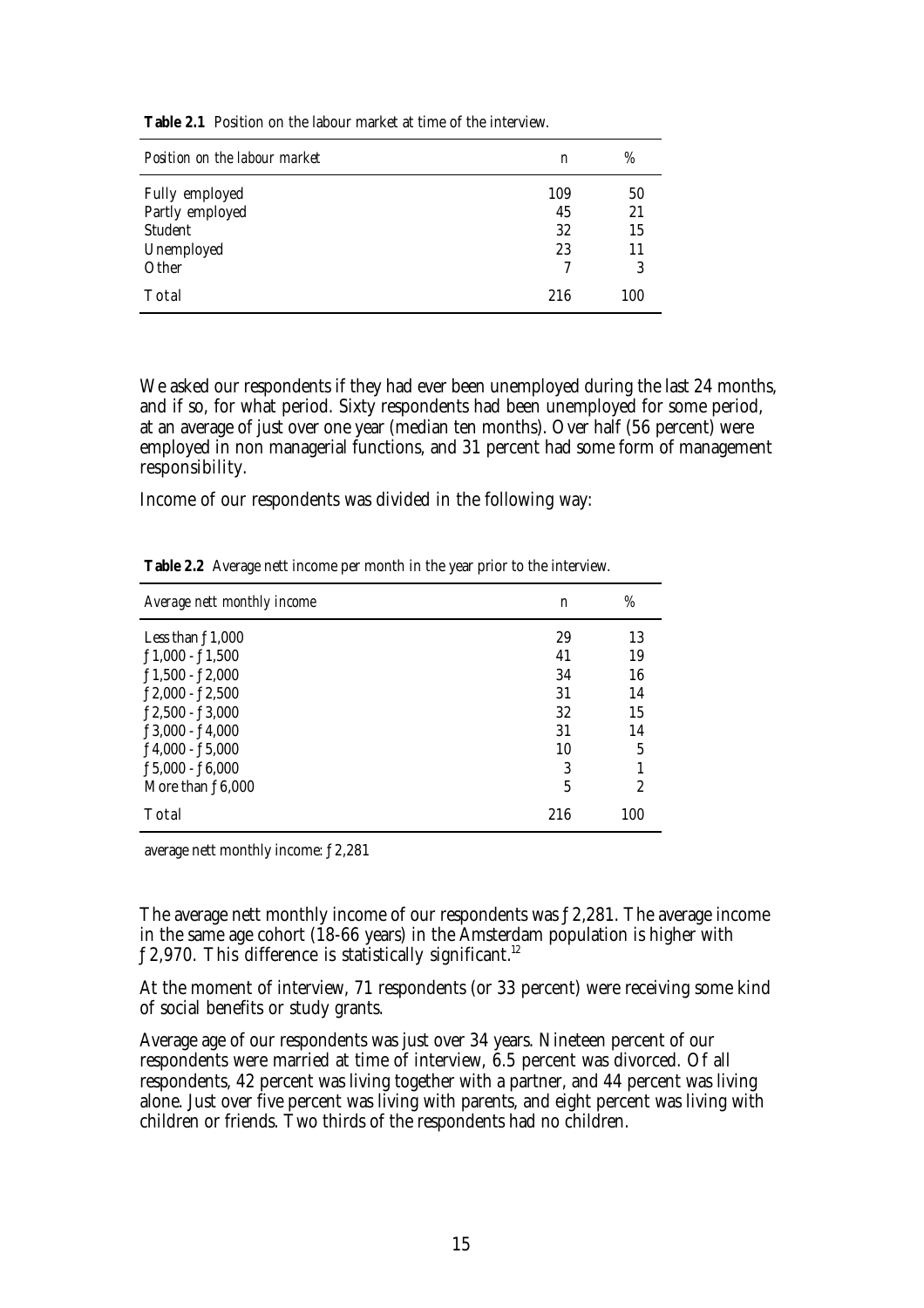<span id="page-17-0"></span>

| Table 2.3 Age at time of the interview. |  |  |  |
|-----------------------------------------|--|--|--|
|-----------------------------------------|--|--|--|

| Age                                                               | n                         | %                   |
|-------------------------------------------------------------------|---------------------------|---------------------|
| $18 - 25$<br>$26 - 35$<br>$36 - 45$<br>$46 - 55$<br>Older than 55 | 40<br>83<br>74<br>17<br>2 | 19<br>38<br>34<br>8 |
| Total                                                             | 216                       | 100                 |

average age: 34

A large majority of 86 percent of our respondents was born in the Netherlands, five percent was born in Surinam. The rest (ten percent) of the respondents was born in Germany, Indonesia, Rumania, New Guinea, Ireland, Venezuela, Denmark, Belgium, Nigeria, England, Hong Kong, Tunisia, the United States of America or South Africa.

We asked our respondent what education they had finished, and if they were still involved in any form of more education. At the moment of interview 70 respondents were following some kind of education, either full time or part time next to employment.

#### *2.6 Outgoing behaviour*

Since our first population survey in 1987, part of all our questionnaires is a standard series of questions that ask about social and cultural involvements of the respondents. We ask how many evenings the respondents normally remain at home, how often in the past four weeks prior to interview they visited cafés, night-clubs, discos, restaurants, diners and snackbars.

We also want to know how often during the last eight weeks prior to interview respondents have visited the movies, art houses, theatres for plays or ballet, concert halls, opera or comedians. All these data are recomputed in such a way that they yield a score from 0 to 6, zero meaning very low outgoing behaviour, 6 meaning on all participating variables a score of at least medium.

Respondents in our experienced cannabis user survey have a median score of 5 for the composite outgoing behaviour scale. The average is just over 4. Our respondents are often not at home. Their median score is 3 in an 'at home scale' from 1 (often at home) to 3 (often from home). Their outgoing behaviour is mostly directed towards restaurants, then to cafés/discos, then to theatres. In short, they are the type of person that uses the city quite extensively for purposes of leisure and cultural exploits.

#### *2.7 Miscellaneous characteristics*

We asked every one a series of questions relating to experience with mental health care and relating to own criminal behaviour in the past. It showed that 9 out of 216 respondents, or four percent had been convicted for a felony during the past four years prior to interview.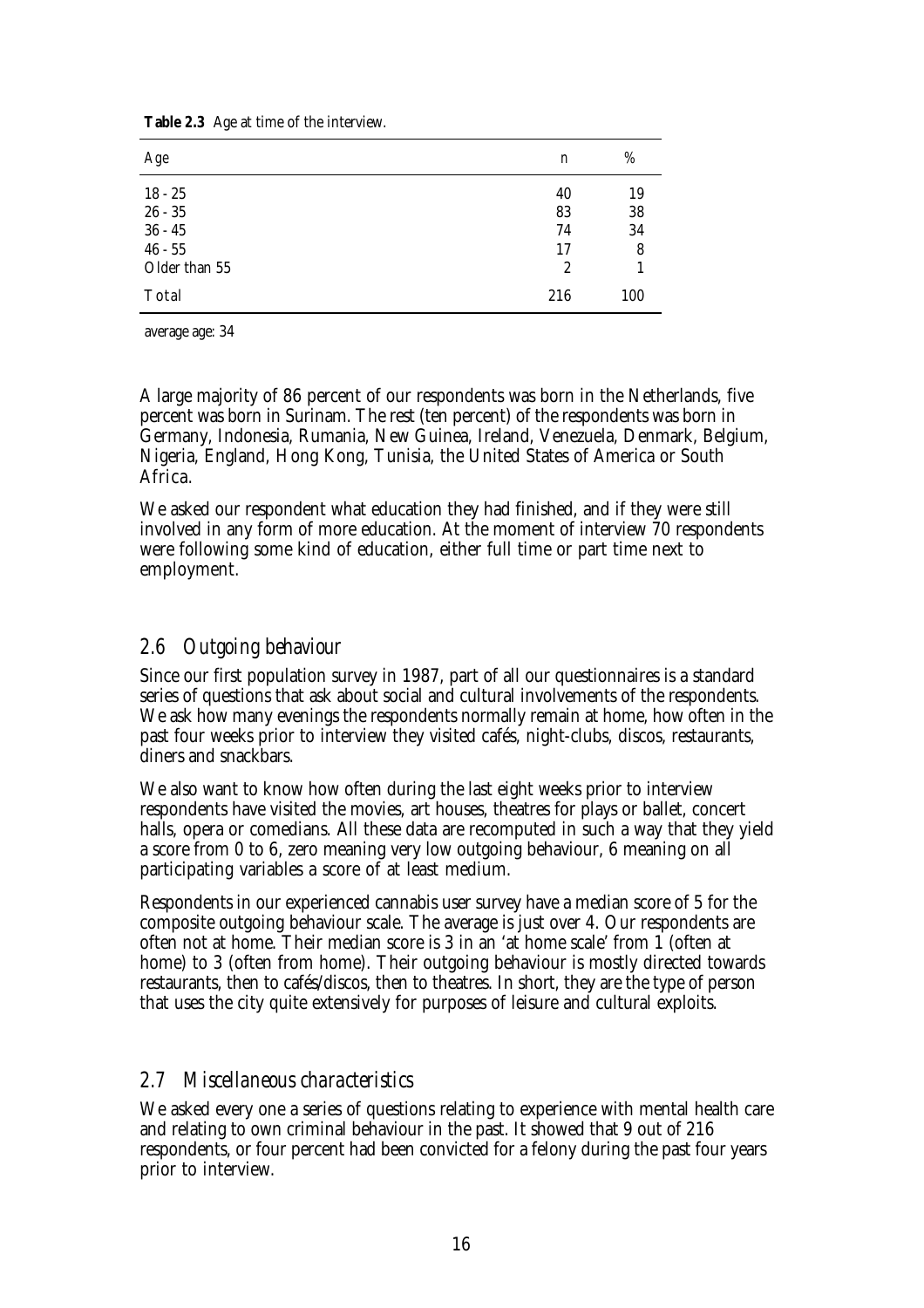<span id="page-18-0"></span>We also asked if respondents knew other people in their circle of friends and relations who had life time experience with cannabis. It shows that 76 percent of our respondents describe their social circles a having for at least half some experience with cannabis.

When asked how large the proportion is of those, who inside the social circle have a risky pattern of cannabis use, two respondents answer: 'all'. A large group, 205 respondents, answer that a minority in the social circle or no one shows such behaviour.

#### *2.8 Appendix: Tables comparing response with non-response*

|                |                  | Response |            | Non-response |
|----------------|------------------|----------|------------|--------------|
| <i>Sex</i>     | $\boldsymbol{n}$ | %        | n          | %            |
| Male<br>Female | 127<br>89        | 59<br>41 | 212<br>107 | 66<br>34     |
| Total          | 216              | 100      | 319        | 100          |

**Table 2.4** Sex of response and non-response group.

 $\gamma$ 2 = 2.93; df = 2; Yates correction; not significant.

|                         | Response |     | Non-response |     |
|-------------------------|----------|-----|--------------|-----|
| Household composition   | n        | %   | n            | %   |
| Single parent           | 12       | 6   | 27           | 8   |
| Couple without children | 35       | 16  | 32           | 10  |
| Couple with children    | 40       | 19  | 52           | 16  |
| Youth                   | 17       | 8   | 32           | 10  |
| Single                  | 81       | 38  | 139          | 44  |
| Other                   | 31       | 14  | 37           | 12  |
| Total                   | 216      | 100 | 319          | 100 |

**Table 2.5** Household composition of response and non-response group.

 $\chi$ 2 = 8.36; df = 5; not significant.

|               | Response |     |                  |     | Non-response |  |
|---------------|----------|-----|------------------|-----|--------------|--|
| Age           | $\eta$   | %   | $\boldsymbol{n}$ | %   |              |  |
| 20 or younger | 16       |     | 25               | 8   |              |  |
| $21 - 25$     | 31       | 14  | 53               | 17  |              |  |
| $26 - 30$     | 45       | 21  | 65               | 20  |              |  |
| $31 - 35$     | 41       | 19  | 54               | 17  |              |  |
| $36 - 40$     | 39       | 18  | 67               | 21  |              |  |
| Older than 40 | 44       | 20  | 55               | 17  |              |  |
| Total         | 216      | 100 | 319              | 100 |              |  |

**Table 2.6** Age of response and non-response group.

Student's  $t = 0.51$ ; not significant.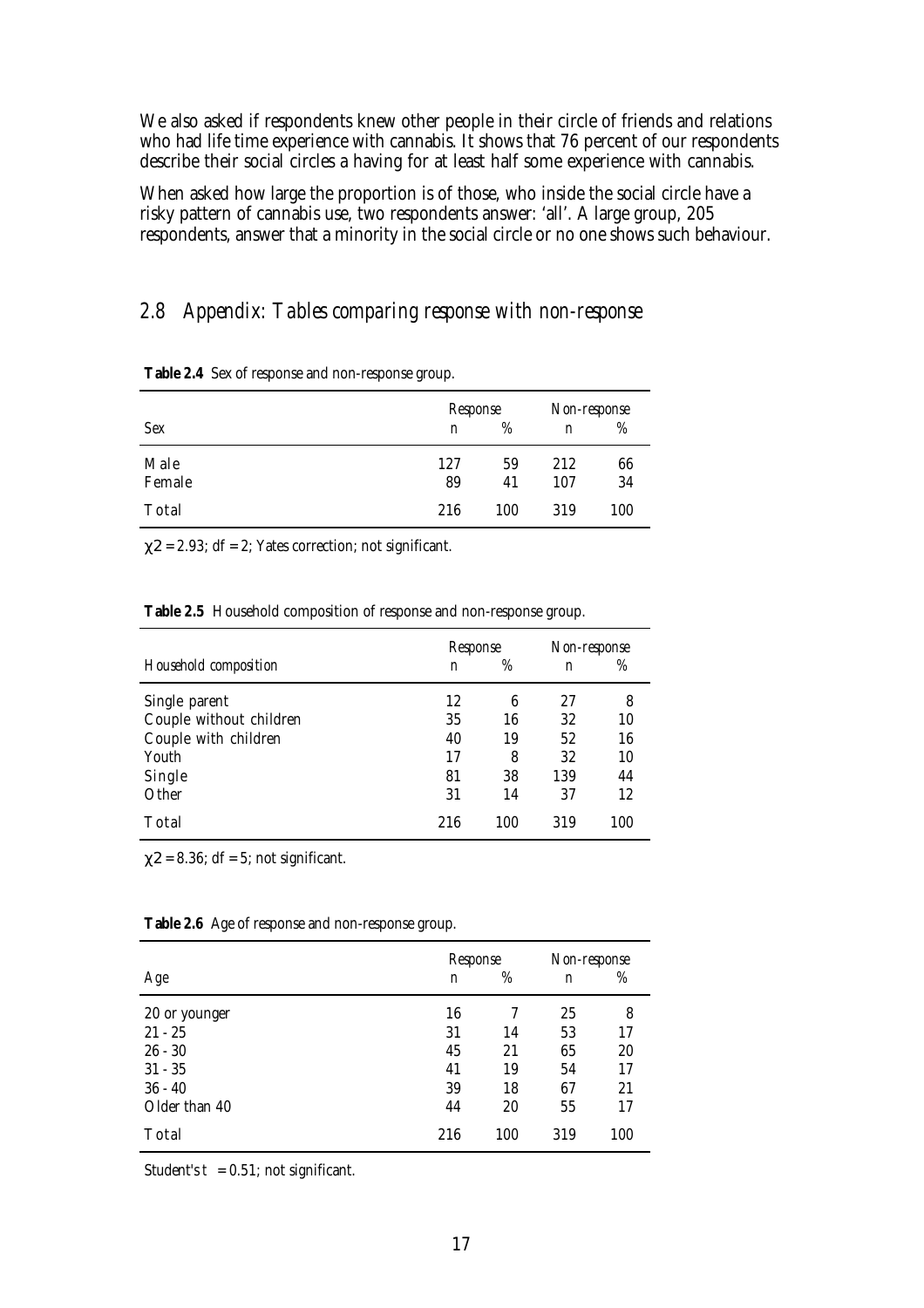|                              | Response |     | Non-response |     |
|------------------------------|----------|-----|--------------|-----|
| Position on labour market    | n        | %   | n            | %   |
| Full time employement        | 87       | 40  | 120          | 38  |
| Part time employment         | 37       | 17  | 62           | 19  |
| Unemployed for short period  | 16       | 7   | 23           |     |
| Unemployed for longer period | 13       | 6   | 16           | 5   |
| <b>Disabled</b>              | 7        | 3   | 16           | 5   |
| <b>Student</b>               | 17       | 8   | 19           | 6   |
| Other                        | 38       | 18  | 55           |     |
| Unkown                       |          | 0   | 8            | 3   |
| Total                        | 216      | 100 | 319          | 100 |

**Table 2.7** Position on labour market of response and non-response group.

 $\chi$ 2 = 5.94; df = 8; not significant.

| Table 2.8 Average nett income per month of response and non-response group. |  |
|-----------------------------------------------------------------------------|--|
|-----------------------------------------------------------------------------|--|

|                               | Response |     | Non-response     |     |
|-------------------------------|----------|-----|------------------|-----|
| Average nett income per month | n        | %   | $\boldsymbol{n}$ | %   |
| Less than $f1,250$            | 31       | 14  | 42               | 13  |
| $f1,250 - f2,000$             | 44       | 20  | 62               | 19  |
| $f2,000 - f3,000$             | 40       | 19  | 57               | 18  |
| $f3,000 - f4,000$             | 23       | 11  | 36               | 11  |
| $f4,000 - f5,000$             | 24       | 11  | 30               | 9   |
| More than f5,000              | 32       | 15  | 30               | 9   |
| Unknown                       | 22       | 10  | 62               | 19  |
| Total                         | 216      | 100 | 319              | 100 |

Mann-Whitney U = 32940; not significant.

|  | <b>Table 2.9</b> Educational level of response and non-response group. |  |  |  |  |  |  |  |
|--|------------------------------------------------------------------------|--|--|--|--|--|--|--|
|--|------------------------------------------------------------------------|--|--|--|--|--|--|--|

|                                          | Response |     | Non-response |     |
|------------------------------------------|----------|-----|--------------|-----|
| Educational level                        | n        | %   | $\eta$       | %   |
| Elementary school                        | 14       | 6   | 21           |     |
| Low level vocational school              | 7        | 3   | 30           | 9   |
| Medium level vocational school           | 15       | 7   | 38           | 12  |
| Medium level high school                 | 29       | 13  | 31           | 10  |
| High level high school                   | 52       | 24  | 76           | 24  |
| University, high level vocational school | 96       | 44  | 110          | 34  |
| Other                                    |          | 0   |              | 2   |
| Unknown                                  | 2        |     | 6            | 2   |
| Total                                    | 216      | 100 | 319          | 100 |

Mann-Whitney U = 31173; p=0.0521, significant.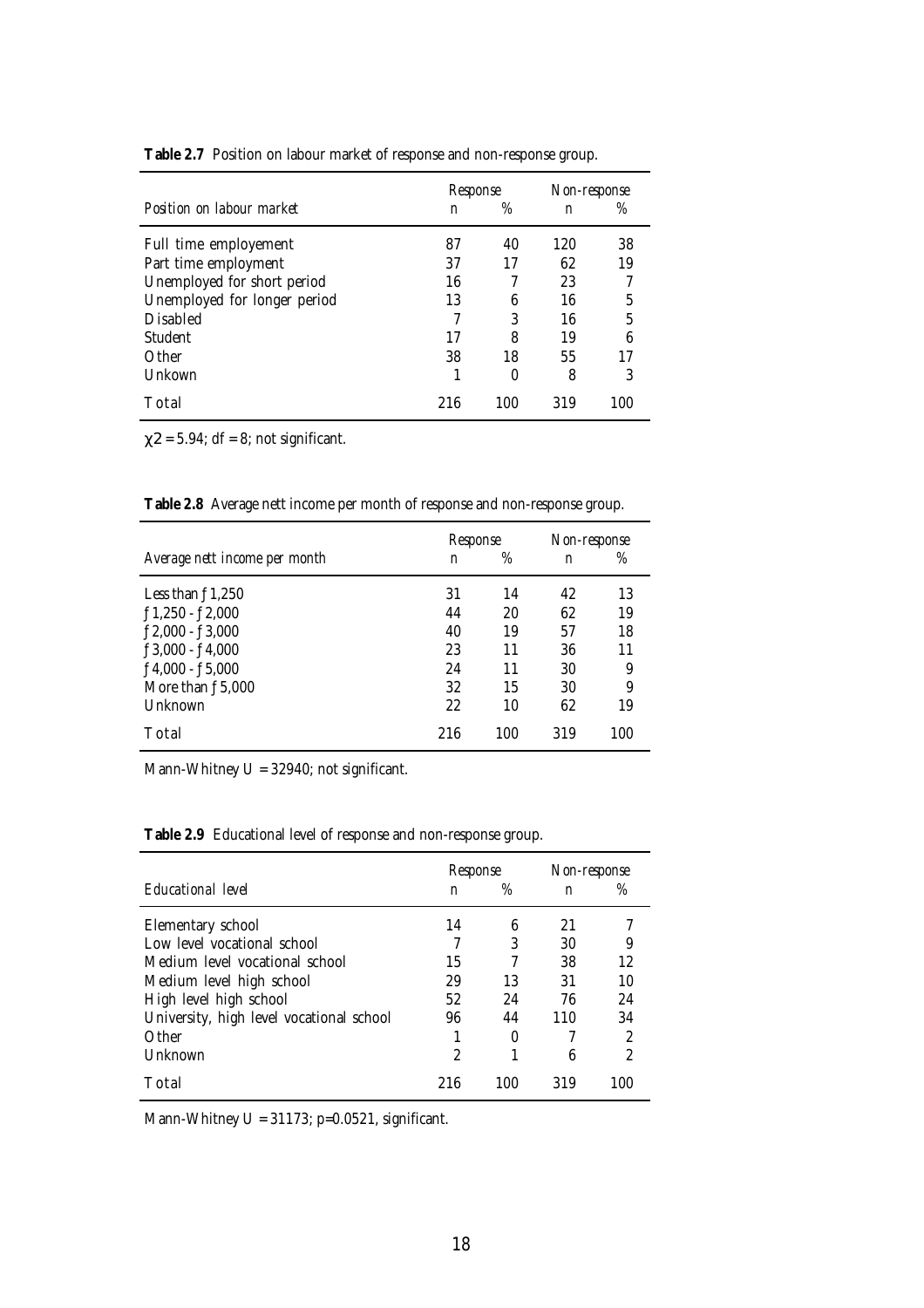#### *Notes*

- 1 Cohen (1989), *[Cocaine use in Amsterdam](http://www.cedro-uva.org/lib/cohen.drugs.00.html)*; [Cohen & Sas \(1993\),](http://www.frw.uva.nl/cedro/library/FU/FU.html) *Ten years of cocaine*.
- 2 Goode (1970), *The marijuana smokers*; Rubin & Comitas (1975), *Ganja in Jamaica*; Kleiber & Soellner (1998), *Cannabiskonsum. Entwicklungstendenzen, Konsummuster und Risiken*.
- 3 Cf Sandwijk et al. (1988, 1991, 1995).
- <sup>4</sup> Sandwijk, J.P., P.D.A. Cohen, S. Musterd & M.P.S. Langemeijer (1995*), Licit and illicit drug use in Amsterdam II: Report of a household survey in 1994 on the prevalence of drug use among the population of 12 years and over*. Amsterdam: Department of Human Geography, University of Amsterdam.
- 5 Cf proposals to exactly replicate the Amsterdam study of experienced cannabis users, by Reinarman (1995), and Böllinger & Quensel (1995).
- 6 European Monitoring Centre for Drugs and Drug Addiction (1997), *Annual report on the state of the drugs problem in the European Union 1997*. Luxembourg: Office for Official Publications of the European Communities.
- 7 In our cocaine studies of 1987 and 1991 we had sampled experienced users, by means of a complicated method of snowball sampling. We were in the position to compare our snowball samples with samples of cocaine users from two population surveys within the general population of 12 years and older (the 1987 and 1990 surveys). These comparisons were not perfect, because the population samples contained too few experienced users. The comparison therefor was done with a sample of all 'last year' cocaine users, not the same category of persons as sampled in our snowball samples. We had no choice, however, and we were already very fortunate to be able to partly validate our snowball samples by making a check of the selection bias that might exist for our snowball sample of cocaine users.
- $^{\mathrm{s}}$  For a full description of the population sampling, survey methodology, non response and the analysis there of see Sandwijk et al. (1995), *Licit and illicit drug use in Amsterdam II*.
- 9 On January 1st, 1996, 100 Netherlands guilders equalled US\$ 62.12. Source: Olsen & Associates, Zürich. Online: http://www.oanda.com/
- $10$  We asked our interviewers to report whether a respondent was under the influence of cannabis or alchol during the interview. We did not perform any objective tests like breath analysers, or urine tests. We just asked the interviewers for their impressions.
- $11$  The data in these tables may differ from data mentioned elsewhere in this resport for two reasons: (1) the data were derived from the 1994 Amsterdam population survey, which means that the point of measurement is at least one year earlier than the point of measurement for the cannabis survey, and (2) in some cases the wording of the questions or the answer categories used differed between the population survey and the cannabis survey.
- <sup>12</sup> Man-Whitney U=245802; p<0.001. Student's  $t = 7.83$ ; df=270.8 (separate variance estimate,  $F = 40.025$ ;  $p \le 0.001$ ).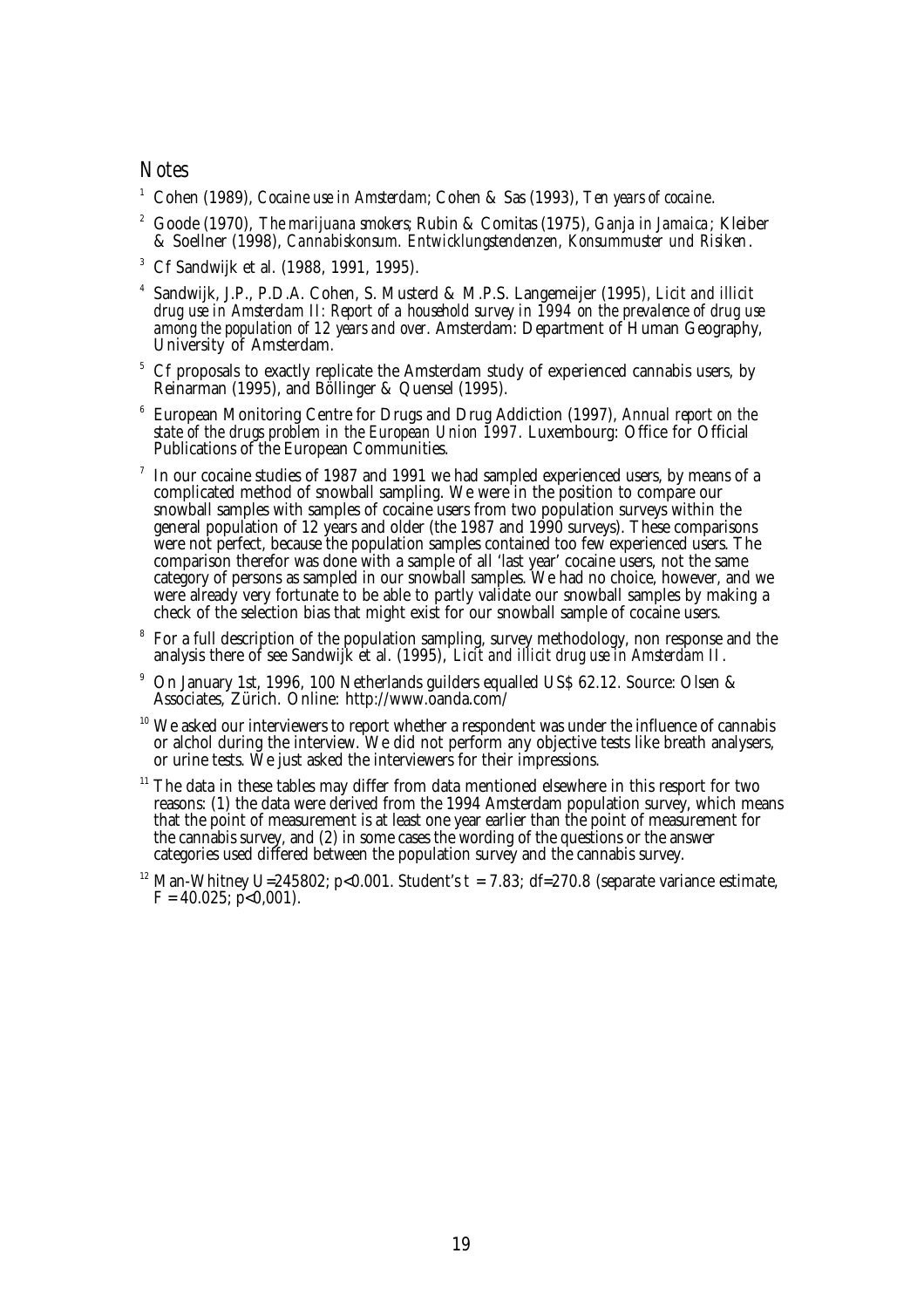## <span id="page-21-0"></span>**3 INITIATION INTO CANNABIS USE**

Studying initiation into drug use may teach us something about why some people start experimenting with drugs, and others do not. We wanted to know details about age, conditions and feelings related to initiation. The best knowledge on initiation would be assembled if we were able to ask questions to non users about their reasons not to experiment, to ask the same questions to all experimenters, and to compare these two groups on socio economic and cultural variables. Of course we can not do this here, and we will just present some data on initiation behaviour of our sample of experienced users in Amsterdam.

The average age of initiation into cannabis of our experienced cannabis consumers is 16.9 years. At time of interview (1995-1996) our respondents averaged 34 years of age, which means that most of our respondents had been initiated quite a long time ago (average 17 years ago).

Comparing initiation age of experienced users with initiation age for *everybody* with life time experience with cannabis in 1994 in the population of Amsterdam we see that in all of the population initiation occurs much later, at 19.8 years on average. Inexperienced cannabis users in the population as a whole (those with less than 25 times life time experience) initiate later still, at average age of 21.1 years. We have no explanation for this.

Initiation age was 17 years with the 166 cannabis users interviewed in the city of Utrecht in coffeeshops.<sup>1</sup>

Table 3.1 and Figure 3.1 show the age of first cannabis use by sex. More than 96 percent of the experienced users initiate before the age of 25. There are no statistical differences between men and women. However, there are differences in the way men and women obtain their first cannabis.

|           |        |       | <b>sex</b>     |       |                  |       |
|-----------|--------|-------|----------------|-------|------------------|-------|
|           | male   |       | female         |       | total            |       |
| age       | $\eta$ | %     | $\eta$         | %     | $\boldsymbol{n}$ | %     |
| < 16      | 41     | 32.3  | 41             | 46.1  | 82               | 38.0  |
| $16 - 20$ | 70     | 55.1  | 41             | 46.1  | 111              | 51.4  |
| $21 - 25$ | 11     | 8.7   | $\overline{5}$ | 5.6   | 16               | 7.4   |
| $26 - 30$ | 4      | 3.1   | 1              | 1.1   | $\overline{5}$   | 2.3   |
| $>30$     | 1      | 0.8   | 1              | 1.1   | $\boldsymbol{2}$ | 0.9   |
| total     | 127    | 100.0 | 89             | 100.0 | 216              | 100.0 |
| mean      | 17.3   |       | 16.5           |       | 17.0             |       |

|  | Table 3.1 Age of first cannabis use by sex |  |  |  |  |
|--|--------------------------------------------|--|--|--|--|
|--|--------------------------------------------|--|--|--|--|

Student's  $t = 1.51$ ; df = 214; p = 0.133 (n.s.)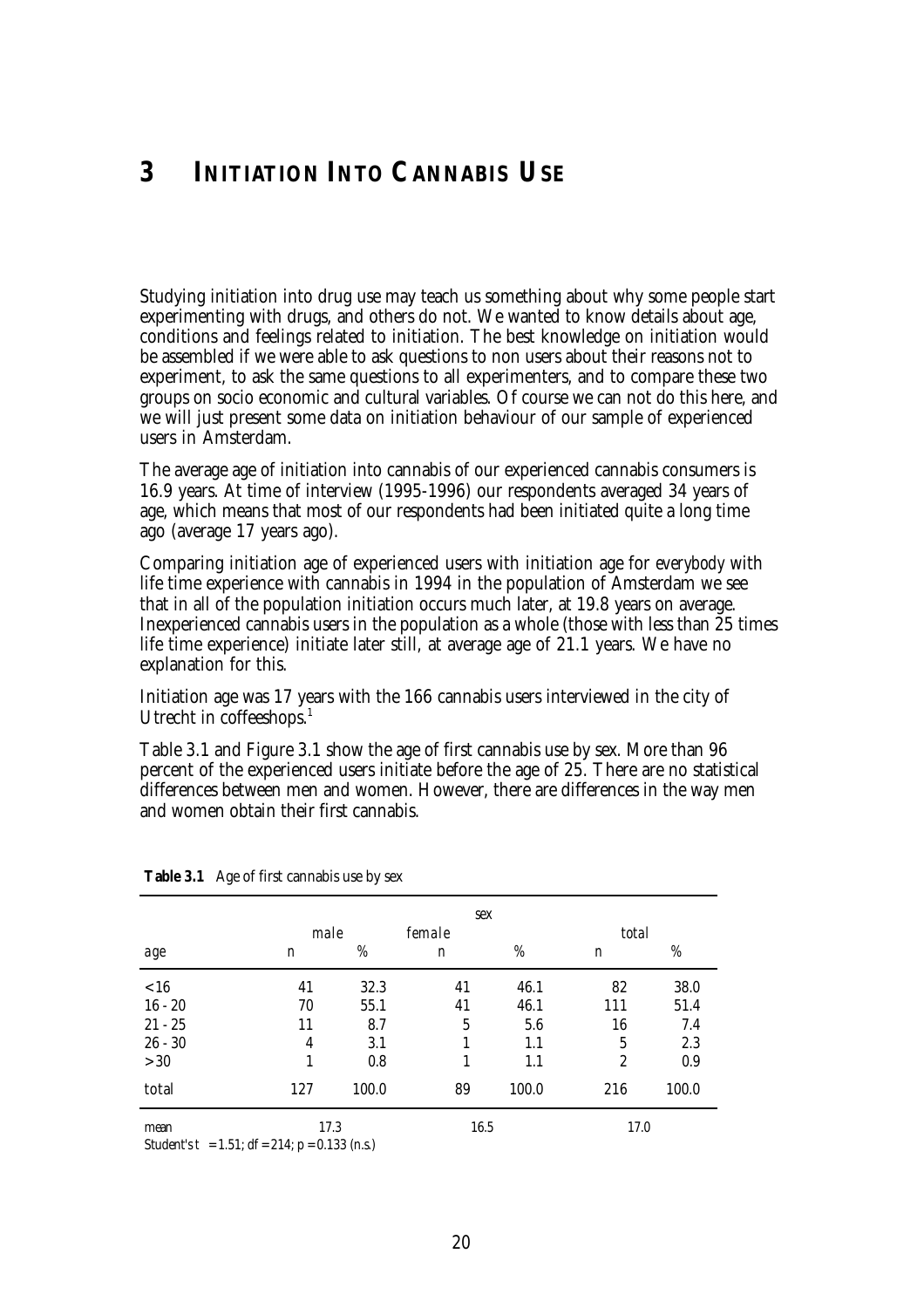

Only four women (4.5%) bought their initiation hashish or marihuana themselves. Of the men, 18% bought their first cannabis. This difference is significant $^{\text{2}}$  and shows men to be a bit more active. Relatively more women than men were being offered hashish or marihuana at the first time they ever used. But both for women and for men, a large majority of 97 percent receives the first cannabis from close associates and from friends; 88 percent of our respondents report close friends as initiation company. Not much has changed since H. Cohen published in 1969, that 86 percent of his respondents in the Netherlands received hashish from friends at initiation.<sup>3</sup>

The majority (70 percent) of the respondents used hashish when they first tried cannabis. When asked what type of cannabis they currently prefer, 46.1 percent answered marijuana, 25.8 percent preferred hashish and 28.1 percent did not prefer one above the other. Of the respondents who used hashish at initiation, 31.4 still prefers hashish above marijuana, but 44.3 percent prefers marijuana. Of the respondents who used marijuana at their initiation, 54.1 still prefers marijuana. Only 18 percent prefers hashish. We may see here a shift in preference from hashish to marihuana, that was made possible by developments on the cannabis market. During the last ten years Dutch grown marihuana has become very available, and popular. At the time of initiation of most of our respondents, hashish was probably much more available than the bulkier and therefor more difficult to import marihuana. It may very well be that if marijuana had been as available at time of initiation our respondents would have preferred marihuana then as well.

We omitted a question about method of use *at initiation*. However, from the answers we got when asking which method was used during the first year of regular use, we can infer that most users must have been initiated by means of smoking a 'joint' i.e. a tobacco cigarette filled with a mixture of tobacco and cannabis. Eating or drinking cannabis did not happen even once during first year of regular use. (See chapter 5, 'Methods of use')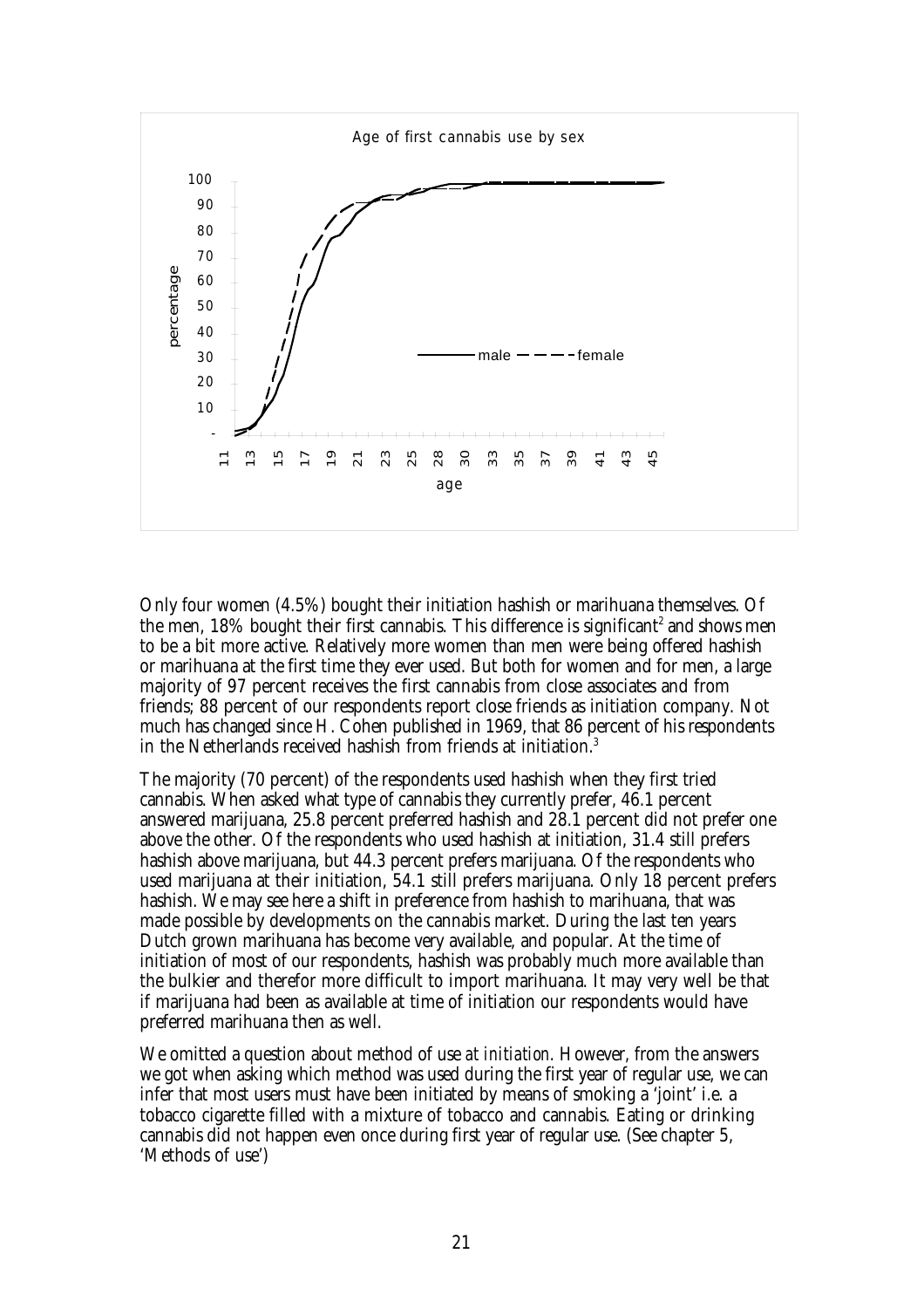We asked the respondents if they had ever asked for hashish or marihuana, or had ever been offered hashish or marihuana at occasions that preceded their first use. Table 3.2 shows that women had significantly more been offered cannabis than the men. There is no difference however in having asked for hashish and marihuana between men and women (before actual initiation took place). Apparently, with only 5.5 percent asking for cannabis before initiation actually took place, it happens rarely that asking for cannabis does not result in actual initiation.

|               |      |       | sex    |       |       |       |
|---------------|------|-------|--------|-------|-------|-------|
|               | male |       | female |       | total |       |
| obtainment    | n    | %     | n      | %     | n     | %     |
| being offered | 89   | 70.1  | 67     | 75.3  | 156   | 72.2  |
| asked for it  | 15   | 11.8  | 18     | 20.2  | 33    | 15.3  |
| bought myself | 23   | 18.1  | 4      | 4.5   | 27    | 12.5  |
| total         | 127  | 100.0 | 89     | 100.0 | 216   | 100.0 |

**Table 3.2** Obtaining cannabis for the first time.

 $\chi$ 2 = 10.38179; df = 2; p = 0.00557 (significant)

**Table 3.3**Earlier experiences of asking for cannabis of being offered cannabis before initiation

*Ever being offered cannabis before initiation*

|                | <b>sex</b>       |       |        |       |        |       |  |  |
|----------------|------------------|-------|--------|-------|--------|-------|--|--|
|                | male             |       | female |       |        | total |  |  |
|                | n                | %     | n      | %     | $\eta$ | %     |  |  |
| yes            | 36               | 28.3  | 43     | 48.3  | 79     | 36.6  |  |  |
| n <sub>0</sub> | 89               | 70.1  | 42     | 47.2  | 131    | 60.6  |  |  |
| unknown        | $\boldsymbol{2}$ | 1.6   | 4      | 4.5   | 6      | 2.8   |  |  |
| total          | 127              | 100.0 | 89     | 100.0 | 216    | 100.0 |  |  |

 $\chi$ 2 = 10.23514; df = 1; p = 0.00138 (significant); Yates corr.

|         | <b>sex</b>     |       |        |       |        |       |  |
|---------|----------------|-------|--------|-------|--------|-------|--|
|         | male           |       | female |       | total  |       |  |
|         | n              | %     | $\eta$ | %     | $\eta$ | %     |  |
| yes     | 6              | 4.7   | 6      | 6.7   | 12     | 5.6   |  |
| no      | 117            | 92.1  | 76     | 85.4  | 193    | 89.4  |  |
| unknown | $\overline{4}$ | 3.1   | 7      | 7.9   | 11     | 5.1   |  |
| total   | 127            | 100.0 | 89     | 100.0 | 216    | 100.0 |  |

 $\chi$ 2 = 0.53109; df = 1; p = 0.46615 (not significant); Yates corr.

However, refusing an offer to try cannabis before one actually accepted happens relatively often, at 36 percent. We asked no questions about this, but the reasons might be similar to the ones mentioned by Goode. He found that 46 percent of his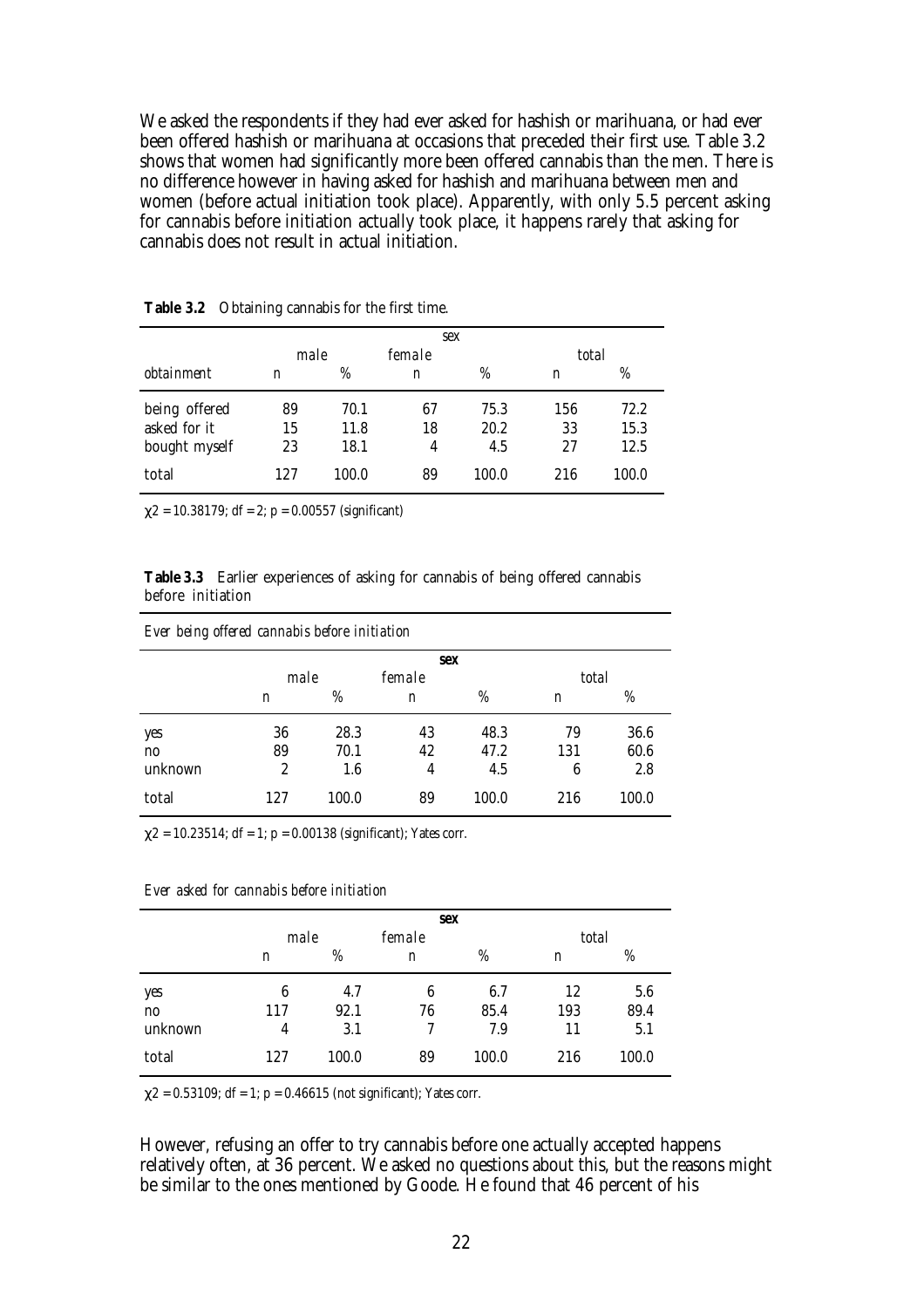respondents had refused cannabis at occasions before they were 'turned on'. Reasons for such refusal were most often that the person was afraid of the drug, or "a lack of closeness with the person or persons offering the opportunity to try it."4 We might add that other reasons may lie in a sense of unfitting context, or an unfitting emotional situation.

Table 3.4 shows that cannabis is almost always first used in a social setting. Initiation in a group of friends or with one friend is reported by 88 percent of the respondents. For experienced cocaine users we found the same proportion reporting to be initiated in the company of one or more friends.<sup>5</sup> So, cannabis, like cocaine is rarely tried for the first time without company. Probably all initiation into unknown drugs occurs like this, and we may once again use these data as support for Beckers statement that "Marihuana use, even at its very inception, is simultaneously participation in a specific social group."6 There are no differences in initiation company between men and women.

We see that the company of trusted persons around the initiate is a very important condition for initiation. Once such persons are available, the context of initiation can be perceived as positive. This explains why the setting in which initiation into cannabis use occurred was labelled by 75 percent of the respondents as 'positive'. Only a very small percentage (3.7 percent) described the setting of first cannabis use as 'negative' and 21.2 percent did not perceive the setting as either positive or negative. These figures support Goode's insight, that an important pre condition for initiation is the presence of a certain intimacy or trust with others.

Although 75 percent reports initiation as happening in a 'positive' setting, no more than half of the respondents said their first use of hashish or marijuana was a pleasant experience. Since Becker we know that perceiving the high of cannabis has to be learned. So, a large group of respondents (40 percent) did not immediately learn to perceive some effect of cannabis at initiation. A full 8 percent did not like the experience and had to await more learning experience, just like the ones who did not feel any effect.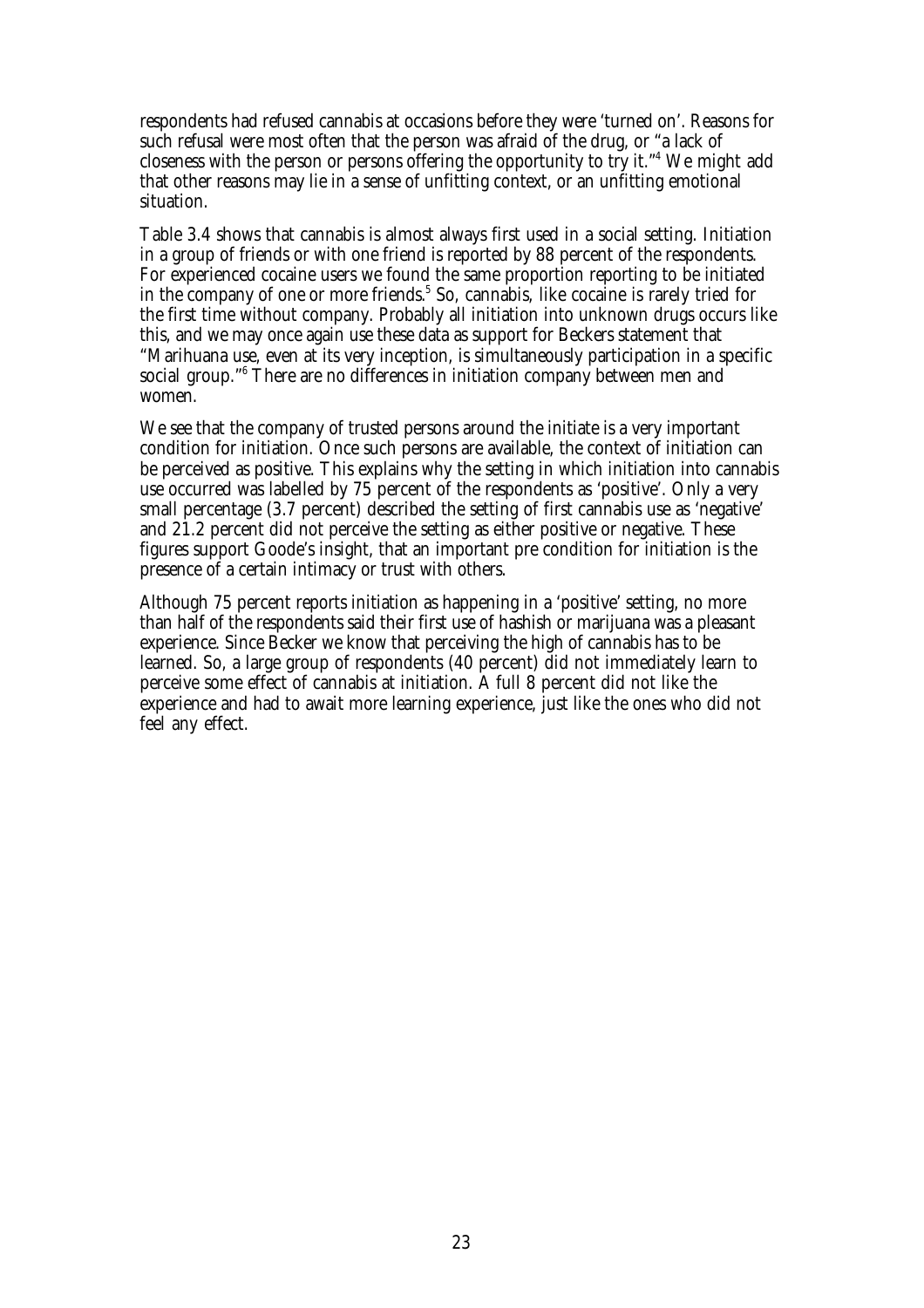| Characteristics of initiation into cannabis use<br>Table 3.4 |  |
|--------------------------------------------------------------|--|
|--------------------------------------------------------------|--|

| Form of cannabis used at initiation |                 |                     |  |  |  |
|-------------------------------------|-----------------|---------------------|--|--|--|
|                                     | n               | %                   |  |  |  |
| marijuana<br>hashish<br>don't know  | 60<br>140<br>16 | 27.8<br>64.8<br>7.4 |  |  |  |
| total                               | 216             | 100.0               |  |  |  |

*Form of cannabis used at initiation*

*Company at initiation into cannabis use*

|                         | n                | %     |
|-------------------------|------------------|-------|
| alone                   | 6                | 2.8   |
| with one friend         | 48               | 22.2  |
| with a group of friends | 142              | 65.7  |
| with colleagues         | 2                | 0.9   |
| with siblings           | 4                | 1.9   |
| with acquaintances      | $\boldsymbol{2}$ | 0.9   |
| other                   | 12               | 5.6   |
| total                   | 216              | 100.0 |

We asked the respondents about the feelings they had right before their first use of cannabis. A third (34.2 percent) of them felt excited, enchanted and adventurous. Also, a large group said they felt normal (13 percent) or just 'good' (13.0 percent). Nervousness was reported by 9.2 percent of the respondents and 'relaxation' by 4.5 percent.

A clear minority of the respondents reported bad feelings just before their first use of hashish or marijuana, like 'feeling bad or rotten' (1.7 percent), being afraid and finding the situation frightening and eerie (0.7 percent) and feeling uncomfortable (1.0 percent). This confirms once more that people willing to experiment wait for occasions they feel as adequate or better, as positive. Few persons seek initiation in bad conditions, like a lack of trusted persons or a positive emotional state.

Overall we can conclude that first use of hashish or marijuana occurs in a social, pleasant and probably intimate setting. The presence of others is a condition for initiation. Although a large number of cannabis initiators does not perceive any effect of the substance, bad experiences are rare.

#### *Notes*

- 1 N. Maalsté (1995), *Cannabis in Utrecht. Deel III. Stamgasten van de coffeeshop.* Utrecht: Centrum voor Verslavingsonderzoek. p 17.
- $\gamma$ 2 = 7,52, p<0,01.
- <sup>3</sup> H. Cohen (1969*), Psychologie, sociale psychologie en sociologie van het deviante druggebruik*. Mimeograph. Quoted in Baan (1972), p. 24.
- 4 Erich Goode (1970), *The marijuana smokers*. New York: Basic Books. p. 131.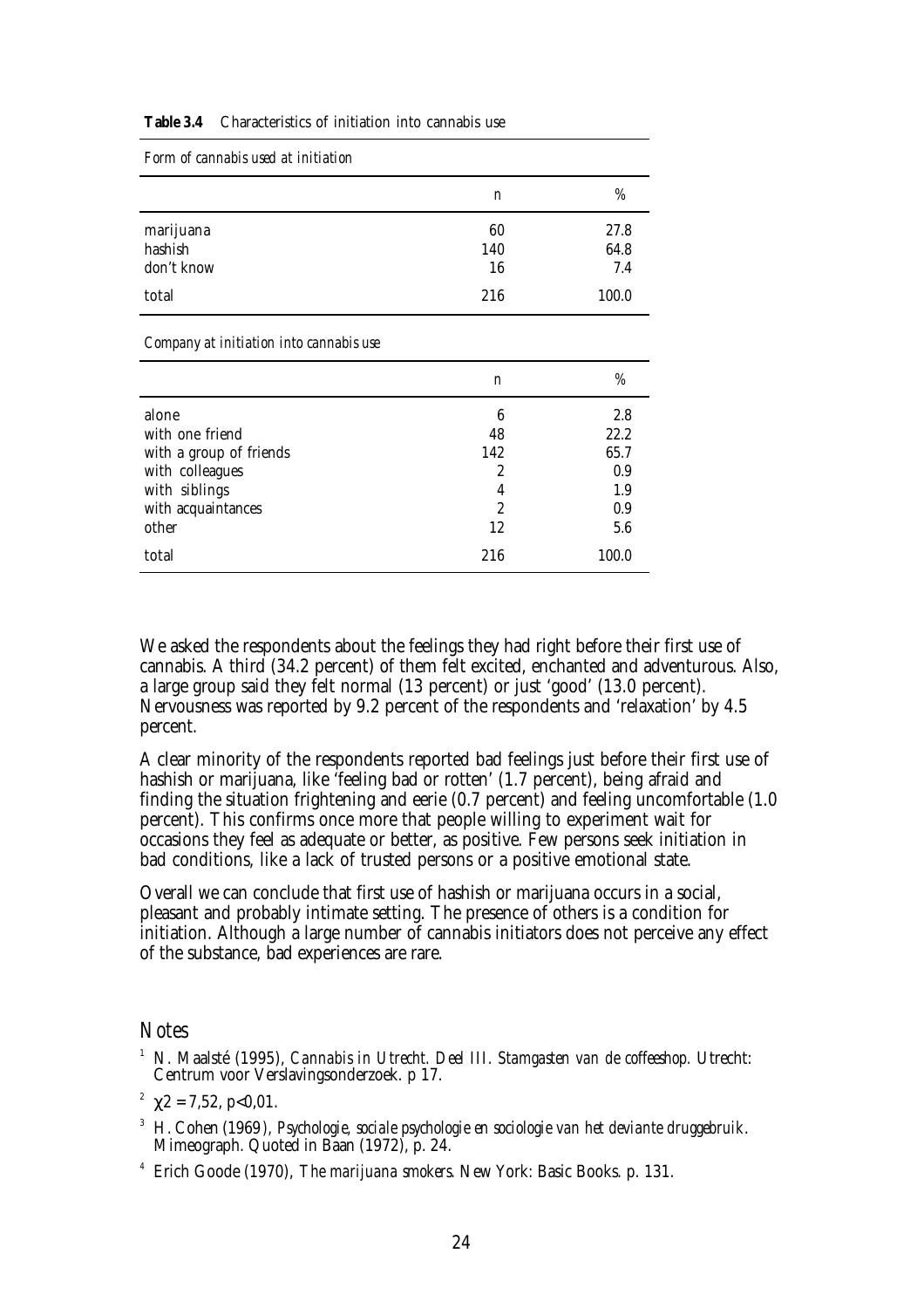- Peter Cohen (1989), *Cocaine use in Amsterdam in non deviant subcultures*. Amsterdam: [Department of Human Geography, University of Amsterdam. p 38](http://www.cedro-uva.org/lib/00.html)
- Becker (1963), p. 55, quoted in Grinspoon (1994), *Marihuana reconsidered*, p. 190.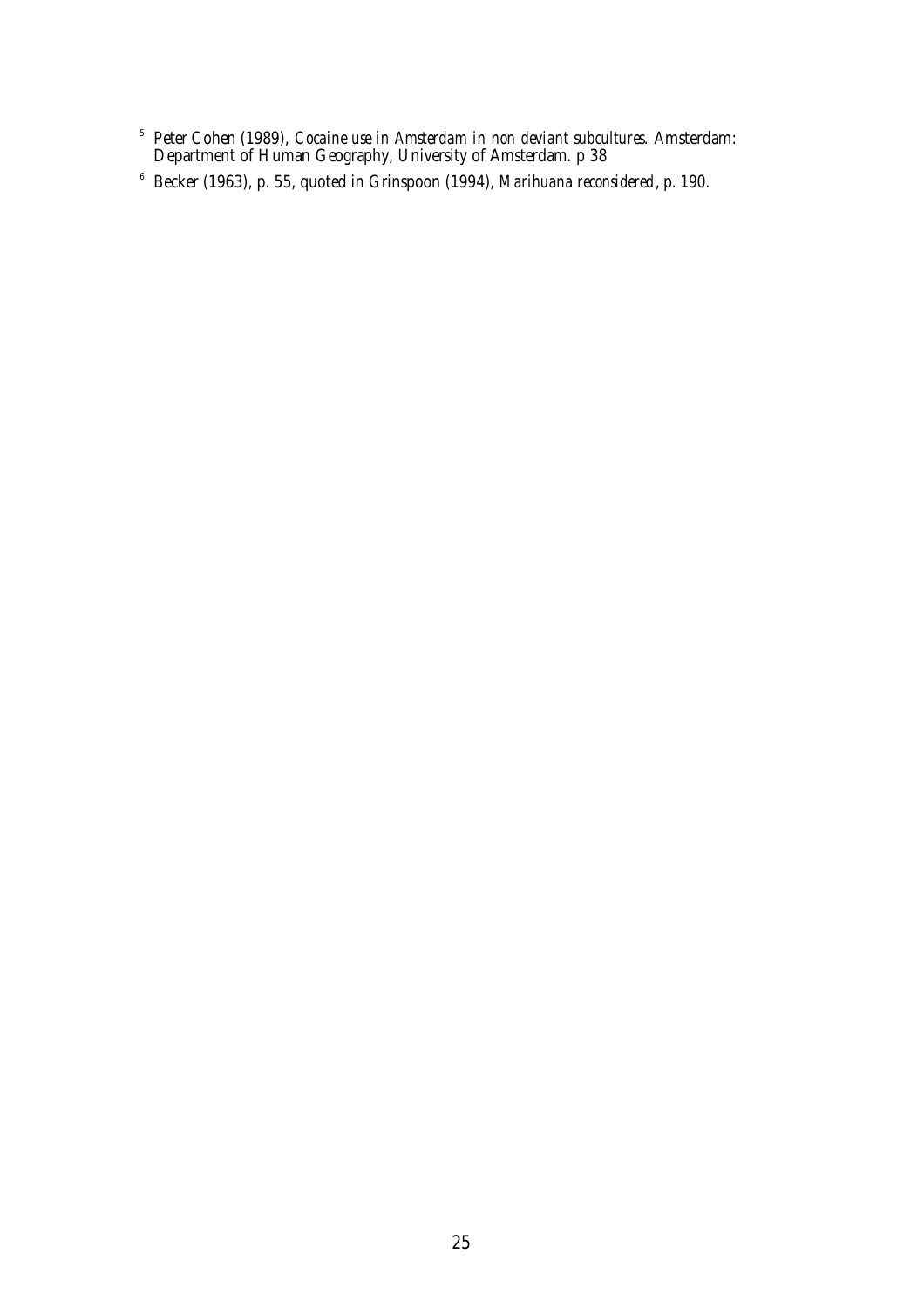# <span id="page-27-0"></span>**4 LEVEL OF CANNABIS USE OVER TIME**

#### *4.1 Introduction*

For the cannabis user survey we used a questionnaire comparable to the one used in the 1987 and 1991 cocaine user.<sup>1</sup> This not only reflects our experience in user surveys. It also enables us to make future comparisons between cocaine use and cannabis use concerning amounts of substance consumed, motivations, settings and effects of use.

In this chapter we will discuss a series of characteristics of cannabis use, around a central variable we call 'level of use'. This is a composite variable consisting of *frequency of use* during a typical month of use, multiplied by the *number of typical units* used during the same time. This way of computing level of use was also employed in the cocaine studies. The reason for computing level of use as a composite variable is that frequency of use alone is not a realistic measure of amounts used. It ignores the fact that variety between users in amounts used can be caused by amount in 'grams' and amount in 'frequency'. By including both in a 'level of use' variable this variability can be taken into account. A disadvantage of this way of measuring is, that distortion in recollection may occur in reporting each part of the variable. Unreliability could thereby be increased. However, dissimilar distortion in each of the variables may result in neutralising error. Also, because we use data of over 200 respondents, over and under reporting might be distributed in such a way that ultimately error on the aggregate level is mitigated or neutralised. We have no method for validation, which means that all our data on 'level of use' have to be read with a certain caution.

We asked questions concerning characteristics of use and level of use, over the complete user career of the respondent. Within a career we distinguish:

- 1. first year of regular use, defined as the first year in which the respondent used *at least* once a month,
- 2. period of maximum use, or top period
- 3. last twelve months of use
- 4. last three months of use.

However, for the basic variable 'level of use' concerning drug use over time, cannabis created very difficult problems.

In the cocaine studies we measured the level of cocaine use by taking into account the typical amount of cocaine used during an average occasion of use and the frequency of use occasions per month. The amount of cocaine per use occasion was measured in 'lines', defining a 'standard line' of cocaine of 25 mg as the unit of measurement. This gave us the possibility to define low, medium and high levels of use, expressed in grams per week.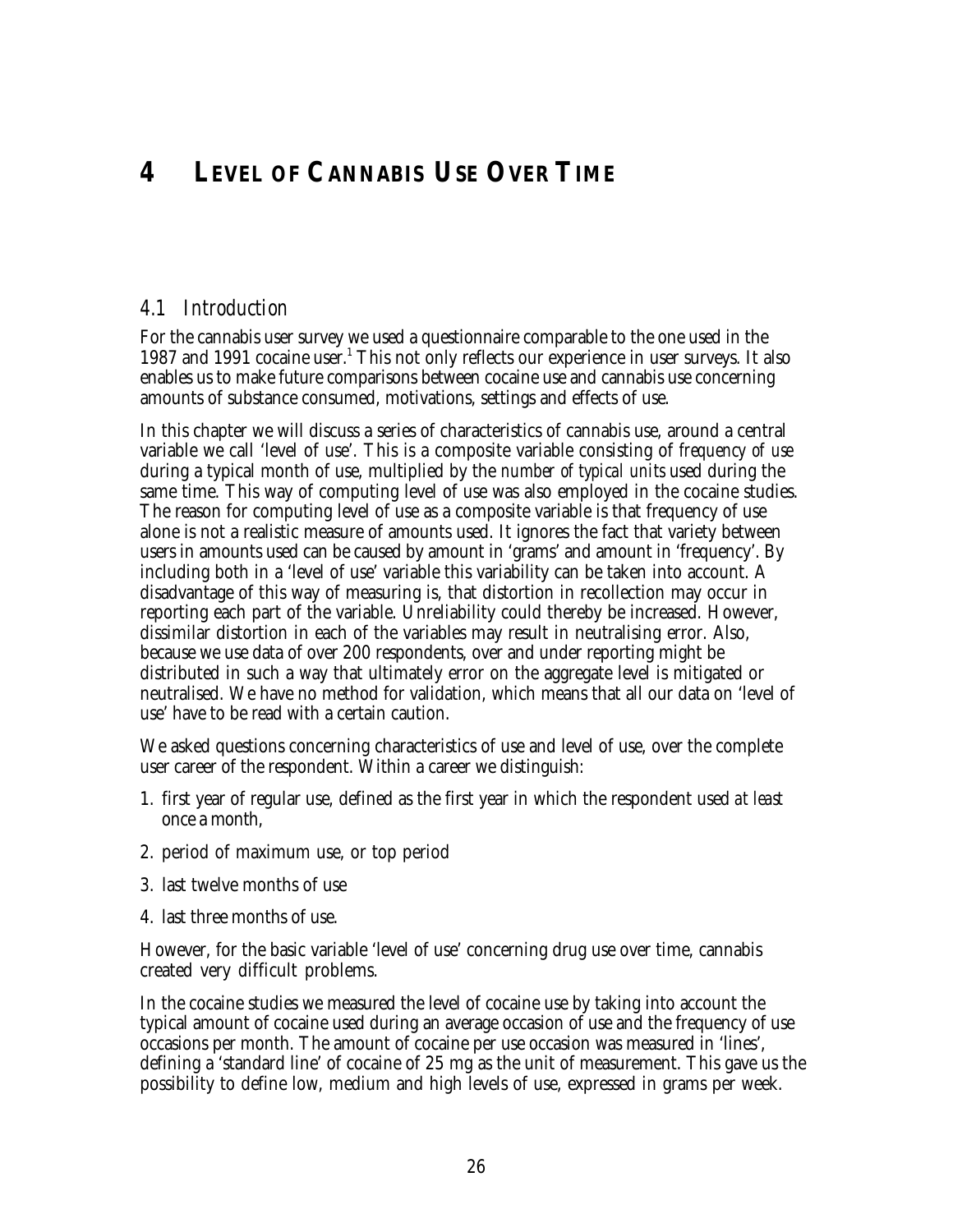Of course, this way of measuring does not take into account differences over time in purity of cocaine, problems with recollection, and over- or underestimation.

Defining a similar way of measurement for cannabis is not possible. A construction like the 'standard line' is on the edge of acceptability for cocaine users, and we saw no possibility to defend the construction of a 'standard joint' for our cannabis users. Researchers who study the effects of cannabis at one certain point in time have the possibility to measure the level of THC ingested (see for instance Robbe, 1994) but this is impossible for our study, mainly because we look back so long in time. Of course, it is not possible to obtain samples of hashish or marihuana from all the periods we distinguish. Then, unlike Robbe, we did not do experimental research about the effects of THC on behaviour, but we wanted to collect social scientific data on development of use and its functions over time.

We were not able to measure the levels of ingested THC, but we could find ways to measure other characteristics of use. For each of the four periods of use we asked

- frequency of cannabis use per month,
- parts of the day that cannabis was used on an average day of use,
- days of use during an average week (use mainly during weekends or all through the week),
- level of being high at a typical occasion of cannabis use,
- duration of being high in hours per typical occasion of cannabis use,
- level of cannabis use, or average amount of cannabis used per month.

We will discuss the results of each of these indicators in the next sections of this chapter.

We found that top period of use occurred early in the use career of our respondents. Average age of respondents was 34 years (median 33) at time of interview. Their first year of regular use occurred on average at age 19 (median age 18).Top period of use occurred average at age 21 (median age 20). This means that first year of regular use and top period were located very close in time, within 2 years.

Average duration of top period was three years and three months, median duration was two years. This means that for 50 percent of all respondents their top period of use was over by the time they were 22 years old. For 80 percent of all respondents the top period of use had a duration of four years or less.

#### *4.2 Pattern of use during career*

In order to get an overall picture of the total cannabis using career of the respondent, we showed a card describing in words plus an illustration of a graphic image six patterns of cannabis use we had also adopted from Morningstar and Chitwood (1983) for our cocaine user surveys. We asked respondents to choose from this card one of the (graphically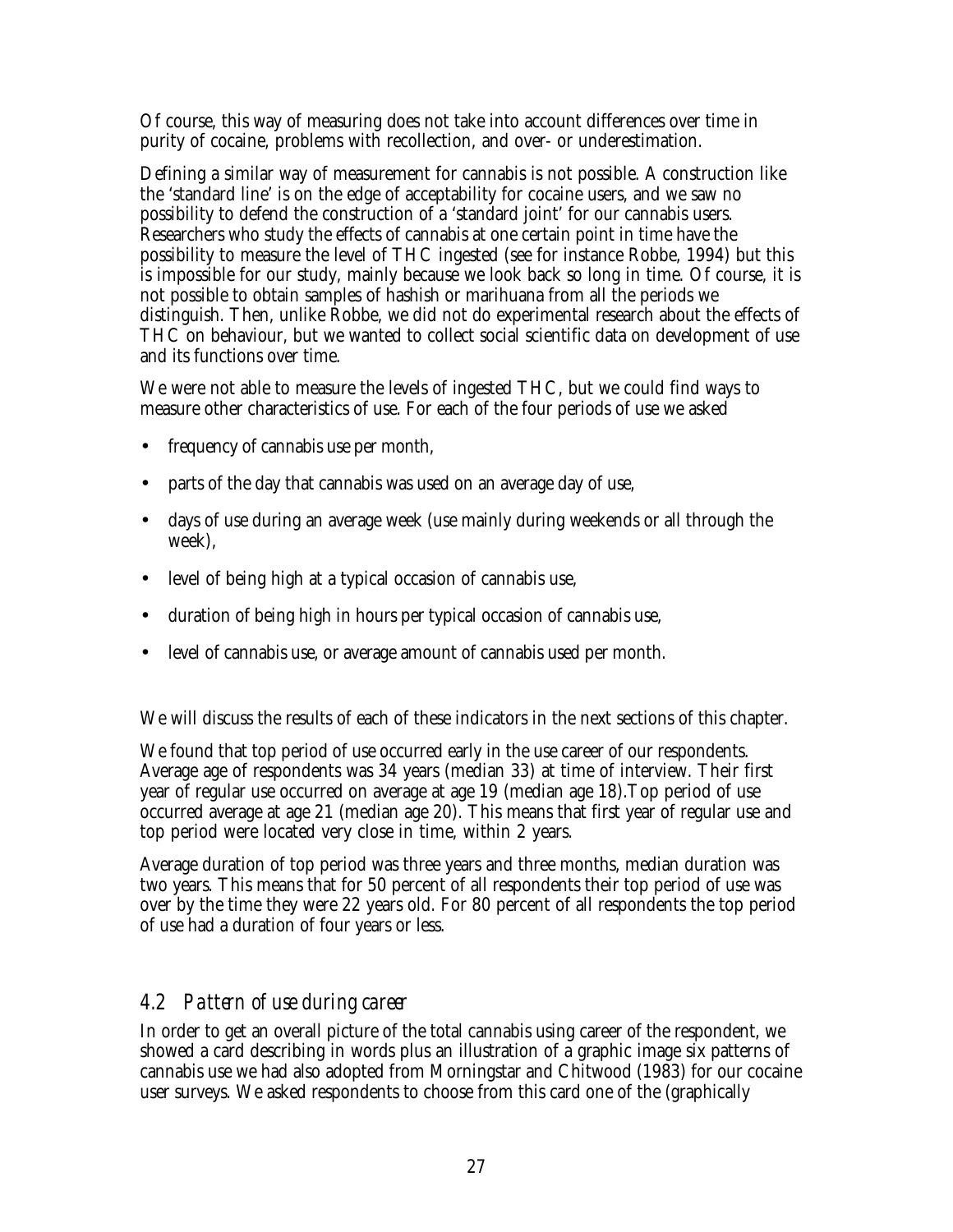displayed) patterns of use, the one that resembled most closely their own development of level of cannabis use through time. We distinguished the following six patterns of use (see Figure 4.1):

- 1. *First much slowly less*. The respondent starts using large amounts after he or she first tried marijuana or hashish but gradually decreased since then. This pattern of cannabis use was reported by 17 respondents (8 percent).
- 2. *Slowly more*. The respondents' marijuana use has gradually increased over the years. This pattern of cannabis use was reported by 13 respondents (6 percent).
- 3. *Stable*. The respondent started using marijuana or hashish at the same level that he or she still uses, and the amount and frequency have not changed. This pattern was reported by 24 respondents (11 percent).
- 4. *Up top down*. The respondents' use increased gradually until it reached a peak, then it decreased. This is the pattern of cannabis use that was reported most frequently. Almost half of the respondents (104, 48 percent) said that this pattern resembled their own cannabis using career.
- 5. *Intermittent*. The respondent has started and stopped using marijuana or hashish many times. This is the pattern least reported. Only 7 respondents (3 percent) reported this pattern.
- 6. *Varying*. The respondents' use pattern has varied considerably over the years. This pattern was reported by 51 respondents (24 percent) and is the pattern reported second frequently.



Figure 4.1 Theoretical patterns of development in cannabis use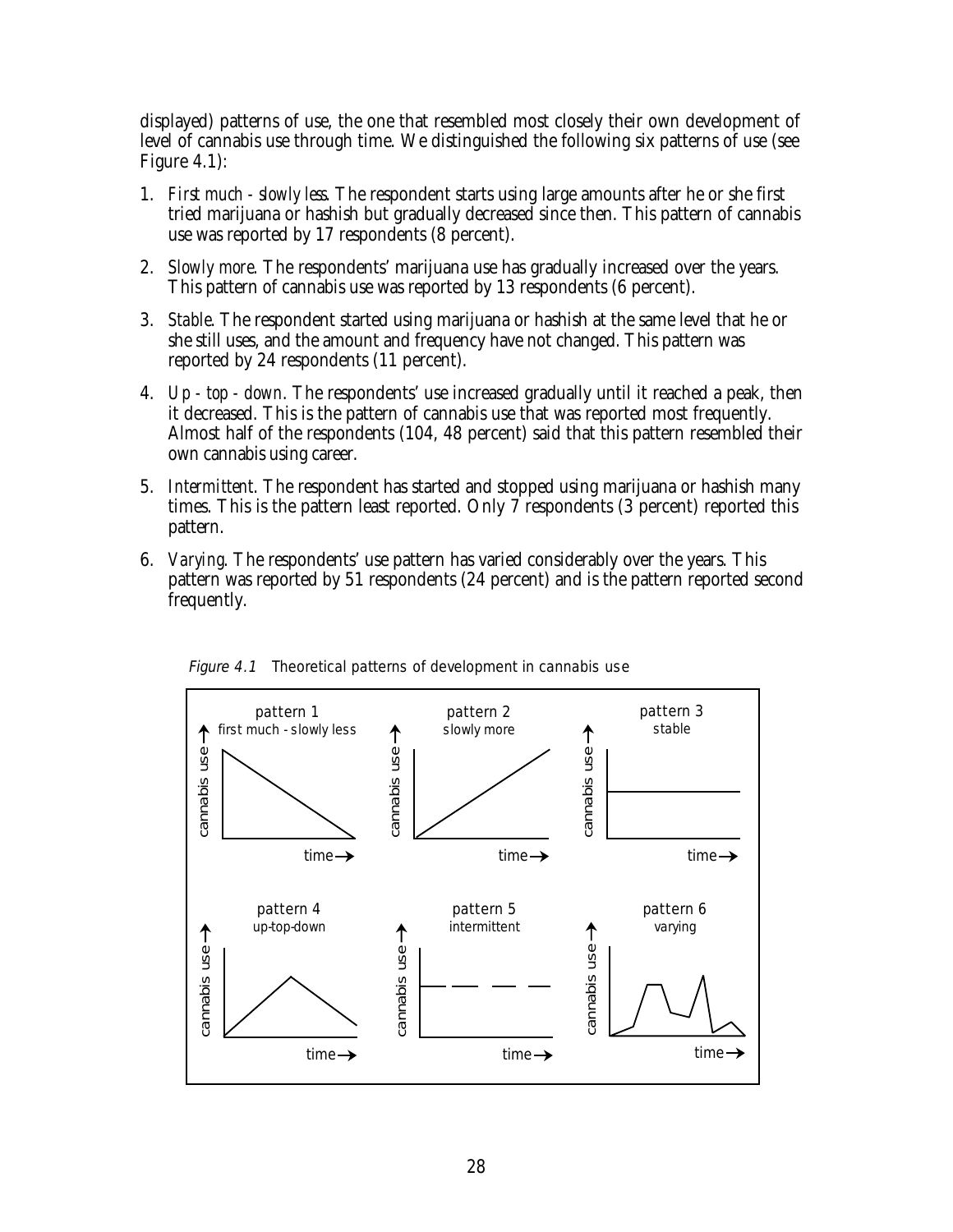#### <span id="page-30-0"></span>*4.3 Frequency of cannabis use per week*

The most common reported pattern of use over the full career 'up-top-down' is also clearly visible in frequency of cannabis use that is reported per week or month and shown in table 4.2. Almost half of the 216 respondents report daily use of hashish or marijuana in their period of heaviest use. But only ten percent of the respondents report daily use of cannabis during the last twelve months prior to the interview. If we exclude the respondents who did not use any hashish or marihuana during the last twelve months prior to the interview, the proportion of daily users during last twelve months prior to the interview is 17 percent.

When looking at frequency of use per week, more than half of all experienced users consume once a week or less in any period, with the exception of top period. During top period only 25 percent reports a frequency of once a week or less.

The daily users are the largest group during top period, totalling 106 respondents (49 percent). But, of the 106 respondents using daily during top period, only 22 continue this daily pattern till last twelve month, showing that almost 80 percent of the daily users decrease their frequency of use. Nine of these 22 daily users also continue their high level use, reporting more than 10 grams per month in top period, *and* in last three months prior to interview. This means that we found eight persons out of 216 who use every day, in a large amount, since their first year of regular use till the last three months prior to the interview. Their average length of career is 12 years (median 9.5) average time since top period to interview is 10 years and their average age is 30 (median 29.5). In the following table (table 4.1) we show how these 22 persons are distributed among the categories of level of use.

|              |                | period of<br>heaviest use |    | last 12<br>months |    | last 3<br>months |  |
|--------------|----------------|---------------------------|----|-------------------|----|------------------|--|
| level of use | n              | %                         | n  | %                 | n  | %                |  |
| none         |                |                           |    |                   | 2  | 9                |  |
| low          | 2              | 9                         | 3  | 14                | 3  | 14               |  |
| medium       | 8              | 36                        | 8  | 36                | 7  | 32               |  |
| high         | 10             | 45                        | 10 | 45                | 9  | 41               |  |
| unknown      | $\overline{2}$ | 9                         |    | 5                 |    | 5                |  |
| total        | 22             | 100                       | 22 | 100               | 22 | 100              |  |

**Table 4.1** Level of use of persons reporting daily use during the last 12 months prior to the interview.

In table 4.2 we see non use increasing over time, almost 40 percent not using during the last 12 months before interview, and almost 50 percent during last three months. It is clear that along with ageing abstinence of cannabis use increases sharply.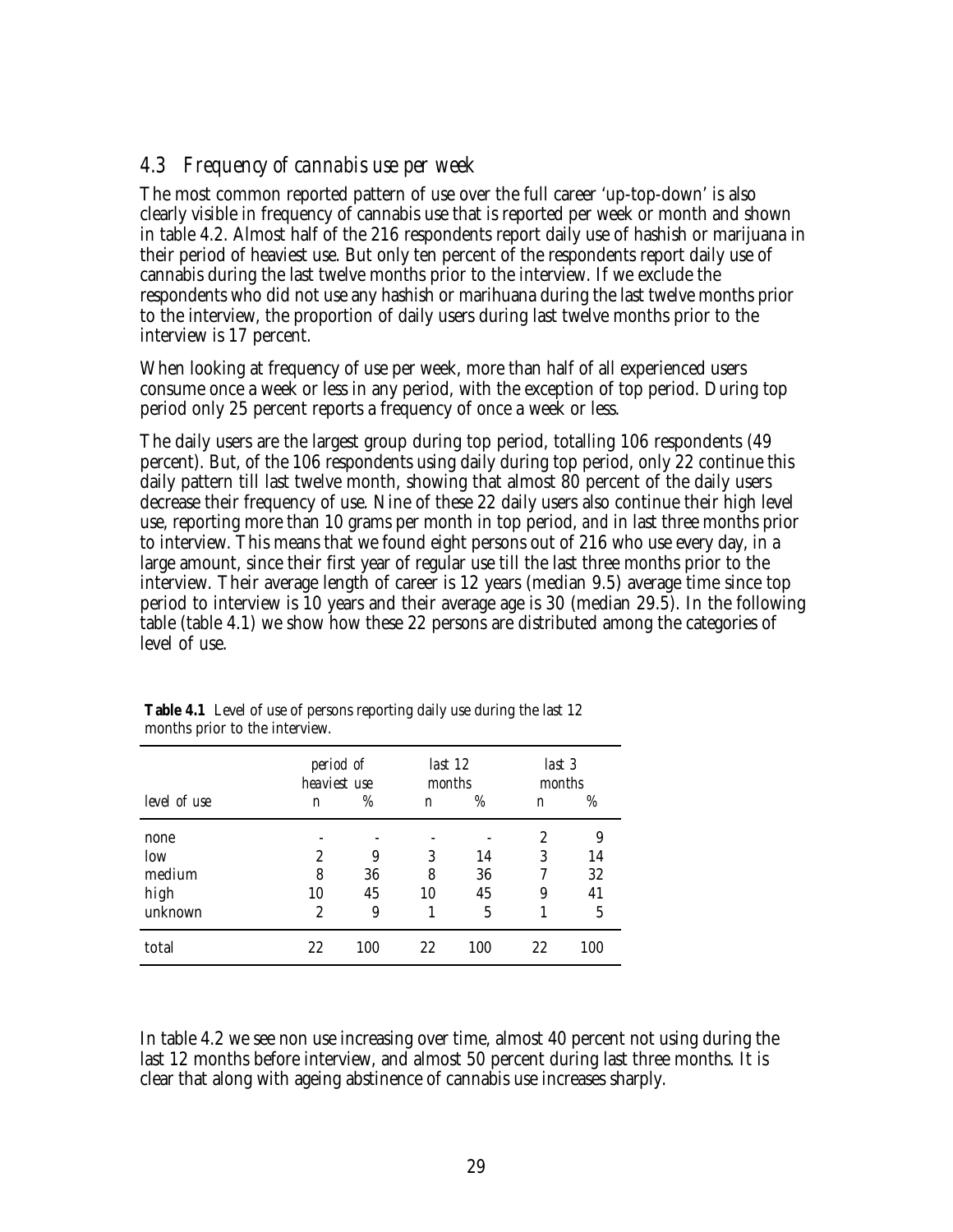|                        | first year of<br>regular use heaviest use |     | period of        |     | last 12<br>months |     | last 3<br>months |     |
|------------------------|-------------------------------------------|-----|------------------|-----|-------------------|-----|------------------|-----|
| frequency              | $\eta$                                    | %   | $\boldsymbol{n}$ | %   | $\boldsymbol{n}$  | %   | n                | %   |
| daily                  | 16                                        | 7   | 106              | 49  | 22                | 17  | 20               | 18  |
| more than once a week  | 57                                        | 26  | 57               | 26  | 29                | 22  | 30               | 28  |
| once a week            | 50                                        | 23  | 30               | 14  | 12                | 9   | 13               | 12  |
| at least once a month  | 60                                        | 28  | 19               | 9   | 20                | 15  | 17               | 16  |
| less than once a month | 33                                        | 15  | 4                | 2   | 50                | 38  | 29               | 27  |
| sub-total              | 216                                       | 100 | 216              | 100 | 133               | 100 | 109              | 100 |
| none-use               |                                           |     |                  |     | 83                |     | 107              |     |
| total                  | 216                                       |     | 216              |     | 216               |     | 216              |     |

<span id="page-31-0"></span>**Table 4.2** Frequency of cannabis use

#### *4.4 Parts of the day on which cannabis is used on a typical day of use*

In Chapter 6 we will show that the functions of cannabis use are closely linked to going out, visiting parties, and relaxing. In this chapter we report on which parts of the day our respondents report cannabis use. Table 4.3 displays the answers to the question "On what parts of the day were you high on an average day you used hashish or marijuana?"

Approximately 90 percent of the respondents report being high in the evening. Only during the period of heaviest use this percentage is lower (77 percent) due to the fact that significantly more respondents used cannabis all day long or already in the afternoon on an average day they used hashish or marijuana. During the last 12 months and the last three months prior to the interview only one person reported being high all day long on an average day of cannabis use. Being high all day is also a minority behaviour during top period: 17 percent. Consumption in the morning is rare, even during period of heaviest use.

So, we may conclude that cannabis is most often used during the evening and night, irrespective of period of use. This confirms our data that functions of use are related to socialising and relaxation. A minority of 17 percent use cannabis all day long during period of heaviest use. The afternoon is included for consumption of cannabis for a minority that ranges from 9 percent to 15 percent, except during period of heaviest use. Then afternoon use rises to 23 percent.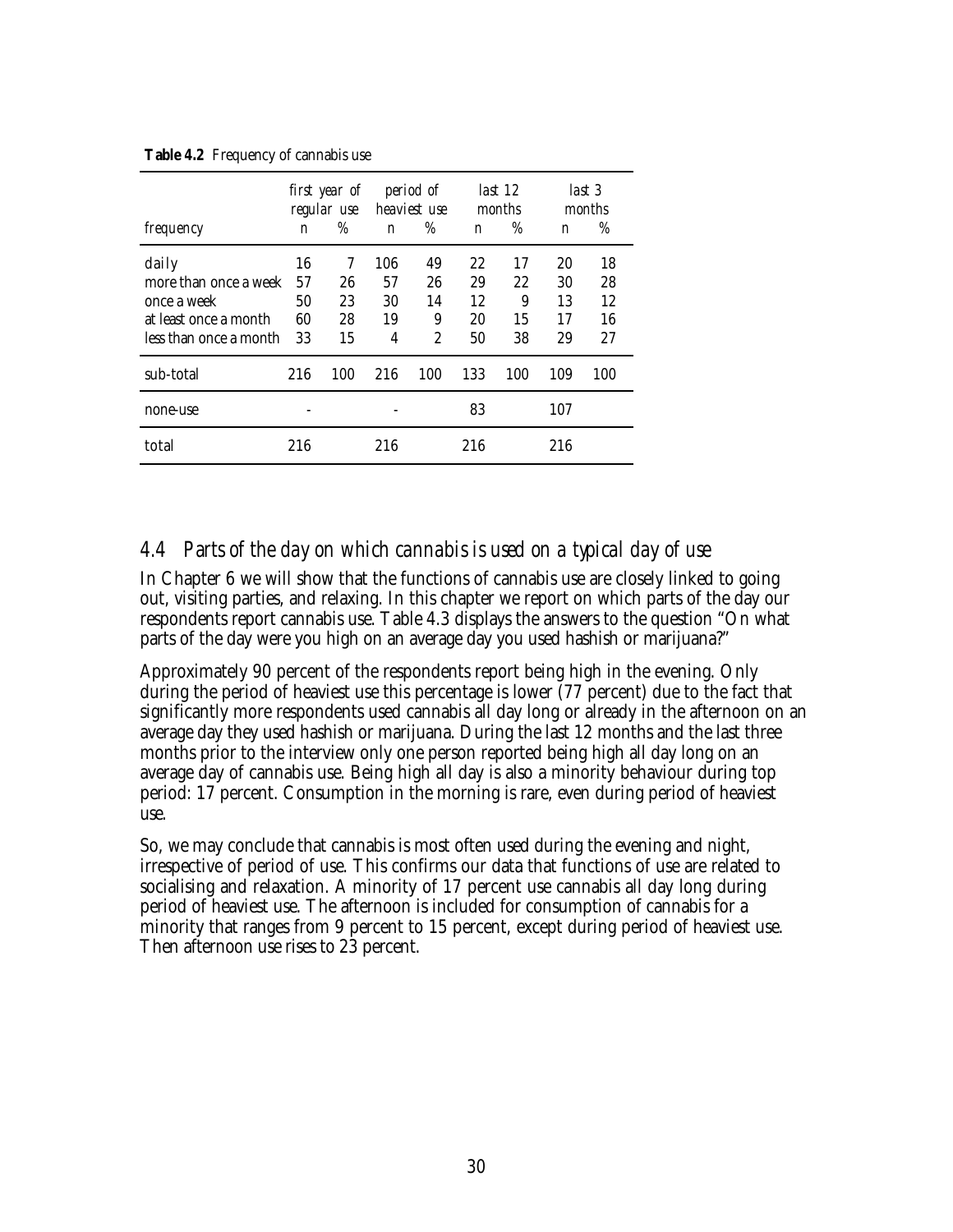|              | first year of<br>regular use |     | period of<br>heaviest use |     | last 12<br>months |     | $last\,3$<br>months |     |
|--------------|------------------------------|-----|---------------------------|-----|-------------------|-----|---------------------|-----|
| part of day* | n                            | %   | $\eta$                    | %   | $\boldsymbol{n}$  | %   | $\boldsymbol{n}$    | %   |
| morning      | 3                            | 1   | 7                         | 3   |                   |     |                     |     |
| afternoon    | 32                           | 15  | 49                        | 23  | 12                | 9   | 13                  | 12  |
| evening      | 185                          | 86  | 165                       | 77  | 122               | 92  | 97                  | 89  |
| night        | 45                           | 21  | 52                        | 24  | 30                | 23  | 26                  | 24  |
| all day      | 8                            | 4   | 37                        | 17  | 1                 | 1   | 1                   |     |
| total        | 273                          | 127 | 310                       | 144 | 165               | 124 | 138                 | 127 |
|              | $n = 215$                    |     | $n=215$                   |     | $n=133$           |     | $n=109$             |     |

<span id="page-32-0"></span>**Table 4.3** Parts of the day on which cannabis is used on an average day of use.

*\* Respondents could give more than one answer. Percentages are based on the number of respondents.*

#### *4.5 Days of use during a typical week*

As long as the use of hashish or marijuana is linked to an outgoing lifestyle one can expect to find that respondents will report more cannabis use on weekends than during the week. Table 4.4 shows that this is the case for the first year of the respondent's regular use of cannabis. During the period of heaviest cannabis use more than half of the respondents reports using cannabis equally on weekends as during the week but still for over one third of all respondents the weekend remains the dominant part of the week for cannabis consumption. For the last twelve months and the last three months prior to the interview, weekdays and the weekend have almost equal importance. We see that over time the use of hashish or marijuana becomes somewhat more integrated into daily life of about half of the cannabis users that remain active consumers.

|                                         | first year of<br>regular use |                |                          | period of<br>heaviest use |                  | last 12<br>months |                  | last 3<br>months |  |
|-----------------------------------------|------------------------------|----------------|--------------------------|---------------------------|------------------|-------------------|------------------|------------------|--|
| pattern                                 | $\boldsymbol{n}$             | %              | $\boldsymbol{n}$         | %                         | $\boldsymbol{n}$ | %                 | $\eta$           | %                |  |
| only on weekends                        | 82                           | 38             | 12                       | 6                         | 26               | 20                | 17               | 16               |  |
| more on weekends than during the week   | 70                           | 32             | 68                       | 31                        | 37               | 28                | 31               | 28               |  |
| equally on weekends and during the week | 50                           | 23             | 125                      | 58                        | 58               | 44                | 51               | 47               |  |
| more during the week than on weekends   | 9                            | $\overline{4}$ | 11                       | 5                         | 8                | 6                 | 7                | 6                |  |
| only during the week                    | 5                            | $\overline{2}$ | $\overline{\phantom{a}}$ |                           | 3                | $\overline{2}$    | $\boldsymbol{2}$ | 2                |  |
| unknown                                 |                              |                |                          |                           | 1                |                   |                  | 1                |  |
| sub-total                               | 216                          | 100            | 216                      | 100                       | 133              | 100               | 109              | 100              |  |
| did not use cannabis                    |                              |                |                          |                           | 83               |                   | 107              |                  |  |
| total                                   | 216                          |                | 216                      |                           | 216              |                   | 216              |                  |  |

**Table 4.4**Pattern of use during an average week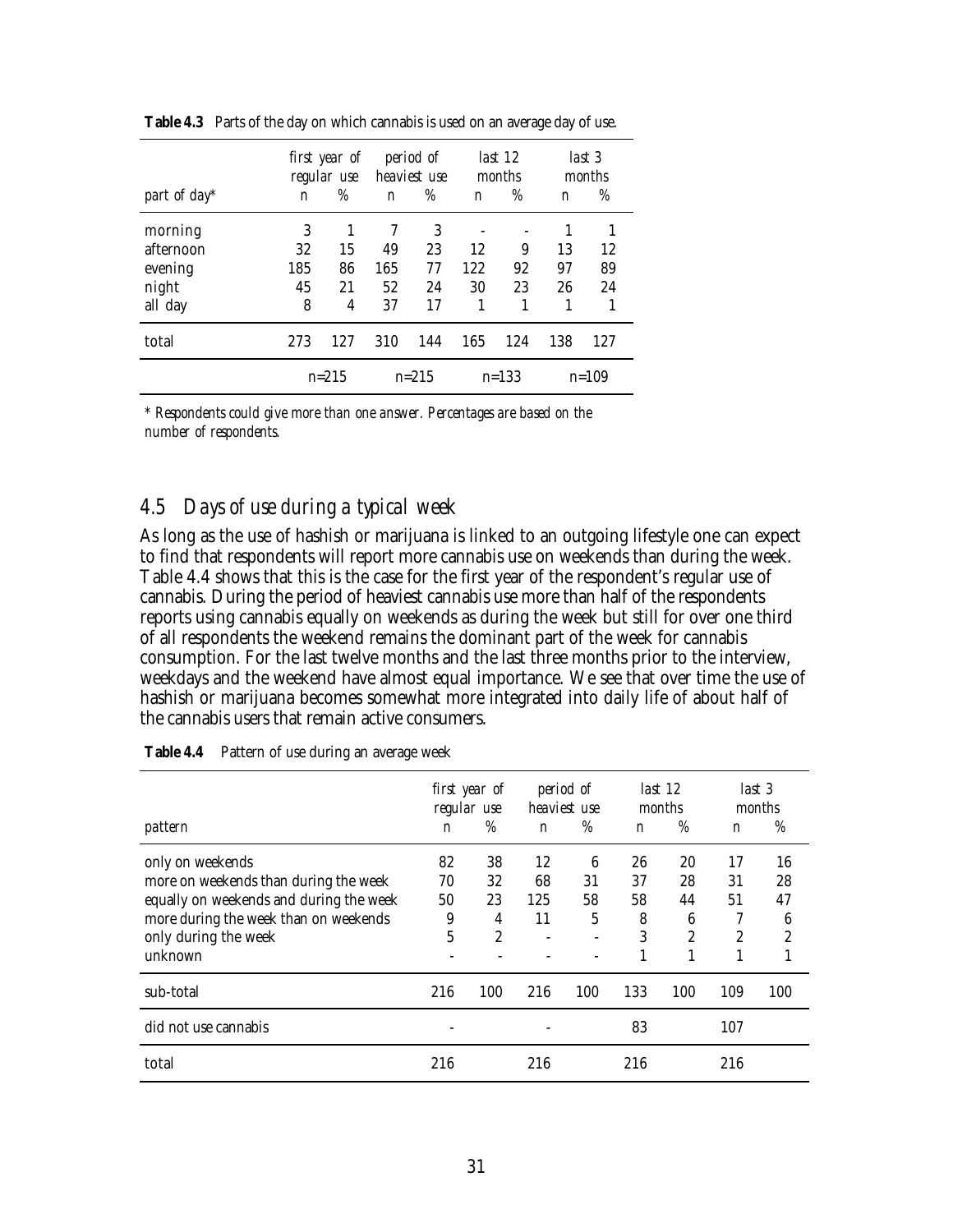#### <span id="page-33-0"></span>*4.6 Level of being high at a typical occasion of cannabis use*

We asked the respondents for each of the four periods how high or how stoned they generally got when they used marijuana or hashish. We asked them to indicate the level of being stoned on a six point scale as displayed in figure 4.2.





We reported above that cannabis users tend to decrease their frequency of cannabis use during the course of their cannabis using career. This decrease is also reflected in the reported levels of intoxication in table 4.5.

| level of             | first year of period of<br>regular use heaviest use |     |                  |     |                  | last 12<br>months |        | last 3<br>months |  |
|----------------------|-----------------------------------------------------|-----|------------------|-----|------------------|-------------------|--------|------------------|--|
| being high           | $\eta$                                              | %   | $\boldsymbol{n}$ | %   | $\boldsymbol{n}$ | %                 | $\eta$ | %                |  |
| (light buzz)<br>1    | 24                                                  | 11  | 12               | 6   | 13               | 10                | 8      | 7                |  |
| 2                    | 33                                                  | 15  | 20               | 9   | 28               | 21                | 27     | 25               |  |
| 3                    | 51                                                  | 24  | 48               | 22  | 44               | 33                | 31     | 28               |  |
| 4                    | 54                                                  | 25  | 62               | 29  | 28               | 21                | 23     | 21               |  |
| 5                    | 30                                                  | 14  | 51               | 24  | 16               | 12                | 16     | 15               |  |
| 6 (very high)        | 22                                                  | 10  | 20               | 9   | 4                | 3                 | 4      | 4                |  |
| unknown              | $\overline{2}$                                      | 1   | 3                | 1   |                  |                   |        |                  |  |
| sub-total            | 216                                                 | 100 | 216              | 100 | 133              | 100               | 109    | 100              |  |
| did not use cannabis |                                                     |     |                  |     | 83               |                   | 107    |                  |  |
| total                | 216                                                 |     | 216              |     | 216              |                   | 216    |                  |  |
| mean                 | 3.5                                                 |     | 3.8              |     | 3.1              |                   | 3.2    |                  |  |

**Table 4.5** Level of being high at an average occasion of cannabis use

Of course, self-reported levels of being high or stoned have one important defect. One does not know exactly how a respondent establishes 'level of being high' and whether this way of establishing remains the same over time. Another problem is that level of being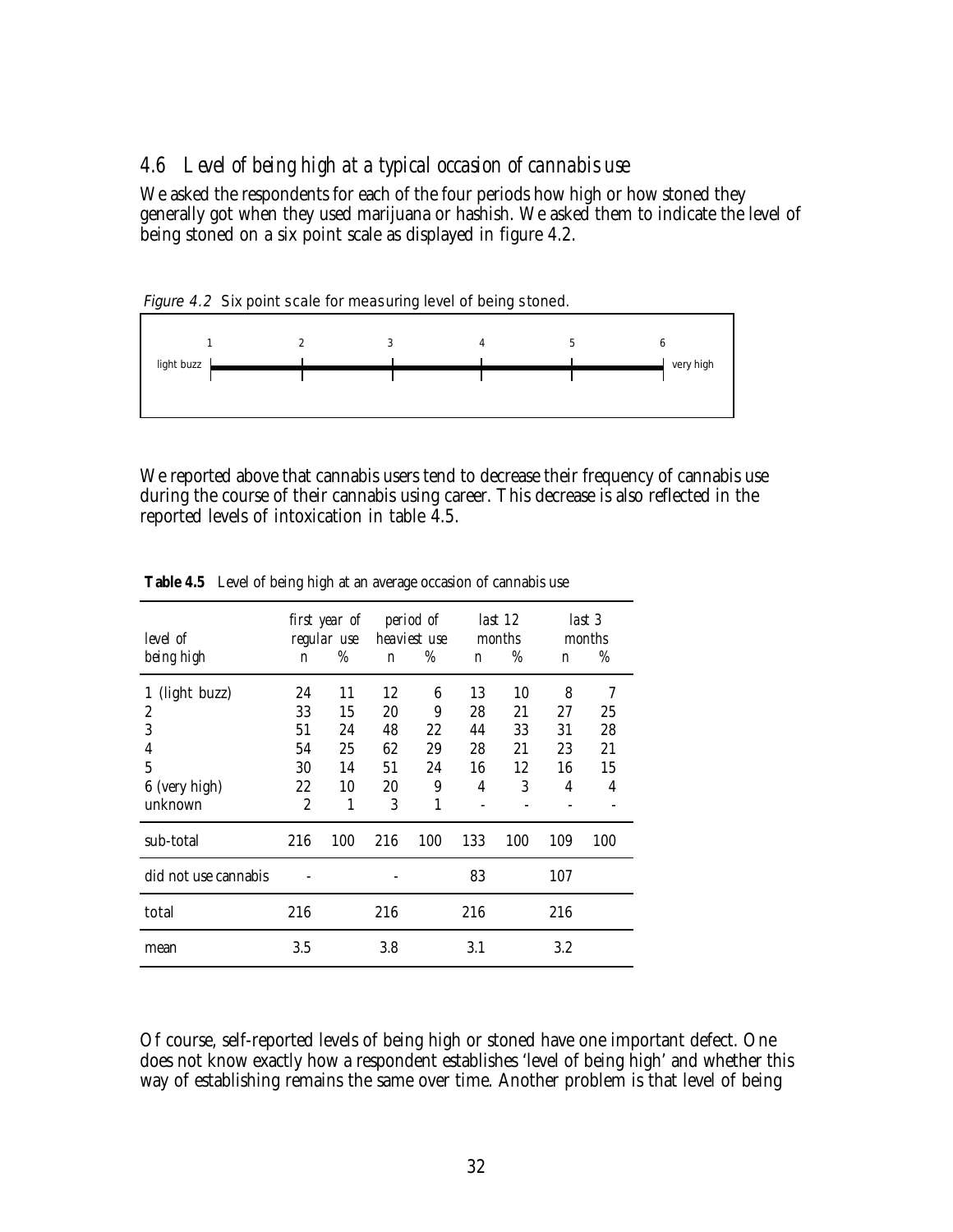<span id="page-34-0"></span>'high' is a very difficult variable to remember, and we may see here a lot of bias. This means we have to be very careful with these data.

#### *4.7 Duration of being high at a typical occasion of cannabis use*

Table 4.6 shows that the duration of intoxication – apart from those who stopped using cannabis – is quite stable throughout the cannabis using career. Of course, duration of intoxication is correlated to the frequency of use during the day (table 4.3). The large proportion (40 percent) of respondents who report a duration of intoxication of four hours or more during their period of heaviest use can be explained by the increased frequency of cannabis use on an average day of use. It is clear however that (outside the period of heaviest use) a large majority of almost 90 percent chooses to be under the influence of cannabis for periods of 4 hours or less.

| duration of                                                                  | first year of period of<br>regular use heaviest use |                     |                  |                | last 12<br>months   |                     | $last\,3$<br>months |                     |
|------------------------------------------------------------------------------|-----------------------------------------------------|---------------------|------------------|----------------|---------------------|---------------------|---------------------|---------------------|
| being high                                                                   | $\boldsymbol{n}$                                    | %                   | $\boldsymbol{n}$ | %              | $\boldsymbol{n}$    | %                   | $\eta$              | %                   |
| only for an hour or so<br>for 2 or 3 hours<br>for 4 or more hours<br>unknown | 45<br>122<br>48<br>1                                | 21<br>56<br>22<br>0 | 45<br>84<br>87   | 21<br>39<br>40 | 52<br>66<br>14<br>1 | 39<br>50<br>11<br>1 | 42<br>54<br>12<br>1 | 39<br>50<br>11<br>1 |
| sub-total                                                                    | 216                                                 | 100                 | 216              | 100            | 133                 | 100                 | 109                 | 100                 |
| did not use cannabis                                                         |                                                     |                     |                  |                | 83                  |                     | 107                 |                     |
| total                                                                        | 216                                                 |                     | 216              |                | 216                 |                     | 216                 |                     |

**Table 4.6** Duration of being high at an average occasion of cannabis use

#### *4.8 Average amount of cannabis used per month*

In Amsterdam hashish or marijuana is usually not bought per gram, but in bags of 10 guilders or bags of 25 guilders<sup>2</sup>. However, we allowed the respondent to report the amount of cannabis used on average per month in grams, or in the number of 10 guilders or 25 guilders bags. For those who answered in number of cannabis cigarettes, we included the interviewer instruction to recompute this into bags.

For the respondents who answered our question how much cannabis they used in terms of bags of 10 or 25 guilders we needed to recompute the amount from bags into grams. In order to do this we would have to know the price per gram for each of the four periods during the respondent's cannabis use.

It is clear that reconstructing the amount (in grams per month) of use per respondent is difficult. This reconstruction suffers from a number of biases: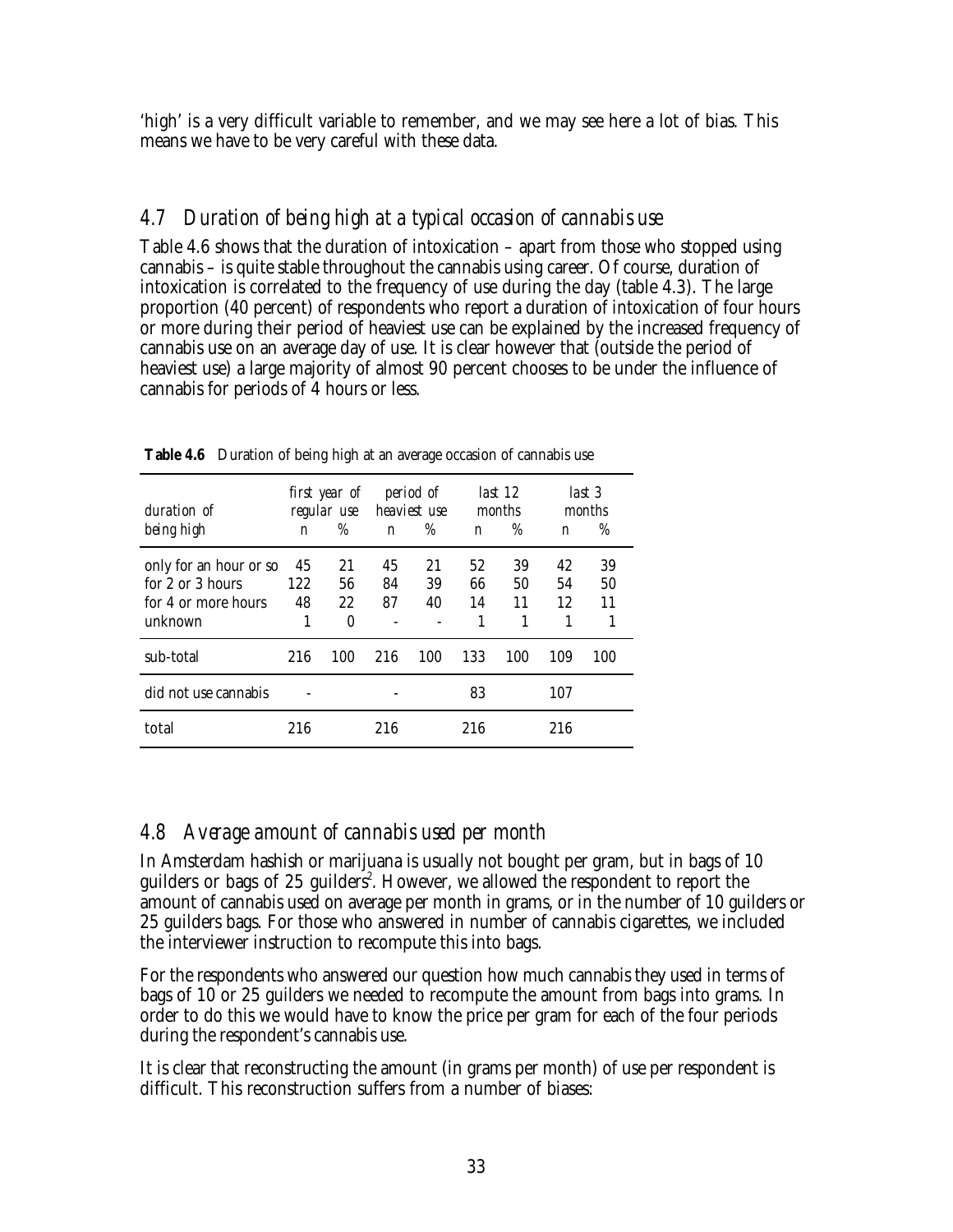- *Memory*. This bias is the same for all our variables that describe a situation in the past. We have no way of checking the reliability of the numbers (bags, number of cannabis cigarettes used, or grams) that are reported by our respondents for each of the periods of use. However, we must assume that underreporting and overreporting will level each other out. Part of our interviewer instruction was, that those respondents who report in number of cannabis cigarettes smoked in each period, should recompute this number of cannabis cigarettes into bags of ƒ10 or ƒ25. This recomputation can not be checked for reliability.
- *Lack of knowledge*. We do not have a precise and well documented description of price per gram of all varieties of hashish and marihuana over the period in which our respondents used cannabis. Therefor our recomputation from bags to grams for those respondents that answered in 'bags' can not be watertight.
- *Levels of THC*. Even if we would have very good price descriptions of cannabis for every period in the use career of each respondent, we still would not know how much active THC the smoked material would contain. This diminishes the importance of exact gram per month information.

All respondents started to use cannabis regularly after 1950. Table 4.7 gives an overview of the distribution of the years the respondents started to use cannabis regularly and the years at the beginning of their period of heaviest cannabis use.

|             | first year of<br>regular use |     | period of<br>heaviest use |     |  |  |
|-------------|------------------------------|-----|---------------------------|-----|--|--|
| year        | n                            | %   | n                         | %   |  |  |
| 1950 - 1959 |                              |     |                           |     |  |  |
| 1960 - 1969 | 27                           | 13  | 17                        | 8   |  |  |
| 1970 - 1979 | 62                           | 29  | 51                        | 24  |  |  |
| 1980 - 1989 | 99                           | 46  | 99                        | 46  |  |  |
| 1990 - 1995 | 25                           | 12  | 46                        | 21  |  |  |
| unknown     | 2                            |     | 3                         |     |  |  |
| total       | 216                          | 100 | 216                       | 100 |  |  |

**Table 4.7** Year of first regular cannabis use and period of heaviest use.

During the 1950's, 1960's, and 1970's prices of hashish and marijuana varied considerably. In the beginning of the 1970's prices of hashish varied between ƒ1.00 and ƒ7.00 per gram. The price of marijuana ranged from ƒ0.60 for 'Nederwiet' to ƒ2.75 for Columbian marijuana $^3$ . In the early 1980's prices where roughly twice as high as in the early 1970's with an average price of hashish in Amsterdam of ƒ7.50 per gram and an average price of marijuana of  $f5.00<sup>4</sup>$ .

For the 1990's, Jansen reports a rise of the average price of the most expensive 'Nederwiet' from ƒ11.40 in 1991 to ƒ13.70 in 1995. The average price of the cheapest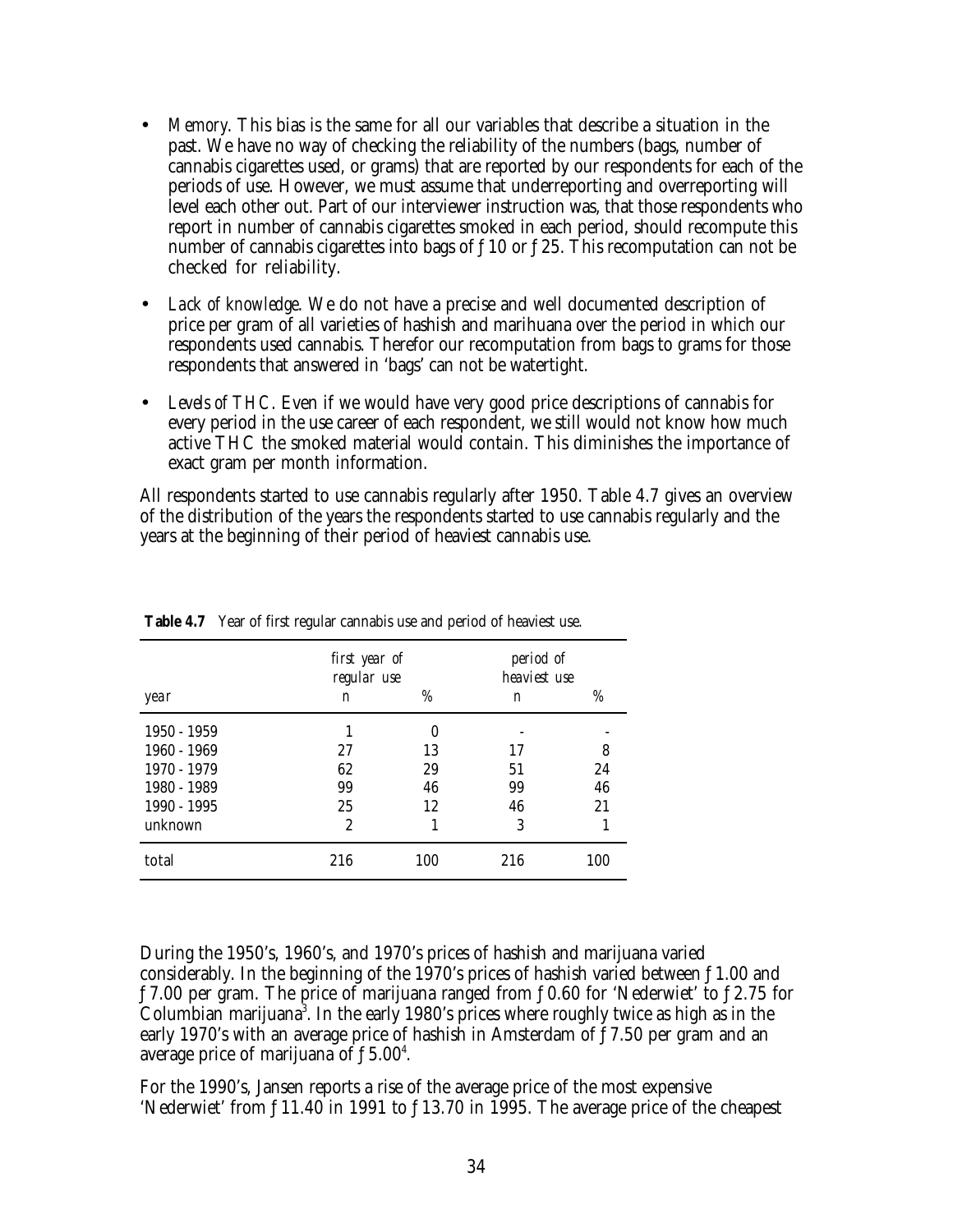'Nederwiet' decreased from  $f10.30$  in 1991 to  $f9.30$  in 1995<sup>5</sup>. Korf and Verbraeck established that a 25 guilders bag of hashish usually contains about 2.5 gram. A 25 guilder bag of marijuana on average contained a little more than 2 grams. The difference between the nominal weight of a 25 guilders bag of marijuana and the real weight (2.3 grams) was probably caused by drying out after weighing and packaging $^{\rm 6}$ .

One can observe that the prices of hashish and marijuana have risen over time since the fifties. However, this rise can largely be explained by inflation. Since 1960 the priceindex of the average year-consumption has quadrupled<sup>7</sup> which also can be said for the prices of hashish and marijuana. The only researcher in the Netherlands who has long term experience with studying economic characteristics of cannabis and the cannabis trade in the Netherlands, dr. A.C.M. Jansen at the University of Amsterdam, suggested to us that we would not make a big mistake if we would average cannabis prices over the years at f10 a gram. This runs parallel to findings of Korf and Verbraeck who state that a 25 guilder bag usually contains 2.5 grams of material. At first we doubted the usefulness of this suggestion. So, we decided to compare the respondents who report their amount of use in grams with those who report their use in bags. If the comparison would not show large differences between those who report grams and those who report 10 and 25 guilder bags (recomputed into grams by allowing ƒ10 per gram) we would accept the average price of ƒ10 per gram. This would then imply using as a rule of thumb that each 10 guilder bag contains one gram, and that each 25 guilder bag contains 2.5 grams.

Because we asked for amounts of cannabis used in four different periods, we decided to compare respondents who report bags and respondents who report grams per period.

We found that for the first year of regular use 98 respondents report in grams per month (average consumption 5.7 grams per month) and 104 respondents report in bags (average consumption 5.5 grams per month). The difference between these two categories is not significant.<sup>8</sup> For this analysis we rejected the data of one respondent who reported one kilo of cannabis per month during first year of regular use. This amount must be wrong and can be explained by a reporting error of the interviewer. For analysis we kept 215 cases. Because the difference between the two groups is not significant, we may accept the ƒ10 per gram rule for all computations of amount of use that relate to first period of regular use.

Comparing gram and bag reporters for the period of heaviest use we found that those who report grams average 20.2 grams per month (96 respondents), and that those who report bags average 17.7 grams per month (104 respondents). The difference is not significant.<sup>9</sup> This means that we may accept for this time period the rule that one gram equals ƒ10.

Doing this comparison for the period of the last twelve months prior to the interview shows that 58 respondents report in grams, averaging 6.6 grams per months, versus 71 respondents who report in bags, averaging 5.2 grams per month. The difference of 1.4 gram per month is not significant.<sup>10</sup> Again we conclude that the  $f10$  per gram rule does not lead to significant differences between the two groups.

For the period of the three months prior to interview – theoretically the most reliable report of the four time periods – those who report in grams average 6.2 grams per month(50 respondents). Those who report in bags average 5.8 grams per month (55 respondents). The difference is not significant.<sup>11</sup>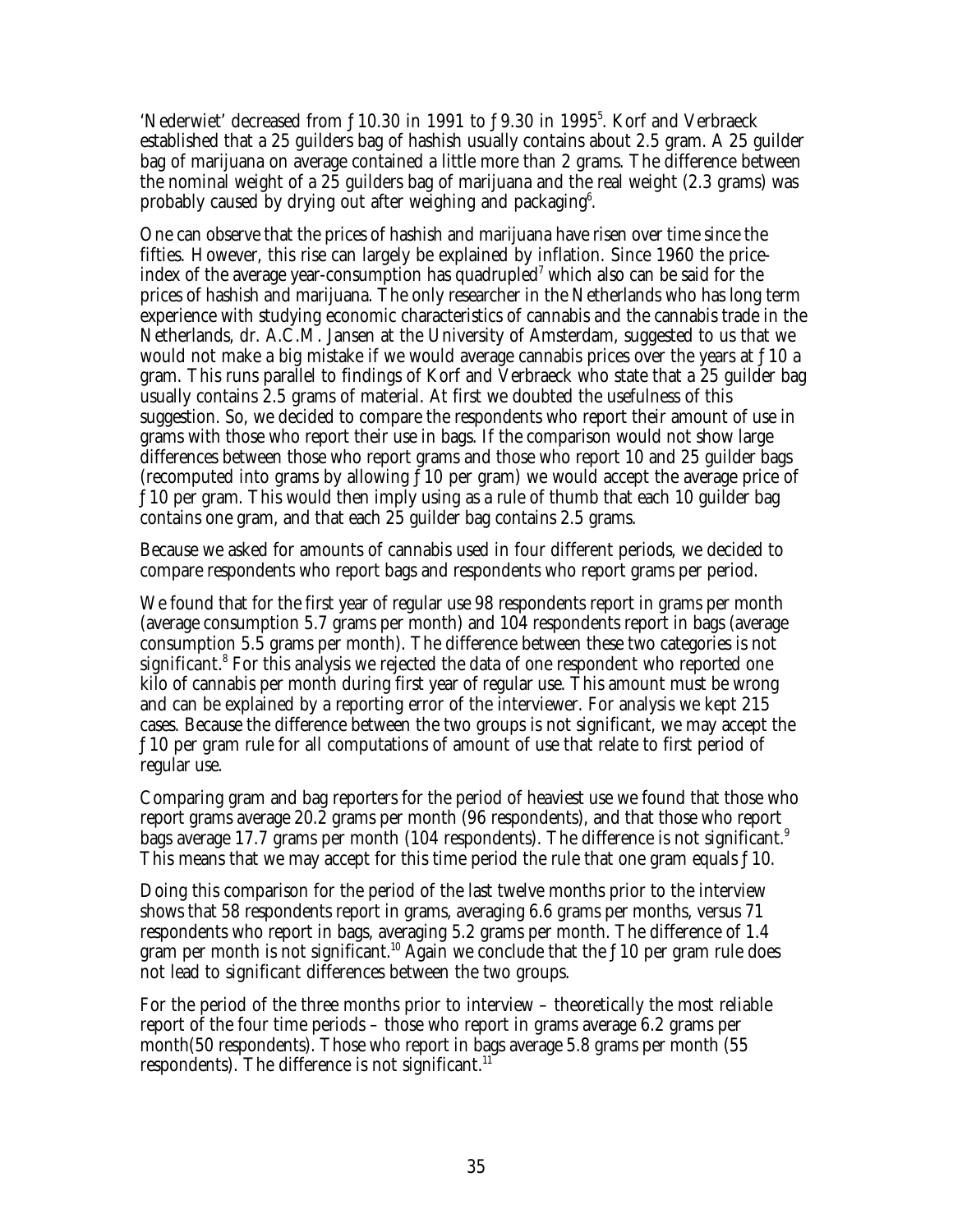Because we did not find any significant differences between respondents who reported in grams and respondents who reported in bags we decided to accept Jansen's suggestion after all.

Using the ƒ10 a gram rule allows us to make the following table (4.8) of level of use per month during four periods.

|                          | first year of<br>regular use |       | period of<br>heaviest use |       | last 12<br>months       |       | last3<br>months       |       | last<br>month           |       |
|--------------------------|------------------------------|-------|---------------------------|-------|-------------------------|-------|-----------------------|-------|-------------------------|-------|
| amount                   | n                            | %     | $\boldsymbol{n}$          | %     | $\boldsymbol{n}$        | %     | $\eta$                | %     | $\boldsymbol{n}$        | %     |
| less than 1 gram         | 64                           | 29.6  | 22                        | 10.2  | 49                      | 36.8  | 41                    | 37.6  | 19                      | 17.4  |
| $1$ to $2.5~{\rm grams}$ | 54                           | 25.0  | 30                        | 13.9  | 28                      | 21.1  | 22                    | 20.2  | 33                      | 30.3  |
| $2.5$ to $5$ grams       | 40                           | 18.5  | 37                        | 17.1  | 26                      | 19.5  | 18                    | 16.5  | 16                      | 14.7  |
| 5 to 10 grams            | 20                           | 9.3   | 42                        | 19.4  | 14                      | 10.5  | 14                    | 12.8  | 11                      | 10.1  |
| 10 to 25 grams           | 17                           | 7.9   | 34                        | 15.7  | 3                       | 2.3   | $\mathbf{2}$          | 1.8   | 18                      | 16.5  |
| more than 25 grams       |                              | 3.2   | 37                        | 17.1  | 11                      | 8.3   | 10                    | 9.2   | 10                      | 9.2   |
| unknown                  | 14                           | 6.5   | 14                        | 6.5   | 2                       | 1.5   | 2                     | 1.8   | 2                       | 1.8   |
| sub-total                | 216                          | 100.0 | 216                       | 100.0 | 133                     | 100.0 | 109                   | 100.0 | 109                     | 100.0 |
| none use                 | ٠                            |       | $\overline{\phantom{a}}$  |       | 83                      |       | 107                   |       | 107                     |       |
| total                    | 216                          |       | 216                       |       | 216                     |       | 216                   |       | 216                     |       |
| mean                     | $10.5$ gram                  |       | $19.2$ gram               |       | $6.0$ gram <sup>*</sup> |       | $6.2~\mathrm{gram}^*$ |       | $6.5$ gram <sup>*</sup> |       |

**Table 4.8** Amount of cannabis used per month in four periods.

*\* non users excluded*

The largest range of amounts of use was between 0.2 grams per month and 300 grams per month during the period of heaviest use. Sixty percent of all respondents report a level of use below 10 grams per month during the period of heaviest use.

For a division of amount of cannabis use over time into a simpler system, like low level, medium level and high level use, we decided to create the following categories: low level is all use up till 2.5 grams per month. Medium level is defined as all use between 2.5 and 10 grams per month. All use over ten grams a month is defined as high level use. This quite conservative division was created by asking a few very experienced and long term cannabis users – all non participants of our study – in the Netherlands and the United States of America to give their opinion. All these experienced users were fully employed persons in their forties and fifties, and this may have influenced their opinions. No objective criterion was used, and this division in low, medium and high level of use is therefor arbitrary.

Using this categorisation allows us to draw the following figure (4.3) to show development of level of use over time in a similar way as we did in our cocaine studies<sup>12</sup>.

We show that high level use occurs during first year of regular use with 11 percent, to increase 34 percent during period of heaviest use, decreasing to seven percent for last three months prior to the interview. If we exclude the almost 50 percent that shows no use at all during the last three months prior to interview, we could say that high level use is consistent at about 11 percent of current users.

The average length of the cannabis use career is 12 years for the whole sample of 216 respondents. Respondents who had quit cannabis use<sup>13</sup> had an average cannabis using career of 9.6 years. The respondents who had not quit cannabis use reported an average cannabis using career of  $13.8$  years.<sup>14</sup>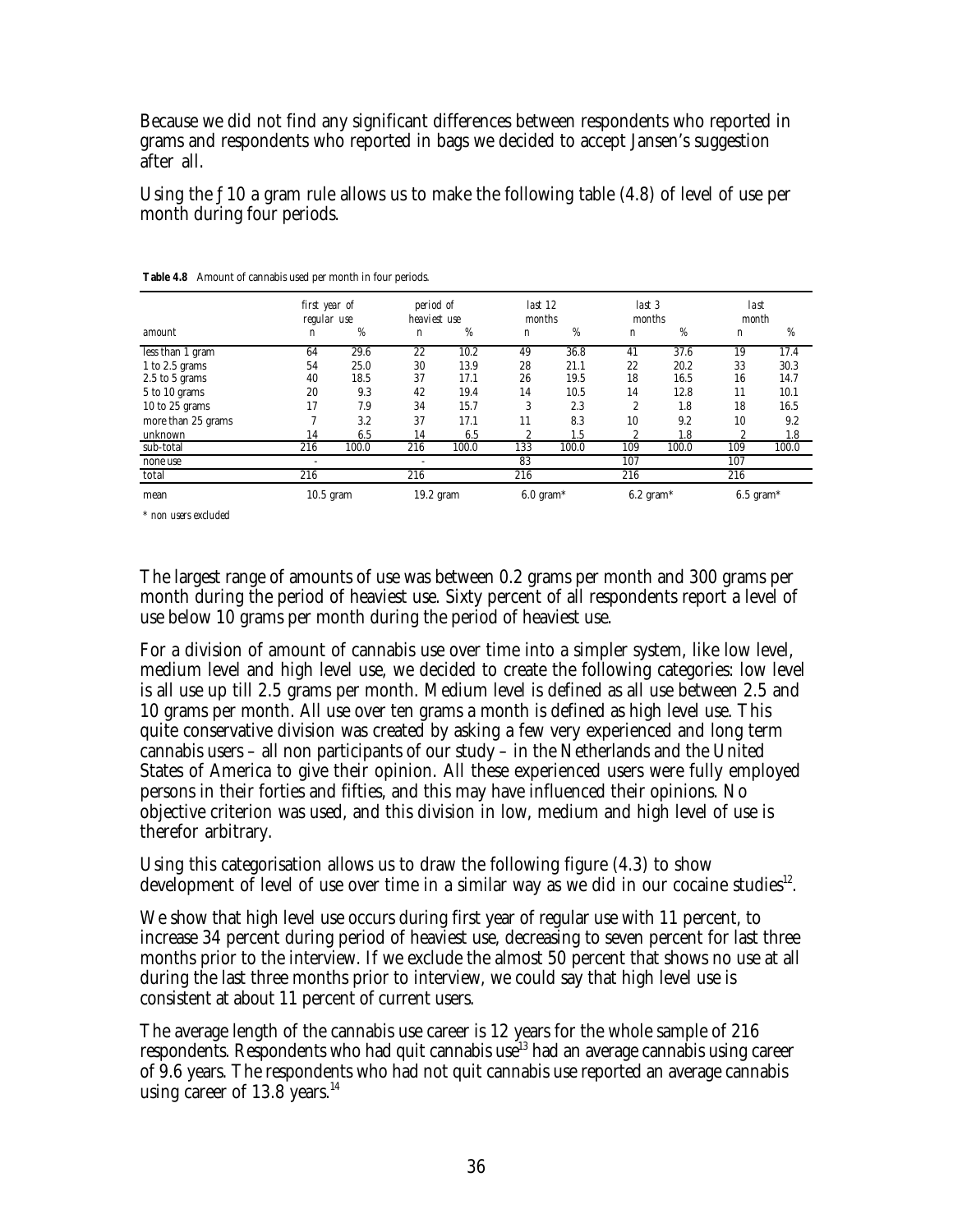Although 54 percent of the experienced cannabis users report to have raised their level of use during some part of their career with 34 percent reaching a high level during the period of maximum consumption (top period of use), sustained high level use is rare, as is clearly shown in figure 4.3. We also show that the amounts of cannabis one consumes in the beginning of ones career, does not say much about the probability of being abstinent at time of interview. 'High level starters' are as likely to bring their cannabis use down to zero as 'low level starters'.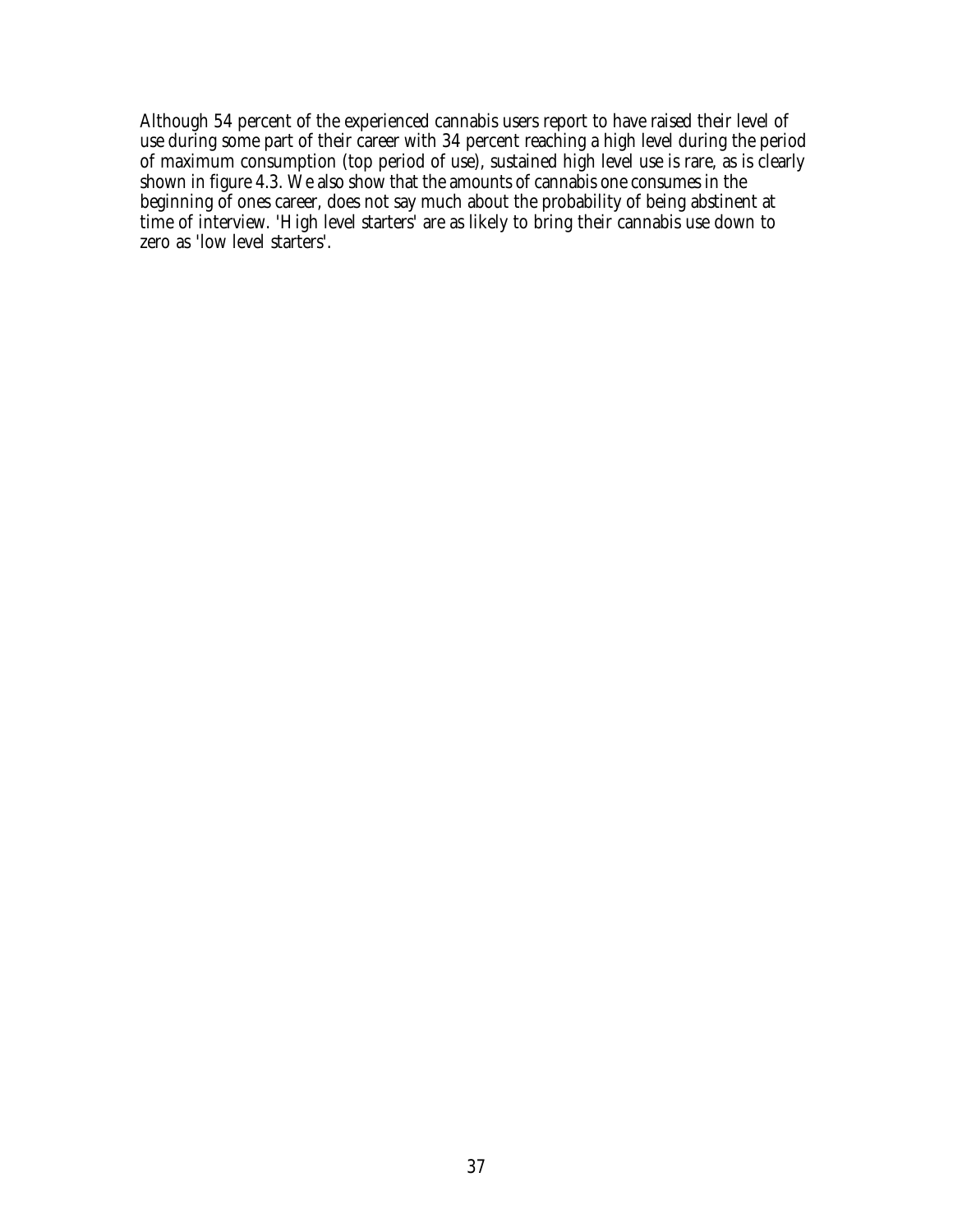

Figure 4.3. Level of cannabis use over time (number of respondents between brackets, N=216)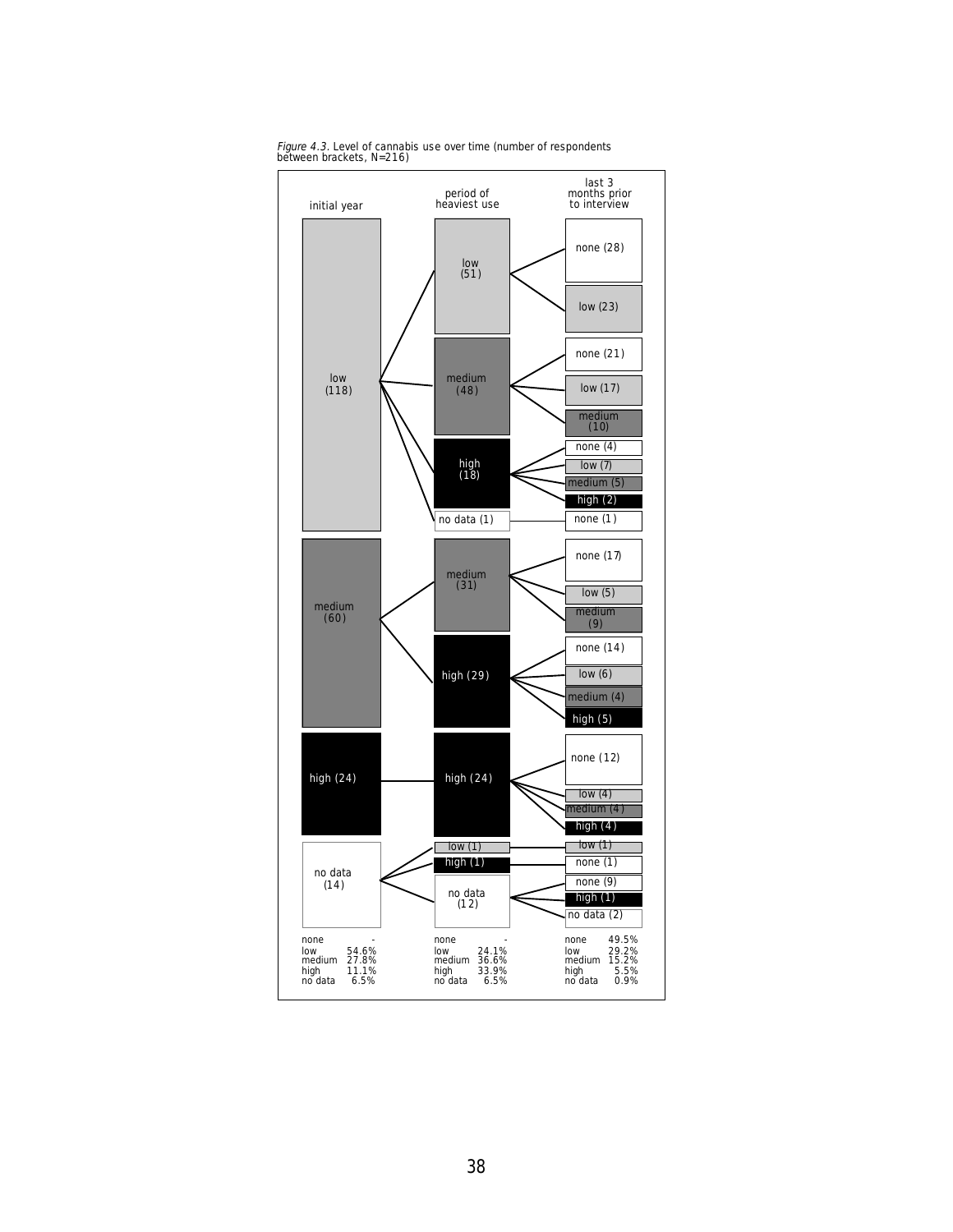## *4.9 Conclusions about characteristics of use*

After having shown that reports about cannabis use will be biased because of reasons we stated above, we will now try to find out if examination of all the indicators we used show some kind of pattern. To summarise, we have asked our respondents about:

- frequency of cannabis use per month,
- parts of the day that cannabis was used on a typical day of use,
- days of use during an average week (weekends or all through the week),
- level of being high at a typical occasion of cannabis use,
- duration of being high in hours,
- level of cannabis use, or average amount of cannabis used per month.

We saw that frequency of cannabis use is highest in the first year of regular use and during the period of heaviest use (that for most people follows shortly after the first year of regular use). Then, over a time span of average 10 years after top period, frequency of use over time does not show very large changes. Except for the period of heaviest use, frequency is in fact rather stable among those that report cannabis use in each of the four periods. Of course the most conspicuous development is that after an average of twelve years since their first regular use, just under 50 percent has stopped consuming regularly. We will dedicate some more attention to these quitters later. The rest who has not quitted, shows a remarkable stability. By dividing the cannabis users in two categories, those that use more than once a week, and those that use less than once a week, we see that with the exception of the period of heaviest use, the division between these two groups remains stable at roughly  $50-50$ .<sup>15</sup> Daily use occurs with about 17 percent of the remaining users.

Stability is also the case when we look at parts of the day that are seen fit for cannabis use. We already concluded that for most users the evening and the night are the times for cannabis. Morning use is rare, afternoon use a bit less.

Looking at consumers that remain active we can see that over time about 50 percent attributes the same importance to weekdays as to the weekend for fitness of use. Almost half will use more at weekends. Compared to first year of regular use this is a shift towards integration of cannabis use from weekend leisure time into daily leisure time.

The duration (in hours) of being intoxicated by cannabis is longest during the initial year of use and the shortly thereafter occurring top period. Apart from the development of abstinence we see the duration of being high to fall sharply for last year of use and last three months. Combined with the finding that cannabis use tends to become more evenly divided over the week, we could say that for remaining users consumption becomes more integrated into daily life *and* less intrusive.

In spite of the fact that most respondents identify themselves as showing an 'up-top-down' pattern when speaking about amounts of use during the whole career, amount of use appears to be quite stable during all periods of the career. *Median use level is within the 1-2.5 grams a month category for all periods*, with the exception of maximum use period. This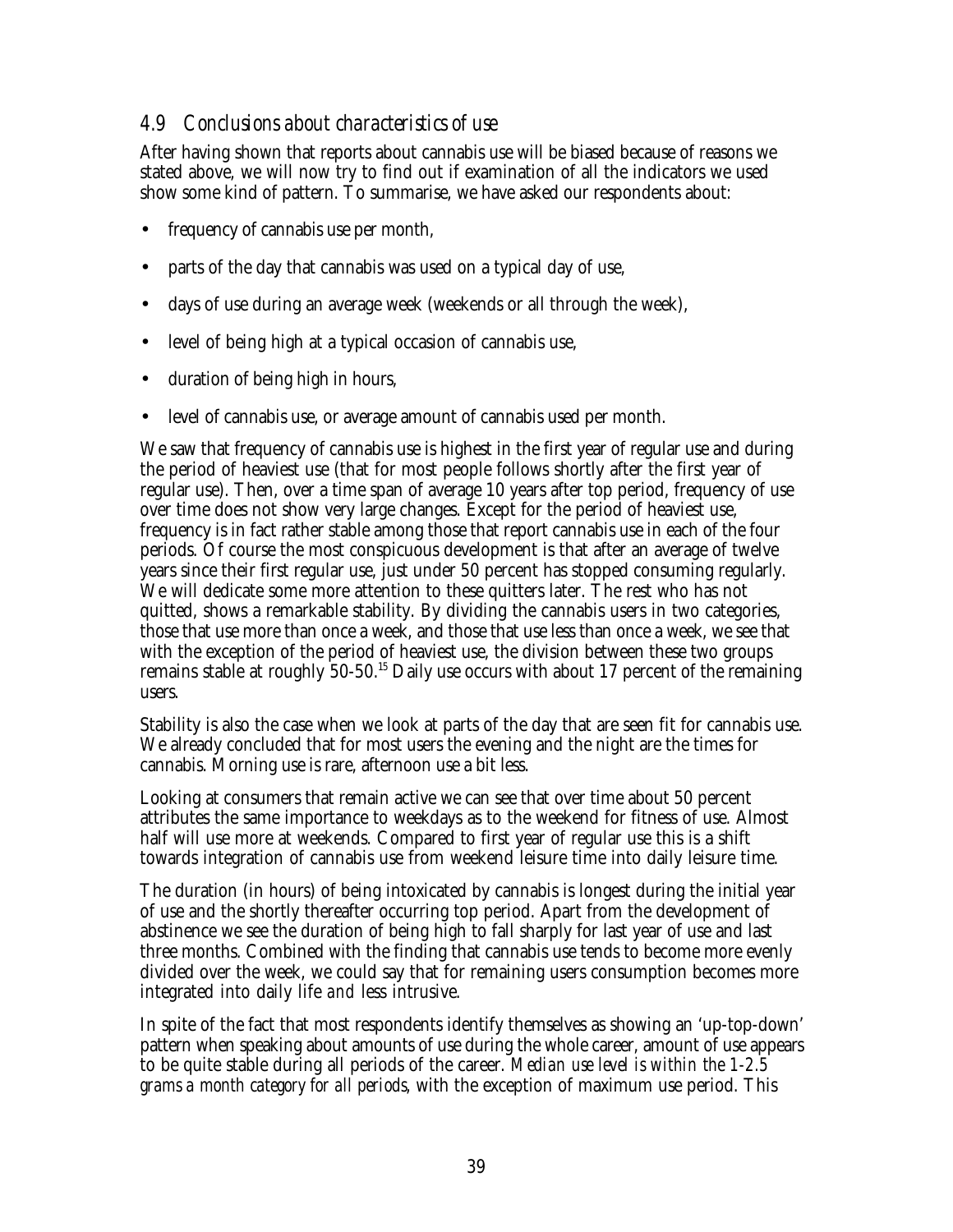exception accounts for the 'up top down' description that most users give of their use levels over time.

High level use, over 10 grams a month, occurs with about 11 percent of respondents in most of the periods of use we distinguish, again with the exception of maximum use period. However, the group that uses almost a gram of cannabis per day, 25 grams or more per month, increases from just 3 percent at time of first regular use to just over 9 percent of remaining users, during last three months.

In short, we can confirm that, as with many other psychotropic substances, a minority (4 percent) develops into steady high level users. A third of all respondents have known a period of steady high level use (average duration 39 months) but most of those diminish their use level or develop abstinence.

#### *Notes*

1 Cohen (1989), Cohen & Sas (1993, 1995).

- $2^2$  [On January 1st, 1996, 1 Netherlands guilder equalled US\\$ 0.62. Source: Olsen & Associates,](http://www.oanda.com/) Zürich. Online: http://www.oanda.com/
- 3 SDI (1973), *Samenstelling van illegale drugs in Nederland, 1970-1973*. Amsterdam: Stichting Drugs Informatie. *Aloha* (1973), Nr 5, 5-19 juli, p. 30. Quoted in Korf & Verbraeck (1993), *Dealers en dienders*. Amsterdam: Criminologisch Instituut 'Bonger', Universiteit van Amsterdam. p. 69.
- <sup>4</sup> SDAP (1980), *Voorlopig verslag onderzoek*. Uden: Stichting DAP. Quoted in Korf & Verbraeck (1993), p. 68.
- 5 Jansen (1996)*, Prijsvorming in de Nederlandse marihuana-sector 1990-1995; Een beleidsperspectief.* [Amsterdam: CEDRO. Online: http://www.frw.uva.nl/cedro/library/jansen/prijs.html.](http://www.cedro-uva.org/lib/jansen.prijsvorming.html)

6 Korf & Verbraeck (1993), p. 237.

<sup>7</sup> Price index 1960 = 100, 1993 = 413 (CBS, 1966, 1971, 1976, 1981, 1986, 1992, 1995).

 $t = 0.11$ ; df = 199; p = 0.911.

- $t = 0.46$ ; df = 198; p = 0.649.
- <sup>10</sup>  $t = 0.71$ ; df = 127; p = 0.481.
- <sup>11</sup>  $t = 0.18$ ; df = 103; p = 0.858.

12 Cohen (1989), Cohen & Sas (1993), Cohen & Sas, (1995).

 $^{\rm 13}$  We regard a respondent as having quitted cannabis use if the respondent did not report any use of hashish or marijuana during the last twelve months prior to the interview, or if the respondent stated that he or she had totally quitted the use of marijuana or hashish.

<sup>14</sup> This difference is significant: Mann-Whitney U = 4020;  $p = 0.003$ .

<sup>15</sup>  $\gamma^2$  = 3.66; df = 2; n.s.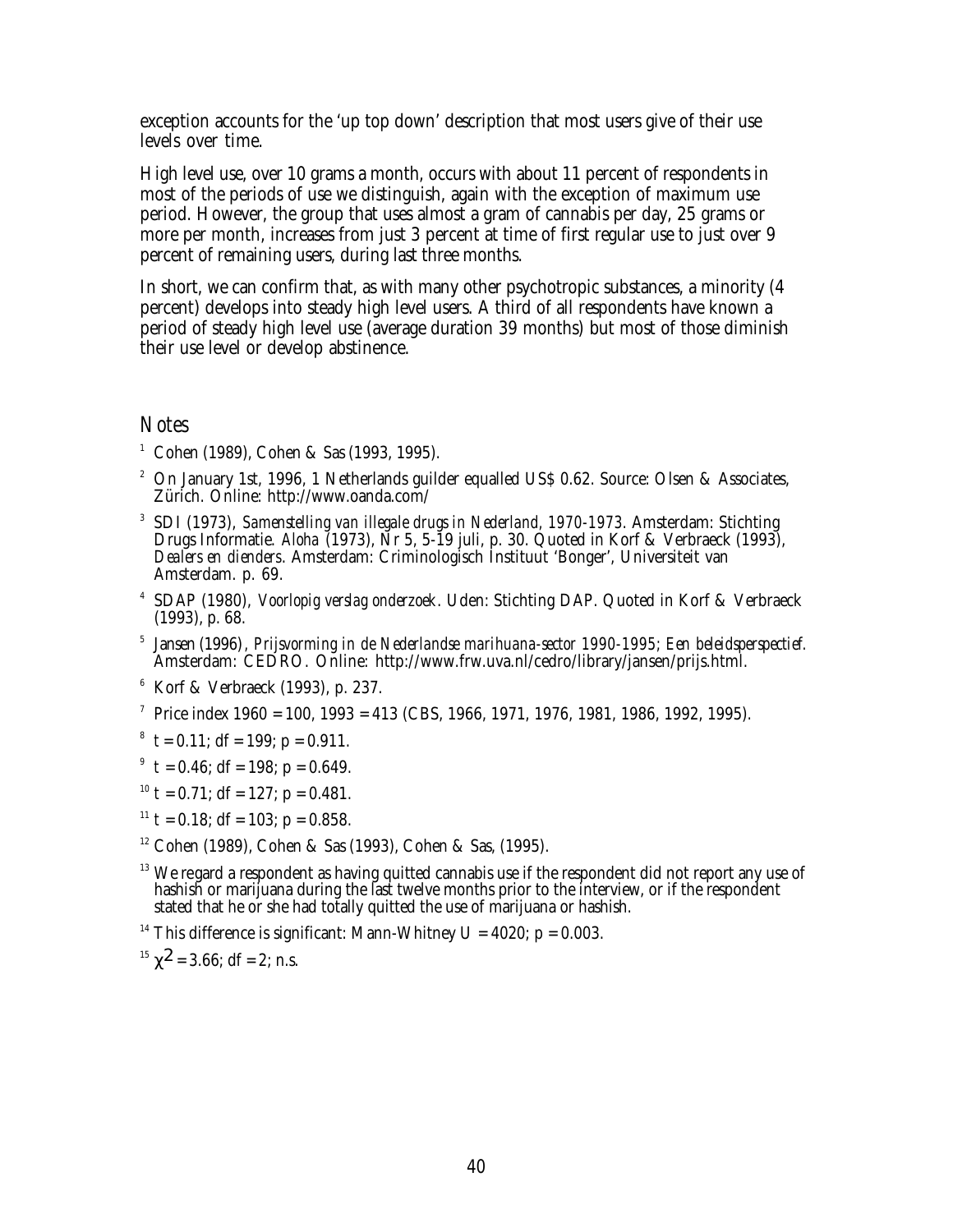# **5 METHODS OF USE**

In this chapter we will report answers of our respondents to questions that dealt with matters like preference for hashish or marihuana, perceived strength of cannabis products, and some control mechanisms to regulate intoxication.

#### *5.1 Modes of cannabis ingestion*

The vast majority of our sample of experienced cannabis users makes cigarettes of tobacco mixed with cannabis and report smoking these 'joints' as their main method of ingestion. Just over 90 percent report this method of smoking cannabis for the first year of regular use, and also for period of maximum use. Of those who report some use during last twelve months or during last three months preceding the interview also just over 90% mixed tobacco and cannabis as main method. Cannabis only cigarettes are reported rarely, as the use of a chillum or waterpipe. Only two respondents report eating of cannabis as their main method during the three months prior to interview.

|                              | first year of<br>regular use |                          | period of<br>heaviest use |       | last 12<br>months |       | last3<br>months |       |
|------------------------------|------------------------------|--------------------------|---------------------------|-------|-------------------|-------|-----------------|-------|
| method                       | $\boldsymbol{n}$             | %                        | $\eta$                    | %     | $\eta$            | %     | $\eta$          | %     |
| with tobacco in cigarette    | 196                          | 90.7                     | 197                       | 91.2  | 120               | 90.2  | 100             | 91.7  |
| without tobacco in cigarette | 6                            | 2.8                      | 5                         | 2.3   | 6                 | 4.5   | 3               | 2.8   |
| pipe                         | 8                            | 3.7                      | 5                         | 2.3   | 3                 | 2.3   | 3               | 2.8   |
| waterpipe                    | $\overline{2}$               | 0.9                      | 5                         | 2.3   |                   | 0.8   |                 | 0.9   |
| chillum                      | $\overline{2}$               | 0.9                      | $\overline{c}$            | 0.9   |                   |       |                 |       |
| eating                       |                              |                          |                           |       | $\overline{c}$    | 1.5   | $\overline{c}$  | 1.8   |
| drinking                     | $\overline{c}$               | 0.9                      |                           | 0.5   |                   | 0.8   |                 |       |
| unknown                      |                              | $\overline{\phantom{0}}$ |                           | 0.5   |                   |       |                 |       |
| total                        | 216                          | 100.0                    | 216                       | 100.0 | 133               | 100.0 | 109             | 100.0 |
| not applicable               |                              |                          |                           |       | 83                |       | 107             |       |

**Table 5.1** Methods of cannabis use

#### *5.2 Preferring hashish or marihuana?*

Marihuana is the preferred cannabis products among our respondents. The percentage of respondents who say that they like marihuana better than hashish is almost half (46 percent or 100 respondents). A quarter of all respondents (56 respondents) says they prefer hashish. Twenty-eight percent of the respondents does not have a preference for either marihuana or hashish.

The reasons for preference of either hashish or marihuana are shown in table 5.2. The majority of respondents who prefer to use hashish report the better taste or smell of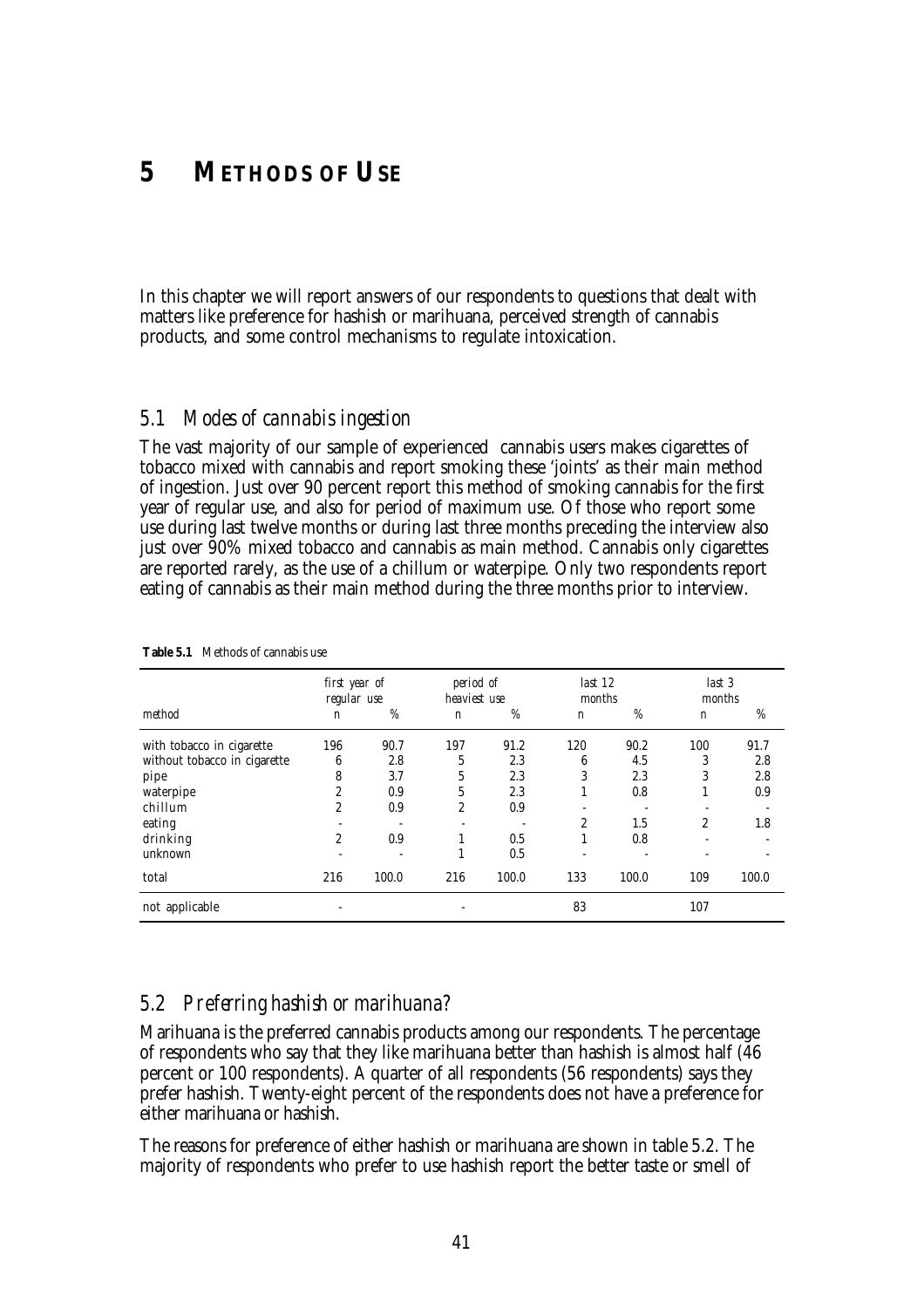hashish as a reason. Another proportion report that the effect of hashish is better than the effect of marihuana and that hashish is somewhat easier to use. The varieties of hashish that are preferred are shown in table  $5.3.^{\scriptscriptstyle 1}$  Moroccan hashish is the most popular variety, after Lebanon and the Asian varieties.

The perception that marihuana is purer, more natural and healthier is an important motivation for respondents who prefer to smoke marihuana instead of hashish. Also the better taste and smell and the more desirable effects of marihuana are important factors. The Dutch variety of marijuana (often called 'Skunk' or 'Nederwiet') is very popular. Of all respondents, 38 percent says to prefer Nederwiet.

A large part of 34 percent of the respondents said to have no preference for a specific type of hashish or marijuana.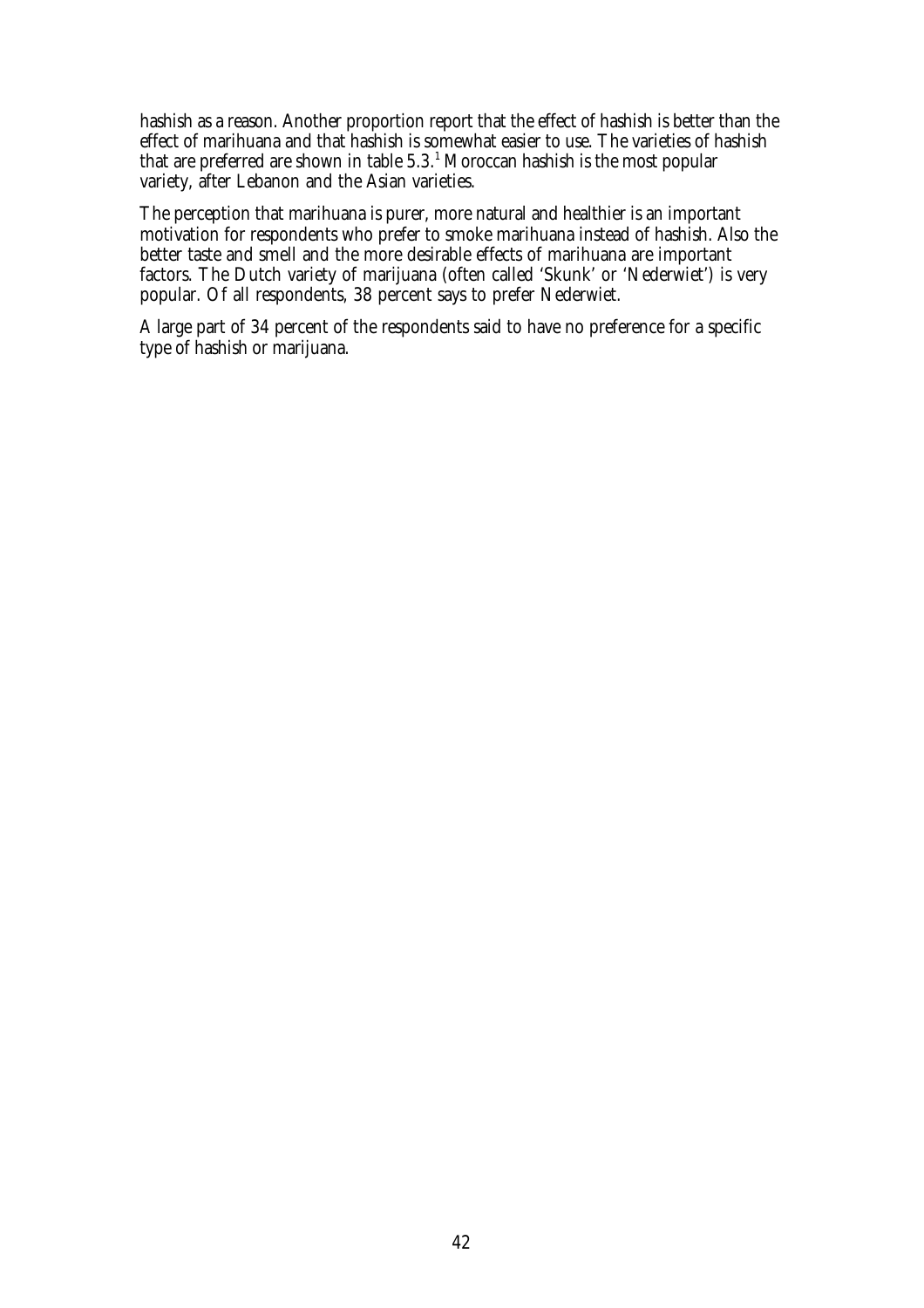| Why preference for hashish?     | number of<br>responses* | percentage of<br>respondents |
|---------------------------------|-------------------------|------------------------------|
| tastes better                   | 16                      | 30                           |
| less sharp, milder              | 8                       | 15                           |
| effect is better, more reliable |                         | 13                           |
| easier to roll, easier to smoke | 6                       | 11                           |
| smells better                   | 6                       | 11                           |
| more relaxing                   | 4                       | 8                            |
| more social                     | 3                       | 6                            |
| habit                           | 3                       | 6                            |
| is less strong                  | 3                       |                              |
| works faster                    | 3                       |                              |
| purer                           | 3                       |                              |
| other                           | 24                      | 45                           |
| total                           | 86                      | 162                          |

**Table 5.2** Reasons for preferring hashish or marihuana.

| Why preference for marihuana?   | number of<br>responses* | percentage of<br>respondents |
|---------------------------------|-------------------------|------------------------------|
| purer, more natural             | 28                      | 29                           |
| tastes better                   | 22                      | 22                           |
| effect is better, more reliable | 21                      | 21                           |
| less sharp, milder              | 20                      | 20                           |
| less dullness, more active      | 17                      | 17                           |
| easier to dose                  | 8                       | 8                            |
| not so strong                   | 9                       | 9                            |
| smells better                   | 5                       | 5                            |
| easier to roll, easier to smoke | 5                       | 5                            |
| healthier                       | 5                       | 5                            |
| gives more pleasure             | 5                       | 5                            |
| more relaxing                   | 4                       | 4                            |
| habit                           | 4                       | 4                            |
| I grow it myself                | 4                       |                              |
| other                           | 33                      | 34                           |
| total                           | 190                     | 194                          |

*\* Respondents could give more than one reason.*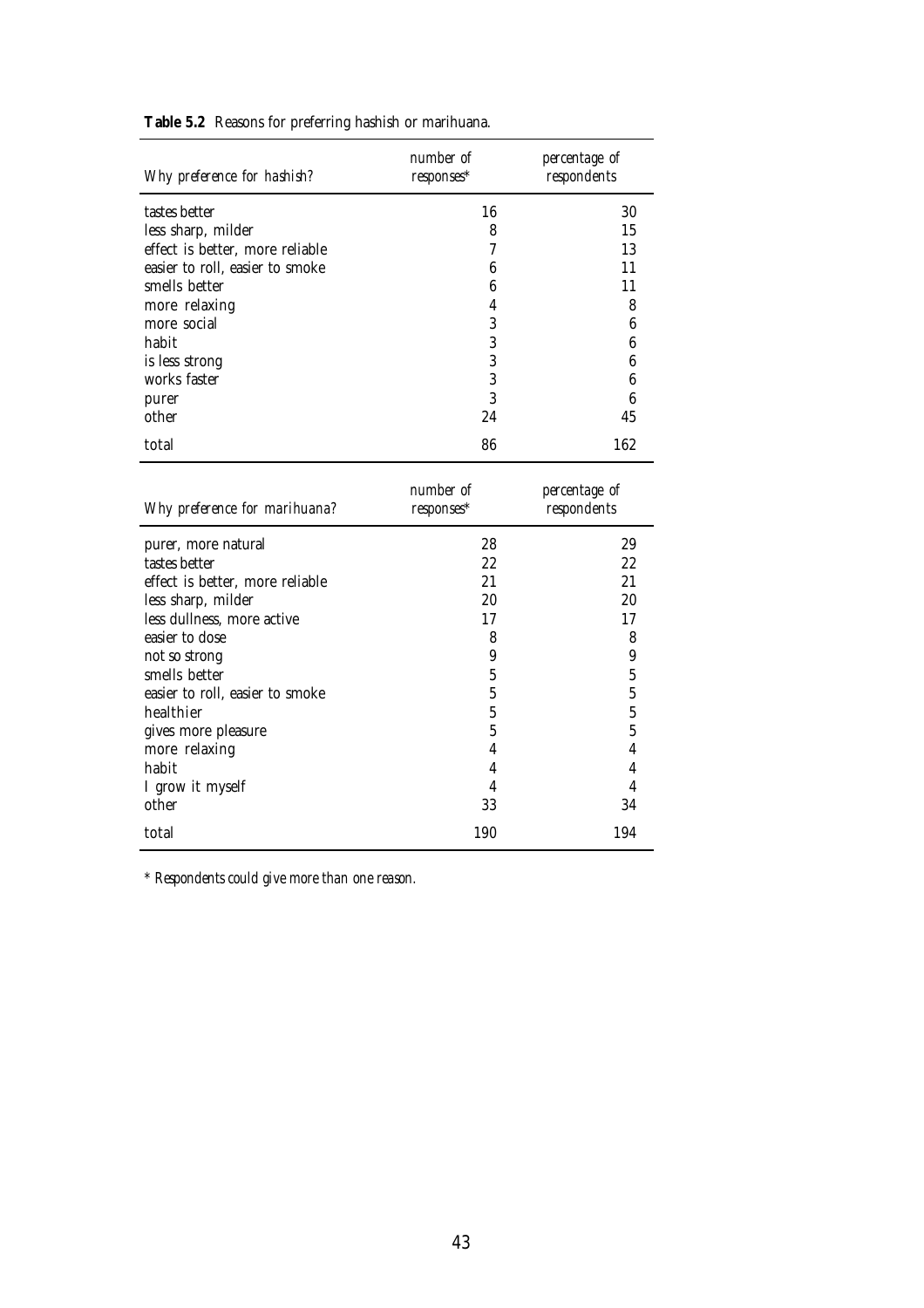|                                                                           | $n^*$ | $%$ of<br>respondents |
|---------------------------------------------------------------------------|-------|-----------------------|
| no preference                                                             | 35    | 28                    |
| hashish                                                                   |       |                       |
| Asia (Kashmir, Nepal, Afghan, Pakistan)                                   | 6     | 5                     |
| Middle East (Lebanon)                                                     | 4     | 3                     |
| Morocco Pollum                                                            | 8     |                       |
| Morocco Katamar                                                           | 16    | 13                    |
| marijuna                                                                  |       |                       |
| Africa (Nigeria, Congo, Swasie)                                           | 1     |                       |
| Asia (Thai)                                                               | 6     | 5                     |
| Caribbean (Jamaica)                                                       | 5     | 4                     |
| South America (Colombia)                                                  | 4     | 3                     |
| North America                                                             | 1     |                       |
| Netherlands (Skunk, Nederwiet, Northern<br>Light, Sensimilia, Orange Bud) | 63    | 51                    |
| other                                                                     | 3     | 2                     |

**Table 5.3** Preferred types of cannabis for respondents who still use cannabis (N=123).

*\* Respondents could give one or two answers.*

In the previous chapter we already mentioned that one encounters many problems if one tries to measure the level of use over a long period of time. Measuring the level of THC of cannabis used over time was of course impossible, but we were in the position to ask for (preferred) *strengths* of cannabis products.

Cannabis users usually have clear ideas about the strength of the hashish or marijuana they prefer to consume. Of the respondents who still used cannabis at the time of the interview ${\mathring{\text{\emph{\i}}} }$ , only four indicated that they did not prefer a particular strength of cannabis. Of the other respondents, the majority (64 percent) preferred very mild to moderately strong hashish or marijuana. This does not surprise us much. In Amsterdam the availability of hash oil, a high strength cannabis product, has almost disappeared.3 We may infer, that high strength cannabis products are not in demand.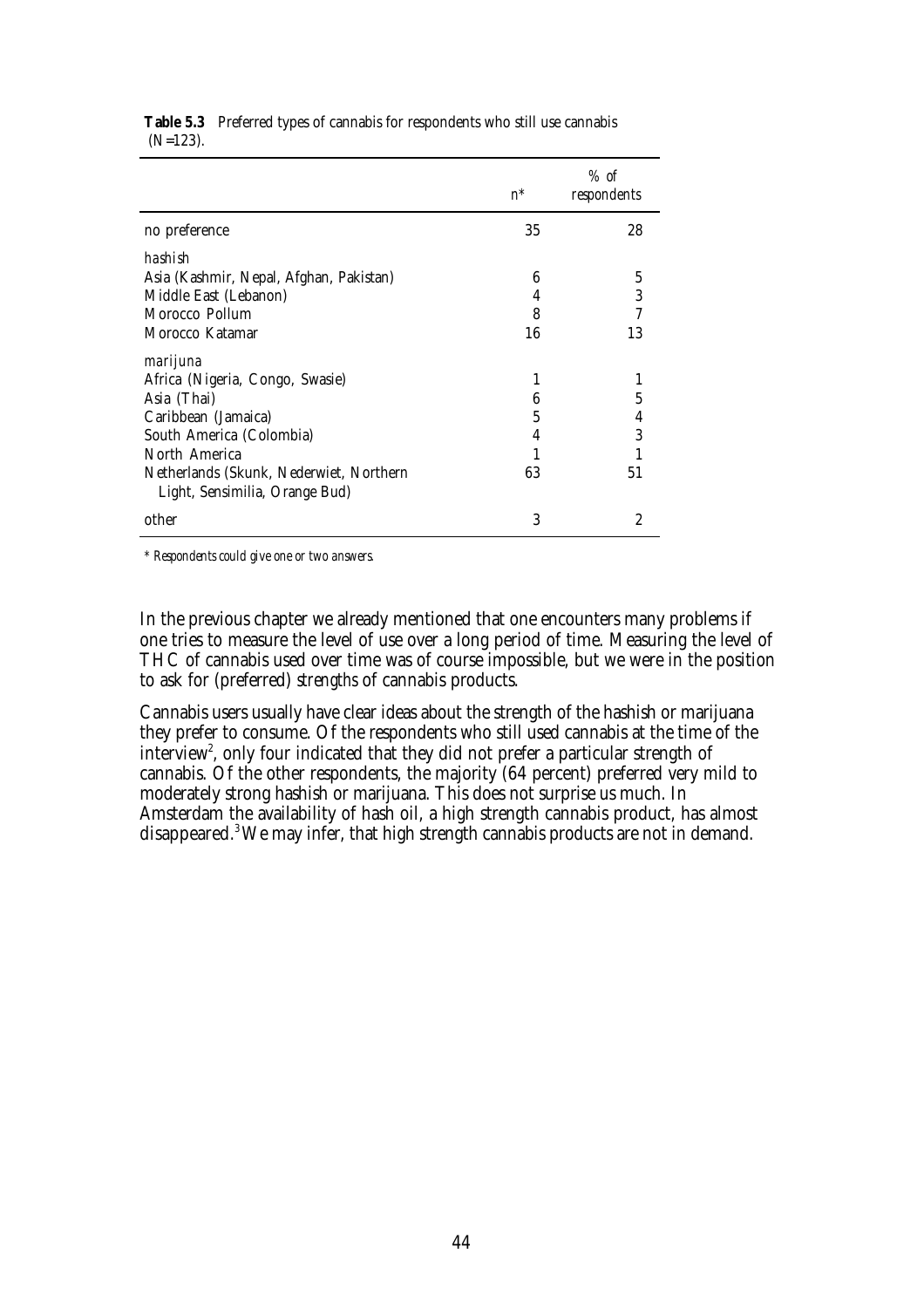|                 | preferred strength |     | strength actually used |     |
|-----------------|--------------------|-----|------------------------|-----|
| strength        | n                  | %   | n                      | %   |
| very mild       | 5                  | 4   | 4                      | 4   |
| mild            | 32                 | 27  | 27                     | 25  |
| moderate        | 39                 | 33  | 31                     | 28  |
| strong          | 36                 | 30  | 41                     | 37  |
| very strong     | 4                  | 3   | 7                      | 6   |
| does not matter | 4                  | 3   |                        |     |
| sub-total       | 120                | 100 | 110                    | 100 |
| did not use     |                    |     | 10                     |     |
| unknown         | 3                  |     | 3                      |     |
| total           | 123                |     | 123                    |     |

**Table 5.4** Preferred strength of cannabis for respondents who had not quitted cannabis use, and the strength of the cannabis actually consumed during the last thirty days prior to the interview.

The *experienced* strength of the cannabis that the respondents actually consumed during the last thirty days prior to the interview is more or less in agreement with their preference.

We asked respondents what they would do on occasions when they are – unexpectedly – using a particularly strong or potent marijuana or hashish. Two-thirds of the respondents (N=144) answered that they would use less than normal. One quarter, or 56 respondents said that they would use about the same amount. Only six persons answered that they would use more on such an occasion. The most important reasons mentioned to smoke less cannabis in such a case was the wish to prevent too much of an effect (35.2 percent of all responses), to reach a certain level of intoxication (20 percent of all responses), and because one needs less for the desired effect (16 percent). Apparently many respondents have a particular level of intoxication they regard as preferable, and they titrate the dosage of consumed cannabis to reach just that level. In other words, for a large proportion of cannabis users consumption is only functional at a particular level of intoxication, not less, not more. This means that both level of intoxication, and the ways to reach and maintain that level, could be seen as important aspects of the competence to use cannabis.

When asked if one would prefer a stronger variety over a milder variety of cannabis, only 23 respondents said that they would prefer a stronger or more potent variety of cannabis if that was available. The most important reasons they mentioned were the fact that you need less marijuana or hashish (eight respondents). The large majority however (190 respondents, 90 percent) would not prefer a stronger variety. Many different reasons were mentioned for not wanting a stronger variety, but clearly the reasons 'strong enough now' and 'no need for it' (together mentioned 94 times or 30.6 percent of all answers) are the most important. 'Too much effect/too stoned' is mentioned 60 times (25.3 percent of all answers) as the reason not to opt for a stronger variety of cannabis. This means that even if stronger varieties would show up on the market in Amsterdam, we have good reasons to doubt that such varieties would gain popularity.

We see here a certain conservatism with the majority of cannabis users in relation to preferred strength. Explanation may be that in the relatively long time that the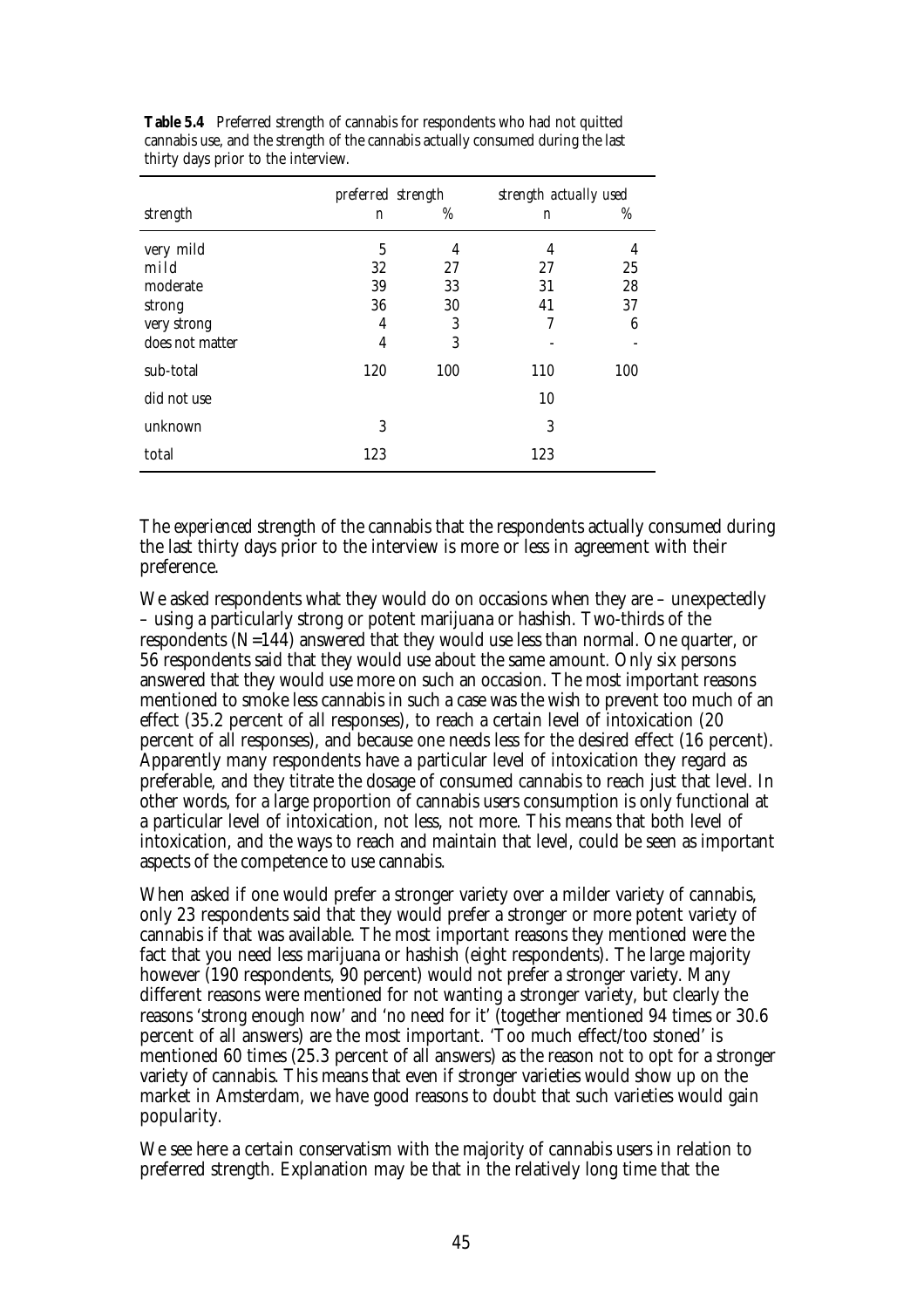cannabis market in Amsterdam has been able to develop, a certain optimum strength level and distribution of strengths has been reached. Cannabis of very low quality, unpleasantly low (or high) strength, is probably no longer available due to competition on the cannabis market. In this stable situation cannabis users have learned to buy their preferred brands, and stick to it. We infer from the absence of any difference between preferred strength of cannabis (average 3.28) and strength of consumed cannabis during last 30 days (average strength 3.22) that our respondents are very well able to adjust their preferred strength to their actual consumption behaviour. This is very important because this stability on the market safeguards users from surprises. In that way it helps users to not over- or under intoxicate, in the same way as consumers of licit psychotropic substances are able to know exactly what they buy and consume.

Although Dutch media have quoted a report by the Dutch police that the potency of modern Dutch bred marihuana is high $^4$ , our respondents are not conclusive about the development of strength of cannabis in Amsterdam. About 36 percent of all respondents state indeed that the strength of marihuana and hashish has increased over the last years, but 31 percent says the strength has remained the same or decreased. One-third(33 percent) of the respondents did not know whether the strength had increased or decreased.

#### *Notes*

- 1 The number of responses do not add up to 216 because a respondent could name two preferred types of cannabis.
- $^{\text{2}}\,$  We regard a respondent as having quitted cannabis use if they indicated so, or if they had not used any cannabis during the last twelve months prior to the interview.
- <sup>3</sup> Another reason might be that hash oil is considered by the authorities as too strong a product, for which the normal regulations of cannabis decriminalisation are not officially valid. However, during the eighties and early nineties almost no checks were performed on the product range available in so called coffeeshops. Nevertheless, hash oil disappeared.
- <sup>4</sup> The CRI, Recherche Informatie Dienst, published a report in july 1992 that was widely publicised. It stated that chemical analyses by the Police Laboratory in Rijswijk had revealed that 'Nederwiet' could have a THC concentration of up till 40 percent. CRI (1992), *Confidentieel Raport* Jaargang 13, July 1992, number 2. The Hague: Recherche Informatie Dienst. p. 10.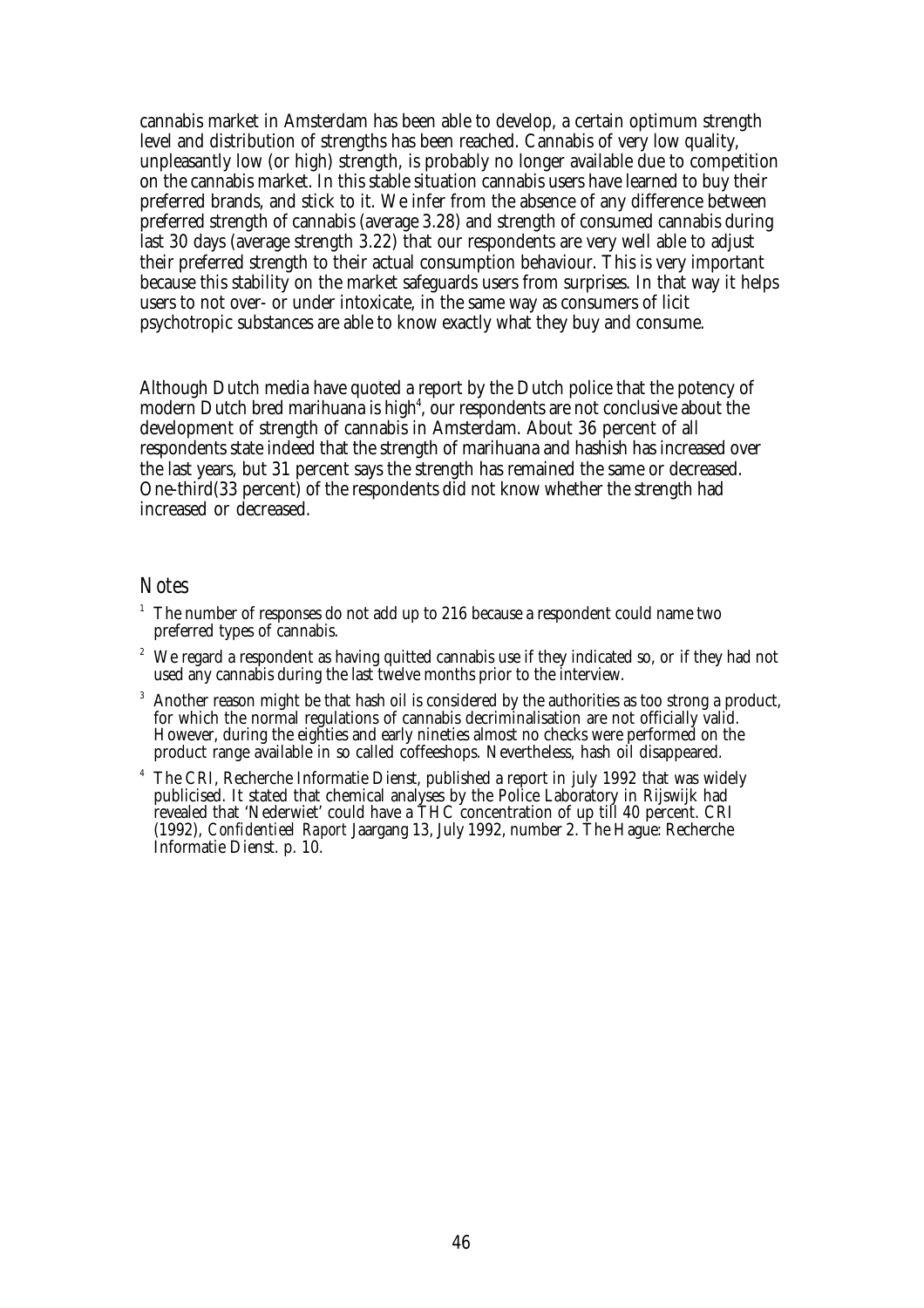# **6 RULES A ROUND CANNABIS**

#### *6.1 Introduction*

In chapter four we concluded from data about amounts of cannabis consumption that many cannabis users regulate the amount of material they ingest according to pre-set criteria about the level of intoxication that they want to reach at a certain occasion of use. In chapter 5 we noted that users adjust their intake via the type of (strength of) cannabis they purchase. We assumed that we would find more regulating mechanisms with cannabis users. Such regulating mechanisms can more generally be seen as 'rules of use'. According to Schneider rules of use "co-ordinate and regulate drug use behaviour, prevent negative consequences and boost positive drug effects"<sup>1</sup>. Although Zinberg, Harding and Winkelier use the concept of 'ritual' where we would use 'rule' they understand that rituals and sanctions among drug users have multiple functions: they define moderate use and prevent excessive use, define physical or social contexts where use is less safe or less pleasant, aid prevention of dependence, aid mutual control between users, and regulate non drug use relations with the wider social context in which users live ${\rm ^2}$ . Basic to most present day drug policies is the idea that a strong regulatory structure in the drug use arena has to come from external and repressive institutions like the law, and the judicial. We show here that users report many internal regulatory mechanisms. Therefor, the reliance on external institutional mechanisms and the absence of attention for user's internal regulatory potential is not justified.

## *6.2 Rules applied to the use of cannabis*

In our survey we explicitly asked if respondents have rules, and we gave an example of an exclusionary rule relating to coffee.<sup>3</sup> Of our sample of 216 respondents, 151 (70 percent) confirmed to apply rules to their use of cannabis; in all they mentioned 245 rules. This means that respondents apply more than one rule (on average 1.6 rule per respondent) .The rules that were reported are shown in table 6.1. The most frequently reported rule is an exclusionary one: not to use cannabis during work or while studying. Many other exclusionary rules were given. This creates the suspicion that the example we gave in the questionnaire (an exclusionary rule) may have been suggestive.

More than 60 percent of the respondents report types of rules that are designed to prevent conflicts with work or study, and rules that limit the use of cannabis to a certain part of the day.

Of the 151 respondents who report to apply rules to their use of hashish or marihuana, 64 percents says to stick to these rules strictly. Another 34 percent says to usually stick to these rules.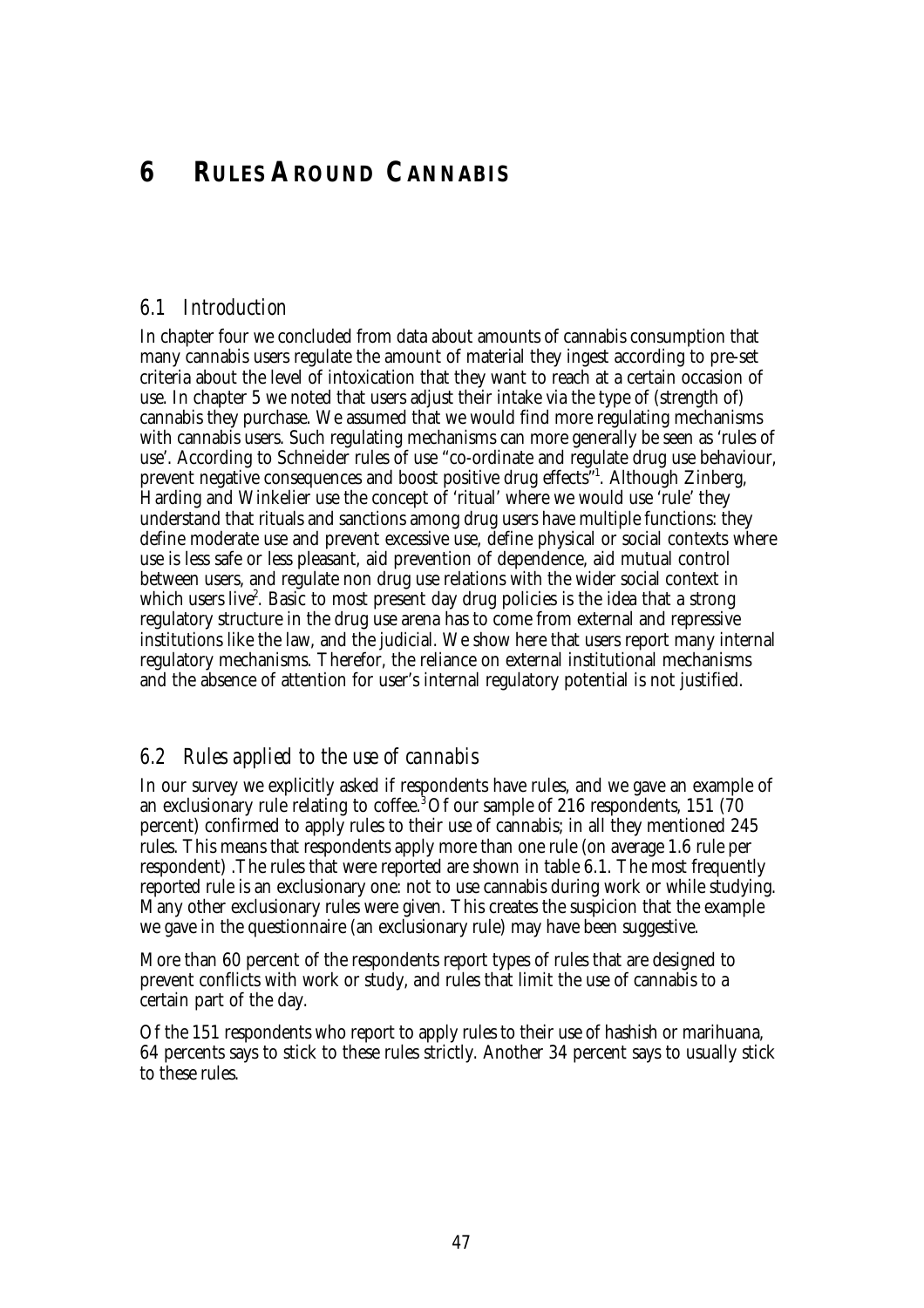| rules                                   | n              | % resp. | % cases |
|-----------------------------------------|----------------|---------|---------|
| not during work/study                   | 58             | 23.8    | 26.9    |
| not during the day                      | 43             | 17.6    | 19.9    |
| not in the morning                      | 32             | 13.1    | 14.8    |
| not while driving                       | 10             | 4.1     | 4.6     |
| not when I must be clear-headed         | 10             | 4.1     | 4.6     |
| not on official occasions               | 9              | 3.7     | 4.2.    |
| not with family                         | 9              | 3.7     | 4.2     |
| not in public                           | 7              | 2.9     | 3.2     |
| only if I don't have any commitments    | 7              | 2.9     | 3.2     |
| in the evening, late in the evening     | 6              | 2.5     | 2.8     |
| not in combination with alcohol         | 5              | 2.0     | 2.3     |
| only during weekends                    | 4              | 1.6     | 1.9     |
| not too much, moderately                | 4              | 1.6     | 1.9     |
| never in the presence of small children | 4              | 1.6     | 1.9     |
| only use at home                        | 4              | 16      | 1.9     |
| never use abroad                        | 4              | 1.6     | 1.9     |
| don't use just before going to sleep    | 4              | 1.6     | 1.9     |
| not with social contacts                | 4              | 1.6     | 1.9     |
| only with friends and partner           | 4              | 1.6     | 1.9     |
| never use alone                         | $\overline{2}$ | 0.8     | 0.9     |
| other                                   | 14             | 5.7     | 6.5     |
| total                                   | 244            | 100.0   | 112.4   |

**Table 6.1** Rules applied to the use of cannabis.\*

*\* Respondents could give more than one answer.* 

## *6.3 Other methods for finding 'self regulatory mechanisms ' for cannabis consumption*

Even if cannabis users do not explicitly report having rules to apply to their use, many have ideas about places and circumstances (in short: situations) in which cannabis use would be appropriate, or emotions or feelings that go well with cannabis use. In order to tap respondents' notions about 'rules' in other ways than via the concept of 'rule' itself, we asked a series of questions that would tap eventual notions of regulatory mechanisms. These questions were worded in terms of situations, locations , emotions or company that may be considered fit or unfit for the use of cannabis. We also used questions about advice to novice users , about dissuasion or persuasion others to use cannabis and notions about buying cannabis, and the relation between price of cannabis and use level, as instrument for unearthing regulatory mechanisms of cannabis use. In the following paragraphs we will describe the findings on each of the different instruments. We will conclude this long chapter with the topic of cannabis sales, and the availability of other drugs at the point of sale.

#### *6.4 Situations that are fit for cannabis consumption*

Asking for situations that are fit for cannabis use, we collected 628 answers distributed with 216 respondents. This means that on average each respondent mentioned 2.9 situations that are fit for cannabis use.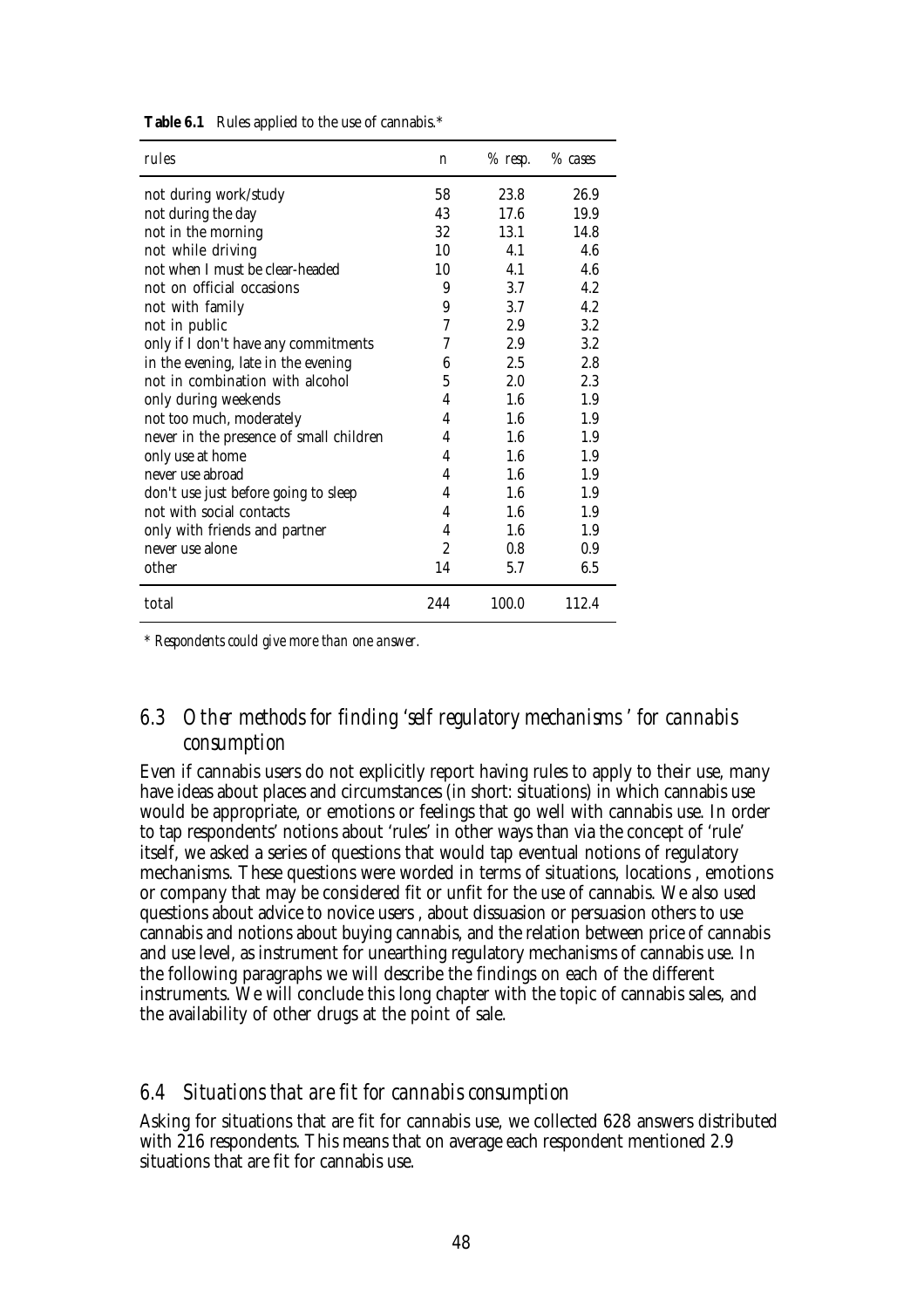The most often mentioned situation that is regarded suitable for cannabis use is 'being with friends'. A majority of 55 percent of all respondents mention this as a suitable situation for use (representing 19 percent of all answers). In table 6.2 all mentioned situations that are defined as fit for cannabis use are listed.

|                            |                  |                |                          |                |                |                | frequency of occurence |                |                  |                |
|----------------------------|------------------|----------------|--------------------------|----------------|----------------|----------------|------------------------|----------------|------------------|----------------|
|                            | total            |                | always                   |                | often          |                | sometimes              |                | rarely           |                |
| situation                  | $\boldsymbol{n}$ | $\%^{*}$       | $\eta$                   | $\%^{*}$       | $\eta$         | $\%^{*}$       | $\eta$                 | $\%^*$         | $\boldsymbol{n}$ | $\%^*$         |
| with friends               | 119              | 55             | 11                       | 5              | 53             | 25             | 41                     | 19             | 14               | 6              |
| at home                    | 94               | 44             | 10                       | 5              | 43             | 20             | 23                     | 11             | 18               | 8              |
| going out                  | 88               | 41             | 9                        | 4              | 44             | 20             | 29                     | 13             | 6                | 3              |
| parties                    | 79               | 37             | 18                       | 8              | 28             | 13             | 28                     | 13             | 5                | $\overline{c}$ |
| park, outdoors             | 30               | 14             | 5                        | $\overline{c}$ | 6              | 3              | 15                     | 7              | 4                | $\overline{c}$ |
| concerts, popfestivals     | 29               | 13             | 7                        | 3              | 13             | 6              | 6                      | 3              | 3                | 1              |
| cafés, bars, youth centres | 29               | 13             | 7                        | 3              | 11             | 5              | 7                      | 3              | 4                | 2              |
| coffeeshop                 | 23               | 11             | 16                       | 7              | 2              | 1              | 4                      | $\overline{2}$ |                  | 0              |
| cinema                     | 20               | 9              | 3                        |                | 8              | 4              | 8                      | 4              |                  | 0              |
| at school, while studying  | 18               | 8              | 1                        | 0              | 8              | 4              | 5                      | $\overline{c}$ | 4                | 2              |
| holiday                    | 13               | 6              | 3                        | 1              | 2              | 1              | 5                      | $\overline{c}$ | 3                | 1              |
| before sleeping            | 10               | 5              | 5                        | $\overline{c}$ | $\overline{2}$ |                | $\overline{2}$         |                | 1                | 0              |
| football match             | 8                | 4              | 4                        | $\overline{c}$ | 1              | 0              | 3                      |                |                  |                |
| before sex                 | 8                | 4              | $\overline{c}$           | 1              | $\overline{2}$ |                | 4                      | $\overline{c}$ |                  |                |
| under pressure, stress     | 8                | 4              | 1                        | 0              | 3              |                | 3                      | 1              | 1                | $_{0}$         |
| at work                    | 8                | 4              |                          |                | 4              | $\overline{c}$ | 3                      |                |                  | 0              |
| together with partner      |                  | 3              | 1                        | 0              | $\overline{2}$ |                | 3                      |                | 1                | 0              |
| while listening to music   |                  | 3              |                          |                | $\overline{2}$ |                | 5                      | 2              |                  |                |
| driving, traveling         | 6                | 3              | $\overline{c}$           | 1              | 2              | 1              | 2                      |                |                  |                |
| creative occupations       | 4                | $\overline{c}$ | 1                        | 0              | $\overline{2}$ | 1              | 1                      | 0              |                  |                |
| reading                    | 3                |                | $\overline{\phantom{a}}$ |                | $\sim$         |                | 3                      |                |                  |                |
| other                      | 17               | 8              | 3                        | 1              | 7              | 3              | 7                      | 3              |                  |                |

Table 6.2 Situations in which cannabis use occurs and frequency of occurence (N=216).<sup>\*</sup>

*\* Percentages of total number of respondents (N=216) who reported situations (more than one answer was possible).*

'Going out' and 'going to parties' are also mentioned by many respondents. Apart from situations that are part of socialising, 94 respondents report they also smoke hashish or marijuana at home (15 percent of all answers). And, contrasting with the large majority of 139 respondents who state that studying is an unfit situation( 36.5 percent of all unfit situations mentioned), a minority of 18 respondents (2,9 percent of all answers) report that school or study situations belong to the possible contexts of cannabis consumption.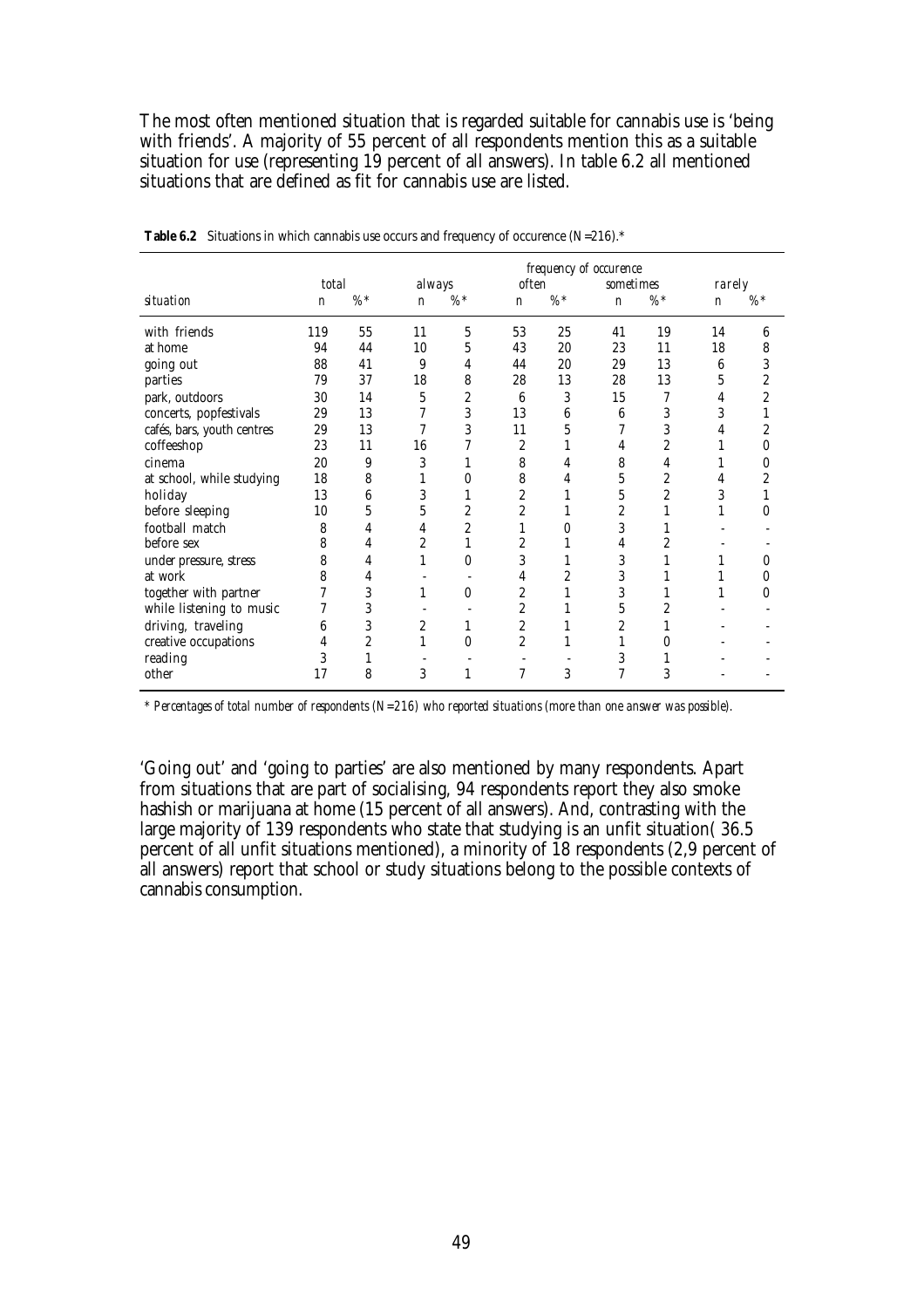| setting                                 | $\eta$         | $\%^{*}$         |
|-----------------------------------------|----------------|------------------|
| work, study                             | 138            | 69               |
| with parents                            | 33             | 17               |
| with family                             | 30             | 15               |
| public buildings, official occasions    | 23             | 12               |
| with achievements, concentration        | 22             | 11               |
| with non-users, people who would object | 16             | 8                |
| in traffic                              | 16             | 8                |
| traveling abroad                        | 11             | 6                |
| going out, with other people            | 10             | $\overline{5}$   |
| with children                           | 9              | 5                |
| sports                                  | 8              | 4                |
| daily life, social contacts             | 6              | 3                |
| outdoors                                | 6              | 3                |
| at home                                 | 6              | 3                |
| if it is not allowed                    | 6              | 3                |
| restaurants                             | 4              | $\boldsymbol{2}$ |
| public transport                        | 4              | $\boldsymbol{2}$ |
| with partner                            | 4              | $\boldsymbol{2}$ |
| parties                                 | 3              | $\overline{c}$   |
| never during the day                    | 3              | $\overline{c}$   |
| pregnancy                               | $\overline{2}$ | 1                |
| other                                   | 19             | 10               |
| don't know                              | 1              | 1                |

**Table 6.3**Situations that are not regarded suitable for cannabis use  $(N=200)^{*}$ 

*\* 200 respondents reported that there are situations that they regarded not suitable for cannabis use. Respondents could give more than one answer.* 

Only 200 of 216 respondents mention situations that are unfit for cannabis use (table 6.3). We asked to name at least two unfit situations, but the average number of mentioned unfit situations is only 1.9. Studies and work (or achievement situations in general) is the most often mentioned unfit situation, closely followed by the company of specific persons (non-users, children, parents, family members, partners).

#### *6.5 Emotions and cannabis use*

In our questionnaire we distinguished between situations, emotions, locations and company that are fit, or unfit, for cannabis consumption. In the case of emotions that go well with the use of cannabis, only 168 respondents affirm they recognise such emotions. They mention on average 1.8 emotion per person. Most often mentioned is "joy, happiness" (59 respondents) closely followed by "feeling relaxed"(38 respondents), "feeling good" (37 respondents) and "sexual feelings" (23 respondents). It is very clear that positive emotions related to joy are fit for cannabis use. Negative emotions are fit as well, but they are mentioned by far less respondents. "Feeling bad, or depressive" goes well with cannabis use for 16 respondents, "tension" for seven and "feeling bored" for four respondents.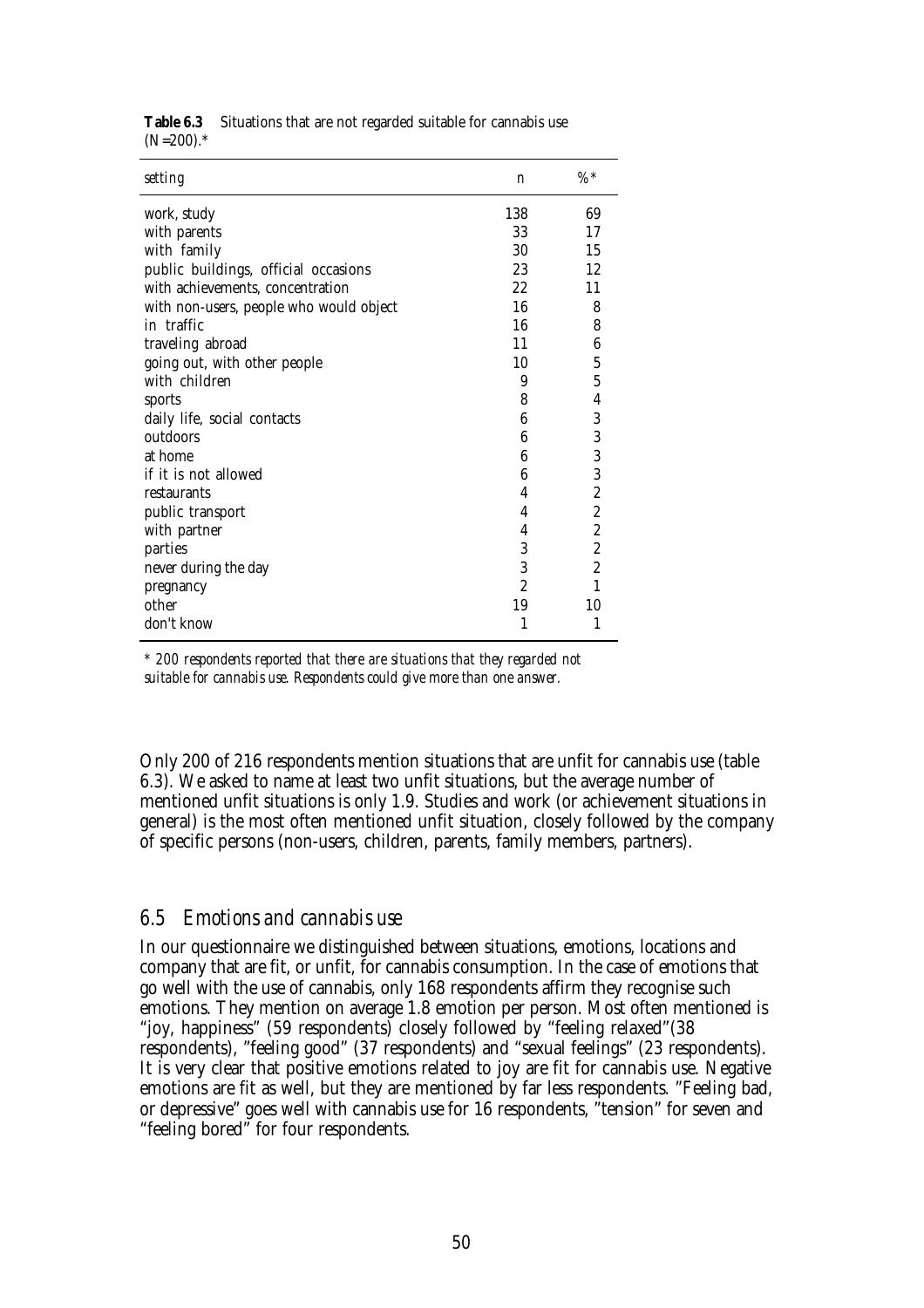| emotion or feeling             | $\boldsymbol{n}$         | $\%^{*}$ |
|--------------------------------|--------------------------|----------|
| joy, cheerfulness              | 58                       | 34.7     |
| being relaxed                  | 38                       | 22.8     |
| feeling good                   | 37                       | 22.2     |
| sexual feelings                | 23                       | 13.8     |
| being depressed, feeling bad   | 16                       | 9.6      |
| excitement, exuberant          | 13                       | 7.8      |
| being in love                  | 11                       | 6.6      |
| feeling creative               | 9                        | 5.4      |
| contentment                    | 8                        | 4.8      |
| philosophical mood             | 7                        | 4.2      |
| sorrow                         | $\overline{\mathcal{U}}$ | 4.2      |
| tension                        | 7                        | 4.2      |
| sociable, friendship           | 7                        | 4.2      |
| feeling positive, optimism     | 6                        | 3.6      |
| melancholy                     | $\overline{5}$           | 3.0      |
| being worried, having problems | 4                        | 2.4      |
| happyness                      | 4                        | 2.4      |
| euphoria                       | 4                        | 2.4      |
| boredom                        | 4                        | 2.4      |
| grumpy mood                    | 3                        | 1.8      |
| romantic feelings              | 3                        | 1.8      |
| adventures feelings            | 3                        | 1.8      |
| liefdesverdriet                | $\boldsymbol{2}$         | 1.2      |
| daydreaming                    | $\overline{c}$           | 1.2      |
| being tired                    | $\boldsymbol{2}$         | 1.2      |
| shyness                        | $\overline{c}$           | 1.2      |
| other                          | 12                       | 7.2      |

Emotions or feelings that combine well with cannabis use Table 6.4<br>(N=167).\*

*\* Respondents could give more than one answer.*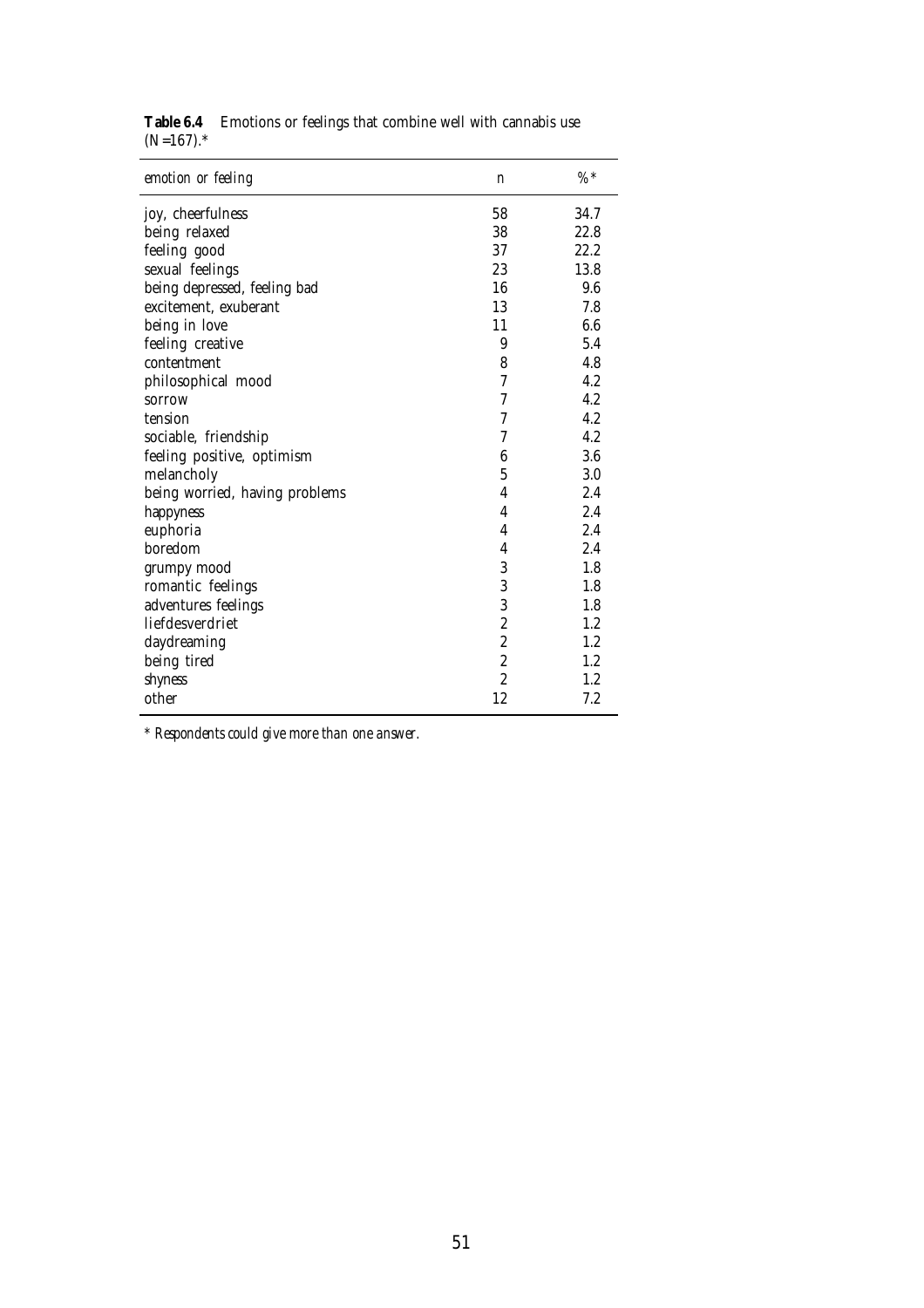| emotion or feeling  | n                | $\% *$ |
|---------------------|------------------|--------|
| feeling down        | 32               | 24.2   |
| sorrow, distress    | 27               | 20.5   |
| depression          | 24               | 18.2   |
| tension             | 21               | 15.9   |
| anxiety, fear       | 15               | 11.4   |
| uncertainty         | 12               | 9.1    |
| anger               | 11               | 8.3    |
| dreariness          | 8                | 6.1    |
| pessimism           | 7                | 5.3    |
| aggression          | $\overline{5}$   | 3.8    |
| joy, cheerfulness   | $\overline{5}$   | 3.8    |
| illness             | $\overline{5}$   | 3.8    |
| feeling unhappy     | 3                | 2.3    |
| nervousness         | 3                | 2.3    |
| frustration         | 3                | 2.3    |
| fatigue             | 3                | 2.3    |
| feeling unsafe      | $\boldsymbol{2}$ | 1.5    |
| lonelyness          | $\overline{c}$   | 1.5    |
| being emotional     | $\overline{c}$   | 1.5    |
| feeling good, happy | $\boldsymbol{2}$ | 1.5    |
| other               | 7                | 5.3    |

**Table 6.5**Emotions or feelings that do not combine well with cannabis use (N=132).\*

*\* Respondents could give more than one answer.* 

Emotions that do not go well with cannabis are mentioned by 132 respondents, who mention on average 1.5 emotion (table 6.5). Most often mentioned is "feeling down" (32 respondents) followed by "sorrow" (27 respondents), "depression" (24 respondents), "tension" (21 respondents) and "anxiety" (15 respondents).

We may safely conclude that positive feelings are normally seen as fit for cannabis use and that negative feelings are seen as unfit. We found exactly the same for cocaine users.<sup>4</sup> The importance of this finding is that for a large majority of experienced cannabis users, cannabis is conceptually not associated with depression of negative feelings, but with enhancement of positive feelings. Although we do not know how strongly this type of functional conceptualisation of cannabis use is correlated to factual behaviour, this may be an important protective mechanisms against patterns of use that could turn out dysfunctional. Dysfunctional use patterns are driven by motivations for use that in many cases are not (very) useful in the long run, for instance depression of fears and insufficiencies, or depression of subjective effects of social marginalisation. However, in a context that allows no other escape from fear or marginalisation, daily 'depressing' use may be very functional and life sustaining. A good example is cannabis and heroin use of US soldiers during the Vietnam war, or particular types of drug use in urban ghetto environments or other deprived areas. Context is the essential variable here.

So, we should be cool headed and not prejudiced about cannabis use with the function of suppressing negative feelings. Like the use of aspirin against headache, not all 'depressing' use of drugs is potentially dysfunctional or a symptom of dysfunctionality. Managing tension or stress is a common task for many people, and cannabis may well be used-even daily- for this without risks for dysfunctional use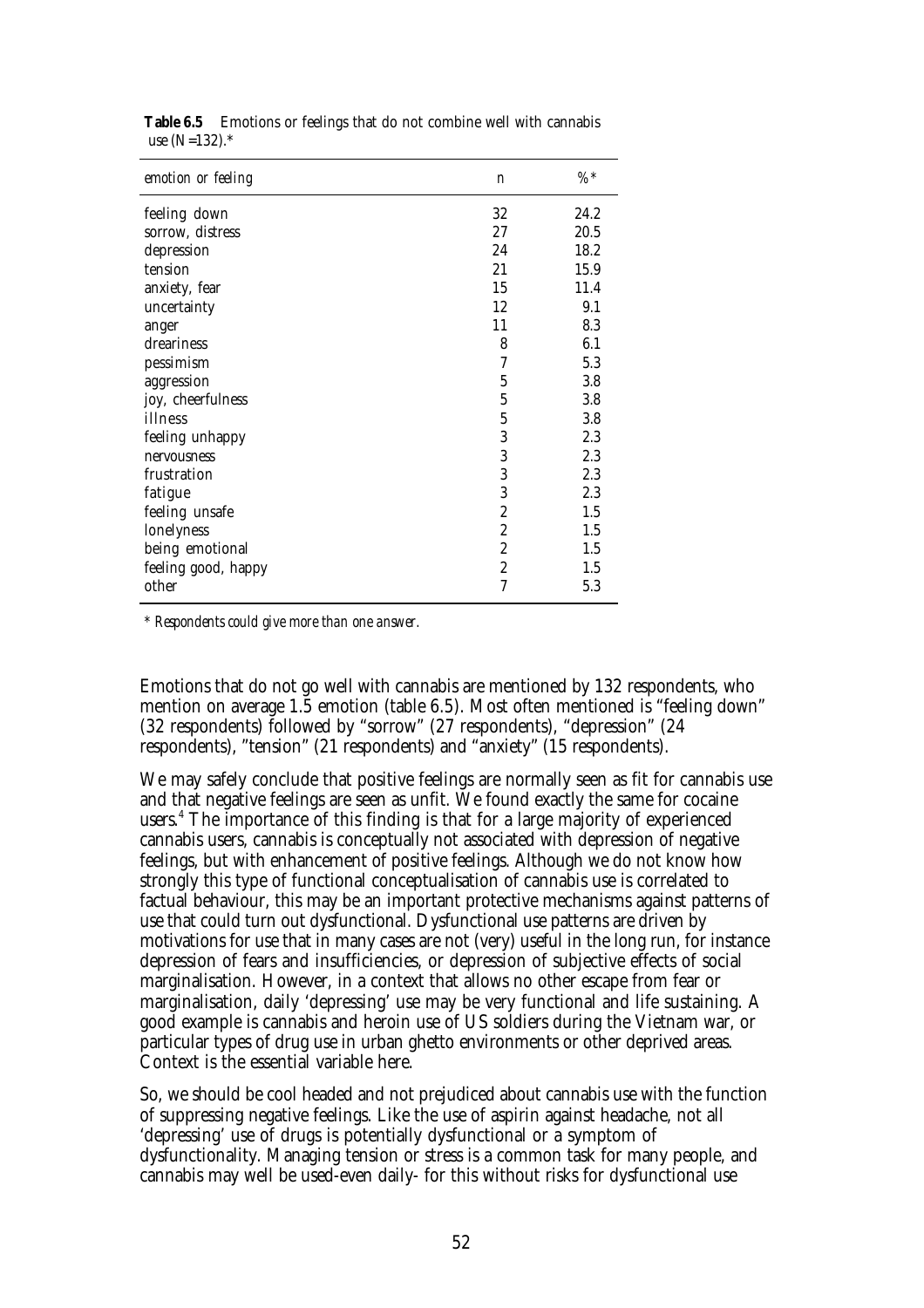patterns. Our finding that cannabis use is seen as enhancing positive feelings shows, that cannabis is perceived as a recreational drug. However, probing into advantages, disadvantages and effects of cannabis shows that for many users cannabis also has an important relaxing function (see chapter 7). Relaxation is not different from active suppression and or management of nervousness and tension.

It would be very interesting to confirm in other cultural contexts these findings of a strong correlation between positive feelings and motivations for cannabis use and the equally strong correlation between motivations to *not* use and negative feelings and to try to explain this. Is this massive reporting of positive feelings as 'suitable' for cannabis use and negative feelings as 'unsuitable' a result of some sort of social convention not related to actual use patterns? Or does it result from use related learning within the practice of cannabis use in the many cultural contexts in Amsterdam? We may even look further, and hypothesise that alcohol use gives a model for all other drug use. Since alcohol use in Amsterdam is so closely associated to social, hedonistic, outgoing and relaxing behaviour, it may well serve as an example. Empirical evidence for alcohol as a model for other drug use may be found in comparisons with other 'alcohol cultures'5 , where other drug use may follow the patterns of this 'other' alcohol use. Sweden or Anglo-Saxon environments may serve here as comparison.

#### *6.6 Locations of use*

We explicitly asked for locations where respondents used cannabis during the last three months before interview (and the frequency of use in that location, worded on a printed card as: never, rarely, sometimes, often and always). Or, if they had quit, where they used with which frequency during the last three months of their use of cannabis. We see roughly the same results as when we ask for "situations" (table 6.2): smoking cannabis at home, or at a friends home occurs frequently. But also 'parties' and 'concerts' are frequently reported to have been a location of cannabis use during the last three months of use. By far the least common locations are in the car, and work.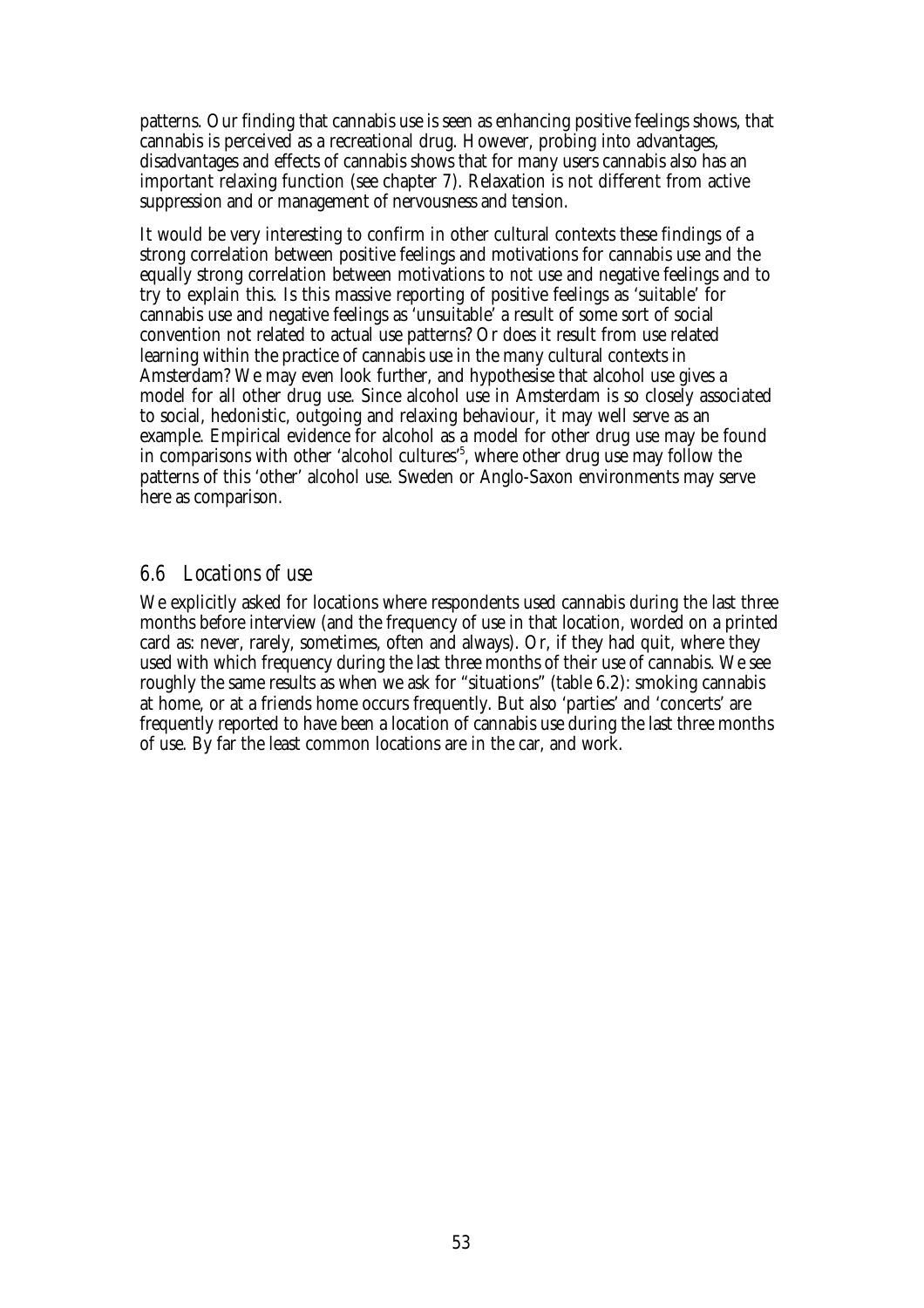

**Figure 6.1.** Locations of cannabis use during the last three months of use. N=216

There are six persons out of 216 (2.7 percent) who report to use (or to have used) often or always in the car. Robbe found in his innovative 'real traffic' experiments that compared to the effects of alcohol, the effects of THC, the principal active compound in cannabis, are 'relatively small'<sup>6</sup> although not harmless. However, long monotonous driving under the influence of THC, or when cannabis use is combined with alcohol, 'dangerous' situations might result. The probability of this latter risk is not so small, because 24% of all respondents report to have been driving under the influence of cannabis combined with alcohol. The prevalence of driving under the influence of cannabis alone is much larger, at 42 percent.

Traffic situations are rarely mentioned as unfit for cannabis use when we ask specifically for 'unfit' situations (16 persons or 7 percent). More information about cannabis and driving (and accidents) is given below in a section dedicated to this topic.

#### *6.7 Company with which to use cannabis*

We also asked explicitly about company with whom respondents have used cannabis. The results are presented in figure 6.2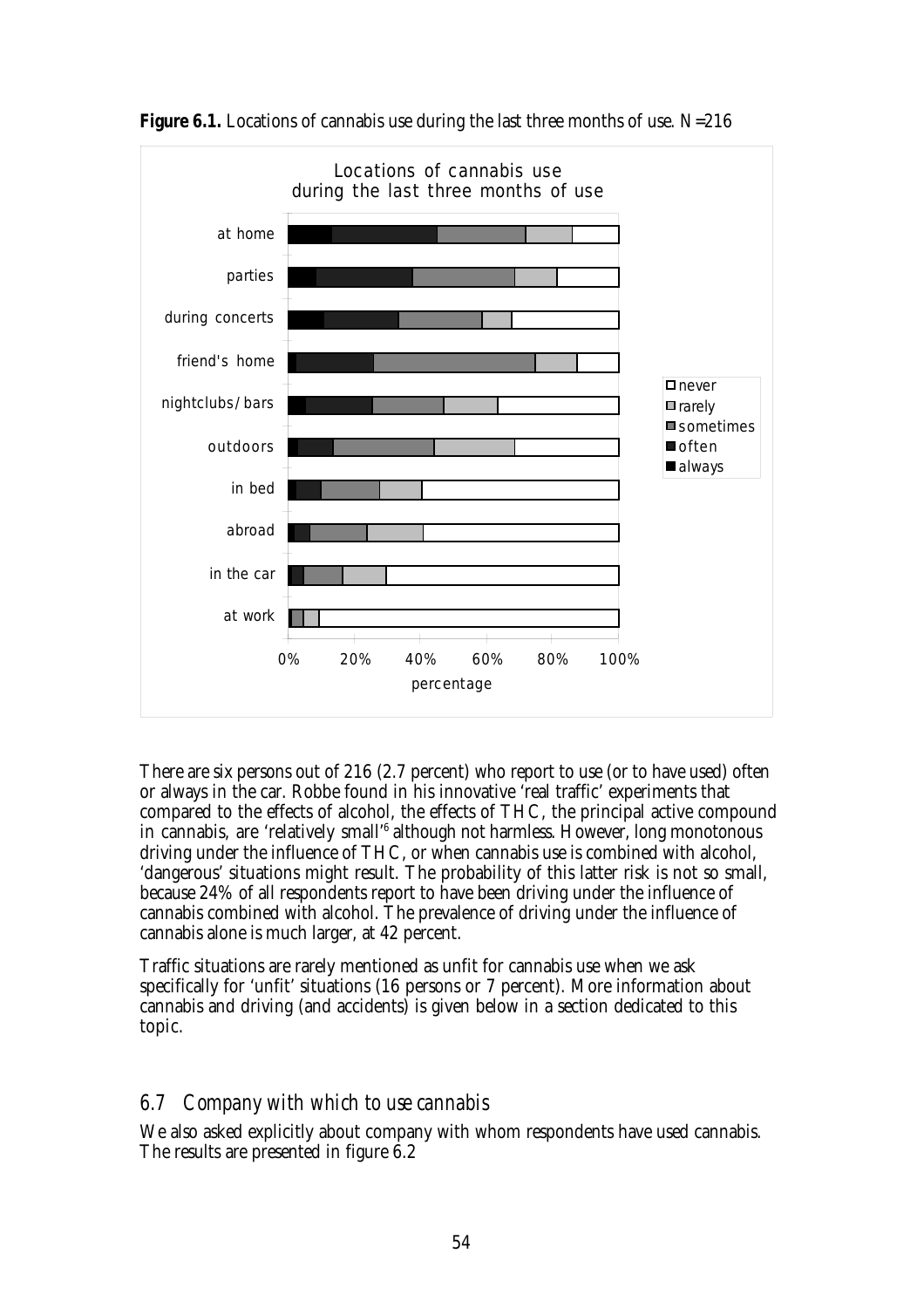

**Figure 6.2**. Company with whom respondents have been using cannabis during the last three months of use.

Combining the data from figure 6.2 and table 6.6 (persons in whose company respondents do not want to use cannabis) makes it clear that cannabis use is mostly done alone or in company of friends and not done with (close) family members.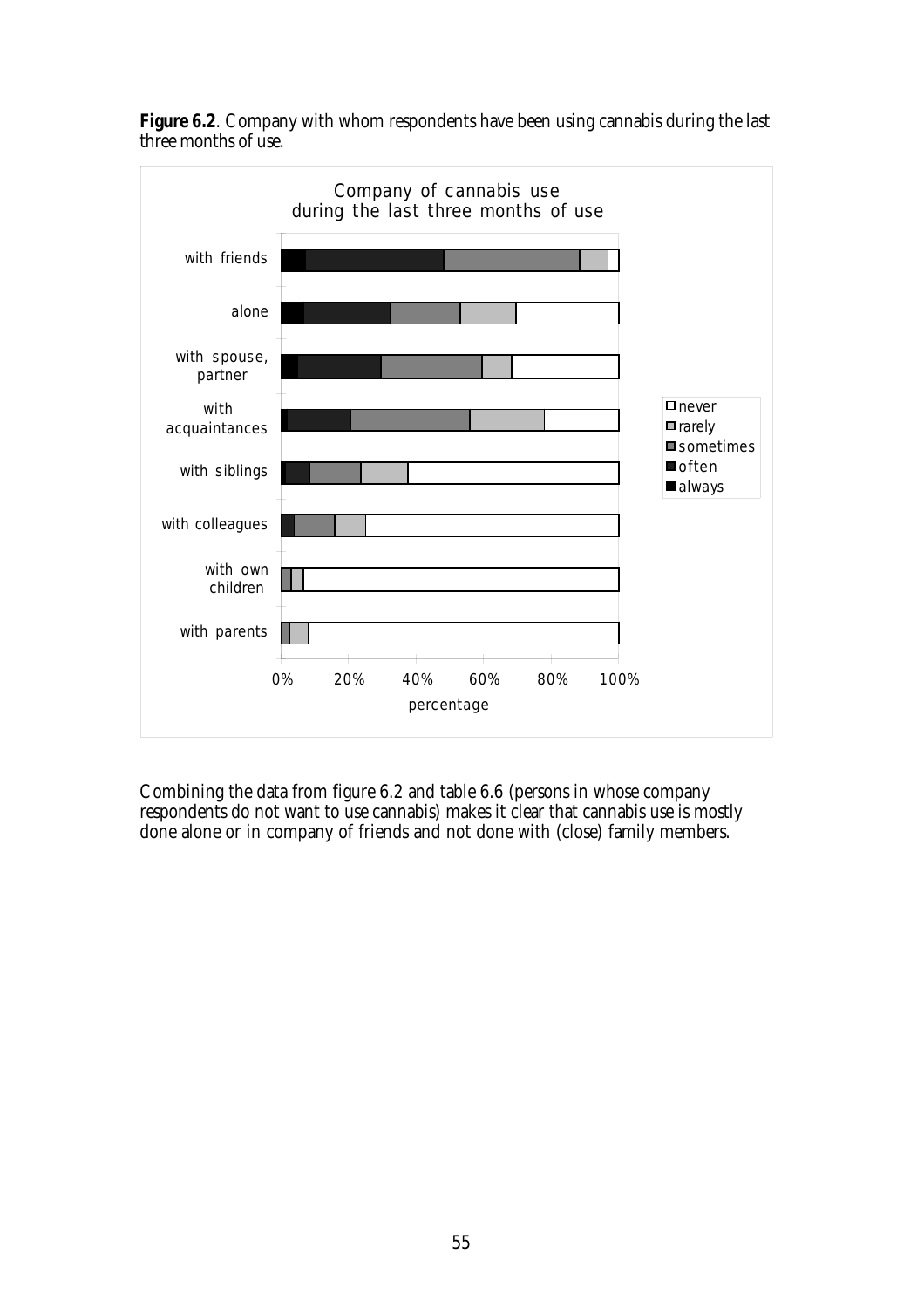| persons                              | $\boldsymbol{n}$ | $\%^{*}$ |
|--------------------------------------|------------------|----------|
| parents                              | 95               | 55       |
| family members                       | 52               | 30       |
| colleagues                           | 34               | 20       |
| non-users, opponents of cannabis use | 21               | 12       |
| children                             | 17               | 10       |
| strangers                            | 15               | 9        |
| grand-parents                        | 10               | 6        |
| employer, chef                       | 10               | 6        |
| siblings                             | 9                | 5        |
| acquaintances                        | 6                | 3        |
| parents-in-law                       | 5                | 3        |
| customer, business contacts          | 5                | 3        |
| authorities                          | 4                | 2        |
| teachers                             | 3                | 2        |
| partner                              | 3                | 2        |
| other                                | 9                | 5        |

**Table 6.6**Persons in whose company respondents do not want to use cannabis (N=174).\*

*\* Respondents could give more than one answer.* 

Hiding one's use for others is reported by 113 respondents 52 percent. Again parents are most often mentioned (77 times) and some members of the family (57 times). Others from whom use is hidden are employer and/or colleagues (32 times), teachers (14 times), children (9 times) and authorities (4 times).

#### *6.8 Persuading or dissuading cannabis use in others*

Apart from people with whom respondents consider cannabis fit or unfit, they may also have more general notions about who can or can not use cannabis. So we asked a series of questions about dissuasion or persuasion. Only 74 respondents out of 216 (34.3 percent) had ever in their careers as cannabis users dissuaded others from use. These others were 'friends' ( 37 respondents), 'members of the family' (21 respondents), '(young) children' (11 respondents ) and 'partner, girlfriend, husband' (7 respondents). 'Everybody' was answered by two respondents, and 'people who quit using' by one.

Most often mentioned reason among these 74 respondents who had dissuaded use of cannabis was 'psychological lability' (17 respondents, 24 percent). 'Because of my own experience with negative effects' was answered by 15 respondents, 'too young' by 11 and 'would not be able to handle it' by 10 respondents. 'Creates dependence' as a reason for dissuasion was given by 6 respondents. 'Too expensive' was answered by three respondents and 'brings into contact with other drugs' by two. Another two mention 'too expensive'.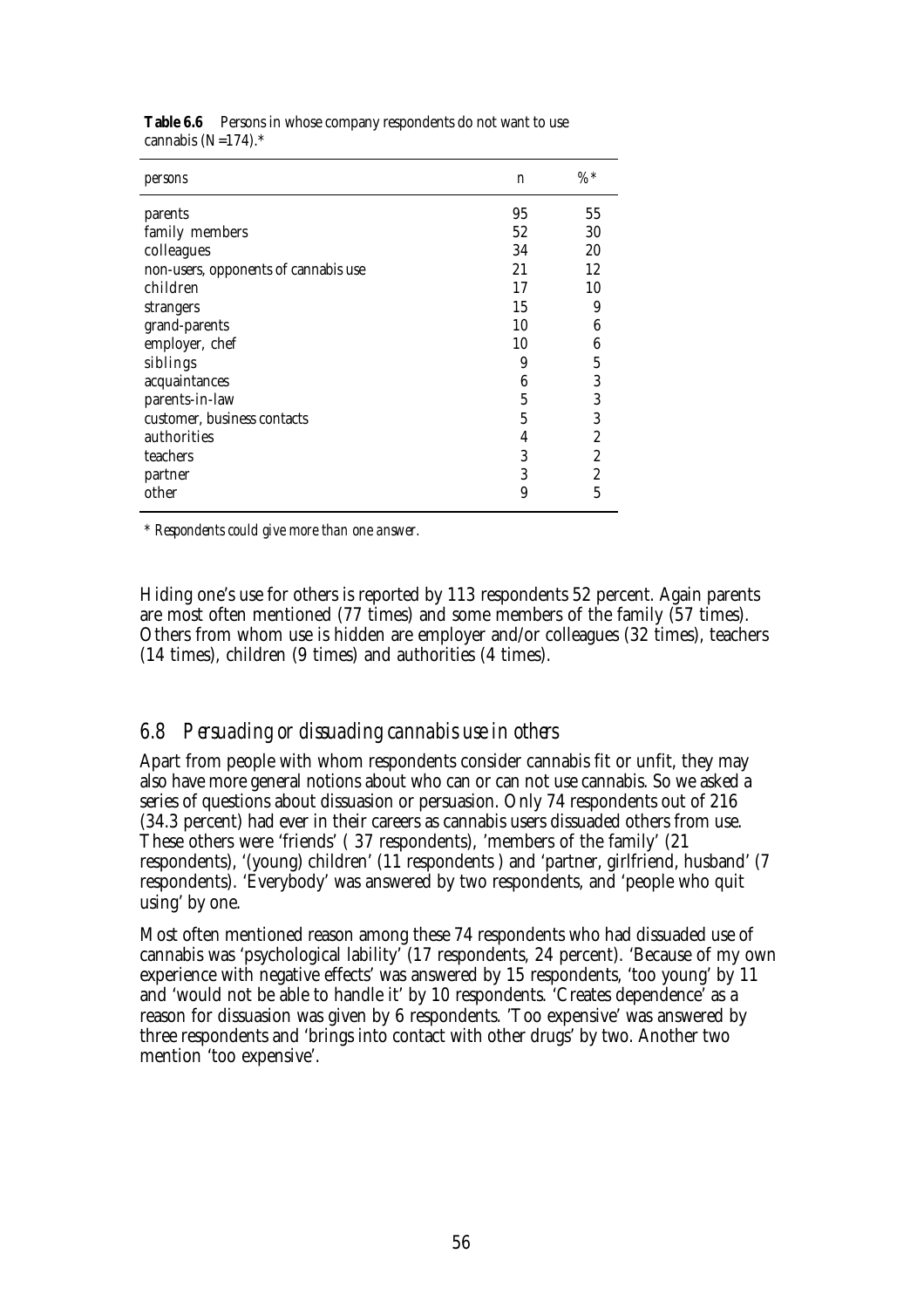| Have you ever disuaded someone to try cannabis?  | $\boldsymbol{n}$ | %                |
|--------------------------------------------------|------------------|------------------|
| yes                                              | 74               | 34               |
| no                                               | 142              | 66               |
| total                                            | 216              | 100              |
| Who did you disuade to try cannabis?             | n                | $\%$             |
| friends                                          | 37               | 51               |
| family members                                   | 21               | 29               |
| young children                                   | 11               | 15               |
| partner/husband/wife                             | 7                | 10               |
| acquaintances                                    | 6                | 8                |
| colleagues                                       | 4                | 6                |
| pupils, students                                 | $\boldsymbol{2}$ | 3                |
| persons who said they cannot stand it            | $\overline{c}$   | 3                |
| everyone                                         | $\overline{c}$   | 3                |
| patients                                         | $\boldsymbol{2}$ | 3                |
| other                                            | $\overline{2}$   | 3                |
| total                                            | 96               | 133              |
| Have you ever persuaded someone to try cannabis? | n                | %                |
| yes                                              | 64               | 30               |
| no                                               | 152              | 70               |
| total                                            | 216              | 100              |
| Who did you persuade to try cannabis?            | $\boldsymbol{n}$ | $\%^*$           |
| friends                                          | 41               | 64               |
| family members                                   | 18               | 28               |
| partner/husband/wife                             | 12               | 19               |
| strangers                                        | 4                | $\boldsymbol{6}$ |
| colleagues                                       | 3                | $\overline{5}$   |
| fellow students                                  | 3                | $\overline{5}$   |
| someone who underwent chemo-therapy              | 3                | $\overline{5}$   |
| acquaintances                                    | 3                | 5                |
| total                                            | 87               | 136              |

**Table 6.7**Persuading or disuading others to use cannabis

*\* Respondents could give more than one answer.* 

Encouraging use occurs less often than dissuasion: 64 (30 percent) had ever during their career encouraged others to use cannabis. Most often this encouraging goes towards friends (41 respondents, 64 percent) and family members (18 respondents). 'Lovers or partners' are mentioned by 12 respondents. 'Chemotherapy clients' were mentioned by three respondents.

Reasons for encouragement of cannabis use are given by 60 respondents, who mention 78 reasons. Most often they want to make others 'enjoy the pleasure' (16 respondents, 27 percent). 'In order not to use by myself alone' was given as the reason for encouragement by 8 respondents, and to 'draw him/her into the group' by six. 'As a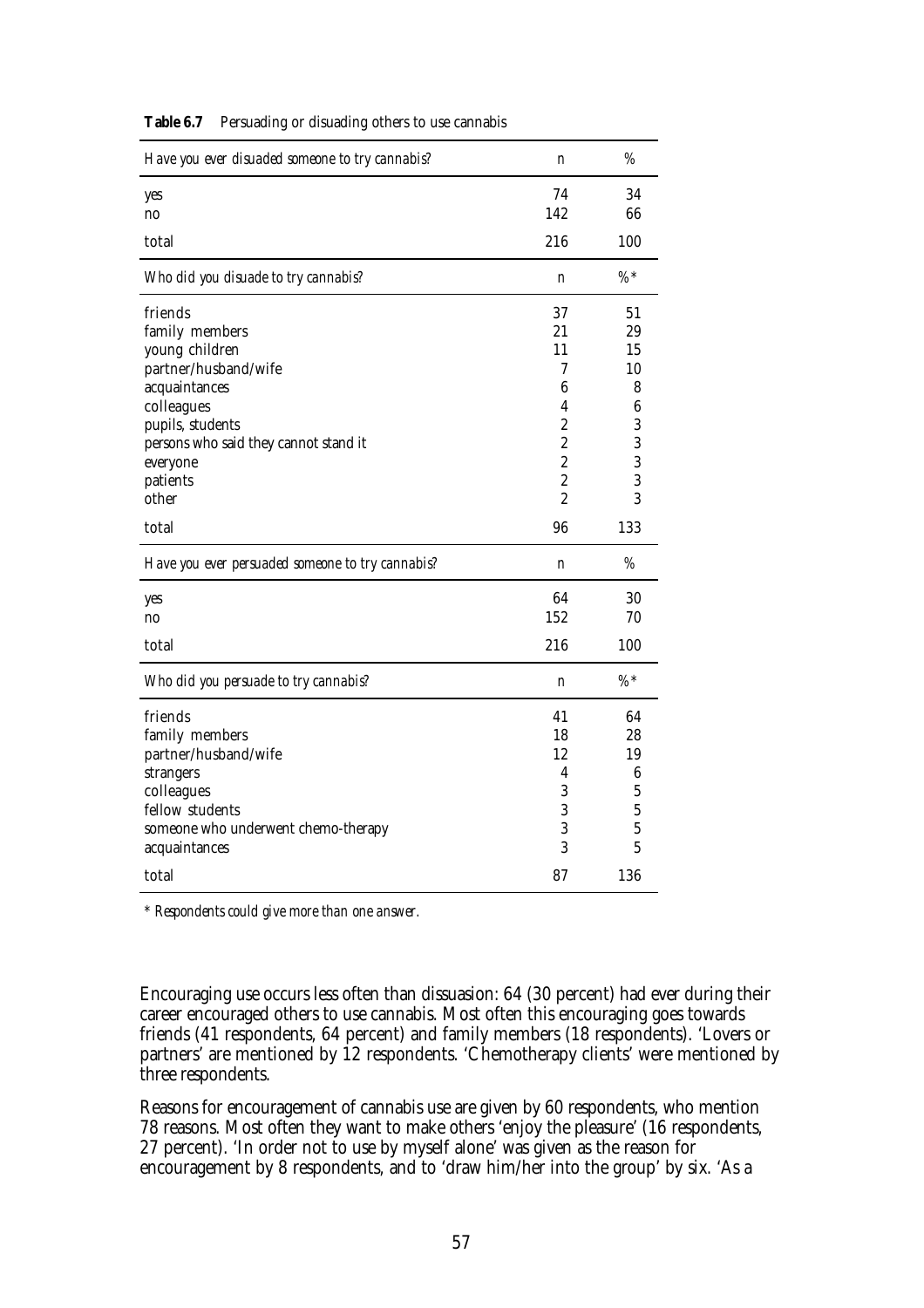replacement of sleeping pills' was a reason for 3 respondents, 'as an alternative for alcohol or cocaine' for four. 'Medical reasons' were given by two respondents.

## *6.9 Advice to novice users*

One of our instruments to tap notions about rules and regulations around cannabis use was a series of questions concerning advice.

We asked what advice the respondent would give novice users regarding

- method of use;
- dosage:
- where and when to use:
- combinations of cannabis with other drugs;
- how to deal with possible disadvantages.

Regarding methods of use 199 respondents gave some advice. We found that a clear majority of 121 respondents (61 percent) tell the novice to use cannabis in a joint, mixed with tobacco. Only eight respondents tell the novice to *not* use cannabis with tobacco.

Smoking cannabis in a pipe was the next most mentioned method for novices to follow  $(20 \text{ respondents})$ . Other advice is to use cannabis in a pure form  $(13 \text{_eq})$ respondents), to use a waterpipe (12 respondents) not to use at all (ten respondents), or to eat cannabis (nine respondents)

About dosages the answers are very straightforward. Do not use too much, use with temperance was suggested by 151 respondents (75 percent). Use mild types of cannabis was given as an advice here by 19 respondents. Use a limited amount was suggested by 16 respondents, and only use more after you know the first effects, was given by 13 respondents. Most answers emphasise limited dosages or careful dosing.

Many different answers were given on the question of what advice to give concerning where or when to use. The most often mentioned advice was: 'in a trusted environment' (59 respondents, 29 percent). Next was 'with friends' (48 respondents). 'At home' was suggested by 33 respondents. 'Not at work or at school' was the advice of 15 respondents 'A coffeeshop' was mentioned by only five respondents, and 'parties' by 13 respondents. The general indication of these answers is that novices should use in friendly, trusted, quiet or feastly contexts.

Quite surprisingly experienced users tell novices to *not* combine cannabis with other drugs (138 respondents out of 201 who answered, 69 percent). 'Do not combine with alcohol' is the advice of 40 respondents (20%) 'Combine with alcohol' is answered by 16 respondents. 'Use with ecstasy' or 'with amphetamine' or 'with coffee' is answered by one respondent for each of these substances. Five respondents say 'be careful with combinations'. So, combinations are suggested, but by only a small minority. Over two thirds of all respondents opt for the advice to not combine cannabis and other substances.

The last topic on which we solicited advice from these experienced users is how to deal with bad effects or disadvantages. No clear advice emerged. Most often given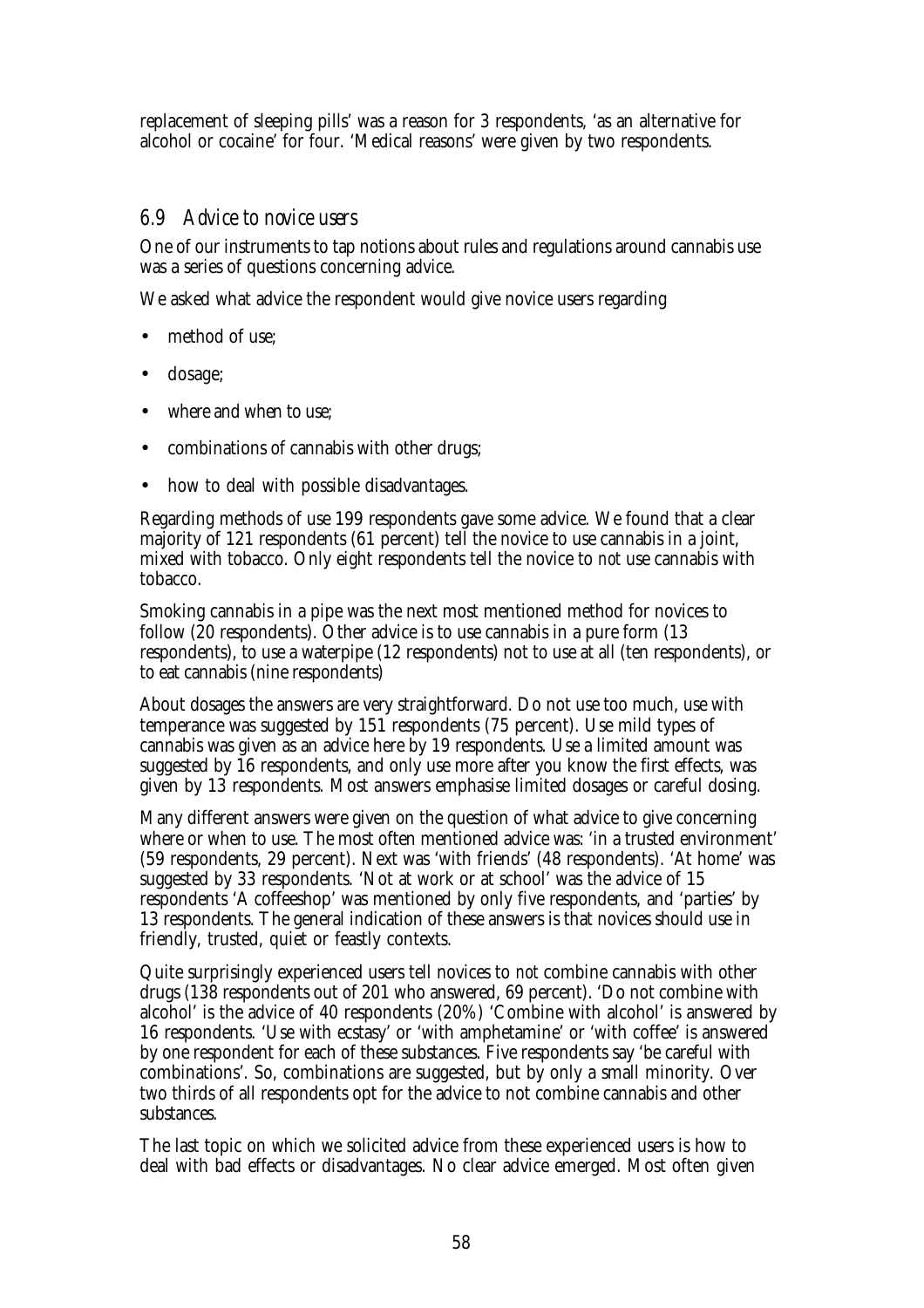advise was 'do not use too much' (25 respondents or 13 percent) which is a repetition of the dose related advice. All kinds of suggestions were given as situations where to use or not use, what sort of juice to drink, not to make debts, pull out if you feel problems, etc., all given by a few (and sometimes only one) respondents.

We saw earlier (table 7.2) that respondents mentioned many different disadvantages of cannabis, but that most were mentioned by small groups of respondents. The same pattern emerges here, which means that there are many disadvantages perceived, but quite diffused .

## *6.10 Driving under influence of alcohol and/or cannabis*

A setting for cannabis use that rarely occurs is the car. Figure 6.1 showed that during the last three months prior to the interview, 71 percent of the respondents reported not having used cannabis in their car. Another 13 percent says it happened rarely. Just six respondents report frequent use of cannabis in their car. This is evidence that cannabis smoking in cars is not considered proper by most respondents which is an important regulatory mechanism.

On the other hand, life time prevalence of driving under the influence of cannabis is found with 91 persons or 42%. The rest, 58% report to never drive under the influence of cannabis. (In a recent study among current heavy users of cannabis in Australia, 38 percent reports to never drive under the influence of cannabis.<sup>7</sup>)

Of those who report driving when under influence, 28 respondents (13 percent) report to have been driving more than 15 times under the influence of cannabis alone. See figure 6.3. The differences between the prevalence of driving under the influence of alcohol plus cannabis and cannabis alone are significant.<sup>8</sup> Apparently, when it comes to driving a car or motorcycle, our respondents apply stricter limits to their use of alcohol than to their use of hashish or marihuana. Possible reasons might be found in both internal and external regulations:

- In the Netherlands, driving under the influence of alcohol is not allowed if the level of alcohol in the blood exceeds 0.8‰. The Dutch police performs (but not very often) alcohol checks on locations that they expect will show a high percentage of drivers under influence. There are however no official rules for cannabis. Although in the Netherlands hashish and marihuana can be bought and used without the risk of being prosecuted, technically the possession of the substance remains illegal. Therefore it is not possible to define legal intoxication levels for cannabis in the traffic laws. The police only checks the alcohol blood level at checkpoints. They have no instruments to measure the level of intoxication by hashish or marihuana, altho some experiments are underway. But, under the wide and non specific phrasing of article 8 of the Roads and Traffic Law (1994) it is prohibited to use any substance in such a way that driving ability is affected.<sup>9</sup>
- Smoking marihuana does not influence driving as much as alcohol does. Extensive experiments on driving under the influence of both substances, at different levels of intoxication, showed that alcohol impairs driving much more than cannabis does in experienced users (the category of users we interviewed).<sup>10</sup> This might mean that, in practice, the threshold for driving under the influence of cannabis is lower than for alcohol because people are able to handle cannabis impairment better than alcohol impairment.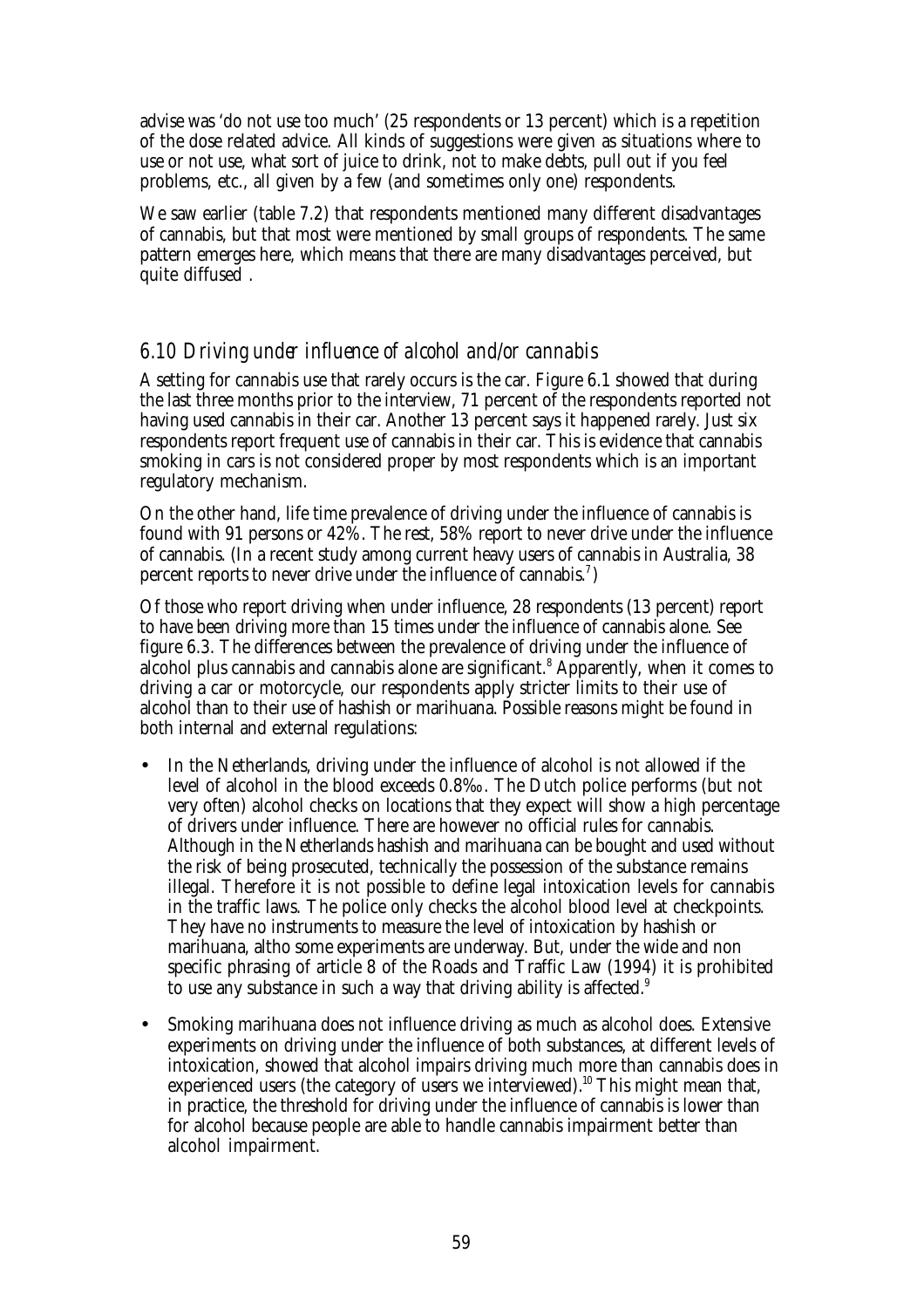

In our questionnaire we asked how many traffic accidents the respondent had had that involved the use of both alcohol and cannabis and cannabis alone. In either case 95 percent of our respondents did not report any traffic accidents. In the Australian  $\frac{1}{2}$  study<sup>11</sup> 23% of their sample report LTP of motor vehicle accidents under the influence of cannabis.<sup>12</sup>

We asked how many accidents the small minority of five percent in Amsterdam reports (table 6.8). We questioned the interviewer who interviewed the person that reported 30 accidents due to cannabis use if this could be interviewer error. The interviewer told us this was not an error, but that she had the impression this respondent was exaggerating.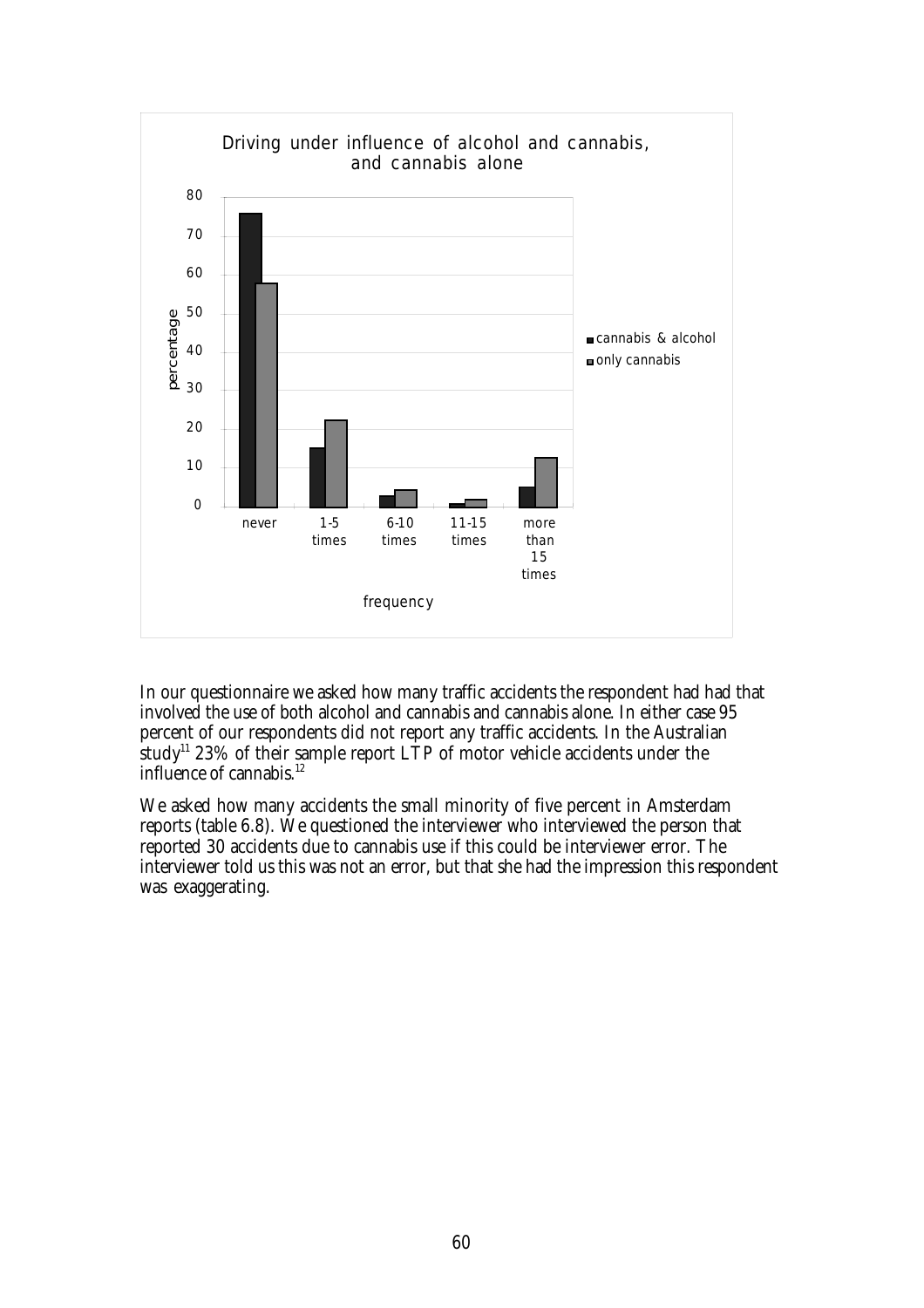| number of<br>accidents | cannabis &<br>alcohol | only<br>cannabis |
|------------------------|-----------------------|------------------|
| none                   | 204                   | 206              |
|                        | 6                     | 6                |
| 2                      |                       | 2                |
| 3                      |                       |                  |
| 4                      |                       |                  |
| 5                      | 2                     |                  |
| 10                     | 2                     |                  |
| $30\,$                 |                       |                  |
| Total                  | 216                   | 216              |

**Table 6.8** Number of traffic accidents involving cannabis and alcohol, and cannabis alone.

Four respondents report having made traffic accidents under both cannabis as under the combination of cannabis and alcohol. These four report the following:

- one respondent reports one traffic accident under cannabis, and one under the combination;
- one respondent reports 30 traffic accidents under influence of cannabis, and one accident under influence of the combination;
- one respondent reports one cannabis accident, and four under influence of the combination;
- one respondents reports five cannabis accidents and ten under influence of the combination.

# *6.11 Rules related to buying cannabis*

Cannabis users may not only adjust their occasions of use or amounts of use to certain situations, locations, or emotions. One third of the respondents indicated that they had rules consisting of limits applied to the amount of money they spend on hashish or marijuana. The average financial limit to cannabis purchases was 94 guilders per month. The answers ranged from 0 guilders (seven respondents) to 600 guilders (two respondents) per month. The median limit was less than half the average, at 40 guilders.13 This limit will act as a kind of general ceiling under which respondents want to stay .We have no idea about the relative importance of the rules and regulating mechanisms we found, neither do we know how the existence of this general ceiling of amount purchased acts on use occasions or levels. We may however find clues about this in the chapter on advantages and disadvantages of use, and on the functions of use. Impairment of advantages, and boosting of disadvantages will be experienced as counterproductive, and in accordance with the notions of Schneider and Zinberg, we may assume that respondents will utilise specific combinations of rules and regulating mechanisms that help them optimise drug use.

Of the seven respondents who said that they did not want to spend any money on cannabis, six indicated in an other part of the questionnaire that they had at some time bought hashish or marihuana from a coffeeshop (four respondents) or a grower (one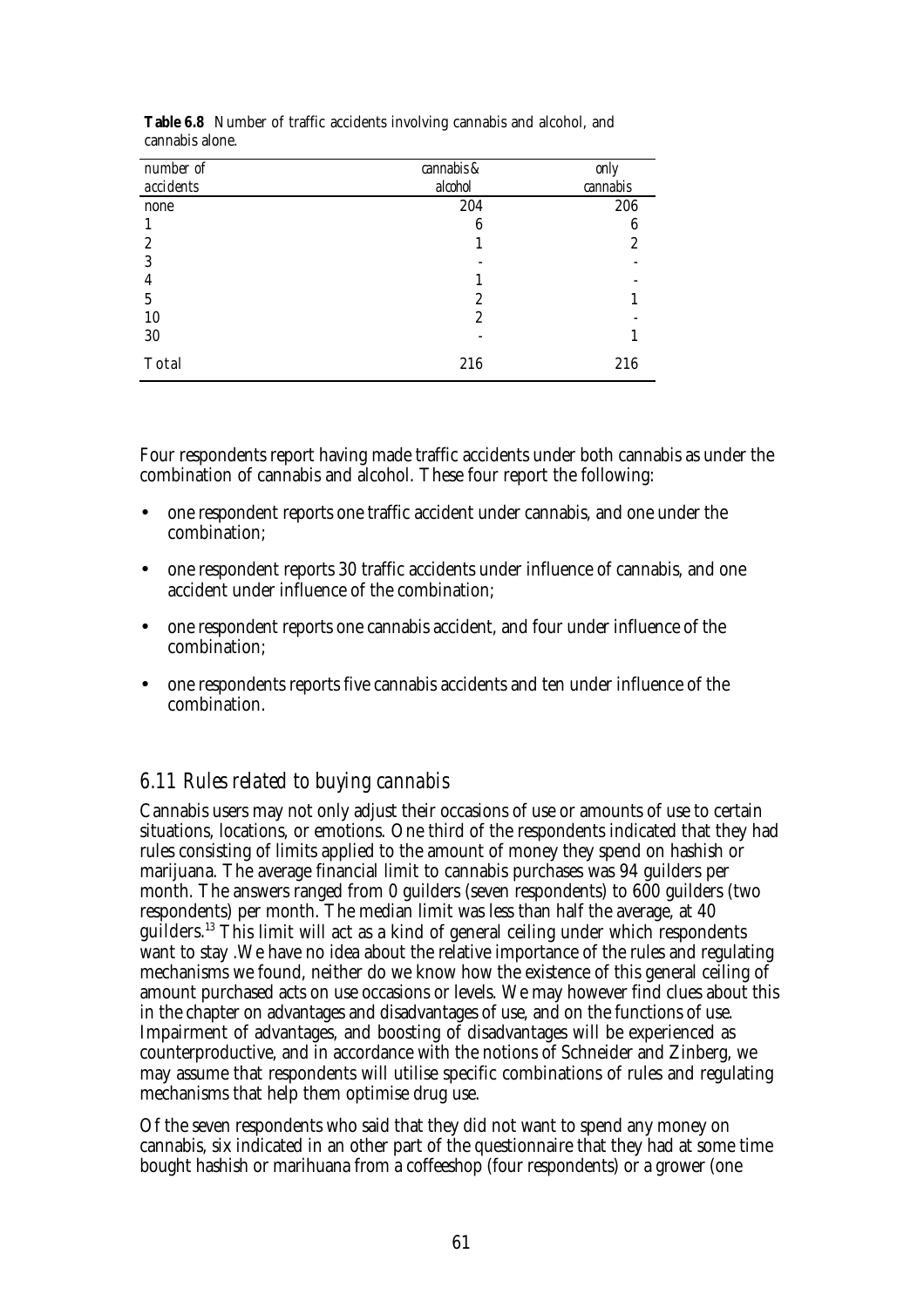respondent) or housedealer (one respondent), and thus had actually spent money on cannabis. Only one respondent reported that he received cannabis for free from a friend.

Table 6.9 shows that during the last twelve months prior to the interview, three quarters of respondents that have not quit using reported have bought their hashish or marihuana in one or more coffeeshops. Twenty persons (16 percent) bought cannabis from one or several friends. Housedealers or street dealers play no role in Amsterdam, as evidenced by table 6.9.

| n   | %   |
|-----|-----|
| 2   |     |
| 14  |     |
| 4   | 3   |
|     |     |
| 6   | 5   |
| 3   | 2   |
| 53  | 43  |
| 39  | 32  |
|     |     |
| 2   | 2   |
|     |     |
| 123 | 100 |
|     |     |

**Table 6.9** Source of cannabis during the last twelve months prior to the interview among respondents who still used cannabis at time of the interview (N=123).

Only 3 respondents reported that their own self grown cannabis is their source of cannabis during the last 12 months prior to interview. But, 13 respondents report that they actually were growing marijuana at the time of the interview. We also asked the respondents if they had ever grown their own marihuana. One-third of them (71 respondents) said that they indeed had grown their own marihuana during some period of their career.

## *6.12 Price and use level*

If people put a financial limit to their use of cannabis, one could expect that changes in the price of cannabis will cause the limits on the level of cannabis use to shift.

We asked questions about the effects respondents would attribute to changes in price regarding changes of their own use, and of others. First we asked if cannabis had ever been too expensive in the sense that they could not afford what they would like to use. Only 38 out of 216 respondents affirmed this (18 percent). Then we asked current users if they would use more cannabis if it were to become 'much cheaper'. Just seven out of 138 affirmed (5 percent).

Another question was if respondents who stated that they considered themselves as having quit, would restart if cannabis were to become cheaper. Only one person out of 76 who answered this question affirmed. The others said no. Of equal importance is what influence respondents think much higher prices would have on their own amount of  $use.<sup>14</sup>$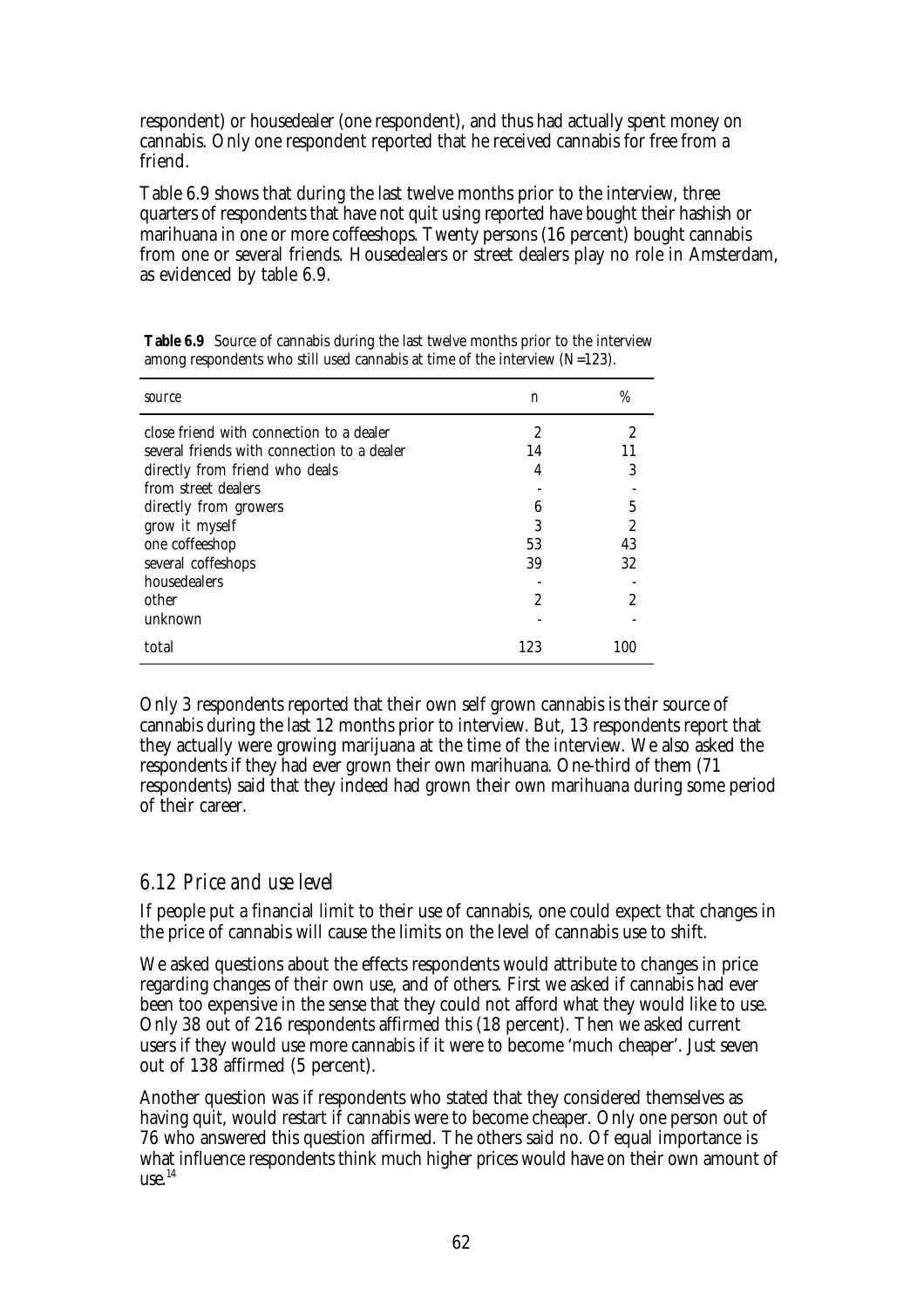Out of 134 respondents who answered the question if they would lower the amount of use of cannabis if cannabis would increase 'much' in price, 49 (37 percent) said they would. A majority of 85 (63 percent) said they would not lower their amount of use. We see that very few respondents (5 percent) state that lower prices would help increase their amounts of use, but that 'much higher' prices would help decrease use level for many more (37 percent).

We confronted all respondents with the question of what would happen to their own use level if cannabis prices were to drop to about half of their current prices: would they increase amounts of use? Just over one third affirmed, two thirds denied.

In all cases where we ask questions about the impact of price on use levels (either up or down), we see that a majority consistently answers that price would have no influence on amounts of use. The only exception to this is where we asked what would happen if cannabis prices would double: would users in general decrease their amounts of use? A small majority of 57 percent says they would. So, respondents think that price has more influence on the amounts of use of others, than on the amounts of use of one self.

## *6.13 Other drugs at source of cannabis*

In the Netherlands the sale of other illicit drugs than cannabis is strictly prohibited in coffeeshops. Once it is found out that other illicit drugs are sold, the owner of a coffeeshop receives an official warning, and at recidive the shop is closed permanently or for a certain period. This regulation is clearly an external one, and we tried to obtain some information on how it works.

In order to find out if our respondents know about the sale of other drugs at their cannabis source, we explicitly asked if any other drugs were for sale at the point of cannabis retail during their last year of use. This resulted in affirmative answers of 29 respondents (14 percent) who could buy one or more other drugs at their source of cannabis during a 12 month period; 167 respondents (77 percent) could not, and four respondents (2 percent) did not know. Coffeeshops can be involved in selling other drugs through the owner/official seller, or via clients that can be met in a coffeeshop. Cocaine availability at the source of cannabis is mentioned 13 times, of which in four cases a coffeeshop cannabis retailer is involved. Ecstasy is mentioned 7 times, three of which involve the coffeeshops retailer himself. Heroin, LSD, 'pills' and amphetamine are also mentioned once, each in connection with the coffeeshop retailer. This allows the inference that the Dutch policy intention of separating the supply markets of cannabis and other drugs is fairly well met. This does not mean, that the separation of the cannabis supply market from other drug supply markets is caused by a differential treatment of the cannabis market by means of allowing coffeeshops to exist. We should try to get information about the actual overlap or non overlap of these markets in other cities/other countries.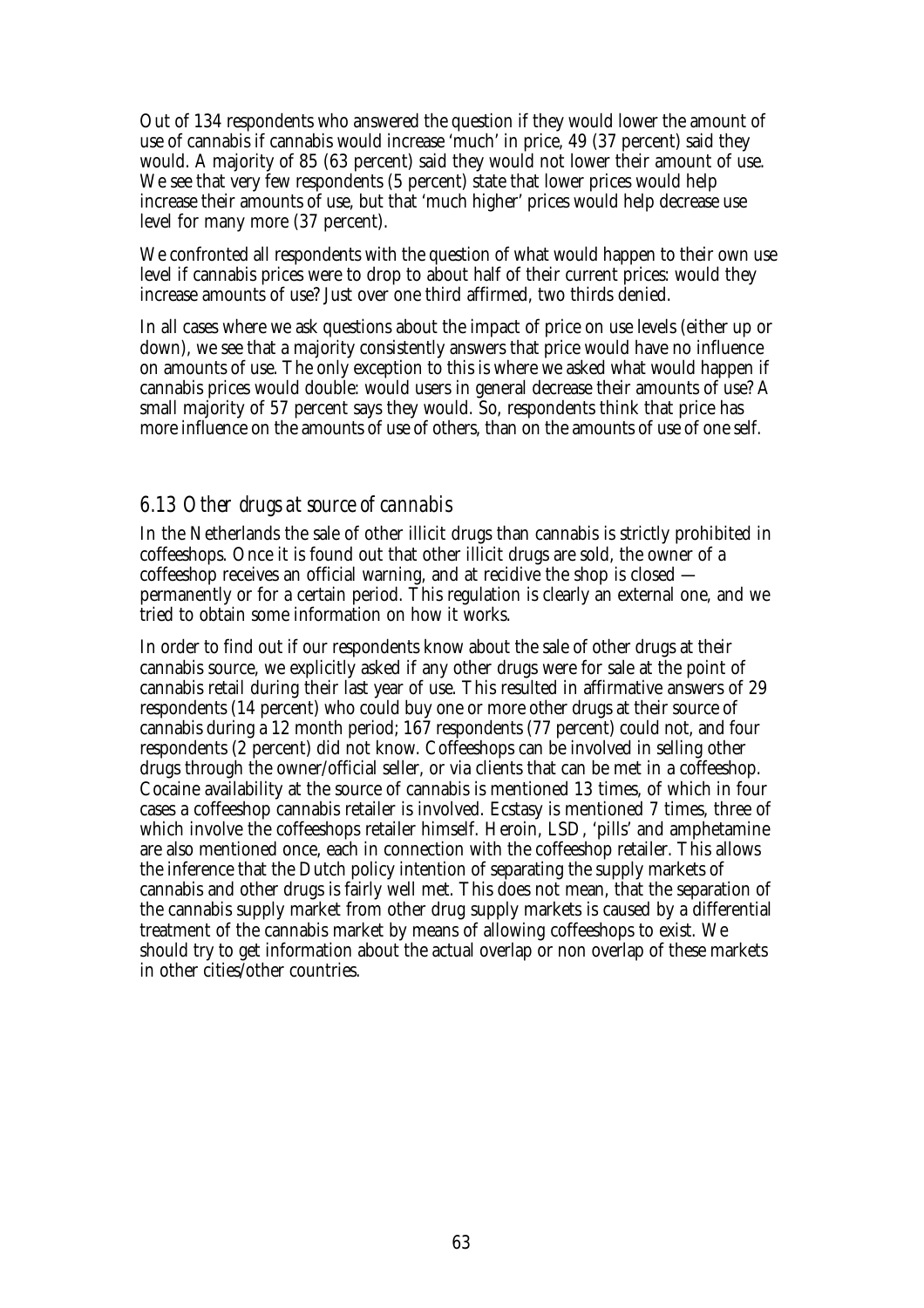|             | Table 6.10 Availability of other drugs at source of cannabis for respondents        |
|-------------|-------------------------------------------------------------------------------------|
|             | who buy in coffeeshops $(n=92)$ , and for respondents who do not buy in coffeeshops |
|             | $(n=31)$ for respondents who still used cannabis at the time ot the interview       |
| $(N=123)$ . |                                                                                     |

|             | Coffeeshop |    | Other sources |     |  |
|-------------|------------|----|---------------|-----|--|
| Other drug  |            | (2 |               | (2) |  |
| cocaine     |            | 3  | 3             |     |  |
| <b>LSD</b>  |            |    |               |     |  |
| heroin      |            |    |               | 2   |  |
| mushrooms   | 3          | 2  |               |     |  |
| 'pills'     |            |    |               |     |  |
| amphetamine |            |    |               |     |  |
| ecstasy     | 3          |    |               |     |  |

(1) = available at location

 $(2)$  = available from the person who sells the marijuana or hashish

#### *Notes*

- 1 Wolfgang Schneider (1997), Umgang mit Cannabis. Zum Stand der Sozialwissenschaftlichen Forschung. In: Lorenz Böllinger (Eds) (1997), *Cannabis Science/Cannabis Wissenschaft*. p. 96. Translation from German by Peter Cohen.
- <sup>2</sup> Zinberg, N.E., W.M. Harding, & M. Winkelier (1977), A study of social regulatory mechanisms in controlled illicit drug users. *Jnl of Drug Issues*, Vol.7, No 2, pp 117-132.
- 3 For example, some people have rules about drinking coffee, such as 'I never use coffee at midnight'.
- 4 Cohen (1989), *Cocaine use in Amsterdam in non deviant subcultures*. Amsterdam: Department [of Human Geography, University of Amsterdam. pp 77-78.](http://www.frw.uva.nl/cedro/library/dis/0.html)
- 5  [Levine, Harry Gene \(1979\), The discovery of addiction: Changing conceptions of habitual](http://www.lindesmith.org/library/tlclevin.html) drunkenness in America. *Journal of Studies on Alcohol*, 15(1979), pp. 493-506. Online: http://www.lindesmith.org/library/tlclevin.html
- <sup>6</sup> Hindrik W.J. Robbe (1997), Cannabis and car driving. In: Lorenz Böllinger (Ed.) *Cannabis Science / Cannabis Wissenschaft*, p. 136.
- <sup>7</sup> Peter Didcott, David Reilly, Wendy Swift and Wayne Hall (1997), *Long term cannabis users on the New South Wales North Coast*. National Drug and Alcohol Research Center Monograph #30. p 33.
- $\gamma$ 2=17.43 (p<0.005), df=4.
- <sup>9</sup> In neighbouring Germany, under Par. 315c or 316 StGB (Crim Code) even the smallest amount of cannabis use can be enough for a drivers license to be revoked for reason of unfitness for driving "Ungeeignetheit zum Führen von Kraftfahrzeugen", Par. 69 CC). Some one can even be be barred from obtaining a new license from 6 months to five years. At least he will receive an interdiction to drive from 1 to 3 months ("Fahrverbot", Par. 44 CC). We thank prof. Pieter Wiewel, Law School of the University of Amsterdam, and prof. Lorenz Böllinger, BISDRO, University of Bremen, for their information.
- 10 Robbe, H.W.J. (1994), *Influence of marijuana on driving*. Maastricht: Institute of Human Psychopharmacology, University of Limburg. Robbe, Hindrik W.J. (1997), Cannabis and car driving. In: Lorenz Böllinger (1997) *Cannabis science / Cannabis Wissenschaft. From prohibition to human right / Von der Prohibition zum Recht auf Genuß*. Frankfurt am Main: Peter Lang Europäischer Verlag der Wissenschaften. pp. 127-137.

 $11$  Didcott et al. (1997).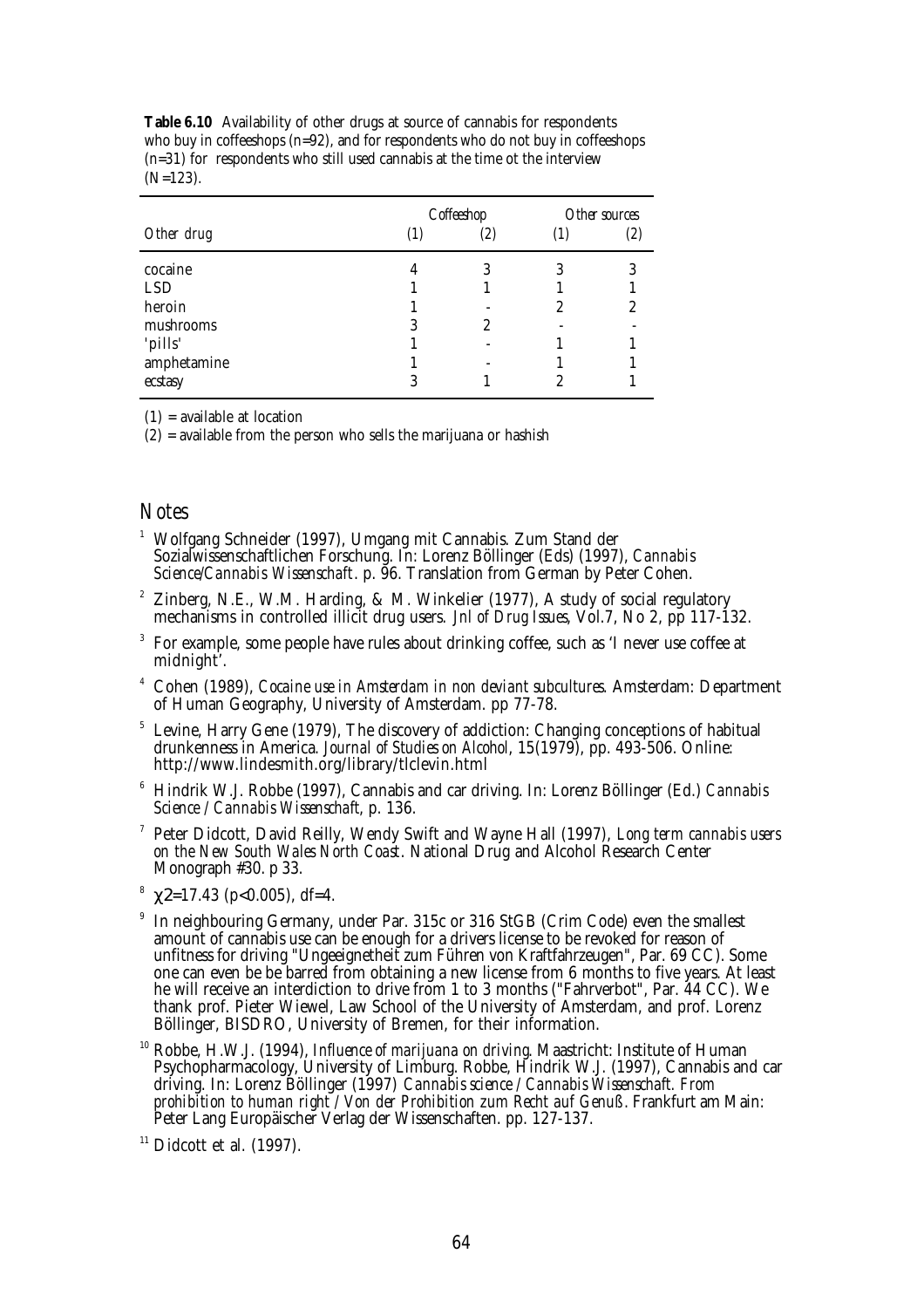- $12$  It is unknown is if these accidents occurred under the influence of alcohol and cannabis together, cannabis alone, and if intoxication was causally related to the accident.
- $^{13}$  If we omit from this computation the seven respondents who say they have a ceiling of zero guilders, the remaining 56 respondents have an average ceiling of ƒ106,- and a median of ƒ50,-.
- $14$  We did not specify what we meant by "much higher prices" in our question to respondents who were still using at the time of interview.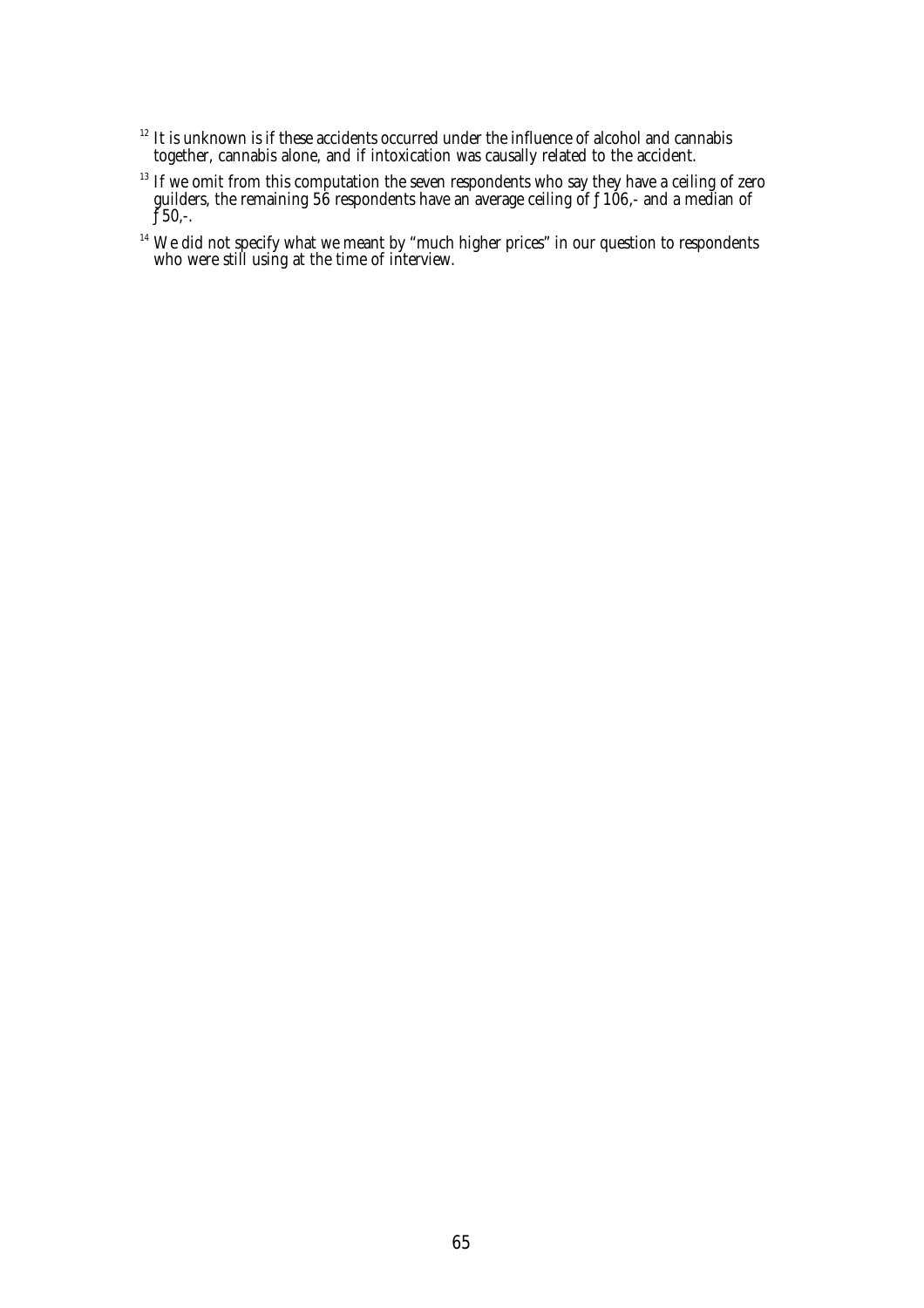# **7 A D VANTAGES, DISADVANTAGES, AND EFFECTS OF CANNABIS**

## *7.1 Introduction*

Our questionnaire contained a series of open and closed questions that should provide data about regulatory mechanisms, functions and consequences of drug use.The sociological concepts of 'regulatory mechanism' or 'function' may not be easily accessible or understandable to our respondents, so we spoke of rules, advantages, disadvantages, reasons for and effects of cannabis use. Another means of finding out what knowledge and perceptions users have about rules, functions and consequences of drug use is to ask about what advice users would want to give to novice users.In chapter 6 we supplied a whealth of the latter type of information. In this chapter we will focus on the answers respondents gave us on questions about advantages of cannabis use, disadvantages and effects. These data are interesting in their own right, but as with other data, we consider them as having relevance for understanding which instruments users apply to regulate their use. Advantages of use, disadvantages and effects all relate to recognition of sensory parameters in a complicated system of regulatory information managment. At the end of this chapter we will try to describe the theoretical relevance and interpretations we attach to the data we present here.

## *7.2 Advantages*

We asked the respondents in an open question to name up till four advantages of cannabis use. We also asked them to rank them in order of importance. The results are shown in table 7.1.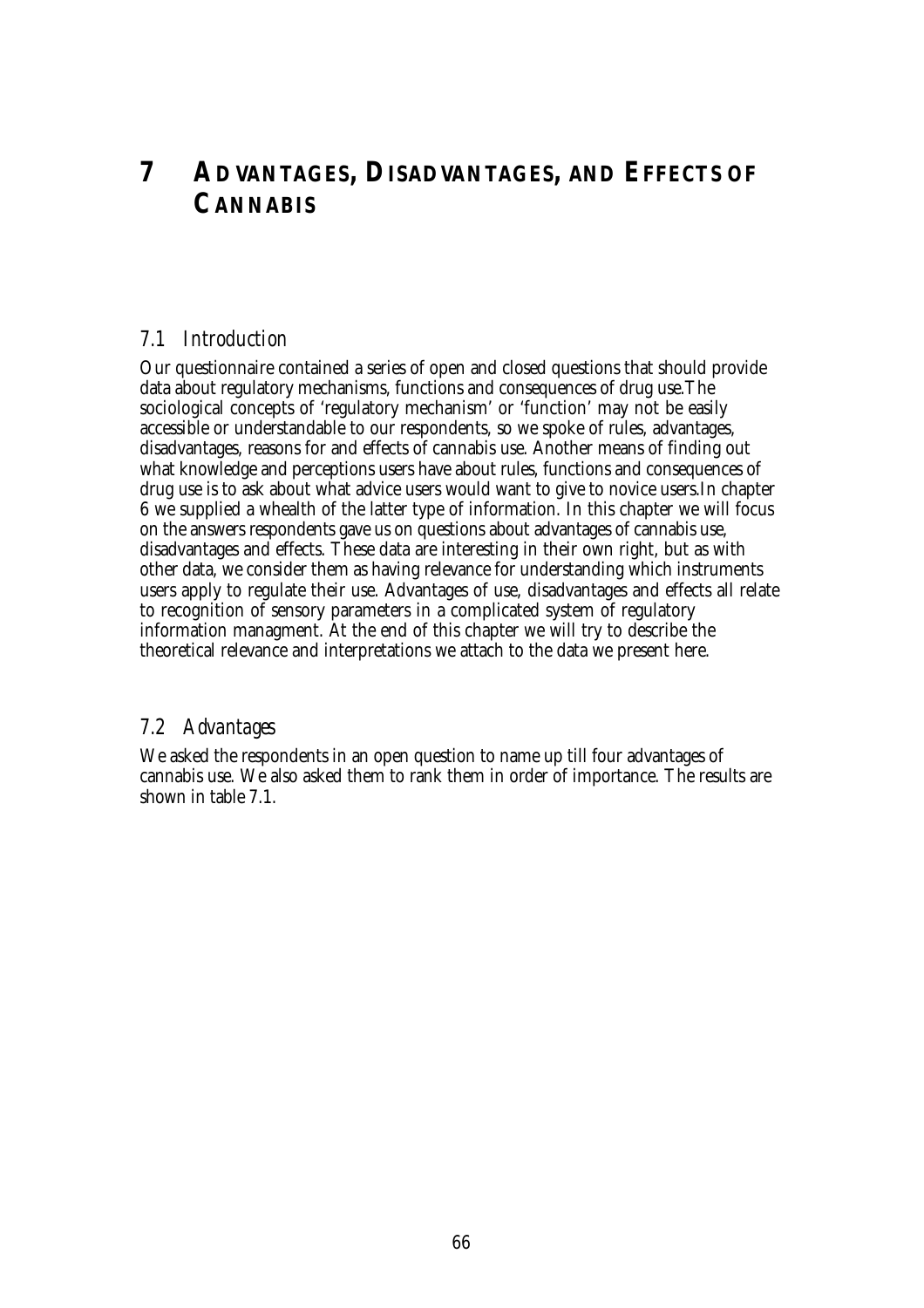|                               | Rank order                |                  |                  |                          |                | Rank order       |
|-------------------------------|---------------------------|------------------|------------------|--------------------------|----------------|------------------|
| Advantage of cannabis         | $\boldsymbol{\mathit{1}}$ | 2                | 3                | $\boldsymbol{4}$         | total          | total            |
| relaxing                      | 65                        | 21               | 8                | 4                        | 98             | 1                |
| good feeling                  | 27                        | 15               | 6                | $\overline{\phantom{a}}$ | 48             | $\boldsymbol{2}$ |
| social                        | 20                        | 13               | 11               | $\mathbf{1}$             | 45             | 3                |
| amplifies senses              | 12                        | 19               | 13               | $\overline{a}$           | 44             | 4                |
| deep thinking                 | $\boldsymbol{6}$          | 8                | 10               | $\overline{\phantom{a}}$ | 2.4            | $\overline{5}$   |
| creativity                    | 6                         | 10               | 4                | 4                        | 24             | 6                |
| laughter                      | 9                         | 6                | 4                | 1                        | 20             | $\boldsymbol{7}$ |
| good sex, erotically arousing | 1                         | 10               | 5                | 3                        | 19             | 8                |
| good communication            | 5                         | 3                | 7                | 3                        | 18             | 9                |
| pleasure                      | 9                         | $\boldsymbol{6}$ | 1                | $\boldsymbol{2}$         | 18             | 10               |
| feeling of intoxication       | 7                         | 6                | $\boldsymbol{2}$ | 1                        | 16             | 11               |
| induces (deep) sleeping       | 1                         | 10               | 3                | 1                        | 15             | 12               |
| forget worries                | 1                         | 8                | 5                | L,                       | 14             | 13               |
| disinhibiting, unrestraining  | 3                         | $\boldsymbol{6}$ | 3                | ۰                        | 12             | 14               |
| deepens feelings              | 5                         | 4                | $\boldsymbol{2}$ | ۰                        | 11             | 15               |
| improves concentration        | 3                         | 3                | $\overline{c}$   | $\overline{c}$           | 10             | 16               |
| positive thinking             | 4                         | $\overline{4}$   | $\mathbf{1}$     | $\mathbf{1}$             | 10             | 17               |
| see things in perspective     | 3                         | $\overline{c}$   | $\overline{c}$   | $\overline{c}$           | 9              | 18               |
| no hangover                   | 1                         | $\overline{a}$   | 3                | $\boldsymbol{2}$         | 6              | 19               |
| stimulating                   | $\overline{c}$            | $\mathbf{1}$     | 1                | 1                        | 5              | 20               |
| good combining with alcohol   | $\overline{c}$            | $\mathbf{1}$     | 1                |                          | 4              | 21               |
| intimacy                      | $\overline{c}$            |                  | $\overline{c}$   |                          | 4              | 22               |
| creates other reality         | 3                         | 1                |                  |                          | 4              | 23               |
| enjoy dancing more            |                           | $\overline{c}$   |                  |                          | $\overline{c}$ | 24               |
| tastes good                   | 1                         | $\mathbf{1}$     |                  | 1                        | 3              | 25               |
| excitement                    | $\overline{c}$            | 1                | ۳                |                          | 3              | 26               |
| easy to dose                  |                           | 1                | ۰                | 1                        | $\overline{c}$ | 27               |
| against boredom               |                           | 1                | $\mathbf{1}$     |                          | $\overline{c}$ | 28               |
| not addictive                 |                           |                  | $\overline{c}$   |                          | $\overline{c}$ | 29               |
| belong to a group             | 1                         | $\mathbf{1}$     | $\overline{a}$   |                          | $\overline{c}$ | 30               |
| other                         |                           |                  |                  |                          | 35             |                  |
| Total                         |                           |                  |                  |                          | 529            |                  |

**Table 7.1** Advantages of cannabis use, rank order and frequency.

Average number of advantages per respondent: 2.5

All respondents (216) mention advantages, with a total of 529 advantages.This means that respondents mention on average is  $\tilde{z}$ .5 advantage per person. By far the most frequently mentioned advantage of cannabis use is relaxation. It is mentioned by 98 respondents (45 percent), of which 86 mention it in first or second rank (on a scale of four). This means that cannabis is primarily associated to its relaxing function by a large part of its users. This also means that experiencing relaxation is at the same a recognition of structuring information. A user who wants his cannabis use to function as relaxation, will adjust his intake untill he recognises it. Then he will stop or mitigate, because his main intention is satisfied. Of course the learning process to recognise the optimal level of attainable relaxation takes time. During this learning process users may take too little, or too much, or cannabis of the wrong type, etc.

The recreational element of cannabis use is clearly visible as well. Advantages that are high in the list are 'the good feeling' that cannabis gives to the user, and the sociable properties of cannabis. Advantages that are often mentioned are the amplifying effect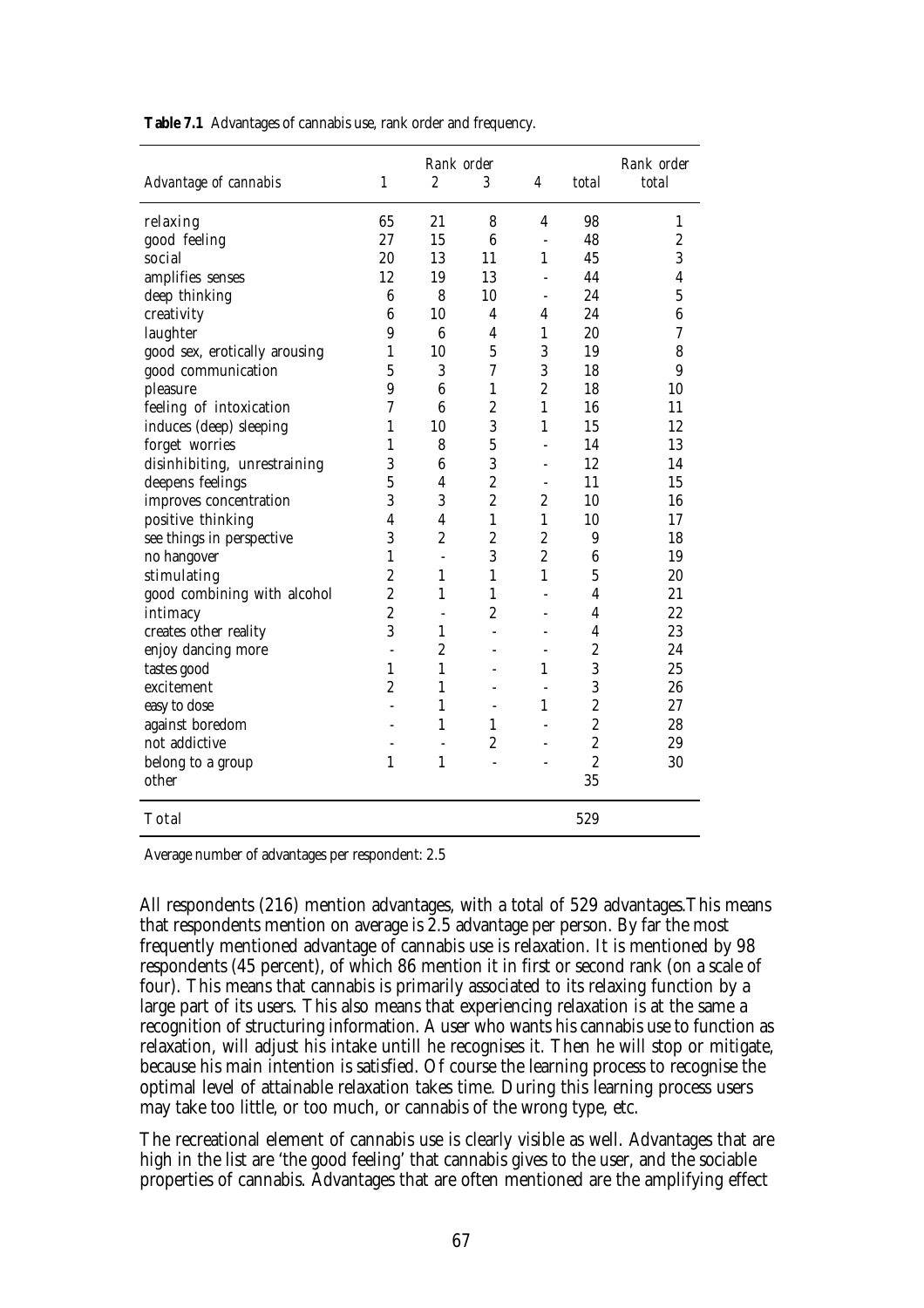on the senses, the stimulation of creativity and the sexual stimulating properties of cannabis. All these advantages do not take place, if the user does not titrate the dosage in a rather exact way.Empirical evidence for this is that more than half of the respondents (n=120) recognise that *the dosage influences the occurrence of the advantages*. The circumstances of use are even more important: 167 respondents indicated that experiencing the advantages is influenced by the circumstances of use.

In many of our analyses in this report we treat cannabis as one drug, but in fact there is a clear distinction between hashish and marihuana. As mentioned in Chapter 5, about half of the respondents (100 persons) prefers marihuana above hashish. A quarter of the respondents (56 persons) prefers hashish. The rest has no special preference for hashish or marihuana.

If three quarter of the respondents have a preference for either hashish or marihuana we must assume that they have reasons for this. Differences between drugs on the advantages they have for the user are an obvious reason why people prefer one substance above another. In fact, 134 respondents indicated that there are differences in advantages between hashish and marihuana. Marihuana is often perceived (by 54 respondents) as lighter, softer, more pleasant and more stimulating than hashish which is perceived as causing a more 'stoned' feeling and 'makes you more passive and dozy' (mentioned by 23 respondents). Ten respondents say that the taste of hashish is better than marihuana, against three respondents saying that marihuana tastes better than hashish. Over all we see that the choice between hasish and marihuana is related to attaining some of the main functions of cannabis.

## *7.3 Disadvantages*

As any drug, the use of hashish and marihuana has disadvantages as well. Table 7.2 shows that the disadvantages that are mentioned most frequently are associated with some undesirable influence on daily life. Out of 204 respondents who answer this question, 76 report that smoking hashish or marijuana makes them dull, dozy or less active (38 percent). More thant half of them report this as the most important disadvantage of cannabis use. Also fatigue (1 2percent), loss of concentration (9 percent), paranoia and confusion (9 percent) are reported among the first four disadvantages. Respondents mention on average 2.2 disadvantages per person. In contrast with cocaine, cannabis users mention less disadvantages than advantages.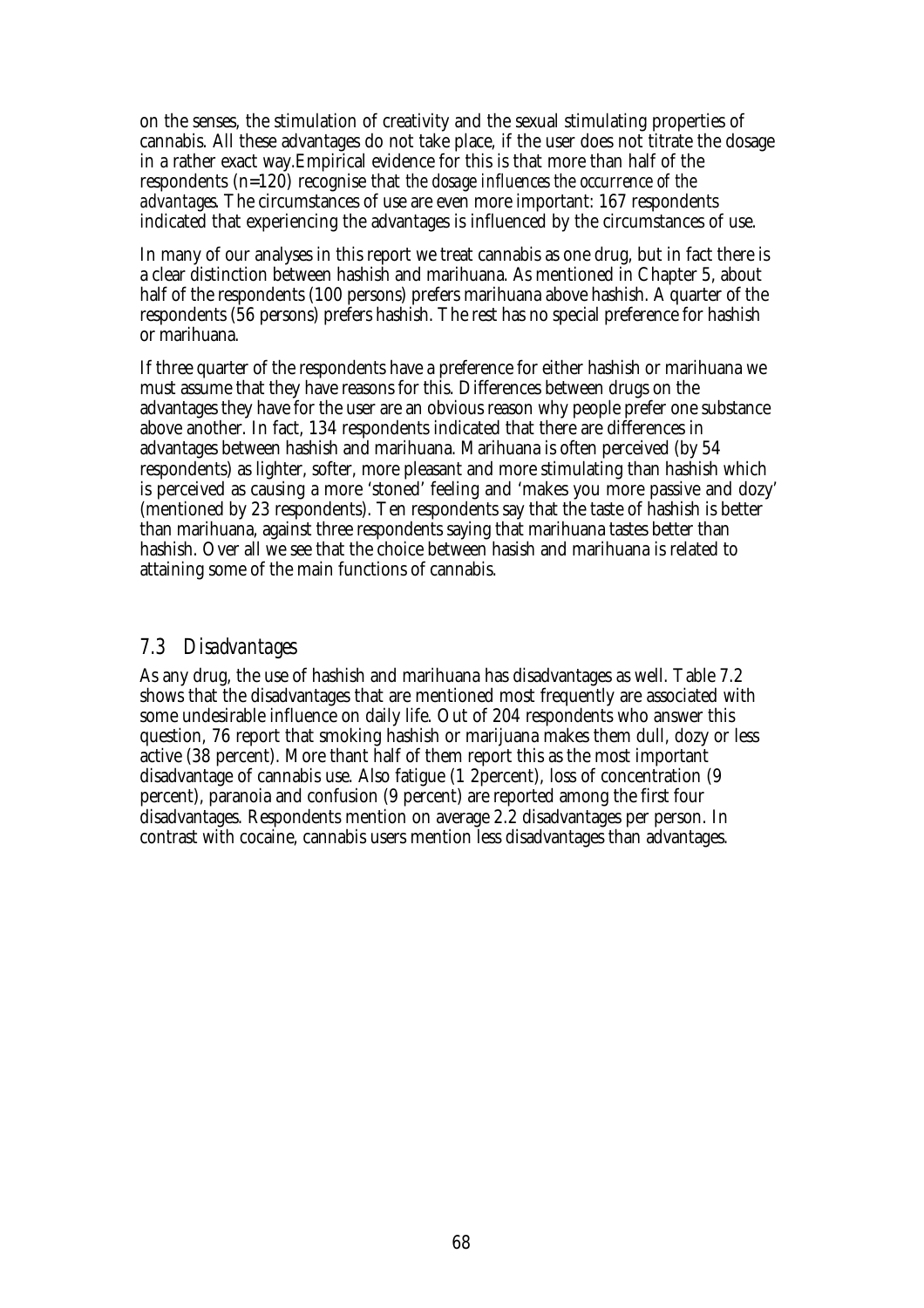|                                  | Rank order              |                         |                          |                          |                  | Rank order              |
|----------------------------------|-------------------------|-------------------------|--------------------------|--------------------------|------------------|-------------------------|
| Disadvantage of cannabis         | 1                       | $\mathcal Z$            | 3                        | $\overline{4}$           | total            | total                   |
| makes dull, less active, lazy    | 37                      | 16                      | 20                       | 3                        | 76               | 1                       |
| fatigue                          | 6                       | 10                      | $\overline{4}$           | $\overline{\mathbf{4}}$  | 24               | $\boldsymbol{2}$        |
| loss of concentration            | 6                       | 9                       | $\boldsymbol{2}$         | $\mathbf{1}$             | 18               | 3                       |
| makes paranoid, confused         | 11                      | $6\phantom{1}6$         | 1                        | $\overline{\phantom{a}}$ | 18               | $\overline{\mathbf{4}}$ |
| smoking tobacco                  | 8                       | $\overline{\mathbf{4}}$ | 1                        | 3                        | 16               | $\overline{5}$          |
| introvert                        | $\overline{5}$          | 7                       | $\overline{4}$           | $\overline{a}$           | 16               | 6                       |
| forgetfulness                    | 7                       | $6\phantom{1}$          | $\boldsymbol{2}$         | $\overline{\phantom{a}}$ | 15               | 7                       |
| financial consequences           | 1                       | $\boldsymbol{7}$        | $\overline{\mathbf{4}}$  | $\boldsymbol{2}$         | 14               | 8                       |
| makes easy-going, negligent      | $\overline{5}$          | $6\phantom{1}6$         | $\mathbf{1}$             | $\mathbf{1}$             | 13               | 9                       |
| sore throat, coughing            | 7                       | 3                       | 3                        | $\overline{\phantom{a}}$ | 13               | 10                      |
| fear                             | 8                       | $\overline{c}$          | $\overline{c}$           | $\mathbf{1}$             | 13               | 11                      |
| unsteadiness                     | 6                       | $\overline{c}$          | $\overline{4}$           | $\overline{\phantom{a}}$ | 12               | 12                      |
| bad communication, talk too much | 3                       | $6\phantom{1}6$         | 1                        | $\boldsymbol{2}$         | 12               | 13                      |
| sleepiness                       | $6\phantom{1}$          | 3                       | $\overline{\phantom{a}}$ | $\overline{2}$           | 11               | 14                      |
| bad for health                   | 4                       | $\overline{\mathbf{4}}$ | $\boldsymbol{2}$         | $\overline{a}$           | 10               | 15                      |
| hangover                         | 7                       | $\overline{c}$          | 1                        | $\overline{a}$           | 10               | 16                      |
| thinking less clear              | 4                       | $\overline{c}$          | 3                        | $\overline{a}$           | 9                | 17                      |
| unpredictable                    | $\overline{5}$          | $\overline{c}$          | $\mathbf{1}$             | $\overline{a}$           | 8                | 18                      |
| dry mouth or throat              | $\overline{c}$          | $\overline{5}$          | $\mathbf{1}$             | $\overline{a}$           | 8                | 19                      |
| loss of control over oneself     | 3                       | 3                       | $\overline{c}$           | $\overline{a}$           | 8                | 20                      |
| amplifies feelings               | 3                       | 3                       | $\mathbf{1}$             | $\overline{a}$           | 7                | 21                      |
| loss of sense of reality         | $\overline{\mathbf{4}}$ | $\overline{c}$          | $\overline{\phantom{a}}$ | $\mathbf{1}$             | 7                | 22                      |
| headaches                        | 3                       | $\overline{c}$          | $\mathbf{1}$             | $\overline{a}$           | $\boldsymbol{6}$ | 23                      |
| addiction                        | $\overline{c}$          | 1                       | $\boldsymbol{2}$         | $\mathbf{1}$             | $\boldsymbol{6}$ | 24                      |
| bad with alcohol                 | $\overline{c}$          | 3                       | $\mathbf{1}$             | $\overline{a}$           | $\boldsymbol{6}$ | 25                      |
| red or dry eyes                  | $\overline{c}$          | $\mathbf{1}$            | $\overline{2}$           | $\mathbf{1}$             | $\boldsymbol{6}$ | 26                      |
| it's not accepted everywhere     | $\overline{c}$          | 3                       | $\mathbf{1}$             | $\overline{a}$           | $\boldsymbol{6}$ | 27                      |
| long lasting after-effects       | $\overline{2}$          | $\overline{c}$          | $\mathbf{1}$             | $\overline{a}$           | $\overline{5}$   | 28                      |
| nausea                           | 1                       | $\overline{4}$          | ÷.                       | $\overline{a}$           | 5                | 29                      |
| dejection, depression            | $\mathbf{1}$            | $\overline{c}$          | 1                        | $\overline{a}$           | $\overline{4}$   | 30                      |
| loneliness                       | $\overline{2}$          | 1                       | $\overline{a}$           | $\mathbf{1}$             | 4                | 31                      |
| raises appetite                  | 1                       | 3                       | $\overline{a}$           | $\overline{a}$           | 4                | 32                      |
| indifference                     | 1                       | $\overline{c}$          | 1                        | $\overline{a}$           | 4                | 33                      |
| restless, nervous                | 1                       | $\overline{2}$          | 1                        | $\overline{a}$           | $\overline{4}$   | 34                      |
| problems w. parents, school      | $\boldsymbol{2}$        |                         | 1                        |                          | 3                | 35                      |
| dirty taste in mouth             | $\overline{c}$          | 1                       |                          |                          | 3                | 36                      |
| leads to eating sweets           | $\overline{c}$          |                         | 1                        |                          | 3                | 37                      |
| disrupts rhytm of your life      | $\mathbf{1}$            | $\overline{c}$          |                          |                          | 3                | 38                      |
| other                            |                         |                         |                          |                          | 43               |                         |
| Total                            |                         |                         |                          |                          | 453              |                         |

**Table 7.2** Disdvantages of cannabis use, rank order and frequency.

Interesting is that the use of tobacco is seen as a disadvantage of cannabis use by eight percent. In Amsterdam, hashish and marihuana are usually smoked together with tobacco in a 'joint'(see chapter 3**)**. Some respondents regard tobacco as more hazardous than hashish or marihuana. Many disadvantages are mentioned, but there is not much agreement between respondents. Most disadvantages are mentioned by a small number of respondents

We asked the repondents to grade on a ten point scale several drugs, weighing their advantages and disadvantages. In the Dutch educational system grades are also in a ten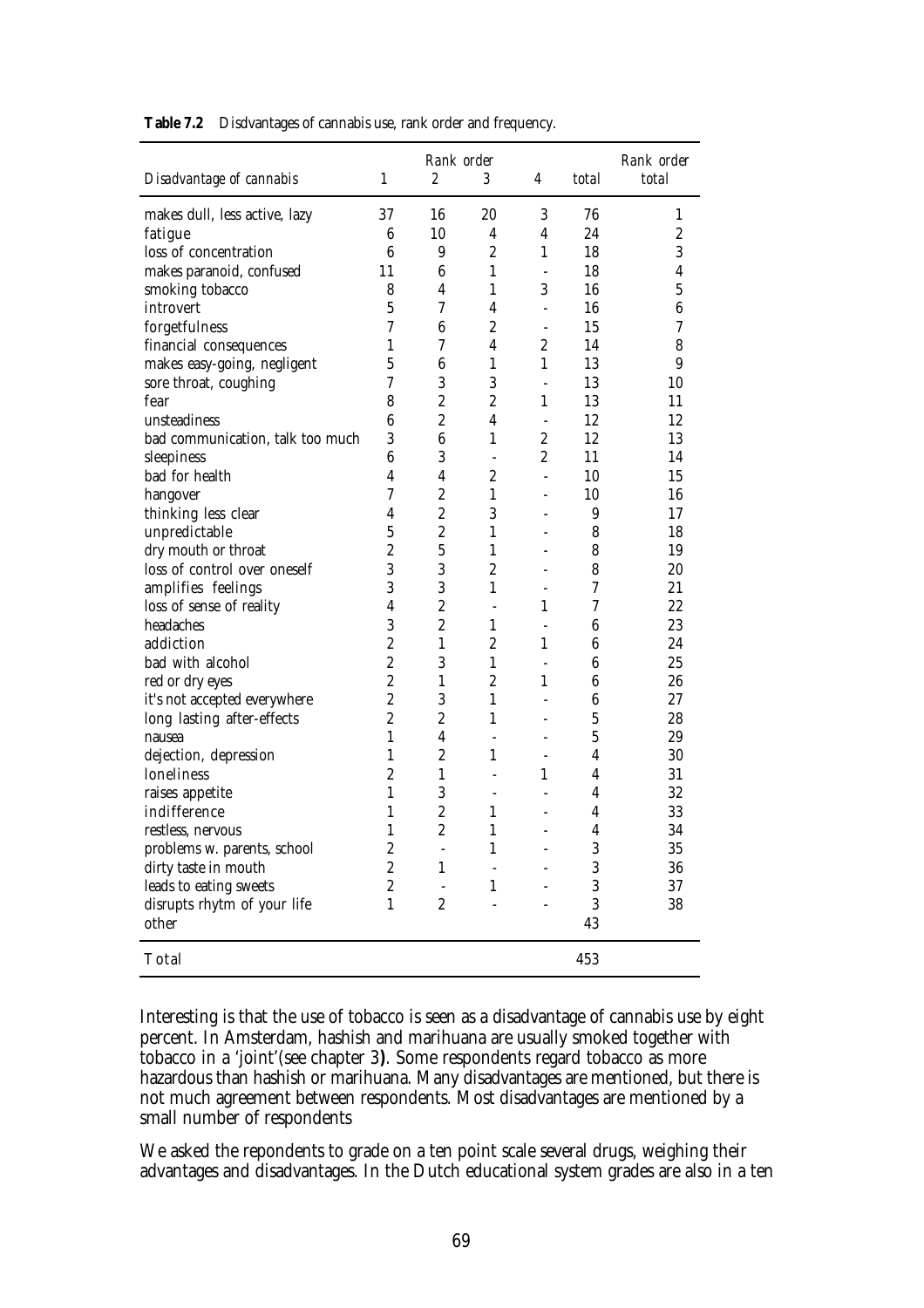point scale so respondents usually have no problem using this scale. In our survey, 1 meant 'all disadvantages, no advantages' and 10 meant 'all advantages, no disadvantages'.

Although scores ranged from 1 to 10 on almost every drug, the average rating for the drugs was relatively low. Marihuana scored highest with an average grade of 6.5. Hashish scored a 6.0 and alcohol a 6.1. In the Dutch educational system a 6 means you passed a test with a small margin. For table 7.3 this means that in the eyes of our respondents, marihuana, hashish and alcohol have more advantages than disadvantages*, but just barely*. Cocaine, tobacco, amphetamine and ecstacy are all below grade 5, meaning more disadvantages than advantages.

| marihuana   | 6.5 |  |
|-------------|-----|--|
| hashish     | 5.9 |  |
| alcohol     | 6.1 |  |
| cocaïne     | 3.5 |  |
| tobacco     | 4.8 |  |
| ecstasy     | 3.6 |  |
| amphetamine | 2.8 |  |
| N           | 216 |  |

**Table 7.3a** Average appreciation of different drugs by cannabis users

| LTP<br>cocaine | no LTP<br>cocaine | LTP<br>ecstasy | no LTP<br>ecstasy | L <sub>TP</sub><br>amph. | no LTP<br>amph. |
|----------------|-------------------|----------------|-------------------|--------------------------|-----------------|
| 6.5            | 6.4               | 6.7            | 6.4               | 6.5                      | 6.5             |
| 5.8            | 6.1               | 5.6            | 6.1               | 5.8                      | 6.0             |
| 5.9            | 6.2               | 6.0            | 6.1               | 5.7                      | 6.3             |
| 4.4            | 2.6               | 4.3            | 3.2               | 4.2                      | 3.1             |
| 4.9            | 4.7               | 5.1            | 4.7               | 4.6                      | 4.9             |
| 4.1            | 3.2               | 5.3            | 3.0               | 4.2                      | 3.3             |
| 3.1            | 2.4               | 3.3            | 2.6               | 3.5                      | 2.2             |
| 104            | 112               | 55             | 161               | 81                       | 135             |
|                |                   |                |                   |                          |                 |

**Table 7.3b** Average appreciation of different drugs by cannabis users

In table 7.3 scores for other drugs than cannabis are differentiated by drug experience between these users. People who, for instance, have experience with cocaine value cocaine with a score of 4.4. Those who have no experience with cocaine give no more than a score of 2.6, considerably lower. We could explain these large differences with prejudice or moral convictions. Those who choose to not use cocaine, will do this on the basis of a judgement, that gives it a low 'score'. This score is constructed in a completely different way than is the score of those who have experience with cocaine. Striking is though, that even with respondents whohave experience with cocaine value it consistently lower than cannabis, although not as low as those who lack cocaine experience.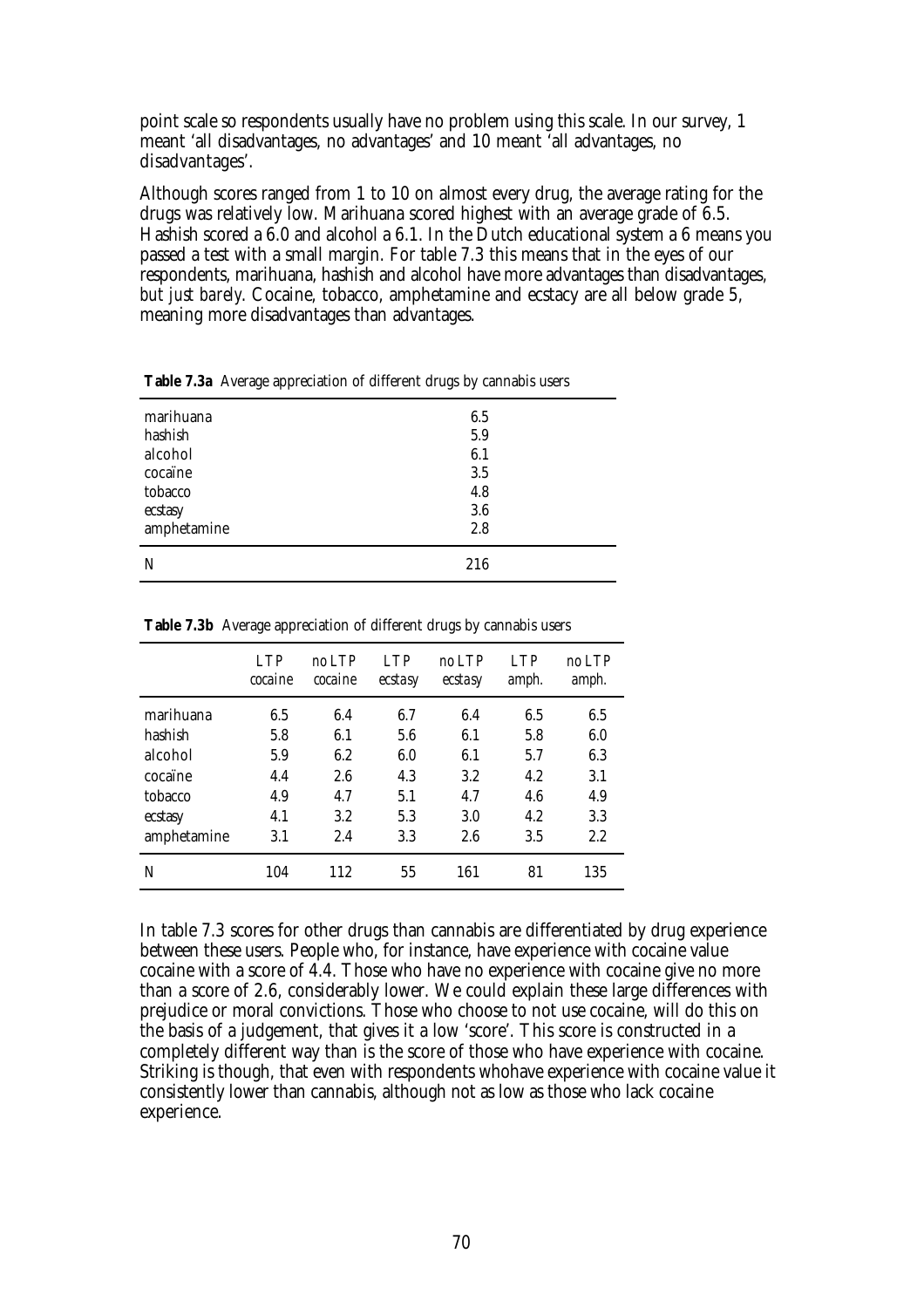## *7.4 Reasons for cannabis use*

|  | <b>Table 7.4</b> Reasons to use cannabis |  |
|--|------------------------------------------|--|
|--|------------------------------------------|--|

|                            | very<br>important<br>$\left( \frac{\eta}{\eta} \right)$ | important<br>(2) | neutral<br>(3) | unimportant unimportant<br>(4) | very<br>(5)    | average<br>score |
|----------------------------|---------------------------------------------------------|------------------|----------------|--------------------------------|----------------|------------------|
| for medical reasons        | 2                                                       | 3                | 4              | 32                             | 59             | 4.4              |
| against fatigue            | 0                                                       | 7                | 9              | 41                             | 44             | 4.2              |
| to challenge authority     | $\boldsymbol{2}$                                        | 7                | 12             | 32                             | 46             | 4.1              |
| to feel less anxious       | $\boldsymbol{2}$                                        | 7                | 12             | 38                             | 42             | 4.1              |
| to get through the day     | $\overline{c}$                                          | 9                | 13             | 34                             | 42             | 4.1              |
| against depression         | 4                                                       | 11               | 12             | 33                             | 41             | 4.0              |
| to slow myself down        | $\overline{c}$                                          | 9                | 14             | 44                             | 31             | 3.9              |
| to feel less shy           | $\sqrt{3}$                                              | 8                | 19             | 35                             | 35             | 3.9              |
| to communicate better      | 3                                                       | 16               | 22             | 36                             | 23             | 3.6              |
| to see the world clearly   | 3                                                       | 17               | 24             | 34                             | 22             | 3.6              |
| to forget worries          | 7                                                       | 15               | 22             | 35                             | 21             | 3.5              |
| against boredom            | 6                                                       | 20               | 23             | 28                             | 23             | 3.4              |
| for better sex             | 4                                                       | 22               | 22             | 34                             | 18             | 3.4              |
| to let off steam           | 3                                                       | 27               | 21             | 37                             | 12             | 3.3              |
| as a hypnotic              | 8                                                       | 27               | 16             | 29                             | 20             | 3.3              |
| to get inspiration         | 6                                                       | 32               | 22             | 26                             | 14             | 3.1              |
| to feel good               | 7                                                       | 41               | 30             | 18                             | 4              | 2.7              |
| to enjoy mucic, movies, tv | 10                                                      | 49               | 21             | 14                             | 6              | 2.6              |
| for company with friends   | 17                                                      | 42               | 27             | 9                              | 5              | 2.4              |
| to relax                   | 17                                                      | 43               | 25             | 14                             | $\overline{c}$ | 2.4              |

Next to asking about advantages and disadvantages we presented the respondents a list of 20 possible reasons for using hashish or marihuana. The reason for doing so is that asking about advantages and disadvantages may not disclose all possible reasons and functions of cannabis use, since we constrained the respondents to only the four most important advantages and disadvantages. By introducing multiple ways of indicating what grounds underly consumption, we made it possible to both create some internal validation of answers, and a widening of our observations. We asked respondents to indicate the importance of each of the reason for their cannabis use we presented to them. In table 7.4 we show the categories of importance we offered respondents on a printed card. It shows again that relaxation is the most important reason for cannabis use, and that the most frequently mentioned reasons for cannabis use are of a recreational nature. It also appears that *not even one reason* has an average score of 1 (very important) or 2 (important).Only four reasons score on average below 3 (neutral), and they are in order of importance,' to relax' (average score 2.4) 'for company with friends' (average score 2.4 )'to enjoy music, movies, tv' (average score 2.6) and 'to feel good' (average score 2.7). All other reasons are seen as even less important than neutral. The least important reason for using cannabis is 'medical reasons' (average score 4.4)

Apart from the 20 reasons mentioned in our questionnaire, we added an open question to be able to tap other reasons of use.Other reasons were given by 66 repondents. Other reasons for their cannabis use are: belonging to a certain group (16 respondents), the mind-widening effect of cannabis (nine respondents), or escaping reality (six respondents).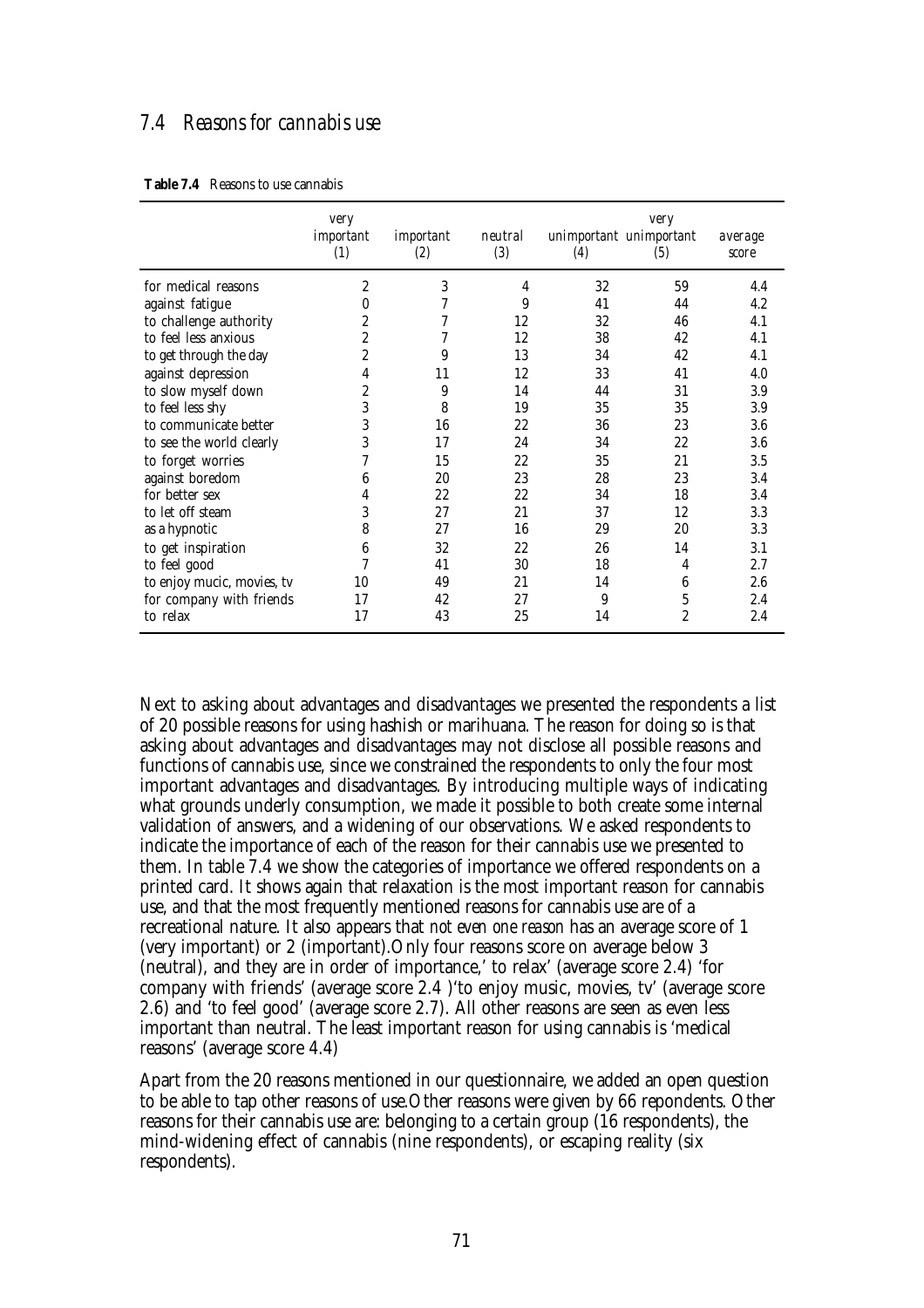### *7.5 Effects of cannabis use*

In the previous chapter we learned that cannabis users apply rules to their use. They might have experienced some disadvantages or unpleasurable effects, or have heard about it, and take precautions to avoid this happening or happening again. Ideas about the balance between disadvantages and advantages determine the average appreciation for cannabis, and other drugs, as shown in table 7.3. For better insight into the prevalence of effects and disadvantages of cannabis we offered extensive standard lists of potential effects to our respondents, as an alternative way to trace the prevalence of negative and positive effects of cannabis in our sample.The reason we offered this alternative way of tracing effects is, that we do not know to which degree respondents underestimate or under report positive or negative effects in the open question set up.

Altogether we presented 4 lists of effects to our repondents.Three of these lists were identical to the lists we used in our survey of experienced cocaine users. The other list we copied from a German/Swiss cannabis survey.<sup>1</sup> To begin with we mentioned 28 effects that are often associated with the use of drugs. We asked the respondents to indicate if they experienced this effect never, seldom, sometimes, often or always after they use cannabis. The results are shown in table 7.5. An average score of 1.0 (=experienced always) or of 5,0 (experienced never) does not occur for any of the mentioned effects. The effects with the highest scores of occurred frequencies are 'relaxed' (2.1),'comfortable'(2.2) and 'merry' (2.4). The lowest frequency is reported for 'agressive'  $(4.7)$ , followed by 'serious'  $(4.1)$  and 'mentally weak'  $(4.0)$ .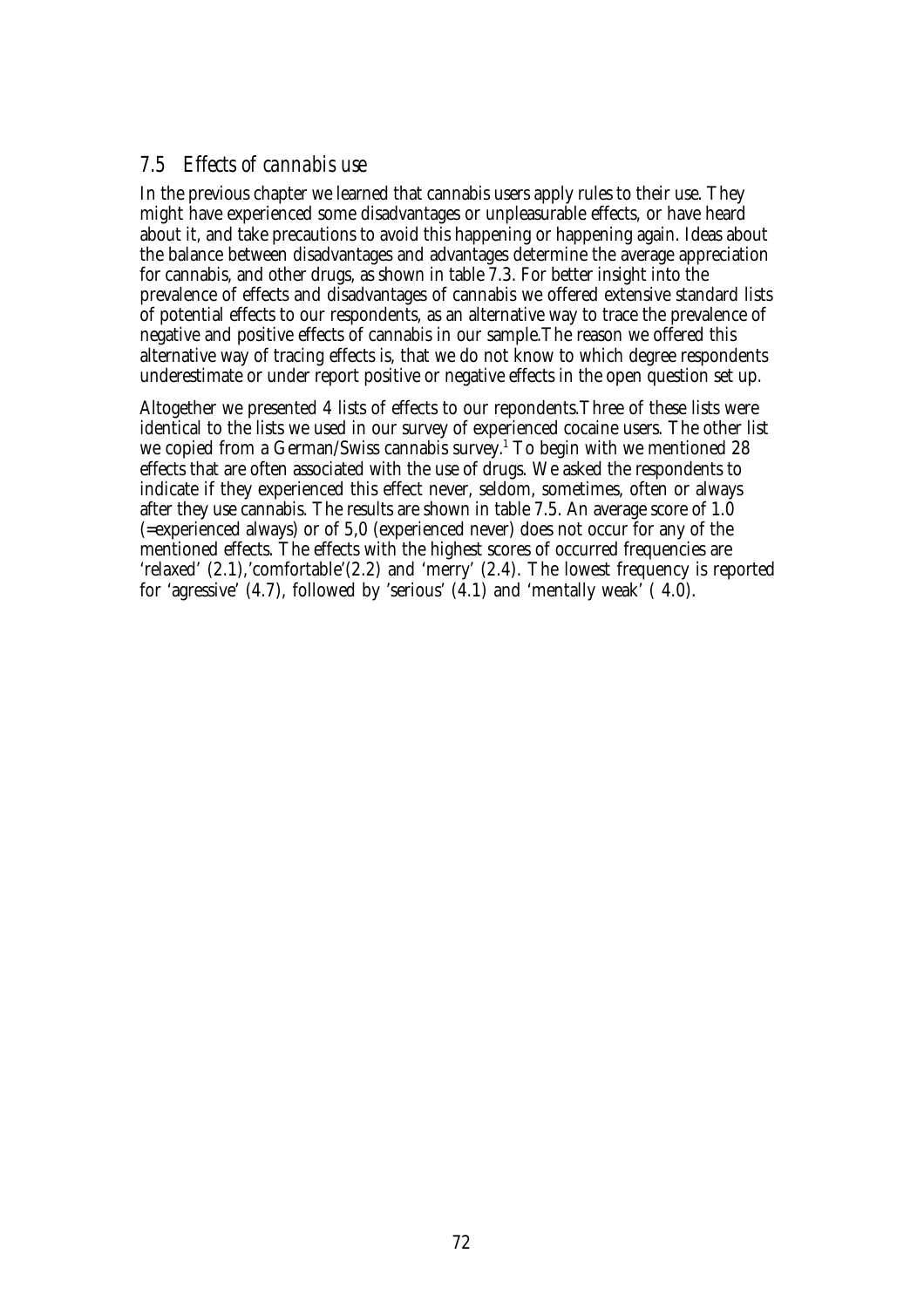|                               | always           | often            | sometimes      | seldom     | never            | average<br>score |
|-------------------------------|------------------|------------------|----------------|------------|------------------|------------------|
| aggressive                    | 1                | 3                | $\overline{4}$ | 9          | 83               | 4.7              |
| suspicious                    | 1                | 7                | 24             | 24         | 45               | 4.1              |
| mentally weak                 | 1                | $\boldsymbol{6}$ | 26             | 33         | 35               | 4.0              |
| pessimistic                   |                  | $6\phantom{1}6$  | 31             | 34         | 29               | 3.9              |
| lonely                        | 1                | 7                | 30             | 38         | 26               | 3.8              |
| awake                         | 1                | 9                | 28             | 40         | 22               | 3.7              |
| intelligent                   | 4                | 14               | 27             | 25         | 30               | 3.6              |
| nostalgic                     | 1                | 12               | 39             | 22         | 26               | 3.6              |
| productive                    | $\boldsymbol{2}$ | 14               | 29             | 40         | 16               | 3.5              |
| better able to solve problems | 3                | 18               | 32             | 23         | 24               | 3.5              |
| active                        | 3                | 14               | 32             | 37         | 13               | 3.4              |
| mentally strong               | $\boldsymbol{2}$ | 21               | 39             | 20         | 18               | 3.3              |
| introvert                     | 3                | 21               | 39             | 20         | 17               | 3.3              |
| extrovert                     | $\boldsymbol{2}$ | 25               | 35             | 24         | 13               | 3.2              |
| serious                       | 3                | 19               | 48             | 17         | 13               | 3.2              |
| horny                         | 3                | 21               | 53             | 13         | 11               | 3.1              |
| passive                       | $\overline{c}$   | 29               | 42             | 21         | $\boldsymbol{6}$ | 3.0              |
| gentle                        | 3                | 32               | 41             | 13         | 12               | 3.0              |
| intuitive                     | $\boldsymbol{6}$ | 36               | 31             | 13         | 14               | 2.9              |
| absent minded                 | $\overline{c}$   | 25               | 56             | 12         | $\boldsymbol{6}$ | 2.9              |
| optimistic                    | $\boldsymbol{4}$ | 35               | 40             | 13         | 8                | 2.9              |
| talkative                     | 7                | 37               | 39             | 13         | $\overline{5}$   | 2.7              |
| lazy                          | $\overline{5}$   | 43               | 41             | 7          | 4                | 2.6              |
| sensitive for beauty          | 10               | 44               | 30             | 10         | $\boldsymbol{6}$ | 2.6              |
| slow                          | 9                | 41               | 38             | 7          | $\overline{5}$   | 2.6              |
| cheerful                      | $\boldsymbol{6}$ | 54               | 37             | 3          | $\mathbf{1}$     | 2.4              |
| comfortable                   | 11               | 63               | 22             | $\sqrt{2}$ | $\boldsymbol{2}$ | 2.2              |
| relaxed                       | 20               | 58               | 18             | 3          | 1                | 2.1              |

|  |  |  |  | Table 7.5 After I use cannabis I become (percentages, N=216) |  |
|--|--|--|--|--------------------------------------------------------------|--|
|--|--|--|--|--------------------------------------------------------------|--|

We also looked in detail at other effects of the use of hashish or marihuana. We presented our respondents another 3 long lists with possible effects, adapted from our cocaine user surveys.Table 7.4 shows list 1, some effects and their relation (according to the respondents) to cannabis use. Some effects frequently associated to cannabis use are 'a strong appetite', 'anxiety', 'being physically unfit for longer than one month', 'insomnia', 'restlessness' and 'throat problems'.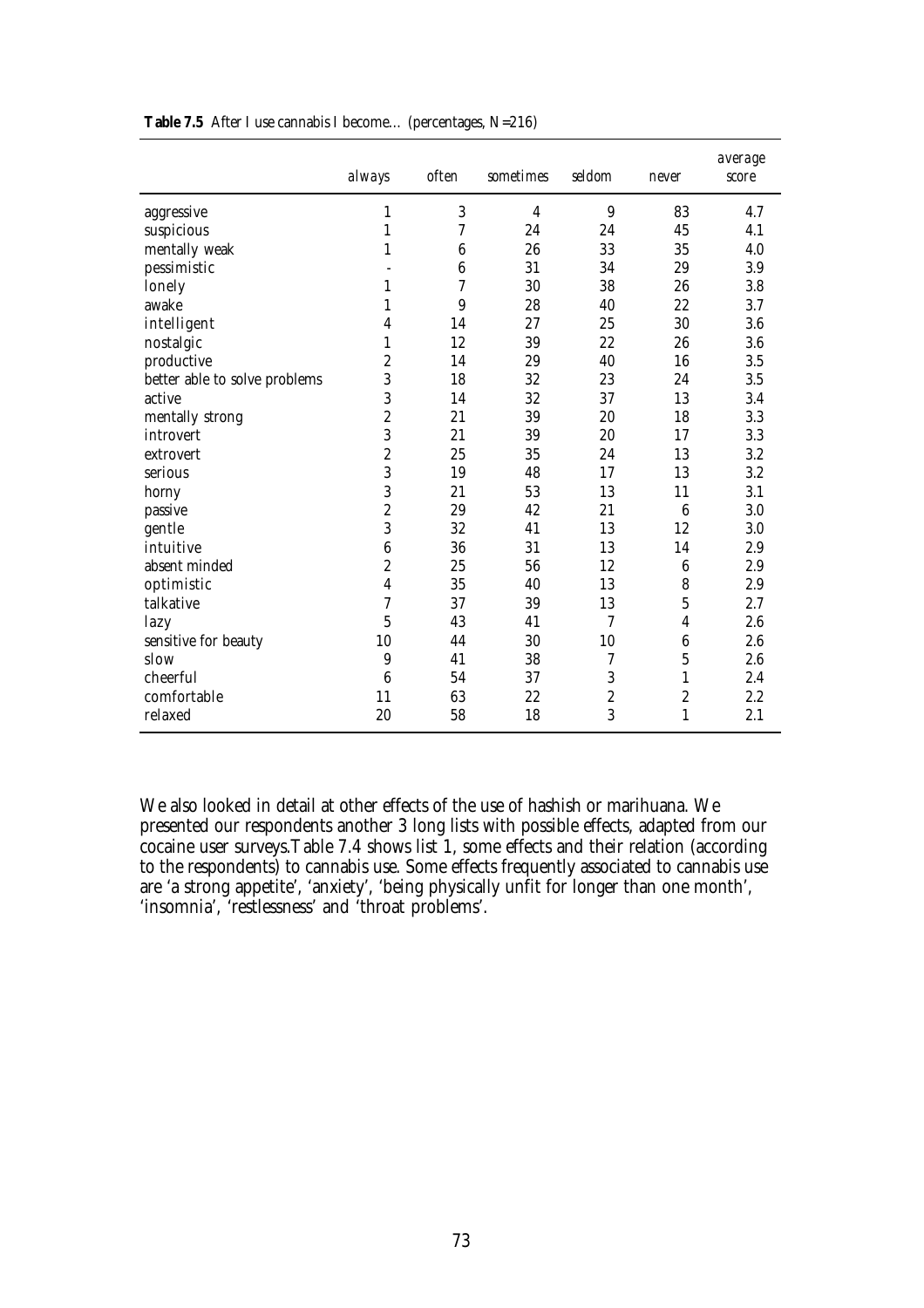|                          |     |    | due to cannabis<br>ever experienced |    |
|--------------------------|-----|----|-------------------------------------|----|
| effect                   | n   | %  | n                                   | %  |
| strong appetite          | 183 | 85 | 165                                 | 76 |
| anxiety                  | 101 | 47 | 64                                  | 30 |
| physical unfit > 1 month | 106 | 49 | 40                                  | 19 |
| insomnia                 | 91  | 42 | 38                                  | 18 |
| restlesness              | 117 | 54 | 37                                  | 17 |
| throat problems          | 112 | 52 | 27                                  | 13 |
| lack of sexual interest  | 69  | 32 | 23                                  | 11 |
| resporatory problems     | 72  | 33 | 19                                  | 9  |
| overdose of some drug    | 34  | 16 | 19                                  | 9  |
| reduced orgasms          | 53  | 25 | 18                                  | 8  |
| serious accidents/wounds | 82  | 38 | 9                                   | 4  |
| $depression > 1$ month   | 60  | 28 | 9                                   | 4  |
| high blood pressure      | 29  | 13 | 6                                   | 3  |
| streetfight wounds       | 34  | 16 | 2                                   | 1  |
| pneumonia                | 28  | 13 | 2                                   | 1  |
| impotence*               | 11  | 9  | 1                                   | 1  |
| minor operations         | 89  | 41 | 1                                   | 0  |
| gynaecol. problems**     | 26  | 29 |                                     |    |
| ontstekingen             | 60  | 28 |                                     |    |
| skin infections          | 37  | 17 |                                     |    |
| veneral diseases         | 27  | 13 |                                     |    |
| ulcer                    |     | 3  |                                     |    |
| heart diseases           | 1   | 0  |                                     |    |

Table 7.6 Physical effects and their relation to cannabis use (N=216).

*\* Only applicable to men, N=127.*

*\*\* Only applicable to women, N=89.*

This way of asking does not exclude the possibility that described symptoms or effects are consequences not of the drug used, but of the circumstances of the user. For instance, reporting that use of cannabis 'makes one physically unfit for longer than one month' clearly relates to a certain a certain life style in which cannabis may figure prominently.

Tables 7.7 and 7.8 look deeper into the frequency of direct effects of cannabis use. We asked if the respondents experienced the effects after using marijuana or hashish, and if so, if they had experienced them between one and five times, or more than five times. The reason we ask for more often or less often than five times of occurrence, is that when effects are reported more often than five times the probability that some chance effect (due to e.g. context of mixtures with other drugs) is diminished.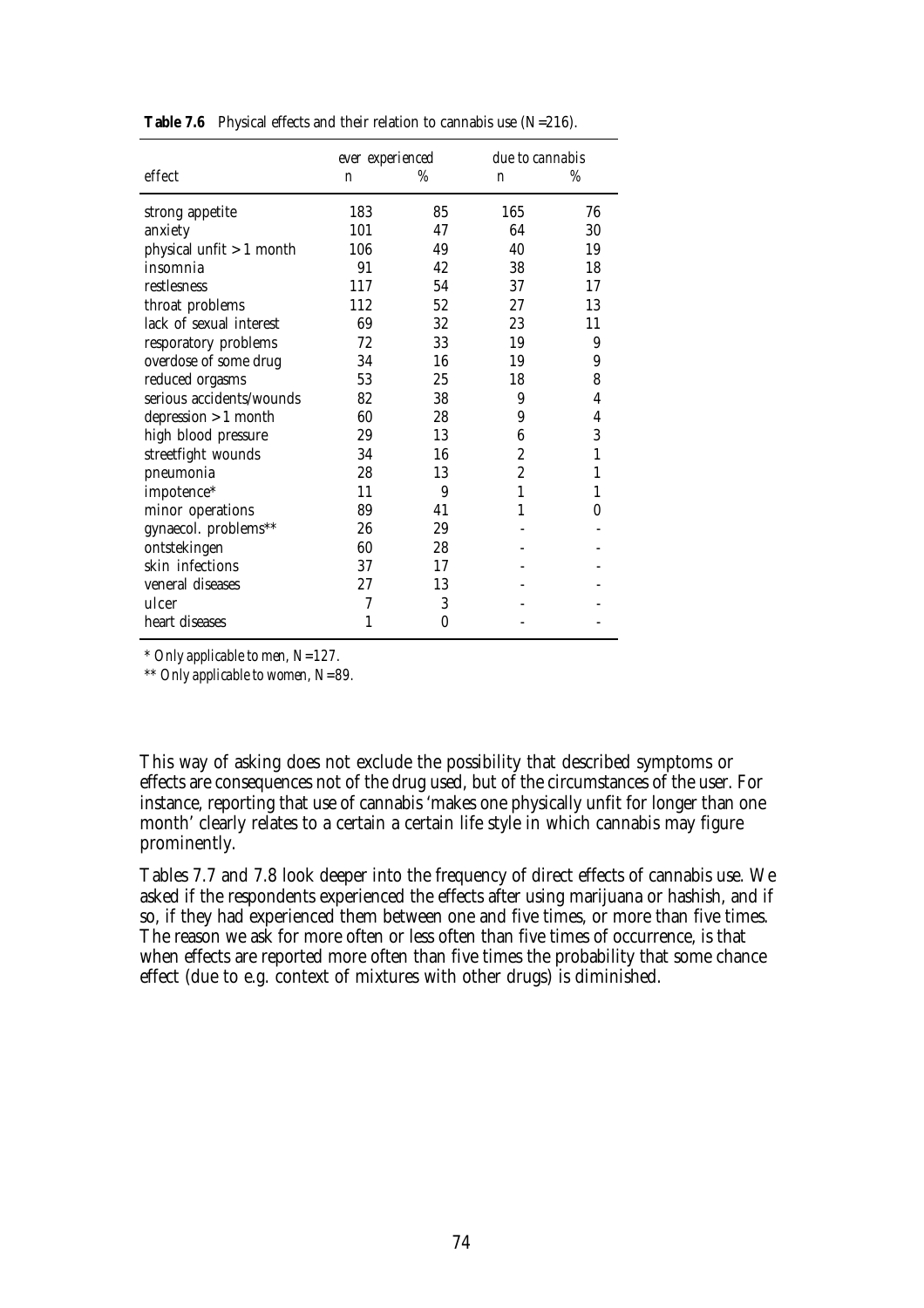|                          |       | experienced |                         |
|--------------------------|-------|-------------|-------------------------|
| effect                   | never | $1-5$ times | $> 5$ times             |
| cotton mouth             | 6     | 10          | 85                      |
| mind wanders             | 18    | 29          | 54                      |
| forget worries           | 36    | 11          | 53                      |
| lack of concentration    | 24    | 24          | 53                      |
| self confidence          | 35    | 16          | 49                      |
| think faster             | 37    | 14          | 49                      |
| clear thinking           | 37    | 17          | 47                      |
| energetic feeling        | 30    | 24          | 46                      |
| forgetfulness            | 36    | 20          | 44                      |
| meaningless tasks        | 45    | 14          | 41                      |
| visual distortions       | 46    | 24          | 30                      |
| increased hartbeat       | 49    | 23          | 28                      |
| feeling detached         | 48    | 27          | 25                      |
| lack of motivation       | 51    | 2.5         | 2.5                     |
| dizziness                | 43    | 33          | 24                      |
| restless/nervous         | 50    | 26          | 24                      |
| mystic experiences       | 53    | 24          | 23                      |
| headaches                | 58    | 20          | 22                      |
| sweating                 | 58    | 21          | 20                      |
| overly suspicious        | 58    | 23          | 19                      |
| fear                     | 49    | 32          | 19                      |
| feeling cold, impersonal | 63    | 22          | 15                      |
| tremor                   | 63    | 24          | 14                      |
| change in breathing      | 72    | 14          | 14                      |
| nausea                   | 47    | 39          | 13                      |
| lack of appetite         | 75    | 13          | 12                      |
| hallucinations           | 66    | 22          | 12                      |
| depressions              | 72    | 16          | 12                      |
| insomnia                 | 70    | 20          | 11                      |
| megalomania              | 76    | 14          | 10                      |
| difficulty orgasms       | 84    | 10          | 6                       |
| convulsions              | 82    | 13          | $\overline{5}$          |
| menstr. cycle change*    | 94    | 3           | $\overline{\mathbf{c}}$ |
| unconsciousness          | 87    | 12          | $\overline{2}$          |

**Table 7.7** Effects of cannabis use (percentages, N=216)

*\* Only applicable to women, N=89.*

Both tables show that cannabis users ascribe a wide variety of effects to cannabis, but negative effects like 'depressions', 'insomnia', 'difficulty reaching orgasms', 'convulsions', 'changes in the menstrual cycle' and 'unconsciousness' are experienced by only a small minority of the respondents. The effects that are reported most frequently tend to be of a positive nature. This is even more clear in Table 7.6. The seven most frequently experienced effects are all positive. Negative effects like 'violent behaviour', 'fleeing for an imagined enemy', 'allergies', and 'an urge to carry weapons' are rarely experienced.

Some of the effects mentioned in the list are rather strange, like 'fleeing for an imagined enemy', or 'urge to carry weapons'.The reason they figure here is that they were listed in our lists of cocaine effects, and we intend in the future to carry out comparisons between effects reported with different drugs. Just listing drug effects will provoke affirmations in a large group of drug users, and the low frequency of these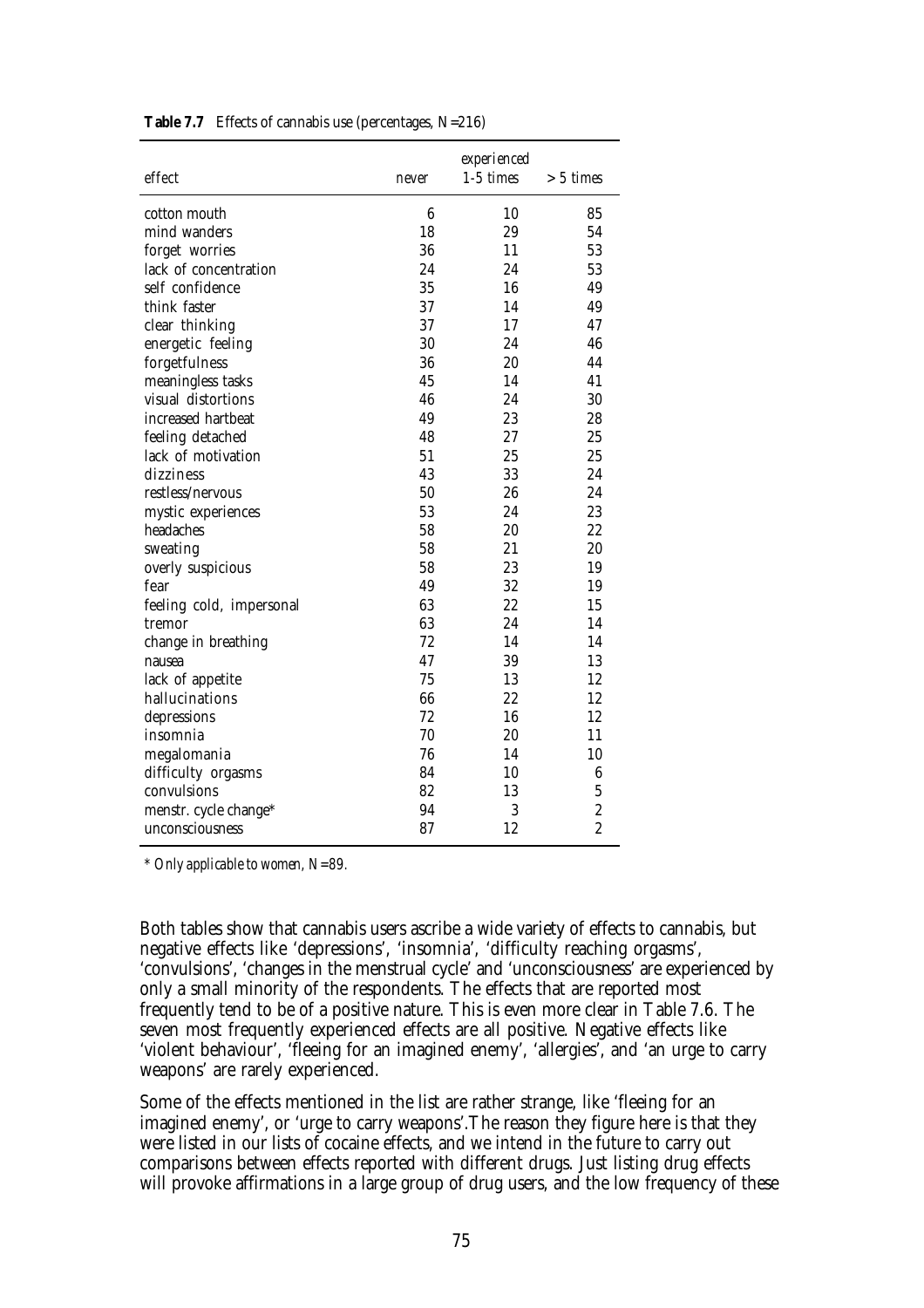effects is an indication of either the low prevalence, or some sort of imaginative causal attribution.

| effect                | never | experienced<br>1-5 times | $> 5$ times      |
|-----------------------|-------|--------------------------|------------------|
| fits of laughter      | 5     | 15                       | 81               |
| euphoria              | 16    | 17                       | 67               |
| no worries            | 17    | 17                       | 67               |
| talkative             | 14    | 23                       | 63               |
| sense of perfection   | 24    | 22                       | 54               |
| sexual stimulation    | 31    | 21                       | 48               |
| prolonged sex         | 44    | 18                       | 39               |
| lack of ambition      | 47    | 21                       | 32               |
| sensiteve to light    | 51    | 20                       | 29               |
| panic                 | 55    | 33                       | 12               |
| urinate more often    | 85    | 6                        | 9                |
| tightness in chest    | 73    | 19                       | 8                |
| indiffernce to pain   | 78    | 13                       | 9                |
| local numbness        | 76    | 17                       | 7                |
| urge to carry weapons | 96    | 1                        | 3                |
| allergies             | 98    | 1                        | $\boldsymbol{2}$ |
| imagined enemy        | 86    | 13                       | $\boldsymbol{2}$ |
| violence              | 94    | 5                        |                  |
| epileptic attacks     | 100   |                          |                  |

**Table 7.8** Effects of cannabis use (in percentages, N=216).

We gave respondents the possibility to list effects of cannabis use that were not mentioned in any of our lists. Only 48 respondents used this possibility, and most of the mentioned effects were very idiosyncratic (like alternation between feeling warm and cold (1 person),feeling psychotic (1 person), sensing ones own organs (2 persons) or reasoning in circles (2 persons). But 5 respondents said that for them a feeling of 'belonging to a group' was associated to using cannabis,and the same number mentioned 'being sensitive to colours/music.' In fact, using these multiple instruments to probe for cannabis effects shows how incredibly wide the range of effects is, and also how some effects ( like occurrence of sexual stimulation) are relevant for a certain proportion, but seem to not occur for another.

#### *7.6 Conclusion.*

If measured in several ways with different instruments, one of the most important advantages and functions of cannabis use as mentioned by our random representative sample of 216 experienced cannabis users is *relaxation*. This finding runs parallel to findings elsewhere.

Kleiber et al. found relaxation ranking first as reason for use. An ample majority of 67 percent mention this reason for use in their recent snow ball sample of 1,458 german users. <sup>2</sup> In an Australian snow ball sample of 268 long term and current users Didcott et al. found that relaxation and relief of stress were 'the most popular reasons' to use cannabis for 61 percent of their sample.<sup>3</sup> In his New York snowball sample of 204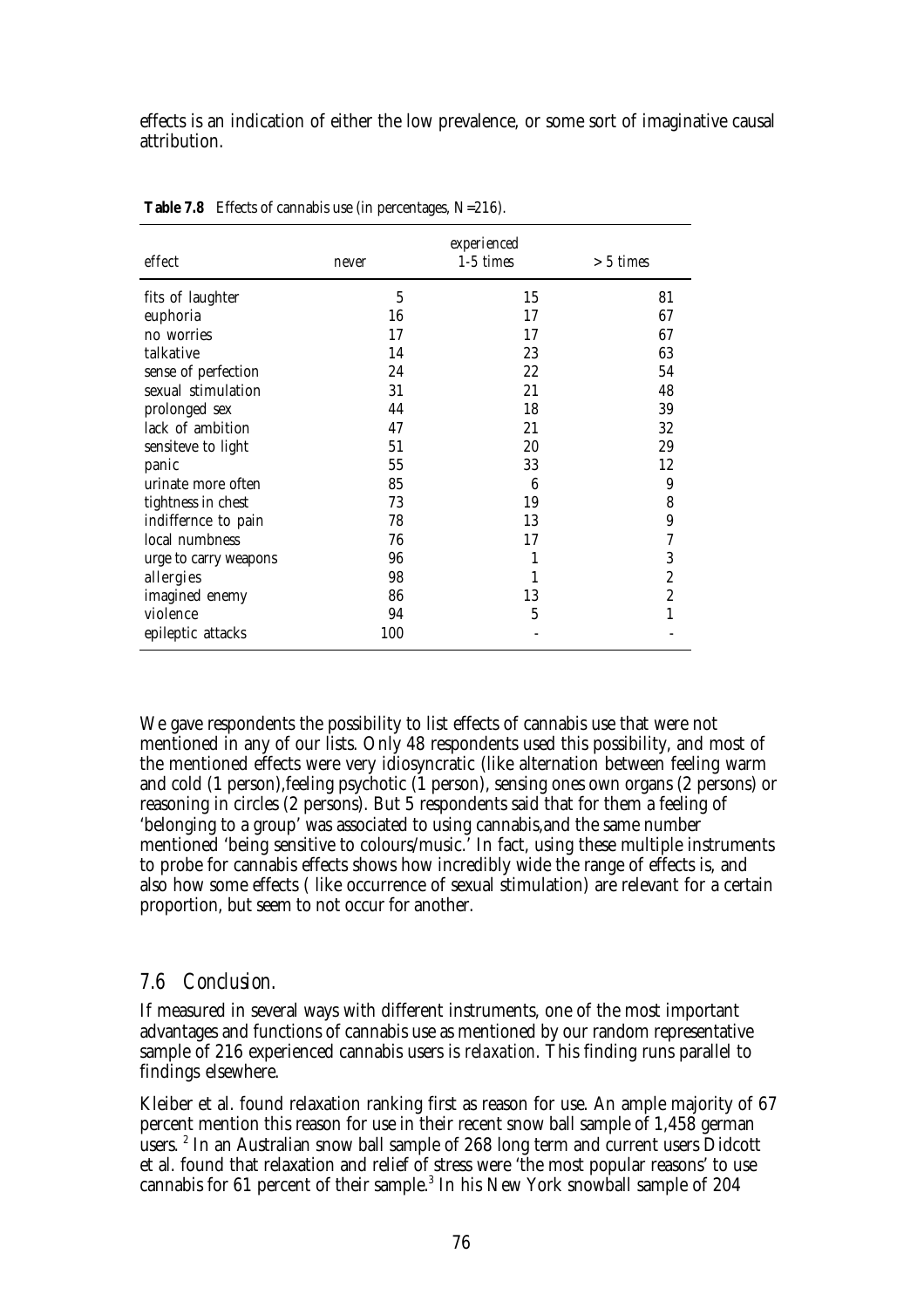current and experimental users in the sixties, Goode found that 46 percent mentioned relaxation as reason for cannabis use, making this the most often mentioned one. $^4$  In spite of rather large differences between the sampling procedures of the here mentioned studies, relaxation comes out as the prime function or effect of cannabis use in all these groups of relatively highly educated users. Also in a Greek sample of 45 working class chronic cannabis users 23 mention relaxation as the ususal and pleasant effect of cannabis.<sup>5</sup>

Other important functions in Amsterdam based users are related to improvement of leisure time and sensual experience. Social functions of use are mentioned, but they are not essential. Among the first five advantages of cannabis only one relates to social functioning. In a standard set of 'reasons' to use cannabis, social reasons also figure just once.

Like any other drug, cannabis use is associated to disadvantages and negative effects. A wide variety of negative effects is mentioned, and only one is more or less universal (cotton mouth with 85 percent). Some serious negative effects are reported as the possible outcome of cannabis use, but they do not figure prominently. The most often mentioned disadvantage is that cannabis makes one dull and inactive, which may not truly be a negative effect. There exists some ambiguity here. If the most important positive reason/function for use is relaxation, inactivity and dullness are closely related to the desired function. Relaxation and its associated phenomena may turn from a positive to a negative evaluation (dulness and inactivity) if the context in which it is experienced, *is not exactly right*.

That negative effects are many, but not very prominent, may not only be explained by the mild properties of the substance but also to the relative succes of the learning process of how to use cannabis. Rules and other regulatory mechanisms act like prevention of negative effects, and our data clearly show that for most users the positive effects outnumber the negative effects. Learning how to prevent negative effects by 'listening' to sensory information and by relying on previous learning processes about what happens if this sensory information is not given its proper attention, may account for this.

The findings we report here, are important for a theory of how drug users control and structure their use. We show, that users have a keen sense of advantages, disadvantages and effects.In other words, they have instruments with which they can gauge if what they want of drugs (or definitely do not want) occurs or not. These sensory parameters act like directory beacons in a sea of sensations, and allow navigation. In that sense *the experience with advantages, disadvatages and effects may be the most important regulatory mechanisms of drug use.* People navigate to a course that gives them optimum advantages and acceptable disadvantages. This process is not unlike any other cost benefit consideration, regarding any type of behaviour. In order to reap benefits, one has to allow the occurrence of some cost. Looking at drug use this way defines the user as relatively autonomous; he is able to navigate and able to use navigational instruments. These instruments are internal regulatory mechanisms, results of individual and collective learning. We have no indication that the succes of these mechanisms has much to do with external rules or institutionalised repression.

#### *Notes*

<sup>&</sup>lt;sup>1</sup> Arbeitsgruppe Hanf & Fuß (1994), *Unser gutes Kraut. Das Porträt der Hanfkultur.* Löhrbach: Arbeitsgruppe Hanf & Fuß / Werner Pieper's MedienXperimente. p. 183.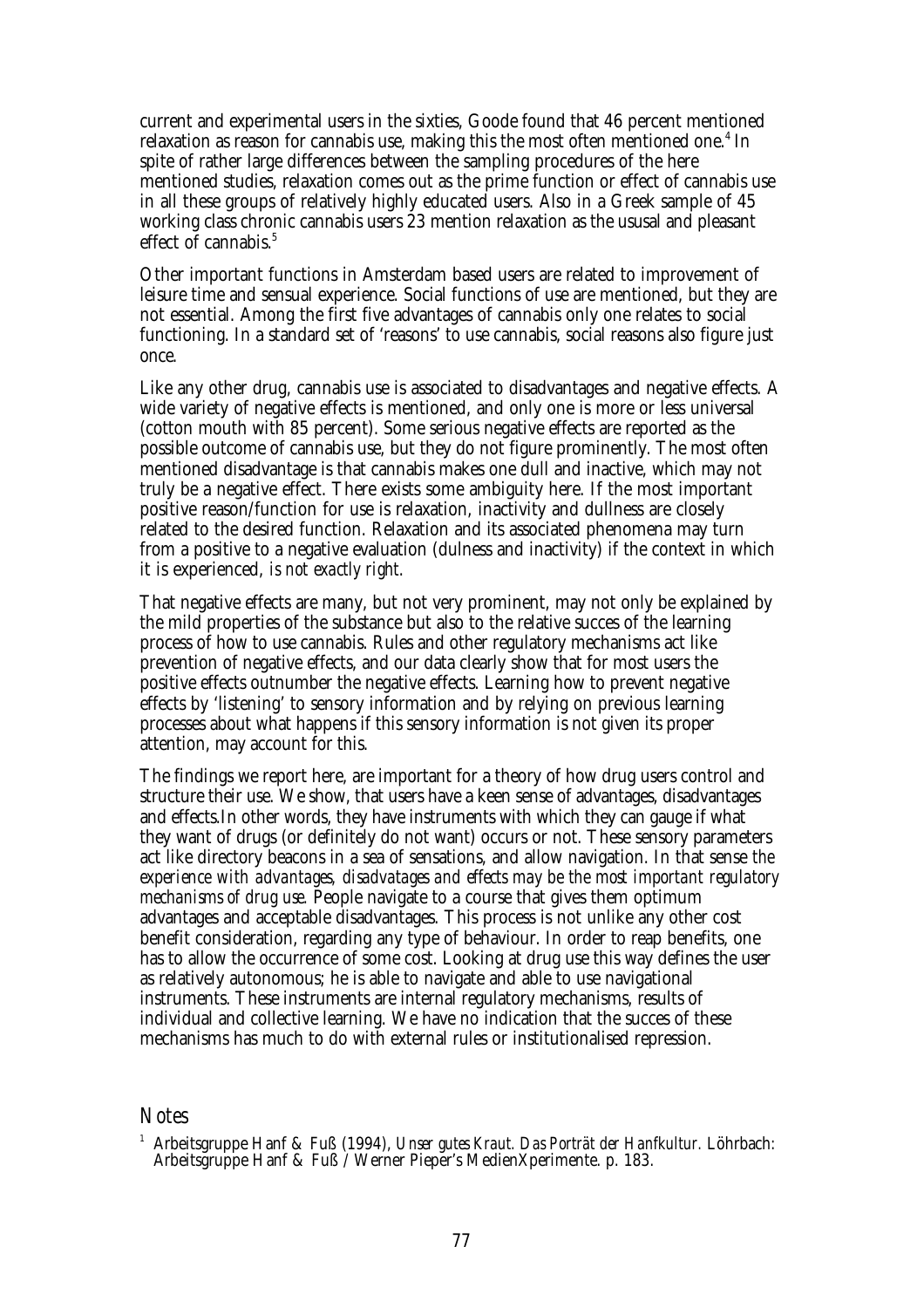- <sup>2</sup> Kleiber, Dieter & Renate Soellner (1998)*, Cannabiskonsum. Entwicklungstendenzen, Konsummuster und Risiken*. Weinheim: Juventa Verlag. p. 168.
- <sup>3</sup> Didcott, Peter, David Reilly, Wendy Swift & Wayne Hall (1997), *Long term cannabis users on the New South Wales North Coast*. National Drug and Alcohol Research Centre, University of New South Wales. p. 34.
- <sup>4</sup> Goode, Erich (1970), *The marijuana smokers*. New York: Basic Books. p. 153.
- <sup>5</sup> Stefanis, Costas, Rhea Dornbush, & Max Fink (Eds.) (1977), *Hashish. Studies of long-term use*. New York: Raven Press. p. 40.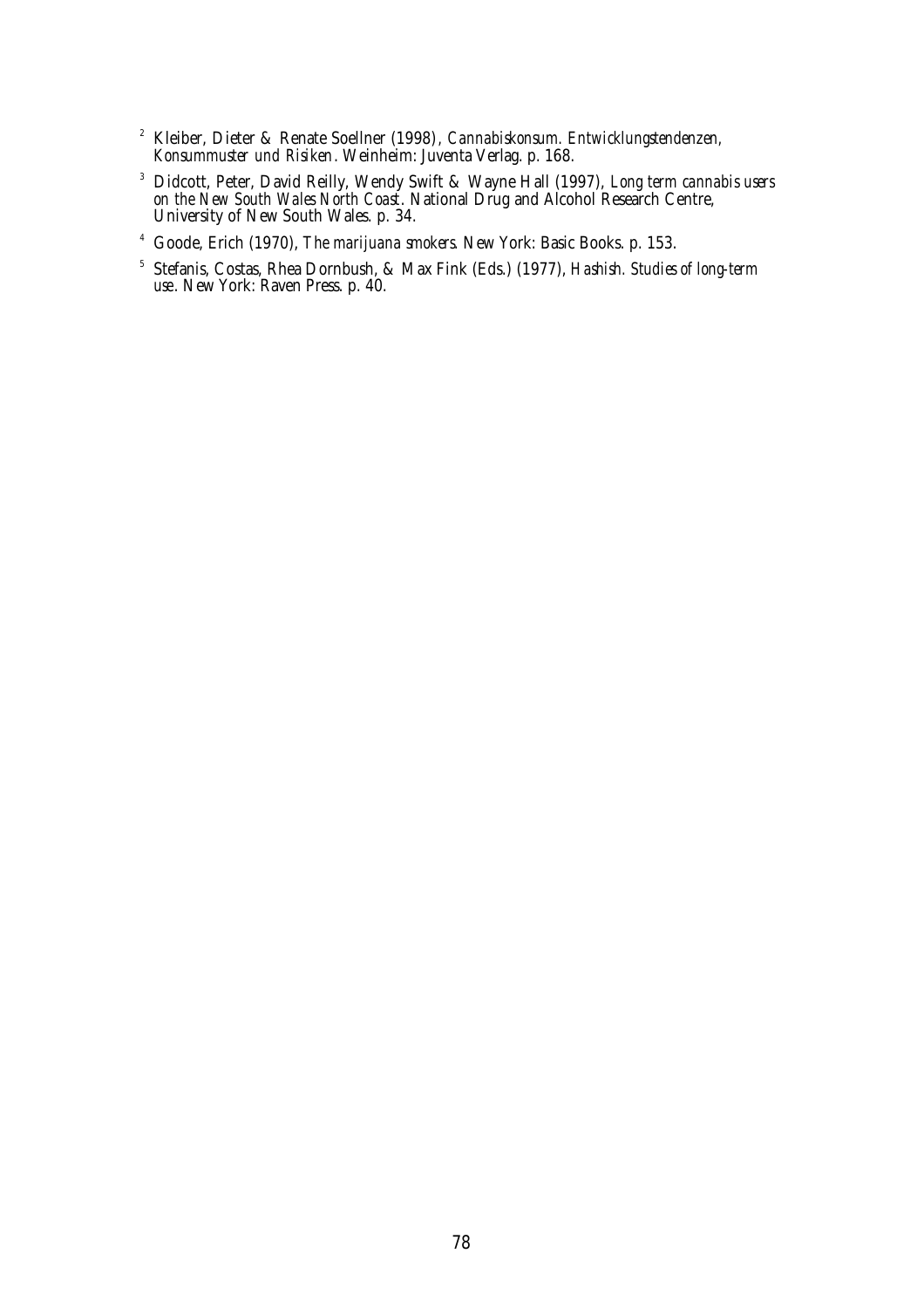# **8 QUITTING AND DIMINISHING CANNABIS USE**

#### *8.1 Introduction*

Criterion for participating in our study was a life time experience with cannabis of 25 times or more. This criterion implies that one meets respondents who experienced cannabis use in the past , but who are no longer current users. One may also find users who have used very little and see themselves no longer as users. Studies that concentrate on 'current users' with particular levels of consumption<sup>1</sup> will not collect data on quitters and make it impossible to find out why people quit, or what their proportion is related to those who continue.

The concept of 'quitting' is not as straightforward as one might wish, something Kleiber et al. discuss as well. $^{\rm 2}$  In their study of cocaine use, Waldorf et al entitled one chapter 'Making sense of cessation', there by illustrating the puzzling aspects of quitting. According to them quitting is 'a long and arduous process'3 , although they also found examples of 'common sense quitting.' The study of quitting might be an important aspect of understanding drug use and its control. Also, quitting drug use has to be seen in relation to the pattern of use, its functions, and the social consequences of use. The most important reason why we introduced studying the process of quitting is to be able to give some depth to the phenomenon of 'non use' during last twelve and last three months (see chapter 4). Our main aim however was to establish what proportion of experienced users develop into non users over the long career period we studied.

In the following paragraphs we will discuss quitting, periods of abstinence, and diminishing amounts of use.

#### *8.2 Quitting cannabis use*

Just measuring cannabis use during last twelve months prior to interview with our respondents shows, that 83 persons do not report use. Looking at last three months this grows to 107 persons. Can these respondents be seen as quitters? Although the use of the verb 'to quit' could mean an active and predetermined step towards abstinence from cannabis, we found that in reality the process of quitting cannabis use is not straightforward. Just over one fifth of the 83 respondents who report zero cannabis use during the last twelve months prior to the interview has the intention to use cannabis again, as is shown in table 8.1.

An experience many people may have is, that they simply do not consume any cannabis (or another drug) because the social situations or moods they need for cannabis use do not occur. This might even take a long time, like twelve months. If it takes longer, one might say that people have simply 'drifted' out of drug use, without ever intentionally quitting.

One of our questions was if respondents had ever intentionally quit cannabis use, but gone back to it. We got affirmative answers from 69 respondents (32 percent), of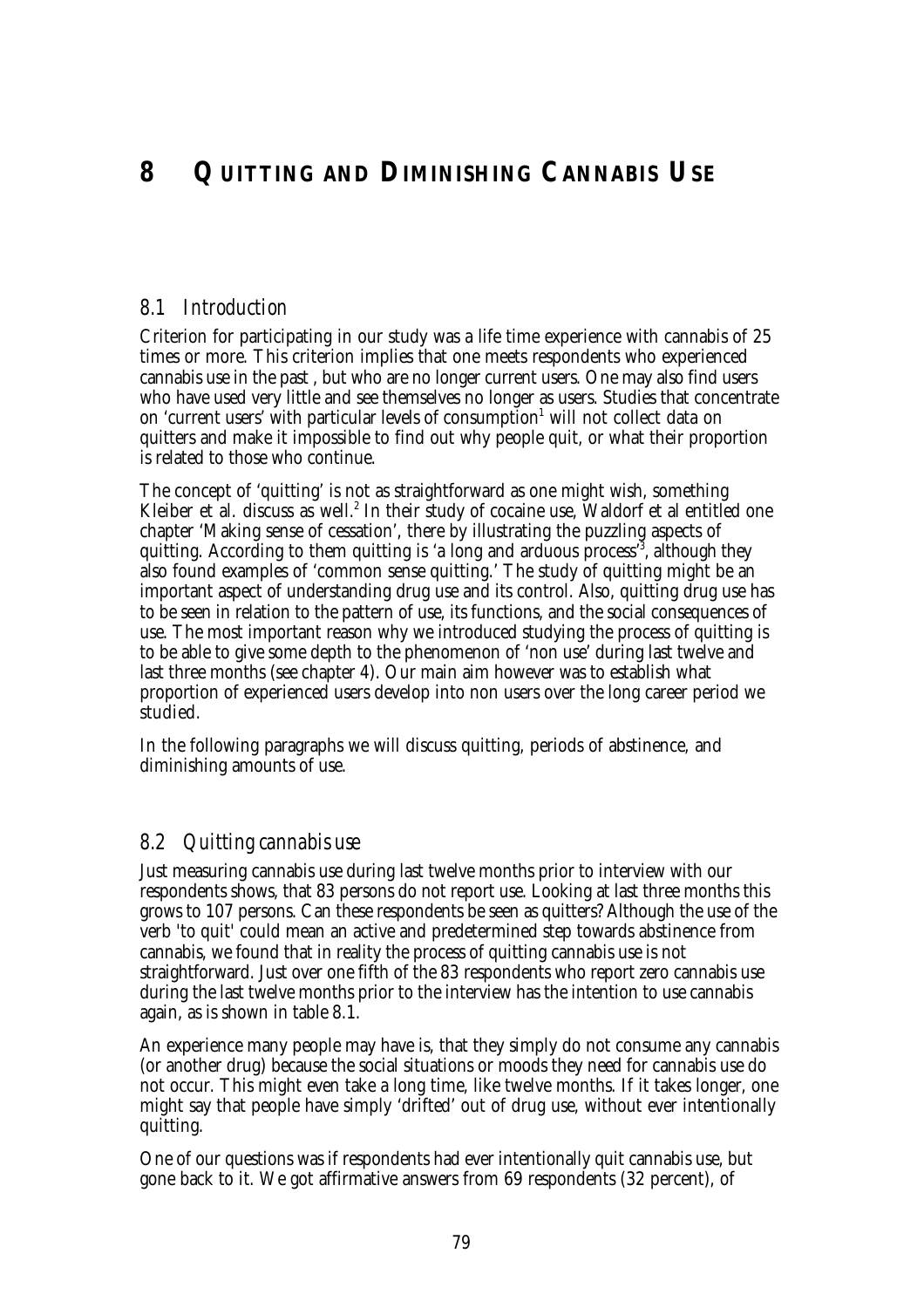which ten had quit more than six times. Quitting but going back had happened one or two times for 39 among them, and between three and five times for 20.

Most respondents (146 or 68 percent) have never had this experience of intentionally quitting and going back to cannabis afterwards.

| <i>Intention</i>                                   | n        | %        |
|----------------------------------------------------|----------|----------|
| Decided intention to use in the future<br>Not sure | 18<br>29 | 22<br>35 |
| No intention to use in the future                  | 36       | 43       |
| Total                                              | 83       | 100      |

**Table 8.1** Intentions to use cannabis among respondents who did not report any use during the last 12 months prior to the interview (N=83).

During our level use series of questions we found respondent who indicated they had not used cannabis during the last twelve months prior to interview. Those respondent (83) was asked if they intended to use in the future.

Only if respondents said that they had no intention to use marijuana or hashish in the future we asked them if they had any specific reasons for this. Of the 36 respondents who did not want to use cannabis in the future, 34 reported one or more reasons. The most important reason (mentioned by 13 respondents) is that the use of hashish or marijuana is no longer fun. They don't like it anymore. Eleven respondents indicated that they did not have a need for cannabis or that they did not see merit in it any longer. Changes in lifestyle and contact with other friends is mentioned by nine respondents as a reason for not using marijuana or hashish in the future. A wide variety of other more rare reasons is mentioned, ranging from the belief that using cannabis is unhealthy (one respondent), causes negative feelings (two respondents), leads to other drug use (two respondents), causes addiction (two respondents) to 'becoming a Christian' (two respondents) or more pleasant experiences with other drugs (one respondent).

We asked the 36 respondents who indicated that they had no intention of using cannabis in the future if they thought of themselves as having quit cannabis use totally. All 36 respondents regarded themselves as having quit totally.

Of the 18 respondents who indicated that they definitely would use hashish or marijuana in the future, 17 also said that they certainly would not quit cannabis use totally. Only one respondent did not rule out the possibility of quitting totally

Twenty-nine respondents did not know if they would use cannabis in the future, but when we asked them if they would ever quit cannabis use totally, ten said 'yes'. Another ten, however, ruled out the possibility of quitting totally. Nine respondents did not know whether they would quit cannabis use totally or not.

In our series of questions around quitting we asked as well if respondents considered themselves 'as having quit cannabis totally now'. Here 73 respondents say 'yes', considerably more than the 36 who state they will not use cannabis in the future. 'No need' is answered by 47 (66 percent), 'negative experiences' by 16 respondents, 'no longer my style of life' by eleven.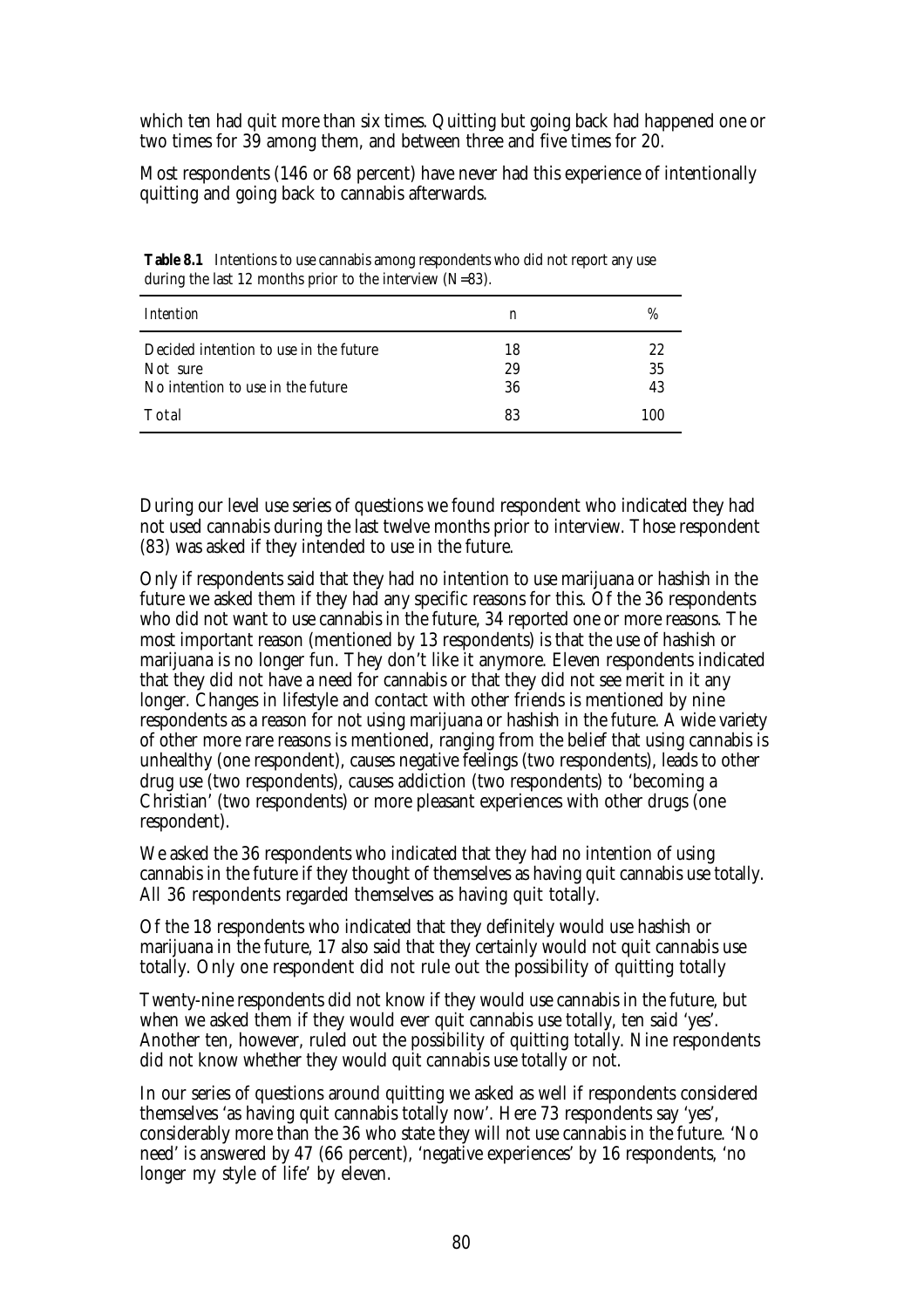For practical purposes we combine a subjective aspect of quitting and an objective one in our definition of respondents who can be considered as quitters; we regard a respondent as having quitted cannabis use:

- if the respondent reports no use of hashish or marijuana during the last twelve months prior to the interview (the objective aspect), or
- if the respondent stated that he or she had totally quitted the use of marijuana or hashish (the subjective aspect).

Of course this is a compromise in order to reach a usable definition. But 'quitting cannabis use' is not an unambiguous concept and for our quantitative analysis we wanted to define quitting in a way that we could take into account both actual use pattern and the opinion of the respondent.

Based on our definition we identified 93 respondents who either did not report any last twelve months prevalence of cannabis use (reported by 83 respondents), or had indicated having quitted cannabis use (reported by 73 respondents).

Figure 8.1 shows the age at which the 93 respondents used cannabis the last time. Two respondents reported having quitted their use at the age of 14. About ten percent of the respondents reported having quitted before the age of 19. A very large majority (90 percent) reports having quitted before the age of 38.

Figure 8.1 Age of last cannabis use by sex.



Only if a respondent indicated that he or she had quitted the use of cannabis altogether, we asked if they had used any specific actions or followed any specific strategies in order to quit. Eleven respondents out of 73 reported such strategies. Reported three times was 'avoiding friends who still use hashish or marijuana.' Two respondents said they received addiction treatment. Another three respondents reported that going abroad helped them quit cannabis use. Other strategies that were mentioned only once were 'moving to a different environment', 'progressing to hard drugs', and 'drinking more alcohol.'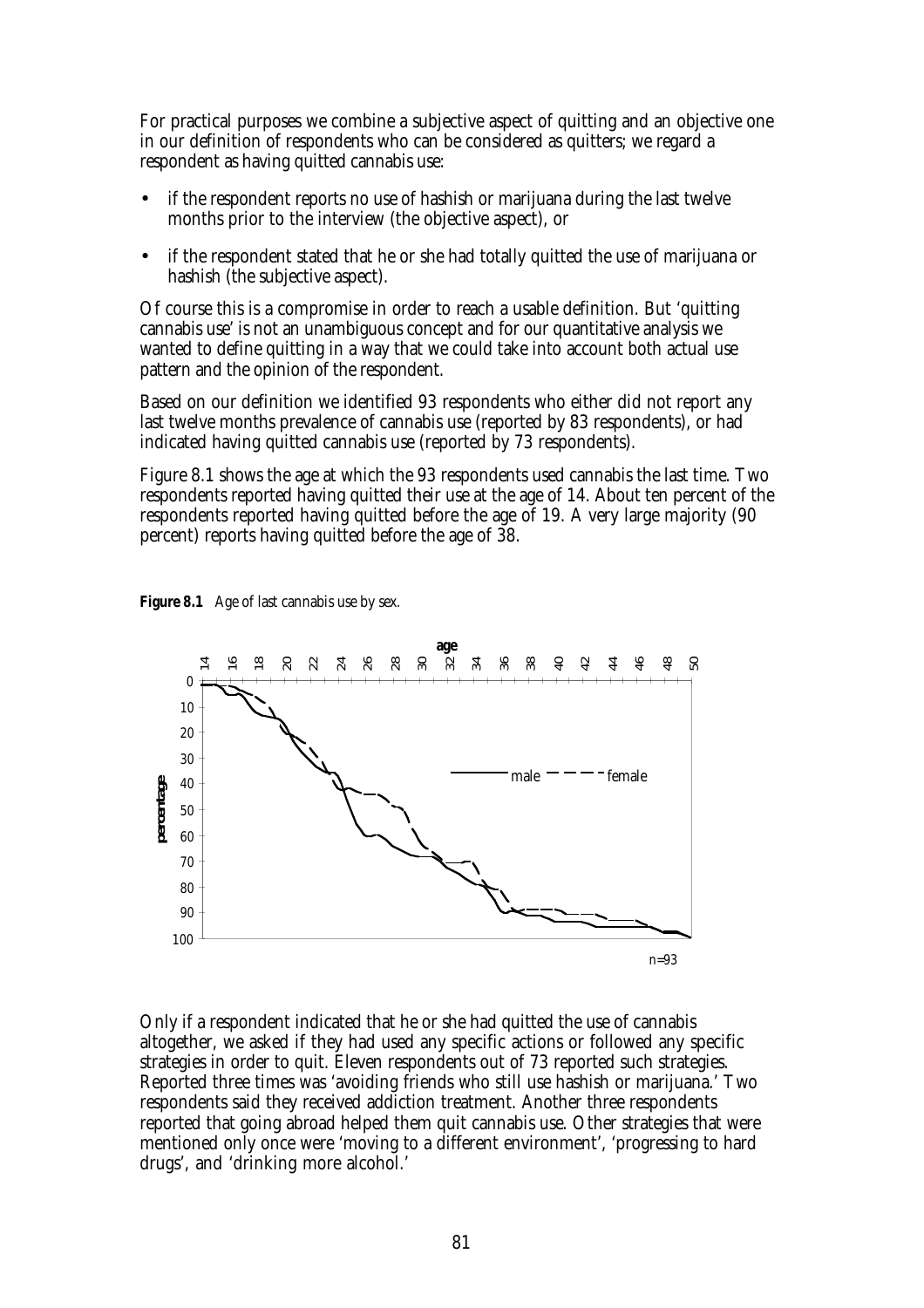It would be good, if in the future we would ask all respondents who report no use in the last twelve months, why this happened. It would then be easier to distinguish 'quitters' from 'drifters' out of cannabis. With our current practical definition of 'quitters' we have been able to show that a fairly large proportion of experienced cannabis users (43 percent) shows very infrequent or even zero use of cannabis, after an average career of over ten years.

| Level of use during top period | Current users<br>$\boldsymbol{n}$ | %              | Quitted cannabis use<br>n | %              |
|--------------------------------|-----------------------------------|----------------|---------------------------|----------------|
| Low<br>Medium<br>High          | 26<br>50<br>44                    | 22<br>42<br>37 | 26<br>29<br>27            | 32<br>35<br>33 |
| Total                          | 120                               | 100            | 82                        | 100            |
| Unknown                        | 3                                 |                | 11                        |                |

**Table 8.2** Level of cannabis use during period of heaviest use for current users and respondents who had quit cannabis use.

Mann-Whithney U=4,463; p=0.2324 (n.s.)

#### *8.3 Periods of abstinence*

Besides establishing if a respondent could be regarded as a quitter, we also asked if respondents ever had a period during their cannabis-using career in which they did not use marijuana or hashish for longer than a month. Three-quarters of our respondents reported one or more of such periods (see table 8.3).

| Frequency          | $\boldsymbol{n}$ | %        |
|--------------------|------------------|----------|
| None               | 53               | 25       |
| $1 - 2$ times      | 34               | 16       |
| 3 - 5 times        | 44               | 20       |
| 6 - 10 times       | 25               | 12       |
| More than 10 times | 59               | 27       |
| Unknown            |                  | $\theta$ |
| Total              | 216              | 100      |

**Table 8.3** Frequency of periods of non-use of cannabis

Most of the reasons given for not using cannabis during these periods were 'no need for it' (29 respondents) or 'did not feel like it' (29 respondents). Also responsibilities concerning work (21 respondents) or study (11 respondents) were mentioned. Going on a holiday (21 respondents) or going abroad (16 respondents) led to periods longer than one month in which no hashish or marijuana were used. Also other changes of environment or lifestyle, other circumstances or not coming into contact with certain persons who use hashish or marijuana led to periods of not using cannabis (25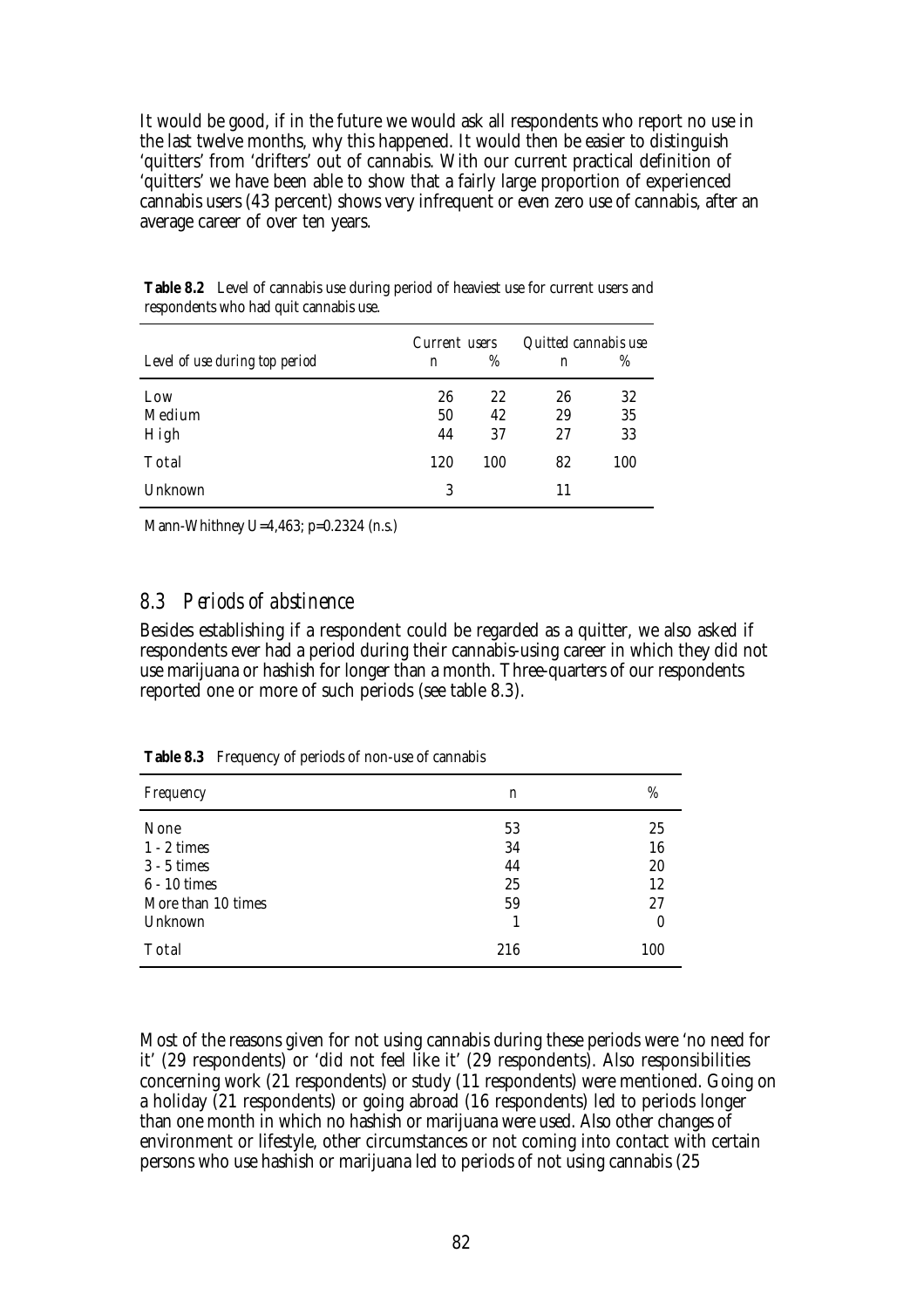respondents). Most of these reasons are very similar to the reasons that were given by the 36 respondents who said to would not use cannabis in the future.

Apart from periods of no cannabis use of one month or longer we also asked about the *longest* period of no use. For 56 respondents there is no period longer than one month, for the others there is.

Table 8.3 shows the length of the longest period of abstinence. The average length was 18.8 months, but median length was between five and six months. Reasons for not using hashish or marijuana during this period were 'no need for it' (34 respondents) or 'did not feel like it' (16 respondents), 'holiday' (10 respondents), 'stay abroad' (12 respondents), 'work' (10 respondents), 'quit smoking tobacco' (10 respondents), 'pregnancy' (11 respondents) and 'not coming into contact with other cannabis users' (15 respondents). It is striking that we find little evidence of negative reasons that underlie quitting, or periods of no cannabis use.

| Length              | n                | %   |
|---------------------|------------------|-----|
| Less than 1 month   | 56               | 26  |
| 1 to 2 months       | 20               | 9   |
| 2 to 3 months       | 12               | R   |
| 3 to 4 months       | 21               | 10  |
| 4 to 5 months       | 9                | 4   |
| 5 to 6 months       | 4                | 2   |
| 6 to 12 months      | 47               | 22  |
| 12 to 24 months     | 21               | 10  |
| 24 to 36 months     | 5                | 2   |
| More than 36 months | 19               | 9   |
| Unknown             | $\boldsymbol{2}$ |     |
| Total               | 216              | 100 |

**Table 8.4** Length of longest period of non-use of cannabis

#### *8.4 Decreasing cannabis use*

Besides quitting cannabis use, or being abstinent for a certain period, cannabis users may decide to cut back on their use. Of our respondents, 86 (about 40 percent of the sample) indicated that they deliberately decreased their cannabis use at some point during their cannabis using career. In contrast to the absence of negative reasons given for quitting cannabis totally or temporary, the reasons given for diminishing use of hashish or marihuana tend into the direction of avoiding adverse effects of cannabis use.

Among these 86 respondents financial reasons were most frequently mentioned for decreasing the use of hashish or marijuana (mentioned by 15 respondents or 17 percent). The second reason is the perception that cannabis use is unhealthy (mentioned by twelve respondents or 14 percent). Other frequently mentioned reasons are 'the feeling that one used too much' (eight respondents), 'being dependent, addicted' (eight respondents), 'did not feel like it' (eight respondents), 'did not like it anymore, did not reach the desired effect' (seven respondents), and 'study' (nine respondents). A variety of other reasons was mentioned, each only a few times, like dozyness, coughing, anxiety, feeling bad, smoking too much, negative effects on relations, lack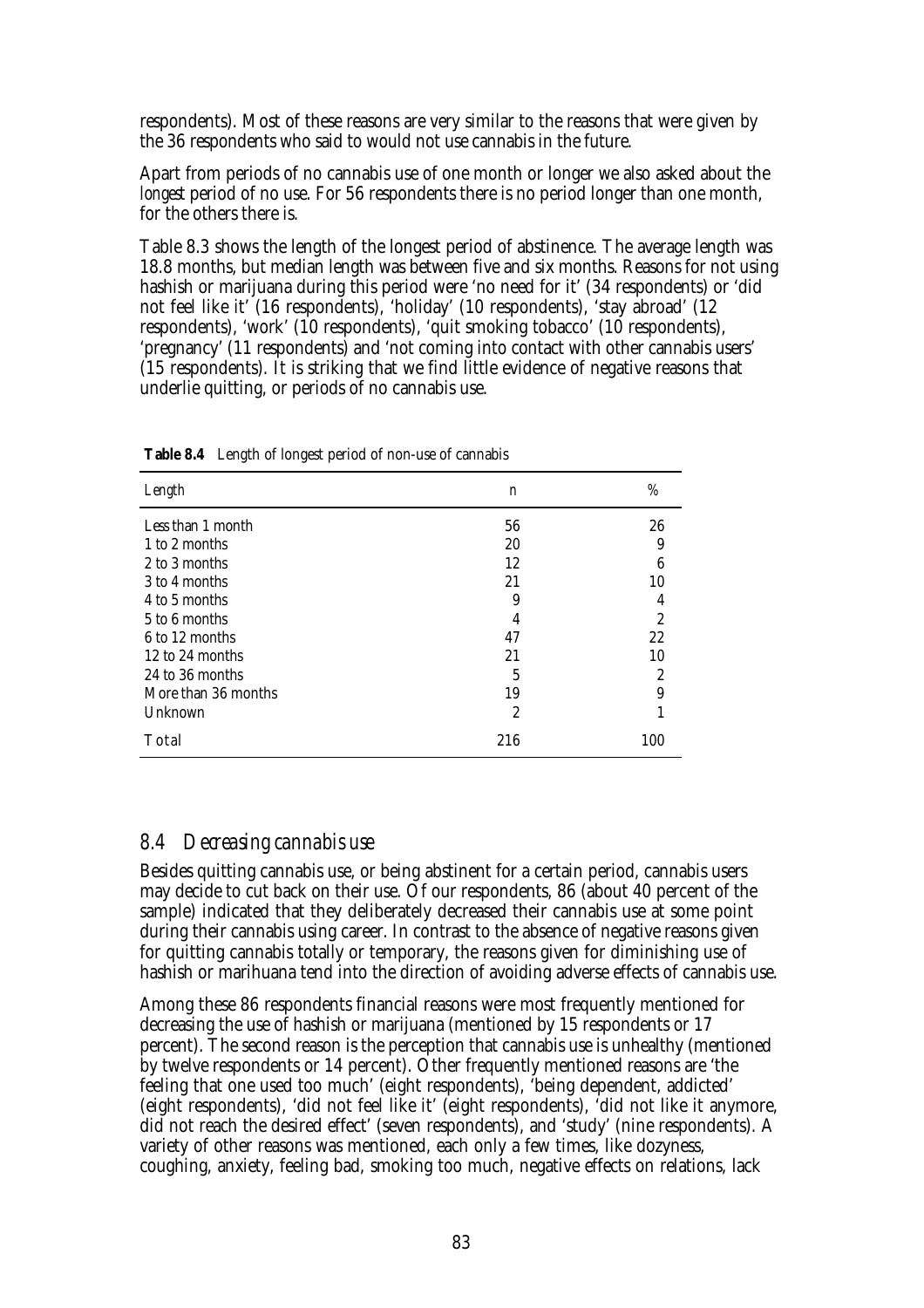of concentration, and black outs. Most reasons for diminishing quantities or frequency of use are clearly expressed as negative personal experience with cannabis, and vary from loss of interest and the more context related reasons people report for quitting or being abstinent for some time.

Most of the 86 respondents who reported having decreased their cannabis use at some point did not report any problems doing that. 15 respondents (17 percent) reported problems like mood swings (three respondents), craving (four respondents), sleeplessness (one respondent), pressure of other users (one respondent), visual distortions (one respondent), smoking more tobacco (one respondent) or drinking more alcohol (one respondent). We tried to establish if these 15 had longer careers, or if they showed more frequently high level use during their top period. Average use career of the 15 with trouble diminishing was 12.9 years, of the 71 without trouble diminishing the career was 13.6 years, which means no significant difference. $^4$  The 15  $\,$ with trouble had no more often a high level of use than those without trouble. We must assume individual reasons are responsible, of which we have no data.

#### *Notes*

- <sup>1</sup> Cf. Didcott, Peter, David Reilly, Wendy Swift & Wayne Hall (1997), *Long term cannabis* users on the New South Wales North Coast. National Drug and Alcohol Research Centre, University of New South Wales.
- 2 Kleiber, Dieter & Renate Soellner (1998)*, Cannabiskonsum. Entwicklungstendenzen, Konsummuster und Risiken*. Weinheim: Juventa Verlag. p. 77.
- 3 Waldorf, D., C. Reinarman, & S. Murphy (1991), *Cocaine changes*. Philadelphia: Temple University Press. p. 213.
- $4$  (t=-0.27; df=82; p=0.789)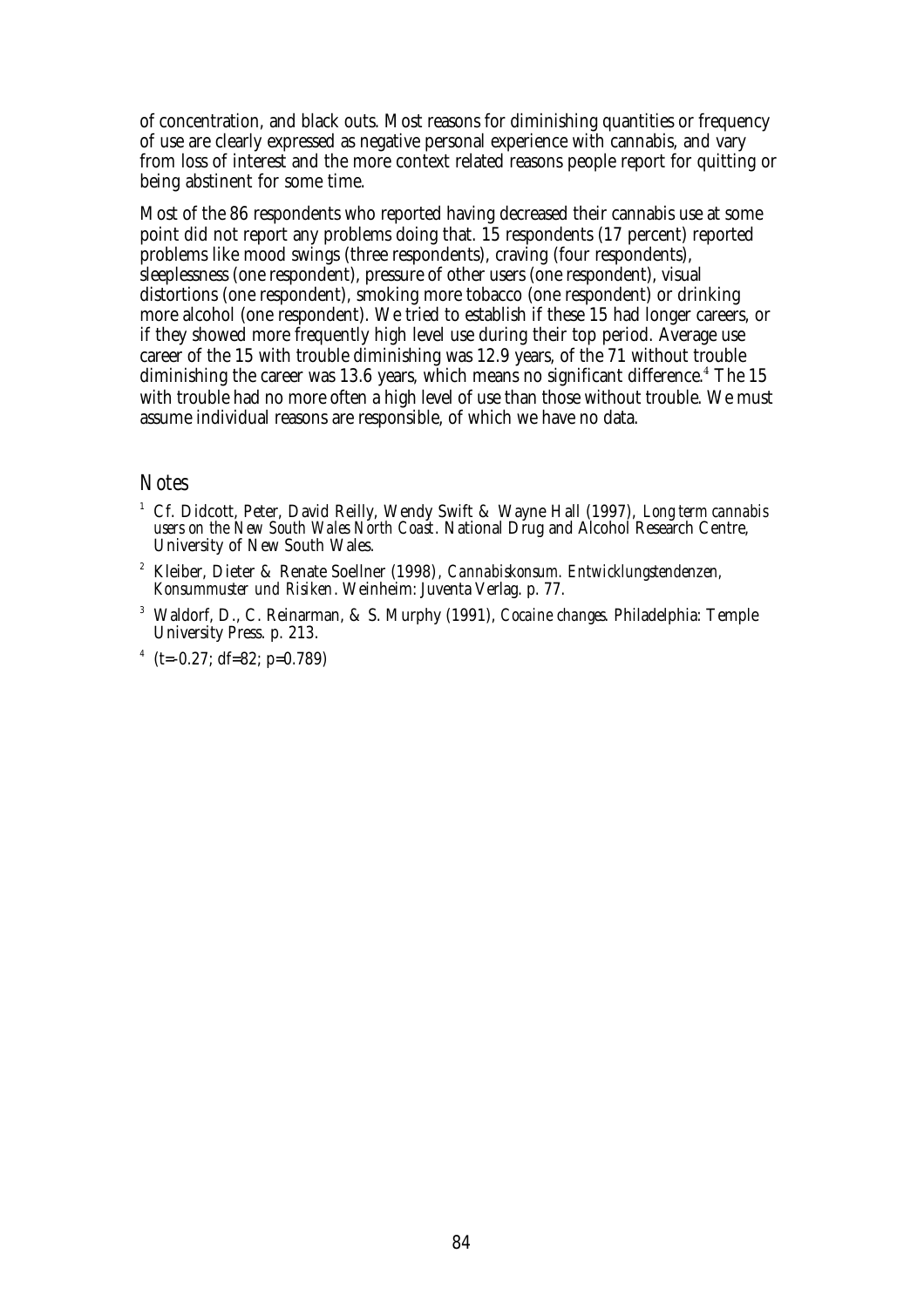# **9 OTHER DRUG USE**

#### *9.1 Introduction*

We know from our analyses of data from two household surveys in Amsterdam that respondents who never used alcohol, only very rarely report the use of cannabis. And if respondents do not report experience with cannabis, the probability that they have some life time experience with other illicit drugs is almost zero. We also found that with increasing experience and use levels of cannabis, the probability of having experimented with other illicit drugs increases. Frequent use of other illicit drugs however, even with heavy current users of cannabis, was very rare.<sup>2</sup>

#### *9.2 Prevalence of other illicit drug use*

People who only briefly experiment with hashish or marijuana are likely not to have tried any other illicit drugs for various reasons. In Amsterdam, the threshold to use other illicit drugs than cannabis is higher than for cannabis. This means there is a different type of availability (cannabis can be bought openly in coffeeshops, other drugs are usually accessed via friends, or have to be found in disco's, particular cafe's, apartments, street dealers, etc.) There is no way of knowing how important the difference in availability is in determining the differences in prevalence.

The difference is almost certainly related to the perceived negative effects and disadvantages of other illicit drugs. All non cannabis illicit drugs score much lower on a rating scale than cannabis (see chapter 7).

In our present sample of experienced cannabis users we found that 65 percent have life time experience with one or more other drugs. $^3$  Lifetime prevalence of illicit drug use among our respondents (experienced users) is very much and (statistically significant) higher than in the general population of Amsterdam<sup>4</sup>, but also higher than in the group of all cannabis users (low experience and experimental users included). In the latter group we found that 25 percent has lifetime experience with other drugs, the majority does not.<sup>5</sup> The recent study by Kleiber et al. in Germany revealed that his sample showed 64 percent life time experience with one or other illicit drugs $^{\rm 6}$ , Goode reports 68 percent life time experience in his New York sample<sup>7</sup>, and Didcott et al. report almost 100 percent.<sup>8</sup>

Apparently we deal here with populations in which a majority has been experimenting with other illicit drugs during life time but in which current use of other illicit drugs is limited. Our Amsterdam sample of experienced cannabis users shows high discontinuation rates, expressing themselves in relatively low figures for last three months prevalence of other illicit drug use

When looking at last 3 month prevalence for non cannabis illicit drugs we see that only cocaine and ecstasy have been used to a limited degree (by about 10 percent). The use of other illicit drugs, like amphetamine or hallucinogens, is less than 5 percent among experienced cannabis users – last three month prior to interview.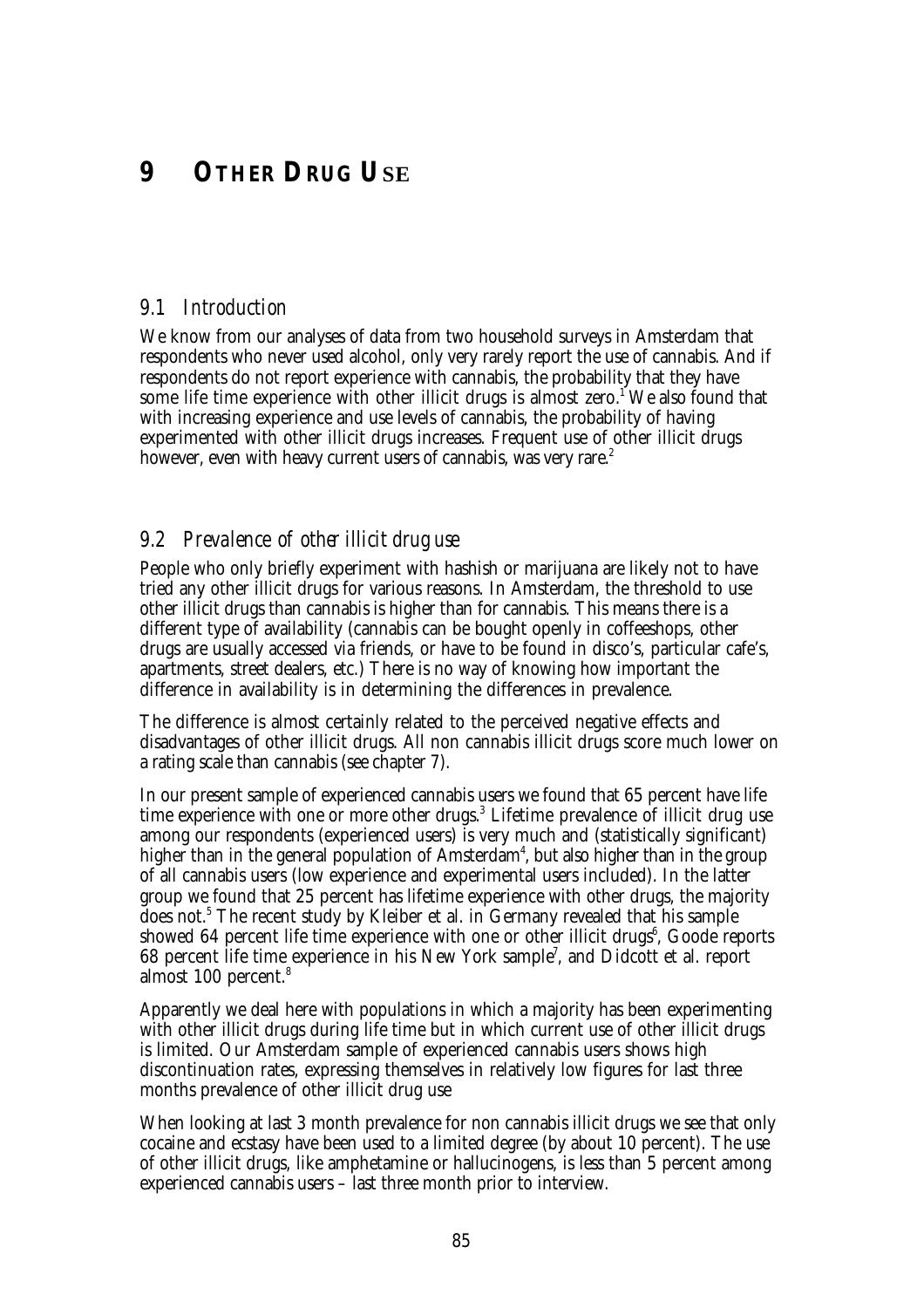|                | life time prevalence |     | last 3 months prevalence |     |
|----------------|----------------------|-----|--------------------------|-----|
| drug           | n                    | %   | n                        | %   |
| alcohol        | 214                  | 99% | 194                      | 90% |
| tobacco        | 203                  | 94% | 163                      | 76% |
| powder cocaine | 104                  | 48% | 20                       | 9%  |
| amphetamine    | 81                   | 38% | 4                        | 2%  |
| hallucinogens  | 79                   | 37% | 8                        | 4%  |
| ecstasy        | 55                   | 26% | 20                       | 9%  |
| sedatives      | 54                   | 25% | 11                       | 5%  |
| hypnotics      | 53                   | 25% | 11                       | 5%  |
| opiates        | 47                   | 22% |                          | 1%  |
| solvents       | 17                   | 8%  | $\overline{2}$           | 1%  |
| crack          | 8                    | 4%  |                          | 1%  |

**Table 9.1** Prevalence of other drugs.

Table 9.2 shows in another way that our respondents' experience with other illicit drug use is modest when compared to their experience with cannabis. More than half of all respondents who report life time prevalence of illicit drugs like powder cocaine, amphetamine, hallucinogens<sup>9</sup>, ecstasy, or opiates like heroin, used these substances less than 50 times. This indicates that experienced cannabis users might tend to experiment with other drugs, or sometimes use other drugs on a regular basis (for instance ecstasy a few times per months, or on special occasions), but rarely engage in using these drugs frequently.

| drug           | 1 - 10<br>times | $11 - 50$<br>times | times | 51 - 100 101 - 1.000 over 1.000<br>times | <i>times</i> | not appl./<br>unknown |
|----------------|-----------------|--------------------|-------|------------------------------------------|--------------|-----------------------|
| alcohol        | 5               | 2                  | 5     | 38                                       | 164          | 2                     |
| tobacco        |                 |                    | 2     | 11                                       | 188          | 13                    |
| powder cocaine | 49              | 22                 | 14    | 10                                       | 8            | 113                   |
| amphetamine    | 51              | 15                 | 12    | 3                                        |              | 135                   |
| hallucinogens  | 57              | 12                 |       | 2                                        |              | 137                   |
| ecstasy        | 40              | 11                 |       | 2                                        |              | 161                   |
| sedatives      | 23              | 14                 | ĥ     | 8                                        | 3            | 162                   |
| hypnotics      | 23              | 16                 | 5     |                                          | 2            | 163                   |
| opiates        | 33              | 5                  |       | 2                                        | 6            | 169                   |
| solvents       | 14              |                    |       |                                          |              | 199                   |
| crack          | 3               |                    |       |                                          | 3            | 208                   |

**Table 9.2** Frequency of other drug use.

The number of experienced cannabis users in our sample that reports over 100 times of other illicit drug use, is small. Largest number of 100 times and more users is found with powder cocaine, 32 persons out of all 103 cocaine users (32 percent) or 15 percent of all experienced cannabis users in the sample. For opiates it is eight persons, 4 percent of the sample.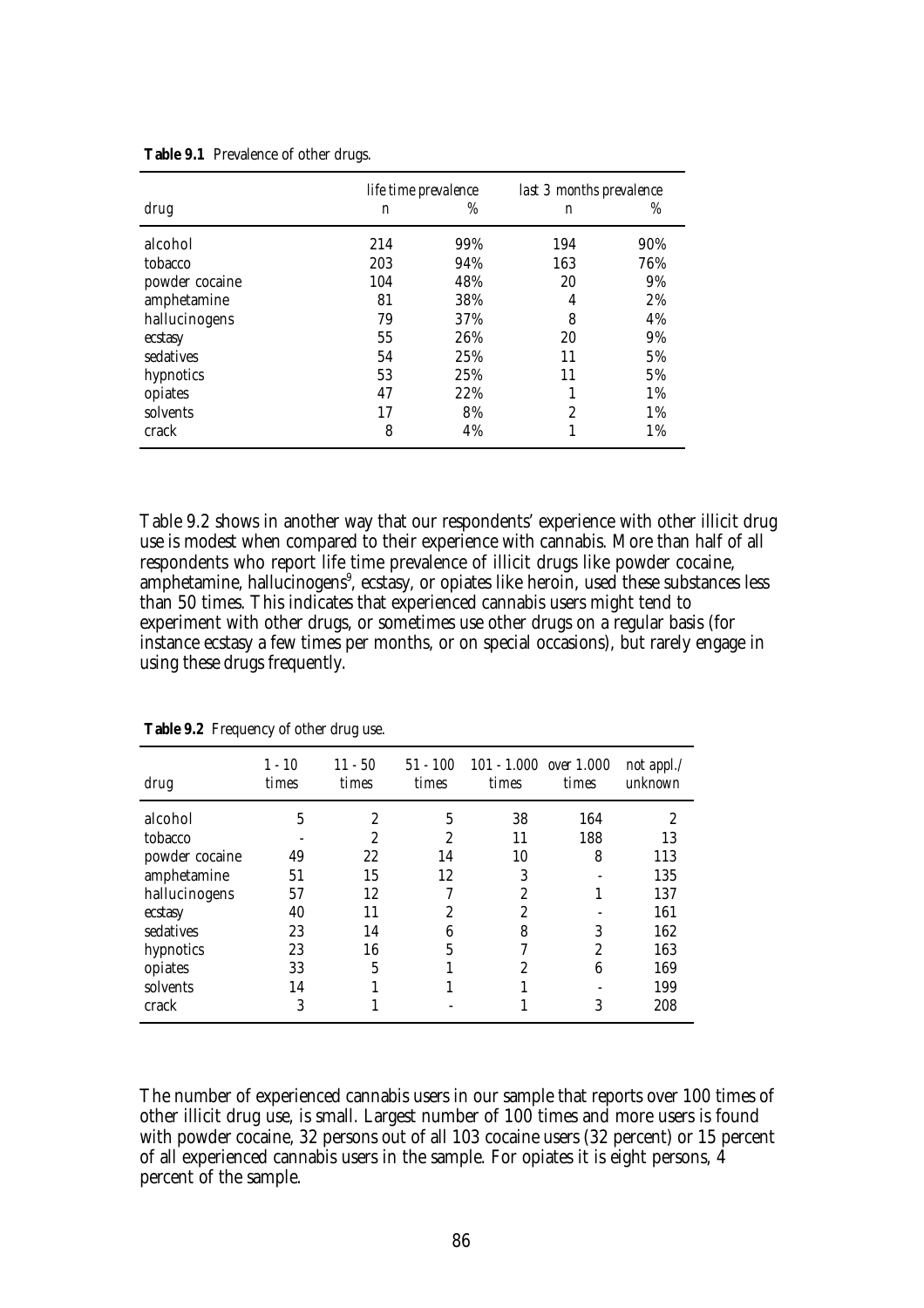There is some evidence that other drug use is largely experimental , in the sense that at relatively early age other substances are tried, but discarded after a certain period of experimentation. The role of age can be understood by comparing last three months prevalence of other drug use of young respondents with older respondents. We would expect to find that younger respondents have a higher last 3 month prevalence than older – they are more in the experimental age range – and that users who have quit cannabis use, have a lower last 3 month prevalence of other drug use than those who have not (yet) quit. Table 9.3 shows the results of this analysis.

|                | respondents<br>older than<br>30 years<br>$(N=144)$ |    | respondents<br>younger than<br>30 years<br>$(N=73)$ |    | respondents<br>who quitted<br>cannabis use<br>$(N=93)$ |                  | respondents<br>who still use<br>cannabis<br>$(N=124)$ |                |
|----------------|----------------------------------------------------|----|-----------------------------------------------------|----|--------------------------------------------------------|------------------|-------------------------------------------------------|----------------|
| drug           | $\eta$                                             | %  | $\eta$                                              | %  | $\eta$                                                 | %                | $\eta$                                                | %              |
| alcohol        | 127                                                | 88 | 68                                                  | 93 | 82                                                     | 88               | 113                                                   | 91             |
| tobacco        | 107                                                | 74 | 57                                                  | 78 | 64                                                     | 69               | 100                                                   | 81             |
| powder cocaine | 10                                                 |    | 10                                                  | 14 | 2                                                      | $\boldsymbol{2}$ | 18                                                    | 15             |
| amphetamine    | 1                                                  |    | 4                                                   | 5  | 1                                                      | 1                | 4                                                     | 3              |
| hallucinogens  |                                                    |    | 7                                                   | 10 |                                                        |                  | 8                                                     | 6              |
| ecstasy        | 8                                                  | 6  | 13                                                  | 18 | 2                                                      | $\boldsymbol{2}$ | 19                                                    | 15             |
| sedatives      | 7                                                  | 5  | 4                                                   | 5  | 3                                                      | 3                | 8                                                     | 6              |
| hypnotics      | 8                                                  | 6  | 3                                                   | 4  | 4                                                      | 4                | 7                                                     | 6              |
| opiates        | 1                                                  |    |                                                     |    | 1                                                      |                  |                                                       |                |
| solvents       | 2                                                  |    |                                                     |    | 4                                                      | 4                | $\overline{2}$                                        | $\overline{2}$ |
| crack          |                                                    |    |                                                     |    |                                                        |                  |                                                       |                |

**Table 9.3** Last three months prevalence of other drug use among four sub-samples of cannabis users.

Bold print indicates significant differences,  $\chi$ 2 test, p<0.01.

Alcohol and tobacco consumption is roughly the same for younger and older respondents, as for current users and non-users of cannabis. As we expected, among younger respondents and current users we see higher last three month prevalences of ecstasy and hallucinogens, than for older(than 30 years). For the other illicit drugs, significant differences can not be found. The number of respondents is too small for such detailed analysis.

Ecstasy, like hallucinogenic mushrooms, have only recently become popular in Amsterdam among younger persons, which might explain higher use rates (last three months) among our younger respondents than among older respondents. Younger persons are more willing to experiment than older, or use drugs in more settings than older users.

If we look at the prevalence of other than cannabis illicit drug use among our respondents during the last three months prior to interview, we see that the vast majority (over 90 percent) is not currently using other drugs.

Table 9.4 shows that the average age of first cannabis use is 17 in our sample of experienced users (versus almost 20 years among cannabis users in the Amsterdam population as a whole). The average age of first use for all other illicit drugs is higher. Table 9.5 shows that, of those who ever experienced illicit drugs other than cannabis, a majority started using these other drugs after they started using alcohol(average age of onset 14), tobacco (15) and hashish or marijuana (17).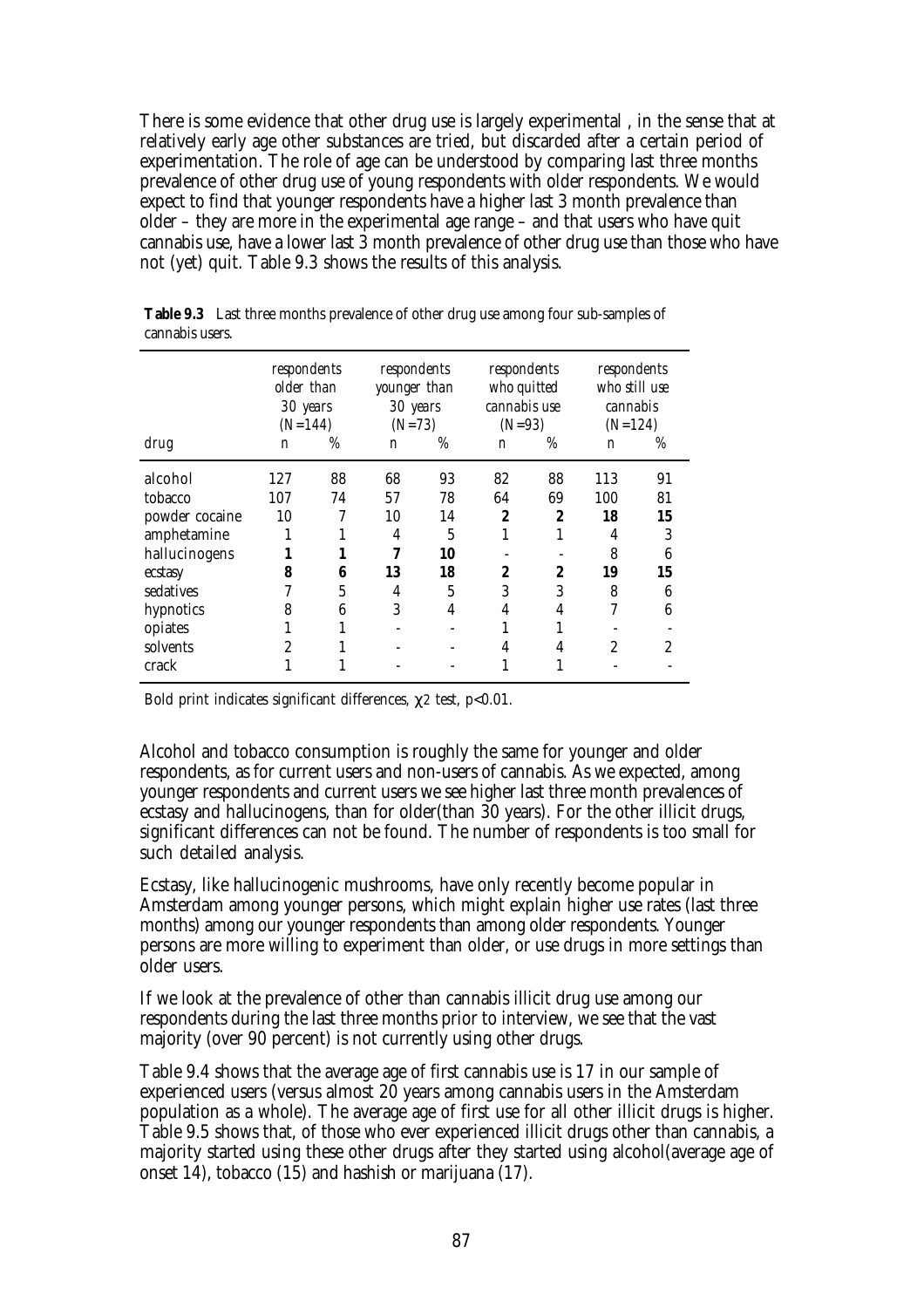| drug           | average age<br>of onset | $\eta$ |
|----------------|-------------------------|--------|
| alcohol        | 14                      | 215    |
| tobacco        | 15                      | 204    |
| cannabis       | 17                      | 217    |
| amphetamine    | 21                      | 82     |
| hallucinogens  | 22                      | 79     |
| solvents       | 22                      | 18     |
| opiates        | 23                      | 47     |
| sedatives      | 23                      | 54     |
| crack          | 24                      | 8      |
| powder cocaine | 24                      | 105    |
| ecstasy        | 25                      | 56     |
| hypnotics      | 26                      | 53     |

**Table 9.4** Average age of onset of drug use among experienced cannabis users.

**Table 9.5** Onset of other drugs relative to onset of cannabis use.

| drug           | <i>started</i><br>before | started in<br>same year as after<br>cannabis use cannabis use cannabis use | started | total |
|----------------|--------------------------|----------------------------------------------------------------------------|---------|-------|
| alcohol        | 150                      | 44                                                                         | 21      | 215   |
| tobacco        | 131                      | 53                                                                         | 20      | 204   |
| powder cocaine |                          |                                                                            | 104     | 105   |
| amphetamine    | 4                        | 3                                                                          | 75      | 82    |
| hallucinogens  |                          | 6                                                                          | 73      | 79    |
| ecstasy        |                          |                                                                            | 56      | 56    |
| opiates        |                          |                                                                            | 45      | 47    |
| crack          |                          |                                                                            | 8       | 8     |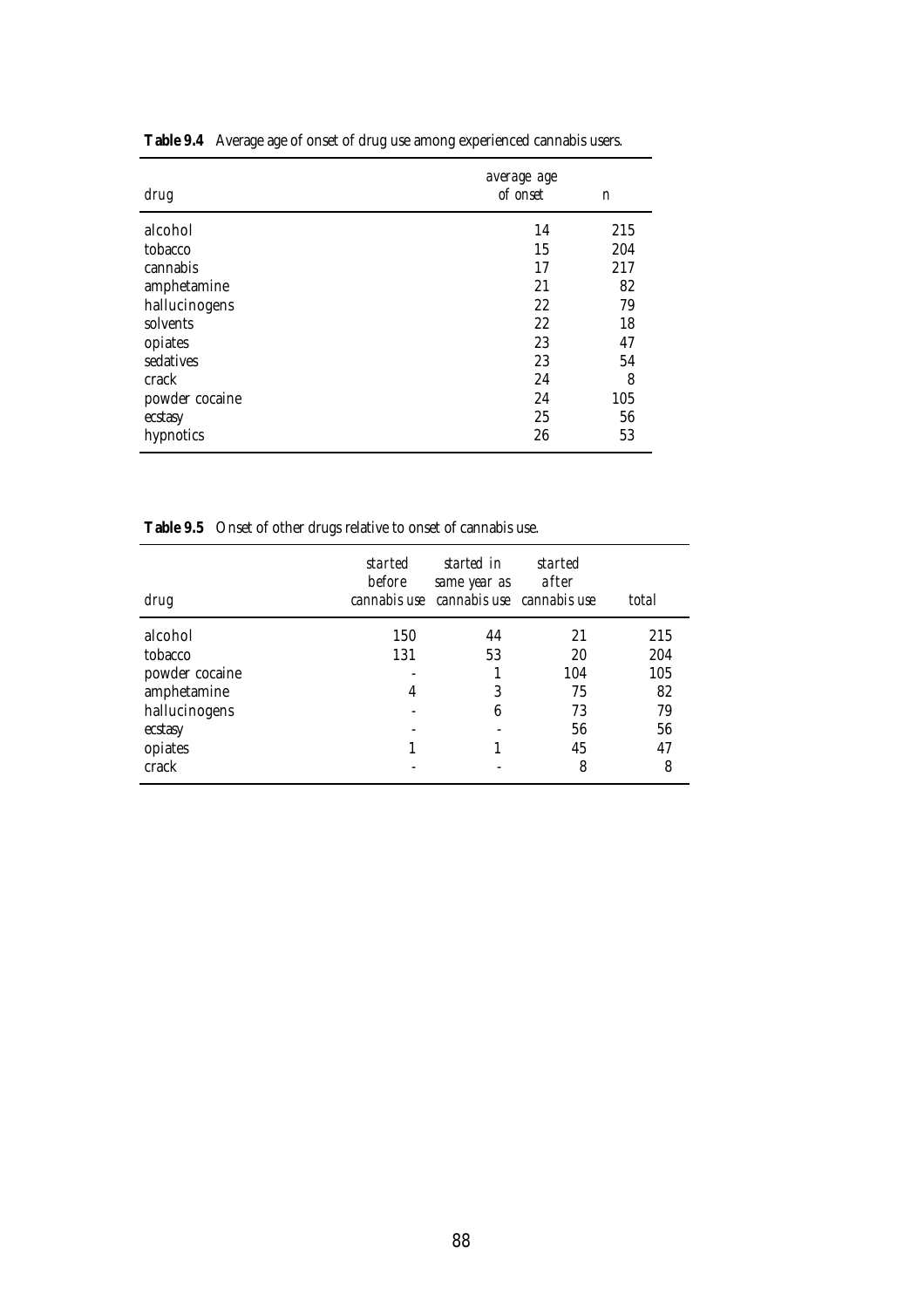| drug           | average time<br>interval in<br>years | number<br>of<br>respondents |
|----------------|--------------------------------------|-----------------------------|
| alcohol        | 0.7                                  | 65                          |
| tobacco        | 0.8                                  | 73                          |
| powder cocaine | 7.6                                  | 105                         |
| amphetamine    | 5.2                                  | 78                          |
| hallucinogens  | 5.0                                  | 79                          |
| ecstasy        | 9.3                                  | 56                          |
| sedatives      | 8.0                                  | 43                          |
| hypnotics      | 10.1                                 | 46                          |
| opiates        | 5.5                                  | 46                          |
| solvents       | 7.5                                  | 15                          |
| crack          | 6.9                                  | 8                           |

**Table 9.6** Average time interval between first cannabis use and first other drug use for respondents who started using the other drug in the same year, or after they started using cannabis.

#### *9.3 Combining cannabis use with other drug use*

We asked respondents if and how frequently they use other drugs in combination with marijuana or hashish. The results are shown in table 9.7.

For a good understanding of this table one must realise that we asked how frequently 'the drug' was used in combination with cannabis, and not how frequently cannabis was used with 'the drug.'<sup>10</sup> Looking at the use of powder cocaine in combination with marijuana or hashish we see that 18 respondents answered 'always.' This means that if they used cocaine, they also used cannabis. It does not mean that they never used marijuana or hashish without cocaine. This is, of course, a subtle but important  $difference<sup>11</sup>$ .

| drug           | always           | often | sometimes      | seldom         | never          | not<br>applicable/<br>unknown |
|----------------|------------------|-------|----------------|----------------|----------------|-------------------------------|
| tobacco        | 45               | 48    | 55             | 57             | 9              | 3                             |
| powder cocaine | 18               | 14    | 15             | 13             | 43             | 114                           |
| amphetamine    | 16               | 8     | 7              | 17             | 33             | 136                           |
| hallucinogens  | 16               | 7     | 9              | 5              | 41             | 139                           |
| ecstasy        | 15               | 3     | 5              | 8              | 25             | 161                           |
| alcohol        | 10               | 35    | 69             | 87             | 14             | 2                             |
| opiates        | 6                | 6     | 5              | 7              | 23             | 170                           |
| sedatives      | $\boldsymbol{2}$ | 2     | 2              | 8              | 40             | 163                           |
| solvents       | $\overline{2}$   |       | $\overline{2}$ |                | 13             | 199                           |
| crack          |                  |       | $\overline{2}$ |                | $\overline{2}$ | 209                           |
| hypnotics      |                  | 3     |                | $\overline{2}$ | 47             | 164                           |

**Table 9.7** Combinations of cannabis use with other drug use

Tobacco is a special case in this context. In the Netherlands, marijuana or hashish are usually smoked mixed with tobacco in a so called 'joint'.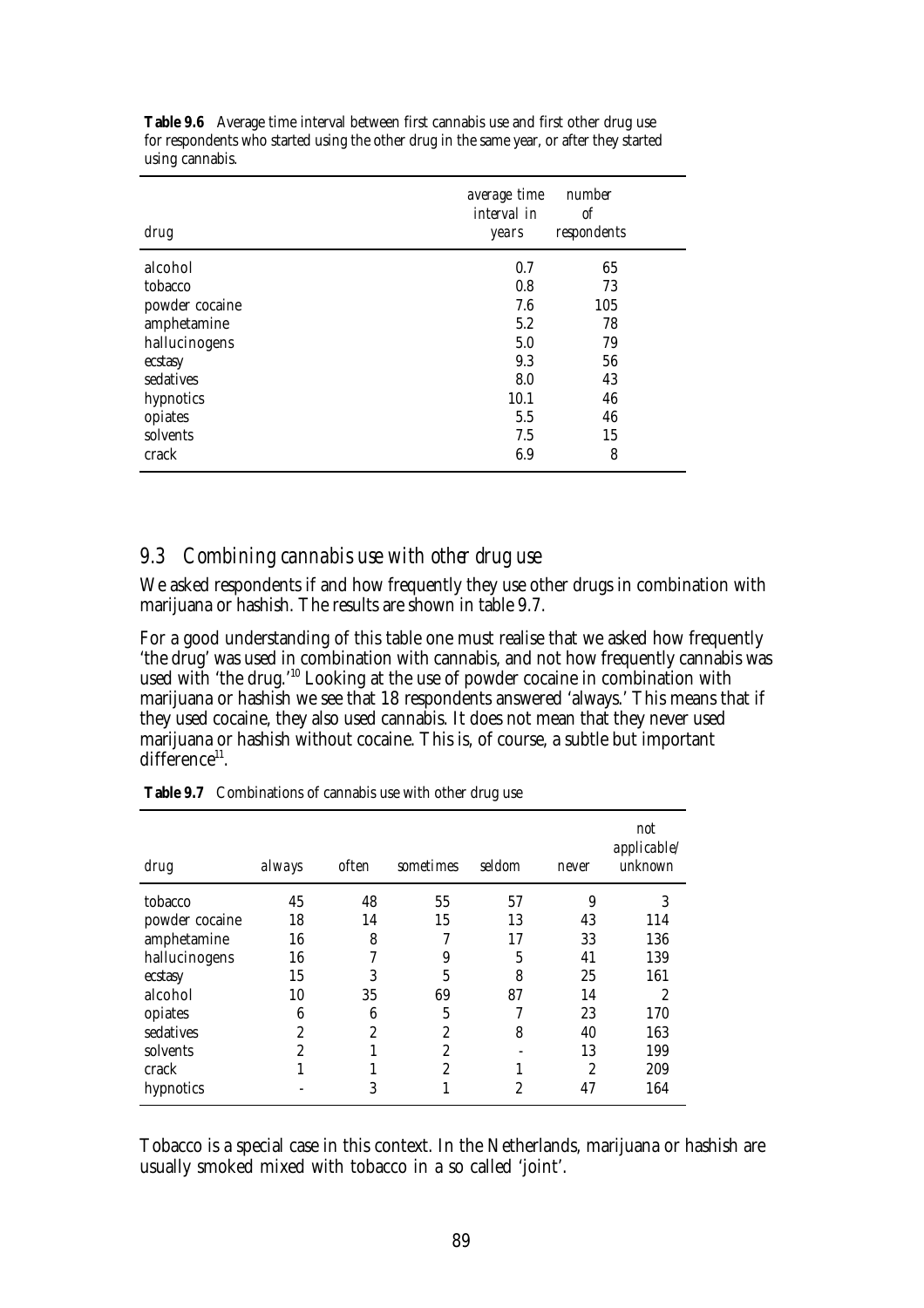After alcohol, powder cocaine is listed second in table 9.7 as a drug that-if it is takenis always or often combined with marijuana or hashish. However, it is also listed as the second most reported drug that is *never* combined with marijuana or hashish.

Hallucinogens and ecstasy are reported relatively often on each of the two extremes of the scale of being fit 'to combine' with cannabis. When used, hallucinogens are taken 'always' or 'often' together with cannabis by 23 persons, but on the other hand 'never' together by 41 persons. Such counterpositions are intriguing and their explanation may be hidden in the specific functions both hallucinogens and cannabis have for their users. For some the combination may be functional, for others not at all or even dysfunctional. The same substance, completely different types of use.

#### *9.4 Experience with iv use of drugs*

We explicitly asked if respondent had ever given herself or had received an injection of a drug .A list of drugs was read aloud. Altogether we found that 38 persons (18 percent) have experience with iv drugs, of which 21 persons with multiple drugs. Most often mentioned are tranquillisers (11 respondents), morphine (ten respondents), cocaine (six respondents) and heroin (three respondents).

#### *Notes*

- <sup>1</sup> [Cohen, Peter & Arjan Sas \(1996\), Cannabis use as a stepping stone to other drug use: The](http://www.cedro-uva.org/lib/cohen.cannabis.html) case of Amsterdam. In: Lorenz Böllinger (1997) *Cannabis science / Cannabis Wissenschaft. From prohibition to human right / Von der Prohibition zum Recht auf Genuß*. Frankfurt am Main: Peter Lang Europäischer Verlag der Wissenschaften. pp. 49-82. Online: http://www.frw.uva.nl/cedro/library/ASC95/ASC95.html
- <sup>2</sup> Cohen, Peter, & Arjan Sas (1997), *Patterns of cannabis use in Amsterdam among experienced [cannabis users. Some preliminary data from the 1995 Amsterdam Cannabis Survey.](http://www.cedro-uva.org/lib/sas.patterns.html)* Amsterdam: CEDRO, University of Amsterdam. Online: http://www.frw.uva.nl/cedro/library/cannabis/florence.html.
- 3 Experience with either cocaine, all opiates (morphine, heroin, opium, codeine, methadone), ecstasy, amphetamine, and hallucinogens (including mushrooms).
- <sup>4</sup> Cf. Sandwijk, J.P., P.D.A. Cohen, S. Musterd & M.P.S. Langemeijer (1995*), Licit and illicit drug use in Amsterdam II: Report of a household survey in 1994 on the prevalence of drug use among the population of 12 years and over*. Amsterdam: Department of Human Geography, University of Amsterdam. p. 17.
- 5 Cohen & Sas (1997).
- 6 Kleiber, Dieter & Renate Soellner (1998)*, Cannabiskonsum. Entwicklungstendenzen, Konsummuster und Risiken*. Weinheim: Juventa Verlag.
- <sup>7</sup> Goode, Erich (1970), *The marijuana smokers*. New York: Basic Books.
- <sup>8</sup> Didcott, Peter, David Reilly, Wendy Swift & Wayne Hall (1997), *Long term cannabis users on the New South Wales North Coast*. National Drug and Alcohol Research Centre, University of New South Wales.
- <sup>9</sup> Including mushrooms.
- $10$  Cf. question 23a-k in the appendix.
- $11$  We instructed our interviewers extensively on the exact interpretation of this question and we checked the answers on this question regularly when the interviewers returned the completed questionnaires to us.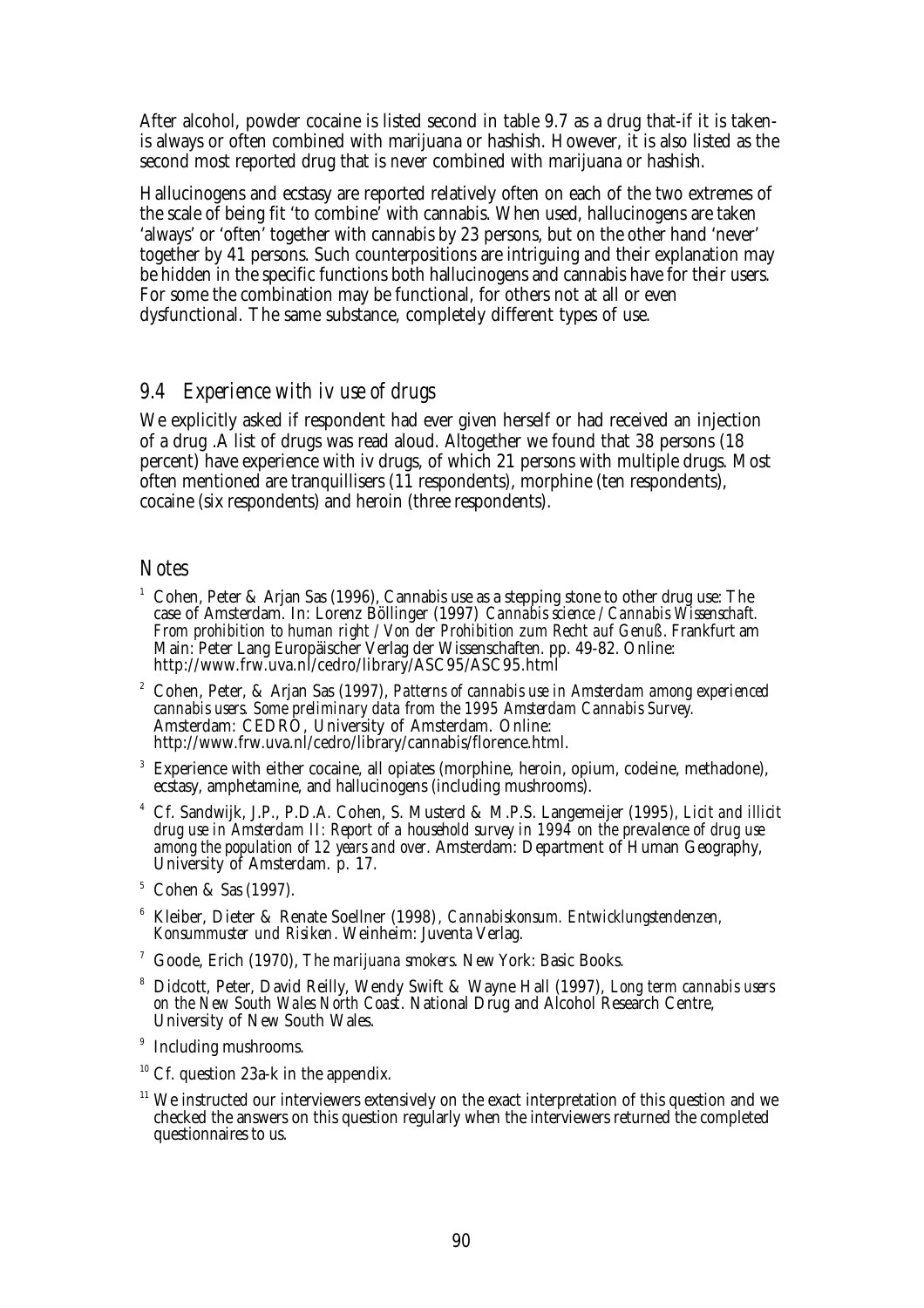## **10 DEPENDENCE**

#### *10.1 Introduction*

In a study about the use of drugs we should give some attention ' dependence'. In spite of all the difficulties this concept entails since many decades, we will offer some finding based on a few different types of operationalisations of this concept.

#### *10.2 Special or deviant behaviour to obtain cannabis*

We might assume that people who are in some way or another 'dependent' on a certain substance will reveal this by activities that show the importance of the substance for their daily life. This list, designed by Morningstar and Chitwood<sup>1</sup> was also used in our cocaine studies.<sup>2</sup> In table 10.1 we show how many respondents have never undertaken any of the listed behaviours to acquire the substance, and how many have done this 1 or 2 times, or more often.

|                                                                                                 | Frequency of occurrence |                |                          |             |  |  |
|-------------------------------------------------------------------------------------------------|-------------------------|----------------|--------------------------|-------------|--|--|
|                                                                                                 | <b>Never</b>            |                | $1-2$ times $3-10$ times | $>10$ times |  |  |
| Taken on extra work                                                                             | 210                     | 3              | 3                        |             |  |  |
| Borrowed money                                                                                  | 210                     | 2              | 2                        | 2           |  |  |
| Sold possessions                                                                                | 206                     | 7              | 2                        |             |  |  |
| Stolen from family or<br>friends to buy cannabis                                                | 212                     | 3              |                          |             |  |  |
| Shoplifted                                                                                      | 207                     | 3              | 3                        | 3           |  |  |
| Sold cannabis to pay for my<br>own cannabis                                                     | 188                     | 3              |                          | 18          |  |  |
| Commited burglary                                                                               | 211                     | 3              |                          |             |  |  |
| Forged or passed bad checks<br>to buy cannabis                                                  | 213                     | $\overline{2}$ |                          |             |  |  |
| Stolen cannabis                                                                                 | 205                     | 10             |                          |             |  |  |
| Engaged in prostitution to<br>get money to buy cannabis                                         | 214                     |                |                          |             |  |  |
| Stealing cars to buy cannabis                                                                   | 214                     | 1              |                          |             |  |  |
| Trading sex for cannabis                                                                        | 213                     | 3              |                          |             |  |  |
| Hung around with people<br>or been in a situation I did<br>not like in order to get<br>cannabis | 181                     | 22             | 9                        |             |  |  |

#### **Table 10.1** Ways to obtain cannabis.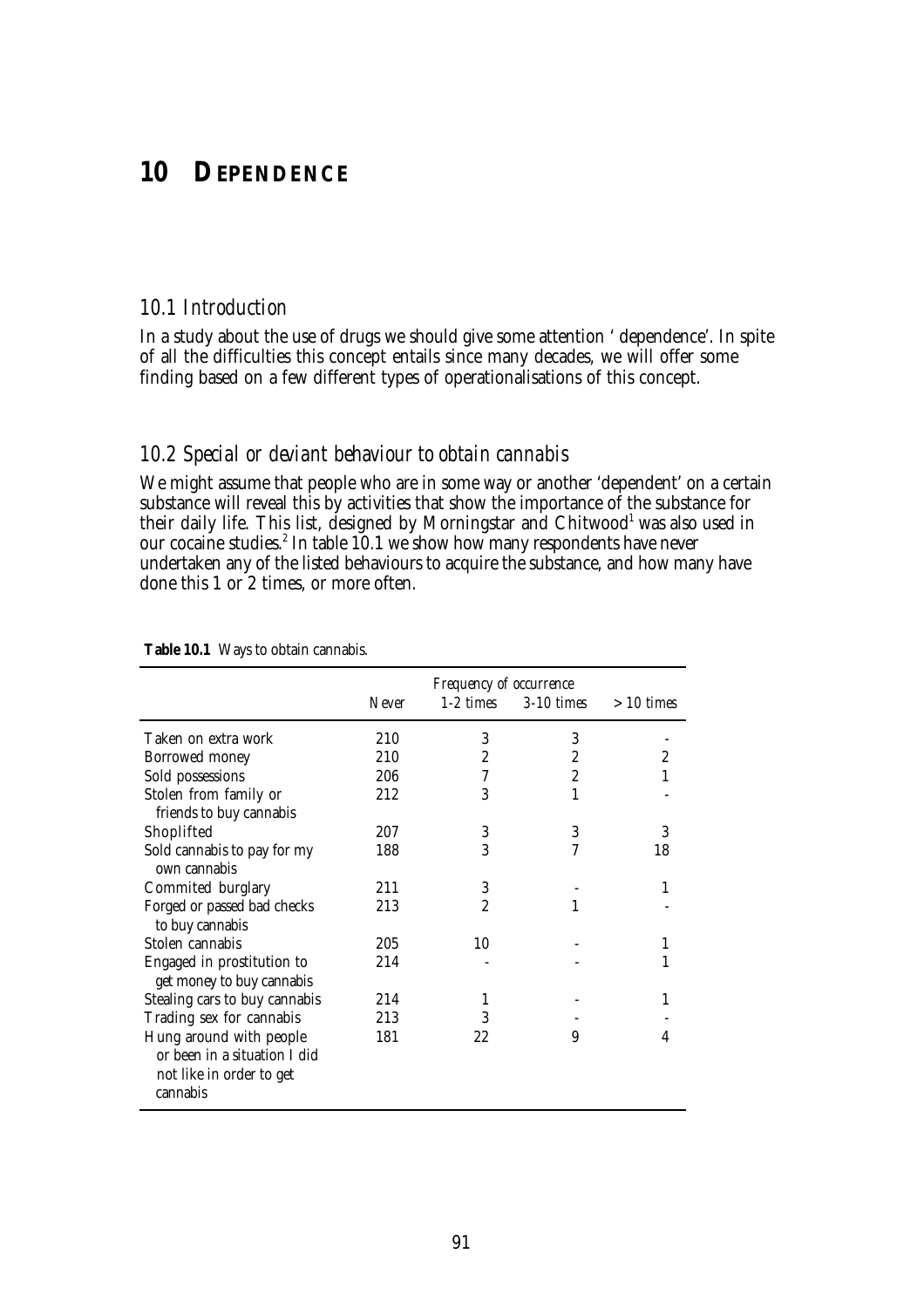In this list of behaviours, we see that deviant or criminal behaviour to obtain (money for) cannabis is rare. Unknown is in how far this behaviour is limited to obtain cannabis, or extended to other needs as well. One person 'engages in prostitution' to obtain cannabis, in spite of the fact that cannabis is easy to get and cheap in Amsterdam. Two persons steal cars to obtain cannabis. There is good reason to assume, that these behaviours can not be considered as to serve acquiring cannabis only.

We asked if respondent had ever had recurring legal problems because of marijuana use. Five percent of our respondents (11 persons) answered confirmatively.

Other indications of the importance of cannabis consumption can be derived from the prevalence of strong subjective attachment to the substance. Experience during life time with craving- a strong desire- for cannabis was known by 65 percent of all respondents, and 15 percent report that cannabis has meant some form of 'obsession' for them during some period of their career. A very large majority (97 percent) reports that they have (had) cannabis use 'under control'.

#### *10.3 Dependence according to DSM-IV criteria*

Besides questions about deviant or criminal behaviour, craving for cannabis, or cannabis being an obsession, we also asked questions about dependence that were derived form the fourth edition of the Diagnostic and Statistical Manual of Mental Disorders (DSM-IV).

DSM-IV describes 'substance dependence' as:

A maladaptive pattern of substance use, leading to clinically significant impairment or distress, as manifested by three (or more) of the following, occurring at any time in the same 12-month period:

- 1. Tolerance, as defined by either of the following:
- a. A need for markedly increased amounts of the substance to achieve intoxication or desired effect
- b. Markedly diminished effect with continued use of the same amount of the substance
- 2. Withdrawal, as manifested by either of the following:
- a. The characteristic withdrawal syndrome for the substance
- b. The same (or a closely related) substance is taken to relieve or avoid withdrawal symptoms
- 3. The substance is often taken in larger amounts or over a longer period than was intended
- 4. There is a persistent desire or unsuccessful efforts to cut down or control the substance use
- 5. A great deal of time is spent in activities necessary to obtain the substance (e.g., visiting multiple doctors or driving long distances), use the substance (e.g., chain-smoking), or recover from its effects
- 6. Important social, occupational, or recreational activities are given up or reduced because of substance use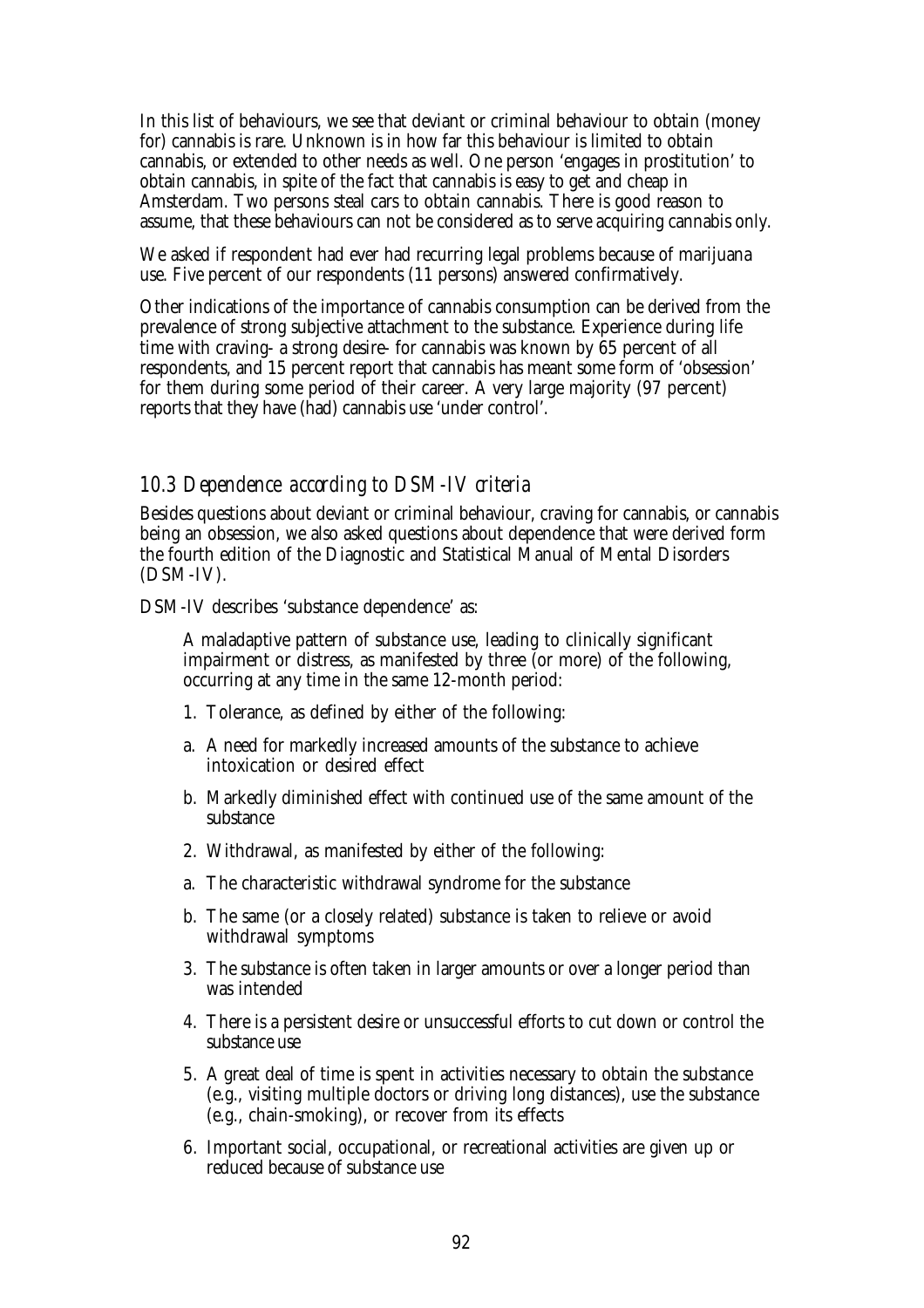7. The substance use is continued despite knowledge of having a persistent or recurrent physical or psychological problem that is likely to have been caused or exacerbated by the substance (e.g., current cocaine use despite recognition of cocaine-induced depression, or continued drinking, despite recognition that an ulcer was made worse by alcohol consumption).

(American Psychiatric Association (1994), p. 181)

DSM-IV distinguishes between substance dependence with physiological dependence (evidence of tolerance or withdrawal, i.e., either item 1 or 2 is present) and substance dependence without physiological dependence (no evidence of tolerance or withdrawal, i.e., neither item 1 nor 2 is present). According to DSM-IV, neither tolerance nor withdrawal is necessary or sufficient for a diagnosis of substance dependence (p. 178). In fact, withdrawal is not a criterion that is associated with cannabis in DSM-IV. Tolerance has an ambiguous status according to DSM-IV , it may or it may not develop in cannabis users  $(p.178)$ , reasons why we left both withdrawal and tolerance out from the list of criteria we derived from it.

Further, instead of asking for the prevalence of the criteria mentioned above during any twelve month period, we asked if the respondents ever experienced certain DSM-IV items during their entire use career. We did this for two important reasons:

- To increase the sensitivity of the items for signs of DSM-IV defined 'dependence'. Coupling these signs to a period of 12 months seems arbitrary. In our way of asking any occurrence of an item could be mentioned.
- To diminish artificial differences between respondents in this area. If we would have attached the items to any 12 month period one respondent might answer for 12 months long ago, another for 12 months before interview, another will have experience with these items but uncertain if this was during twelve months or less (and we risk that she negates these items). Moreover, we had to keep in mind that our inclusion criteria made it possible that experienced cannabis users who quit long ago would take part in our survey. By asking for any occurrence of these items during all of the cannabis using career we discard these differences between respondents and get a more reliable view on the general prevalence of these items. Multiple occurrence of the items will give an indication of the seriousness of problems respondents ever had during their entire use career, and an approximation of the DSM-IV concept of dependence. Of course the disadvantage of this procedure is, that we are not able to give proportions of dependence strictly according to DSM-IV and compare our data to e.g. Kleiber et al, 1998. However, we feel that this is not a serious problem because DSM-IV is a way of thinking – applied in a treatment setting. It is not a strict community standardised and validated test (like e.g. the SF 36 Health Status Questionnaire, or the Addiction Severity Index, with standardised item selection, translation, validation etc.). So, there is no way at all of using the DSM-IV items as if it were a standardised test that is valid within a survey like ours done among a quite special sample.<sup>3</sup>

In our questionnaire we included six questions based on the DSM-IV criteria, that resulted in the following results:

• Half of the respondents (97) had ever found him or herself using larger amounts of marijuana (or hashish) than he or she intended to, or used it for longer periods than he or she intended to, for more than a week.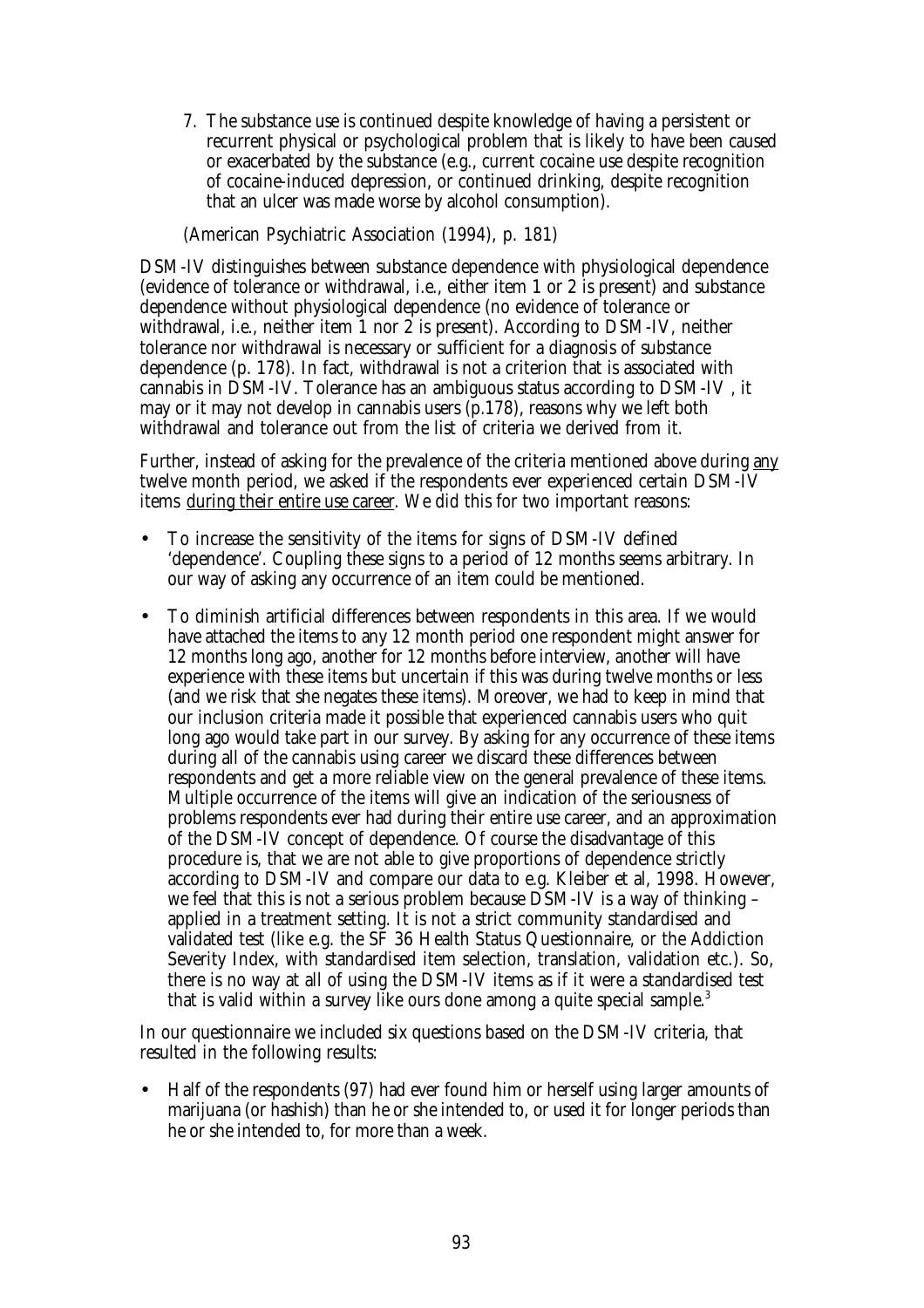- Thirty percent of the respondents (65) had ever felt a persistent desire to cut down on marijuana use or tried unsuccessfully to cut down, for more than a week.
- Twenty-four percent of the respondents (51) had ever given up or reduced social, recreational or work activities because of their marijuana use for more than a week.
- Seventeen percent (36 respondents) had ever kept using marijuana for more than a week when they had a recurring physical or psychological problem that was either caused by or worsened by marijuana use.
- Twenty-three percent (49 respondents) had ever failed to meet obligations at work or school or home for more than a week because of his or her marijuana use.
- Seventeen percent (37 respondents) had ever kept using marijuana for more than a week when he or she was having recurring social or interpersonal problems that were caused or worsened by marijuana use.

Table 10.2 shows that 51 respondents (24 percent) report a life time prevalence of three or more criteria (out of 6). We do not know if these items were experienced during the same time for each respondent. We can, however, use this table as an indication of trouble respondents attribute to cannabis.

| $\boldsymbol{n}$ | %   |
|------------------|-----|
| 85               | 39  |
| 37               | 17  |
| 43               | 20  |
| 19               | 9   |
| 15               |     |
| 9                |     |
| 8                |     |
| 216              | 100 |
|                  |     |

**Table 10.2** Number of reported DSM-IV criteria.

We found a weak but significant correlation between amount of cannabis use (in grams) during top period of use, and the number of reported DSM-IV items (Pearsons *r*= 0.1830, p=0.009).

#### *10.4 Treatment*

It is clear that many cannabis users experience one or more negative influences of cannabis use at some point in their cannabis using career. Most are able to deal with these themselves as we described in the chapters  $\overline{4}$ , 6 and 8. In order to know what proportion of this representative sample of experienced users runs into problems they think they can not deal with themselves, we did ask as well if respondents ever had contacted a treatment or counselling institution for a drug or alcohol problem in the last two years. Twelve persons (6 percent) reported having been in contact with treatment or counselling, but only one person reported that this contact was in connection with his cannabis use. The others sought help in relation to their use of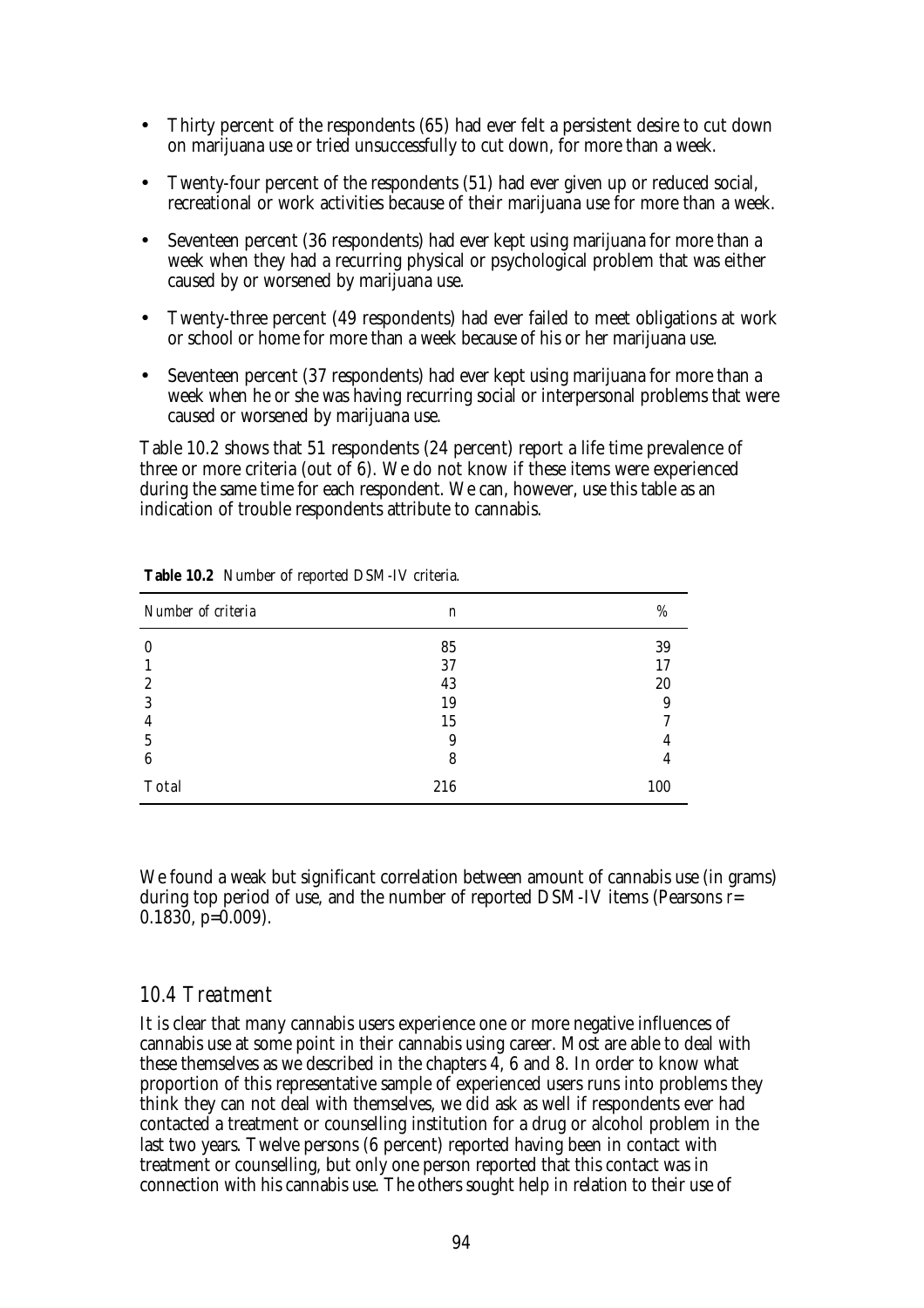alcohol (4) , cocaine (2) , or heroin/other opiates (5) or they sought help for family members (2).

For our purpose it was relevant as well to ask if people had ever during their career 'considered' going into treatment or to ask for professional assistance in relation to their cannabis use. On top of the one person who indeed had treatment contacts for use of cannabis, nineteen respondents (9 percent) reported that they ever had considered treatment or other help in connection with their use of marijuana or hashish.

Reasons given were 'difficulty to quit on my own' (mentioned 9 times), 'sense that I was addicted' (mentioned 4 times), 'negative physical or psychological effects of cannabis' (mentioned 4 times), 'other unpleasant experiences' (mentioned 2 times), and 'the influence of parents' (2 times).

Thirteen of these nineteen respondents who had considered treatment reported lifetime prevalence of three or more DSM-IV items. But, of the 51 respondents who report life time prevalence of three or more DSM-IV items, 38 had never considered some form of assistance. This shows very clearly that in individual cases reporting 3 or more items does not necessarily lead to the subjective appraisal of 'needing' assistance .In fact, the majority of users who report three or more DSM-IV items, feel no need for assistance. And of the 19 respondents who did feel this need at one point in their life, six report less than three DSM-IV items. On the aggregate level however there is a significant correlation between reporting more than 3 items and 'considering' some form of treatment.<sup>4</sup>

The nineteen respondents who report to have considered asking assistance in connection with their cannabis use were almost never low or medium level users during their top period (3 respondents) Most were high level users (15 respondents, one respondent unknown). Their average amount of top period use was 63 grams a month (median 34 grams), considerably higher than top level use of those who never considered treatment for cannabis (average top level use 15 grams per month – median 7 grams,  $N=184$ ). However, the nineteen persons who ever considered some form of assistance for themselves report much lower use during last 12 months before interview. They have dropped from an average of 63 grams a month during top period, to 8 grams a months during last twelve months. Respondents who did not report to have ever considered treatment show a drop as well, but less spectacular, from 15 grams to 6 grams a month. So, in respect to amount of use these nineteen respondents differ greatly from the rest during their top period of use, but they are quite similar to the rest during their last twelve months. This datum is of great relevance, as we will illustrate later.

Another area where these nineteen respondents differ conspicuously from all others is in the type of cannabis related problems they report as most prominent.

In table 10.3 we show some data on 'ever having had problems' in a certain field of life associated to use of cannabis. It shows, that if problems occur, they occur mostly at school, or in personal relations. We do not know if the problems they refer to are caused by cannabis, aggravated or just associated (attributed) to it.

Out of the nineteen persons that ever considered asking for some kind of assistance 13 report to have had cannabis related problems in the area of personal relationships of which 6 say these problems were serious. Over two thirds of this small group of people have had cannabis related personal problems, and one third had school problems.

The others report life time prevalence of this type of problems as well, but to a much lesser degree (table 10.3b).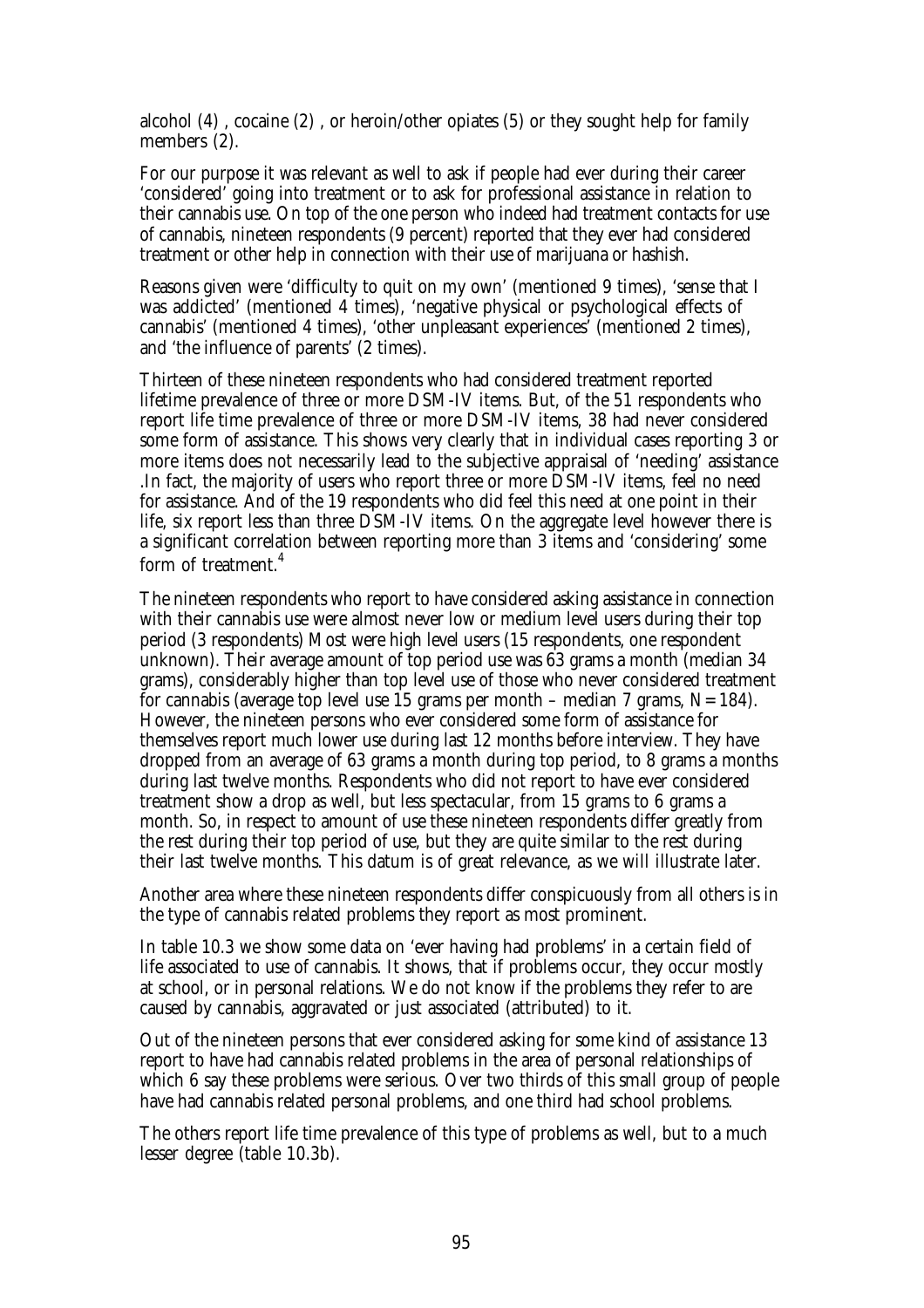| Did cannabis use<br>ever cause problems | No. no<br>problems |    | Yes, serious<br>problems |    | Yes, minor<br>problems   |                          | Not<br>Applicable |                          | <b>Total</b> |     |
|-----------------------------------------|--------------------|----|--------------------------|----|--------------------------|--------------------------|-------------------|--------------------------|--------------|-----|
| at                                      | n                  | %  | $\eta$                   | %  | $\eta$                   | %                        | $\eta$            | %                        | n            | %   |
| School                                  | 12                 | 63 | 4                        | 21 | 3                        | 16                       |                   |                          | 19           | 100 |
| Work                                    | 16                 | 84 | 2                        | 11 | -                        | $\overline{\phantom{a}}$ |                   | 5                        | 19           | 100 |
| Personal relations                      | 6                  | 32 | 6                        | 32 |                          | 37                       |                   | $\overline{\phantom{a}}$ | 19           | 100 |
| Public places                           | 18                 | 95 |                          | 5  | $\overline{\phantom{0}}$ |                          |                   |                          | 19           | 100 |

**Table 10.3a** Problems caused by cannabis use in certain situations for respondents who considered treatment for their cannabis use.

**Table 10.3b** Problems caused by cannabis use in certain situations for respondents who did not considered treatment for their cannabis use.

| Did cannabis use<br>ever cause problems | No. no<br>problems |    | Yes, serious<br>problems |                          | Yes, minor<br>problems |    | Not<br><i>Applicable</i> |                          |     | Total |
|-----------------------------------------|--------------------|----|--------------------------|--------------------------|------------------------|----|--------------------------|--------------------------|-----|-------|
| at                                      | n                  | %  | n                        | %                        | $\eta$                 | %  | $\eta$                   | %                        | n   | %     |
| School                                  | 137                | 70 | 19                       | 10                       | 39                     | 20 |                          |                          | 197 | 100   |
| Work                                    | 174                | 88 |                          |                          | 6                      | 3  | 16                       | 8                        | 197 | 100   |
| Personal relations                      | 145                | 74 | 12                       | 6                        | 40                     | 20 |                          | $\overline{\phantom{0}}$ | 197 | 100   |
| Public places                           | 179                | 91 | $\overline{\phantom{0}}$ | $\overline{\phantom{a}}$ | 18                     | 9  | з.                       | $\overline{\phantom{0}}$ | 197 | 100   |

Because the 19 persons who report considering assistance for their cannabis use have a very high level of use during top period, we compared them on a number of other variables with respondents who do not report to have considered asking for some form of assistance. We compared the 19 on age at time of interview, country of birth, educational level, nett monthly income, length of cannabis using career, age at beginning of top period of use and length of this top period (table 10.4).

The most interesting difference we found is the average age at which top period of use has begun. The nineteen are older on average, 26 years versus 21 for the others.Could the reason for this be that the 19 started later with their first regular use? We reported in the introduction of chapter 4 that first year of regular use and top period are very close together in time, within 2 years. We did not find any difference between the 19 and the others in age of first regular use.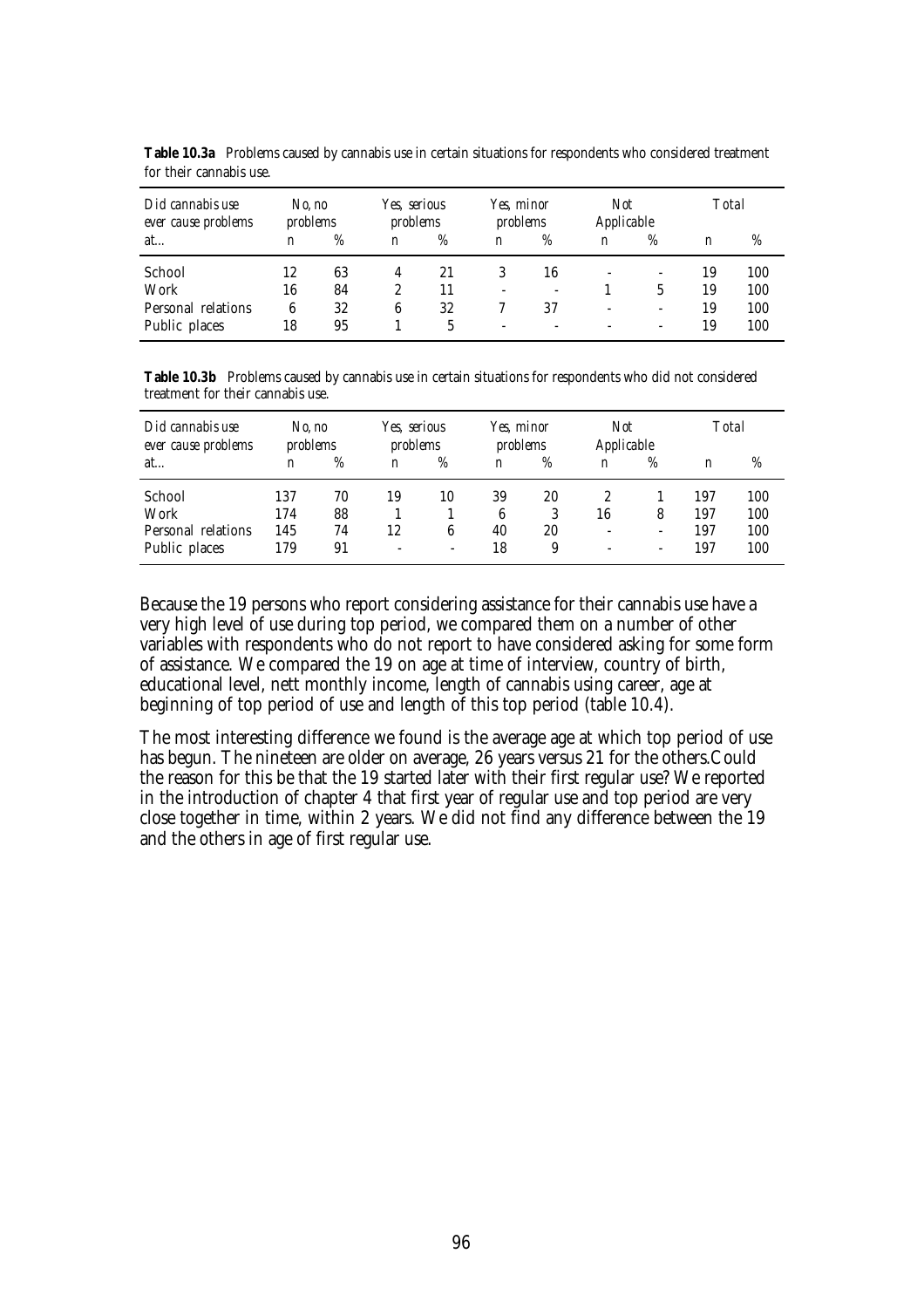|                                          | <b>Considered</b> |      | Did not consider |                  |  |
|------------------------------------------|-------------------|------|------------------|------------------|--|
|                                          | treatment         |      | treatment        |                  |  |
| Age at time of the interview*            | n                 | $\%$ | $\eta$           | $\%$             |  |
| 16-19                                    |                   |      | 9                | 5                |  |
| 20-24                                    | $\boldsymbol{2}$  | 11   | 15               | 8                |  |
| 25-29                                    | $\mathbf{1}$      | 5    | 45               | 23               |  |
| 30-34                                    | 6                 | 32   | 39               | 20               |  |
| 35-39                                    | 1                 | 5    | 35               | 18               |  |
| 40-49                                    | 8                 | 42   | 47               | 24               |  |
| 50-59                                    |                   |      | 6                | 3                |  |
| $60+$                                    | 1                 | 5    | 1                | 1                |  |
| Total                                    | 19                | 100  | 197              | 100              |  |
| Average age                              | 37                |      | 34               |                  |  |
| Country of birth**                       | $\boldsymbol{n}$  | %    | $\boldsymbol{n}$ | $\%$             |  |
| Netherlands                              | 11                | 58   | 174              | 88               |  |
| Surinam                                  | 4                 | 21   | 7                | 4                |  |
| Indonesia                                | $\boldsymbol{2}$  | 11   | $\boldsymbol{2}$ | 1                |  |
| Other European countries                 | 1                 | 5    | 9                | 5                |  |
| Other countries outside Europe           | 1                 | 5    | 5                | 3                |  |
| Total                                    | 19                | 100  | 197              | 100              |  |
| Educational level***                     | n                 | $\%$ | $\boldsymbol{n}$ | $\%$             |  |
| Elementary school                        | 3                 | 16   | 14               | 7                |  |
| Low level vocational school              | $\boldsymbol{2}$  | 11   | 6                | 3                |  |
| Low level high school                    | 3                 | 16   | 18               | 9                |  |
| Medium level vocational school           | $\overline{4}$    | 21   | 25               | 13               |  |
| Medium & high level high school          | 4                 | 21   | 40               | 20               |  |
| High level voc. school & university      | 3                 | 16   | 93               | 47               |  |
| Other                                    |                   |      | 1                | 1                |  |
| Total                                    | 19                | 100  | 197              | 100              |  |
| Average nett monthly income in 1995 **** | n                 | $\%$ | $\boldsymbol{n}$ | %                |  |
| Less than $f1,000$                       | $\boldsymbol{2}$  | 11   | 27               | 14               |  |
| $f1,000 - f1,500$                        | 4                 | 21   | 37               | 19               |  |
| $f1.500 - f2,000$                        | 7                 | 37   | $27\,$           | 14               |  |
| $f2,000 - f2,500$                        | 4                 | 21   | 27               | 14               |  |
| $f2,500 - f3,000$                        |                   |      | 32               | 16               |  |
| $f3,000 - f4,000$                        | $\boldsymbol{2}$  | 11   | 29               | 15               |  |
| $f4,000 - f5,000$                        |                   |      | 10               | $\mathbf 5$      |  |
| $f5,000 - f6,000$                        |                   |      | 3                | $\boldsymbol{2}$ |  |
| More than f6,000                         |                   |      | 5                | 3                |  |
| Total                                    | 19                | 100  | 197              | 100              |  |
|                                          |                   |      |                  |                  |  |
| Average income                           | f1,829            |      | f2,325           |                  |  |

**Table 10.4** Characteristics of respondents who considered treatment for cannabis use vs. respondents who did not.

\*Students *t* = 1.41, df = 214, p = 0.159 (n.s.)

 $** \chi2 = 21.24$ , df=4, p=0.00028 (significant)

\*\*\* Mann-Whitney U = 1,098.5, p = 0.0026 (significant)

\*\*\*\* Students  $t = -2.55$ , df  $= 29.79$ ,  $p = 0.016$  (significant, test for unequal variances)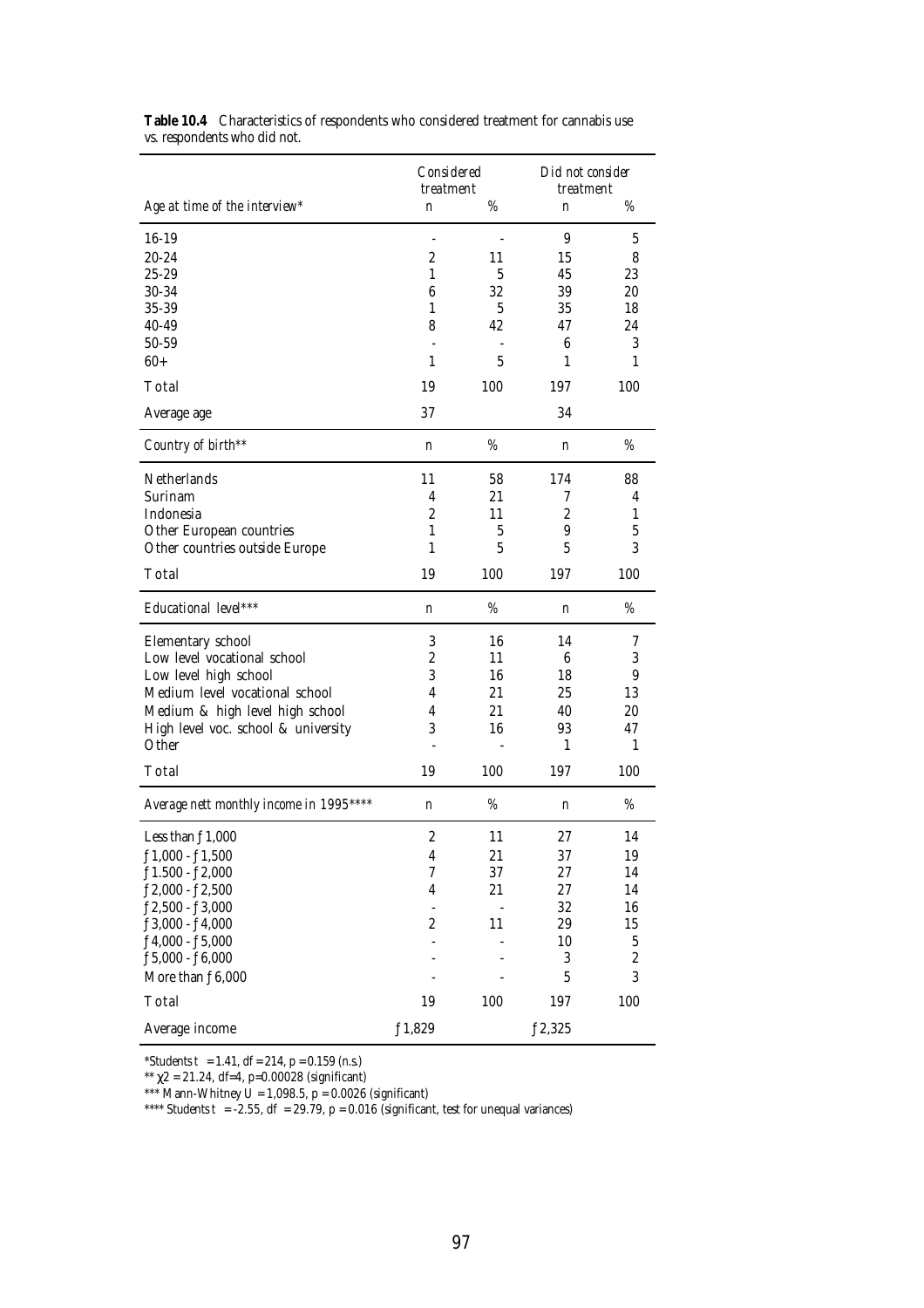|                                              | Considered<br>treatment                          |                              | Did not consider<br>treatment |                  |  |
|----------------------------------------------|--------------------------------------------------|------------------------------|-------------------------------|------------------|--|
| Length of cannabis using career*             | $\boldsymbol{n}$                                 | $\%$                         | n                             | $\%$             |  |
| 2 years or less                              | 1                                                | $\overline{5}$               | 19                            | 10               |  |
| $3 - 5$ years                                | 4                                                | 21                           | 28                            | 14               |  |
| 6 - 10 years                                 | 3                                                | 16                           | 53                            | 27               |  |
| 11 - 15 years                                | 4                                                | 21                           | 44                            | 22               |  |
| 16 - 20 years                                | 1                                                | $\overline{5}$               | 20                            | 10               |  |
| 21 - 30 years                                | 5                                                | 26                           | 28                            | 14               |  |
| More than 30 years                           | $\mathbf{1}$                                     | $\overline{5}$               | $\boldsymbol{3}$              | $\boldsymbol{2}$ |  |
| Unknown                                      |                                                  |                              | $\boldsymbol{2}$              | $\mathbf{1}$     |  |
| Total                                        | 19                                               | 100                          | 197                           | 100              |  |
| Average length in years                      | 15                                               |                              | 12                            |                  |  |
| Age at beginning of period of heaviest use** | $\boldsymbol{n}$                                 | $\%$                         | n                             | $\%$             |  |
| 15 or younger                                |                                                  |                              | 14                            | 7                |  |
| $16-19$                                      | 4                                                | 21                           | 80                            | 41               |  |
| $20 - 24$                                    | 7                                                | 37                           | 60                            | 30               |  |
| 25-29                                        | $\boldsymbol{2}$                                 | 11                           | 24                            | 12               |  |
| 30-34                                        | $\overline{c}$                                   | 11                           | 8                             | 4                |  |
| 35-39                                        | 3                                                | 16                           | 4                             | $\boldsymbol{2}$ |  |
| 40-49                                        | $\mathbf{1}$                                     | $\bf 5$                      | 4                             | $\overline{c}$   |  |
| 50-59                                        |                                                  |                              |                               |                  |  |
| $60+$                                        |                                                  |                              |                               |                  |  |
| Unknown                                      |                                                  |                              | 3                             | 2                |  |
| Total                                        | 19                                               | 100                          | 197                           | 100              |  |
| Average age                                  | 26                                               |                              | 21                            |                  |  |
| Length of period of heaviest use***          | n                                                | $% \mathcal{A}_{\mathrm{d}}$ | $\boldsymbol{n}$              | $\%$             |  |
| 1 month or less                              |                                                  |                              | 3                             | $\boldsymbol{2}$ |  |
| $2 - 6$ months                               | $\boldsymbol{2}$                                 | 11                           | 20                            | 10               |  |
| 7 - 12 months                                | $\overline{c}$                                   | 11                           | 38                            | 19               |  |
| 13 - 18 months                               | $\mathbf{1}% _{T}\left  \mathbf{1}\right\rangle$ | $\overline{5}$               | 21                            | 11               |  |
| 19 - 24 months                               | $\boldsymbol{2}$                                 | 11                           | 38                            | 19               |  |
| 25 - 36 months                               | $\overline{5}$                                   | 26                           | 24                            | 12               |  |
| 37 - 48 months                               | $\boldsymbol{2}$                                 | 11                           | 10                            | $\mathbf 5$      |  |
| 5 - 10 years                                 | 3                                                | 16                           | 31                            | 16               |  |
| More than 10 years                           | $\overline{c}$                                   | 11                           | 8                             | $\boldsymbol{4}$ |  |
| Unknown                                      | $\overline{a}$                                   |                              | $\overline{4}$                | $\boldsymbol{2}$ |  |
|                                              |                                                  |                              |                               |                  |  |
| Total                                        | 19                                               | 100                          | 197                           | 100              |  |
| Average duration in months                   | 54                                               |                              | 37                            |                  |  |

#### **Table 10.4** (Continued)

\* Students *t* = 1.59, df = 212, p= 0.113 (n.s.)

\*\* Students  $t = 2.59$ , df= 20.11, p = 0.018 (significant, test for unequal variances)

\*\*\* Studentss t = 1.48, df = 210, p = 0.141 (n.s.)

There are other differences – they are less often born in the Netherlands, they earn less and their level of education is lower. This may be – speculatively – interpreted as indicators of a more difficult social position, to which high level cannabis use might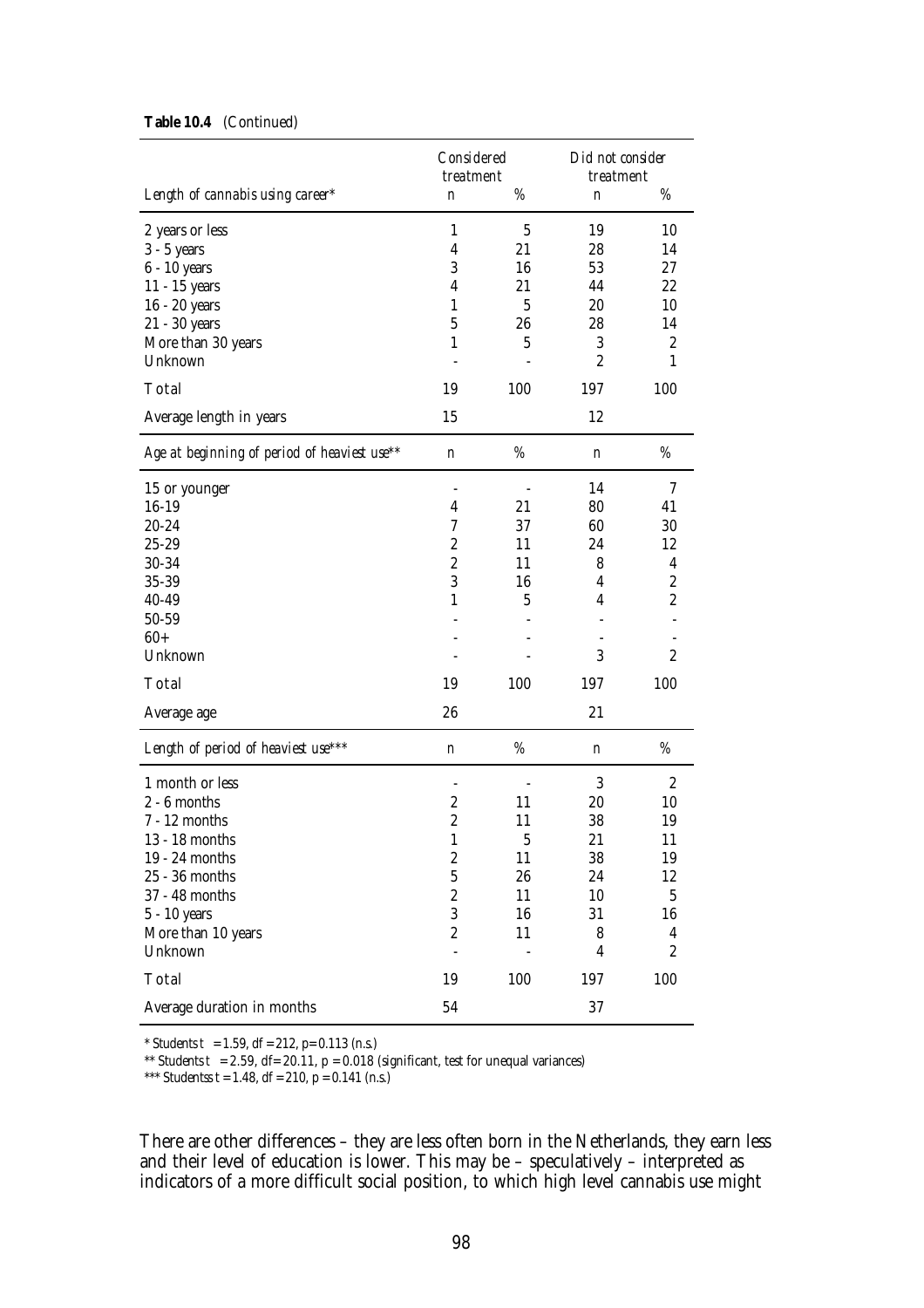be an adjustment. We should not forget however that, if this is true, the cannabis use behaviour of these nineteen during last year prior to interview is very similar to the others. So, we may have measured a temporal adjustment that passed away .

After our cocaine user surveys we formulated similar conclusions, where we said that high level users during top period have the same probability of reporting abstinence at time of interview as low level users during top period.<sup>5</sup>

#### *10.5 Conclusion*

In this chapter we discussed some of the cannabis related problems users can run into. Deviance and criminality, related to obtaining cannabis occurs, but for very few respondents. We operationalised dependence more or less along the lines of DSM-IV, but asked for signs of 'dependence' for the full career, and not for a twelve month period (as DSM-IV does). For DSM -IV three or more signs of dependence legitimise the diagnosis of cannabis dependence. Out of 216 respondents, 51 (24 percent) report to have ever had experience on three or more signs of dependence. What comes out as well is, that during a career of cannabis use, average amount of use – during top period – can be very high, this top period may last 4 years or longer, and need for assistance can be felt so clearly that it is even memorised till much later. We found the combination of very high levels of use during top period, and a subjective need for some form of assistance with 19 respondents out of 216 (9 percent). But this does not mean that these very high level users that consider treatment for themselves can not change their behaviour without outside help. In fact, they can, and *all of these nineteen* lower their use level in drastic ways without calling in the assistance they at some time did consider.

#### *10.6 Some other reflections and speculations on 'dependence' and the need for treatment*

Our data show that user careers are dynamic, but this can be seen only when reviewing a long stretch of career. Diagnostic tools, applied and followed up upon at just one moment of a use career, may give a distorted view. If that happens they can destroy potential for change that users themselves have. Our data also show that within an environment – as in Amsterdam – that does not marginalise heavy users and push them towards drug treatment institutions, such institutions are rarely used. Still without treatment use level does diminish ultimately. This means that results of a diagnostic tool, like DSM-IV, have to be interpreted with a great deal of background knowledge about cannabis use careers in general $^6$ .

Another prudent interpretation of these data is that some high level users perceive parts of their behaviour as signs of being 'in need of treatment'. These signs, and this need are socially constructed interpretations (or attributions, as Davies would put it.<sup>7</sup> These interpretations are continuously offered and reinforced by the very existence of these assistance institutions and the well known conventional drug use perspectives they are based on. Also, because our data show that cannabis related problem behaviours are felt and often located in the area of personal relations, we assume that intimate or close persons of high level users of cannabis will make the same inferences about the 'need for treatment' as some users do themselves. This causes extra pressure into the direction of treatment institutions on moments that do not look as if the 'problem' will be taken care of by the user herself! Also, we saw that top period of use averages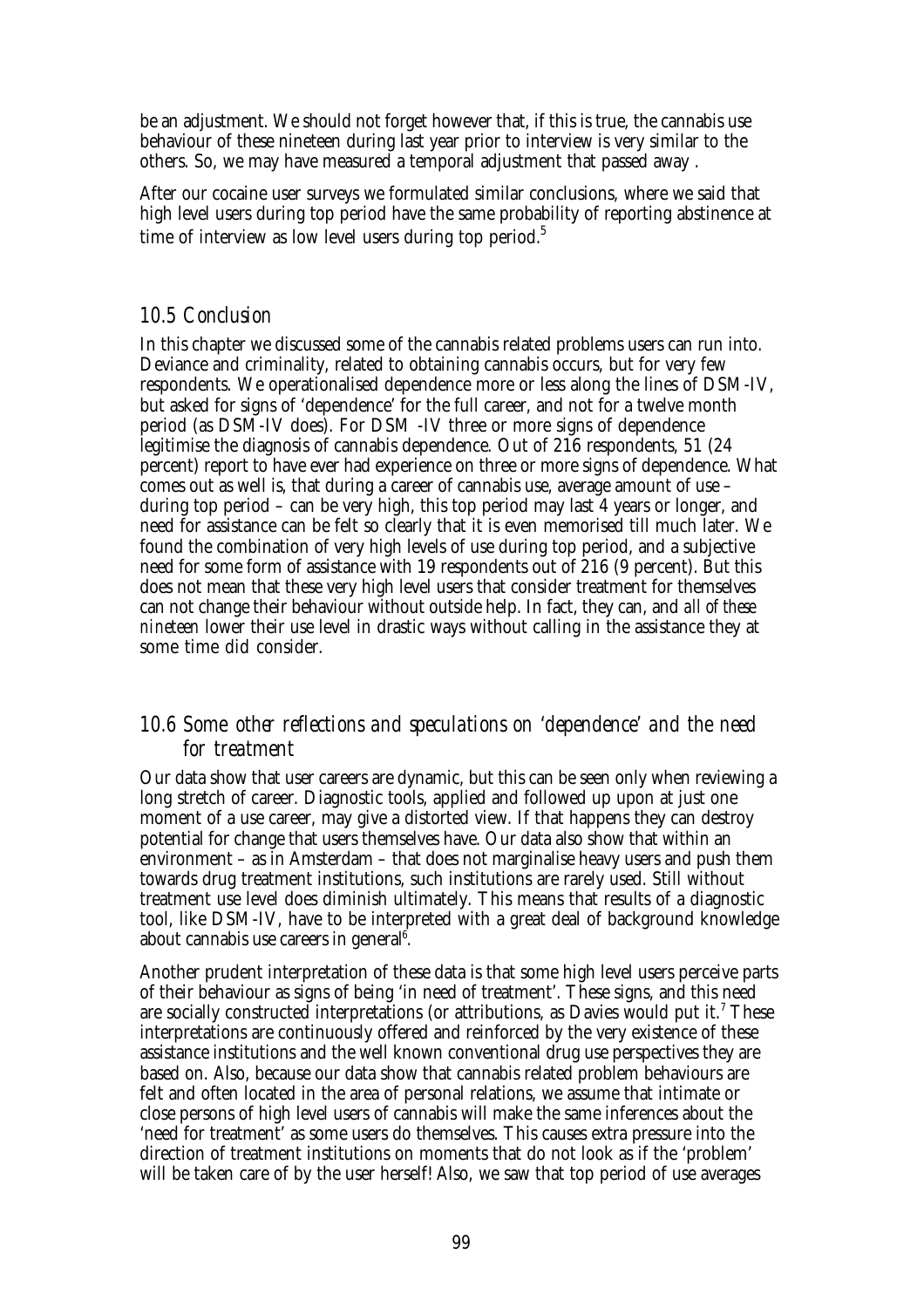38 months (see chapter 4) and that this period averages 54 months for those who considered treatment for themselves. This is a long time. About ten percent of all experienced users run into this self perceived need for treatment

We might therefor hypothesise that under certain conditions of social imaging of drug use in the Netherlands, actual use of treatment institutions for cannabis related behaviour will rise. Since treatment organisations can not survive without a clientele, we can not expect them to say to potential clients that 'data show that heavy use patterns are often mitigated or halted over time without any institutional involvement'.

If potential clients are not self referred but referred to treatment institutions by legal or other medical experts, they have to learn to see themselves in help-need terms, if they do not already do so. Also in third party referrals, treatment institutions do not have the nature to refuse such cases.

Once such a process of treatment growth has started, it becomes more and more a vicious circle. Because, more and more (high level, heavy or ultimately just frequent) users will be handled by assistance institutions, they will all learn to see and interpret themselves inescapably in terms of needing help. The data that register treatment will show rises. After some time there is no way out from the 'conclusion' that (high level) use of cannabis produces dependence and need for help. Users say so themselves! This type of artefactual 'scientific' conclusions will meet insufficient opposition in societies or professional circles where cannabis use is seen as deviance or potential pathology from the start. In *Diseasing of America, addiction treatment out of control* Stanton Peele says :

"People's belief that they have a disease makes it less likely that they will outgrow the problem. For this reason, disease approaches are most inappropriate and dangerous for the young. Treatment programs for chemical dependence stress to young substance abusers that they will always have a drug-taking or drinking problem. This almost guarantees that relapses will be frequent, when under ordinary conditions the vast majority would outgrow their youthful excesses."<sup>8</sup>

We have empirically shown that Peele, in the last phrase of this quote, is quite right in as far as we deal with outgrowing high use levels of cannabis.<sup>9</sup> The problem is of course, how long the 'ordinary conditions' that we still have in the Netherlands, will hold. Or, to be more precise, how long will Dutch society postpone or even not allow too early medicalisation of certain cannabis use patterns?

#### *Notes*

- <sup>1</sup> Morningstar, P. & D. Chitwood (1983), *The patterns of cocaine use. An interdisciplinary study*. Rockville: NIDA.
- 2 Cohen, Peter (1989), *Cocaine use in Amsterdam in non deviant subcultures*. Amsterdam: [Department of Human Geography, University of Amsterdam.](http://www.cedro-uva.org/lib/cohen.drugs.00.html)
- <sup>3</sup> In earlier research we introduced a standardised test in a survey. We used the SF 36 Health Survey as the standardised instrument to measure Health Perception of our respondents in the 1994 Amsterdam household survey.(cf. Sandwijk et al, 1995) When available, a standardised test is far superior to a list of items, because a test is validated for the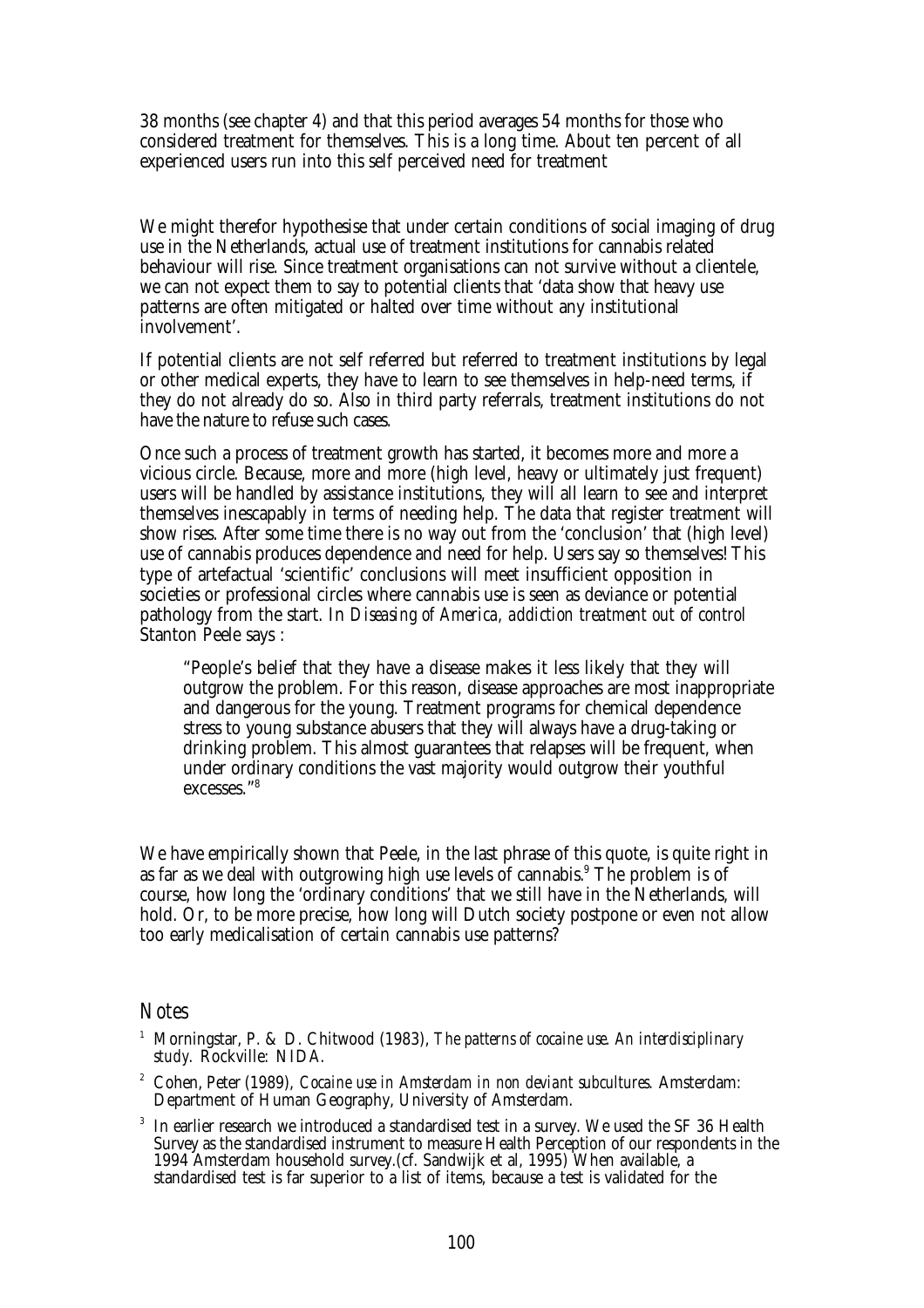population in which it is used. No validation process is known for any type of DSM-IV related list of items for any type of community based population. This entails that whatever the concept of 'dependence' means, DSM-IV is not (yet) a proper instrument for measuring it.

- $\chi^2$  = 20.45, p <.0001
- <sup>5</sup> Cohen, Peter, & Arjan Sas (1995), *Cocaine use in Amsterdam II. Initiation and patterns of use after 1986.* [Amsterdam: Department of Human Geography, University of Amsterdam. p.](http://www.cedro-uva.org/lib/cohen.cocaine2.html) 48.
- <sup>6</sup> For instance, scoring cannabis 'dependence' with the help of DSM-IV should be done very cautiously.High level use, and negative influences of cannabis, may last on average 54 months and still dissappear!
- <sup>7</sup> Davies, John Booth (1992), *The myth of addiction*. Chur: Harwood Academic Publishers.
- <sup>8</sup> Peele, Stanton (1989), *[Diseasing of America. Addiction treatment out of control](http://www.peele.net/lib/diseasing.html)*. Lexington: Lexington Books. p. 27.
- <sup>9</sup> For cocaine, see Cohen, Peter & Arjan Sas (1993), *Ten years of cocaine. A follow-up study of 64 cocaine users in Amsterdam*[. Amsterdam: Department of Human Geography, University of](http://www.cedro-uva.org/lib/cohen.ten.html) Amsterdam.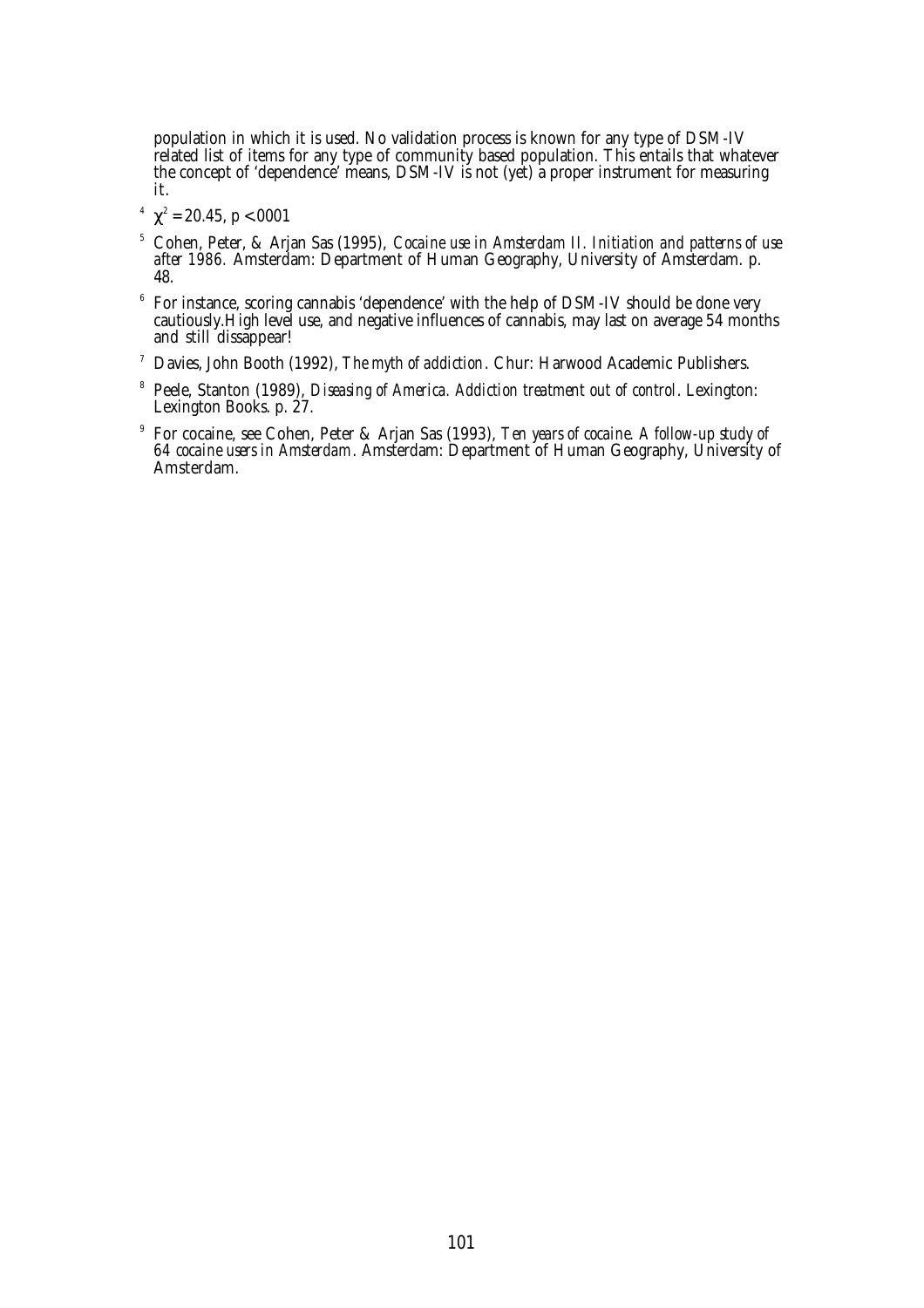# **11 DRUGS AND DRUG POLICY**

#### *11.1 Introduction*

We know little about the relation between drug use prevalence and drug policy. The complications of finding out if there is indeed any, are formidable.<sup>1</sup> Finding out on the basis of hard data if drug policy has any measurable consequences for variables like drug use prevalence, modes and fashions of drug use, or patterns of drug use over time is impossible for the time being. However, we feel that Reinarman and Levine may be right stating that criminalization of drugs has influence on types of drug use and their consequences.<sup>2</sup> Consequently, we may find that lack of criminilization has the same influence, only in different directions.

In designing our questionnaire we decided that we should at least ask a few questions about the perceived role of cannabis policy in the Netherlands on variables like other drug use, preferences for drug policy, and contacts with law enforcement. By contrasting the outcomes of these questions between respondents living under different drug policy regimes, we might at least shed some light on these highly complicated matters. Since these data about our respondents in Amsterdam will be compared to the same data collected by a sample of experienced users in Bremen and San Francisco, we will be able to do so in the near future.

#### *11.2 Drug policy preferences*

Heroin is considered a drug with 'unacceptable risk' in the Netherlands, therefor its distribution system is clandestine, spread over apartment and street dealing contacts. In no way is heroin distribution comparable to the distribution system of cannabis, nor is its social and cultural image anywhere near the images of cannabis. However, it is not part of police policy to arrest users, buyers and small sellers of heroin as long as they refrain from staying highly visible or causing street level nuisance.

When asked if the current cannabis policy in the Netherlands should change in the direction of current alcohol policy or current heroin policy, or stay as it is, more than half of the respondents (56 percent) indicated that they would prefer cannabis being treated like alcohol. Another 77 respondents (35 percent) was satisfied with the current policy of quasi legal access to cannabis via the so called coffeeshops. Only 13 respondents (6 percent) said that they would prefer cannabis policy to change into the direction of current heroin policy. Because high level users may have been subjected to more negative effects of cannabis than users at lesser level during top period, we were interested in looking at policy preference per use level category. We found that level of use during top period does not influence policy preference (table 11.1).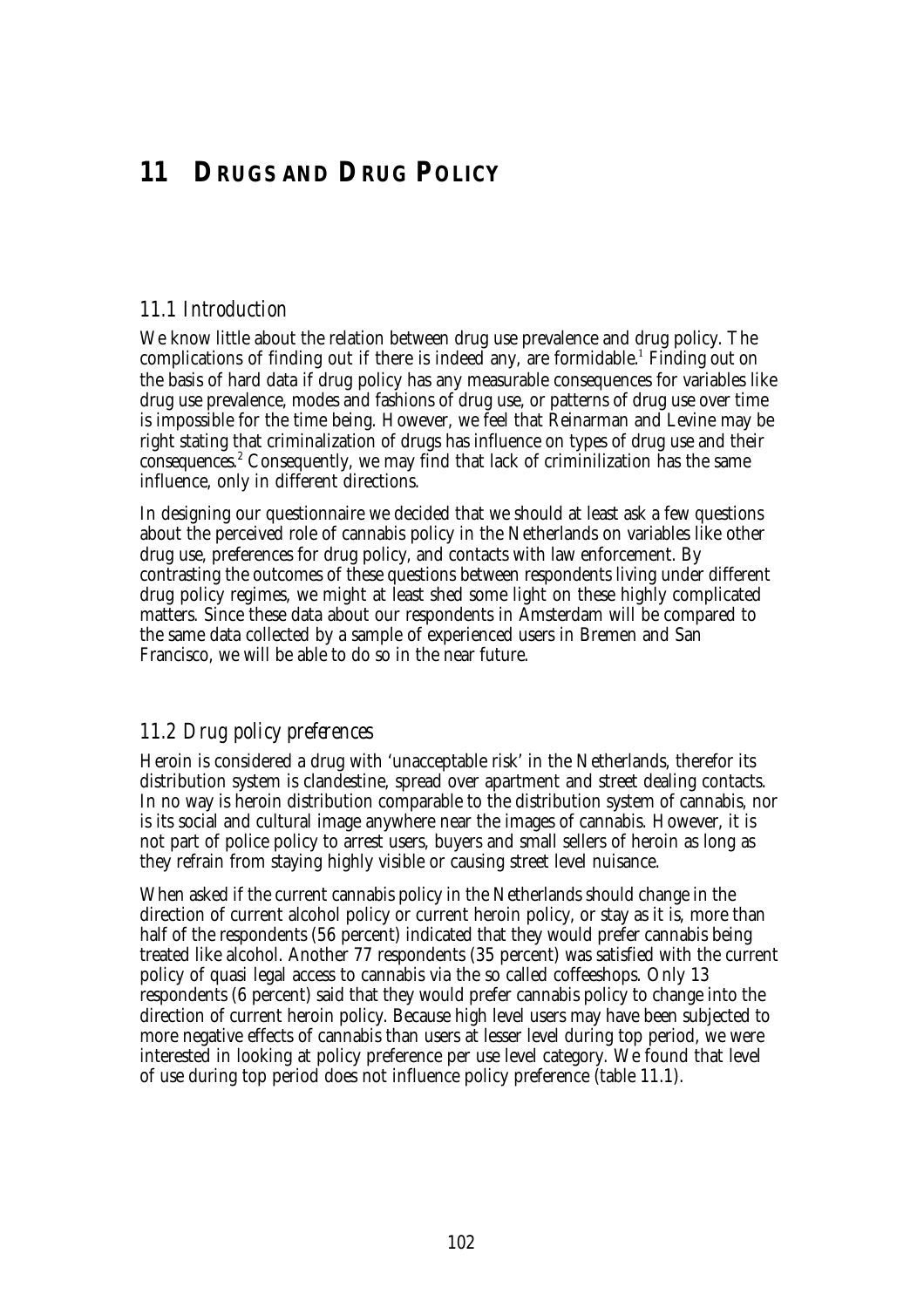|                              | Level of use during period of heaviest use |     |        |     |        |     |         |     |
|------------------------------|--------------------------------------------|-----|--------|-----|--------|-----|---------|-----|
|                              | Low                                        |     | Medium |     | High   |     | Unknown |     |
| Preferred drug policy        | n                                          | %   | n      | %   | $\eta$ | %   | n       | %   |
| Remain the same              | 19                                         | 37  | 29     | 37  | 23     | 32  | 5       | 36  |
| Cannabis treated like heroin |                                            | 2   | 6      | 8   | 5      |     |         | 7   |
| Cannabis treated like alcoho | 32                                         | 62  | 42     | 53  | 41     | 58  |         | 50  |
| Other                        |                                            |     | 2      | 3   | 2      | 3   |         |     |
| Total                        | 52                                         | 100 | 79     | 100 |        | 100 | 14      | 100 |

**Table 11.1** Preferred drug policy concerning cannabis by level of use during period of heaviest use.

Kruskal-Wallis chi-square=  $0.3619$ , df = 2, p =  $0.8345$ , n.s.

In our cocaine study we had found that users who had been abstinent for a year or longer had somewhat less liberal views on cocaine policy than those not abstinent. In our present sample of experienced cannabis users having quit (no use during last 12 month prior to interview, see chapter 8) does not influence the cannabis policy preference (table 11.2).

**Table 11.2** Preferred drug policy concerning cannabis for respondents who still used cannabis at the time of the interview, and for those who had quit cannabis.

|                              | Not quitted cannabis use |     | Quitted cannabis use |    |  |
|------------------------------|--------------------------|-----|----------------------|----|--|
| Preferred drug policy        | n                        | %   | n                    | %  |  |
| Remain the same              | 41                       | 33  | 35                   | 38 |  |
| Cannabis treated like heroin | 6                        | 5   | 7                    | 8  |  |
| Cannabis treated like alcoho | 75                       | 61  | 47                   | 51 |  |
| Other                        |                          |     |                      | 4  |  |
| Total                        | 123                      | 100 | 93                   |    |  |

 $\chi$ 2 = 4.70, df=3, p=0.19506, n.s.

We also asked respondents whether they regarded the current legal situation advantageous , disadvantageous or indifferent for them. The majority (136 respondents, 63 percent) said that the current legal situation was indifferent to them. Another 28 percent (60 respondents) expressed that the current legal situation indeed was advantageous for them. However, 20 respondents (9 percent) said that the current drug policy was disadvantageous. We did not ask for explanation of these answers.

## *11.3 Legal complications.*

When asked how much time respondents would need to get at least one gram of cannabis, 99 percent answered: less than one hour and 95 percent answers less than 0.5 hour. This confirms the easy accessibility of cannabis in Amsterdam via a system of municipality licensed shops (so called coffeeshops).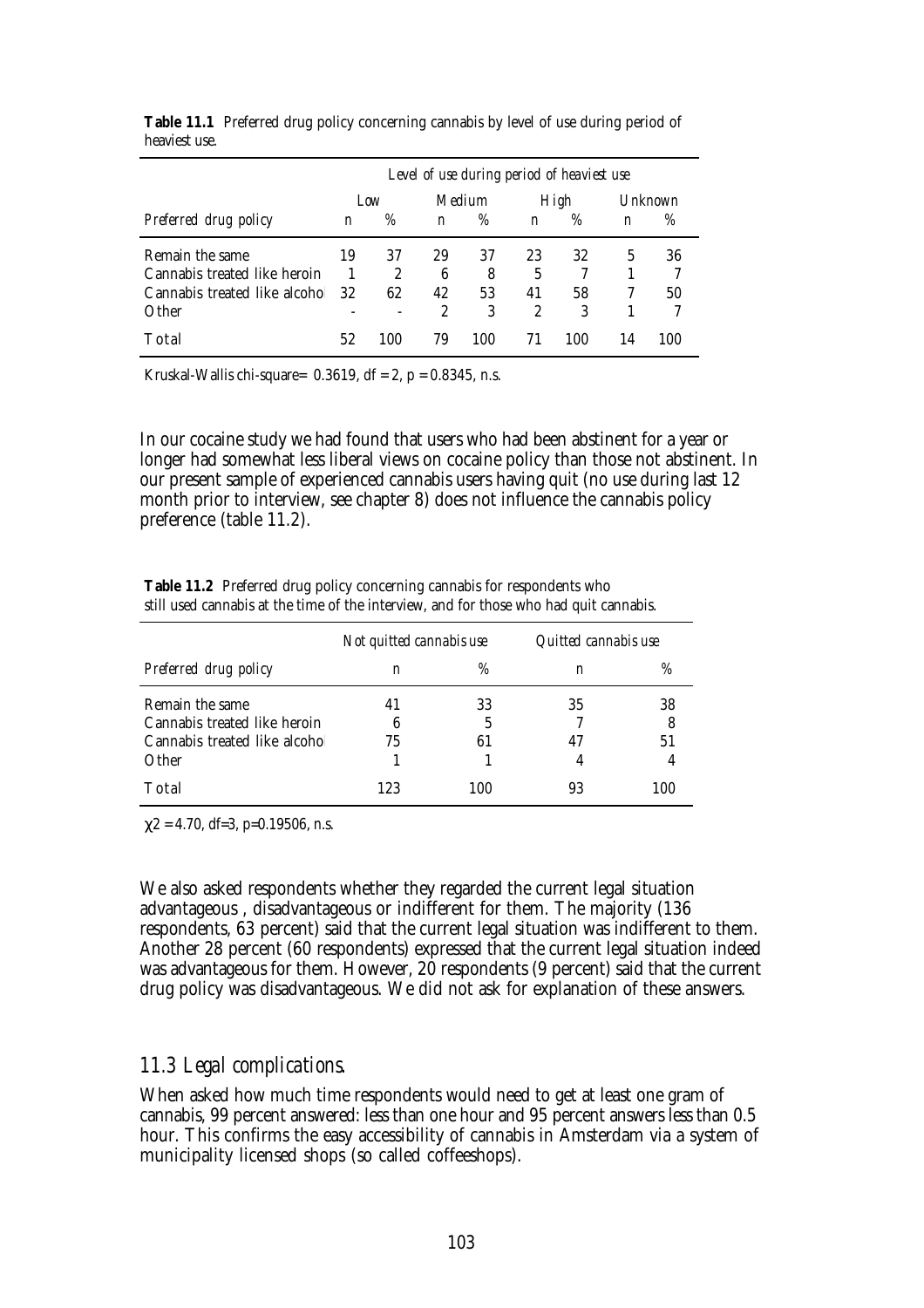Of the 216 respondents, 212 had never been arrested in the Netherlands for the use or possession of cannabis. Four person reported that they had been arrested for possession. Two of them actually got convicted on this charge.<sup>3</sup>

Since getting convicted for possession of cannabis is almost impossible nowadays, we assume this must have happened long ago, or must be attached to trafficking or other distribution charges.

Contacts with the justice system due to other drugs than cannabis is rare as well. A majority of 206 respondents (98 percent) had never been arrested or convicted in the Netherlands for use or possession of other drugs than cannabis. Seven respondents had been arrested or convicted for possession of other drugs, two respondents had been arrested or convicted for use of other drugs and one respondent had been arrested or convicted for both possession and use of other drugs. Looking only at respondents who actually have life time experience with other drugs, we still find that 93 percent had never been arrested or convicted in the Netherlands for use or possession of other drugs than cannabis.

Most respondents (207) report that they are not afraid to be arrested for the use or possession of cannabis in the Netherlands. Eight say they are sometimes afraid for being arrested, and two say they are often afraid. Most (200) don't take any special precautions for avoiding being arrested for the use of cannabis. Seventeen respondents, however, take certain precautions, like paying good attention to the environment (3 respondents), not leaving any proof (3 respondents), only carry the amount of cannabis for personal use (4 respondents), hiding it, or not leaving it in the open (2 respondents), buying anonymously (1 respondent), not using it in public (2 respondents), and other precautions (4 respondents).

#### *11.4 Gateway effects of cannabis use*

We have shown (chapter 9) that a sizeable majority of 68% of our respondents have life time experience with other drugs. We asked five simple questions about the perceived relevance of the role of cannabis for other drug use. These questions could be answered with a mere yes or no.

For instance, in political debates about cannabis one sometimes hears that the use of cannabis engages users to look for 'stronger kicks'. So we explicitly asked our respondents if this was the case for them. A minority said yes (13 percent) while 88 percent said no.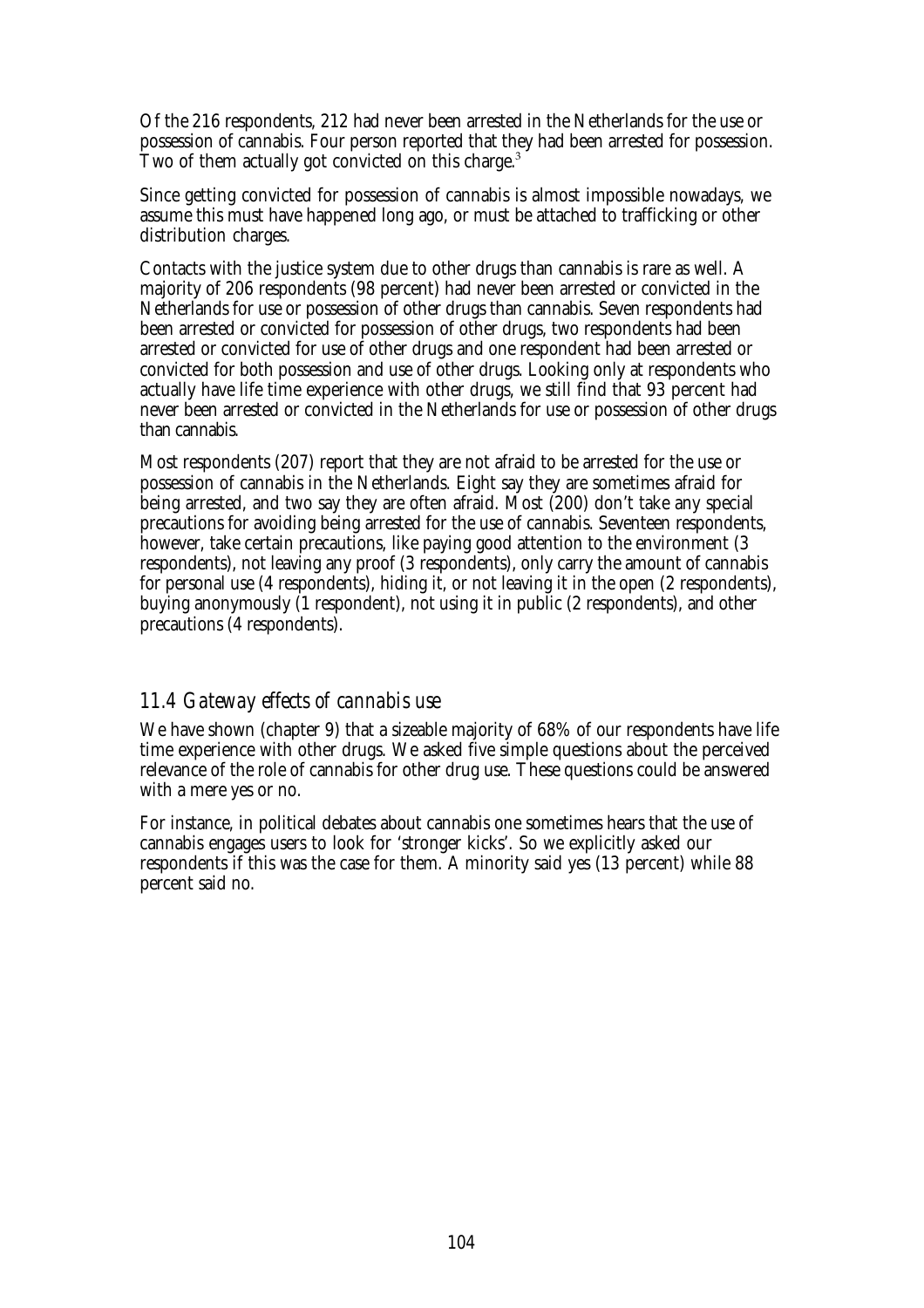|                                                                      | Life time prevalence of other illicit drugs |          |                      |          |                  |          |
|----------------------------------------------------------------------|---------------------------------------------|----------|----------------------|----------|------------------|----------|
|                                                                      | Yes                                         |          | No                   |          | <b>Total</b>     |          |
| Did the use of cannabis makes you curious for<br>other drugs?*       | $\boldsymbol{n}$                            | $\%$     | $\boldsymbol{n}$     | $\%$     | $\boldsymbol{n}$ | $\%$     |
| Yes<br>N <sub>0</sub>                                                | 44<br>102                                   | 30<br>70 | 11<br>58             | 16<br>84 | 55<br>160        | 26<br>74 |
| Total                                                                | 146                                         | 100      | 69                   | 100      | 215              | 100      |
| Did the use of cannabis prepare you for the use<br>of other drugs?*  | $\boldsymbol{n}$                            | $\%$     | $\boldsymbol{n}$     | $\%$     | $\boldsymbol{n}$ | $\%$     |
| Yes<br>N <sub>0</sub>                                                | 57<br>90                                    | 39<br>61 | 5<br>64              | 7<br>93  | 62<br>154        | 29<br>71 |
| Total                                                                | 147                                         | 100      | 69                   | 100      | 216              | 100      |
| Did cannabis make you acquainted with people<br>who use other drugs? | $\boldsymbol{n}$                            | $\%$     | $\boldsymbol{n}$     | $\%$     | $\boldsymbol{n}$ | $\%$     |
| Yes<br>N <sub>0</sub>                                                | 87<br>60                                    | 59<br>41 | 32<br>37             | 46<br>54 | 119<br>97        | 55<br>45 |
| Total                                                                | 147                                         | 100      | 69                   | 100      | 216              | 100      |
| Did your cannabis use make you look for<br>stronger kicks?*          | $\boldsymbol{n}$                            | $\%$     | $\boldsymbol{n}$     | $\%$     | $\boldsymbol{n}$ | $\%$     |
| Yes<br>N <sub>0</sub>                                                | 25<br>122                                   | 17<br>83 | $\overline{2}$<br>67 | 3<br>97  | 27<br>189        | 13<br>88 |
| Total                                                                | 147                                         | 100      | 69                   | 100      | 216              | 100      |
| Would you have tried other drugs if you never<br>had used cannabis?* | $\boldsymbol{n}$                            | %        | $\boldsymbol{n}$     | %        | $\boldsymbol{n}$ | %        |
| Yes<br>N <sub>0</sub>                                                | 72<br>68                                    | 51<br>49 | 9<br>60              | 13<br>87 | 81<br>128        | 39<br>61 |
| Total                                                                | 140                                         | 100      | 69                   | 100      | 209              | 100      |

**Table 11.3** The role of cannabis for other drug use.

\* The difference in LTP of other illicit drugs between respondents who answered 'yes' and those who answered 'no' is significant (p<0.05).

In Table 11.3 we show how respondents (dichotomised according to having used other drugs and not having used other drugs) respond to the five items.

The first 4 items can theoretically be answered affirmatively by all respondents, the fifth only by those who indeed have used other drugs. On most items a variable minority of the users who know other drugs reports that cannabis has had a function. Item five shows that half of the respondents who have experience with other drugs reports that they would not have used other drugs if they had not used cannabis. For the other half cannabis use apparently played not a big role. However, of respondents who did not use other drugs a large majority negates the functions of cannabis for other drug use on each item.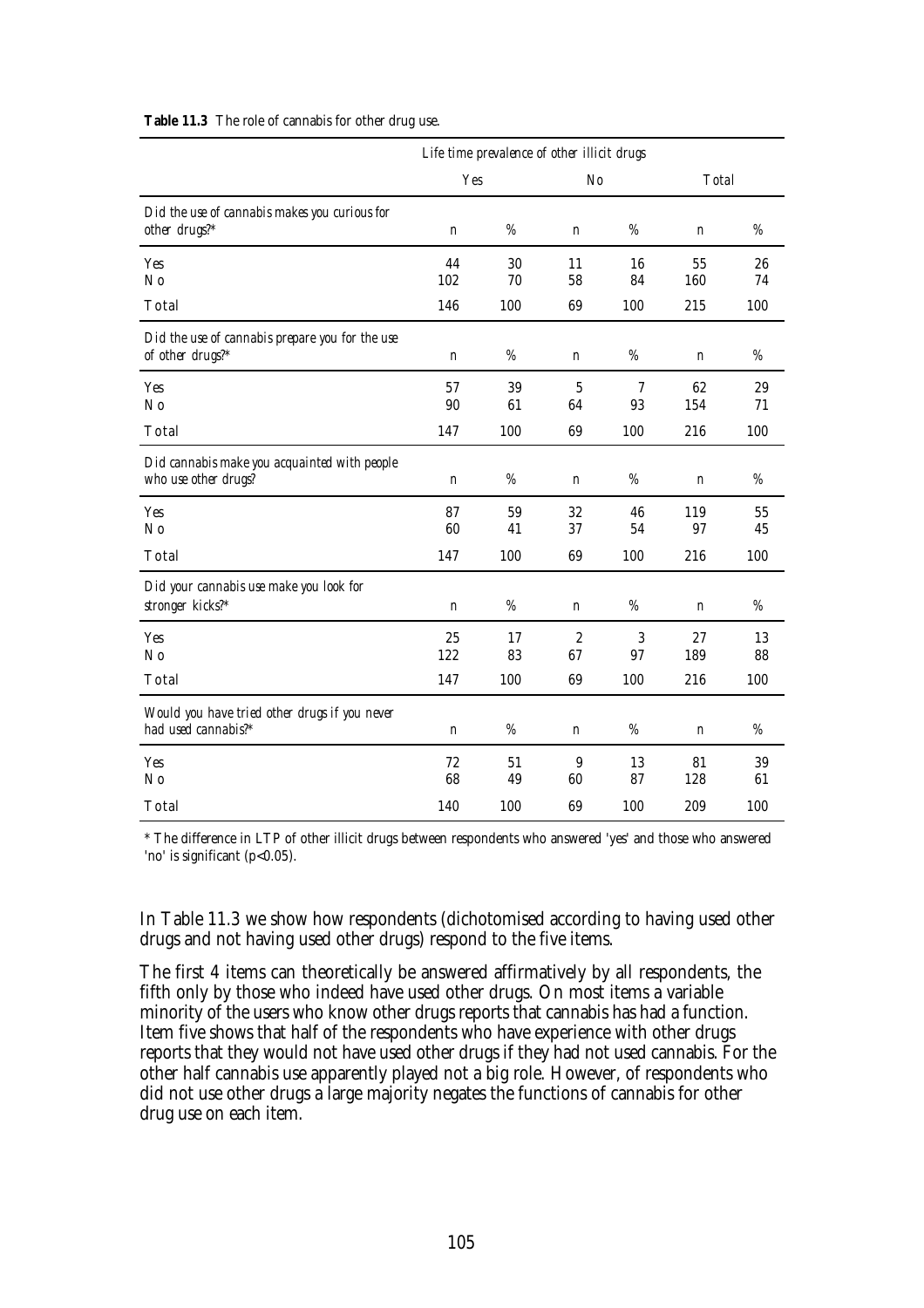| Number of               | Respondents with<br>LTP of other drugs no LTP of other drugs |                          | Respondents with |     | AII<br>respondents |     |  |
|-------------------------|--------------------------------------------------------------|--------------------------|------------------|-----|--------------------|-----|--|
| <i>positive answers</i> | n                                                            | %                        | n                | %   | n                  | %   |  |
| $\theta$                | 24                                                           | 16                       | 3                | 4   | 27                 | 13  |  |
|                         | 41                                                           | 28                       | 31               | 45  | 72                 | 33  |  |
| 2                       | 40                                                           | 27                       | 27               | 39  | 67                 | 31  |  |
| 3                       | 15                                                           | 10                       | 7                | 10  | 22                 | 10  |  |
| 4                       | 20                                                           | 14                       |                  |     | 21                 | 10  |  |
| 5                       | 7                                                            | 5                        |                  |     | 7                  | 3   |  |
| Total                   | 147                                                          | 100                      | 69               | 100 | 216                | 100 |  |
| Mean                    | 1.91                                                         |                          | 1.59             |     | 1.81               |     |  |
| Student's t             |                                                              | 2.10, df=207.69, p=0.037 |                  |     |                    |     |  |

**Table 11.4** The role of cannabis for other drug use.

Pretending that the five items are a scale we can compute the score per person on this scale (table 11.4).The highest possible score is 5 if a respondent reports that on all five items cannabis plays a role for using other drugs. Three percent of all respondents have a score of five. More users of other drugs than non users report the use of cannabis as important, and also as more important(higher score). The difference is small but significant. Still, average score on this 'scale' for those who have experience with other drug users is not more than 1,91.

The conclusion is not so straightforward. Cannabis plays a role for using other drugs, in varying degrees for different persons, and almost only for those who indeed have used other drugs. For those who have not used other drugs, cannabis is almost always perceived as not 'pulling them' into other drug use.

Most respondents deny a role of cannabis in the sense that they want to acquaint themselves with 'stronger' substances or that cannabis made them curious for other drugs. However, cannabis use as a social activity occurs among drug users in general, and just over half of our respondents report to have learned to know other drug users via cannabis. This social process may still remain one of the most important avenues into learning to know about other drugs and developing a motive for trying them. Knowing about drugs from users themselves is an important part of the initiation route, as we saw with cannabis itself (see chapter 3) and with cocaine. $^4$  This implies there may be some spurious relation in play here where we discuss the perceived importance of cannabis use for the occurrence other drug use experience. We know that the probability to have used illicit drugs increases with education, and with outgoing behaviour (visiting cafe's, bars, disco's, theatre). Cannabis users are far more outgoing than non cannabis users, so their chance to see and meet other drug users is much larger than of non outgoing people. So, outgoing behaviour- and not cannabis use per se- may be the common determinant of the probability of any drug use experience. Dominant local drug policy may play a role here: the more drug use is marginalised and concentrated into definite sub cultural groups, the higher the probability that cannabis users meet users of other drugs. This may result into higher prevalence levels of other drug use experience.

Moreover, the importance of life time experience with other drugs should not be exaggerated. Trying other drugs than cannabis happens relatively often among our sample, but frequent use of other drugs is far less prevalent. We repeat here our finding in chapter 9 that "the number of experienced cannabis users in our sample that reports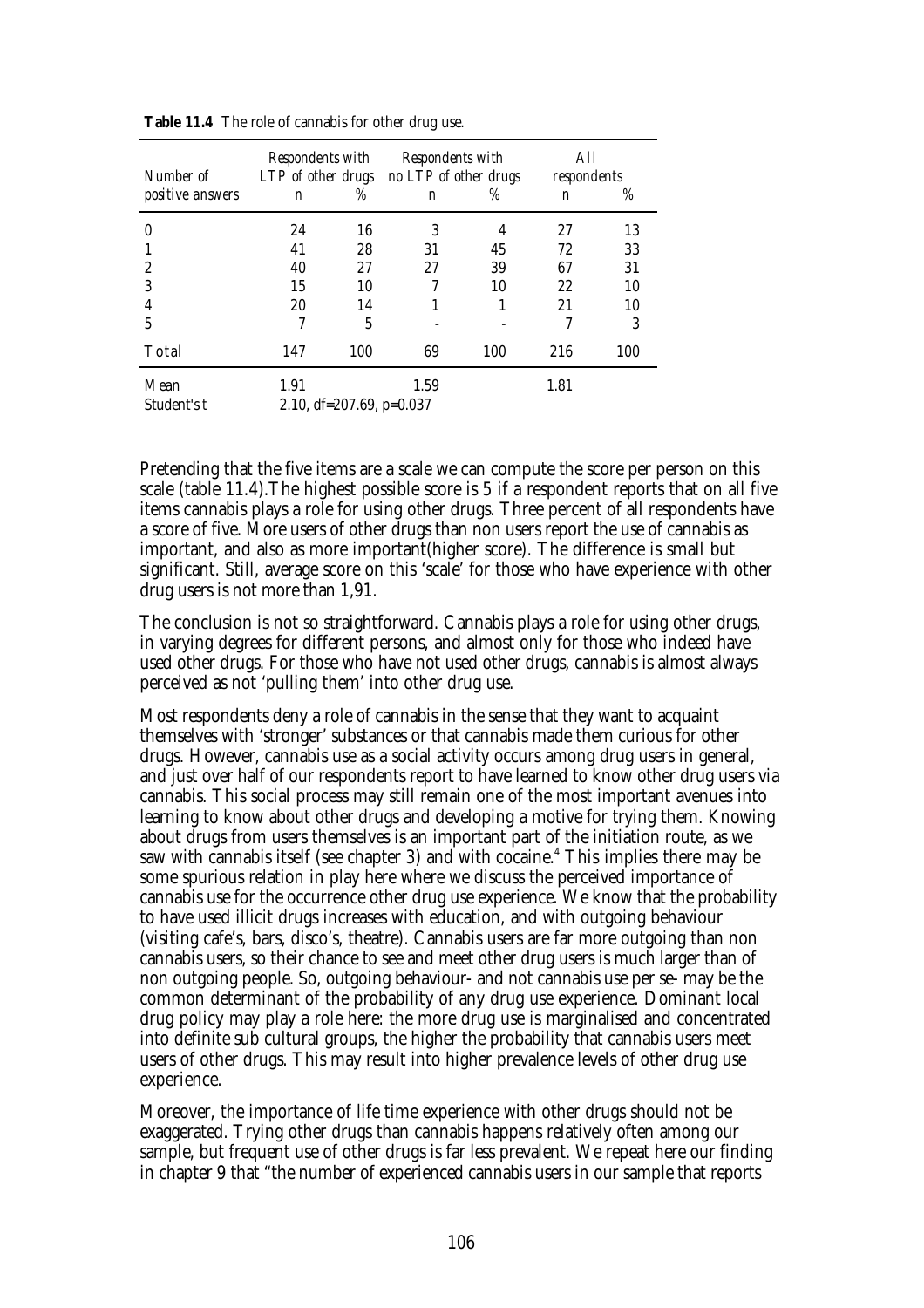100 times or over of other illicit drug use, is very small." So, independently of the role of going out, or of cannabis use is for creating cultural and physical possibilities to try other drugs, other drug use remains largely experimental.

Another topic is in what degree the decriminalization of cannabis sales in coffeeshops invites coffeeshop owners and other cannabis distributors to sell other drugs to customers. So, we asked all respondents where they bought their cannabis during the last 12 month of their use period, and whether they were able to buy other drugs at their point of sale. We found that 29 persons (or 13 percent) were indeed able to buy other drugs at their point of cannabis sale. Cocaine was mentioned by 13 persons, LSD by 10, heroin by 6 and MDMA (ecstasy) by 5. For more information on this topic, see chapter 6.

#### *Notes*

- $1$  Reuband, Karl-Heinz (1995), Drug use and drug policy in Western Europe. epidemiological findings in a comparative perspective. *European Addiction Research* 1995; 1 pp. 32-41. Cohen, Peter (1997), The relation between drug use prevalence estimation and policy interests. In: European Monitoring Center for Drugs and Drug Addiction, *Estimating the prevalence of problem drug use in Europe.* Luxembourg: Office for Official Publications of the European Communities. pp. 27-34. MacCoun, Robert & Peter Reuter (1997), Interpreting Dutch cannabis policy: Reasoning by analogy in the legalization debate. *Science*, 3 October 1997, Vol. 278, pp. 47-52.
- <sup>2</sup> Reinarman, Craig & Harry G. Levine (Eds.) (1997), *Crack in America. Demon drugs and social justice.* Berkeley: University of California Press.
- <sup>3</sup> We have no data about one person
- 4 Cf. Cohen, Peter (1989), *Cocaine use in Amsterdam in non deviant subcultures*. Amsterdam: Department of Human Geography, University of Amsterdam.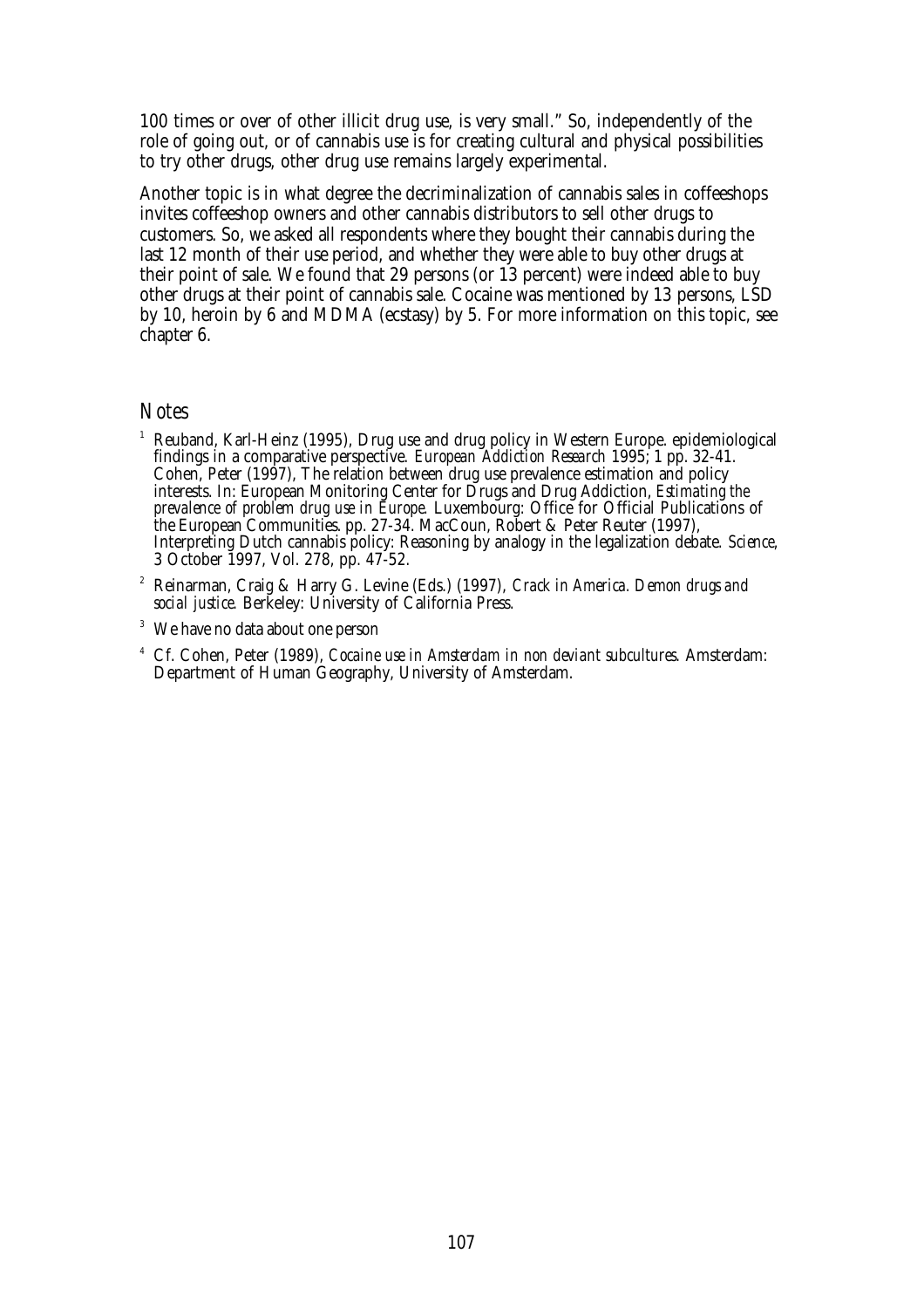### **REFERENCES**

AMERICAN PSYCHIATRIC ASSOCIATION (1994), *Diagnostic and Statistical Manual of Mental Disorders*. Fourth Edition. Washington, DC: American Psychiatric Association.

AMSTERDAM, I.G.C. VAN, J.W. VAN DER LAAN, & J.L. SLANGEN (1998), Cognitieve effecten en psychotische effecten na stopzetting van chronisch cannabisgebruik. *Nederlands Tijdschrift voor Geneeskunde* 1998 7 maart;142(10) pp 504-508.

ARBEITSGRUPPE HANF & FUß (1994), *Unser gutes Kraut. Das Porträt der Hanfkultur.* Löhrbach: Arbeitsgruppe Hanf & Fuß / Werner Pieper's MedienXperimente.

BÖLLINGER, LORENZ (Ed.) (1997), *Cannabis science / Cannabis Wissenschaft. From prohibition to human right / Von der Prohibition zum Recht auf Genuß*. Frankfurt am Main: Peter Lang Europäischer Verlag der Wissenschaften.

BÖLLINGER, LORENZ & STEPHAN QUENSEL (1995), *Forschungsplan Cannabis-Konsum Vergleichsstudie*. Bremen: Bremer Institut für Drogenforschung (BISDRO).

CBS (1966), *Statistisch zakboek 1966*. 's Gravenhage: Staatsuitgeverij, CBS publicatie.

CBS (1971), *Statistisch zakboek 1971*. 's Gravenhage: Staatsuitgeverij, CBS publicatie.

CBS (1976), *Statistisch zakboek 1976*. 's Gravenhage: Staatsuitgeverij, CBS publicatie.

CBS (1981), *Statistisch zakboek 1981*. 's Gravenhage: Staatsuitgeverij, CBS publicatie.

CBS (1986), *Statistisch zakboek 1986*. 's Gravenhage: Staatsuitgeverij, CBS publicatie.

CBS (1992), *Statistisch jaarboek 1992*. 's Gravenhage: Staatsuitgeverij, CBS publicatie.

CBS (1995), *Statistisch jaarboek 1995*. 's Gravenhage: Staatsuitgeverij, CBS publicatie.

CBS (1996), *Netherlands health interview survey 1981 - 1995*. 's Gravenhage: Staatsuitgeverij, CBS publicatie.

COHEN, PETER (1989), *Cocaine use in Amsterdam in non deviant subcultures*. [Amsterdam: Department of Human Geography, University of Amsterdam.](http://www.cedro-uva.org/lib/cohen.drugs.00.html)

COHEN, PETER (1990), *Drugs as a social construct*. Amsterdam: Department of Human Geography, University of Amsterdam. Online: [http://www.frw.uva.nl/cedro/library/dis/Toc.html](http://www.cedro-uva.org/lib/cohen.drugs.toc.html)

COHEN, PETER (1997), The relation between drug use prevalence estimation and policy interests. In: European Monitoring Center for Drugs and Drug Addiction, *Estimating the prevalence of problem drug use in Europe.* Luxembourg: Office for Official Publications of the European Communities. pp. 27-34.

COHEN, PETER & ARJAN SAS (1993), *Ten years of cocaine. A follow-up study of 64 cocaine users in Amsterdam*[. Amsterdam: Department of Human Geography, University](http://www.cedro-uva.org/lib/cohen.ten.html) of Amsterdam.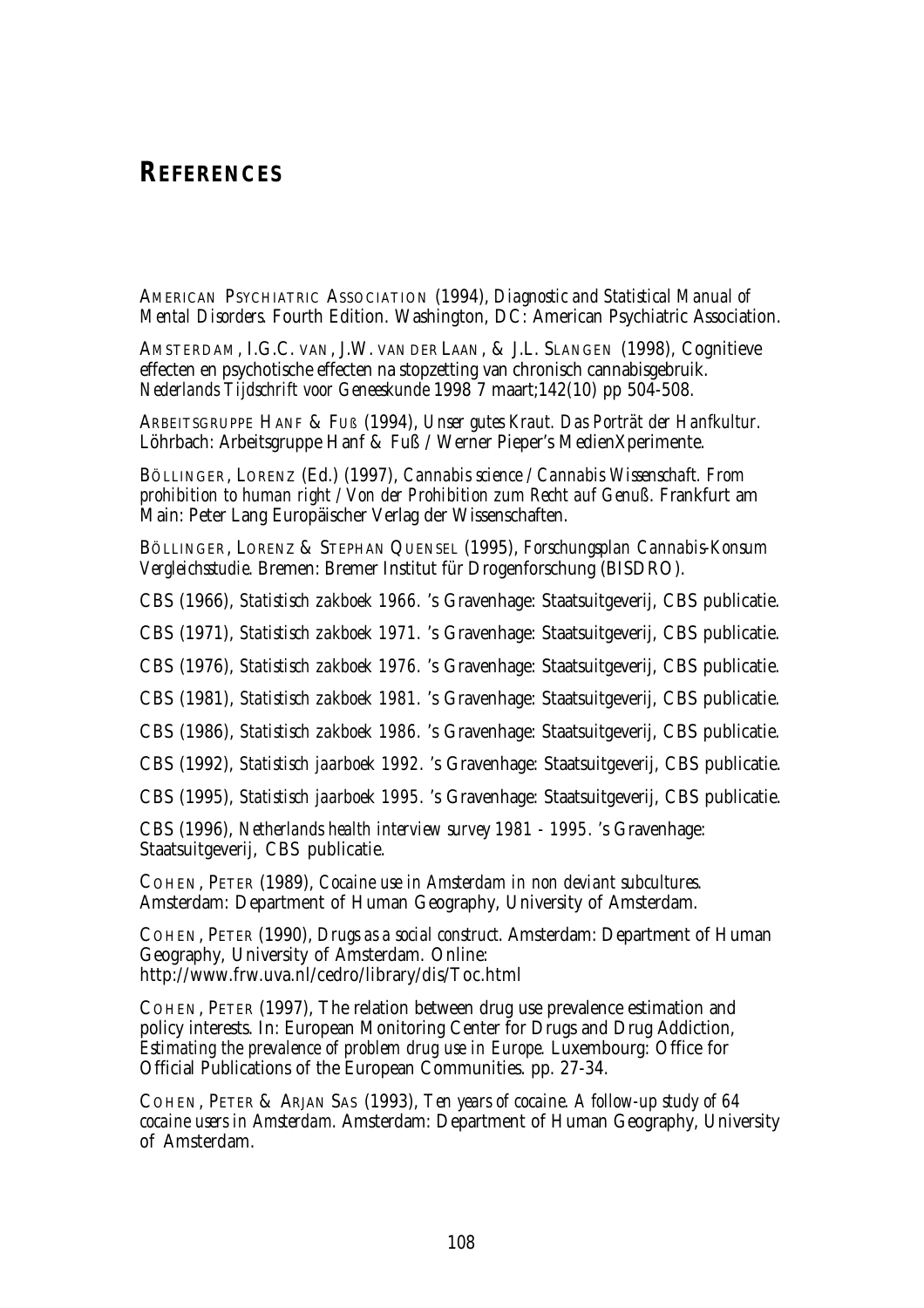COHEN, PETER, & ARJAN SAS (1995), *Cocaine use in Amsterdam II. Initiation and patterns of use after 1986.* [Amsterdam: Department of Human Geography, University](http://www.cedro-uva.org/lib/cohen.cocaine2.html) of Amsterdam.

[COHEN, PETER & ARJAN SAS \(1996\), Cannabis use as a stepping stone to other drug](http://www.cedro-uva.org/lib/cohen.cannabis.html) use: The case of Amsterdam. In: Lorenz Böllinger (1997) *Cannabis science / Cannabis Wissenschaft. From prohibition to human right / Von der Prohibition zum Recht auf Genuß*. Frankfurt am Main: Peter Lang Europäischer Verlag der Wissenschaften. pp. 49- 82. Online: http://www.frw.uva.nl/cedro/library/ASC95/ASC95.html

COHEN, PETER, & ARJAN SAS (1997), *Patterns of cannabis use in Amsterdam among [experienced cannabis users. Some preliminary data from the 1995 Amsterdam Cannabis](http://www.cedro-uva.org/lib/sas.patterns.html) Survey.* Amsterdam: CEDRO, University of Amsterdam. Online: http://www.frw.uva.nl/cedro/library/cannabis/florence.html.

CRI (1992), *Confidentieel Raport* Jaargang 13, July 1992, number 2. The Hague: Recherche Informatie Dienst.

DAVIES, JOHN BOOTH (1992), *The myth of addiction*. Chur: Harwood Academic Publishers.

DIDCOTT, PETER, DAVID REILLY, WENDY SWIFT & WAYNE HALL (1997), *Long term cannabis users on the New South Wales North Coast*. National Drug and Alcohol Research Centre, University of New South Wales.

EUROPEAN MONITORING CENTRE FOR DRUGS AND DRUG ADDICTION (1997), *Annual report on the state of the drugs problem in the European Union 1997*. Luxembourg: Office for Official Publications of the European Communities.

GOODE, ERICH (1970), *The marijuana smokers*. New York: Basic Books.

GRINSPOON, LESTER (1971, 1994), *Marihuana reconsidered.* Oakland, CA: Quick American Archives.

HALL, WAYNE (1997), The recent Australian debate about the prohihibition on cannabis use. *Addiction*, 92(9), pp. 1109-1115.

JANSEN, A.C.M. (1989), *Cannabis in Amsterdam. Een geografie van hashish en marijuana.* Muiderberg: Coutinho.

JANSEN, A.C.M. (1993), *Over de economische structuur van de Nederlandse Marihuanasector.* Amsterdam: CEDRO. Online: http://www.frw.uva.nl/cedro/library/jansen/sector.html

JANSEN, A.C.M. (1996)*, Prijsvorming in de Nederlandse marihuana-sector 1990-1995; Een beleidsperspectief.* Amsterdam: CEDRO. Online: http://www.frw.uva.nl/cedro/library/jansen/prijs.html

KLEIBER, DIETER & RENATE SOELLNER (1998)*, Cannabiskonsum. Entwicklungstendenzen, Konsummuster und Risiken*. Weinheim: Juventa Verlag.

KORF, DIRK (1995), *Dutch treat. Formal control and illicit drug use in the Netherlands*. Amsterdam: Thesis Publishers.

KORF, DIRK, & HANS VERBRAECK (1993*), Dealers en dienders. Dynamiek tussen drugsbestrijding en de midden- en hogere niveaus van de cannabis-, cocaïne-, amfetamineen ecstasyhandel in Amsterdam.* Amsterdam: Criminologisch Instituut 'Bonger', Univeriteit van Amsterdam.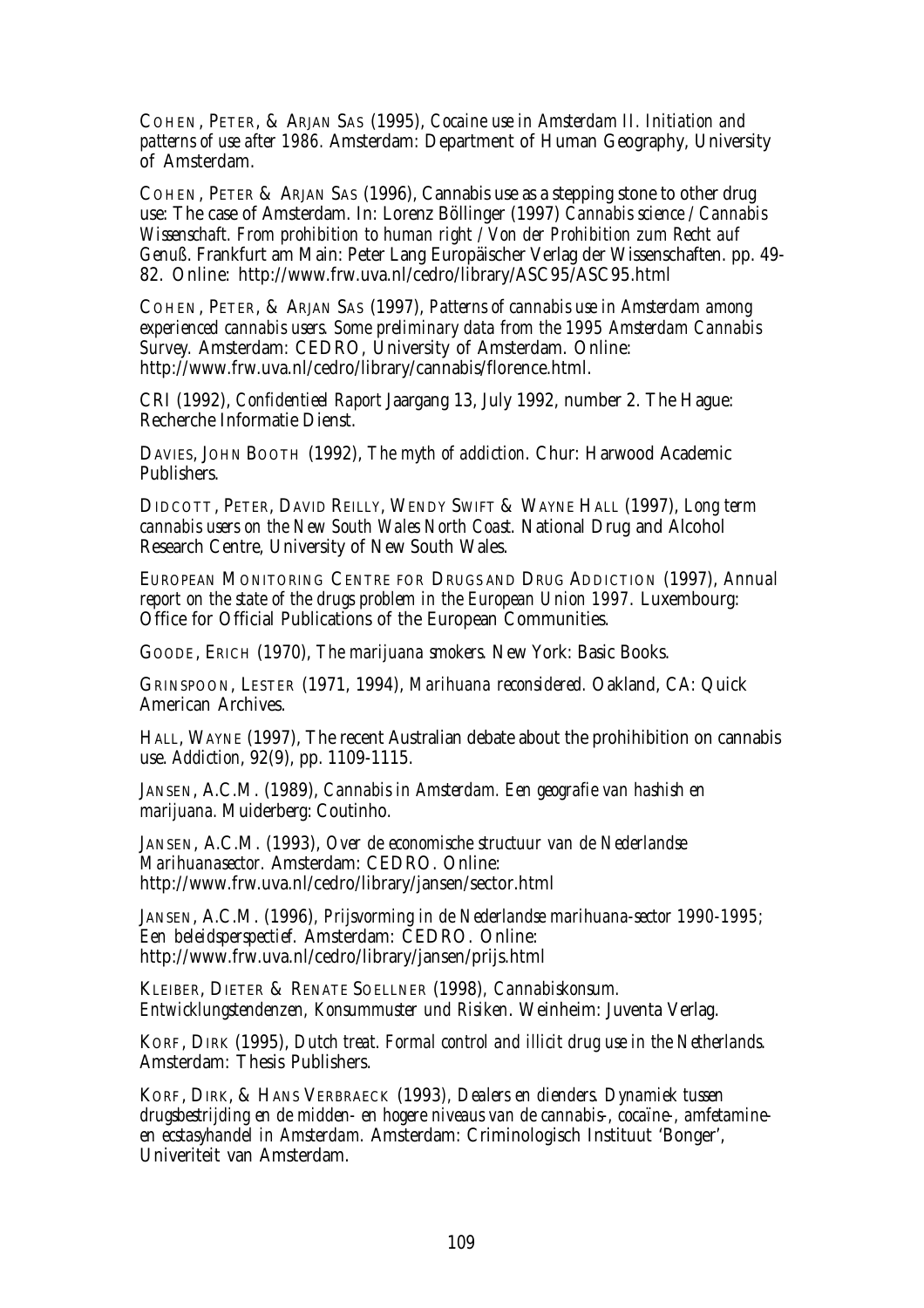KUIPERS, H., H. STAM, A.W. OUWEHAND, G. CRUTS & I.P. SPRUIT (1996), *Cannabisgebruikers nader beschouwd. Peilstation-resultaten en LADIS-gegevens opnieuw bekeken*. Utrecht: Trimbos Instituut (Netherlands Institute of Mental Health and Addiction).

LANGEMEIJER, MARIEKE, ROELF-JAN VAN TIL & PETER COHEN (1998), *Het gebruik van legale en illegale drugs in Utrecht en Tilburg.* Amsterdam: CEDRO, University of Amsterdam.

LEVINE, HARRY GENE (1979), The discovery of addiction: Changing conceptions of habitual drunkenness in America. *Journal of Studies on Alcohol*, 15(1979), pp. 493-506. Online: http://www.lindesmith.org/library/tlclevin.html

MAALSTÉ, N. (1995), *Cannabis in Utrecht. Deel III. Stamgasten van de coffeeshop.* Utrecht: Centrum voor Verslavingsonderzoek.

MACCOUN, ROBERT & PETER REUTER (1997), Interpreting Dutch cannabis policy: Reasoning by analogy in the legalization debate. *Science*, 3 October 1997, Vol. 278, pp. 47-52.

MORNINGSTAR, P. & D. CHITWOOD (1983), *The patterns of cocaine use. An interdisciplinary study*. Rockville: NIDA.

OUWEHAND, A.W. & A.A.N. CRUTS (1997), *Problematisch cannabisgebruik nader beschouwd*. Houten: Stichting Informatievoorziening Verslavingszorg. Online: http://www.ivv.nl/publications/cannabisgebruik/cgebruiktoc.html.

PEELE, STANTON (1989), *Diseasing of America. Addiction treatment out of control*. [Lexington: Lexington Books. Online: http://www.peele.net/lib/diseasing.html](http://www.peele.net/lib/diseasing.html)

QUENSEL, STEPHAN, BIRGITTA KOLTE & INGO MICHELS (1997), Monitoring cannabis use: A case study. In: *Invitational conference on monitoring illicit drugs and health. Final report.* Utrecht: Trimbos Instituut. pp. 95-105.

REINARMAN, CRAIG (1995), *Marijuana use careers and their consequences in three cultural-legal milieux*. Santa Cruz: University of California.

REINARMAN, CRAIG & HARRY G. LEVINE (Eds.) (1997), *Crack in America. Demon drugs and social justice.* Berkeley: University of California Press.

REUBAND, KARL-HEINZ (1995), Drug use and drug policy in Western Europe. epidemiological findings in a comparative perspective. *European Addiction Research* 1995; 1 pp. 32-41.

ROBBE, H.W.J. (1994), *Influence of marijuana on driving*. Maastricht: Institute of Human Psychopharmacology, University of Limburg.

ROBBE, HINDRIK W.J. (1997), Cannabis and car driving. In: Lorenz Böllinger (1997) *Cannabis science / Cannabis Wissenschaft. From prohibition to human right / Von der Prohibition zum Recht auf Genuß*. Frankfurt am Main: Peter Lang Europäischer Verlag der Wissenschaften. pp. 127-137.

RUBIN, VERA, & LAMBROS COMITAS (1975), *Ganja in Jamaica. A medical anthropological study of chronic marihuana use.* The Hague: Mouton & Co.

SANDWIJK, J.P., I. WESTERTERP & S. MUSTERD (1988), *Het gebruik van legale en illegale drugs in Amsterdam. Verslag van een prevalentie-onderzoek onder de bevolking van 12 jaar en ouder.* Amsterdam: Department of Human Geography, University of Amsterdam.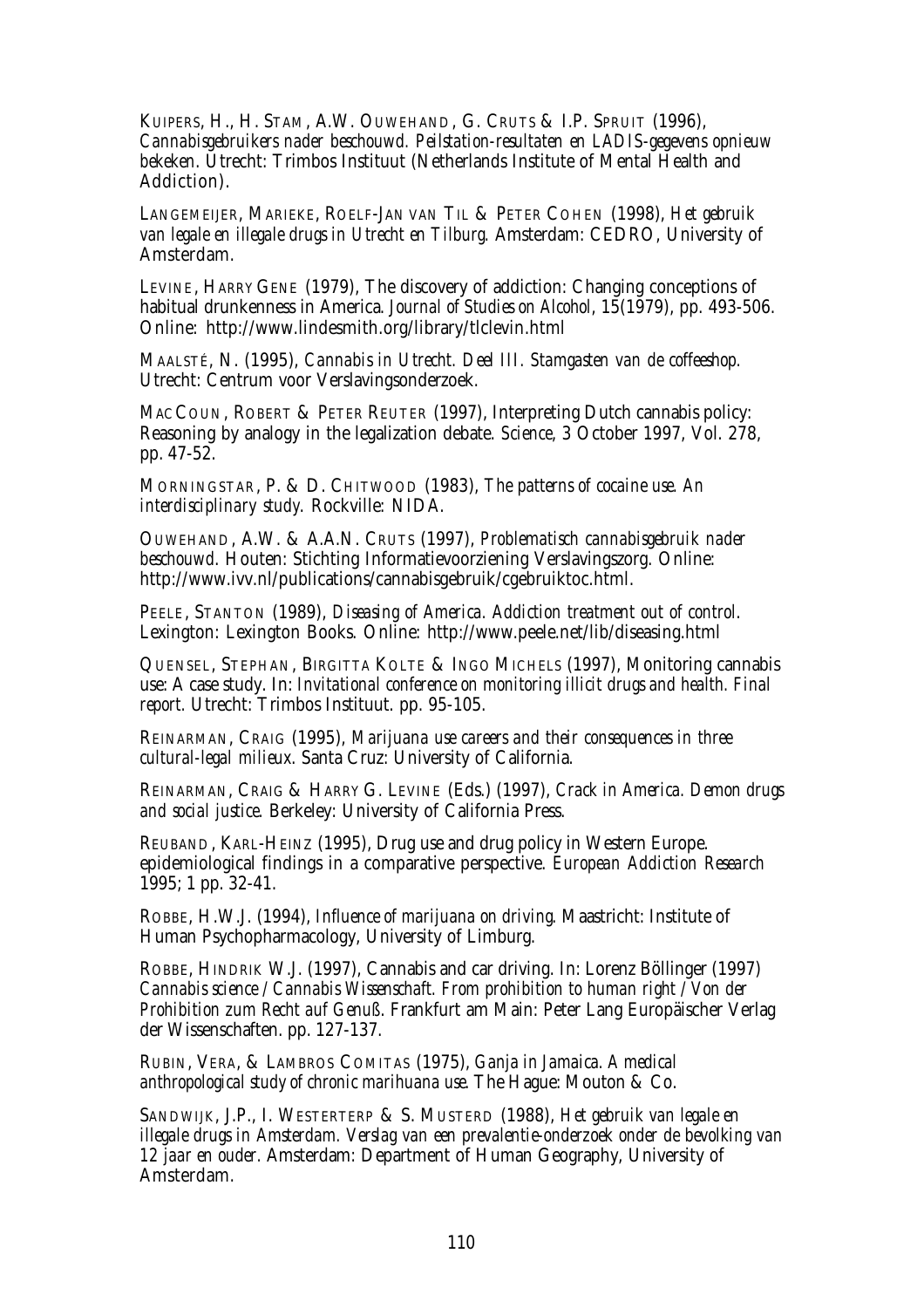SANDWIJK, J.P., P.D.A. COHEN & S. MUSTERD (1991), *Licit and illicit drug use in Amsterdam. Report of a household survey in 1990 on the prevalence of drug use among the population of 12 years and over.* Amsterdam: Department of Human Geography, University of Amsterdam.

SANDWIJK, J.P., P.D.A. COHEN, S. MUSTERD & M.P.S. LANGEMEIJER (1995*), Licit and illicit drug use in Amsterdam II: Report of a household survey in 1994 on the prevalence of drug use among the population of 12 years and over*. Amsterdam: Department of Human Geography, University of Amsterdam.

SCHNEIDER, WOLFGANG (1997), Umgang mit Cannabis. Zum Stand der sozialwissenschaftlichen Forschung. In: Lorenz Böllinger (1997) *Cannabis science / Cannabis Wissenschaft. From prohibition to human right / Von der Prohibition zum Recht auf Genuß*. Frankfurt am Main: Peter Lang Europäischer Verlag der Wissenschaften. pp. 83-100.

SPRUIT, I.P. & W.M. DE ZWART (1995), Middelengebruik en kansspelgedrag. In: *Jaarboek verslaving 1994 over gebruik en zorg*. Utrecht: NIAD.

STEFANIS, COSTAS, RHEA DORNBUSH, & MAX FINK (Eds.) (1977), *Hashish. Studies of long-term use*. New York: Raven Press.

TIL, ROELF-JAN VAN (1997), *Het eerste nationale drugsprevalentie-onderzoek*. Paper presented on the seventh forum on alcohol and drugresearch (FADO), Amersfoort, 16 October 1997. Amsterdam: CEDRO, University of Amsterdam. Online: http://www.frw.uva.nl/cedro/library/roelfjan/fado97.html

WALDORF, D., C. REINARMAN, & S. MURPHY (1991), *Cocaine changes*. Philadelphia: Temple University Press.

WERKGROEP VERDOVENDE MIDDELEN (1972), *Achtergronden en risico's van druggebruik*. 's Gravenhage: Staatsuitgeverij. Online: http://nederland.drugtext.nl/bibliotheek/rapporten/baan1.htm

ZINBERG, NORMAN E. (1984), *Drug, set, and setting. The basis for controlled intoxicant use*. New Haven: Yale University Press.

ZINBERG, N.E., W.M. HARDING, & M. WINKELIER (1977), A study of social regulatory mechanisms in controlled illicit drug users. *Jnl of Drug Issues*, Vol.7, No 2, pp 117-132.

ZWART, W.M. DE & C. MENSINK (1996), *Jaarboek verslaving 1995 over gebruik en zorg in cijfers*. Houten: Bohn Stafleu Van Loghum.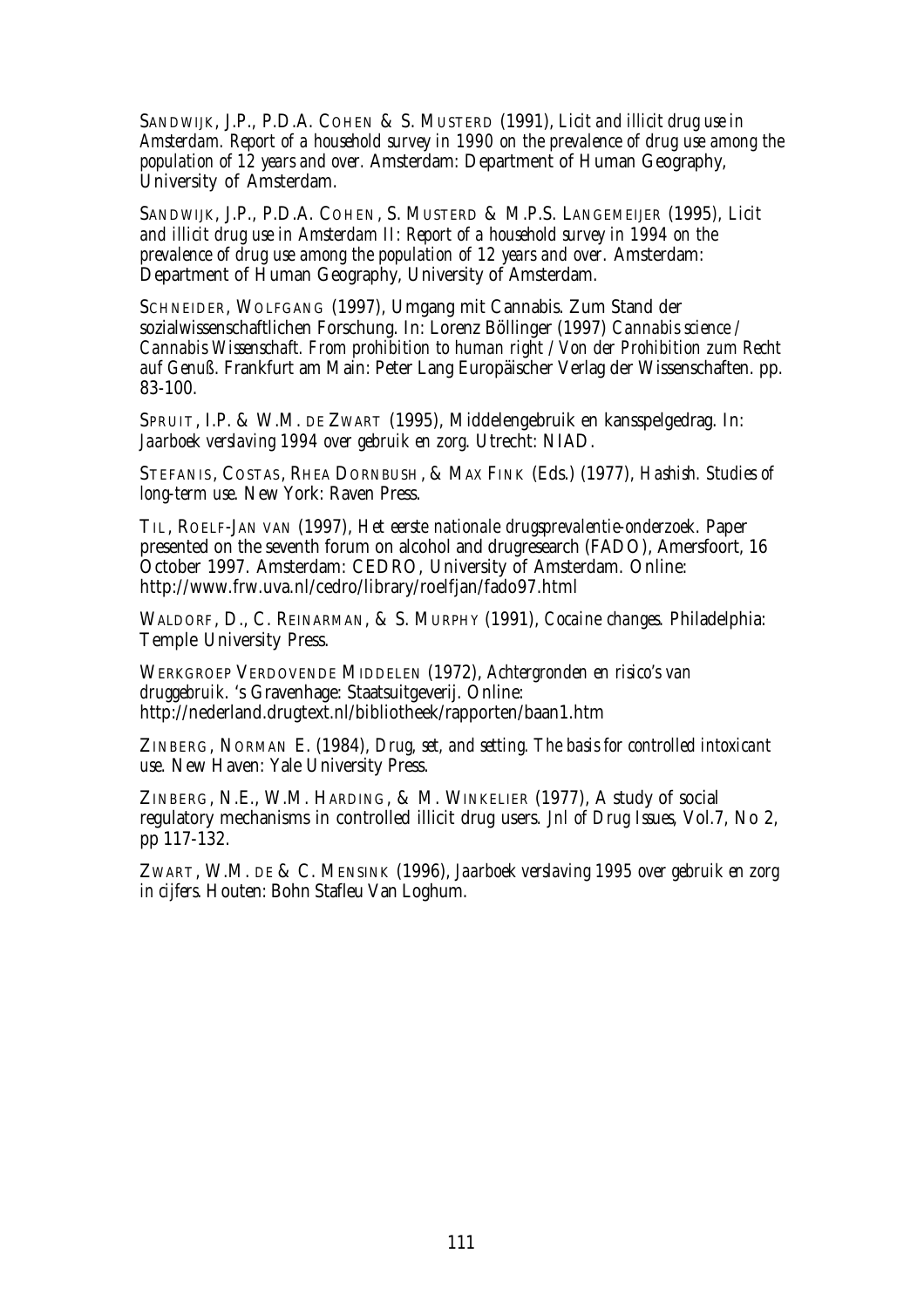| $\overline{\phantom{a}}$ | 1 2 3 4<br>other, specify:<br>under the influence of hashish or marijuana<br>under the influence of alcohol<br>not under influence | Was the respondent noticably under the influence of alcohol, hashish or marijuana?<br>other, specify:<br>at the university | $-0.040$<br>in a cafe or coffeeshop<br>at the interviewer's home<br>at the respondent's home                                     | Where did the interview take place?<br>Begin interview at :  (A.M./P.M.)                 | Date of interview //                                                                                              | $\frac{1}{2}$<br>このい<br>other:<br>illness<br>right address, not at home<br>respondent had no time for interview<br>wrong phone number<br>refusal<br>person does not live at given address | Reason for no interview:                                      | Participation in survey?<br>$\sim$ $-$<br>$_{\rm N}^{\rm NS}$ | Interviewer number:                                                                                | Respondent number:                                                 | Cannabis questionnaire |  |
|--------------------------|------------------------------------------------------------------------------------------------------------------------------------|----------------------------------------------------------------------------------------------------------------------------|----------------------------------------------------------------------------------------------------------------------------------|------------------------------------------------------------------------------------------|-------------------------------------------------------------------------------------------------------------------|-------------------------------------------------------------------------------------------------------------------------------------------------------------------------------------------|---------------------------------------------------------------|---------------------------------------------------------------|----------------------------------------------------------------------------------------------------|--------------------------------------------------------------------|------------------------|--|
| 2                        | asked for it?<br>$\alpha$<br>$\overline{\phantom{0}}$<br>yes<br>don't know<br>$\overline{a}$                                       | offered?<br>1 vor<br>$\sigma$ $\sim$<br>$_{\lambda \rm es}$<br>don't know<br>$\overline{a}$                                | 9g<br>Prior to that first time, had anyone offered you marijuana (or hashish), or had you ever asked for marijuana (or hashish)? | $\frac{1}{2}$ $\frac{1}{2}$<br>bought it myself<br>don't know<br>asked for it<br>offered | βÇ<br>When you first used marijuana (or hashish), was it offered to you, did you ask for it<br>or did you buy it? | $\frac{1}{2} \alpha \alpha \alpha$<br>with one or more co-workers<br>with others:<br>with a group of friends<br>with one friend<br>don't know<br>alone                                    | Z<br>With whom did you use your first marijuana (or hashish)? | $\frac{1}{2}$<br>don't know<br>hashish<br>marijuana           | đ<br>$\mathcal{S}$ :<br>Did you use marijuana (or hashish) that first time?<br>don't know<br>years | Γa<br>How old were you when you first used marijuana (or hashish)? | Initiation of use      |  |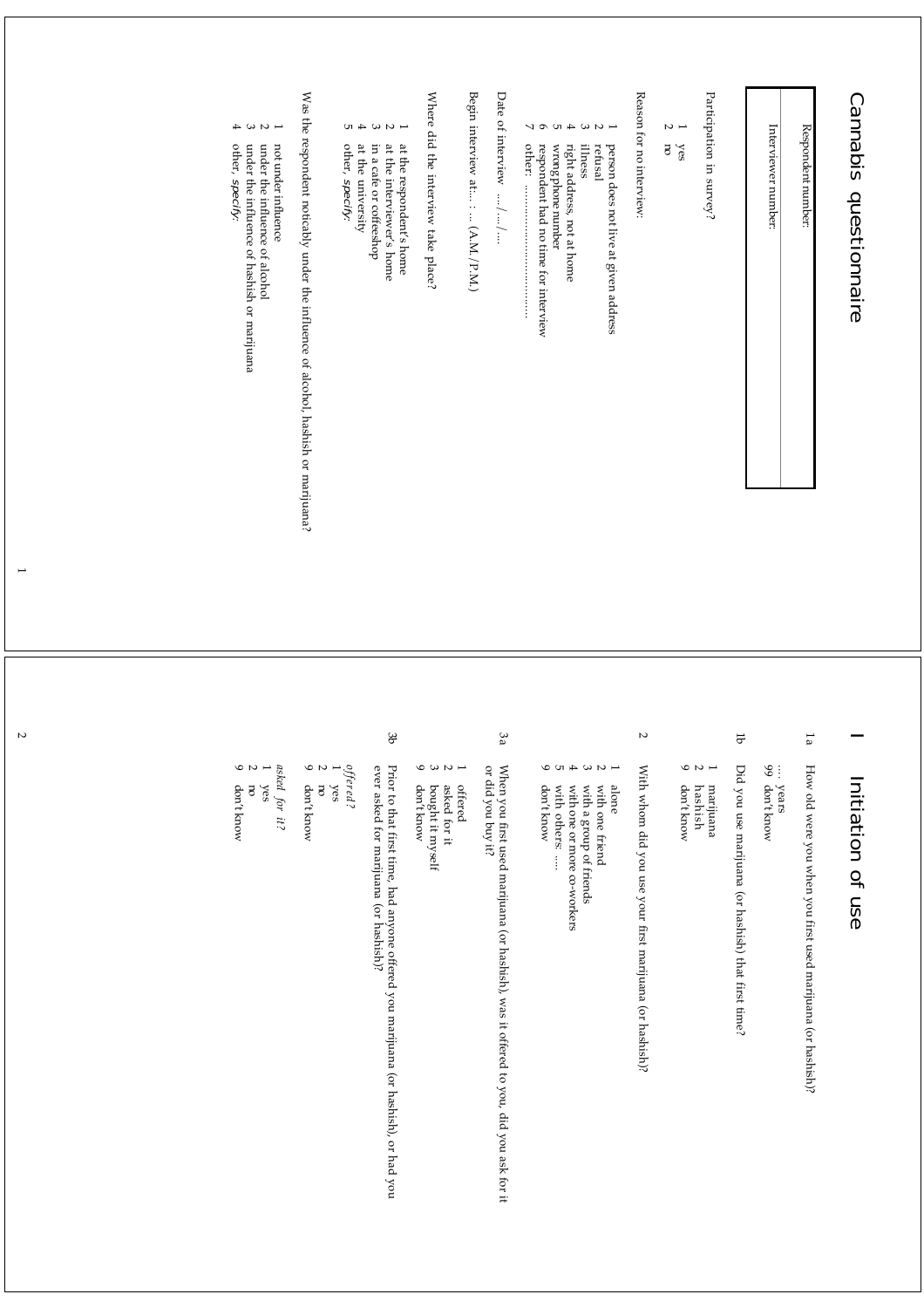- 4aWhich of the following four statements about the first time of use applies to you? read answer categories Which of the following four statements about the first time of use applies to you? read answer categories
- ب ص I found it a pleasant experience
- I found it an unpleasant experience
- $\omega$ I did not perceive any effect I did not perceive any effect
- $\cup$ 5 other: ........................................

............

- $\circ$ don't know don't know
- 4bWould you describe the circumstances of your first use as positive, negative or neutral? Would you describe the circumstances of your first use as positive, negative or neutral?
- positive
- $\sim$ negative
- دى neutral
- 
- $\circ$ don't know don't know
- 4c How did you feel right before you used marijuana (or hashish) for the very first How did you feel right before you used marijuana (or hashish) for the very first<br>time?

## $\equiv$ Level of use Level of use

- $\sigma$ during four periods, i.e., The next several questions are about how frequently you used marijuana (or hashish) The next several questions are about how frequently you used marijuana (or hashish) during four periods, i.e.,
- a a your first year of regular use - "regular" meaning at least once per month your period of heaviest marijuana (or hashish) use, your first year of regular use - "regular" meaning at least once per month
- your period of heaviest marijuana (or hashish) use,
- in the past year,  $\lim_{x \to 0}$  the last three months. in the past year,

c

 $\mathbf{a}$ in the last three months.

## show card 1 show card 1

This card shows these *fequencies of use.* Which frequency of marijuana (or hashish) use best applied to you ... This card shows these use best applied to you ... *frequencies of use*. Which frequency of marijuana (or hashish)

- aduring your first year of regular use? during your first year of regular use?
- daily

 $\overline{\phantom{a}}$ 

- $\sim$ not daily, but more than once a week not daily, but more than once a week
- ယ once a week once a week
- $\sigma$ 4 less than once a week, but at least once a month less than once a week, but at least once a month
- did not ever use at least once per month during this period did not ever use at least once per month during this period
- during your period of heaviest use? during your period of heaviest use?

b

- 
- $\sim$ not daily, but more than once a week not daily, but more than once a week daily
- once a week
- once a week less than once a week, but at least once a month less than once a week, but at least once a month

4

دى

- $\sigma$ did not ever use at least once per month during this period did not ever use at least once per month during this period
- cduring the past 12 months? during the past 12 months?
- daily
- $\sim$ not daily, but more than once a week not daily, but more than once a week
- ယ once a week once a week
- ហ 4 less than once a week, but at least once a month less than once a week, but at least once a month
- never used at least once a month during this period never used at least once a month during this period

\_\_\_\_\_\_\_\_\_\_\_\_\_\_\_\_\_\_\_\_\_\_\_\_\_\_\_\_\_\_\_\_\_\_\_\_\_\_\_\_\_\_\_\_\_\_\_\_\_\_\_\_\_\_

.<br>eg

 $\mathbf{a}$ during the last three months during the last three months.

െ none

4 $\omega$  $\sim$ once a week not daily, but more than once a week daily\_ less than once a week, but at least once a month. less than once a week, but at least once a month\_\_\_\_\_\_\_\_\_\_\_\_\_\_\_\_\_\_\_\_\_\_\_\_\_\_\_\_\_\_\_\_ once a week not daily, but more than once a week\_\_\_\_\_\_\_\_\_\_\_\_\_\_\_\_\_\_\_\_\_\_\_\_\_\_\_\_\_\_ daily\_\_\_\_\_\_\_\_\_\_\_\_\_\_\_\_\_\_\_\_\_\_\_\_\_\_\_\_\_\_\_\_\_\_\_\_\_\_\_\_\_\_\_\_\_\_\_\_\_\_\_\_\_ 7b 7b 7b 7b 7b 6a

 $\sigma$ 

6

none

less than once a month

less than once a month

4

 $\omega$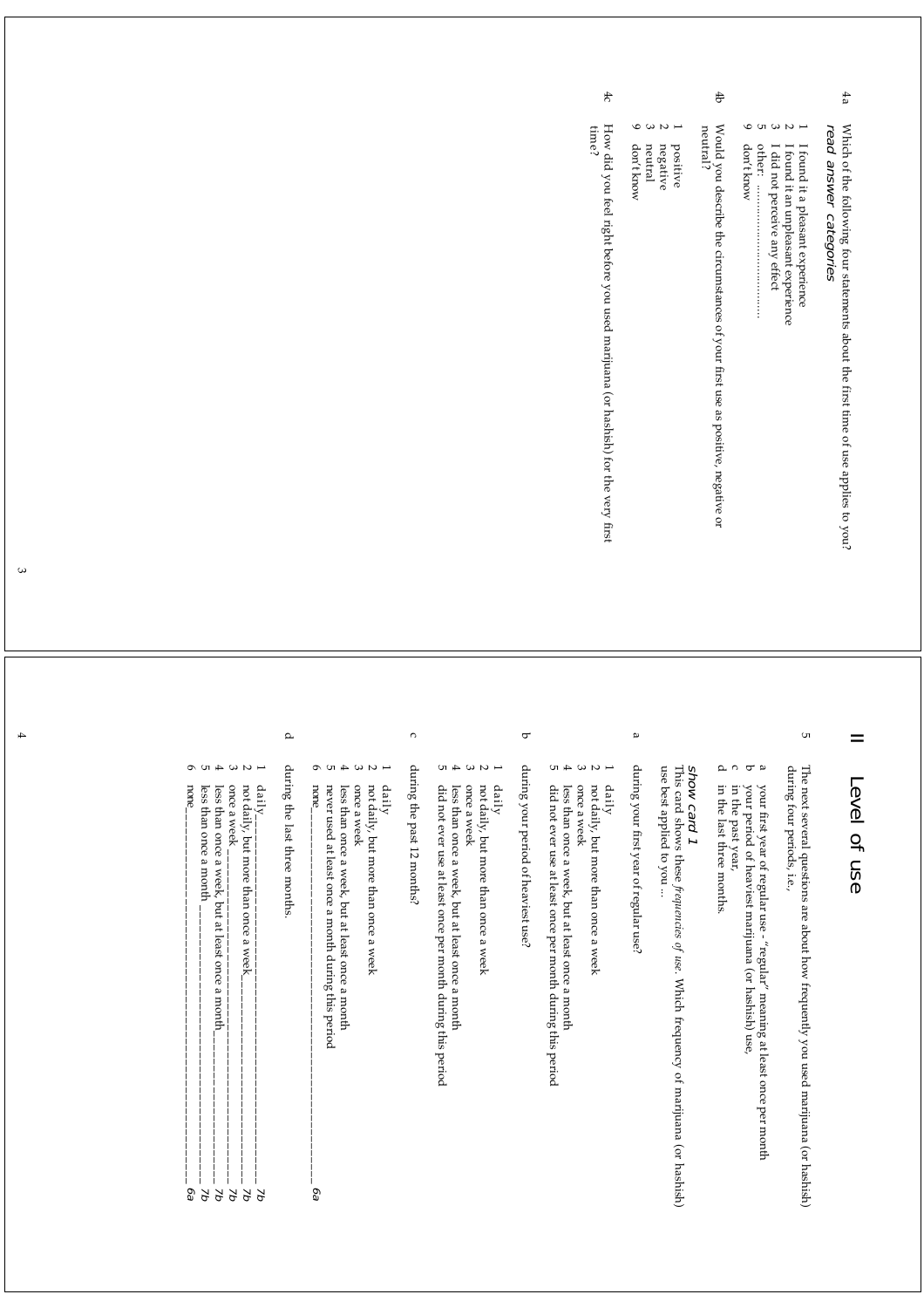|                   | $\rm \Sigma d$<br>97                                                                                                                                                                                                                                                                                                                                                                                                                                                                                            | ęд<br>ခု                                                                                                                                                                                                                                                                                                                                                                                                                                                                                                                    |
|-------------------|-----------------------------------------------------------------------------------------------------------------------------------------------------------------------------------------------------------------------------------------------------------------------------------------------------------------------------------------------------------------------------------------------------------------------------------------------------------------------------------------------------------------|-----------------------------------------------------------------------------------------------------------------------------------------------------------------------------------------------------------------------------------------------------------------------------------------------------------------------------------------------------------------------------------------------------------------------------------------------------------------------------------------------------------------------------|
|                   | $\frac{1}{2}$<br>Do you think you will finally stop using marijuana (or hashish) in the future?<br>$\sim$ $-$<br>Do you think of yourself as someone who has stopped using marijuana (or hashish)<br>$\operatorname{permandy?}$<br>don't know<br>ā<br>yes<br>$\rm g$<br>yes<br>8a                                                                                                                                                                                                                               | $\frac{1}{2}$<br>Do you think you will use marijuana (or hashish) in the future?<br>Why not?<br>maybe / don't know<br>no, definitely not<br>yes, definitely.<br>76                                                                                                                                                                                                                                                                                                                                                          |
| GП                |                                                                                                                                                                                                                                                                                                                                                                                                                                                                                                                 |                                                                                                                                                                                                                                                                                                                                                                                                                                                                                                                             |
| $\mathsf{\sigma}$ | æ<br>1234567890<br>Which method of using marijuana (or hashish) is the one you <i>generally</i> used during<br>your period of heaviest use?<br><b>7 answer possible</b><br>answer possible<br>smoking in (dry) pipe<br>other:<br>eating as salty food (omelette, in soup, etc)<br>eating as a sweet (cake, cookie)<br>smoking in wet (water) pipe<br>smoking without tobacco in a cigarette<br>smoking with tobacco in a cigarette<br>does not apply<br>smoking in chillum<br>drinking, as tea or otherwise<br> | 8a<br>1234567890<br>Which method of using marijuana (or hashish) is the one you generally used when<br>Show card 2<br>Show card 2<br>you started to use it regularly?<br>J,<br>answer possible<br>smoking in chillum<br>other:<br>does not apply<br>eating as a sweet (cake, cookie)<br>smoking in (dry) pipe<br>smoking without tobacco in a cigarette<br>drinking, as tea or otherwise<br>eating as salty food (omelette, in soup, etc)<br>smoking in wet (water) pipe<br>smoking with tobacco in a cigarette<br>$\vdots$ |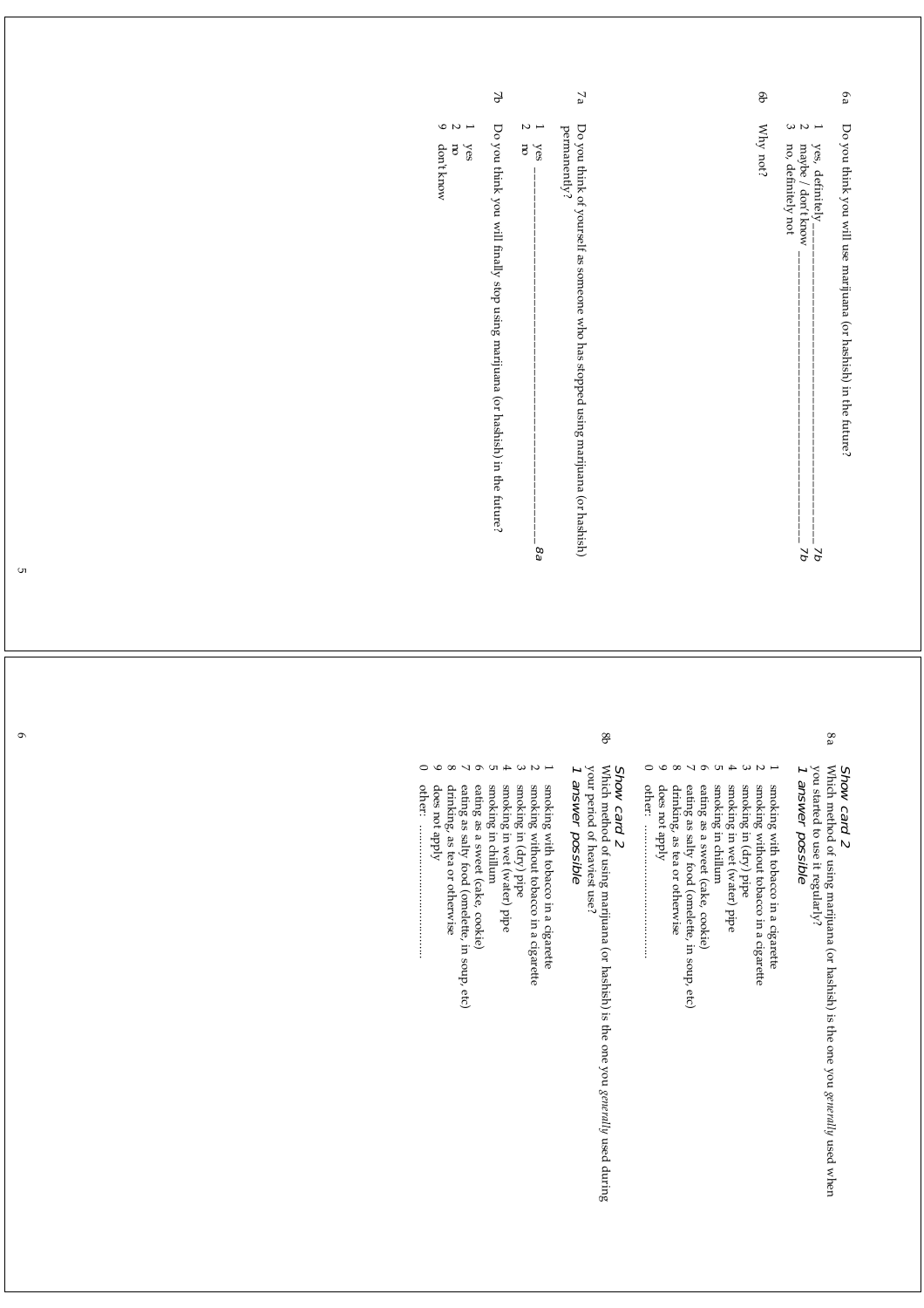|                                                                                                                     | 1234567890<br>other:<br>does not apply<br>drinking, as tea or otherwise<br>eating as salty food (omelette, in soup, etc)<br>eating as a sweet (cake, cookie)<br>smoking in chillum<br>:<br>:<br>:<br>: | $_{\rm{sg}}$<br>This card shows various <i>methods of use</i> . Which method of using marijuana (or hashish) is the one you <i>generally</i> used during the last 3 months?<br>if no maijuana (or hashish) use during last 3 months goto 8b<br>show card 2<br>answer possible<br>smoking in wet (water) pipe<br>smoking in (dry) pipe<br>smoking without tobacco in a cigarette<br>smoking with tobacco in a cigarette | $\vdash \mathsf{W} \mathsf{W} \mathsf{W} \mathsf{W} \mathsf{W} \mathsf{W} \mathsf{W}$<br>$\circ$<br>smoking in wet (water) pipe<br>other:<br>does not apply<br>drinking, as tea or otherwise<br>eating as salty food (omelette, in soup, etc)<br>eating as a sweet (cake, cookie)<br>smoking in chillum<br>smoking in (dry) pipe<br>smoking without tobacco in a cigarette<br>smoking with tobacco in a cigarette<br>$\vdots$<br>$\vdots$ | $8^{\circ}$<br>Which method of using marijuana (or hashish) is the one you $\mathit{generally}$ used during the past 12 months?<br>if no maijuana (or hashish) use during last 12 months goto 8c<br>show card 2<br>1 answer possible                                                                   |
|---------------------------------------------------------------------------------------------------------------------|--------------------------------------------------------------------------------------------------------------------------------------------------------------------------------------------------------|------------------------------------------------------------------------------------------------------------------------------------------------------------------------------------------------------------------------------------------------------------------------------------------------------------------------------------------------------------------------------------------------------------------------|-------------------------------------------------------------------------------------------------------------------------------------------------------------------------------------------------------------------------------------------------------------------------------------------------------------------------------------------------------------------------------------------------------------------------------------------|--------------------------------------------------------------------------------------------------------------------------------------------------------------------------------------------------------------------------------------------------------------------------------------------------------|
| ↘<br>$^{\circ}$<br>م<br>all day<br>mght<br>afternoon<br>don't remember<br>does not apply<br>evening<br>morning<br>ő | p<br>during the last three months.<br>ڡ<br>does not apply<br>all day<br>$\rm{mght}$<br>afternoon<br>don't remember<br>evening<br>morning<br>ő                                                          | $\mathrel{\circ}$<br>q<br>during the past 12 months.<br>$\circ$<br>during your period of heaviest use?<br>don't remember<br>all day<br>$\rm mght$<br>evening<br>afternoon<br>guirrom                                                                                                                                                                                                                                   | p<br>during your first year of regular use?<br>that apply<br>don't remember<br>all day<br>night<br>afternoon<br>$g$ uncom<br>evening                                                                                                                                                                                                                                                                                                      | $\circ$<br>circle part of the day, if several parts of the day, circle the ones<br>if the respondent was high for only an hour or two in one part of<br>the day, code that part of the day<br>marijuana<br>On what parts of the day were you high on an average day you used hashish or<br>show card 3 |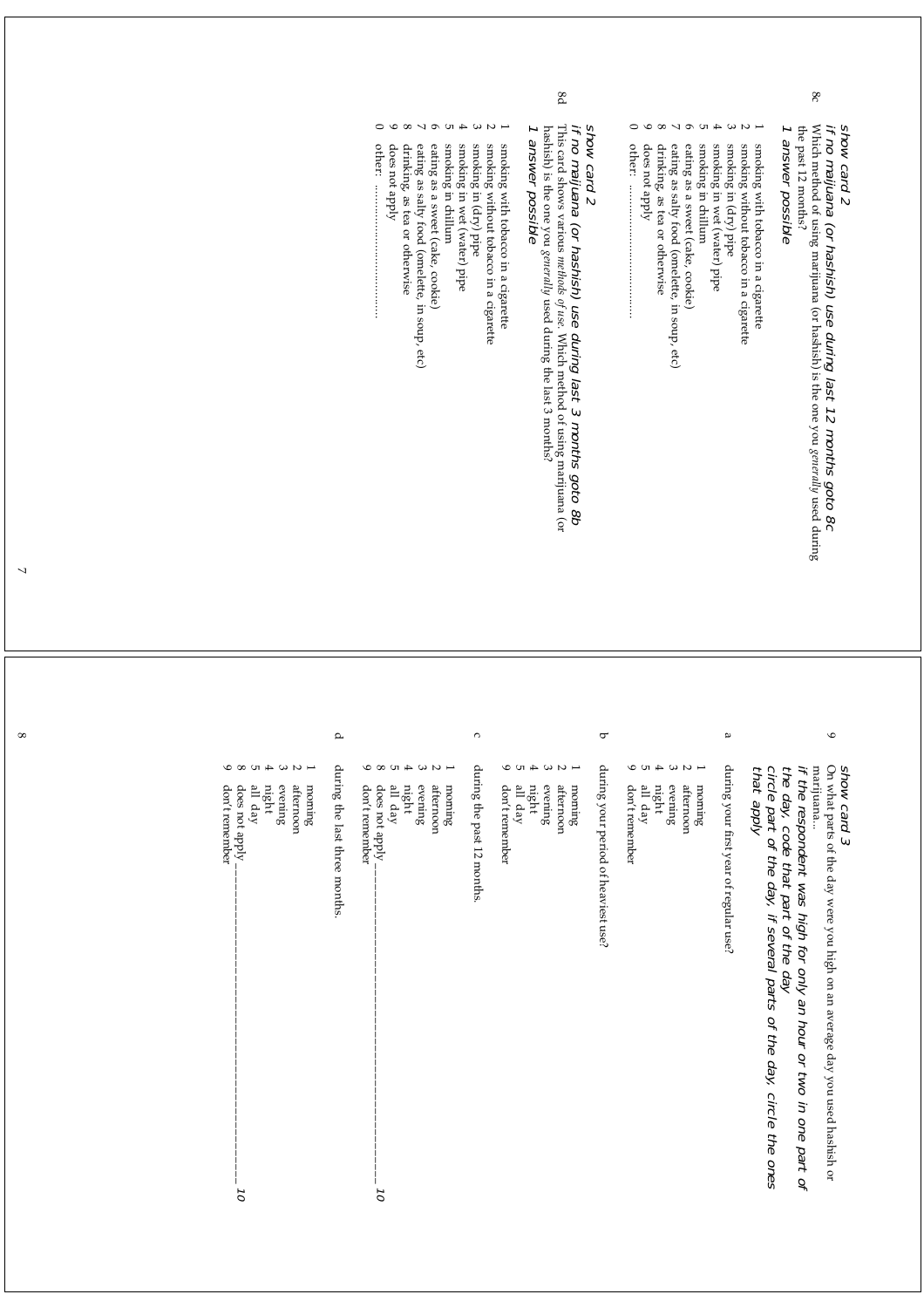|                         | しつうすうり<br>don't remember<br>only during the week<br>more during the week than on weekends<br>equally on weekends and during the week<br>I did not use any marijuana (or hashish)<br>more on weekends than during the week | only on weekends        | $\mathbf{p}$<br>during the last three months?<br>don't remember                              | 1234569<br>only during the week<br>more during the week than on weekends<br>I did not use any marijuana (or hashish) | equally on weekends and during the week<br>only on weekends<br>more on weekends than during the week | $\mathsf{\small o}$<br>during the past 12 months?<br>don't remember                                 | $\begin{array}{c}\n 4 & \text{or } \mathbb{Z} \\  2 & \text{or } \mathbb{Z}\n \end{array}$<br>equally on weekends and during the week<br>only during the week<br>more during the week than on weekends<br>more on weekends than during the week<br>only on weekends | ρ<br>during your period of heaviest use? | 404409<br>equally on weekends and during the week<br>don't remember<br>only during the week<br>more during the week than on weekends<br>more on weekends than during the week<br>only on weekends | p<br>$\overline{0}$<br>during your first year of regular use?<br>show card 4<br>Please tell me which pattern best describes your use of marijuana (or hashish)                                                                         |
|-------------------------|---------------------------------------------------------------------------------------------------------------------------------------------------------------------------------------------------------------------------|-------------------------|----------------------------------------------------------------------------------------------|----------------------------------------------------------------------------------------------------------------------|------------------------------------------------------------------------------------------------------|-----------------------------------------------------------------------------------------------------|---------------------------------------------------------------------------------------------------------------------------------------------------------------------------------------------------------------------------------------------------------------------|------------------------------------------|---------------------------------------------------------------------------------------------------------------------------------------------------------------------------------------------------|----------------------------------------------------------------------------------------------------------------------------------------------------------------------------------------------------------------------------------------|
| $\circ$                 |                                                                                                                                                                                                                           |                         |                                                                                              | ニ                                                                                                                    |                                                                                                      |                                                                                                     |                                                                                                                                                                                                                                                                     |                                          |                                                                                                                                                                                                   |                                                                                                                                                                                                                                        |
| $\overline{\mathbf{c}}$ |                                                                                                                                                                                                                           |                         | $\mathbf{p}$                                                                                 |                                                                                                                      |                                                                                                      | $\mathrel{\circ}$                                                                                   | σ                                                                                                                                                                                                                                                                   |                                          | p                                                                                                                                                                                                 | $\Xi$                                                                                                                                                                                                                                  |
|                         | $^{\circ}$<br>don't know<br>I did not use any hashish or marijuana<br>5                                                                                                                                                   | light buzz<br>very high | During the past three months, about how high or stoned did you generally<br>$^{\prime}$ get? | 60 Q<br>don't know<br>I did not use any hashish or marijuana<br>5                                                    | light buzz<br>$\sim$<br>$\omega$<br>$\sigma$<br>very high                                            | $\circ$<br>During the past 12 months, about how high or stoned did you generally get?<br>don't know | light buzz<br>During your period of heaviest use, about how high or stoned did you generally get?<br>N<br>$\omega$<br>σ<br>$\circ$<br>very high                                                                                                                     | $\circ$<br>don't know                    | Set?<br>During your first year of regular use, about how high or how stoned did you generally<br>light buzz<br>$\sim$<br>ω<br>C<br>$\circ$<br>very high                                           | Next I want to ask you, again for each of the four periods we've been talking about, how high or how stoned you generally got when you used marijuana (or hashish).<br>show card 5<br>circle the answer, only whole numbers permitted! |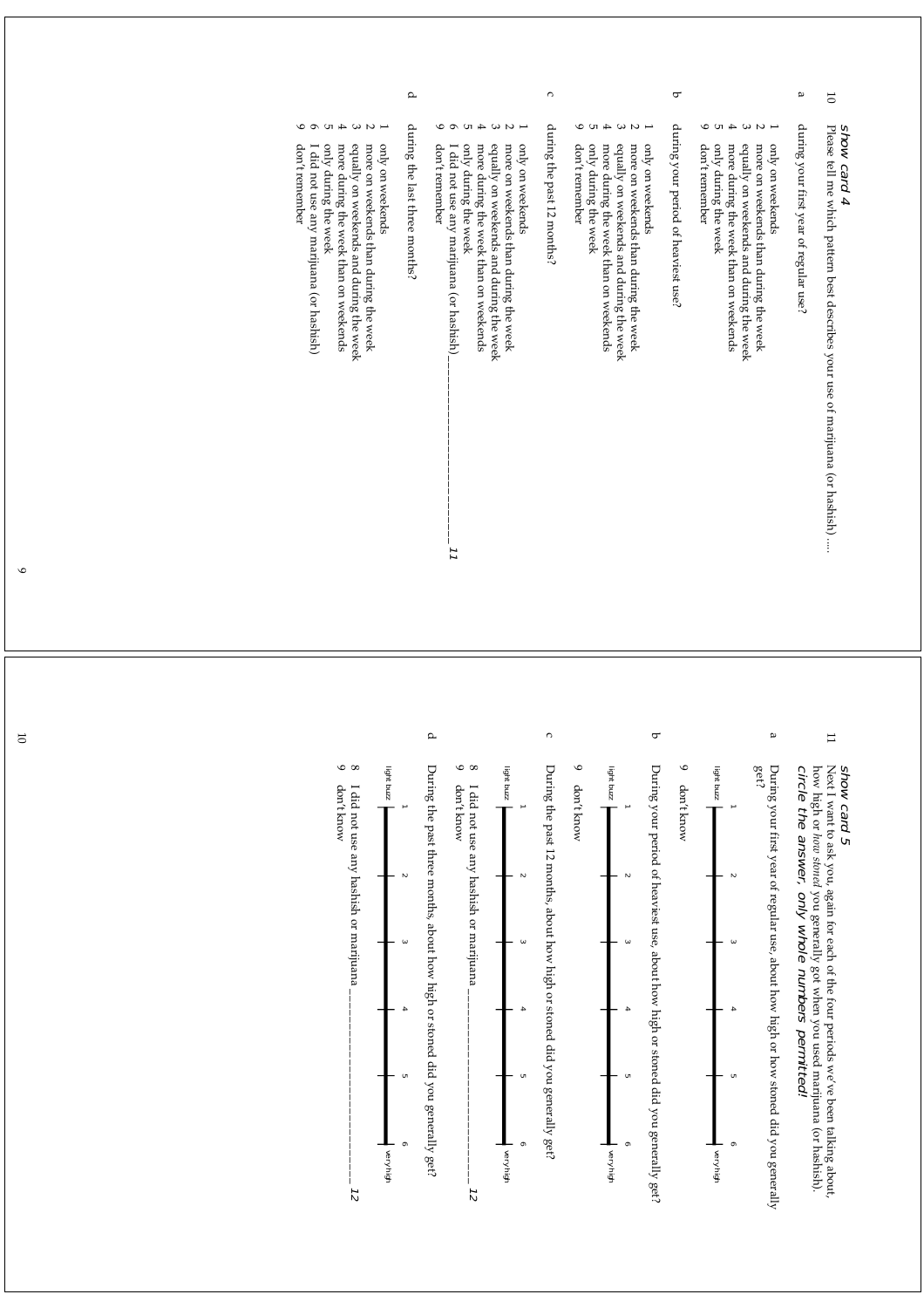|                    |                                                               |                 |  |                                               |                                                                                                     |                        | $\mathbf{r}$                  |                                                                                         |                                                             |                        | $\mathrel{\circ}$          |                                      |                                                    | σ                                        |               |                        |                                                                        | p                                      |                                            | $\overline{5}$                                                                                 |  |
|--------------------|---------------------------------------------------------------|-----------------|--|-----------------------------------------------|-----------------------------------------------------------------------------------------------------|------------------------|-------------------------------|-----------------------------------------------------------------------------------------|-------------------------------------------------------------|------------------------|----------------------------|--------------------------------------|----------------------------------------------------|------------------------------------------|---------------|------------------------|------------------------------------------------------------------------|----------------------------------------|--------------------------------------------|------------------------------------------------------------------------------------------------|--|
|                    |                                                               |                 |  | don't know                                    | しょうこし<br>for four or more hours<br>I did not use any hashish or marijuana<br>for 2 or 3 hours<br>13 | orly for an hour or so | during the past three months? | $\circ$<br>$\overline{+}$<br>I did not use any hashish or marijuana<br>don't know<br>13 | $\frac{1}{2}$<br>for four or more hours<br>for 2 or 3 hours | orly for an hour or so | during the past 12 months? | don't know<br>for four or more hours | しっこし<br>only for an hour or so<br>for 2 or 3 hours | during your period of heaviest use?      | don't know    | for four or more hours | $\overline{\phantom{a}}$<br>only for an hour or so<br>for 2 or 3 hours | during your first year of regular use? | during the full ocasion, not per joint     | When you used marijuana (or hashish), for about how long would you generally be high or stoned |  |
| $\overline{1}$     |                                                               |                 |  |                                               |                                                                                                     |                        |                               |                                                                                         |                                                             |                        |                            |                                      |                                                    |                                          |               |                        |                                                                        |                                        |                                            |                                                                                                |  |
|                    |                                                               |                 |  |                                               |                                                                                                     |                        |                               |                                                                                         |                                                             |                        |                            |                                      |                                                    |                                          |               |                        |                                                                        |                                        |                                            |                                                                                                |  |
| $\overline{\rm 5}$ | 88 I did not use marijuana or hashish.<br>99 don't know<br>14 | 25 guilder bags |  | $\mathbf{r}$<br>during the last three months? | 88 I did not use marijuana or hashish<br>99 don't know<br>14                                        | 25 guilder bags        |                               |                                                                                         | $\mathrel{\circ}$<br>during the past 12 months?             | 99 don't know          |                            |                                      |                                                    | q<br>during your period of heaviest use? | 99 don't know |                        |                                                                        | $\cdots\cdots\cdots$ gram              | B<br>during the first year of regular use? | $\mathfrak{L}$<br>About how much marijuana (or hashish) did you use on average per month       |  |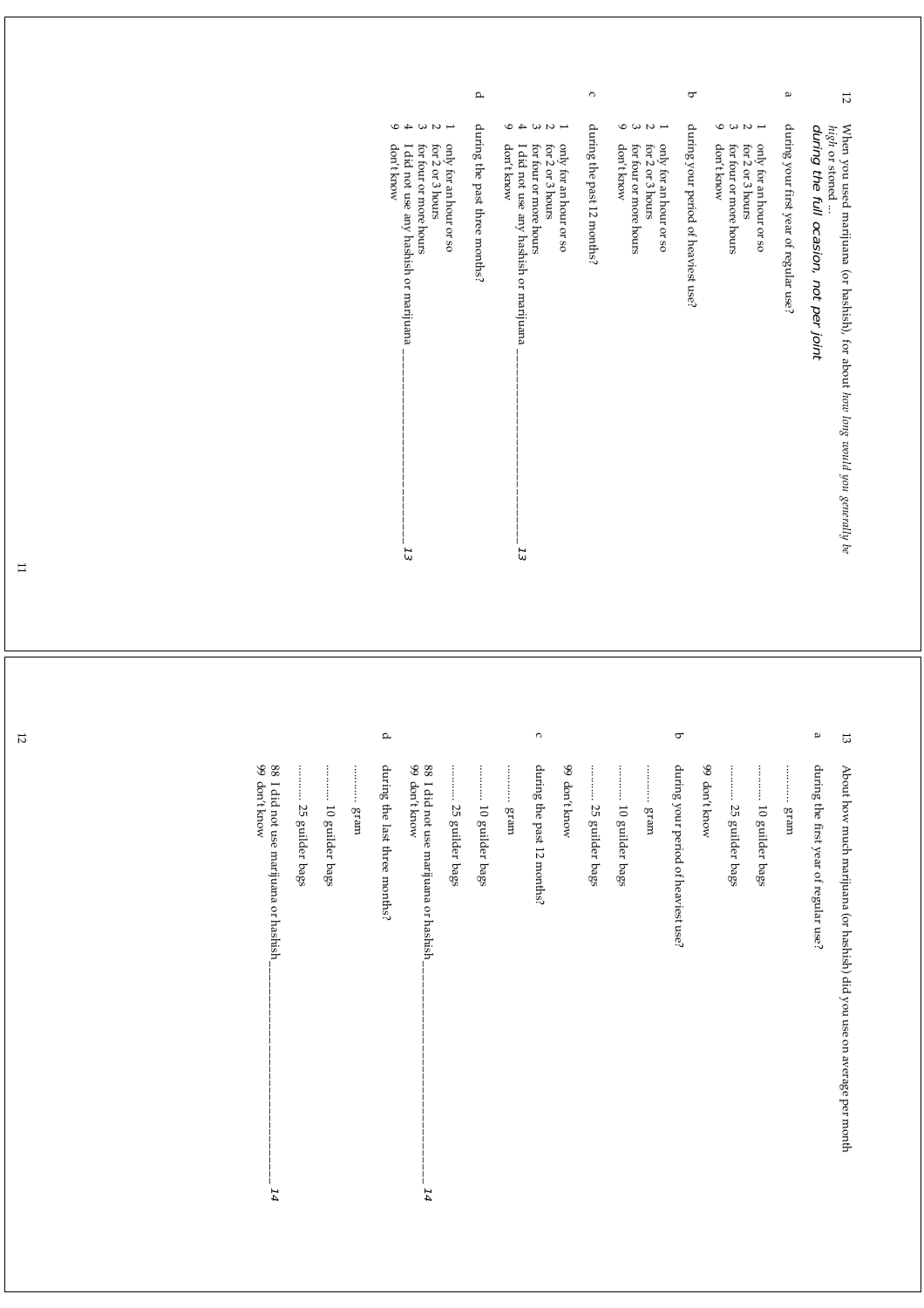| 18<br>$\frac{1}{2}$<br>show card 7<br>Please tell me which response on this card best describes how you have used<br>marijuana (or hash) most recently (last 30 days):<br>maintain that level for a certain amount of time<br>I use until I reach a certain level of effect and I continue to use as needed to<br>I use only a specific amount and then I stop<br>I use until I reach a certain level of effect and then I stop | Pattern 4<br>Pattern 3<br>Pattern 6<br>Pattern 1<br>Pattern 5<br>Pattern 2<br>I immediately started using large amounts after I first tried marijuana (or<br>My use pattern has varied considerably over the years<br>My use increased gradually until it reached a peak, then it decreased<br>I started using marijuana (or hashish) at the same level that I still use, and<br>I have started and stopped using marijuana (or hashish) many times<br>My marijuana (or hashish) use has gradually increased over the years<br>hashish) but gradually decreased since then.<br>the amount and frequency have not changed. | $\overline{\mathbb{Z}}$<br>show card 6<br>which one most closely resembles your overall pattern of use in terms of regularity<br>To get some idea about your marijuana (or hashish) use over the full period in which<br>and frequency?<br>you used, I will show you a card with some statements and graphs. Could you tell me | $\mathcal{S}$<br>$\vdots$<br>77<br>$\ldots$ years<br>less than one month<br>less than one week<br>months | 16b<br>How long was this period? | 16a<br>How old were you when you used the most marijuana (or hashish)?<br>years old (begin year)                         | 15<br>$66\,$<br>$\vdots$<br>How old were you when you started to use marijuana (or hash) regularly? We define<br>regularly as at least once a month.<br>years old<br>not applicable | days                                        | $\vdots$<br>weeks<br>$\frac{1}{2}$<br>Now let me back up to your very first use of marijuana (or hashish). How long was the<br>period between your very first use and the next time you used marijuana (or hash)?<br>months<br>years | 14<br>Ξ<br>Patterns or use over time                  |
|---------------------------------------------------------------------------------------------------------------------------------------------------------------------------------------------------------------------------------------------------------------------------------------------------------------------------------------------------------------------------------------------------------------------------------|---------------------------------------------------------------------------------------------------------------------------------------------------------------------------------------------------------------------------------------------------------------------------------------------------------------------------------------------------------------------------------------------------------------------------------------------------------------------------------------------------------------------------------------------------------------------------------------------------------------------------|--------------------------------------------------------------------------------------------------------------------------------------------------------------------------------------------------------------------------------------------------------------------------------------------------------------------------------|----------------------------------------------------------------------------------------------------------|----------------------------------|--------------------------------------------------------------------------------------------------------------------------|-------------------------------------------------------------------------------------------------------------------------------------------------------------------------------------|---------------------------------------------|--------------------------------------------------------------------------------------------------------------------------------------------------------------------------------------------------------------------------------------|-------------------------------------------------------|
|                                                                                                                                                                                                                                                                                                                                                                                                                                 | 20b<br>$\frac{2}{3}$<br>Why did you temporarily stop using marijuana (or hashish) during that longest period?<br>months<br>less than 1 week<br>less than 1 month                                                                                                                                                                                                                                                                                                                                                                                                                                                          | 20a<br>you started using regularly?<br>What was the longest period in which you did not use marijuana (or hashish) once                                                                                                                                                                                                        |                                                                                                          |                                  | 19с<br>Can you tell me the most important reasons why you did not use marijuana (or<br>hashish) for one month or longer? | 4<br>$\omega$<br>Z<br>between 3 and 5 times<br>more than 10 times<br>between 6 and 10 times<br>1 or 2 times                                                                         | q6I<br>How many times did this happen?<br>J | 19a<br>N<br>Since you started to use regularly, was there ever a period in which you did not use<br>marijuana (or hash) for longer than a month?<br>yes<br>21a                                                                       | ⋜<br>abstinence<br>Cessation and periods of temporary |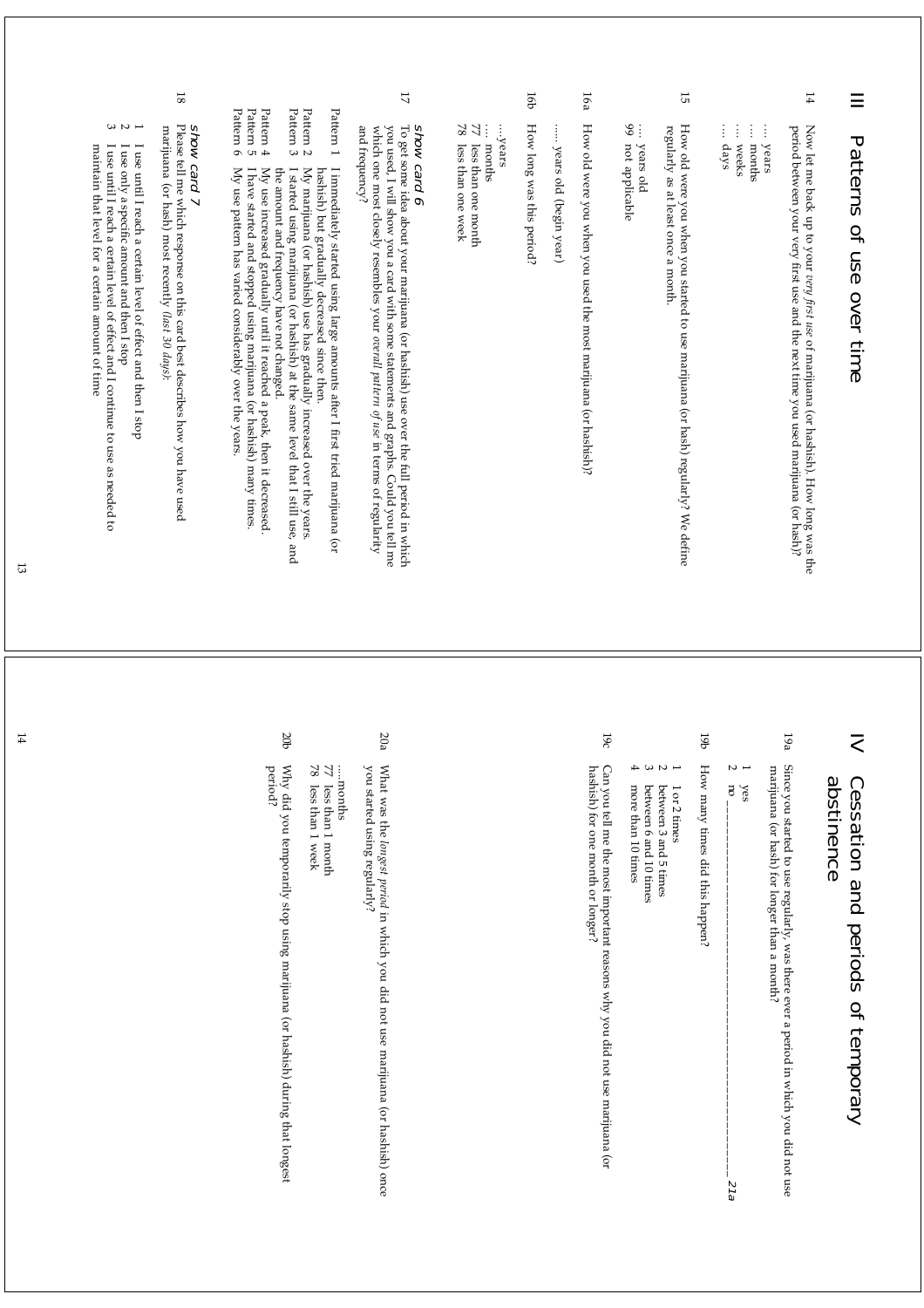|                         | <b>22b</b><br>$\frac{1}{2} \alpha \omega \Delta \phi$<br>How many times have you concsciously quit marijuana (or hashish)?<br>between 6 and 10 times<br>more than 10 times<br>don't know<br>$\mathbf{g}$<br>$1$ or $2$ times<br>between 3 and 5 times | 22a<br>$\sim$ $\sim$<br>Have you ever concsciously quit marijuana (or hashish) but gone back to it?<br>yes                                      | 21c<br>21d<br>Tell me what problems cutting back created for you.<br>$\frac{1}{2}$<br>Did cutting back on your use create any problems?<br>$\sum\limits_{\mathbf{R}\in\mathbb{S}}$ | $21b$<br>$21\mathrm{a}$<br>Since you first used marijuana (or hashish) regularly, did you ever concsciously cut back on how much you used?<br>Why did you cut back?<br>$\sim$ $\sim$<br>$\stackrel{\text{yes}}{\text{re}}$ |
|-------------------------|-------------------------------------------------------------------------------------------------------------------------------------------------------------------------------------------------------------------------------------------------------|-------------------------------------------------------------------------------------------------------------------------------------------------|------------------------------------------------------------------------------------------------------------------------------------------------------------------------------------|----------------------------------------------------------------------------------------------------------------------------------------------------------------------------------------------------------------------------|
| $\overline{\mathbf{5}}$ | 22c                                                                                                                                                                                                                                                   |                                                                                                                                                 | <b>22a</b>                                                                                                                                                                         | <b>22a</b>                                                                                                                                                                                                                 |
| $\mathfrak{g}$          | 22h<br>$\frac{1}{2}$<br>What were these actions or strategies?<br>yes<br>g<br>G<br>23a                                                                                                                                                                | 22f<br>2g<br>When did you quit marijuana (or hashish)?<br>Did you take any specific actions or follow any specific strategies in order to quit? | 22e<br>$v_{\rm Myr}$<br>23a                                                                                                                                                        | 22c<br>22d<br>$\sim$ $\sim$<br>Have you quit marijuana (or hashish) use totally now?<br>Why not?<br>$_{\rm Nes}^{\rm Ves}$<br>22e                                                                                          |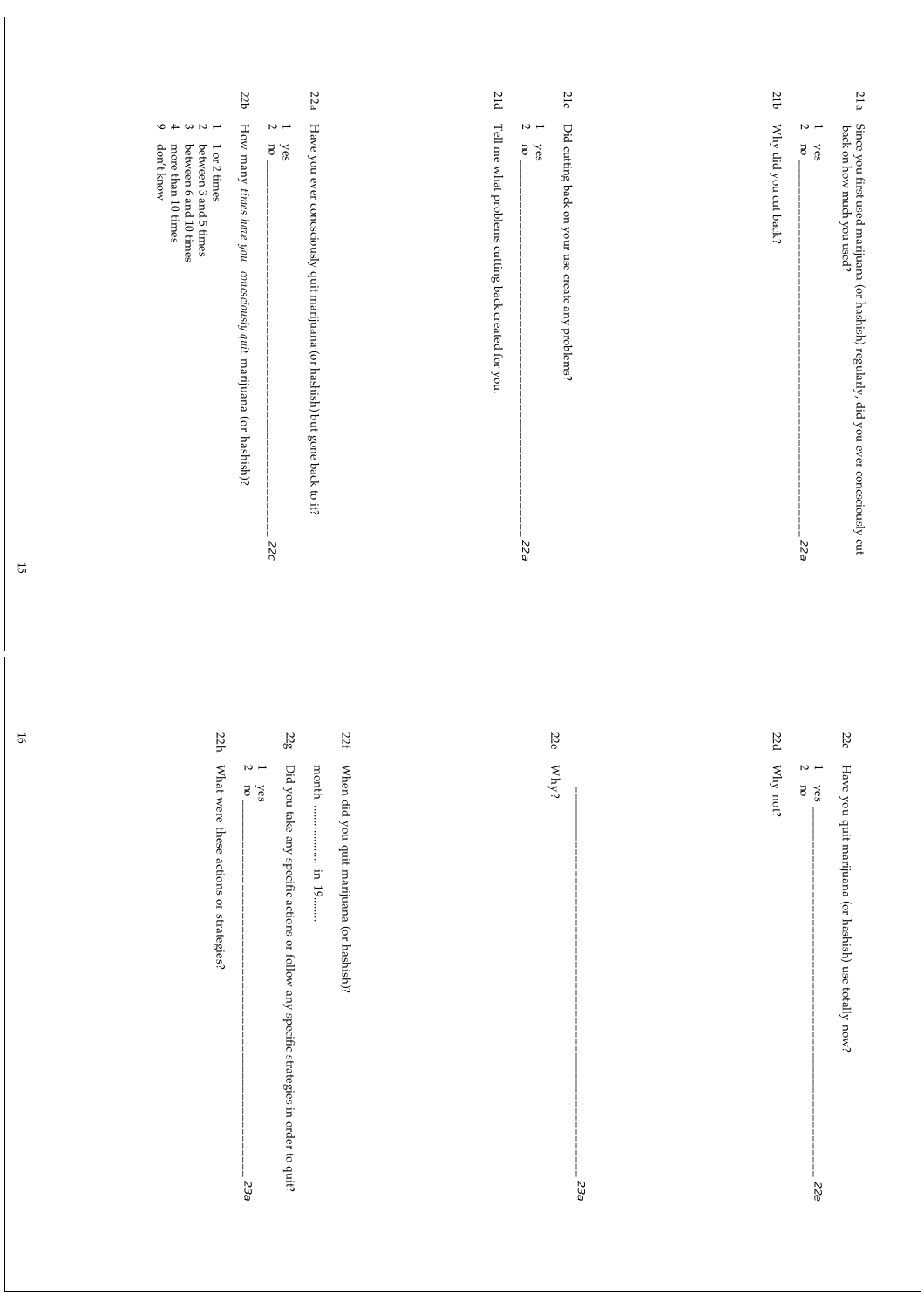| S<br>$\overline{\phantom{a}}$<br>Have you ever used tobacco in combination with<br>marihuana or hash?<br>Also during the last three months? | $\boldsymbol{\omega}$<br>How many times have you smoked?                                | $\sim$<br>How old were you when you smoked<br>$($ tobac $\sigma$ $)$ ?<br>for the first time?                                                      | $\overline{a}$<br>Have you ever smoked cigarettes, sigars or pipe | S<br>Have you ever used alcohol in combination<br>with marijuana (or hashish)?        | $\overline{+}$<br>Also during the last three months?                                              | $\boldsymbol{\omega}$<br>How many times have you used alcohol?                               | $\boldsymbol{\omega}$<br>the first time?<br>How old were you when you used alcohol for | $\overline{a}$<br>Have you ever used alcohol?                                         | 23<br>The next questions are about the use of other drugs.                             | $\,<$<br>Use with other drugs |
|---------------------------------------------------------------------------------------------------------------------------------------------|-----------------------------------------------------------------------------------------|----------------------------------------------------------------------------------------------------------------------------------------------------|-------------------------------------------------------------------|---------------------------------------------------------------------------------------|---------------------------------------------------------------------------------------------------|----------------------------------------------------------------------------------------------|----------------------------------------------------------------------------------------|---------------------------------------------------------------------------------------|----------------------------------------------------------------------------------------|-------------------------------|
| 4 yes, but seldom<br>3 yes, regularly<br>1 yes, always<br>5 no, never<br>2 yes, often<br>$2\;\mathrm{n}\mathrm{o}$<br>$1$ yes               | 4 101-1000 times<br>3 51-100 times<br>$5 > 1000$ times<br>2 11-50 times<br>1 1-10 times | $2 \text{ no } \rightarrow$<br>years old<br>59                                                                                                     | $1$ yes                                                           | 4 yes, but seldom<br>3 yes, regularly<br>1 yes, always<br>5 no, never<br>2 yes, often | $2 \; \rm no$<br>l yes                                                                            | $5 > 1000$ times<br>4 101-1000 times<br>3 51-100 times<br>2 11-50 times<br>1 1-10 times      | years old                                                                              | $2 \text{ no} \rightarrow$<br>$1$ yes<br>¢                                            |                                                                                        |                               |
| S<br>with marijuana (or hashish)?<br>Have you ever used sleeping pills in combination                                                       | $\overline{4}$<br>Also during the last three months?                                    | $\epsilon$<br>Z<br>Ho<br>Ho<br>for<br>w many times have you used sleeping pills?<br>the first time?<br>w old were you when you used sleeping pills | 은<br>Have you ever used sleeping pills?                           |                                                                                       | S<br>in combination with marijuana (or hashish)?<br>Have you ever used tranquilizers or sedatives | $\overline{+}$<br>Also during the last three months?                                         | $\mathbf{\hat{z}}$<br>Ho<br>w many times have you used tranquilizers?                  | Z<br>sedatives for the first time?<br>How old were you when you used tranquilizers or | S<br>Have you ever used tranquilizers or sedatives<br>(mn)                             |                               |
| 5 no, never<br>3 yes, regularly<br>$1$ yes, always<br>$2$ yes, often<br>4 yes, but seldom                                                   | $5 > 1000$ times<br>4 101-1000 times<br>$2~\rm{no}$<br>$1$ yes                          | $2\ 11\text{-}50$ times<br>$1$ 1-10 times<br>3 51-100 times<br>years old                                                                           | $2 \text{ no} \rightarrow e$<br>$1$ yes                           | $5$ no, never<br>4 yes, but seldom<br>3 yes, regularly                                | 2 yes, often<br>1 yes, always                                                                     | $5 > 1000$ times<br>$2\;\mathrm{n}\mathrm{o}$<br>4 101-1000 times<br>3 51-100 times<br>l yes | $11-10 \text{ times}$<br>2 11-50 times                                                 | years old                                                                             | $\begin{array}{c}\n1 \text{ yes} \\ 2 \text{ no } \rightarrow \mathbf{d}\n\end{array}$ |                               |

 $\overline{\mathfrak{c}}$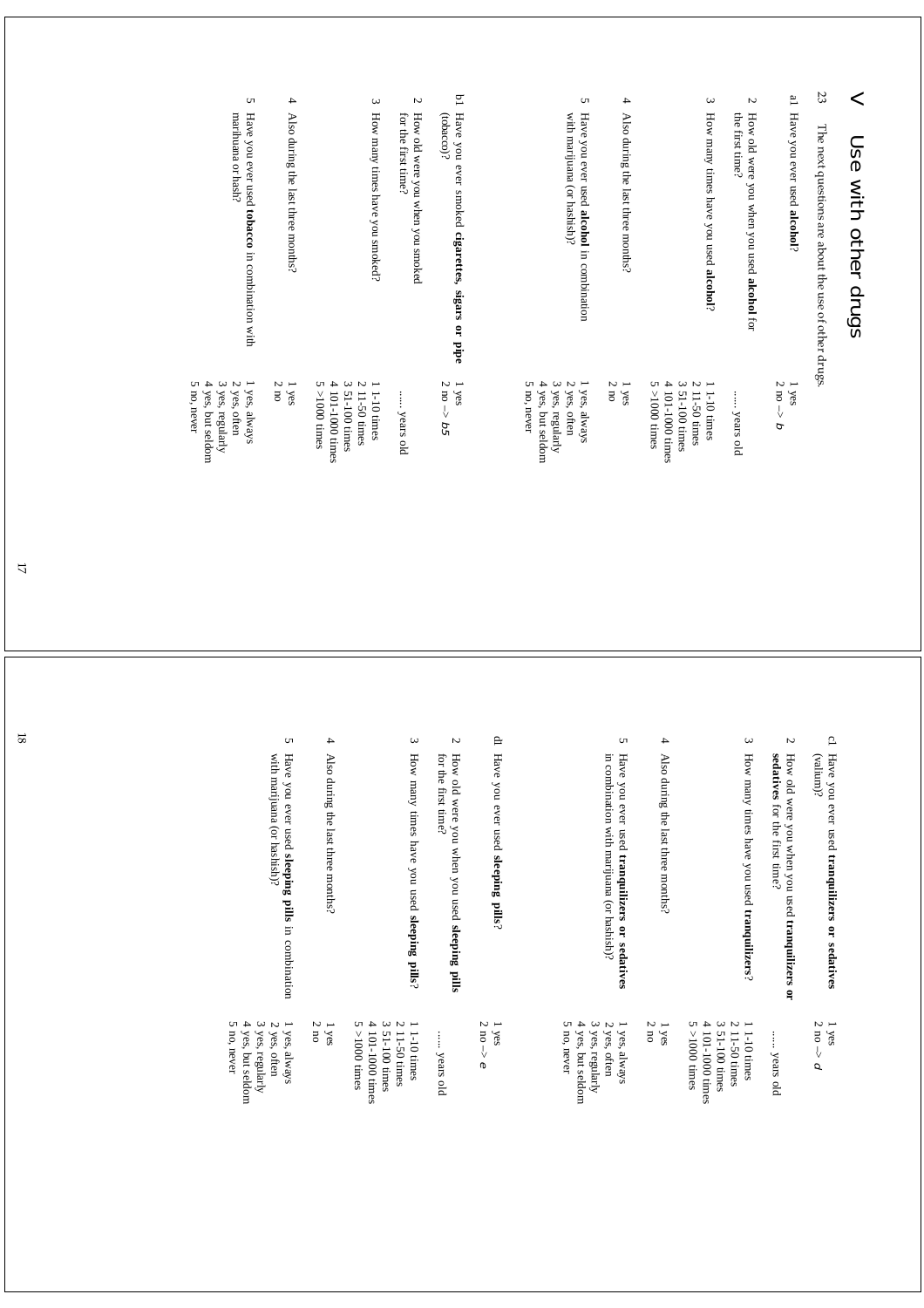|          | S<br>Have you ever used solvents in combination with<br>marijuana or hash?                    | $\rightarrow$<br>Also during the last three months? | $\boldsymbol{\omega}$<br>How many times have you used solvents?                                       | $\overline{c}$<br>How old were you when you used solvents<br>for the first time?           | Þ<br>Have you ever used solvents (ether, glue, paint<br>thimners, etc.)? $\frac{1}{2}$ | S<br>Have you ever used ecstasy in combination with<br>marijuana or hash?                       | $\rightarrow$<br>Also during the last three months?         | $\boldsymbol{\omega}$<br>How many times have you used ecstasy?                                                           | $\boldsymbol{\omega}$<br>How old were you when you used ecstasy<br>for the first time? | e1 Have you ever used ecstasy (XTC, MDMA)?                                      |
|----------|-----------------------------------------------------------------------------------------------|-----------------------------------------------------|-------------------------------------------------------------------------------------------------------|--------------------------------------------------------------------------------------------|----------------------------------------------------------------------------------------|-------------------------------------------------------------------------------------------------|-------------------------------------------------------------|--------------------------------------------------------------------------------------------------------------------------|----------------------------------------------------------------------------------------|---------------------------------------------------------------------------------|
|          | S<br>4<br>$3$ yes, regularly<br>2 yes, often<br>1 yes, always<br>no, never<br>yes, but seldom | $\begin{smallmatrix}1\\\text{yes}\end{smallmatrix}$ | U<br>4 101-1000 times<br>3 51-100 times<br>Z<br>1 1-10 times<br>$>1000$ times<br>$11\text{-}50$ times | years old                                                                                  | $\begin{array}{c} 1 \text{ yes} \\ 2 \text{ no } \rightarrow \end{array}$<br>6         | 5 no, never<br>$3$ yes, regularly<br>4 yes, but seldom<br>$1$ yes, always $2$ yes, often        | $1~{\rm yes}$                                               | $5 > 1000$ times<br>4 101-1000 times<br>$\omega$<br>N<br>$\overline{ }$<br>51-100 times<br>$1 - 10$ times<br>11-50 times | years old                                                                              | $2 \text{ no } \rightarrow f$<br>1 yes                                          |
| 5        |                                                                                               |                                                     |                                                                                                       |                                                                                            |                                                                                        |                                                                                                 |                                                             |                                                                                                                          |                                                                                        |                                                                                 |
| $\Omega$ | S<br>n combination with marijuana or hash?<br>Have you ever used LSD or other hallucinogens   | 4<br>$\Delta$ lso during the last three months?     | $\omega$<br>hallucinogens?<br>How many times have you used LSD or other                               | $\sim$<br>hallucinogens for the first time?<br>How old were you when you used LSD or other | Ξ<br>Have you ever used LSD or other<br>hallucinogens?                                 | S<br>marijuana or hash?<br>Have you ever used opiates in combination with                       | $\rightarrow$<br>$\Delta$ lso during the last three months? | $\boldsymbol{\omega}$<br>How many times have you used opiates?                                                           | $\boldsymbol{\omega}$<br>or the first time?<br>How old were you when you used opiates  | Γg<br>methadone, morphine, etc.)?<br>Have you ever used opiates (heroin, opium, |
|          | 4 yes, but seldom<br>$1$ yes, always<br>$2$ yes, often<br>5 no, never<br>$3$ yes, regularly   | $2~\rm{no}$<br>l yes                                | $5 > 1000$ times<br>4 101-1000 times<br>3 51-100 times<br>2 11-50 times<br>1 1-10 times               | years old                                                                                  | $2 \text{ no } \rightarrow I$<br>$1$ yes                                               | 5 no, never<br>4 yes, but seldom<br>$3$ yes, ${\rm regularly}$<br>2 yes, often<br>1 yes, always | $2~\rm{no}$<br>$1\,\mathrm{yes}$                            | $5 > 1000$ times<br>4 101-1000 times<br>3 51-100 times<br>2 11-50 times<br>1 1-10 times                                  | years old                                                                              | $2 \text{ no} \rightarrow h$<br>1 yes                                           |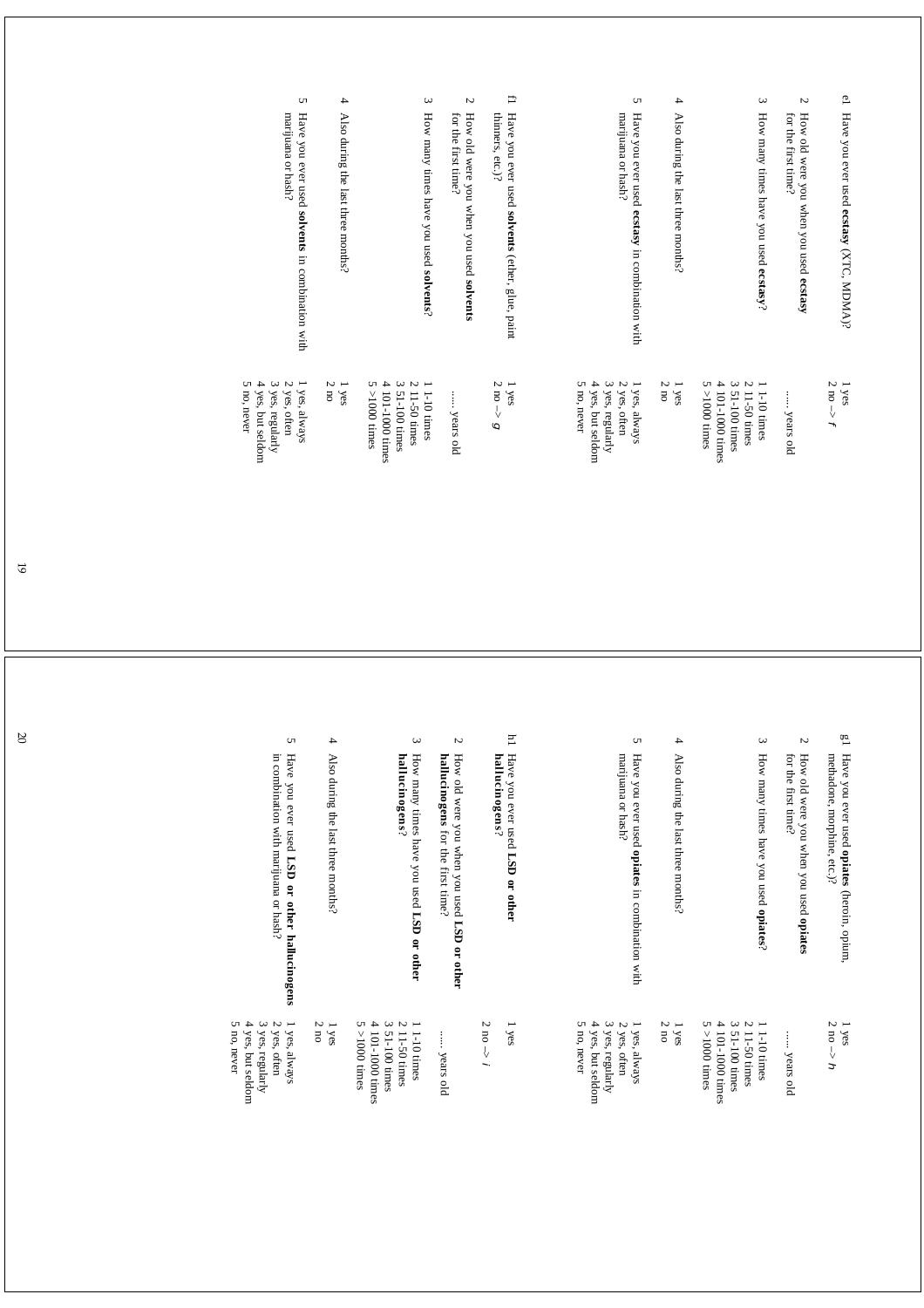|    | S<br>Have you ever used powder cocaine in<br>combination with marijuana or hash?            | $\overline{\phantom{a}}$<br>Also during the last three months? | $\boldsymbol{\omega}$<br>How many times have you used powder cocaine?                             | $\boldsymbol{\mathsf{c}}$<br>How old were you when you used powder cocaine<br>for the first time? | $\Xi$<br>Have you ever used powder cocaine?        | U<br>Have you ever used <b>amphetamine</b> in combination<br>with marijuana or hash?                | $\rightarrow$<br>Also during the last three months? | $\boldsymbol{\omega}$<br>How many times have you used amphetamine?                                | $\boldsymbol{\omega}$<br>How old were you when you used <b>amphetamine</b><br>(speed) for the first time? | $\equiv$<br>Have you ever used amphetamine or speed?                     |
|----|---------------------------------------------------------------------------------------------|----------------------------------------------------------------|---------------------------------------------------------------------------------------------------|---------------------------------------------------------------------------------------------------|----------------------------------------------------|-----------------------------------------------------------------------------------------------------|-----------------------------------------------------|---------------------------------------------------------------------------------------------------|-----------------------------------------------------------------------------------------------------------|--------------------------------------------------------------------------|
|    | 5 no, never<br>$2$ yes, often<br>$3$ yes, regularly<br>$4$ yes, but seldom<br>1 yes, always | $2\text{ no}$<br>l yes                                         | $5 > 1000$ times<br>$2\,11\text{-}50$ times<br>4 101-1000 times<br>3 51-100 times<br>1 1-10 times | years old                                                                                         | $\frac{1}{2}$ yes<br>$\lambda < 0$ n               | $5 \text{ no, never}$<br>4 yes, but seldom<br>$3$ yes, regularly<br>2 yes, often<br>1 yes, always   | $2~\rm{no}$<br>$1$ yes                              | $5 > 1000$ times<br>$4\,101\mbox{-}1000$ times<br>3 51-100 times<br>2 11-50 times<br>1 1-10 times | years old                                                                                                 | $2 \text{ no } \Rightarrow j$<br>$1\,\mathrm{yes}$                       |
| 21 |                                                                                             |                                                                |                                                                                                   |                                                                                                   |                                                    |                                                                                                     |                                                     |                                                                                                   |                                                                                                           |                                                                          |
| 22 |                                                                                             | Also during the last three months?                             | $\omega$<br>How many times have you used hash-oil?                                                | $\sim$<br>for the first time?<br>How old were you when you used hash-oil                          | Ξ<br>Have you ever used hash-oil?                  | <b>Un</b><br>combination with marijuana or hash?<br>Have you ever used crack or freebase cocaine in | Also during the last three months?                  | $\omega$<br>$\mathbf{cocaine}$ ?<br>How many times have you used crack or freebase                | $\sim$<br>freebase cocaine for the first time?<br>How old were you when you used crack or                 | $\overline{\mathbf{x}}$<br>Have you ever used crack or freebase cocaine? |
|    |                                                                                             | $2~\rm{no}$<br>$1$ yes                                         | $11-10 \text{ times}$<br>2 11-50 times<br>$5 > 1000$ times<br>4 101-1000 times<br>3 51-100 times  | years old                                                                                         | $\frac{1}{2}$ yes<br>$_{\rm no}$ $\rightarrow$ 24a | $3$ yes, regularly<br>5 no, never<br>4 yes, but seldom<br>2 yes, often<br>$1$ yes, always           | $2~\rm{no}$<br>1 yes                                | $5 > 1000$ times<br>4 101-1000 times<br>3 51-100 times<br>2 11-50 times<br>1 1-10 times           | years old                                                                                                 | $1 \text{ yes}$<br>$2 \text{ no } \rightarrow I$                         |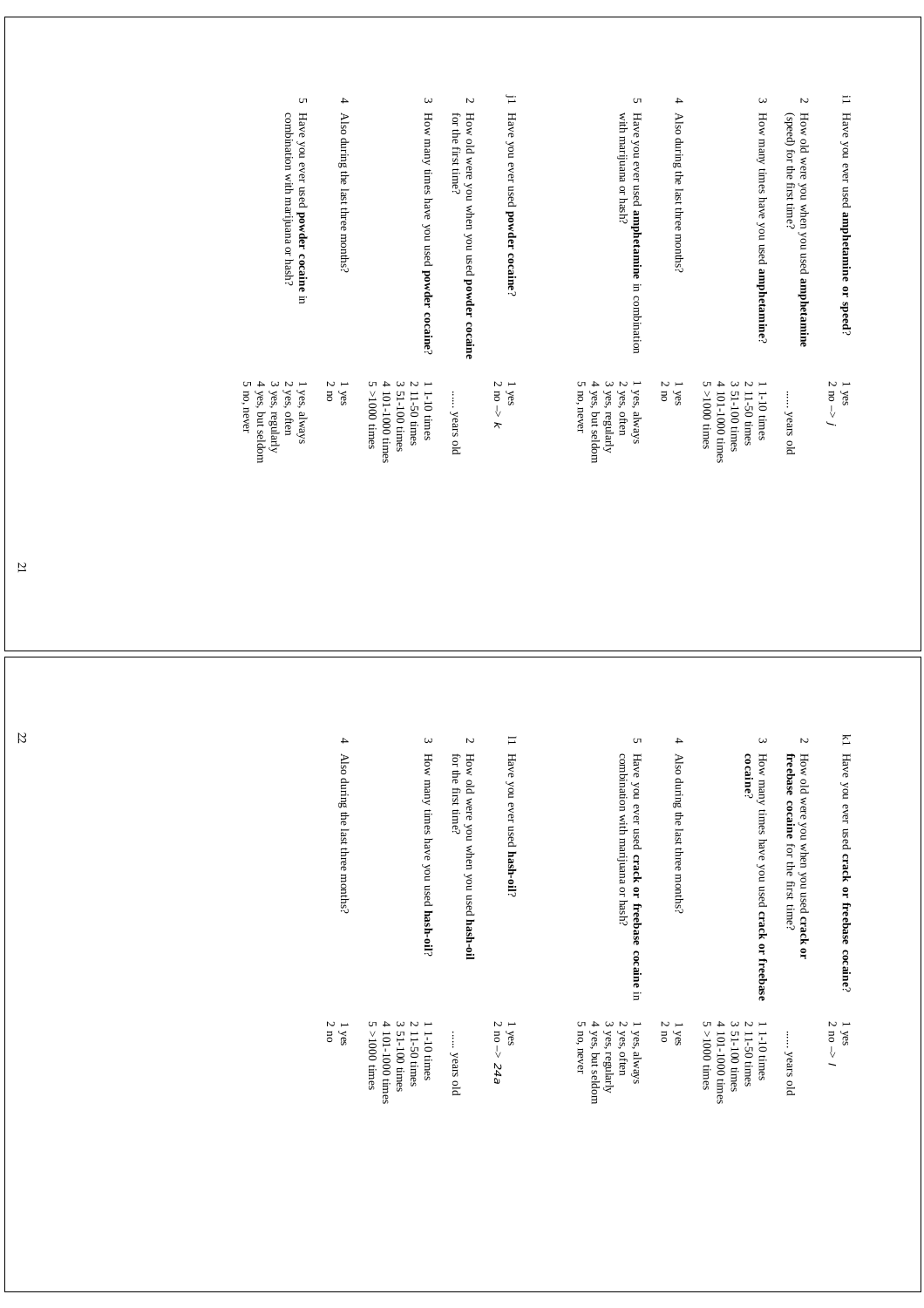| 23     | 24d<br>24c<br>$\sim$ $-$<br>Which combination?<br>only 1 answer possible,<br>Is there a particular combination of hashish or marijuana with another substance that you like best?<br>$\overline{a}$<br>$_{\lambda \rm es}$<br>$\frac{25}{240}$ |                                                                                                                                                                                                                                                            | 24b<br>What substances?<br>N<br>$\mu$<br>$\frac{24b}{24c}$                                                     | 24a<br>Do you use hashish or marijuana in combination with other substances that have not been mentioned yet?<br>$\overline{\phantom{a}}$<br>$y$ es $-$ |
|--------|------------------------------------------------------------------------------------------------------------------------------------------------------------------------------------------------------------------------------------------------|------------------------------------------------------------------------------------------------------------------------------------------------------------------------------------------------------------------------------------------------------------|----------------------------------------------------------------------------------------------------------------|---------------------------------------------------------------------------------------------------------------------------------------------------------|
| $24\,$ |                                                                                                                                                                                                                                                | 577278<br>$\vdash \mathsf{U} \cup \mathsf{U} \land \mathsf{F} \cup \mathsf{U} \land \mathsf{V} \land \mathsf{I}$<br>other<br>ecstasy/MDMA<br>don't know<br>amphetamine<br>hallucinogens<br>codeine<br>umido<br>methadone<br>cocaine<br>palfium<br>morphine | heroin<br>$\begin{array}{c}\text{no}\\ \text{sleeping}\text{ plus}\\ \end{array}$<br>tranquilizers (sedatives) | 25<br>Have you ever used one of these drugs by needle or received an injection of any of<br>show card 8<br>then?                                        |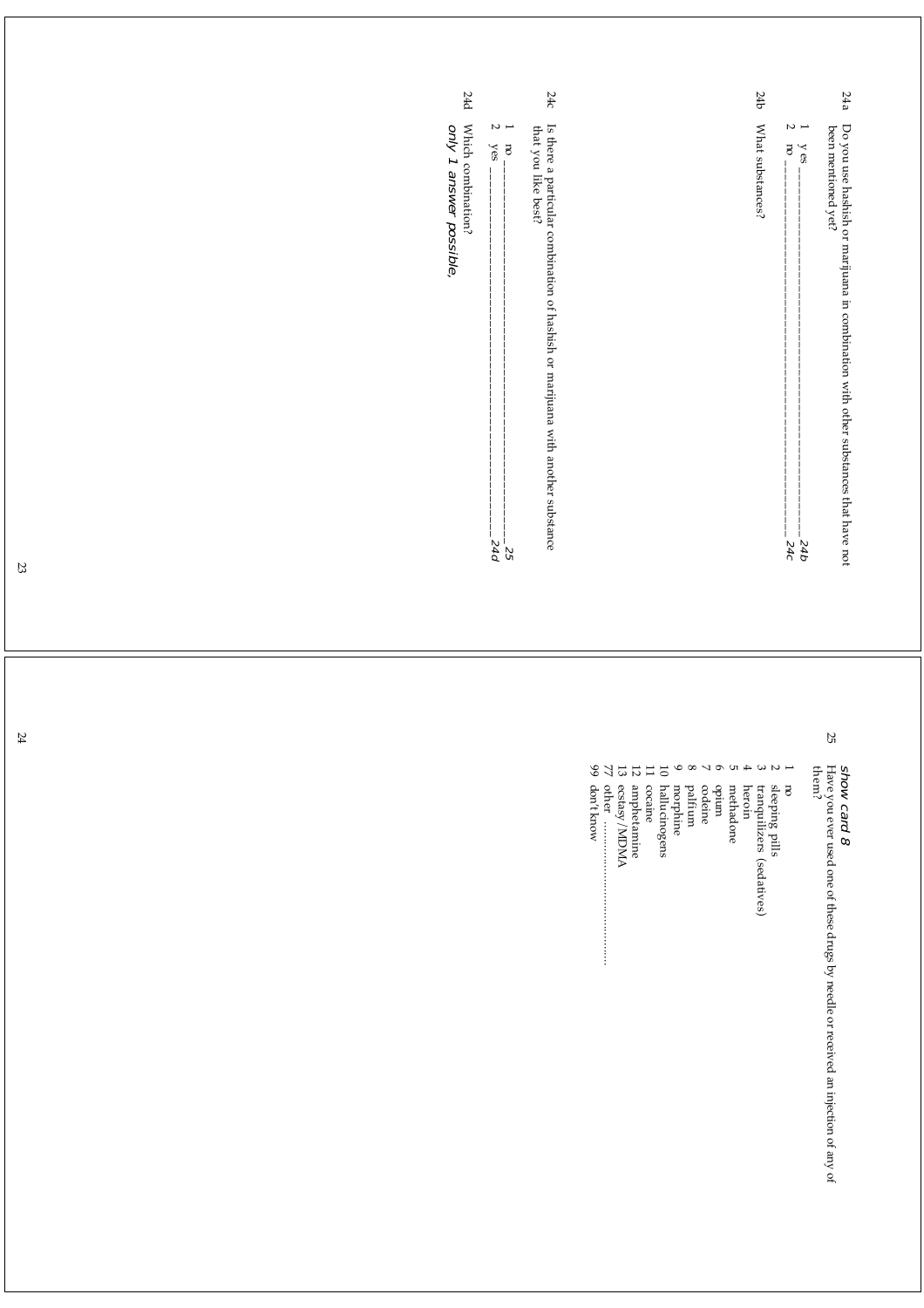|    |                                     |                                                                              |                                           |                                                                                      |                                                 | 40040<br>about the same<br>don't know<br>other, specify:<br>less expensive<br>more expensive | 26c<br>Over the course of your experience with marijuana (or hashish), has it become | 999 don't know<br>$f$ | 26b<br>About how much did that cost, or (if not purchased) how much was that worth? | 999 don't know                                                                | 25 guilder bags                        | 10 guilder bags                              |                                              | Please tell me as accurately as possible the weight of the marijuana (or hashish) you yourself used in the past month. If you don't know the weight, you may also answer in 10 guilder bags or $25$ guilder bags.<br>if used nothing: fill in 0 | 26a                                                                                                                                                       | ≤<br>Buying marijuana (or hashish) |
|----|-------------------------------------|------------------------------------------------------------------------------|-------------------------------------------|--------------------------------------------------------------------------------------|-------------------------------------------------|----------------------------------------------------------------------------------------------|--------------------------------------------------------------------------------------|-----------------------|-------------------------------------------------------------------------------------|-------------------------------------------------------------------------------|----------------------------------------|----------------------------------------------|----------------------------------------------|-------------------------------------------------------------------------------------------------------------------------------------------------------------------------------------------------------------------------------------------------|-----------------------------------------------------------------------------------------------------------------------------------------------------------|------------------------------------|
| 25 |                                     |                                                                              |                                           |                                                                                      |                                                 |                                                                                              |                                                                                      |                       |                                                                                     |                                                                               |                                        |                                              |                                              |                                                                                                                                                                                                                                                 |                                                                                                                                                           |                                    |
| 26 | $\sim$ $-$<br>$\sum_{n=1}^{\infty}$ | <b>28b</b><br>Have you ever grown your own marijuana?<br>$_{\rm N}^{\rm NS}$ | 28a<br>o you grow your own marijuana now? | N<br>from other persons (other customers, etc.)<br>from the hash or marijuana dealer | 27d<br>From whom can you buy these other drugs? |                                                                                              | ist all available drugs. probe for answers                                           | 27c<br>Which one(s)?  | $\sim$ $-$<br>$\overline{a}$<br>yes<br><b>28a</b>                                   | 27b<br>Could you acquire other drugs from your marijuana (or hashish) source? | other, specify:<br>several coffeeshops | grow it myself<br>1 coffeeshop<br><b>29a</b> | directly from growers<br>from street dealers | 123456789<br>directly from a friend who deals<br>from any of several friends who have a connection to a dealer<br>from a close friend with a connection to a dealer                                                                             | rom whom did you usually buy your marijunana (or hashish) during the past 12<br>nonths or during your last year of use?<br><b>DII/y 1 answer possible</b> | 27a                                |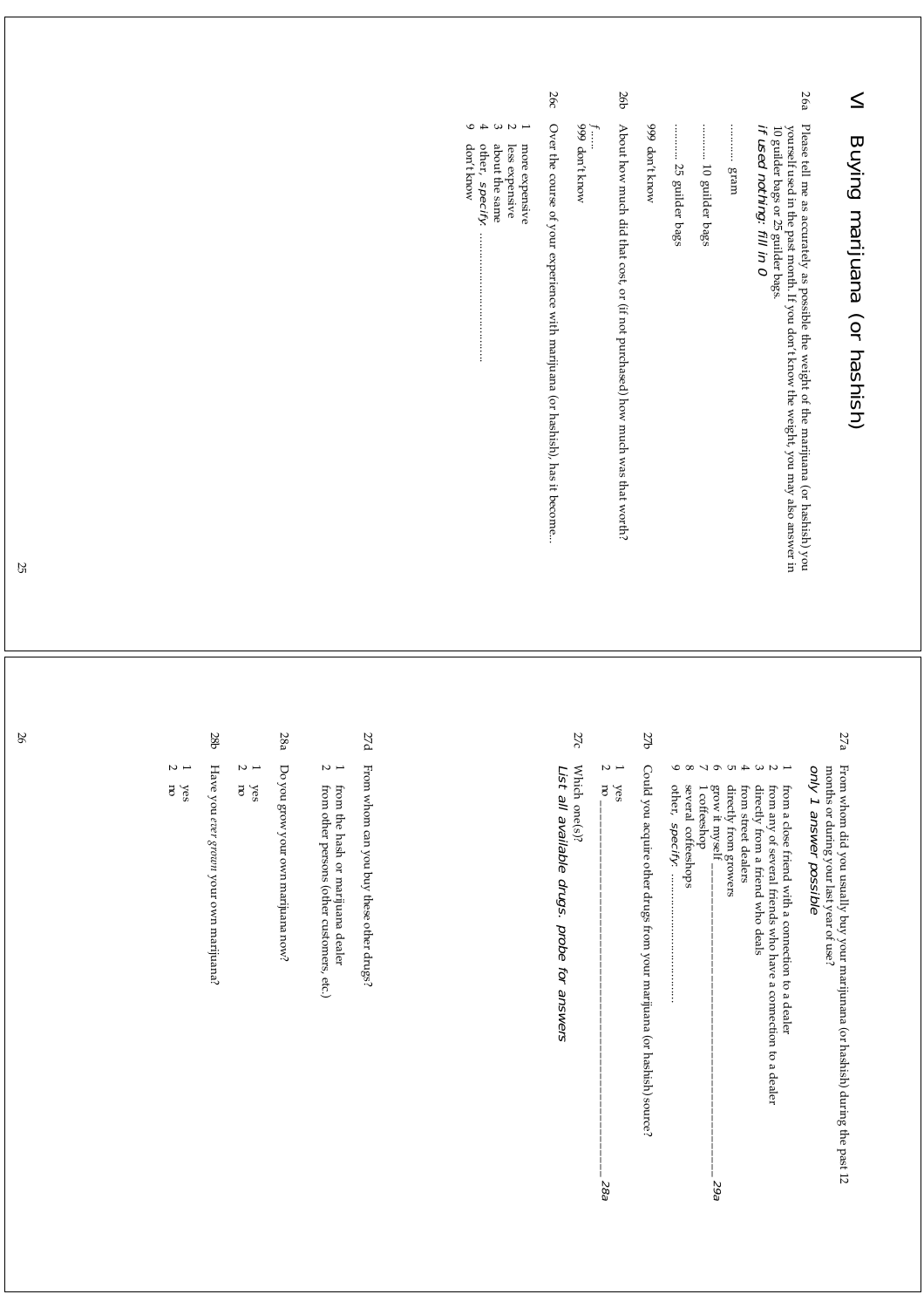|    |                                                                                                                                                                                             | 29g                                                                                                                       |                                                                                                                        | 29f                                                                                                                                              | 29e                                                                                                                                                                                | 29d                                                                                                                                               | 29c                                                                                                                                                                                         |                                                                                                                                                                 | 29b                                                                                                                                                                                                                                                                                                                                                           | 29a                                                                                          |
|----|---------------------------------------------------------------------------------------------------------------------------------------------------------------------------------------------|---------------------------------------------------------------------------------------------------------------------------|------------------------------------------------------------------------------------------------------------------------|--------------------------------------------------------------------------------------------------------------------------------------------------|------------------------------------------------------------------------------------------------------------------------------------------------------------------------------------|---------------------------------------------------------------------------------------------------------------------------------------------------|---------------------------------------------------------------------------------------------------------------------------------------------------------------------------------------------|-----------------------------------------------------------------------------------------------------------------------------------------------------------------|---------------------------------------------------------------------------------------------------------------------------------------------------------------------------------------------------------------------------------------------------------------------------------------------------------------------------------------------------------------|----------------------------------------------------------------------------------------------|
|    | $\rightarrow \alpha \omega \not\rightarrow \omega$<br>remained the same<br>more time consuming<br>more dangerous/more of a hassle<br>less time consuming<br>less dangerous/less of a hassle | Over the period that you have used marijuana (or hash), obtaining it has become<br>show card 9<br>maximum of<br>2 answers | $\frac{1}{2}$<br>what it now costs, would most marijuana users start using less?<br>don't know / no answer<br>ă<br>yes | In your opinion, if the current price of marijuana (or hash) increased to about twice<br>$\sim$<br>don't know/no answer<br>$\overline{5}$<br>yes | 5<br>2<br>what it now costs, would most users begin to consume more?<br>In your opinion, if the current price of marijuana (or hash) dropped to about half<br>don't know/no answer | <b>If still using (see 22c, page 17)</b><br>If marijuana (or hash) became much more expensive, would you use less of it?<br>$\overline{a}$<br>yes | $\frac{1}{2}$<br>If it became much cheaper, would you start using again?<br>if respondent has quit (see 22c, page 17)<br>don't know/no answer<br>yes<br>$\overline{5}$<br>29e<br>29e<br>29e | 28<br>20<br>$\overline{\phantom{a}}$<br>don't know/no answer_<br>$\overline{a}$<br>$_{\lambda \rm es}$<br>I have quit<br><b>P6Z</b><br><b>79d</b><br><b>P6Z</b> | $\frac{1}{2}$<br>If marijuana (or hashish) became much cheaper, would you use more of it?<br>if respondent stull uses (see 22c, page 17)<br>don't know/no answer<br>$_{\rm Yes}$<br>ā                                                                                                                                                                         | use?<br>Has marijuana (or hash) ever been too expensive for you to afford what you wanted to |
| 27 |                                                                                                                                                                                             | $\vdots$                                                                                                                  |                                                                                                                        |                                                                                                                                                  |                                                                                                                                                                                    |                                                                                                                                                   |                                                                                                                                                                                             |                                                                                                                                                                 |                                                                                                                                                                                                                                                                                                                                                               |                                                                                              |
|    |                                                                                                                                                                                             |                                                                                                                           |                                                                                                                        |                                                                                                                                                  |                                                                                                                                                                                    |                                                                                                                                                   |                                                                                                                                                                                             |                                                                                                                                                                 |                                                                                                                                                                                                                                                                                                                                                               |                                                                                              |
| 28 |                                                                                                                                                                                             |                                                                                                                           | 'n,<br>                                                                                                                | 4.<br>.                                                                                                                                          | ب                                                                                                                                                                                  | Ņ.<br>                                                                                                                                            | ۳.                                                                                                                                                                                          | ø<br>situations                                                                                                                                                 | 30a<br>which you have generally used marijuana (or hashish).<br>The next set of questions are about the situations $-$<br>seldom).<br>hashish) considering your whole career of use<br>$\circ$                                                                                                                                                                | ≦                                                                                            |
|    |                                                                                                                                                                                             |                                                                                                                           | 1 2 3 4<br>seldom<br>sometimes<br>often<br>always                                                                      | 3<br>4<br>$\sim$ $-$<br>seldom<br>sometimes<br>always<br>often                                                                                   | $\omega$ 4<br>$\overline{2}$<br>seldom<br>sometimes<br>often<br>always                                                                                                             | 3 4<br>$\sim$ $-$<br>seldom<br>sometimes<br>often<br>always                                                                                       | 3<br>4<br>$\sim$ $-$<br>seldom<br>sometimes<br>always<br>often                                                                                                                              | q<br>trequency                                                                                                                                                  | I'd like you to name the most common situations in which you have used marijuana (or<br>how frequently you use or used marijuana in that situation (always, often, sometimes,<br>r "When I work in the garden" — and for each situation you name, please tell me<br>- circumstances, places, or events -<br>for example,"At a football game,<br>$\frac{1}{2}$ | Sets and Settings of Use                                                                     |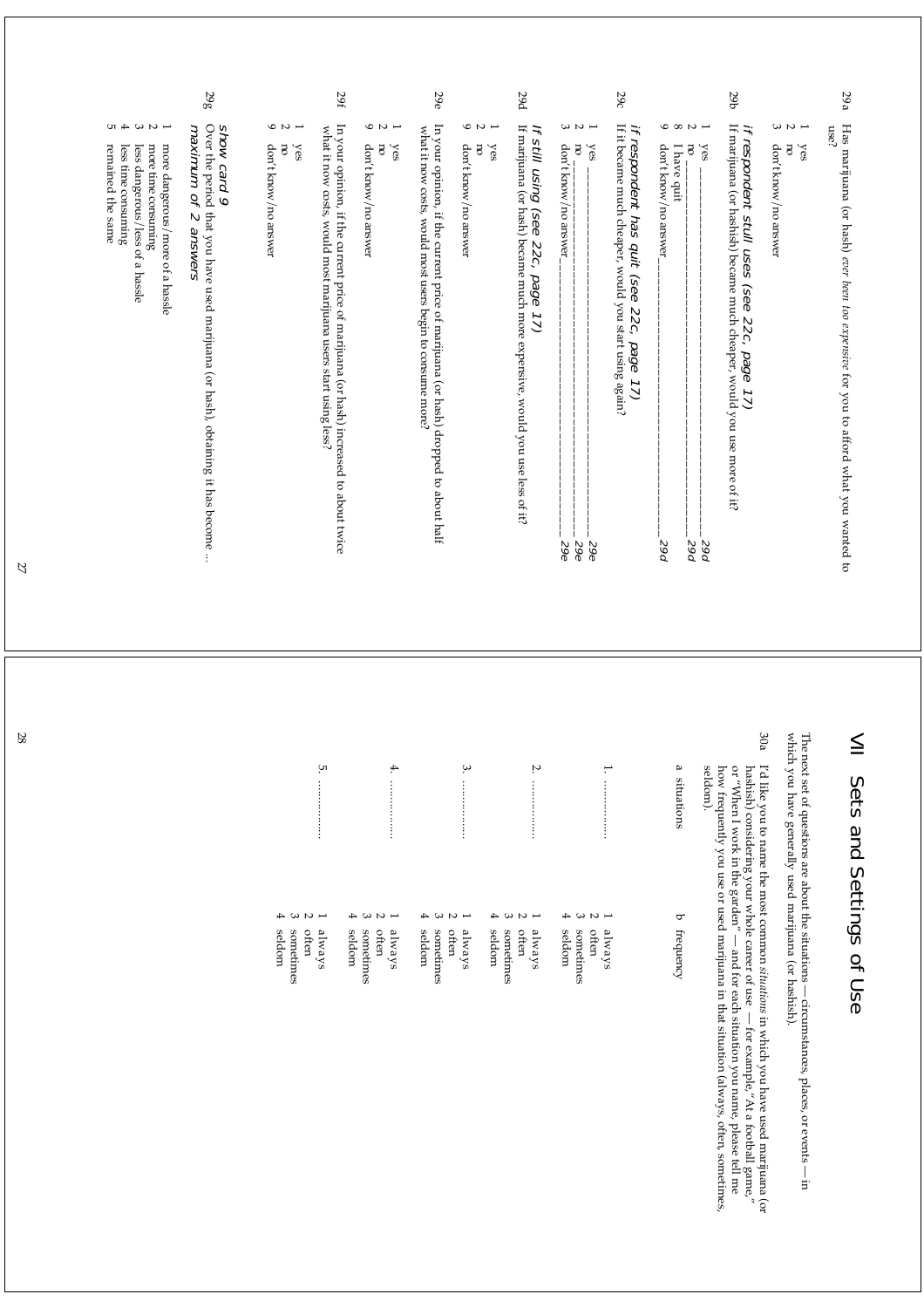|                                                                                                                                                      | dig<br>$31\mathrm{a}$                                                                                                                                                                                                                                                                                                                          | 30c<br>coc                                                                                                                                                                                                                                                                                                       |
|------------------------------------------------------------------------------------------------------------------------------------------------------|------------------------------------------------------------------------------------------------------------------------------------------------------------------------------------------------------------------------------------------------------------------------------------------------------------------------------------------------|------------------------------------------------------------------------------------------------------------------------------------------------------------------------------------------------------------------------------------------------------------------------------------------------------------------|
| $\omega$<br>$\overline{c}$<br>$\begin{array}{c} \vdots \\ \vdots \\ \vdots \end{array}$<br>$\begin{array}{c} \vdots \\ \vdots \\ \vdots \end{array}$ | $\overline{\phantom{0}}$<br>Could you describe some of these emotions?<br>Are there certain $\emph{entotions}$ or feelings which go well with marijuana (or hashish) use for you? (For example: "When I feel poetic")<br>N<br>$\overline{\phantom{a}}$<br>$\frac{1}{2}$<br>$\overline{\mathbf{a}}$<br>yes                                      | Specify the two situations in which you would most not want to use.<br>Are there any distinct situations — circumstances, places, events — in which you simply would <i>not</i> want to use marijuana (or hashish)?<br>$\frac{1}{2}$<br>yes                                                                      |
| $9.$ in bed<br>$8. \ \mathrm{at\,concerts}$<br>6. in 1 $7.$ in 1<br>10. abroad<br>my car                                                             | 31c<br>32<br>$3. \ \mathop{\mathrm{at}}$ parties<br>1. at home<br>2. at friend's home                                                                                                                                                                                                                                                          | $\frac{30}{312}$<br>31a<br>31c<br><b>J1d</b><br>$\frac{1}{2}$                                                                                                                                                                                                                                                    |
| night clubs or bars                                                                                                                                  | 4. at work<br>5. outdoors - park/beach/streets<br>Next I'm going to go through of list of locations. For each one, please tell me how often in the last 3 months, you used marijuana (or hashish) there — always, often,<br>Show card 10<br>sometimes, seldom, or never.<br><b>if quit, during the last period in which you used</b><br>ababla | Specify the two emotions of feelings that most not go well with the use of marijuana<br>Are there any emotions or feelings that definitely do $not\,$ go well with the use of marijuana (or hashish) for you?<br>(or hashish).<br>$\frac{100 - 1 - 1 - 1 - 1 - 1 - 1}{100} = 0.01$ don't know / no answer<br>yes |
| <b>UNNN</b><br>$\overline{2}$                                                                                                                        | often<br>$\sim$ 0<br>$\sim$ $\sim$<br>$\boldsymbol{\mathsf{c}}$                                                                                                                                                                                                                                                                                |                                                                                                                                                                                                                                                                                                                  |
| $\epsilon$<br>$\epsilon$<br>$\omega$ $\omega$<br>$\epsilon$                                                                                          | sometimes<br>$\epsilon$<br>ε<br>$\epsilon$<br>$\mathbf{\hat{z}}$<br>$\epsilon$                                                                                                                                                                                                                                                                 |                                                                                                                                                                                                                                                                                                                  |
|                                                                                                                                                      |                                                                                                                                                                                                                                                                                                                                                |                                                                                                                                                                                                                                                                                                                  |
| $\rightarrow$<br>44<br>$\rightarrow$<br>$\rightarrow$<br>$\rightarrow$                                                                               | seldom<br>$\rightarrow$<br>$\rightarrow$<br>$\rightarrow$<br>$\rightarrow$                                                                                                                                                                                                                                                                     |                                                                                                                                                                                                                                                                                                                  |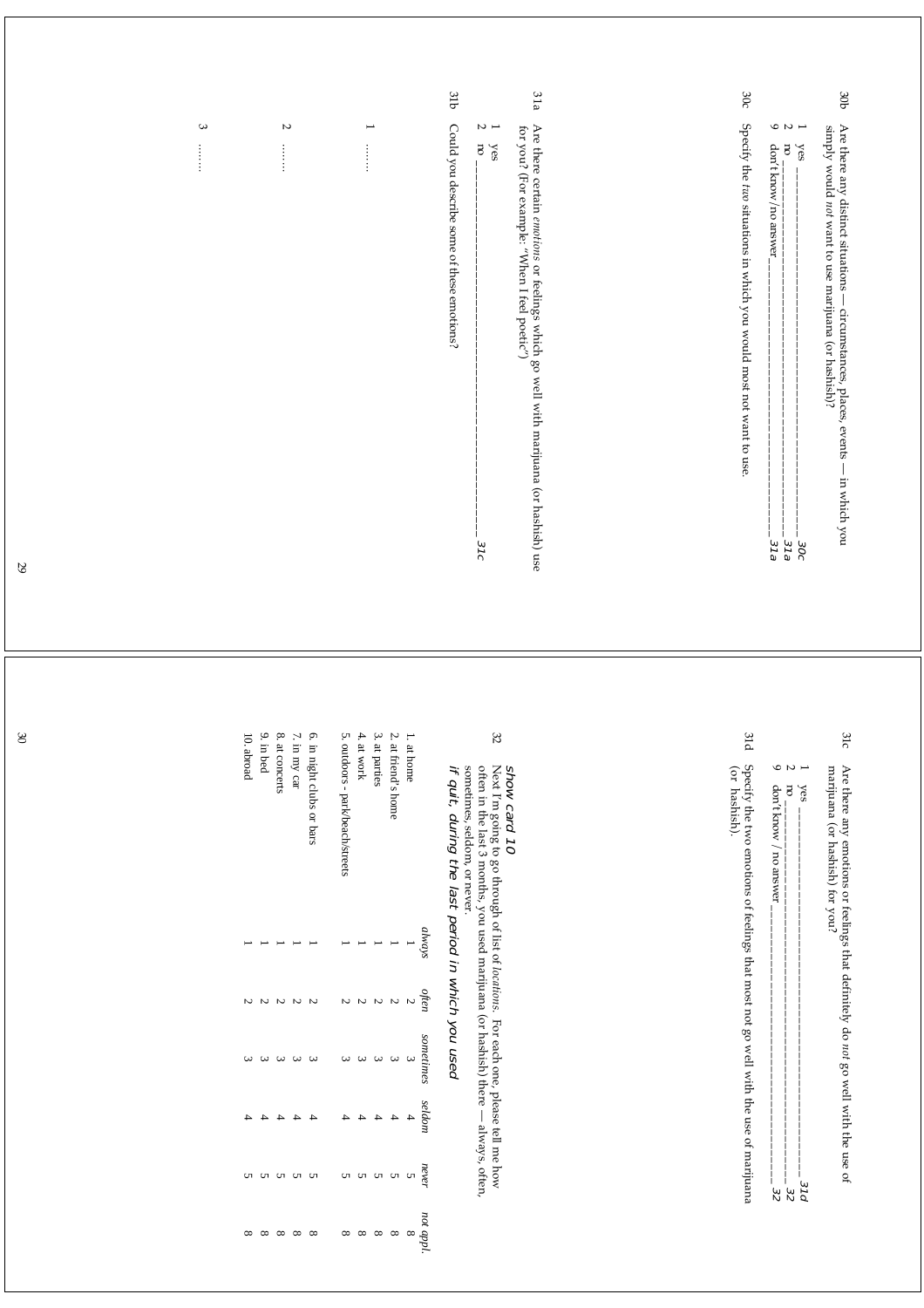|                 |               | <b>atte</b><br>Which people?<br>$\sim$ $-$<br>$\rm ^s$<br>yes                                                                                   | 34a<br>Are there people with whom you definitely would not use marijuana (or hashish)?                                                   | 6. with parents<br>8. with brothers/sisters<br>7. with own children                              | 5. with coworkers | 4. with acquaintances | 3. with friends<br>$2.$ with spouse/partner                                                         | $1.$ alone                                                                    | ababla                          | if quit, during the last period in which you used | 33<br><b>Show card 10</b><br>Now I'd like to read you a list of the types of people it is possible to use marijuana (or<br>hash) with. For each one, please tell me how often in the last 3 months you have<br>used marijuana (or hash) with them |  |
|-----------------|---------------|-------------------------------------------------------------------------------------------------------------------------------------------------|------------------------------------------------------------------------------------------------------------------------------------------|--------------------------------------------------------------------------------------------------|-------------------|-----------------------|-----------------------------------------------------------------------------------------------------|-------------------------------------------------------------------------------|---------------------------------|---------------------------------------------------|---------------------------------------------------------------------------------------------------------------------------------------------------------------------------------------------------------------------------------------------------|--|
|                 |               |                                                                                                                                                 |                                                                                                                                          | <b>UNU</b><br>ယ ယ ယ                                                                              | $\omega$ $\omega$ |                       | $\bm{\omega}$<br>$\bm{\omega}$                                                                      | $\begin{array}{ccc} 2 & 2 & 3 \\ 3 & 4 & 5 \end{array}$<br>$\mathbf{\hat{z}}$ | $of ten$<br>sometimes           |                                                   |                                                                                                                                                                                                                                                   |  |
| $\overline{51}$ |               | 35a                                                                                                                                             |                                                                                                                                          | 44<br>4<br>u u u                                                                                 | 4<br>U U U        | $\rightarrow$         | $\rightarrow$<br>4                                                                                  | $\overline{+}$<br>u u                                                         | seldom<br>never                 |                                                   |                                                                                                                                                                                                                                                   |  |
|                 |               |                                                                                                                                                 |                                                                                                                                          | $\infty$ $\infty$ $\infty$                                                                       |                   |                       |                                                                                                     | $\infty$ $\infty$ $\infty$ $\infty$                                           | not appl.                       |                                                   |                                                                                                                                                                                                                                                   |  |
| 32              | <br>accidents | 35d<br><br>How many <i>traffic accidents</i> , however minor, have you had that were related to the use of marijuana <i>alone?</i><br>accidents | 35c<br>How many traffic accidents, however minor, have you had that were related to the<br>use of marijuana in combination with alcohol? | $\frac{1}{2}$<br>more than 15 times<br>11 - 15 times<br>$6 - 10$ times<br>$1 - 5$ times<br>never |                   | of marijuana alone?   | <b>35b</b><br>Have you ever driven a motor vehicle (car, truck, or motor-cycle) under the influence | more than 15 times                                                            | $6 - 10$ times<br>11 - 15 times | $\frac{1}{2}$<br>never<br>$1 - 5$ times           | 35a<br>Have you ever driven a motor vehicle (car, truck, or motor-cycle) under the influence<br>of marijuana in combination with alcohol?                                                                                                         |  |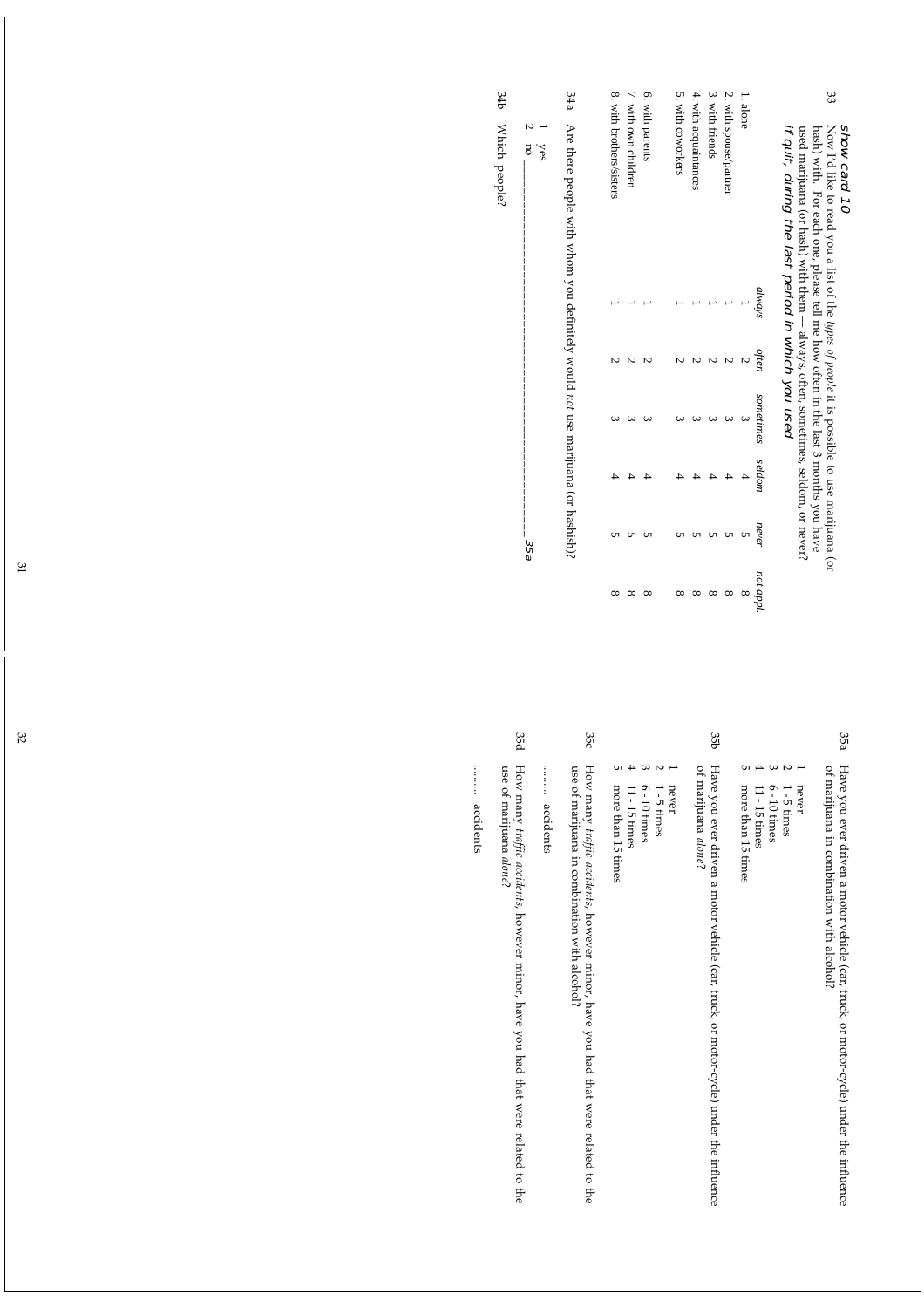| ٠<br>j |
|--------|
| ٠      |
| ç      |
| ١      |
|        |

36aNext, I'd like to explore with you the *reasons why you use marijuana* ((or hashish)).<br>I'd like to read you a list of possible reasons for using marijuana ((or hashish)), and<br>for each one please indicate how important it Next, I'd like to explore with you thefor each one please indicate how important it is for you — very important, very I'd like to read you a list of possible reasons for using marijuana ((or hashish)), and  $\overline{11}$  *reasons why you use*marijuana ((or hashish)).

| unimportant, or somewhere in between.        |                   |                |          |                         |     |
|----------------------------------------------|-------------------|----------------|----------|-------------------------|-----|
|                                              |                   |                |          |                         | rad |
|                                              | nnportani<br>Visq | important      | neutral  | unimportant unimportant |     |
| 1. to be sociable with my friends            |                   |                |          |                         |     |
| 2. to relax                                  |                   | $\overline{u}$ |          |                         |     |
| 3. to feel good                              |                   |                | ω        |                         | u u |
| 4. to forget my worries                      |                   | $\frac{2}{3}$  | ω        |                         | c   |
| 5. to "blow off steam"                       |                   |                |          |                         |     |
| ρ.<br>to feel less anxious                   |                   | N              | ω        |                         |     |
| 7. to cope with depression                   |                   | N              | ω        |                         | u u |
| 8. as a cure for boredom                     |                   | N              | ω        |                         | S   |
| 9. to communicate better                     |                   | N              | ω        |                         | c   |
| 10. to get inspiration                       |                   | N              |          |                         |     |
| Ξ<br>to get me through the day               |                   | N              | ω        |                         |     |
| ī2<br>to fight fatigue                       |                   | N              | $\omega$ |                         |     |
| 13. as a symbol of defiance toward authority |                   | Z              | ω        |                         | c   |
| Ŧ.<br>to feel less inhibited                 |                   | Z              | ω        |                         |     |
| 5. to enhance sex                            |                   |                |          |                         |     |
| 16. to enjoy music, movies, or TV            |                   | N              | ω        |                         |     |
| 7. to see the world with fresh eyes          |                   |                | س        |                         | U   |
| 18. to help me sleep                         |                   | <b>UN</b>      | س        |                         | U   |
| 19. to slow myself down                      |                   | Z              | ω        |                         | U   |
| 20. for medical reasons (eg, nausea,         |                   |                |          |                         |     |
| glaucoma) please specify                     |                   |                |          |                         |     |

36bOK, that list may not have included all the reasons for using marijuana (or hash) that are important to you. Are there other reasons that are important to you which you would like to add? OK, that list may not have included all the reasons for using marijuana (or hash) you would like to add? that are important to you. Are there other reasons that are important to you which

> 36cAre there any reasons for using marijuana (or hash) that used to be important to you but are no longer important? Are there any reasons for using marijuana (or hash) that used to be important to you but are no longer important?

\_ 37a

36d Which reasons? Which reasons?

 $\overline{c}$  $\frac{\text{Nes}}{\text{R}}$ 

- 37aThe next question is about *personal rules* people sometimes have about using marijuana (or hash). For example, some people have rules about drinking coffee such as "I use never coffee at midnight". Do you have any simila (or hash) use? The next question is about (or hash) use? as "I use never coffee at midnight". Do you have any similar rules about marijuana marijuana (or hash). For example, some people have rules about drinking coffee such *personal rules*people sometimes have about using
- $\overline{v}$  $m \nightharpoonup$
- \_ 38a
- 37bTell me about these rules. Tell me about these rules.

37cshow card 12 show card 12

- Do you stick by these rules? Do you stick by these rules?
- very rigorously
- very rigorously<br>reasonably well<br>loosely
- reasonably well
- $\omega$  N
- 
- 4 IV never rarely
- never
- 34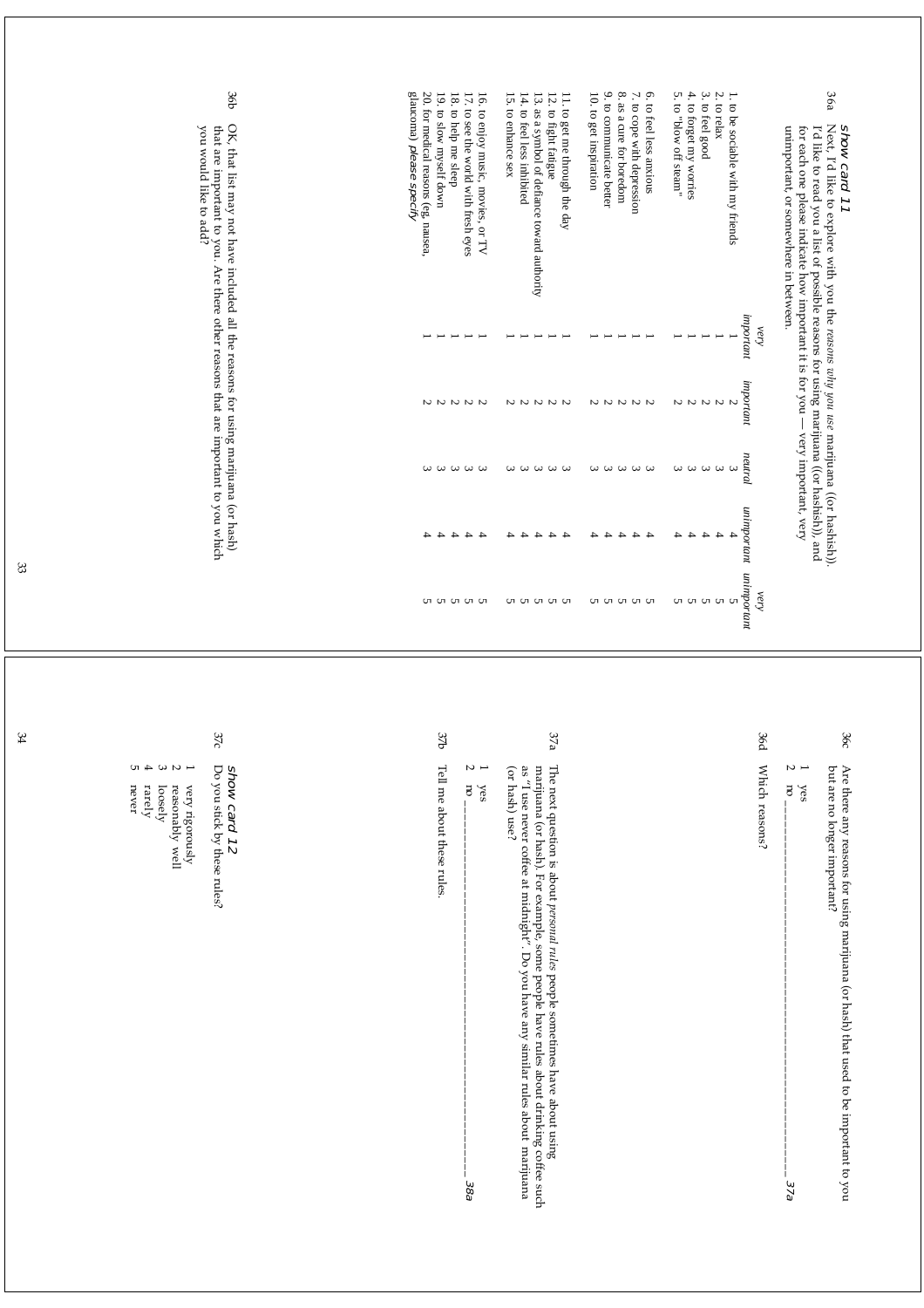| 38£<br>What are these differences? | $\frac{1}{2}$<br>$\begin{array}{c} \mathbf{m} \text{ } \frac{\mathbf{m} \text{ } \mathbf{m} \text{ } \mathbf{m} \text{ } \mathbf{m} \text{ } \mathbf{m} \text{ } \mathbf{m} \text{ } \mathbf{m} \text{ } \mathbf{m} \text{ } \mathbf{m} \text{ } \mathbf{m} \text{ } \mathbf{m} \text{ } \mathbf{m} \text{ } \mathbf{m} \text{ } \mathbf{m} \text{ } \mathbf{m} \text{ } \mathbf{m} \text{ } \mathbf{m} \text{ } \mathbf{m} \text{ } \mathbf{m} \text{ } \mathbf{m} \text{ } \$<br>yes | 38e<br>Are there differences in advantages between hash and marijuana? | $\sim$<br>don't know<br>$\overline{a}$                             | 38d<br>Do the circumstances in which you use affect the occurrence of these advantages?<br>yes | ς<br>δ<br>don't know<br>$\rm g$                                                     | 38c<br>Does the amount of marijuana (or hash) you use affect the occurrence of these attractive aspects or advantages?<br>yes | $38b$<br>Could you rank these attractive aspects or advantages in order of importance to you? | $\frac{1}{2}$                                                                                           | $\vdots$             | $\vdots$                  | <br>:<br>:<br>:<br>:<br>$\vdots$ | $a dvarant age$<br>rank   | 38a<br>Marijuana (or hashish) probably has certain advantages and disadvantages for you.<br>What are the <i>attractive aspects or advantages</i> of marijuana ((or hashish))?<br>maximum of 4 | VIII Advantages and disadvantages of use                                              |
|------------------------------------|----------------------------------------------------------------------------------------------------------------------------------------------------------------------------------------------------------------------------------------------------------------------------------------------------------------------------------------------------------------------------------------------------------------------------------------------------------------------------------------|------------------------------------------------------------------------|--------------------------------------------------------------------|------------------------------------------------------------------------------------------------|-------------------------------------------------------------------------------------|-------------------------------------------------------------------------------------------------------------------------------|-----------------------------------------------------------------------------------------------|---------------------------------------------------------------------------------------------------------|----------------------|---------------------------|----------------------------------|---------------------------|-----------------------------------------------------------------------------------------------------------------------------------------------------------------------------------------------|---------------------------------------------------------------------------------------|
|                                    | 39a<br>399                                                                                                                                                                                                                                                                                                                                                                                                                                                                             |                                                                        | 39e                                                                |                                                                                                | P6£                                                                                 |                                                                                                                               | 39c                                                                                           | 39b                                                                                                     |                      |                           |                                  |                           |                                                                                                                                                                                               | 39a                                                                                   |
|                                    | $\frac{1}{2}$<br>What are these differences?<br>don't know<br>$\overline{\mathtt{c}}$<br>399                                                                                                                                                                                                                                                                                                                                                                                           | yes                                                                    | Are there differences in disadvantages between hash and marijuana? | 2<br>2<br>don't know<br>yes<br>ā                                                               | Do the circumstances in which you use affect the occurrence of these disadvantages? | 1<br>2<br>2<br>don't know<br>ā<br>$_{\lambda \rm es}$                                                                         | Does the amount you use affect the occurrence of these disadvantages?                         | $\mathit{yot2}$<br>Could you rank these unattractive aspects or disadvantages in order of importance to | $\vdots$<br>$\vdots$ | $\vdots$<br>$\frac{1}{2}$ | $\vdots$<br>$\vdots$             | $\frac{1}{2}$<br>$\vdots$ | $disadvarna se$<br>maximum of four<br>rank                                                                                                                                                    | What are the unattractive aspects or disadonntages of marijuana (or hashish) for you? |

35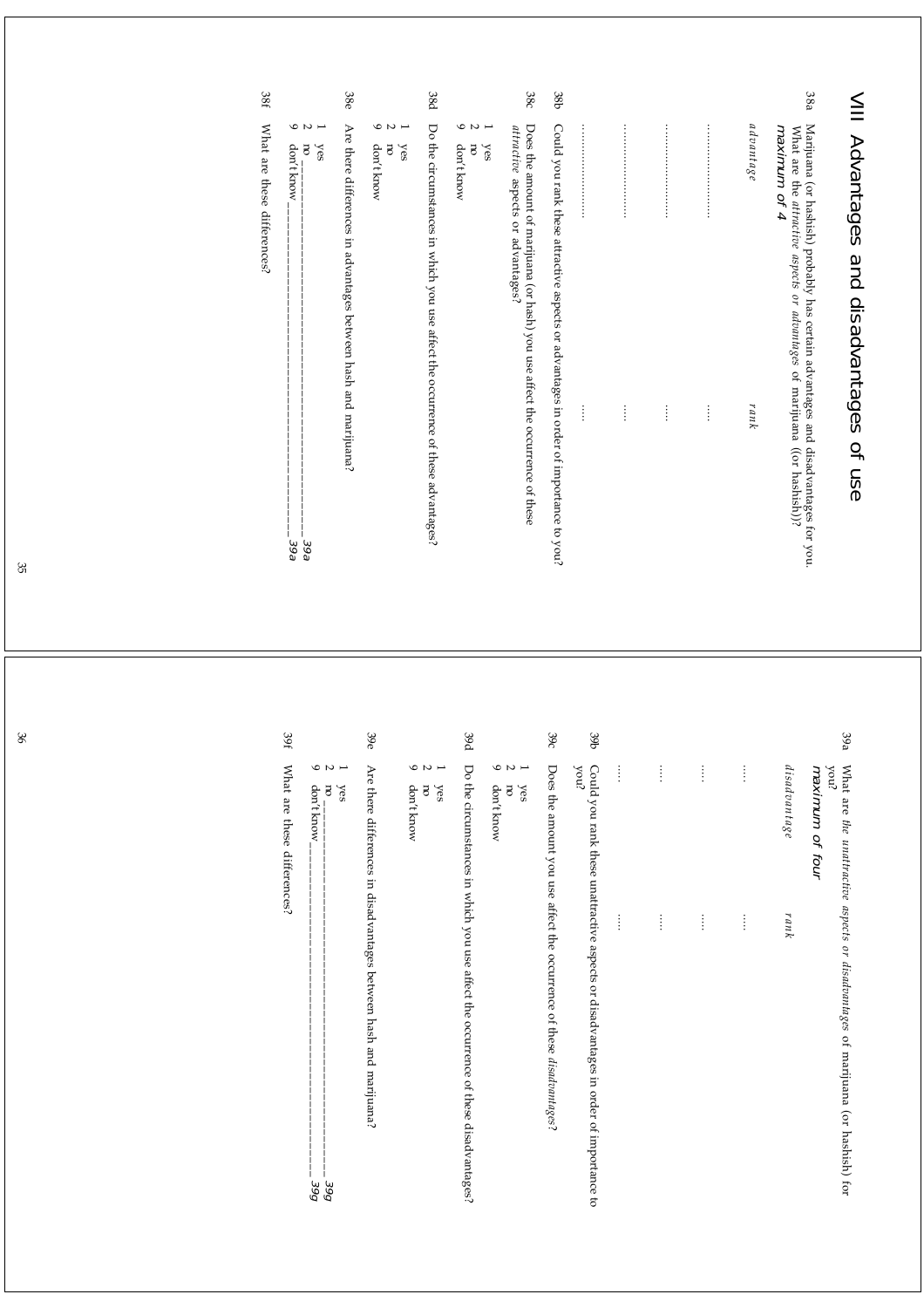| 37 |                                                           |                                            |                               |                           |                                    | 66<br>don't know                          | <br>$\operatorname{points}$ | How about amphetamine? |                    | 66<br>$\vdots$<br>don't know | points                                      | How about ecstasy? | $\%$<br>don't know  | points                                                                 |                                                   | How about tobacco?          | $66\,$<br>points<br>and thow |                         | How about cocaine?                                  | $\begin{tabular}{ll} $\cdots$ & points\\ $\mathfrak{g}\mathfrak{o}$ & don't know \end{tabular}$ |                                      | How about alcohol? |                 | $\begin{tabular}{ll} $\cdots$ & points\\ $\mathsf{99} \space \; \mathsf{d} \mathsf{on}' t \; \mathsf{know} \end{tabular}$ | How about hashish?                             |                                                     | $\begin{tabular}{ll} $\cdots$ & points \\ 99 & don't know \end{tabular}$ | personally)<br>(resp. does not necessarily have to have used the substance                                                                                                                                            | Imagine a 10 point scale on which 1 was all dissadvantages, 10 was all advantages, and 5 was an even balance of advantages and disadvantages. How would you rate<br>marijuana overall? | 396              |
|----|-----------------------------------------------------------|--------------------------------------------|-------------------------------|---------------------------|------------------------------------|-------------------------------------------|-----------------------------|------------------------|--------------------|------------------------------|---------------------------------------------|--------------------|---------------------|------------------------------------------------------------------------|---------------------------------------------------|-----------------------------|------------------------------|-------------------------|-----------------------------------------------------|-------------------------------------------------------------------------------------------------|--------------------------------------|--------------------|-----------------|---------------------------------------------------------------------------------------------------------------------------|------------------------------------------------|-----------------------------------------------------|--------------------------------------------------------------------------|-----------------------------------------------------------------------------------------------------------------------------------------------------------------------------------------------------------------------|----------------------------------------------------------------------------------------------------------------------------------------------------------------------------------------|------------------|
| 38 | 28. extroverted                                           | 27. absent-minded<br>26. strong (mentally) | 25. passive                   | problems<br>24. talkative | 23. more able to analyze and solve | 22. weak (mentally)                       | 21. pessimistic             | 20. intelligent        | 19. lonely         | 18. attentive to aesthetics  | $17.$ soft                                  | 16. horny          | $15.$ $\frac{1}{3}$ | 14. serious                                                            | 13. awake                                         | 12. nostalgic               | $11.$ active $\,$            | 10. introverted         | $9.$ intuitive $\,$<br>8. paranoid                  | $7.$ optimistic $\,$                                                                            | 6. comfortable                       | 5. aggressive      | 4. relaxed      | $3.$ productive $\,$                                                                                                      | $2. \, \mathrm{merry}$                         | $1.$ slow                                           |                                                                          | $\ddot{\theta}$<br>one,<br>Show card 10                                                                                                                                                                               |                                                                                                                                                                                        | ≅<br>ш<br>ffects |
|    | <b>UNU</b><br>$\omega$ $\omega$ $\omega$<br>4<br>un un un | $\rightarrow$<br>$\overline{+}$            | N N<br>$\epsilon$<br>4<br>u u | $\epsilon$<br>4           | $\epsilon$<br>4                    | <b>UNU</b><br>ဖြစ<br>$\rightarrow$<br>いいい | $\overline{+}$              | $\epsilon$<br>4        | ယ<br>$\rightarrow$ | ことことこ<br>4<br><b>unununu</b> | $\omega$ $\omega$ $\omega$<br>$\rightarrow$ | $\rightarrow$      |                     | $\sim$ $\sim$<br>$\omega$ $\omega$<br>$\rightarrow$<br><b>unununun</b> | $\sqrt{2}$<br>$\mathbf{\omega}$<br>$\overline{+}$ | $\epsilon$<br>$\rightarrow$ | Z<br>3<br>4                  | $\sim$<br>$\omega$<br>S | $\sqrt{2}$<br>$\boldsymbol{\omega}$<br>4<br>u u u u | $\epsilon$<br>$\epsilon$<br>$\rightarrow$<br>$\rightarrow$                                      | $\overline{u}$<br>ς<br>$\rightarrow$ | ω<br>4             | N N<br>س<br>u u | $\overline{c}$<br>$\epsilon$<br>4<br>S                                                                                    | $\overline{c}$<br>$\tilde{\epsilon}$<br>4<br>S | $\overline{c}$<br>$\epsilon$<br>$\overline{+}$<br>S | abvar<br>often<br>sometimes<br>seldom<br>never                           | Next I would like to read you a list of possible effects of marijuana (hash). For each<br>use marijuana (or hash), do you become<br>please tell me if it occurs, always, often, sometimes, seldom, or never. When you |                                                                                                                                                                                        |                  |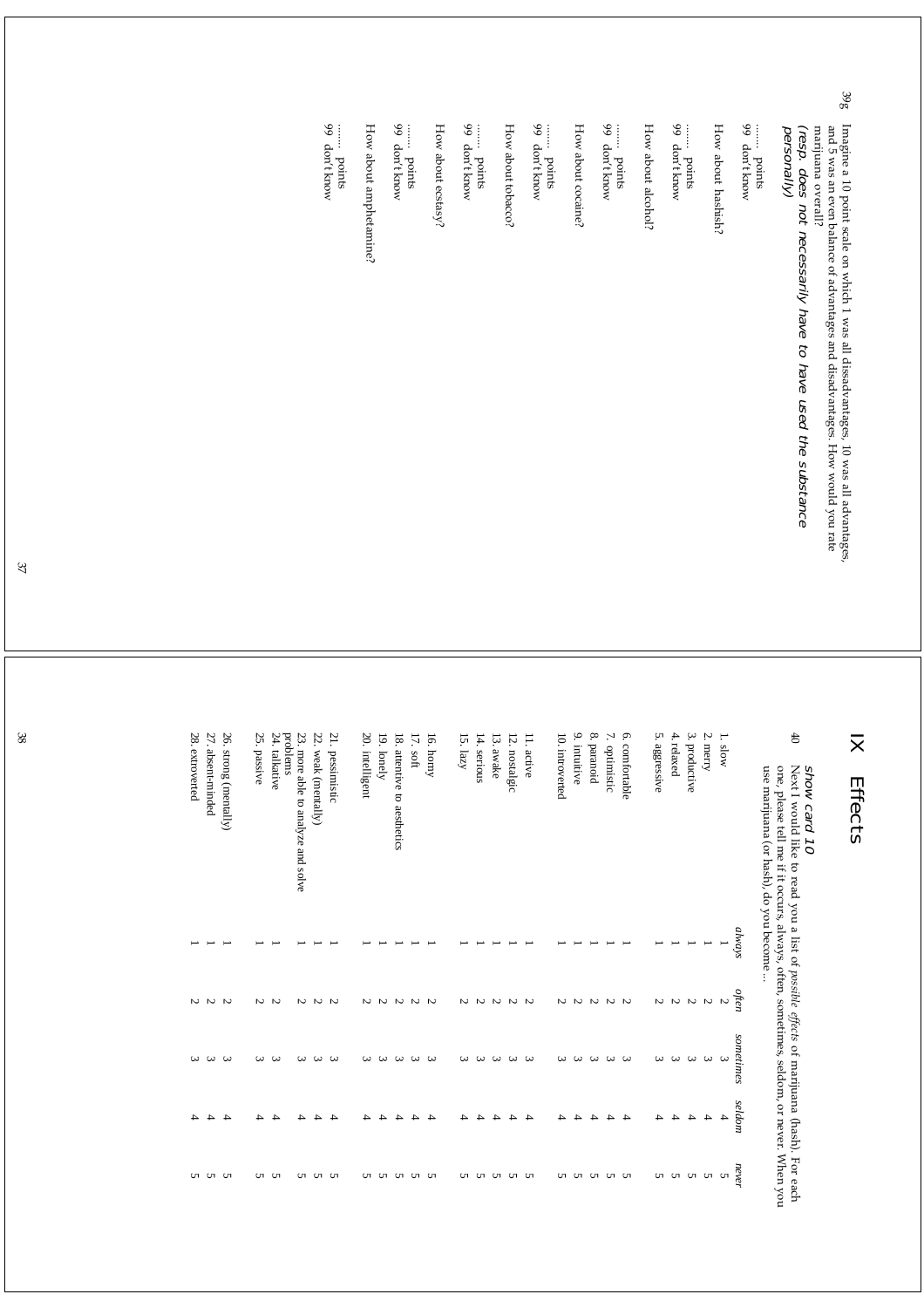41OK, next I'm going to read you a list of physical symptoms. For each one, please tell me OK, next I'm going to read you a list of *physical symptoms*. For each one, please tell

a whether or not you have *ever*experienced it;

ے whether or not you regard it as a consequence of your marijuana (or hashish) use.

| 22<br>23<br>21                                                       | 20<br>5<br>$\overline{8}$<br>17<br>5                                                                                     | Ħ<br>5<br>51<br>12<br>〓                                                                             | ৩<br>$^{\circ}$<br>↘<br>ᡋ<br>5                                                                                 | 4<br>$\omega$ $\omega$                                                                  |
|----------------------------------------------------------------------|--------------------------------------------------------------------------------------------------------------------------|-----------------------------------------------------------------------------------------------------|----------------------------------------------------------------------------------------------------------------|-----------------------------------------------------------------------------------------|
| drug overdoses<br>throat problems<br>minor operations (e.g. tonsils) | injuries from accidents<br>injuries from fighting<br>skin intections<br>venereal diseases<br>physically unfit (>1 month) | anxiety<br>restlessness<br>depression (>1 month)<br>heart problems<br>( <i>Moman</i> ) GYN problems | extra appetite for food<br>pruuosur<br>inability to reach orgasm<br>lack of sexual interest<br>(man) impotence | intections<br>stomach ulcer<br>respiratory problems<br>preumonia<br>high blood pressure |
| NN                                                                   | N<br>N<br>N<br>N                                                                                                         | N<br>Z<br>N<br>N                                                                                    | N<br>Z<br>N                                                                                                    | experienced<br>yes no<br>ever<br>$\frac{2}{3}$                                          |
| <b>NNN</b><br>ς<br>ω                                                 | <b>2222</b><br>ω<br>ς<br>ω<br>ω                                                                                          | N N<br><b>NNN</b><br>ω<br>ω<br>ω<br>ω<br>ω                                                          | ひとひと<br>ယ ယ<br>ပ<br>ω                                                                                          | consequence of<br>yes no<br>cannabis<br><b>2222</b><br>$\omega$ $\omega$ $\omega$       |
|                                                                      |                                                                                                                          |                                                                                                     |                                                                                                                |                                                                                         |

> show card 13  $\ddot{42}$

**show card 13**<br>The following questions are about the *direct effects of marijuana* (or hash) use. We'd<br>like to know if you have experienced the following effects after using marijuana (or<br>hash), and if so, have you experi five times. The following questions are about the five times. hash), and if so, have you experienced it between one and five times or more than like to know if you have experienced the following effects after using marijuana (or *direct effects of marijuana*(or hash) use. We'd

| 32<br>51<br>34<br>33                                                                                | 27<br>SO<br>29<br>28<br>26                                                               | 23<br>25<br>24<br>22<br>21                                                                             | 20<br>$\overline{6}$<br>$^{8}$<br>17<br>ЭÏ                                                                       | 51<br>Ħ<br>13<br>12<br>〓                                                                                           | $\circ$<br>$^{\circ}$<br>$\sim$<br><b>S</b>                                   | 40<br>$\omega$ $\sim$ $-$                                                                                    |
|-----------------------------------------------------------------------------------------------------|------------------------------------------------------------------------------------------|--------------------------------------------------------------------------------------------------------|------------------------------------------------------------------------------------------------------------------|--------------------------------------------------------------------------------------------------------------------|-------------------------------------------------------------------------------|--------------------------------------------------------------------------------------------------------------|
| torgettulness<br>feeling separated from<br>clear thinking<br>loss of motivation<br>body/environment | anxiety<br>mconscroushess<br>convulsions<br>loss of appetite<br>restlessness/nervousness | hallucinations<br>difficulty achieving orgasms<br>insomnia<br>depressions<br>(woman) menstrual changes | mystical experiences<br>feeling cold or impersonal<br>breathing difficulties<br>forget worries<br>sense of power | being pre-occupied with<br>absent mindedness<br>nausea<br>overly suspicious<br>mind wandering<br>meaningless tasks | sweating<br>dizziness<br>any kind of tremor<br>visual distortions<br>headache | thinking faster<br>energetic feeling<br>higher self confidence<br>faster/irregular heartbeat<br>cotton mouth |
|                                                                                                     |                                                                                          |                                                                                                        |                                                                                                                  |                                                                                                                    |                                                                               | never<br>∸<br>$\overline{\phantom{a}}$                                                                       |
| $\frac{2}{3}$<br>N N                                                                                | 22222                                                                                    | 22222                                                                                                  | 22222                                                                                                            | 22222                                                                                                              | 22222                                                                         | 1 to 5 times<br><b>202023</b>                                                                                |
| دی دی<br>ယ ယ                                                                                        | ω<br>ω<br>ယ ယ<br>ω                                                                       | $\omega$ $\omega$<br>ပ<br>ω<br>ω                                                                       | ယ ယ<br>$\omega$ $\omega$<br>ယ                                                                                    | ω<br>ς<br>ς<br>ς<br>ω                                                                                              | $\omega$<br>ω<br>ω<br>ω<br>ယ                                                  | V<br>5 times<br>ω<br>ω<br>ω<br>ပေ                                                                            |

40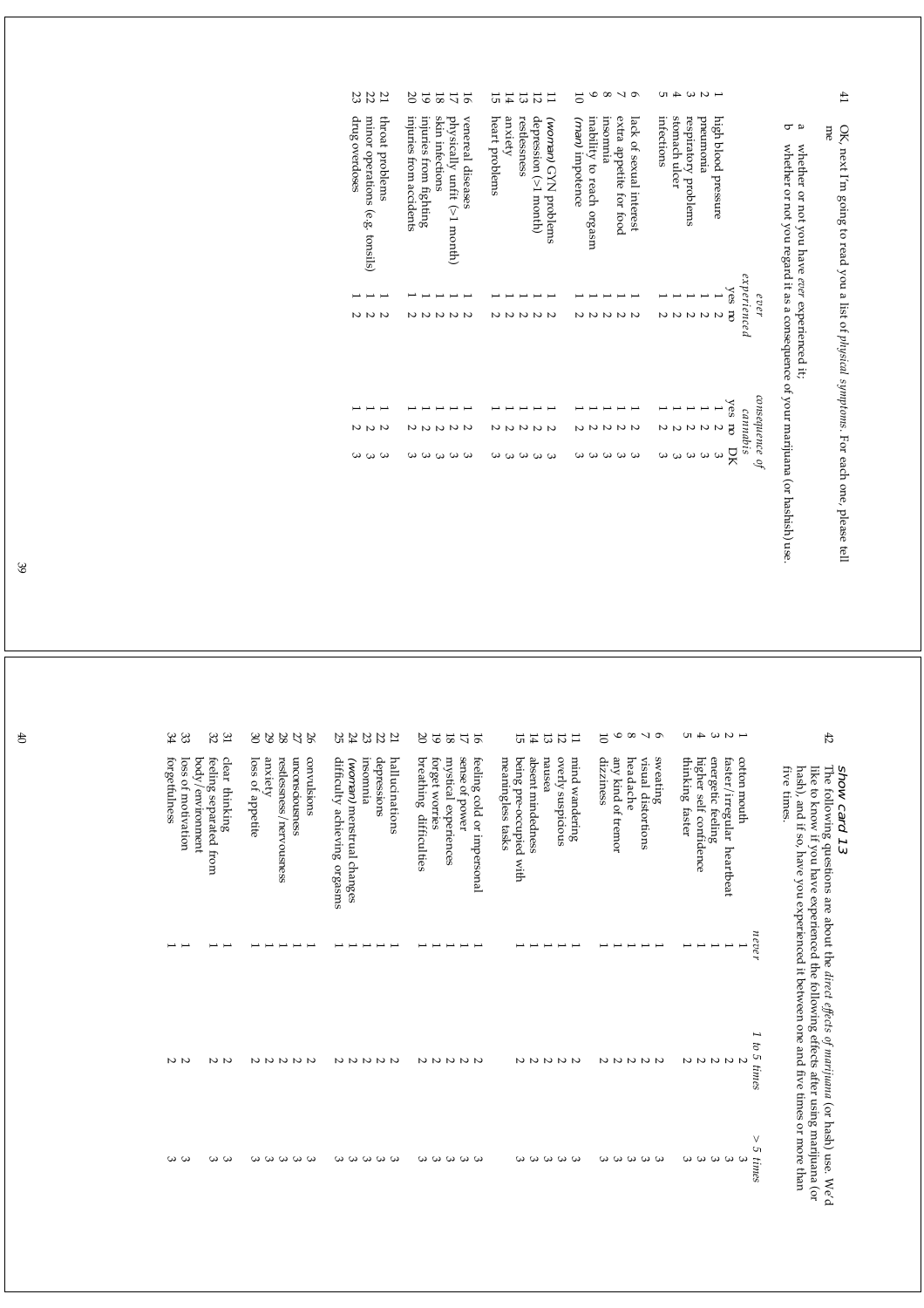# show card 13

43

**show card 13**<br>The next list contains *more effects of marijuana* (or hashish) use. Again, for each one,<br>please tell me if you have ever experienced it yourself after using marijuana (or<br>hashish), and if so, did you exper The next list contains hashish), and if so, did you experience it less or more than five times. please tell me if you have ever experienced it yourself after using marijuana (or *more effects of marijuana*(or hashish) use. Again, for each one,

| 5<br>5<br>58<br>5                                                                               | ᇦ<br>$\frac{1}{4}$<br>〓<br>ದ<br>12                                                        | $^{\circ}$<br>↘<br>ᠪ<br>٥                                                                                         | $\omega$ N<br>                                                                                                     |
|-------------------------------------------------------------------------------------------------|-------------------------------------------------------------------------------------------|-------------------------------------------------------------------------------------------------------------------|--------------------------------------------------------------------------------------------------------------------|
| more frequent urination<br>violent behavior<br>worry over imagined enemies<br>bouts of laughter | sexual stimulation<br>urge to carry weapons<br>lack of ambition<br>panic<br>prolonged sex | sense of well-being, euphoria<br>sense of perfectness<br>talkativeness<br>having no cares<br>indifference to pain | epileptic attacks<br>allergies<br>tightness or pain in the chest<br>unusual sensitivity to light<br>local numbness |
|                                                                                                 |                                                                                           |                                                                                                                   | перек                                                                                                              |
| 22<br>23                                                                                        | <b>NN</b><br>$\overline{c}$<br>N                                                          | N<br>Z<br>Z<br>N                                                                                                  | to 5 times<br>5000<br>د                                                                                            |
| ς<br>ω<br>ω                                                                                     | $\omega$<br>ω<br>ω<br>ω                                                                   | ω<br>ω<br>ω<br>ω                                                                                                  | 5 times<br>ω<br>$\omega$<br>S                                                                                      |

44Are there  $any \; of \mathit{ler} \; of \mathit{ferds}$  of marijuana (or hashish) — positive or negative — which I have not mentioned yet, but which you think are important? Are there which I have not mentioned yet, but which you think are important? *any other effects*of marijuana (or hashish) — positive or negative —

- 45a Have you ever re-lived past marijuana (or hash) experiences or effects — as if you had just consumed marijuana (hash) — at a moment when you had *not*consumed any?
- $\frac{\text{Nes}}{\text{R}}$ \_ 46
- 45bCould you tell me something about that? Could you tell me something about that?

 $\overline{c}$ 

 $\overline{a}$ 

What was the  $\emph{single strongly effect}$  you ever experienced after using marijuana (or hashish)? What was the hashish)?*single strongest effect*you ever experienced after using marijuana (or

only one answer possible! only one answer possible!

46

 $t_2$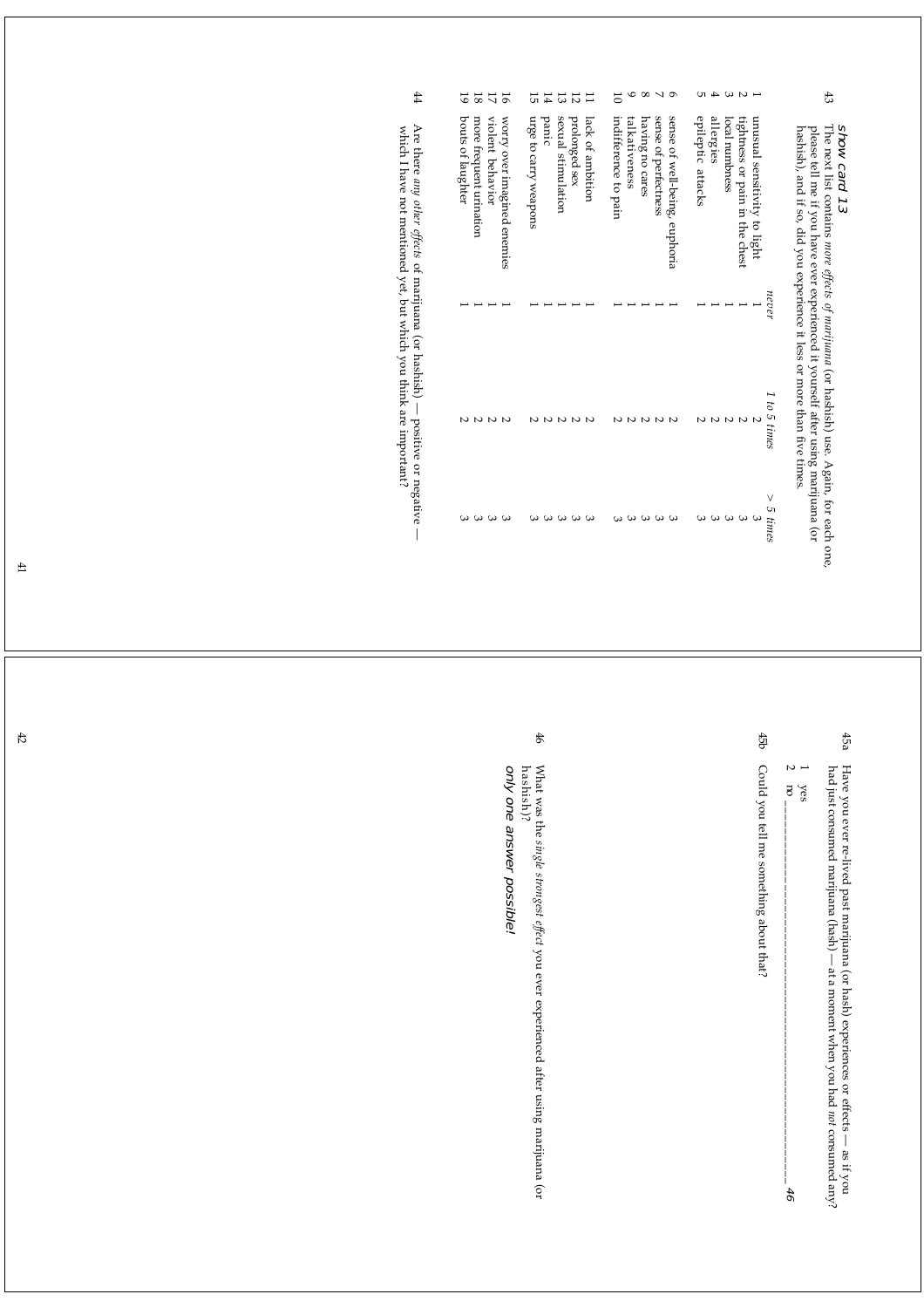|    |                                                                                                                                                              |                                                                                                                                          |                                                                                        |                                                                                                                              | 17. I have less interest in normal life<br>16. I have become slower-thinking<br>18. I have serious problems<br>UUU<br>$\omega$ $\omega$ $\omega$ | 13. I have become less efficient<br>12. I have more appreciation for beautiful things<br>11. my lovelife has become more intense<br>15. my social life has improved<br>14. I have become a better and smarter person<br>22222<br>w w w w w | 9. I am more open to religious and spiritual matters<br>8. I take myself less seriously<br>6. I am more open to other people<br>7. I am less ambitious<br>10. I have become less productive<br><b>UUUUU</b><br>w w w w w | $5.1\,\mathrm{go}$ out more often<br>$\mathcal{A}.$<br>3. I have come to know myself better<br>2. I am happier with myself<br>1. I have become more balanced<br>have more fun in life<br>agreement agreement<br>00000<br>$a\emph{greenent}$<br>$\boldsymbol{\omega}$<br>$\epsilon$<br>$\boldsymbol{\omega}$<br>ى<br>$\bm{\omega}$ | 47<br>As a result of using marijuana (or hashish)<br>statements applies to you personally, and for each one tell me if you agree with it,<br>Next I'd like to read you a series of statements people sometimes make about how<br>read<br>show card 14<br>disagree with it, or something in between.<br>marijuana (or hash) affects them. Please think about how much each of these<br>introduction, then statements<br>30041<br>dis |
|----|--------------------------------------------------------------------------------------------------------------------------------------------------------------|------------------------------------------------------------------------------------------------------------------------------------------|----------------------------------------------------------------------------------------|------------------------------------------------------------------------------------------------------------------------------|--------------------------------------------------------------------------------------------------------------------------------------------------|--------------------------------------------------------------------------------------------------------------------------------------------------------------------------------------------------------------------------------------------|--------------------------------------------------------------------------------------------------------------------------------------------------------------------------------------------------------------------------|-----------------------------------------------------------------------------------------------------------------------------------------------------------------------------------------------------------------------------------------------------------------------------------------------------------------------------------|-------------------------------------------------------------------------------------------------------------------------------------------------------------------------------------------------------------------------------------------------------------------------------------------------------------------------------------------------------------------------------------------------------------------------------------|
| 43 |                                                                                                                                                              |                                                                                                                                          |                                                                                        |                                                                                                                              | 44<br>$\rightarrow$<br>$\circ$ $\circ$<br>$\circ$                                                                                                | 44<br>$\rightarrow$<br>$\rightarrow$<br>$\overline{+}$<br>$\circ \circ \circ$<br>$\circ$<br>$\circ$                                                                                                                                        | 44<br>$\rightarrow$<br>$\rightarrow$<br>$\rightarrow$<br>$\circ$<br>$\circ$<br>$\circ$<br>$\circ$<br>$\circ$                                                                                                             | $a$ greement<br>4<br>$k$ row<br>$\circ$<br>$\circ$<br>$\circ$<br>$\circ$<br>$\circ$                                                                                                                                                                                                                                               | strong dis-<br>don't                                                                                                                                                                                                                                                                                                                                                                                                                |
| 44 | $^{\circ}$<br>$\omega$ $\omega$<br>no, the strength has remained the same<br>don't know<br>other,<br>yes, has become less strong<br>yes, has become stronger | 49c<br>available on the market, changed over the years?<br>n your overall experience, has the quality or strength of marijuana (or hash) | strong<br>moderate<br>does not matter<br>very strong<br>biim<br>very mild<br>weet niet | q6<br>What kind of marijuana (or hashish) do you prefer?<br>read out categories, except "does not matter", probe for answers | $^{\circ}$<br>٥<br>strong<br>moderate<br>does not apply, haven't used in past month weet niet<br>very strong                                     | $49a$<br>N<br>during the last month?<br><b>cad out categories</b><br>How would you rate the strength of the marijuana ((or hashish)) you generally used<br>piir<br>very mild                                                               |                                                                                                                                                                                                                          |                                                                                                                                                                                                                                                                                                                                   | $48a$<br>48Þ<br>$\omega$ N<br>Why?<br>Oo you prefer hashish or marijuana, or doesn't it matter?<br>naximum of 3 reasons<br>hashish<br>marijuana ____.<br>does not matter<br>66t<br>48b<br>48b                                                                                                                                                                                                                                       |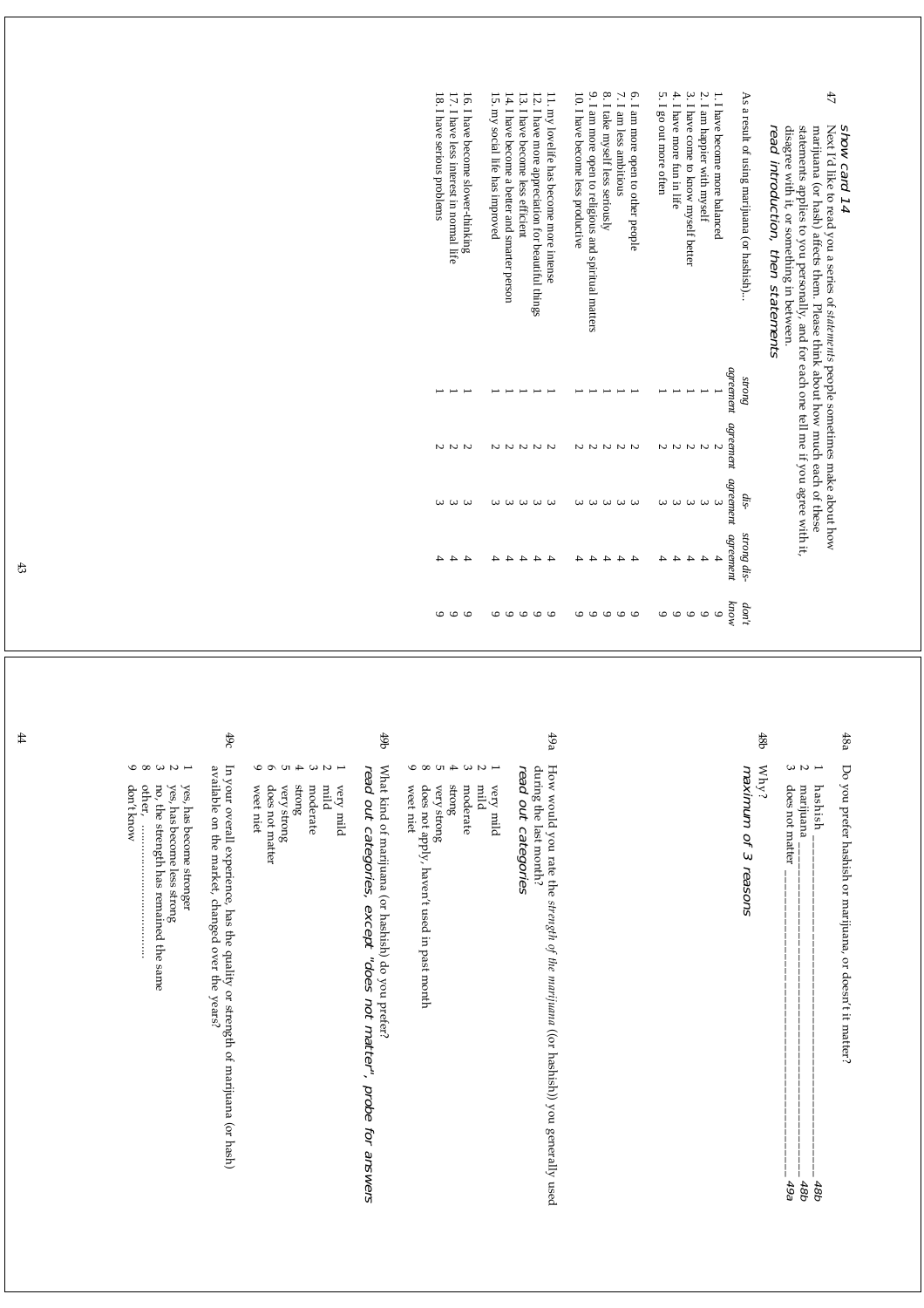|    |                                                                                                                                                                                 |                          | $49e$                      | $_{\rm p6f}$                                                                                                                                                                                                                                                                                                                                                                                                                                                                  |
|----|---------------------------------------------------------------------------------------------------------------------------------------------------------------------------------|--------------------------|----------------------------|-------------------------------------------------------------------------------------------------------------------------------------------------------------------------------------------------------------------------------------------------------------------------------------------------------------------------------------------------------------------------------------------------------------------------------------------------------------------------------|
|    |                                                                                                                                                                                 |                          | if less<br>$W\text{hyr}$ ? | On those occasions when you have used particularly strong or potent marijuana (or hash), do you generally smoke less, more or about the same?<br>12349<br>don't know<br>less                                                                                                                                                                                                                                                                                                  |
| 45 |                                                                                                                                                                                 |                          |                            | $49f$<br>$49f$<br>49f                                                                                                                                                                                                                                                                                                                                                                                                                                                         |
| 46 | $49i$                                                                                                                                                                           | $49h$                    |                            | $49\mathrm{g}$<br>$19f$                                                                                                                                                                                                                                                                                                                                                                                                                                                       |
|    | $\overline{2}$<br>Do you prefer a specific breed or type of marijuana (or hashish)? Write $down name$ , maximum of 2<br>$\frac{\text{no}}{\text{yes}},$<br>$\vdots$<br>$\vdots$ | Why not?<br>if no<br>491 |                            | if yes<br>$\frac{\mathcal{N}}{\mathbb{W}_{\mathrm{hy}^2}}$<br>$\sim$ $\sim$ $-$<br>If a much stronger breed of marijuana were available, would you use it over less strong breeds? $\,$<br>$\begin{minipage}{.4\linewidth} \begin{tabular}{l} \hline \textbf{no} & \textbf{---} & \textbf{---} \\ \textbf{do} & \textbf{--} & \textbf{--} \\ \textbf{do} & \textbf{to} & \textbf{arrow} \end{tabular} \end{minipage}$<br>$_{\lambda \rm es}$<br>$\overline{1}$<br>$66b - 66b$ |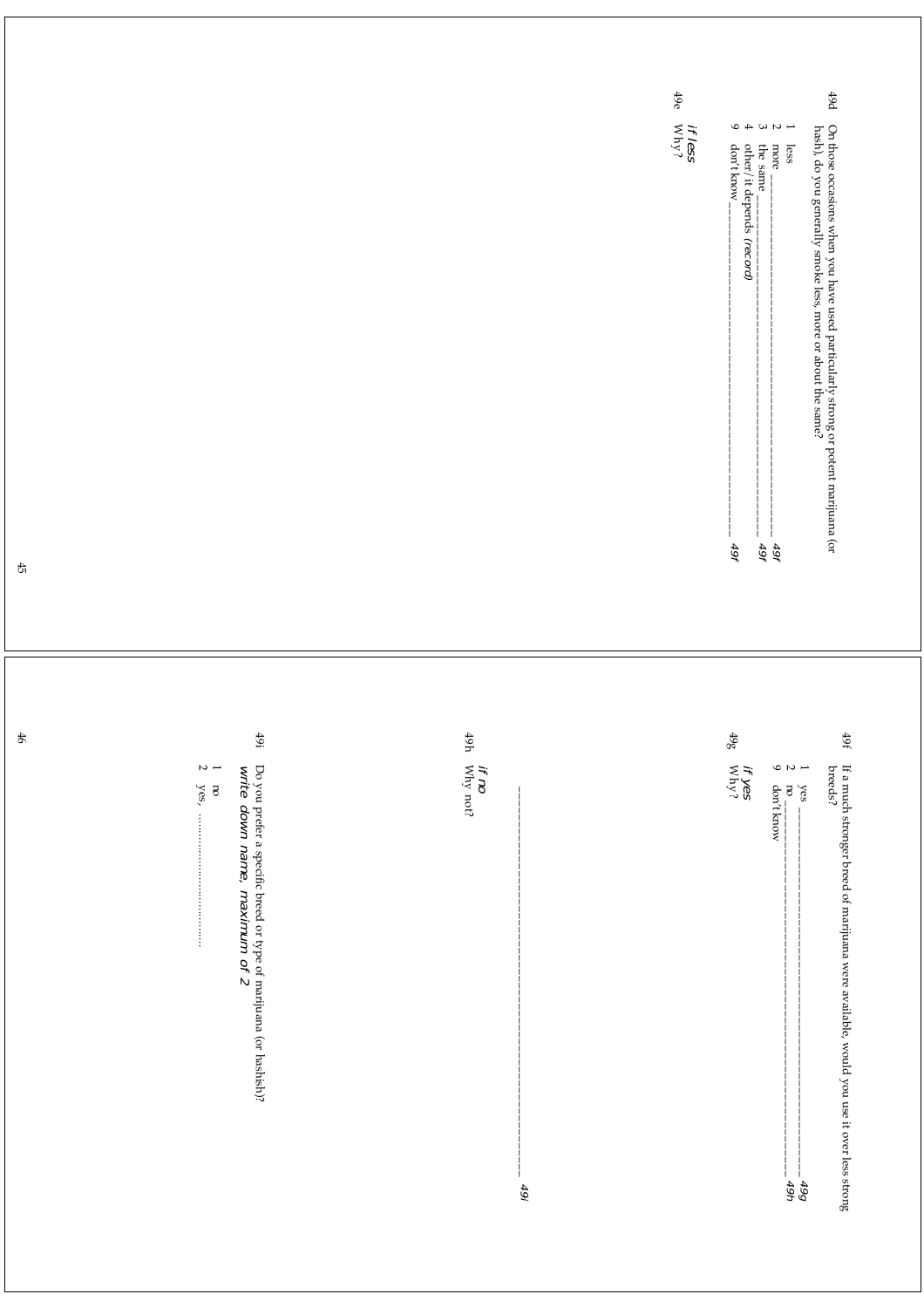| $47\,$ | $\mathrel{\circ}$<br>where and when to use: | $\mathbf{\sigma}$<br>dosage: | $\boldsymbol{\omega}$<br>$\overline{51}$<br>method of use:<br>What advice would you give a novice marijuana (or hashish) user in terms of: |                                                                                        | $\overline{5}0$<br>$\boldsymbol{\times}$<br>Over the course of your own use of marijuana, which sources of information about marijuana (or hashish) have you found particularly reliable?<br>hash and other marijuana/hash users<br>Information/opinions about marijuana<br>$\overline{a}$ |  |
|--------|---------------------------------------------|------------------------------|--------------------------------------------------------------------------------------------------------------------------------------------|----------------------------------------------------------------------------------------|--------------------------------------------------------------------------------------------------------------------------------------------------------------------------------------------------------------------------------------------------------------------------------------------|--|
| $48\,$ |                                             |                              |                                                                                                                                            | $\spadesuit$<br>possible disadvantages of marijuana (or hash) & how to deal with them: | $\mathbf{r}$<br>combining marijuana (or hash) with other drugs:                                                                                                                                                                                                                            |  |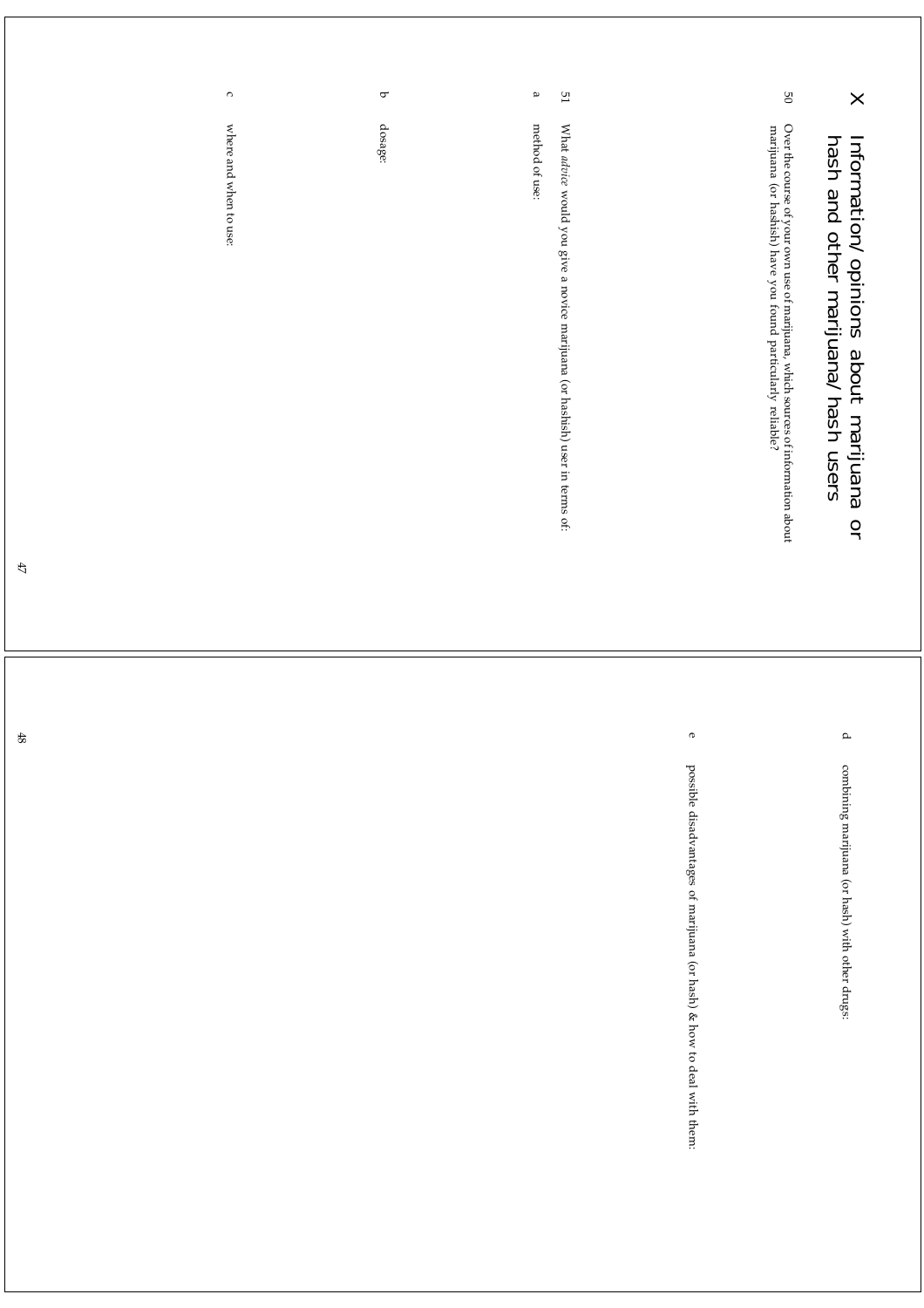|                    | 52c<br>Why did you persuade them not to try marijuana (or hash)? | 52a<br>52b<br>$\frac{1}{2}$<br>Have you ever persuaded someone who had never tried marijuana (or hash) <i>not</i> to try $\text{it}$ ?<br><b>if yes</b><br>Whom did you persuade not to try marijuana (or hash)?<br>$\sim$ $-$<br>coworkers<br>others, specify!<br>$_{\rm res}^{\rm yes}$<br>friends<br>spouse/lover/partner<br>family members                                                                                                                                    |
|--------------------|------------------------------------------------------------------|-----------------------------------------------------------------------------------------------------------------------------------------------------------------------------------------------------------------------------------------------------------------------------------------------------------------------------------------------------------------------------------------------------------------------------------------------------------------------------------|
| $\epsilon_{\rm P}$ |                                                                  | 53a                                                                                                                                                                                                                                                                                                                                                                                                                                                                               |
| $\mathbf{S}$       | 53c<br>Why did you encourage them to try marijauna (or hash)?    | 53b<br>53a<br>Whom did you encourage to use marijuana (or hashish)?<br>$\ensuremath{\mathsf{u}}\xspace$ $\ensuremath{\mathsf{u}}\xspace$<br>$\ensuremath{\mathsf{u}}\xspace$ $\ensuremath{\mathsf{u}}\xspace$ $\ensuremath{\mathsf{u}}\xspace$<br>$\overline{a}$<br>Have you ever encouraged someone who'd never tried marijuana (or hash) to do so?<br>$\underset{\text{res}}{\text{res}}$<br>others, specify!<br>spouse/lover/partner<br>family members<br>coworkers<br>friends |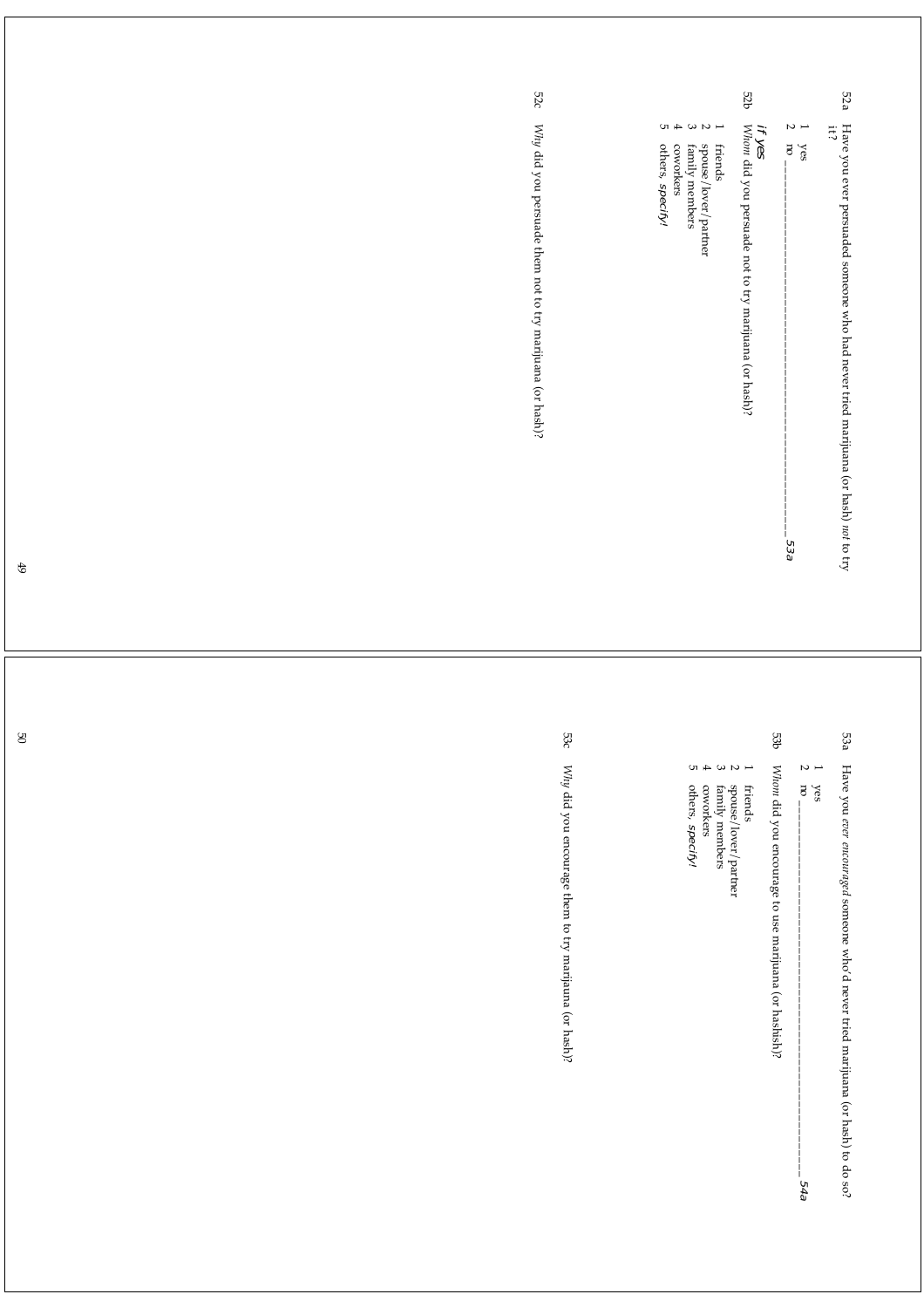- 54aThe next question is about the Dutch policy on marijuana (and hash). Do you think our marijuana policy should remain as it is, or be more like the policy for heroin, or be more like the policy for alcohol? The next question is about the Dutch policy on marijuana (and hash). Do you think our more like the policy for alcohol? marijuana policy should remain as it is, or be more like the policy for heroin, or be
- as it is
- ب ص
- like alcohol like heroin
- 43 ⊭ other, specify:

- Do current laws on marijuana (and hash) have a positive or a negative influence on you, or do they make no difference? Do current laws on marijuana (and hash) have a positive or a negative influence on you, or do they make no difference?
- positive

54b

- $\overline{c}$  $\overline{a}$
- no difference negative

دى

- $\circ$ do not know / no answer do not know / no answer
- 55a Did your use of marijuana (or hash) make you more curious about other drugs? Did your use of marijuana (or hash) make you more curious about other drugs?
- $\overline{2}$ no yes
- 55bDid your use of marijuana (or hash) make you more inclined to try other drugs? Did your use of marijuana (or hash) make you more inclined to try other drugs?
- no yes  $\overline{\phantom{a}}$

 $\overline{c}$ 

- 55c Did your use of marijuana (or hash) bring you into contact with people who used other Did your use of marijuana (or hash) bring you into contact with people who used other drugs?
- $\overline{v}$ no yes
- 55d Did your use of marijuana (or hash) give you the desire for more powerful highs? Did your use of marijuana (or hash) give you the desire for more powerful highs?
- 
- $\overline{2}$ no yes
- 55eDo you think you would have been likely to try other drugs if you had never used marijuana (or hash)? Do you think you would have been likely to try other drugs if you had never used marijuana (or hash)?
- ب ص no yes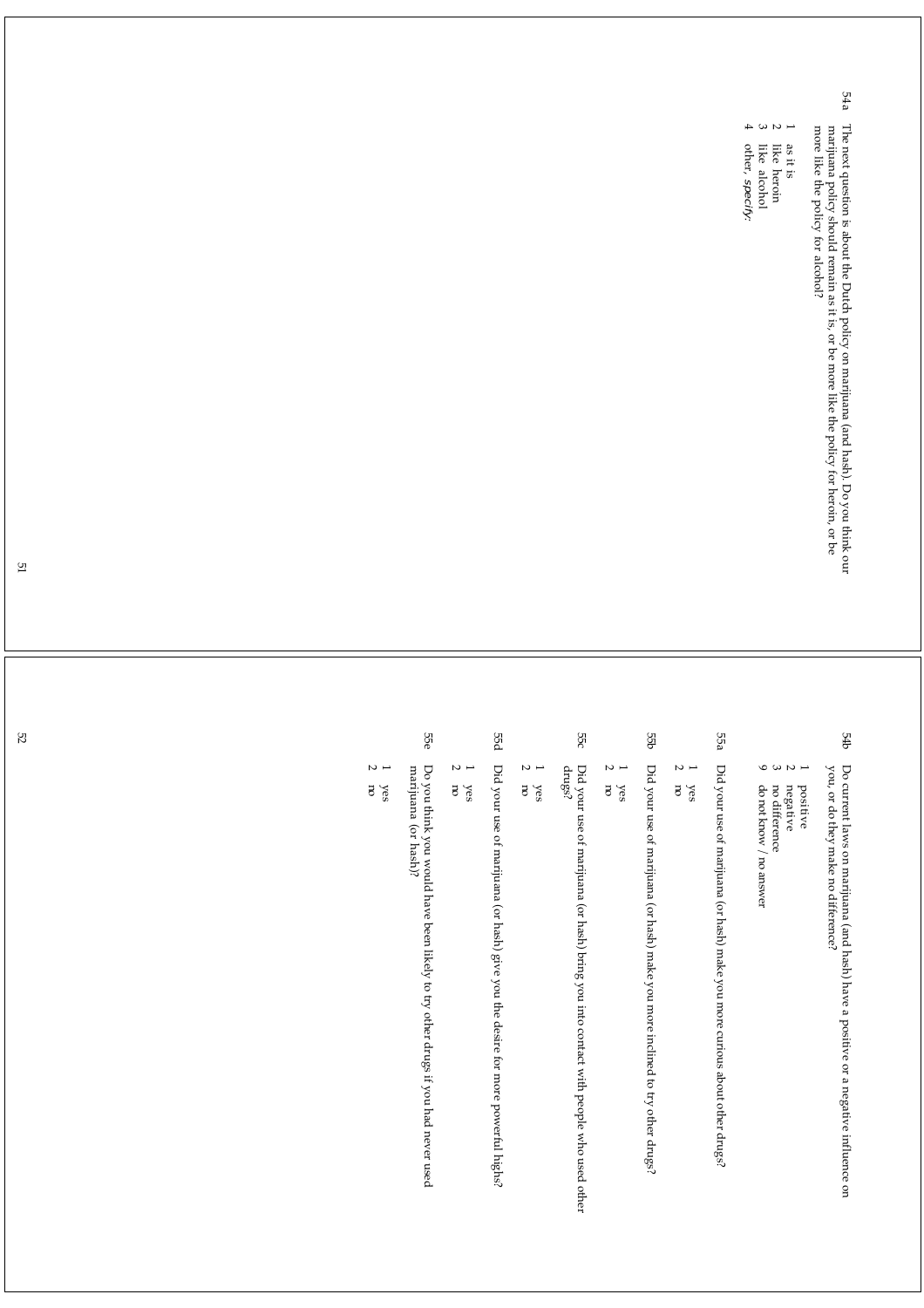|    |                                          |                                                                                                                                                             |                                |                                                                                                                                                                                    | 576<br>⊕<br>What is that monthly limit?                                                                                                                                                                                                                            | $\sim$ $-$<br>yes<br>F<br><b>97b</b><br>89 | 57a<br>Do you [if no longer using, "Did you"] have a limit on the amount of money each month<br>that you allow yourself to spend on marijuana (or hash) per month? | $\overline{\mathsf{c}}$<br>ă<br>yes                                                                                                                                                                                 | <b>56d</b><br>Do you believe that you are in control of your marijuana (or hash) use? | $\frac{1}{2}$<br>ā<br>yes                                                                                                   | 56c<br>Has marijuana (or hash) ever been an obsession for you?                                | $\circ$<br>GП<br>4<br>unknown / no answer<br>6 months to two years<br>longer than two years | $\omega$<br>$\overline{c}$<br>1 to 4 weeks<br>1 to 6 months | $\overline{\phantom{a}}$<br>less than 1 week   | 560<br>it? (since the very first time of use)<br>How long had you been using marijuana (or hash) before you found yourself longing for<br>if yes                       | I<br>2<br>$\rm ^s$<br>$_{\lambda \rm es}$<br>pod       | 56a<br>Have you ever found yourself longing for marijuana (or hash)?<br><b>Dependency</b>                                                                                                                                                                | $\geq$ |
|----|------------------------------------------|-------------------------------------------------------------------------------------------------------------------------------------------------------------|--------------------------------|------------------------------------------------------------------------------------------------------------------------------------------------------------------------------------|--------------------------------------------------------------------------------------------------------------------------------------------------------------------------------------------------------------------------------------------------------------------|--------------------------------------------|--------------------------------------------------------------------------------------------------------------------------------------------------------------------|---------------------------------------------------------------------------------------------------------------------------------------------------------------------------------------------------------------------|---------------------------------------------------------------------------------------|-----------------------------------------------------------------------------------------------------------------------------|-----------------------------------------------------------------------------------------------|---------------------------------------------------------------------------------------------|-------------------------------------------------------------|------------------------------------------------|------------------------------------------------------------------------------------------------------------------------------------------------------------------------|--------------------------------------------------------|----------------------------------------------------------------------------------------------------------------------------------------------------------------------------------------------------------------------------------------------------------|--------|
| 53 |                                          |                                                                                                                                                             |                                |                                                                                                                                                                                    |                                                                                                                                                                                                                                                                    |                                            |                                                                                                                                                                    |                                                                                                                                                                                                                     |                                                                                       |                                                                                                                             |                                                                                               |                                                                                             |                                                             |                                                |                                                                                                                                                                        |                                                        |                                                                                                                                                                                                                                                          |        |
| 54 | $\sim$<br>$\overline{\mathtt{S}}$<br>yes | <b>969</b><br>Have you ever felt a persistent desire to cut down on your marijuana (hash) use or<br>tried unsuccessfully to cut down, for more than a week? | Z<br>$\overline{}$<br>ă<br>yes | 59a<br>Have you ever found yourself using larger amounts of marijuana (or hash) than you<br>intended to or using it for longer periods than you intended to, for more than a week? | (or hash) use, you've ever experienced it for more than a week.<br>The next few questions concern some of the <i>difficulties</i> people can have with their marijuana (or hash) use. For each one, please tell me if, over the course of your marijuana marijuana |                                            | like in order to get<br>marijuana (or hashish)<br>situation you did not<br>people or been in a                                                                     | 12<br>13<br>$\Xi$<br>Hung around with<br>Stealing cars to buy<br>marijuana (or hashish)<br>Trading sex for marijuana (or hash)<br>I<br>$\overline{\phantom{a}}$<br>N N<br>2<br>ယ ယ<br>ω<br>$\overline{4}$<br>₳<br>4 | $\overline{C}$<br>Engaged in prostitution<br>to get money to buy marijauna<br>↵       | $\circ$<br>Stolen marijuana (or hashish)<br>checks to buy marijuana<br>Forged or passed a bad<br>$\frac{2}{3}$<br>ယ ယ<br>44 | $\infty$ $\sim$<br>Commited burglary<br>marijuana (or hash)<br>$\frac{2}{3}$<br>ယ ယ<br>4<br>4 | $\mathsf{\sigma}$<br>pay for your own<br>Sold marijuana (or hash) to<br>$\sim$<br>ယ<br>4    | GП<br>Shoplifted<br>Z<br>ω<br>4                             | or friends to buy M<br>Stolen from family<br>4 | $-1004$<br>Sold possessions<br>Borrowed money<br>Taken on extra work<br>never 1-2 times<br><b>2222</b><br>3-10 times<br>$\omega$ $\omega$ $\omega$<br>ပ<br>$>10$ times | OK, in order to buy marijuana (or hash), have you ever | 58<br>Now I'd like to read you a list of different <i>things people have done to get marijuana</i> (or hash). For each one, please tell me if you've ever done it, and if so whether you did it only once or twice, 3 to 10 times, or mo<br>show card 15 |        |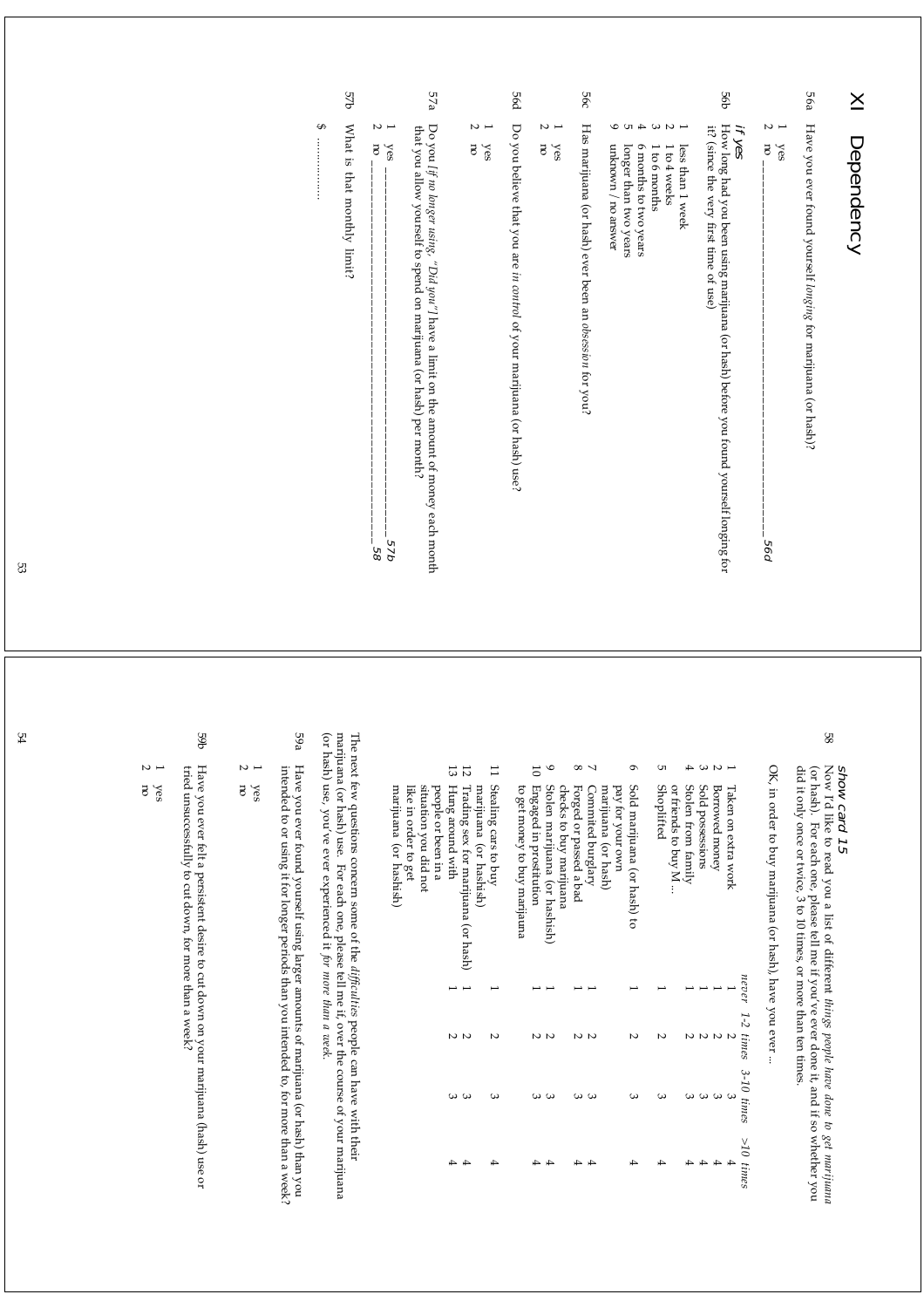|    |                                        | 366                                                                                                                                                                                        |                                                                                              | 39f                                                                              |                        | 59 <sub>e</sub>                                                                                                                   |                                                                                                  | P6S                                                                                                                                                                                               |                                                                |                                                         | 59c                                                                                                                                         |
|----|----------------------------------------|--------------------------------------------------------------------------------------------------------------------------------------------------------------------------------------------|----------------------------------------------------------------------------------------------|----------------------------------------------------------------------------------|------------------------|-----------------------------------------------------------------------------------------------------------------------------------|--------------------------------------------------------------------------------------------------|---------------------------------------------------------------------------------------------------------------------------------------------------------------------------------------------------|----------------------------------------------------------------|---------------------------------------------------------|---------------------------------------------------------------------------------------------------------------------------------------------|
| 55 | $\frac{1}{2}$<br>$\overline{a}$<br>yes | having recurring social or interpersonal problems that were caused or worsened by marijuana (hash) use?<br>Have you ever kept using marijuana (or hash) for more than a week when you were | Z<br>$\overline{\mathbf{c}}$<br>yes                                                          | Have you ever had recurring legal problems because of your marijuana (hash) use? | $\sim$ $-$<br>ă<br>yes | Have you ever not met your obligations at work or school or home for more than a<br>week because of your marijuana (or hash) use? | N<br>I<br>ă<br>yes                                                                               | Have you ever kept using marijuana (or hash) for more than a week when you had a<br>recurring physical or psychological problem that was either caused by or worsened by<br>marijuana (hash) use? | $\sim$<br>ā                                                    | $_{\rm Yes}$                                            | your marijuana (or hash) use, for more than a week?<br>Have you ever given up or reduced social, recreational or work activities because of |
| 56 |                                        | $60c$<br>How many months were you unemployed during the last two years?<br>$\vdots$<br>months                                                                                              | q <sub>0</sub> p<br>How many hours do you usually work per week?<br>$\ddot{\cdot}$<br>hours. |                                                                                  |                        |                                                                                                                                   | $\cup \cup \rightarrow \cup \cup \cup$<br>no, unemployed<br>other, specify:<br>no, housewife/man | $\overline{\phantom{a}}$<br>no, student, unemployed<br>yes, student & part-time work<br>yes, in part-time work<br>yes, in full-time work                                                          | e <sub>0</sub> g<br>⋗<br>re you employed at the moment (paid)? | Now I would like to ask you a few questions about work. | ≚<br>Using marijuana (or hashish) at work                                                                                                   |

62e

e 8 8 8<br>5 8 8 8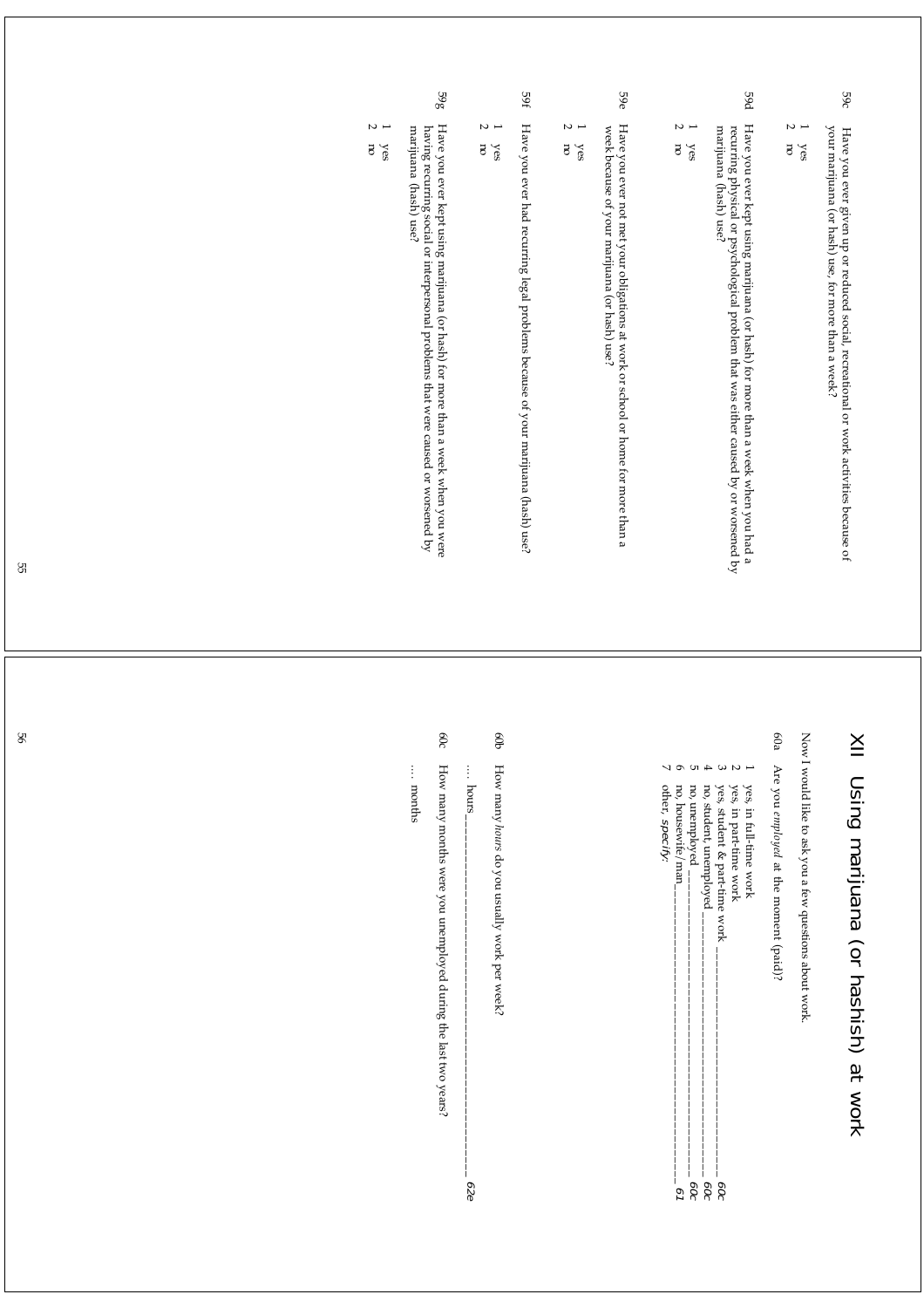| 20<br>non-management                                                                                                                                                                                  | $\Box$<br>position<br>management                                                                                                                                   | 88388<br>60<br>8<br>$\Omega$<br>$\Box$<br>intermediate (in a broad sense) in private sector (agents, directors of companies)<br>mondun<br>independent + any other category<br>employed in private sector<br>family member of an independent worker<br>independent<br>unemployed/unfit for labour/retired/etc.<br>government<br>semi-governmental (in a broad sense, including education)<br>temporary jobs through a private employment agency | way of employment<br>$\infty$<br>student                                                                                                                                    | P <sub>09</sub><br>What was during the last two years your occupation?<br>plus the way of employment and the business cluster that applies<br>If the respondent is a student with other jobs: check "student"<br>employed.<br>If the respondent is a student without other jobs: check "student".<br>respondent is educated or in which the respondent wishes to be<br>If respondent is unemployed, check way of employment<br>Check way of employment and business cluster that provides the<br>to the jobs.<br>largest amount of the income.<br>"bemployed"<br>and check the business cluster for which the |
|-------------------------------------------------------------------------------------------------------------------------------------------------------------------------------------------------------|--------------------------------------------------------------------------------------------------------------------------------------------------------------------|------------------------------------------------------------------------------------------------------------------------------------------------------------------------------------------------------------------------------------------------------------------------------------------------------------------------------------------------------------------------------------------------------------------------------------------------|-----------------------------------------------------------------------------------------------------------------------------------------------------------------------------|---------------------------------------------------------------------------------------------------------------------------------------------------------------------------------------------------------------------------------------------------------------------------------------------------------------------------------------------------------------------------------------------------------------------------------------------------------------------------------------------------------------------------------------------------------------------------------------------------------------|
| $\mathfrak{b}4$<br><b>a</b><br>Sang<br>ନ<br>semi-government<br>other governmental services<br>defense<br>international government<br>legal power<br>general government<br>ernment and semi-government | 50<br>$\mathbf{f}$<br>$48\,$<br>$47\,$<br>other business services<br>computerwold<br>trade en exploitation of real estate<br>banking and insurance<br>architecture | 94<br>ਨੀ<br>ਹ<br>44<br>$43\,$<br>$\sharp 2$<br>$\ddot{41}$<br>$\mathfrak{g}$<br><b>SHS</b><br>design<br>journalists<br>press agencies (news), independent<br>consultants<br>advertising, marketing en pr-<br>consultants<br>economic and organisational<br>technical consultants<br>accountants, tax-services<br>legal services (lawyers)<br>iness services                                                                                    | $\tilde{5}$<br>services<br>$\infty$<br>companies)<br>painters, other service providing<br>repair and maintenance (garages,<br>etc.<br>hotels, restaurants, cafés, dancings, | $05\,$<br>$2\, \mathrm{S}$<br>$\mathbf{a}_{\mathrm{DT}}^{\mathrm{opt}}$<br>2223<br>$\overline{\text{O}}$<br>$\overline{c}$<br>Ξ<br>trade<br>business cluster<br>胃<br>PTT and communication companies<br>travel agencies<br>aviation<br>(inland) navigation<br>transport (incl. public transport)<br>sport and communication<br>retail<br>wholesale<br>(handi)crafts<br>public utilities<br>construction<br>industry<br>fishing<br>agriculture<br>culture and industry                                                                                                                                         |

57

58

81

**other**<br>828 8288<br>Baras 829

education

 social or social-cultural social services medical world

organisations (politics) publishers, press, radio, tv (news

excluded)

89

research

monokum 66 unknown

 $\%$  sports 92<br>1<br>1<br>1<br>1<br>1

culture other

religion

education (basic-, lower- and

secondary education)

university and higher professional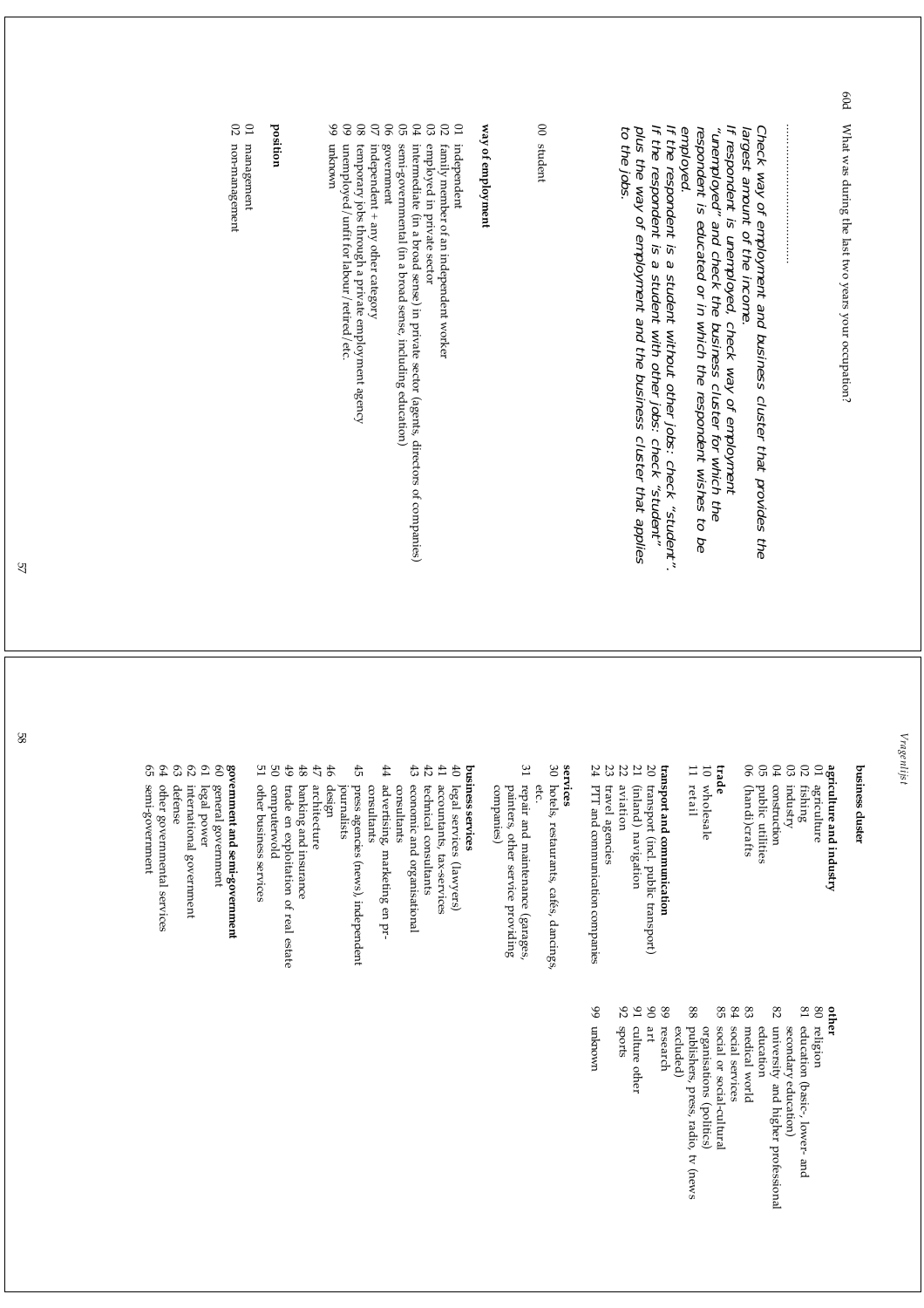|                                                                                                                                      |                                                                                                                                                                |                                                                                                                                                                                                                                                                     |                                                                                                                                                                   |                                                                                                                                                                                                                   |                                                                                                                                                         | S                                                                                                                                                                                                                                                                                             | 5                                                                                                                                                                                               | 60e                                                                                                                     |
|--------------------------------------------------------------------------------------------------------------------------------------|----------------------------------------------------------------------------------------------------------------------------------------------------------------|---------------------------------------------------------------------------------------------------------------------------------------------------------------------------------------------------------------------------------------------------------------------|-------------------------------------------------------------------------------------------------------------------------------------------------------------------|-------------------------------------------------------------------------------------------------------------------------------------------------------------------------------------------------------------------|---------------------------------------------------------------------------------------------------------------------------------------------------------|-----------------------------------------------------------------------------------------------------------------------------------------------------------------------------------------------------------------------------------------------------------------------------------------------|-------------------------------------------------------------------------------------------------------------------------------------------------------------------------------------------------|-------------------------------------------------------------------------------------------------------------------------|
| Β                                                                                                                                    | j<br>$\overline{\pi}$                                                                                                                                          | ⊶.<br>Ļ<br>œ                                                                                                                                                                                                                                                        | Ŧ<br>$\, \sigma$                                                                                                                                                  | p<br>$\mathrel{\circ}$                                                                                                                                                                                            | σ<br>p                                                                                                                                                  | $\alpha$<br>a n                                                                                                                                                                                                                                                                               |                                                                                                                                                                                                 | ゠<br>≒                                                                                                                  |
| Has your use of marijuana (hash) ever<br>helped you financially?<br>Has your use of marijuana (hash) ever<br>harmed you financially? | improved your sexual relationships?<br>harmed your sexual relationships?<br>Has your use of marijuana (hash) use ever<br>Has your use of marijuana (hash) ever | the cause of a break-up or divorce?<br>Has your use of marijuana (hash) ever been<br>improved your relationship with your partner?<br>Has your use of marijuana (hash) ever<br>Has your use of marijuana (hash) ever<br>harmed your relationship with your partner? | be more productive at work?<br>Did your use of marijuana (hash) ever help you<br>you miss one or more days of work?<br>Did your use of marijuana (hash) ever make | supervisor or coworkers?<br>improve your relationship with your<br>or coworkers?<br>your relationship with your supervisor<br>Did your use of marijuana (hash) ever harm<br>Did your use of marijuana (hash) ever | reduce the quality of your work?<br>Did your use of marijuana (hash) ever<br>the quality of your work?<br>Did your use of marijuana (hash) ever improve | Some people say that the use of marijuana (or hashish) will affect the way one<br>influences here. Just answer yes or no.<br>performs at work and in other areas of life. I have a few questions about possible<br>other drug:<br>marijuana (or hashish)<br>cocaine<br>alcohol<br><b>2022</b> | When at work, have you ever been under the influence of one of these substances?<br>show card 15<br>If the respondent has been employed in the last three months, ask<br>jobs<br>never<br>$1-2$ | How many different jobs have you had in the last two years?<br>1 job (current job): 1<br>2 jobs (current + previous): 2 |
|                                                                                                                                      |                                                                                                                                                                |                                                                                                                                                                                                                                                                     | $\overline{\phantom{0}}$                                                                                                                                          | $\overline{\phantom{0}}$<br>$\overline{\phantom{0}}$                                                                                                                                                              | yes                                                                                                                                                     |                                                                                                                                                                                                                                                                                               | times                                                                                                                                                                                           |                                                                                                                         |
| $\sim$<br>N                                                                                                                          | $\sim$<br>Z                                                                                                                                                    | Z<br>2<br>2                                                                                                                                                                                                                                                         | 2<br>Z                                                                                                                                                            | Z<br>Z                                                                                                                                                                                                            | $5\sigma$<br>Z                                                                                                                                          | $\omega$<br>ς<br>ω<br>ω                                                                                                                                                                                                                                                                       | 3-10 times                                                                                                                                                                                      |                                                                                                                         |
| ω<br>ω                                                                                                                               | ω<br>ω                                                                                                                                                         | ω<br>ω<br>ω                                                                                                                                                                                                                                                         | ω<br>ω                                                                                                                                                            | ω<br>ပ                                                                                                                                                                                                            | not applicable<br>ω                                                                                                                                     |                                                                                                                                                                                                                                                                                               | $\vee$<br>10 times                                                                                                                                                                              |                                                                                                                         |
|                                                                                                                                      |                                                                                                                                                                |                                                                                                                                                                                                                                                                     |                                                                                                                                                                   |                                                                                                                                                                                                                   |                                                                                                                                                         |                                                                                                                                                                                                                                                                                               |                                                                                                                                                                                                 |                                                                                                                         |

 $\leq$ General information

63 *How old*are you?

........years old ........years old

64 Write down sex Write down sex

 $\overline{c}$  female male

65a What is your marital status? What is your marital status?

 $\overline{\phantom{a}}$ married

4 22 4 widowed divorced

single/unmarried

අ Do you currently have a steady *partner*?

 $\overline{v}$ yes no

65cWhat is your current living situation at home? What is your current *living situation*at home?

living alone

 $\overline{a}$ 

 $\overline{v}$ living with a partner

living without a partner, but with children

living alone<br>hiving with a partner<br>hiving without a partner, but with children<br>hiving with others, none a partner<br>commune, living with others, none a partner

commune

4 IU

 $\omega$ 

ى ب living with parents

other,

specify:

65<br>O Do you have *children*? If so, where do they live?

no children

4 U U 4 children living with respondent

children living elsewhere

some children living with respondent, some elsewhere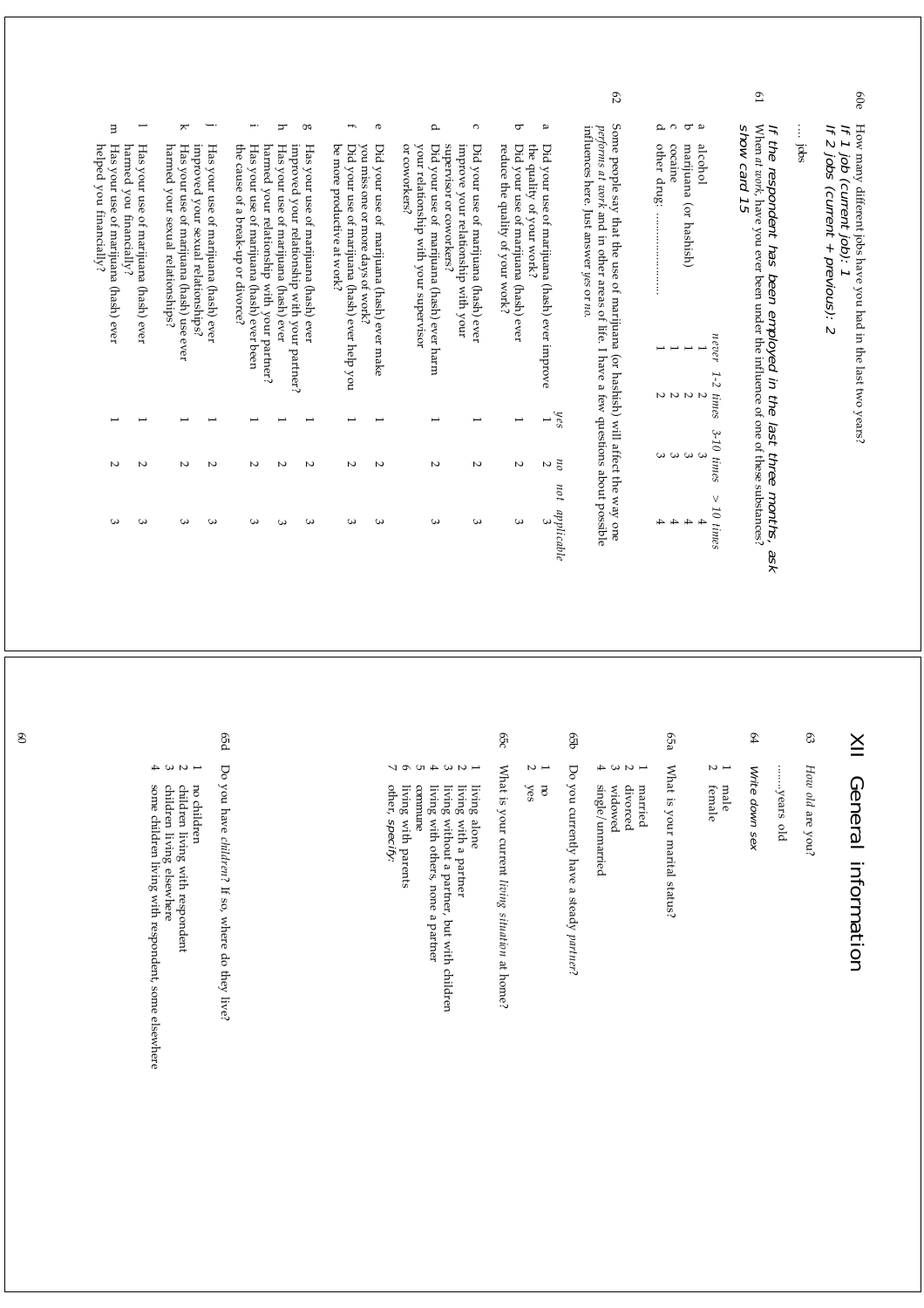| $\mathbf{5}$ |                                                                                                                                                                                                                                   | p <sub>99</sub><br>Do you regard yourself as part of a particular ethnic group? If so, which one?<br>$\sim$ $-$<br>yes, specify:<br>$\overline{a}$                                                                                     | $66c$<br>And your mother?                                                                                                                                                                                                                                                                                                                                 | <b>eb</b><br>And in which country was your father born?                                                                                                                                                                                                                                                                                                                                                                          | egg<br>In which country were you born?                                                                                                                                                                                     |
|--------------|-----------------------------------------------------------------------------------------------------------------------------------------------------------------------------------------------------------------------------------|----------------------------------------------------------------------------------------------------------------------------------------------------------------------------------------------------------------------------------------|-----------------------------------------------------------------------------------------------------------------------------------------------------------------------------------------------------------------------------------------------------------------------------------------------------------------------------------------------------------|----------------------------------------------------------------------------------------------------------------------------------------------------------------------------------------------------------------------------------------------------------------------------------------------------------------------------------------------------------------------------------------------------------------------------------|----------------------------------------------------------------------------------------------------------------------------------------------------------------------------------------------------------------------------|
| $62\,$       | $67e$<br>$-0.040$ $-0.0$<br>How many times did you go to the <i>theater, opera, concerts or ballet</i> during the last $eight$ weeks?<br>uwouyun<br>10 times or more<br>$4$ to $9$ times<br>one time<br>never<br>$2$ or $3$ times | $\mathsf{P}\mathsf{Z}\mathsf{9}$<br>$-1$ $\omega$ $+$ $\omega$ $\infty$<br>How many times did you go to the movies during the last eight weeks?<br>monoun<br>$4$ to $9$ times<br>one time<br>never<br>10 times or more<br>2 or 3 times | $67c$<br>$\begin{array}{c}\n - & \mathcal{U} & \mathcal{U} & \mathcal{U} & \mathcal{U} & \mathcal{U} & \mathcal{U}\n \end{array}$<br>How many times did you go out to restaurants during the last four weeks?<br>п О<br>uwouyun<br>10 times or more<br>$4$ to $9$ times<br>once<br>never<br>unknown<br>10 times or more<br>$4$ to 9 times<br>2 or 3 times | $^{67}$<br>$\rightarrow$ $\sim$ $\sim$ $\rightarrow$<br>How many times did you go out to a bar, cafe, or night clubs in the last four weeks?<br>$\begin{array}{c}\n - & \alpha & \omega & \pi & \pi & \pi\n\end{array}$<br>one time<br>never<br>respondent works in the evening<br>it varies/it depends<br>almost never at home<br>1 or 2 evenings at home<br>5 to 7 evenings at home<br>3 or 4 evenings at home<br>2 or 3 times | $67a$<br>Could you indicate how many <i>evenings per week you generally spend at home?</i> I mean evenings without regular activities out of the house (e.g. without courses, dates,<br>or appointments with other people? |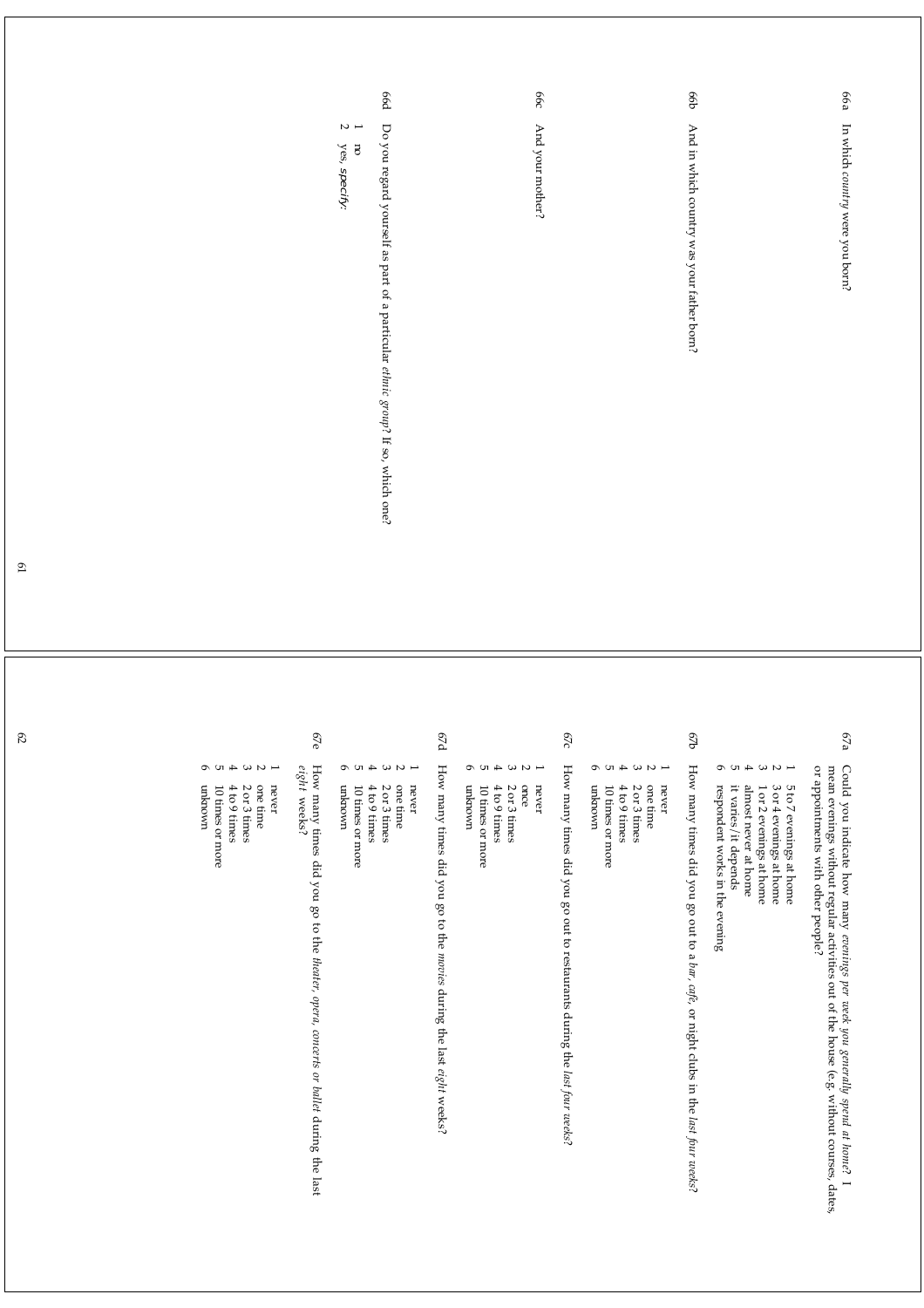|                |                                                                                                                                                                                                                                                                                                 | $\begin{array}{c}\n 1 & \omega & \omega & \omega & \omega & \omega\n \end{array}$<br>no answer<br>other, specify:<br>graduate or professional school<br>4-year college or university<br>community college<br>vocational training<br>$\overline{a}$<br>high school | 68c<br>you did not finish?<br>Apart from what you have completed or are enrolled in, did you had any education | 2345679<br>$\overline{\phantom{a}}$<br>graduate or professional school<br>4-year college or university<br>no answer<br>other, specify:<br>community college<br>completing high school<br>$\overline{a}$<br>vocational training | <b>68b</b><br>Are you currently enrolled in any formal educational program? If yes, what level? | 68a<br>12345679<br>How much formal education have you completed?<br>no answer<br>elementary school/8th grade<br>other, specify:<br>graduate degree (master's or doctorate or law school)<br>4-year college or university degree<br>post-high school vocational school graduate<br>high school graduate<br>2-year or community college degree                     |  |
|----------------|-------------------------------------------------------------------------------------------------------------------------------------------------------------------------------------------------------------------------------------------------------------------------------------------------|-------------------------------------------------------------------------------------------------------------------------------------------------------------------------------------------------------------------------------------------------------------------|----------------------------------------------------------------------------------------------------------------|--------------------------------------------------------------------------------------------------------------------------------------------------------------------------------------------------------------------------------|-------------------------------------------------------------------------------------------------|------------------------------------------------------------------------------------------------------------------------------------------------------------------------------------------------------------------------------------------------------------------------------------------------------------------------------------------------------------------|--|
| $\mathbb{S}^3$ |                                                                                                                                                                                                                                                                                                 |                                                                                                                                                                                                                                                                   |                                                                                                                |                                                                                                                                                                                                                                |                                                                                                 |                                                                                                                                                                                                                                                                                                                                                                  |  |
| 64             | 40Z<br>$\blacktriangle$<br>$\frac{1}{2}$<br>mо<br>maximum of 3 answers<br>For which substance(s)?<br>$\mathcal{H}$ yes<br>yes, for sleeping pills or tranquilizers<br>yes, heroin or other opiates<br>yes, alcohol.<br>yes,<br>yes, cocaine<br>yes, marijuana (or hash)<br>for [other]<br>72827 | 70a<br>Did you inquire about or receive any treatment or counseling for a drug or alcohol<br>$\frac{1}{2}$<br>problem in the last two years, including any 12-step group?<br>$\chi$ es<br>$\overline{\mathtt{S}}$<br>Ά                                            |                                                                                                                | といす<br>ω<br>$\circ$<br>$\sim$<br>$\overline{\phantom{a}}$<br>other, specify:<br>studiefinanciering<br>MMY<br>RWW/bijstand<br>none<br><b>OVM</b><br>$\mathbbm{M}$ $\mathbbm{M}$                                                 | 969<br>Which social welfare benefits do you currently receive?                                  | e <sub>69</sub><br>What was your average monthly income in 1994, net, after taxes?<br>$\infty$<br>$\sim$ $\sim$<br>40<br>$\frac{1}{2}$<br>show card 16<br>more than f6.000<br>f5.000 - f6.000<br>f4.000 - <i>f</i> 5.000<br>$\begin{array}{c} f1.000-f1.500 \\ f1.500-f2.000 \end{array}$<br>< f1.000<br>f3.000 - f4.000<br>$f2.500 - f3.000$<br>f2.000 - f2.500 |  |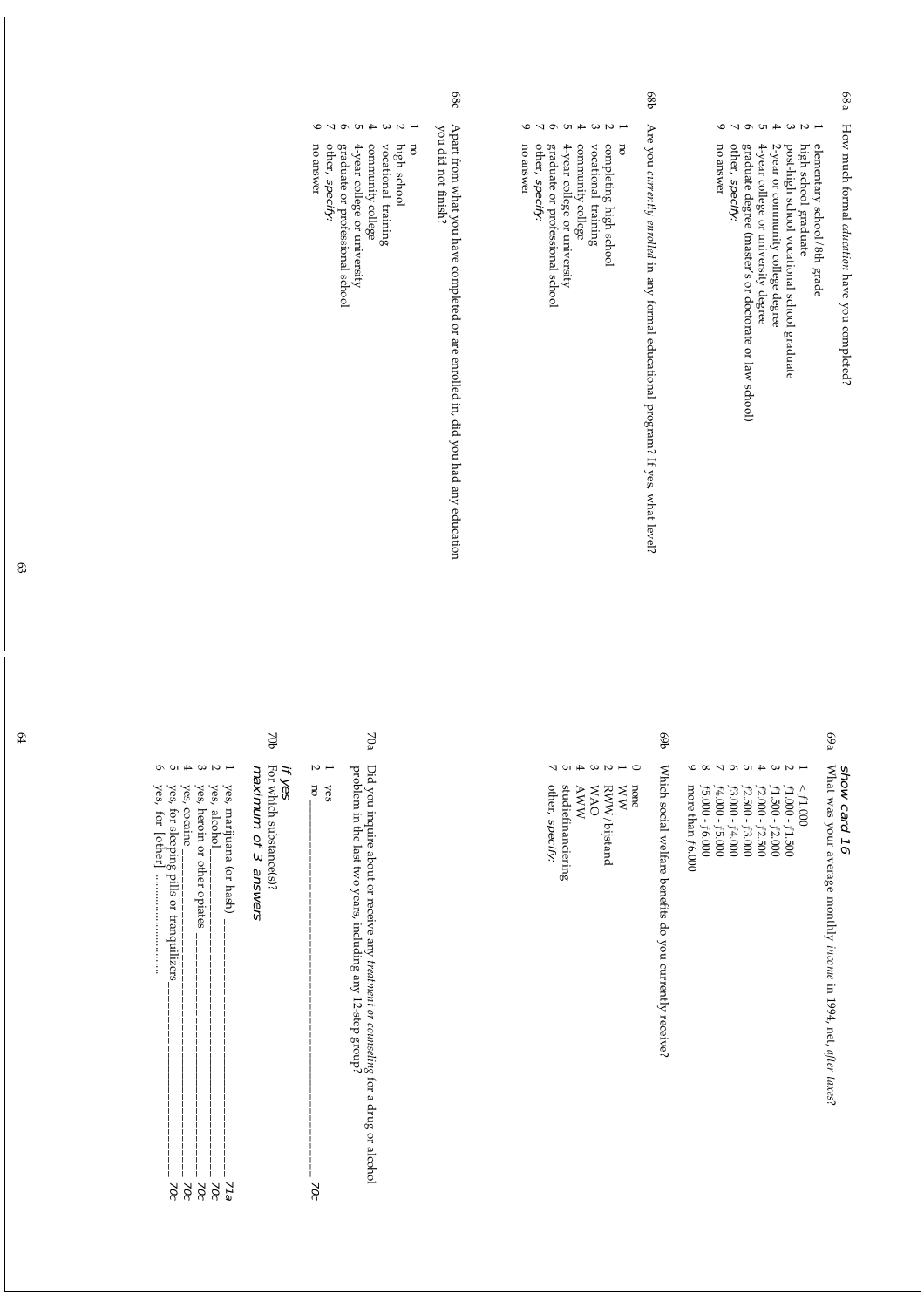|    |                                                       | မ<br>စ<br>$\sim$ $-$<br>no answer<br>yes, minor problems<br>yes, serious problems<br>5                                              | $\mathbf{r}$<br>in public places like bars or concerts or on the street? | $\overline{\phantom{a}}$<br>no answer<br>yes, minor problems<br>yes, serious problems<br>ă | $\cap$<br>in your personal relationships or with your family? | 9<br>$\omega$ $\sim$ $-$<br>$\infty$<br>no answer<br>not applicable<br>yes, minor problems<br>yes, serious problems | $\mathbf{\sigma}$<br>at your workplace?<br>$\overline{a}$                                                | $\infty$<br>$\frac{1}{2}$<br>not applicable<br>$\overline{a}$<br>no answer<br>yes, minor problems<br>yes, serious problems | g<br>at school? | 71<br>Has your use of marijuana (hash) ever caused you problems<br><b>if yes, probe "minor or serious"</b> |                                                                                                         | POZ<br>Could you tell me briefly why you did so?<br>if yes                              | $\sim$<br>Ţ<br>$_{\chi e s}$<br>$\overline{5}$ | $70\mathrm{c}$<br>Have you ever considered treatment in connection with your use of marijuana (or hashish)? |  |
|----|-------------------------------------------------------|-------------------------------------------------------------------------------------------------------------------------------------|--------------------------------------------------------------------------|--------------------------------------------------------------------------------------------|---------------------------------------------------------------|---------------------------------------------------------------------------------------------------------------------|----------------------------------------------------------------------------------------------------------|----------------------------------------------------------------------------------------------------------------------------|-----------------|------------------------------------------------------------------------------------------------------------|---------------------------------------------------------------------------------------------------------|-----------------------------------------------------------------------------------------|------------------------------------------------|-------------------------------------------------------------------------------------------------------------|--|
| e5 |                                                       |                                                                                                                                     |                                                                          |                                                                                            |                                                               |                                                                                                                     |                                                                                                          |                                                                                                                            |                 |                                                                                                            |                                                                                                         |                                                                                         | 21a                                            |                                                                                                             |  |
| 99 | $\frac{1}{2}$<br>often<br>sometimes<br>$\overline{a}$ | 72d<br>Are you some<br>times $afruid$ of being arrested for your possession or use of marijuana<br>(or hashish) in the Netherlands? |                                                                          |                                                                                            |                                                               | 4001<br>yes, other:<br>yes, for possession<br>yes, for use<br>$\overline{a}$                                        | 72c<br>Have you ever been arrested or convicted for possession or use of other drugs in the Netherlands? |                                                                                                                            |                 | $- 0 0 0 $<br>yes, other:<br>yes, for possession<br>yes, for use<br>$\overline{a}$                         | Z2b<br>Have you ever been convicted for possession or use of marijuana (or hashish) in the Netherlands? | $\frac{1}{2} \alpha \alpha \beta$<br>yes, other:<br>yes, for possession<br>yes, for use | $\overline{a}$<br>72c                          | 72a<br>Have you ever been arrested for possession or use of marijuana (or hashish) in the<br>Netherlands?   |  |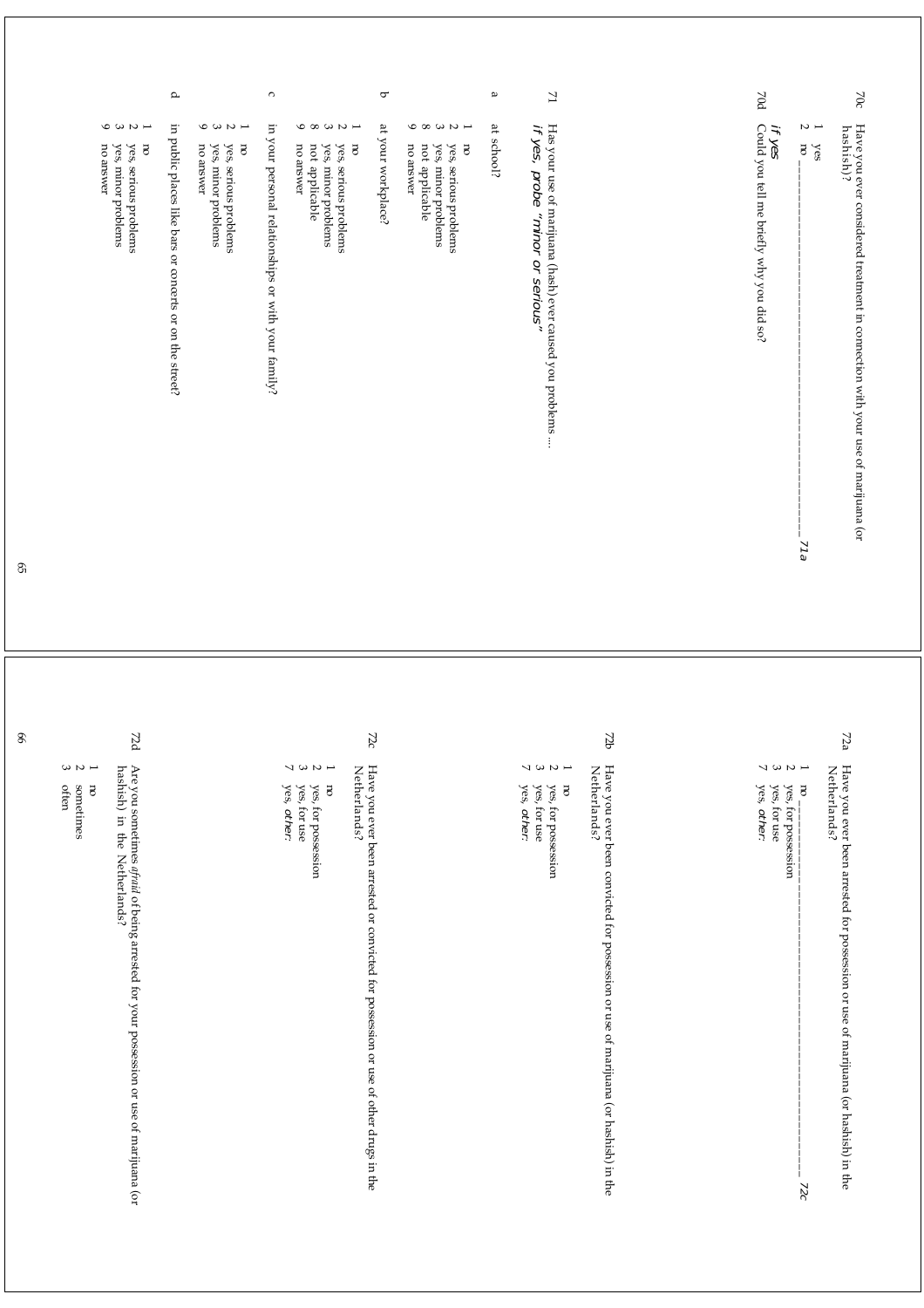|                                                                                                                                                                                                                                            | $\mathcal{Z}% _{M_{1},M_{2}}^{\alpha,\beta}(\varepsilon)$                                                      |                            | $72\mathrm{g}$                                                                                                                                       |                                                                                                                                                                                                                                                                                                                                                                                                                                                                                                                           | 72f                                                                                                                                                                                                                                                                               |                           |                                                                                                               |                                                  | 72e                                                                                                                           |  |
|--------------------------------------------------------------------------------------------------------------------------------------------------------------------------------------------------------------------------------------------|----------------------------------------------------------------------------------------------------------------|----------------------------|------------------------------------------------------------------------------------------------------------------------------------------------------|---------------------------------------------------------------------------------------------------------------------------------------------------------------------------------------------------------------------------------------------------------------------------------------------------------------------------------------------------------------------------------------------------------------------------------------------------------------------------------------------------------------------------|-----------------------------------------------------------------------------------------------------------------------------------------------------------------------------------------------------------------------------------------------------------------------------------|---------------------------|---------------------------------------------------------------------------------------------------------------|--------------------------------------------------|-------------------------------------------------------------------------------------------------------------------------------|--|
| 12345678<br>yes, from some family members<br>yes, from <b>other:</b><br>yes, from my teachers<br>yes, from my coworkers /employer<br>yes, from some of my friends<br>yes, from my partner/spouse<br>yes, from my parents<br>$\overline{a}$ | Do you hide your use of marijuana (or hashish) from some people? If you do, from whom?<br>check all that apply | Z<br>$_{\rm Nes}^{\rm NS}$ | In order to buy the marijuana (or hash) that you use (or have used if quit), do you (did<br>you) sometimes have to have contact with real criminals? | very<br>unlikely<br>$\sim$<br>$\omega$<br>$\sigma$<br>$\frac{1}{\frac{1}{\log \frac{1}{\log \frac{1}{\log \frac{1}{\log \frac{1}{\log \frac{1}{\log \frac{1}{\log \frac{1}{\log \frac{1}{\log \frac{1}{\log \frac{1}{\log \frac{1}{\log \frac{1}{\log \frac{1}{\log \frac{1}{\log \frac{1}{\log \frac{1}{\log \frac{1}{\log \frac{1}{\log \frac{1}{\log \frac{1}{\log \frac{1}{\log \frac{1}{\log \frac{1}{\log \frac{1}{\log \frac{1}{\log \frac{1}{\log \frac{1}{\log \frac{1}{\log \frac{1}{\log \frac{1}{$<br>$\circ$ | On a scale from 1 to 6, how likely do you think it is that you will get <i>arrested</i> for possession or use of marijuana in the Netherlands at some point? (1 is extremely possession or use of marijuana in the Netherlands at<br>show card 17<br>unlikely, 6 is very likely). |                           |                                                                                                               | 1<br>2<br>yes, specify:<br>$\rm s$               | Do you take certain <i>precultions</i> regarding your use of marijuana (or hash) in order to avoid arrest in the Netherlands? |  |
|                                                                                                                                                                                                                                            |                                                                                                                |                            |                                                                                                                                                      |                                                                                                                                                                                                                                                                                                                                                                                                                                                                                                                           |                                                                                                                                                                                                                                                                                   | $\frac{1}{2}$<br>ă<br>yes | $2\overline{2}$<br>counselor?<br>Have you ever received any assistance from a psychotherapist or professional | $\sim$ $\sim$<br>$\overline{a}$<br>$_{\chi e s}$ | 74<br>Have you ever been convicted of a felony during the last four years?                                                    |  |

67

68